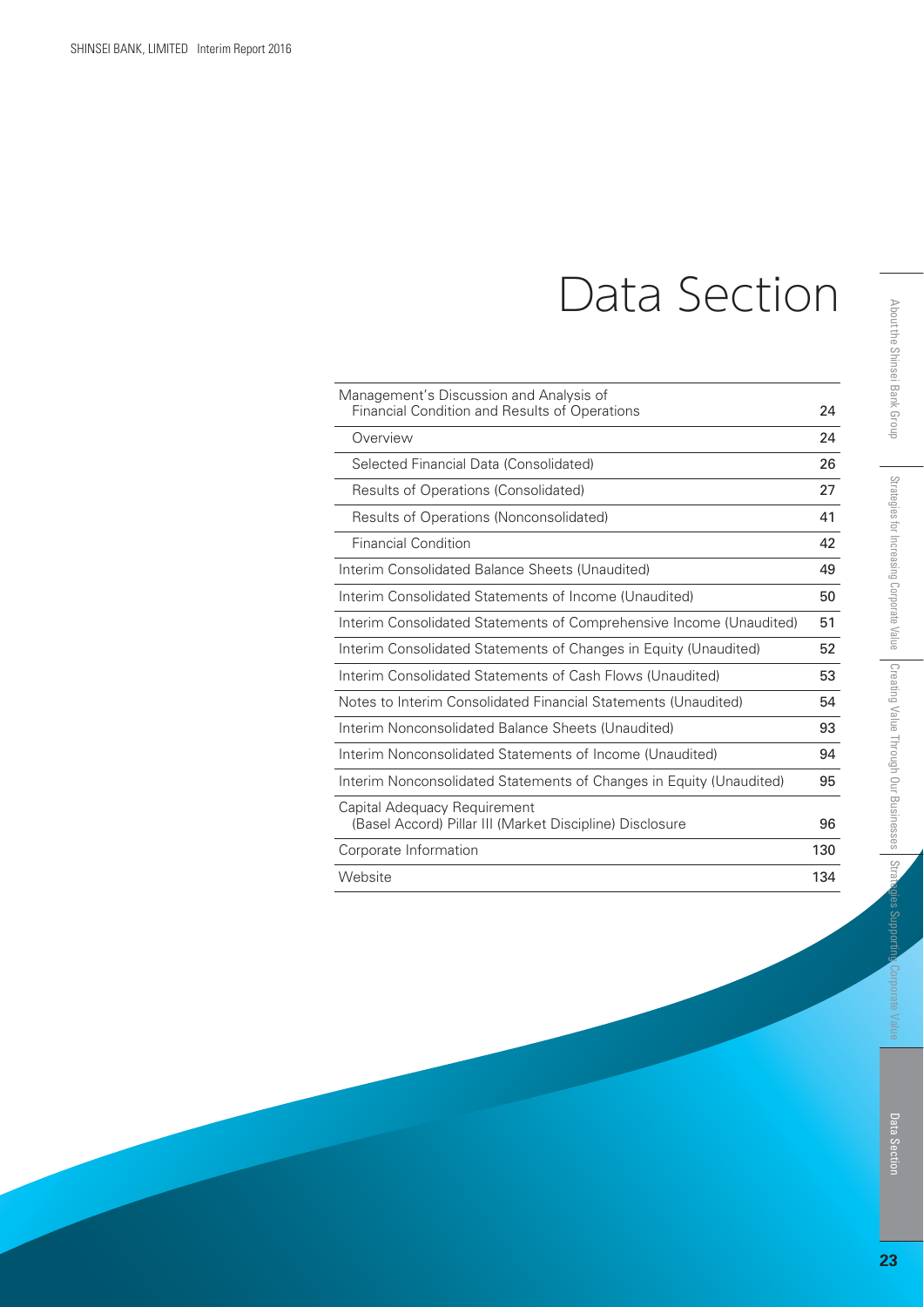# MANAGEMENT'S DISCUSSION AND ANALYSIS OF FINANCIAL CONDITION AND RESULTS OF OPERATIONS

The following discussion should be read in conjunction with our consolidated and nonconsolidated interim financial statements prepared in accordance with accounting principles generally accepted in Japan (Japanese GAAP) for banks, including the notes to those interim financial statements, included elsewhere in this interim report.

 Unless otherwise indicated, the financial information in the following discussion is based on our interim consolidated financial statements.

 In this section, except where the context indicates otherwise, "we" or "our" means Shinsei Bank, Limited, its subsidiaries and its affiliates accounted for by the equity method and "Shinsei" or "the Bank" refers to Shinsei Bank on a nonconsolidated basis.

 Financial and operational figures less than ¥0.1 billion have been truncated. All percentages have been rounded to the nearest 0.1% unless otherwise noted.

 Fiscal year 2016 refers to the consolidated accounting period ended March 31, 2017, and other accounting periods are denoted in the same manner. The term "current fiscal year" refers to fiscal year 2016 and the term "previous fiscal year" refers to fiscal year 2015. The term the "first half" refers to the period from April 1 to September 30 of each indicated fiscal year and the term the "second half" refers to the period from October 1 to March 31 of each indicated fiscal year.

#### **OVERVIEW**

*Shinsei Bank, Limited, is a leading diversified Japanese financial institution providing a full range of financial products and services to both institutional and individual customers. Our operations are organized into three business groups: the Institutional Business, the Global Markets Business and the Individual Business.*

- *In our businesses serving institutional clients, in order to provide financial products and services that meet the needs of our customers through a strategic and systematically organized business promotion structure, the operations of the Institutional Business are focused primarily on the provision of financial institution, corporate and public sector financing and advisory services while the operations of the Global Markets Business are focused primarily on the provision of various Global Markets services. The operations of the Institutional Business consist of business undertaken directly by the Bank and the business undertaken by Showa Leasing Co., Ltd. (Showa Leasing).*
- *The operations of the Individual Business consist of the retail banking business and the consumer finance business. In the retail banking business the Bank is continuing efforts to improve the convenience of services aimed at fulfilling the needs of our customers. In the consumer finance business, the Bank is engaged in the provision of unsecured personal loans through the Bank, Shinsei Financial Co., Ltd. (Shinsei Financial) and Shinsei Personal Loan Co., Ltd. (Shinsei Personal Loan) as well as the provision of installment sales credit, credit card and settlement services through APLUS FINANCIAL Co., Ltd. (APLUS FINANCIAL).*

#### **FINANCIAL SUMMARY FOR THE INTERIM PERIOD ENDED SEPTEMBER 30, 2016**

*In the interim period ended September 30, 2016 (April 1, 2016 to September 30, 2016), the Shinsei Bank Group recorded a consolidated profit attributable to owners of the parent (hereinafter, "net income") of ¥24.9 billion, reduced ¥12.5 billion compared to ¥37.4 billion recorded in the interim period ended September 30, 2015. This first half result equates a 48% progression toward the Bank's fiscal year 2016 net income forecast of ¥52.0 billion and is a healthy progression toward the achievement of our full year forecast.*

 *A total revenue of ¥113.2 billion was recorded for the first half of fiscal year 2016, increased ¥2.8 billion compared to the first half of fiscal year 2015. Of this amount, net interest income totaled ¥60.4 billion, decreased ¥0.5 billion compared to net interest income totaling ¥61.0 billion recorded in the first half of fiscal year 2015. The effects of the base rate reduction caused by the introduction of the negative interest rate policy and the compression of spreads caused by the resulting increase in competition has remained within the Bank's expectations. At the same time, noninterest income totaled ¥52.7 billion, increased ¥3.3 billion compared to noninterest income totaling ¥49.3 billion recorded in the first half of fiscal year 2015. While*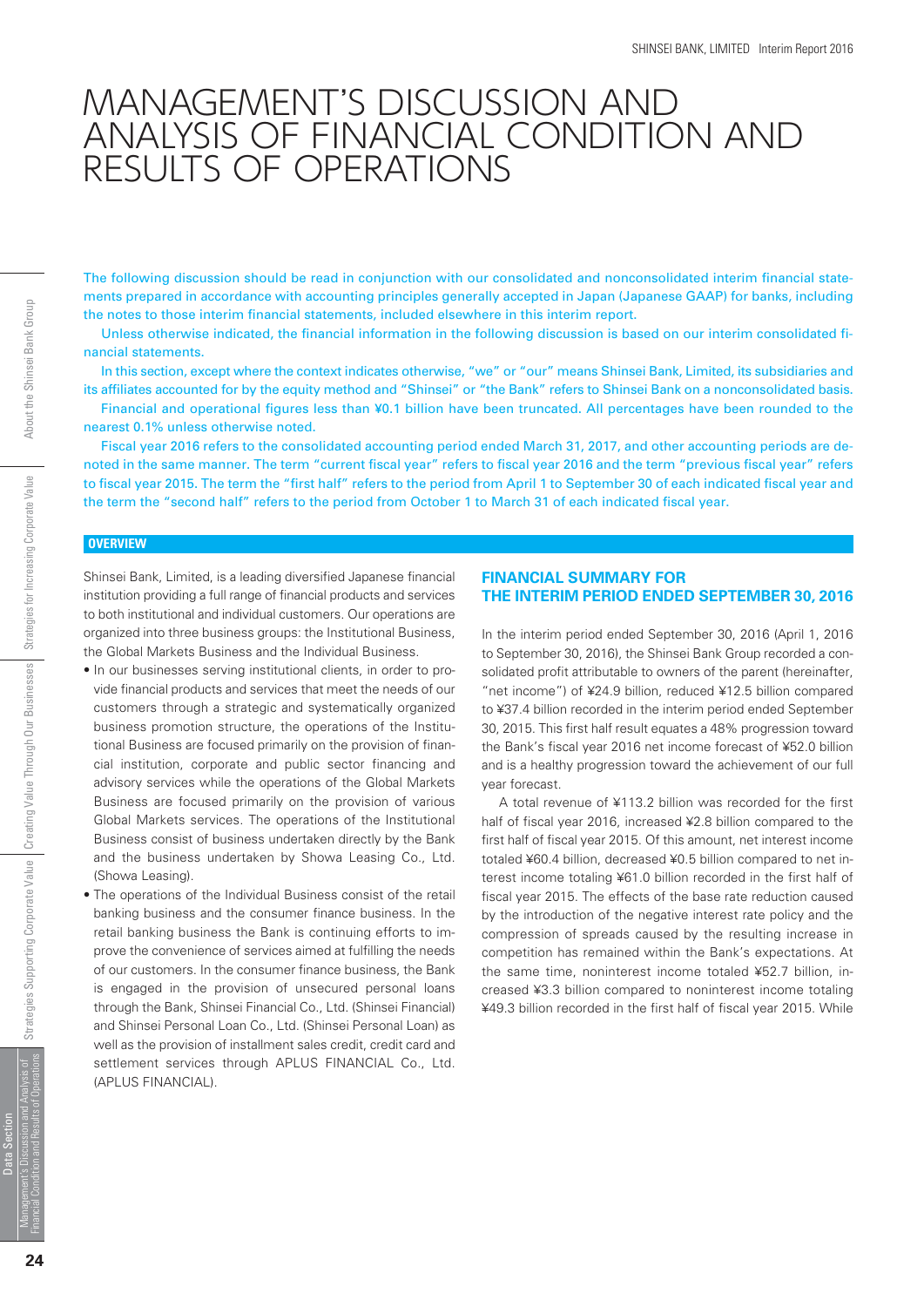#### **OVERVIEW (CONTINUED)**

*markets related revenues including those associated with the sale of asset management products in the retail banking business declined during the first half of fiscal year 2016, an increase in gains on bonds in treasury operations as well as the absence of a loss recorded as a result of the reassessment of a fund investment during the first half of fiscal year 2015 resulted in this year-on-year noninterest income increase.*

 *Regarding general and administrative expenses, while having continued to promote operational efficiency, the Bank has undertaken the investment of management resources in strategic areas such as IT systems related to the expansion of the Bank's business base and in advertising undertaken in growth area businesses. As a result, general and administrative expenses of ¥72.8 billion were recorded in the first half of fiscal year 2016, increased ¥2.7 billion compared to ¥70.1 billion recorded in the first half of fiscal year 2015.*

 *Net credit costs (recoveries) totaled ¥14.7 billion in the first half of fiscal year 2016, increased ¥15.9 billion compared to net credit recoveries of ¥1.2 billion recorded in the first half of fiscal year 2015. This increase was primarily due to the absence of the major credit recoveries recorded in the Institutional Business in the first half of fiscal year 2015 as well as the provisioning of general reserves for loan losses corresponding to the continuing steady growth of the consumer finance business loan balance.*

 *The balance of loans and bills discounted as of September 30, 2016 totaled ¥4,611.3 billion, increased ¥48.4 billion compared to ¥4,562.9 billion as of March 31, 2016. While the balance of loans to institutional clients has declined, this growth in the overall balance was supported by the sustained growth of the housing loan and consumer finance business loan balances.*

 *A net interest margin of 2.41% was recorded for the first half of fiscal year 2016, increased from 2.33% recorded for the first half of fiscal year 2015. This increase was due to factors such as the proportion of loans as a component of interest earning assets increasing as a result of a reduced securities balance resulting in an improvement of the overall yield on interest earning assets, as well as the continuing decline of the overall rate on interest earning liabilities.*

 *The Basel III domestic standard (grandfathering basis) consolidated core capital adequacy ratio as of September 30, 2016 was 14.09%, decreased compared to 14.20% as of March 31, 2016. The consolidated core capital adequacy ratio declined in the first half of fiscal year 2016 as a result of core capital reductions related to the early redemption of dated subordinated loans as well as an acquisition of treasury shares. At the same time, the Bank's Basel III international standard (fully loaded basis) Common Equity Tier 1 Ratio has increased from 12.9% as of March 31, 2016, to 13.1% as of September 30, 2016. Capital adequacy ratios continue to be maintained at adequate levels.*

 *The nonperforming loan balance (nonconsolidated basis) under the Financial Revitalization Law increased ¥0.1 billion during the first half of fiscal year 2016 to ¥34.7 billion as of September 30, 2016. Additionally, the proportion of nonperforming claims to the overall loan balance was 0.78% as of September 30, 2016, largely unchanged from 0.79% recorded as of March 31, 2016.*

#### **SIGNIFICANT EVENTS**

#### ISSUANCE OF UNSECURED CORPORATE BONDS

*On October 27, 2016, Shinsei Bank issued ¥10.0 billion of unsecured corporate bonds with an inter-bond pari passu clause.* 

#### BUYBACK OF SHARES

*Shinsei Bank purchased 65,564,000 shares for ¥9,999 million from market at the Tokyo Stock Exchange from June 1, 2016 to August 4, 2016 based on a buyback resolution approved at a meeting of the Board of Directors held on May 11, 2016. With these purchases, the authorized buyback has been completed.*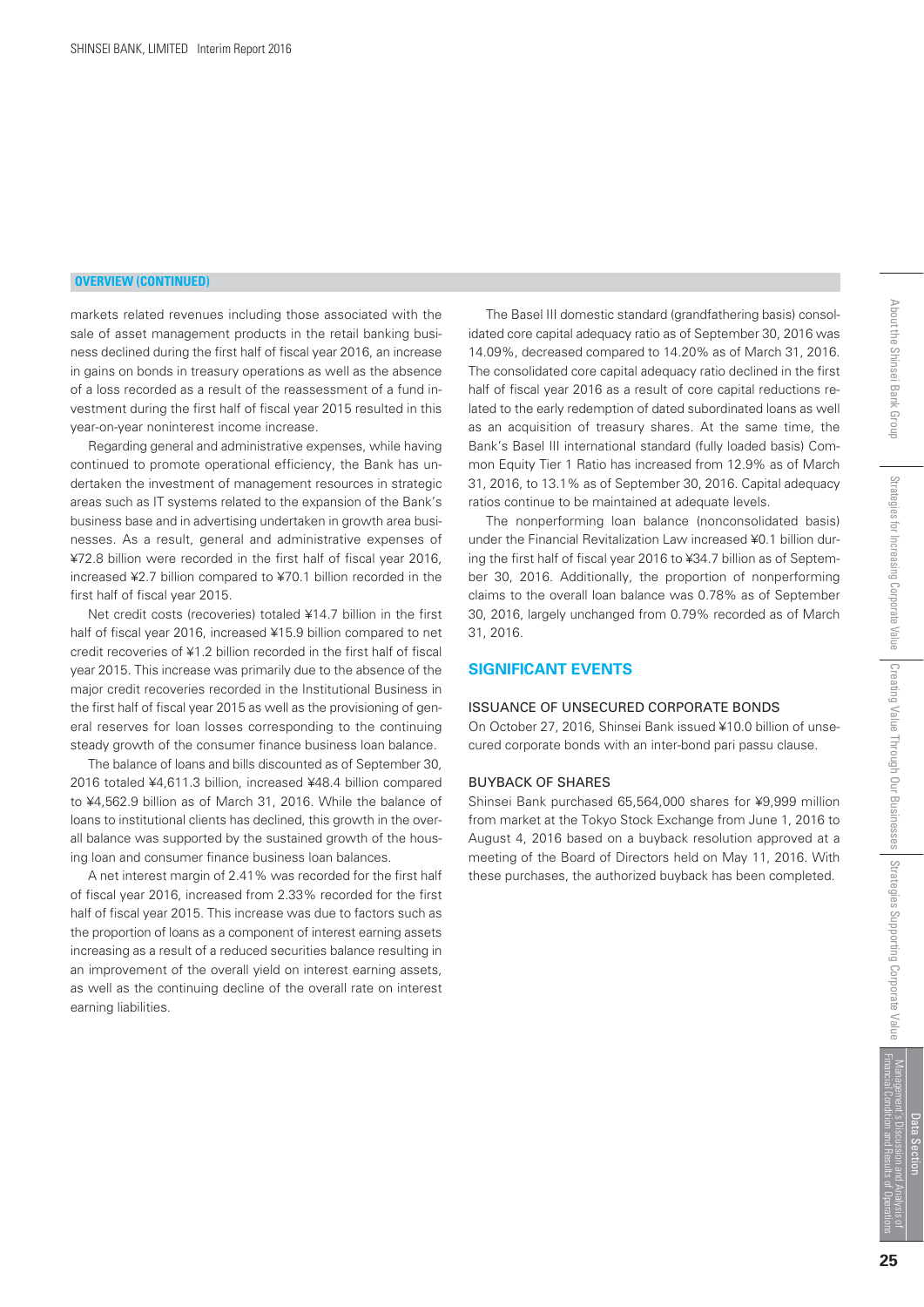#### **SELECTED FINANCIAL DATA (CONSOLIDATED)**

Shinsei Bank, Limited and its Consolidated Subsidiaries

As of and for the six months ended September 30, 2016 and 2015, and as of and for the fiscal year ended March 31, 2016

|                                                                                       | Billions of yen (except per share data and percentages) |                              |                                 |  |  |
|---------------------------------------------------------------------------------------|---------------------------------------------------------|------------------------------|---------------------------------|--|--|
|                                                                                       | Sept. 30, 2016<br>$(6$ months)                          | Sept. 30, 2015<br>(6 months) | Mar. 31, 2016<br>$(1$ year)     |  |  |
| <b>Statements of income data:</b>                                                     |                                                         |                              |                                 |  |  |
| Net interest income                                                                   | ¥<br>60.4                                               | ¥<br>61.0                    | ¥<br>122.3                      |  |  |
| Net fees and commissions                                                              | 12.9                                                    | 13.1                         | 25.4                            |  |  |
| Net trading income                                                                    | 4.8                                                     | 5.1                          | 8.4                             |  |  |
| Net other business income                                                             | 34.9                                                    | 31.0                         | 60.3                            |  |  |
| Total revenue                                                                         | 113.2                                                   | 110.3                        | 216.6                           |  |  |
| General and administrative expenses                                                   | 72.8                                                    | 70.1                         | 141.3                           |  |  |
| Amortization of goodwill and intangible assets acquired in business combinations      | 2.9                                                     | 3.9                          | 7.4                             |  |  |
| Total general and administrative expenses                                             | 75.8                                                    | 74.0                         | 148.7                           |  |  |
| Net credit costs (recoveries)                                                         | 14.7                                                    | (1.2)                        | 3.7                             |  |  |
| Net business profit after net credit costs (recoveries)                               | 22.6                                                    | 37.6                         | 64.0                            |  |  |
| Other gains (losses), net                                                             | 4.4                                                     | 1.2                          | (1.2)                           |  |  |
| Income before income taxes                                                            | 27.0                                                    | 38.8                         | 62.8                            |  |  |
| Current income taxes                                                                  | 1.9                                                     | 1.2                          | 1.9                             |  |  |
| Deferred income taxes (benefit)                                                       | 0.2                                                     | (0.2)                        | (0.5)                           |  |  |
| Profit attributable to noncontrolling interests                                       | (0,0)                                                   | 0.3                          | 0.3                             |  |  |
| Profit attributable to owners of the parent                                           | ¥<br>24.9                                               | ¥<br>37.4                    | $\overline{\mathbf{r}}$<br>60.9 |  |  |
| <b>Balance sheet data:</b>                                                            |                                                         |                              |                                 |  |  |
| Trading assets                                                                        | ¥<br>318.8                                              | ¥<br>330.3                   | ¥<br>336.3                      |  |  |
| Securities                                                                            | 1,028.6                                                 | 1,283.6                      | 1,227.8                         |  |  |
| Loans and bills discounted                                                            | 4,611.3                                                 | 4,463.2                      | 4.562.9                         |  |  |
| Customers' liabilities for acceptances and guarantees                                 | 291.7                                                   | 302.6                        | 280.6                           |  |  |
| Reserve for credit losses                                                             | (95.6)                                                  | (99.2)                       | (91.7)                          |  |  |
| Total assets                                                                          | 8,997.1                                                 | 8,999.2                      | 8,928.7                         |  |  |
| Deposits, including negotiable certificates of deposit                                | 5,785.7                                                 | 5,489.4                      | 5,800.9                         |  |  |
| <b>Trading liabilities</b>                                                            | 289.7                                                   | 270.1                        | 294.3                           |  |  |
| Borrowed money                                                                        | 760.6                                                   | 777.8                        | 801.7                           |  |  |
| Acceptances and guarantees                                                            | 291.7                                                   | 302.6                        | 280.6                           |  |  |
| <b>Total liabilities</b>                                                              | 8,206.9                                                 | 8,223.9                      | 8,135.6                         |  |  |
| Common stock                                                                          | 512.2                                                   | 512.2                        | 512.2                           |  |  |
| Total equity                                                                          | 790.2                                                   | 775.3                        | 793.1                           |  |  |
| Total liabilities and equity                                                          | ¥ 8,997.1                                               | ¥ 8,999.2                    | ¥ 8,928.7                       |  |  |
| Per share data:                                                                       |                                                         |                              |                                 |  |  |
| Common equity <sup>(1)</sup>                                                          | 303.96<br>¥                                             | 287.49<br>¥                  | 294.41<br>$\angle$              |  |  |
| Basic earnings per share                                                              | 9.51                                                    | 14.11                        | 22.96                           |  |  |
| Diluted earnings per share                                                            | 9.50                                                    | 14.11                        | 22.96                           |  |  |
| <b>Capital adequacy data:</b>                                                         |                                                         |                              |                                 |  |  |
| Capital ratio (Basel III, Domestic Standard)                                          | 14.1%                                                   | 14.3%                        | 14.2%                           |  |  |
| <b>Average balance data:</b>                                                          |                                                         |                              |                                 |  |  |
| Securities                                                                            | 4 1,150.2                                               | ¥ $1,479.3$                  | ¥ $1,336.9$                     |  |  |
| Loans and bills discounted                                                            | 4,563.1                                                 | 4,408.8                      | 4,434.2                         |  |  |
| <b>Total assets</b>                                                                   | 8,962.9                                                 | 8,944.5                      | 8,909.3                         |  |  |
| Interest-bearing liabilities                                                          | 7,203.2                                                 | 7,112.3                      | 7,142.7                         |  |  |
| <b>Total liabilities</b>                                                              | 8,171.2                                                 | 8,179.9                      | 8,135.9                         |  |  |
| Total equity                                                                          | 791.6                                                   | 764.5                        | 773.4                           |  |  |
| <b>Other data:</b>                                                                    |                                                         |                              |                                 |  |  |
| Return on assets                                                                      | 0.6%                                                    | 0.8%                         | 0.7%                            |  |  |
| Return on equity <sup>(1)</sup>                                                       | 6.3%                                                    | 10.0%                        | 8.1%                            |  |  |
| Ratio of deposits, including negotiable certificates of deposit, to total liabilities | 70.5%                                                   | 66.7%                        | 71.3%                           |  |  |
| Expense-to-revenue ratio <sup>(2)</sup>                                               | 64.4%                                                   | 63.5%                        | 65.3%                           |  |  |
| Nonperforming claims, nonconsolidated                                                 | ¥<br>34.7                                               | 36.5<br>¥                    | ¥<br>34.7                       |  |  |
| Ratio of nonperforming claims to total claims, nonconsolidated                        | 0.8%                                                    | 0.8%                         | 0.8%                            |  |  |

Notes: (1) Stock acquisition rights and noncontrolling interests are excluded from equity. (2) The expense-to-revenue ratio is calculated by dividing general and administrative expenses by total revenue.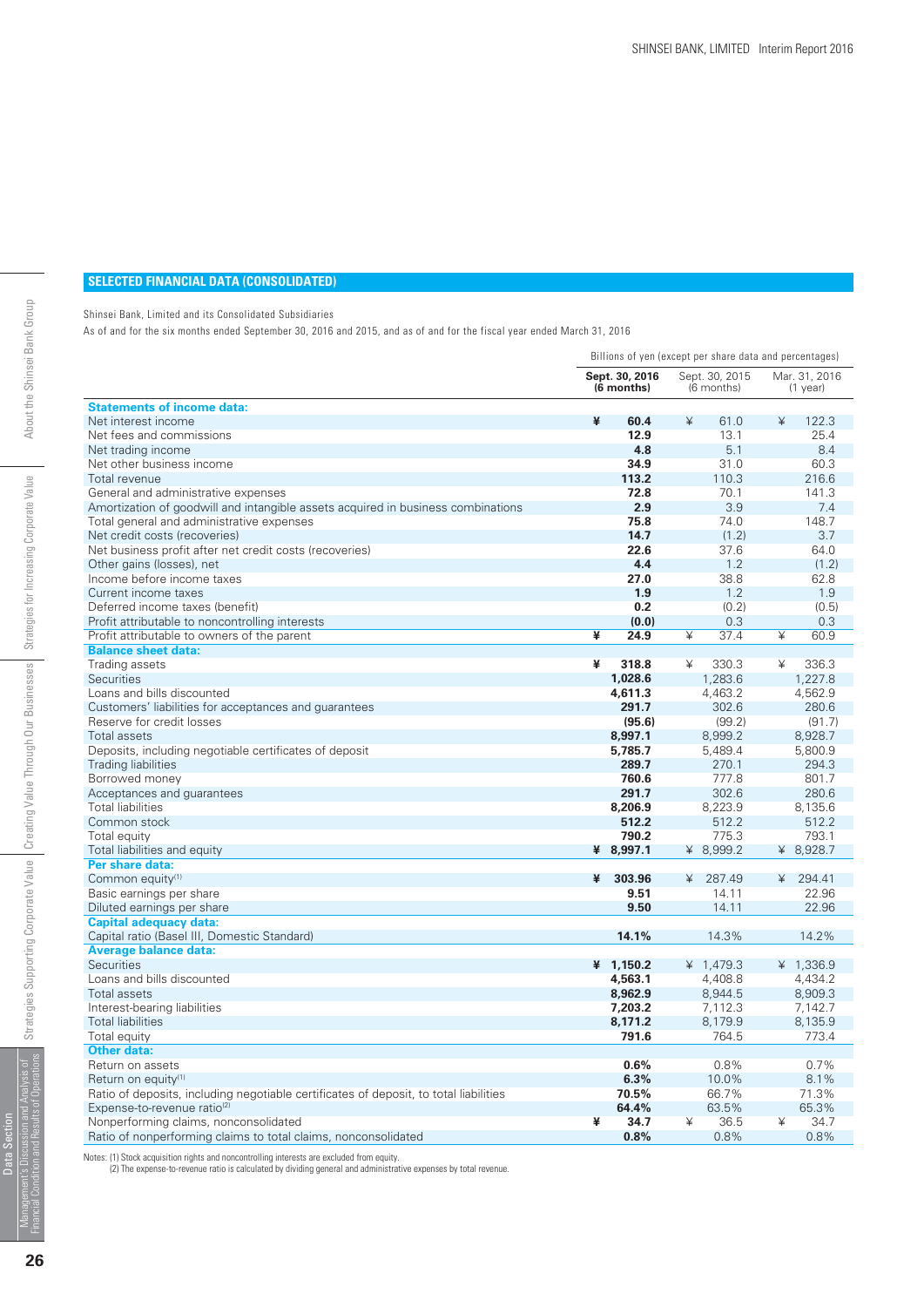#### **RESULTS OF OPERATIONS (CONSOLIDATED)**

#### **NET INTEREST INCOME**

*Net interest income in the interim period ended September 30, 2016 totaled ¥60.4 billion, decreased ¥0.5 billion from ¥61.0 billion recorded in the interim period ended September 30, 2015. The effects of the base rate reduction caused by the introduction of*

*the negative interest rate policy and the compression of spreads caused by the resulting increase in competition has remained within the Bank's expectations.*

#### **NET REVENUE ON INTEREST-EARNING ASSETS**

*The table below shows the principal components of net revenue on interest-earning assets.*

#### **TABLE 1.** INTEREST-EARNING ASSETS AND INTEREST-BEARING LIABILITIES (CONSOLIDATED)

|                                                                                     | Billions of yen (except Yield/Rates)                                    |                           |                         |                          |                           |   |                          |                         |          |                           |
|-------------------------------------------------------------------------------------|-------------------------------------------------------------------------|---------------------------|-------------------------|--------------------------|---------------------------|---|--------------------------|-------------------------|----------|---------------------------|
|                                                                                     | Six months ended September 30, 2016 Six months ended September 30, 2015 |                           |                         |                          |                           |   |                          |                         |          |                           |
|                                                                                     |                                                                         | Average<br><b>Balance</b> |                         | Interest                 | Yield/Rate <sup>(4)</sup> |   | Average<br>Balance       |                         | Interest | Yield/Rate <sup>(4)</sup> |
| <b>Interest-earning assets:</b>                                                     |                                                                         |                           |                         |                          |                           |   |                          |                         |          |                           |
| Loans and bills discounted                                                          |                                                                         | ¥ 4,563.1                 |                         | ¥ 62.8                   | 2.75%                     |   | ¥ 4,408.8                |                         | ¥ 62.3   | 2.82%                     |
| Lease receivables and leased investment assets/                                     |                                                                         |                           |                         |                          |                           |   |                          |                         |          |                           |
| installment receivables                                                             |                                                                         | 732.9                     |                         | 19.3                     | 5.25                      |   | 707.3                    |                         | 19.3     | 5.44                      |
| Securities                                                                          |                                                                         | 1.150.2                   |                         | 4.3                      | 0.76                      |   | 1.479.3                  |                         | 6.8      | 0.93                      |
| Other interest-earning assets <sup>(1)</sup>                                        |                                                                         | 205.2                     |                         | 1.0                      | $n.m.$ (3)                |   | 298.9                    |                         | 1.2      | $n.m.$ (3)                |
| Total revenue on interest-earning assets (A)                                        |                                                                         | ¥ 6,651.5                 |                         | ¥ 87.6                   | 2.63%                     |   | ¥ $6,894.4$              |                         | ¥ 89.7   | 2.60%                     |
|                                                                                     |                                                                         |                           |                         |                          |                           |   |                          |                         |          |                           |
| <b>Interest-bearing liabilities:</b>                                                |                                                                         |                           |                         |                          |                           |   |                          |                         |          |                           |
| Deposits, including negotiable certificates of deposit                              |                                                                         | ¥ 5,781.1                 | ¥                       | 3.7                      | 0.13%                     |   | ¥ $5,482.6$              | ¥                       | 3.9      | 0.14%                     |
| Borrowed money                                                                      |                                                                         | 737.0                     |                         | 1.7                      | 0.48                      |   | 785.5                    |                         | 2.4      | 0.61                      |
| Subordinated debt                                                                   |                                                                         | 26.9                      |                         | 0.3                      | 2.80                      |   | 58.4                     |                         | 0.8      | 2.83                      |
| Other borrowed money                                                                |                                                                         | 710.1                     |                         | 1.3                      | 0.39                      |   | 727.1                    |                         | 1.5      | 0.44                      |
| Corporate bonds                                                                     |                                                                         | 101.5                     |                         | 0.5                      | 1.12                      |   | 163.0                    |                         | 2.2      | 2.71                      |
| Subordinated bonds                                                                  |                                                                         | 31.6                      |                         | 0.4                      | 2.52                      |   | 114.4                    |                         | 2.0      | 3.60                      |
| Other corporate bonds                                                               |                                                                         | 69.8                      |                         | 0.1                      | 0.49                      |   | 48.6                     |                         | 0.1      | 0.61                      |
| Other interest-bearing liabilities <sup>(1)</sup>                                   |                                                                         | 583.5                     |                         | 1.7                      | $n.m.$ (3)                |   | 681.0                    |                         | 0.8      | $n.m.$ (3)                |
| <b>Total expense on interest-bearing liabilities (B)</b>                            |                                                                         | 47,203.2                  | $\overline{\mathbf{r}}$ | 7.8                      | 0.22%                     |   | $\frac{4}{7,112.3}$      | $\overline{\mathbf{Y}}$ | 9.4      | 0.26%                     |
| Net interest margin (A) - (B)                                                       |                                                                         | —                         |                         | 79.7                     | 2.41%                     |   | $\overline{\phantom{0}}$ |                         | 80.3     | 2.33%                     |
|                                                                                     |                                                                         |                           |                         |                          |                           |   |                          |                         |          |                           |
| <b>Noninterest-bearing sources of funds:</b>                                        |                                                                         |                           |                         |                          |                           |   |                          |                         |          |                           |
| Noninterest-bearing (assets) liabilities, net                                       |                                                                         | 4(1,336.3)                |                         |                          |                           | ¥ | (965.7)                  |                         |          |                           |
| Total equity excluding noncontrolling interests <sup>(2)</sup>                      |                                                                         | 784.6                     |                         | —                        |                           |   | 747.8                    |                         |          |                           |
| Total noninterest-bearing sources of funds (C)                                      | ¥                                                                       | (551.7)                   |                         | $\overline{\phantom{0}}$ |                           | ¥ | (217.8)                  |                         |          |                           |
| <b>Total interest-bearing liabilities and</b>                                       |                                                                         |                           |                         |                          |                           |   |                          |                         |          |                           |
| noninterest-bearing sources of funds $(D) = (B) + (C)$                              | ¥                                                                       | 6,651.5                   | ¥                       | 7.8                      | 0.23%                     | ¥ | 6,894.4                  | ¥                       | 9.4      | 0.27%                     |
| Net revenue on interest-earning assets/                                             |                                                                         |                           |                         |                          |                           |   |                          |                         |          |                           |
| yield on interest-earning assets (A) - (D)                                          |                                                                         |                           | ¥                       | 79.7                     | 2.39%                     |   |                          | ¥                       | 80.3     | 2.32%                     |
| Reconciliation of total revenue on interest-earning assets to total interest income |                                                                         |                           |                         |                          |                           |   |                          |                         |          |                           |
| Total revenue on interest-earning assets                                            |                                                                         | ¥ 6.651.5                 |                         | ¥ 87.6                   | 2.63%                     |   | ¥ $6,894.4$              |                         | ¥ 89.7   | 2.60%                     |
| Less: Income on lease transactions and installment receivables                      |                                                                         | 732.9                     |                         | 19.3                     | 5.25                      |   | 707.3                    |                         | 19.3     | 5.44                      |
| Total interest income                                                               |                                                                         | 45,918.5                  |                         | ¥ 68.2                   | 2.30%                     |   | 46,187.1                 |                         | 470.4    | 2.27%                     |
| Total interest expenses                                                             |                                                                         |                           |                         | 7.8                      |                           |   |                          |                         | 9.4      |                           |
| Net interest income                                                                 |                                                                         |                           | ¥                       | 60.4                     |                           |   |                          | ¥                       | 610      |                           |

 **—**

 $60.4$ 

 **—**

.<br>Notes: (1) Other interest-earning assets and other interest-bearing liabilities include interest swaps and funding swaps.<br>. (2) Represents a simple average of the balance as of the beginning and the end of the presented

 **Net interest income**

(3) n.m. is not meaningful. (4) Percentages have been rounded from the third decimal place.

 *—*

 $61.0$ 

 *—*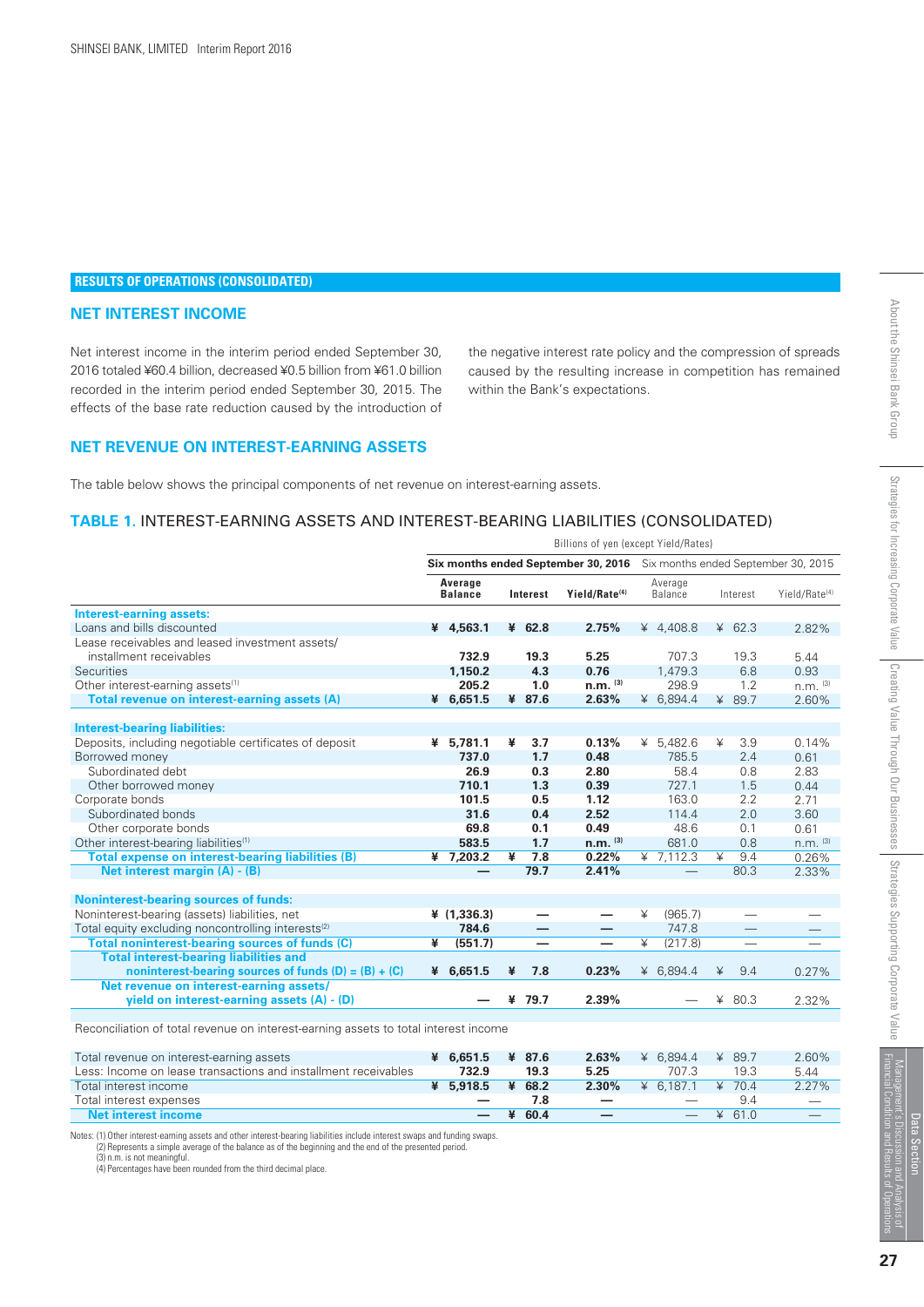*half of fiscal year 2016, decreased from ¥80.3 billion recorded in the interim period ended September 30, 2015. This decrease reflects a decline in interest revenue recorded from interest earnings assets from ¥89.7 billion recorded in the first half of fiscal year 2015 to ¥87.6 billion recorded in the interim period ended September 30, 2016 exceeding the decline in interest expenses incurred on interest bearing liabilities from ¥9.4 billion recorded in the first half of fiscal year 2015 to ¥7.8 billion recorded in the*

*Net fees and commissions is mainly comprised of fee income from domestic real estate nonrecourse finance, fee income such as servicing fees recorded in specialty finance and principal transactions, fee income recorded from the guarantee and other businesses in the consumer finance business and fee income received on the sales of mutual funds and insurance products. Net fees and commissions totaled ¥12.9 billion in the first half of fiscal year 2016, reduced from ¥13.1 billion recorded in the interim period ended September 30, 2015. This reduction was the result of a decline in fee income recorded on the sale of mutual funds in the retail banking business.*

*interim period ended September 30, 2016.*

**NET FEES AND COMMISSIONS**

#### **RESULTS OF OPERATIONS (CONSOLIDATED) (CONTINUED)**

*"The item Net interest income (including leased assets and installment receivables)" in the preceding table includes net interest revenue as well as revenue earned on lease receivables, leased investment assets and installment receivables. However, while the Bank considers income recorded from lease transactions and installment receivables to be a component of interest income, Japanese GAAP does not recognize income on lease transactions and installment receivables as a component of net interest income. Therefore, in our interim consolidated statements of income, income on lease transactions and installment receivables is reported in net other business income in accordance with Japanese GAAP.*

 *A net interest margin of 2.41% was recorded for the first half of fiscal year 2016, increased from 2.33% recorded for the first half of fiscal year 2015. This increase was due to factors such as the proportion of loans as a component of interest earning assets increasing as a result of a reduced securities balance resulting in an improvement of the overall yield on interest earning assets, as well as the continuing decline of the overall rate on interest earning liabilities.*

 *Additionally, net interest income including income on leased assets and installment receivables totaled ¥79.7 billion in the first*

#### **NET TRADING INCOME**

*The table below shows the principal components of net trading income.*

#### **TABLE 2.** NET TRADING INCOME (CONSOLIDATED)

|                                                                  | Six months ended | Six months ended<br><b>September 30, 2016</b> September 30, 2015 | Change<br>(Amount) |
|------------------------------------------------------------------|------------------|------------------------------------------------------------------|--------------------|
| Income from trading securities                                   | $\angle 0.8$     | $\angle 2.3$                                                     | (1.5)              |
| Income (loss) from securities held to hedge trading transactions | 0.2              | 0.2                                                              | (0,0)              |
| Income from trading-related financial derivatives                | 3.7              | 2.5                                                              |                    |
| Other, net                                                       | 0.0              | (0.0)                                                            | 0.1                |
| Net trading income                                               | -4.8             | $\geq$ 5.1                                                       | (0.2)              |

*Net trading income is comprised of customer derivative transaction related revenues as well as revenues recorded from proprietary trading undertaken by the Bank. Net trading income in the* *interim period ended September 30, 2016 totaled ¥4.8 billion, reduced from ¥5.1 billion recorded in the interim period ended September 30, 2015.*

Billions of yen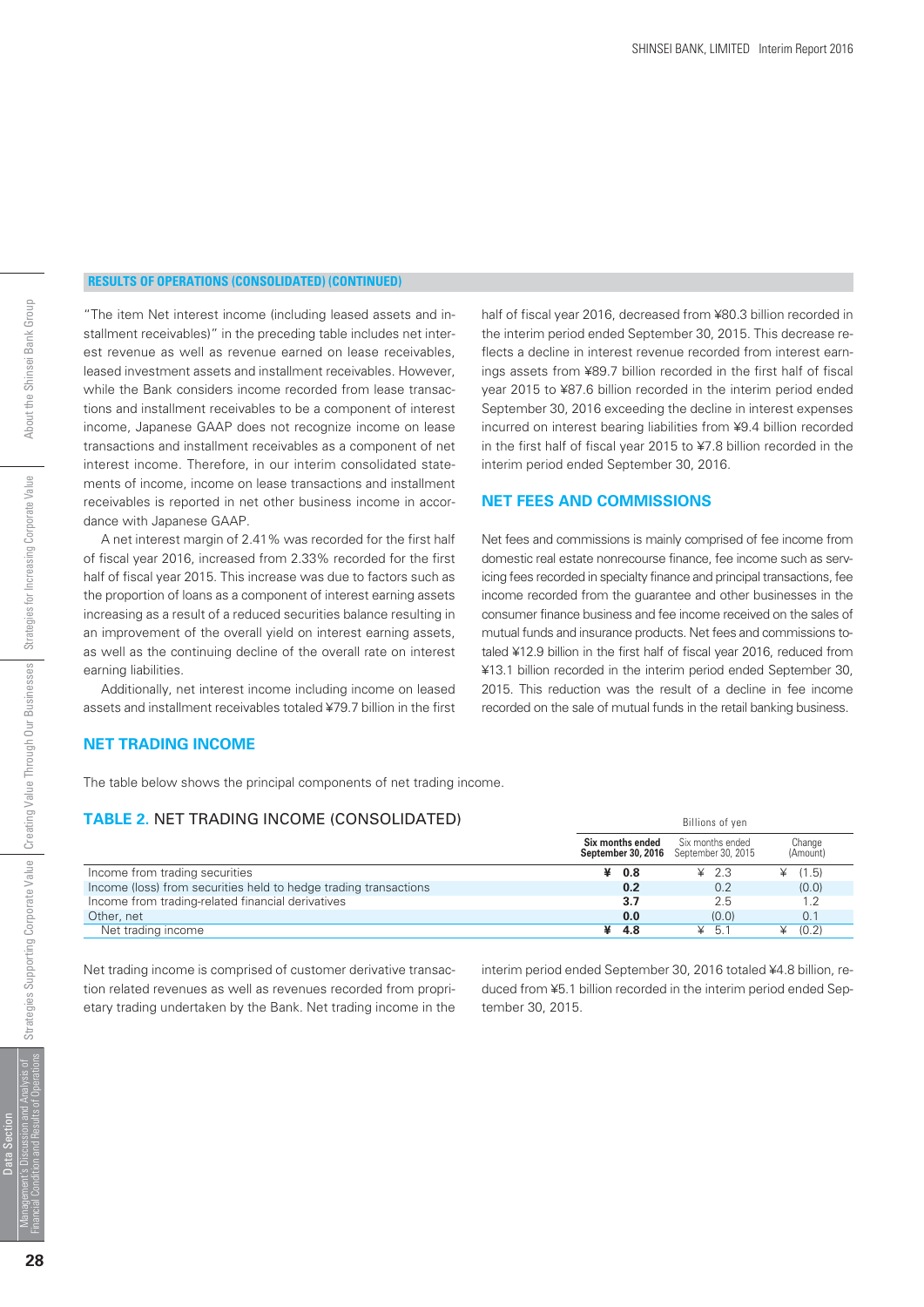#### **NET OTHER BUSINESS INCOME (LOSS)**

*The table below shows the principal components of net other business income.*

#### **TABLE 3.** NET OTHER BUSINESS INCOME (LOSS) (CONSOLIDATED)

| <b>TABLE 3. NET OTHER BUSINESS INCOME (LOSS) (CONSOLIDATED)</b>     | Billions of yen                        |                                        |                    |
|---------------------------------------------------------------------|----------------------------------------|----------------------------------------|--------------------|
|                                                                     | Six months ended<br>September 30, 2016 | Six months ended<br>September 30, 2015 | Change<br>(Amount) |
| Net gain on monetary assets held in trust                           | ¥<br>2.3                               | $\angle 4.4$                           | (2.1)              |
| Net gain on foreign exchanges                                       | 3.5                                    | 3.1                                    | 0.4                |
| Net gain on securities                                              | 8.9                                    | 0.6                                    | 8.3                |
| Net gain on other monetary claims purchased                         | (1.0)                                  | 0.9                                    | (2.0)              |
| Other, net:                                                         | 1.7                                    | 2.4                                    | (0.7)              |
| Income (loss) from derivative transactions for banking purpose, net | (0.6)                                  | 0.4                                    | (1.0)              |
| Equity in net income of affiliates                                  | 1.1                                    | 1.2                                    | (0.0)              |
| Gain on lease cancellation and other lease income (loss), net       | 0.7                                    | 0.4                                    | 0.2                |
| Other, net                                                          | 0.5                                    | 0.3                                    | 0.1                |
| Net other business income before income on lease transactions       |                                        |                                        |                    |
| and installment receivables, net                                    | 15.6                                   | 11.7                                   | 3.8                |
| Income on lease transactions and installment receivables, net       | 19.3                                   | 19.3                                   | 0.0                |
| Net other business income                                           | ¥ 34.9                                 | $\angle$ 31.0                          | ¥<br>3.8           |

*Net other business income recorded in the interim period ended September 30, 2016 totaled ¥34.9 billion, increased from ¥31.0 billion recorded in the interim period ended September 30, 2015. This improvement from the previous first half is the results of an increase in gains on bonds in Treasury operations as well as the absence of a loss recorded as a result of the reassessment of a fund investment in the first half of fiscal year 2015.*

#### **TOTAL REVENUE**

*As a result of the preceding, total revenue of ¥113.2 billion was recorded in the interim period ended September 30, 2016, compared to ¥110.3 billion recorded during the interim period ended September 30, 2015.*

#### **GENERAL AND ADMINISTRATIVE EXPENSES**

*The table below sets forth the principal components of our general and administrative expenses.*

#### **TABLE 4.** GENERAL AND ADMINISTRATIVE EXPENSES (CONSOLIDATED)

| TABLE 4. GENERAL AND ADMINISTRATIVE EXPENSES (CONSOLIDATED).                     | Billions of yen                        |                                        |                    |
|----------------------------------------------------------------------------------|----------------------------------------|----------------------------------------|--------------------|
|                                                                                  | Six months ended<br>September 30, 2016 | Six months ended<br>September 30, 2015 | Change<br>(Amount) |
| Personnel expenses                                                               | ¥ 28.6                                 | $* 29.0$                               | (0.4)<br>¥         |
| Premises expenses                                                                | 11.2                                   | 9.5                                    | 1.7                |
| Technology and data processing expenses                                          | 10.0                                   | 9.5                                    | 0.5                |
| Advertising expenses                                                             | 5.4                                    | 5.0                                    | 0.4                |
| Consumption and property taxes                                                   | 4.8                                    | 4.3                                    | 0.5                |
| Deposit insurance premium                                                        | 1.0                                    | 1.0                                    | (0,0)              |
| Other general and administrative expenses                                        | 11.5                                   | 11.5                                   | 0.0                |
| General and administrative expenses                                              | 72.8                                   | 70.1                                   | 2.7                |
| Amortization of goodwill and intangible assets acquired in business combinations | 2.9                                    | 3.9                                    | (0.9)              |
| Total general and administrative expenses                                        | ¥ 75.8                                 | ¥ 74.0                                 | 1.8<br>¥           |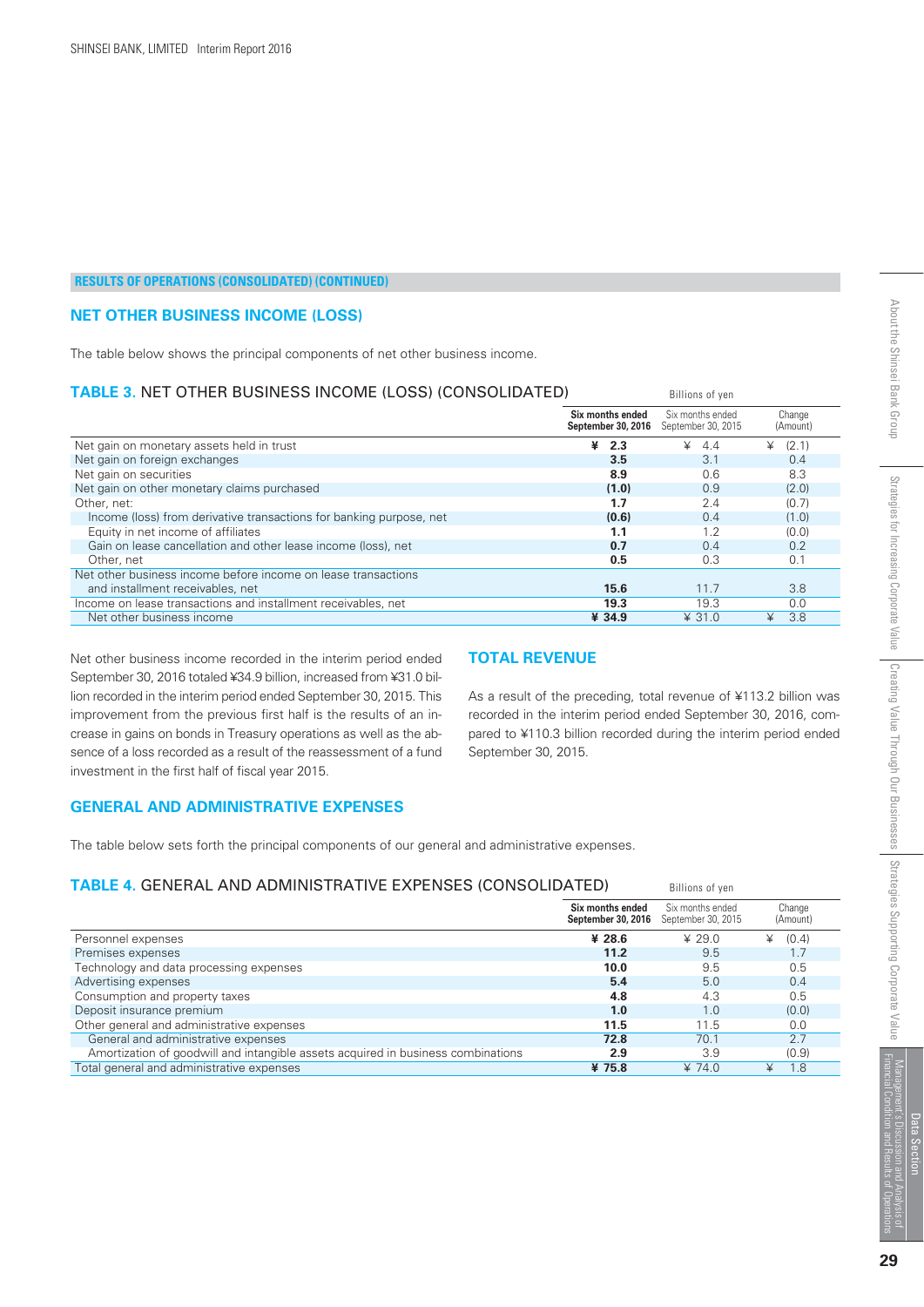*General and administrative expenses excluding amortization of goodwill and intangible assets acquired in business combinations totaled ¥72.8 billion in the interim period ended September 30, 2016, increased from ¥70.1 billion recorded in the interim period ended September 30, 2015. While having continued to promote operational efficiency, this increase was the result of the Bank's allocation of management resources in strategic areas such as IT systems and advertising necessary for expanding the Bank's business base.*

 *Personnel expenses declined from ¥29.0 billion recorded in the interim period ended September 30, 2015 to ¥28.6 billion in the interim period ended September 30, 2016. While the Bank has increased personnel in strategic focus business areas where it seeks to expand its customer base and enhance profitability, expenses were reduced through the promotion of operational efficiency.*

 *Nonpersonnel expenses totaled ¥44.2 billion in the interim period ended September 30, 2016, compared to ¥41.0 billion recorded in the interim period ended September 30, 2015, due to the implementation of strict expense controls and continued efforts to improve operational efficiency across all businesses even as we continued to undertake the investment of resources necessary for growing our business base. The Bank's performances in the major components of nonpersonnel expenses were as follows: 1) While having continued to improve operational efficiency, as a result of revisions to the expected useful life of some assets,* *premises expenses totaled ¥11.2 billion in the interim period ended September 30, 2016, increased from ¥9.5 billion recorded in the previous first half; 2) Technology and data processing expenses totaled ¥10.0 billion in the interim period ended September 30, 2016, increased from ¥9.5 billion recorded in the interim period ended September 30, 2015, as investment for the stabilization of our systems continued; 3) As a result of having proactively undertaken advertising activities in order to expand our customer base, advertising expenses increased from ¥5.0 billion recorded in the interim period ended September 30, 2015, to ¥5.4 billion in the interim period ended September 30, 2016.*

 *Consumption and property taxes totaled ¥4.8 billion in the interim period ended September 30, 2016, increased compared to ¥4.3 billion recorded in the interim period ended September 30, 2015. This increase is primarily the result of the effects of proforma standard taxation.*

 *Deposit insurance premium totaled ¥1.0 billion in the interim period ended September 30, 2016, largely unchanged compared to the amount recorded in the interim period ended September 30, 2015, as there were no significant revision of the insurance premium rate, the basis for calculating premiums.*

 *Other general and administrative expenses totaled ¥11.5 billion in the interim period ended September 30, 2016, largely unchanged compared to the amount recorded in the interim period ended September 30, 2015.*

#### **AMORTIZATION OF GOODWILL AND INTANGIBLE ASSETS ACQUIRED IN BUSINESS COMBINATIONS**

*Amortization of goodwill and intangible assets acquired in business combinations related to the acquisition of consumer finance and commercial finance subsidiaries totaled ¥2.9 billion in the interim period ended September 30, 2016, reduced from ¥3.9 billion recorded in the interim period ended September 30, 2015.*

*This reduction is mainly attributable to the application of the sumof-the-years' digits method in the amortization of goodwill and intangible assets acquired in business combinations related to Shinsei Financial.*

#### **TABLE 5.** AMORTIZATION OF GOODWILL AND INTANGIBLE ASSETS ACQUIRED IN BUSINESS COMBINATIONS (CONSOLIDATED)

|                                                                                  | Billions of yen                                                  |                  |                    |  |
|----------------------------------------------------------------------------------|------------------------------------------------------------------|------------------|--------------------|--|
|                                                                                  | Six months ended<br><b>September 30, 2016</b> September 30, 2015 | Six months ended | Change<br>(Amount) |  |
| Shinsei Financial                                                                | ¥ 1.7                                                            | $\angle 2.3$     | (0.5)              |  |
| Shinsei Personal Loan <sup>(1)</sup>                                             | (0.1)                                                            | (0.1)            |                    |  |
| <b>APLUS FINANCIAL</b>                                                           |                                                                  | 0.4              | (0.4)              |  |
| Showa Leasing                                                                    | 1.3                                                              | 1.2              | 0.1                |  |
| Others                                                                           | 0.0                                                              | 0.0              | 0.0                |  |
| Amortization of goodwill and intangible assets acquired in business combinations | ¥ $2.9$                                                          | $¥$ 3.9          | (0.9)              |  |

Note: (1) the former SHINKI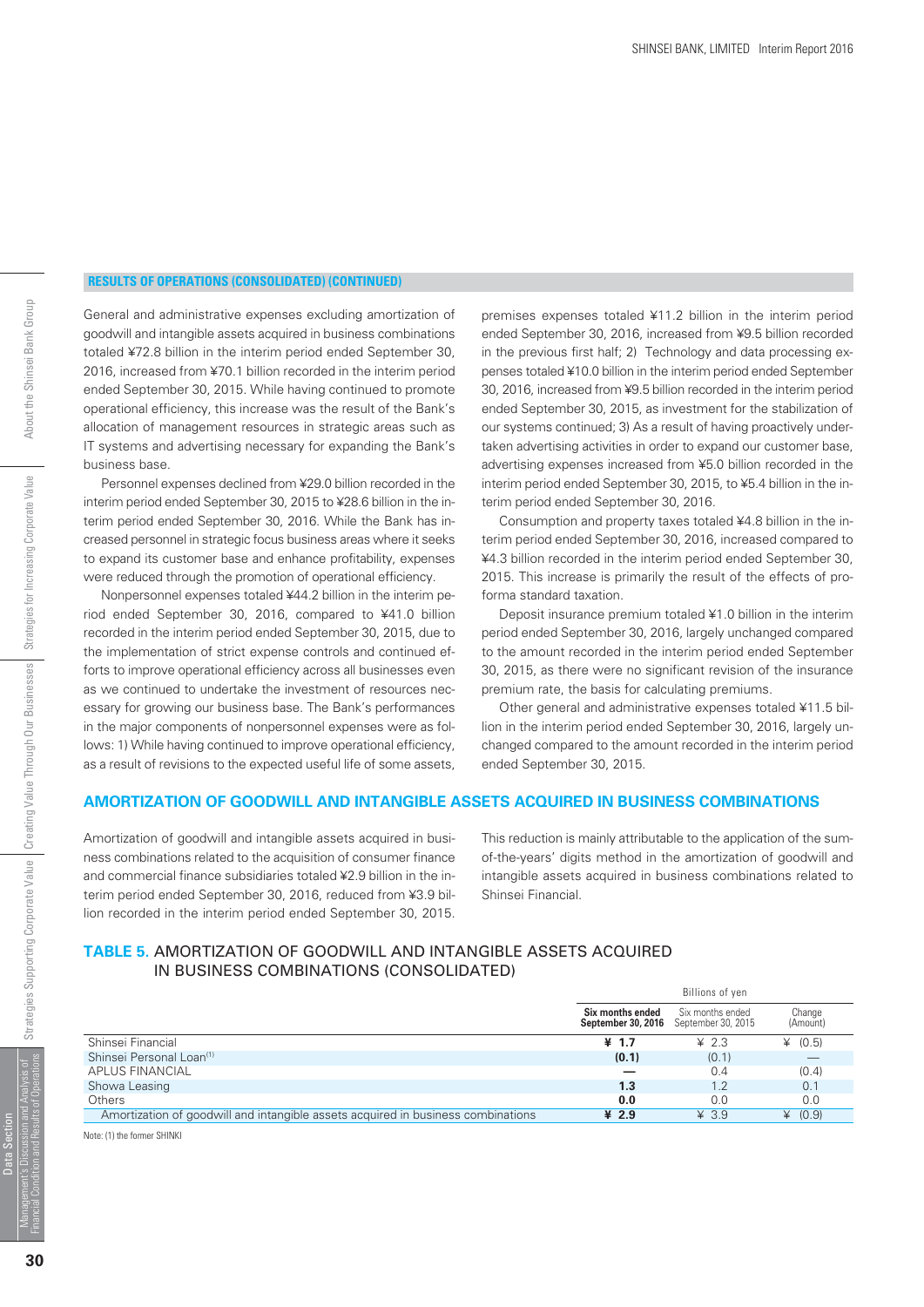#### **NET CREDIT COSTS (RECOVERIES)**

*The following table details the principal components of net credit costs (recoveries).*

#### **TABLE 6.** NET CREDIT COSTS (RECOVERIES) (CONSOLIDATED)

|                                                                     | Six months ended<br>September 30, 2016 | Six months ended<br>September 30, 2015 | Change<br>(Amount) |  |  |
|---------------------------------------------------------------------|----------------------------------------|----------------------------------------|--------------------|--|--|
| Losses on write-off or sales of loans                               | ¥<br>1.1                               | $\angle 0.5$                           | 0.6<br>¥           |  |  |
| Net provision of reserve for loan losses:                           |                                        |                                        |                    |  |  |
| Net provision of general reserve for loan losses                    | 10.9                                   | 10.9                                   | (0.0)              |  |  |
| Net provision of specific reserve for loan losses                   | 5.4                                    | (7.7)                                  | 13.1               |  |  |
| Net provision of reserve for loan losses to restructuring countries | (0.0)                                  |                                        | (0.0)              |  |  |
| Subtotal                                                            | 16.3                                   | 3.2                                    | 13.0               |  |  |
| Other credit costs (recoveries) relating to leasing business        | (0,0)                                  | 0.0                                    | (0.0)              |  |  |
| Recoveries of written-off claims                                    | (2.7)                                  | (5.0)                                  | 2.3                |  |  |
| Net credit costs (recoveries)                                       | ¥ 14.7                                 | (1.2)<br>¥                             | ¥ 15.9             |  |  |
|                                                                     |                                        |                                        |                    |  |  |

*The principal components of net credit costs are provisions and reversals of reserves for loan losses. In accordance with Japanese GAAP, the Bank maintains general and specific reserves for loan losses, specified reserves for loans losses to restructuring countries as well as a specific reserve for other credit losses. Subsidiaries such as Shinsei Financial, APLUS FINANCIAL, Shinsei Personal Loan and Showa Leasing also maintain general and specific reserves for loan losses.*

 *In the interim period ended September 30, 2016, the Bank recorded net credit costs totaling ¥14.7 billion, compared to net credit recoveries of ¥1.2 billion recorded in the interim period ended September 30, 2015. This increase is largely attributable to the provisioning of reserves for loan losses corresponding to the growth of the loan balance growth of the consumer finance*

*business as well as the absence of the significant gains recorded on the reversal of loan loss reserves in the Institutional Business during the previous first half.*

Billions of yen

 *Recoveries of written-off claims totaled ¥2.7 billion in the first half of fiscal year 2016, decreased compared to ¥5.0 billion recorded in the first half of fiscal year 2015. Major components of recoveries recorded in the interim period ended September 30, 2016, included ¥0.1 billion in Shinsei Bank on a nonconsolidated basis and ¥2.3 billion in Shinsei Financial. It should be noted that excluding recoveries of written-off claims, net credit costs recorded in the interim period ended September 30, 2016 totaled ¥17.4 billion, increased compared to ¥3.7 billion recorded in the interim period ended September 30, 2015.*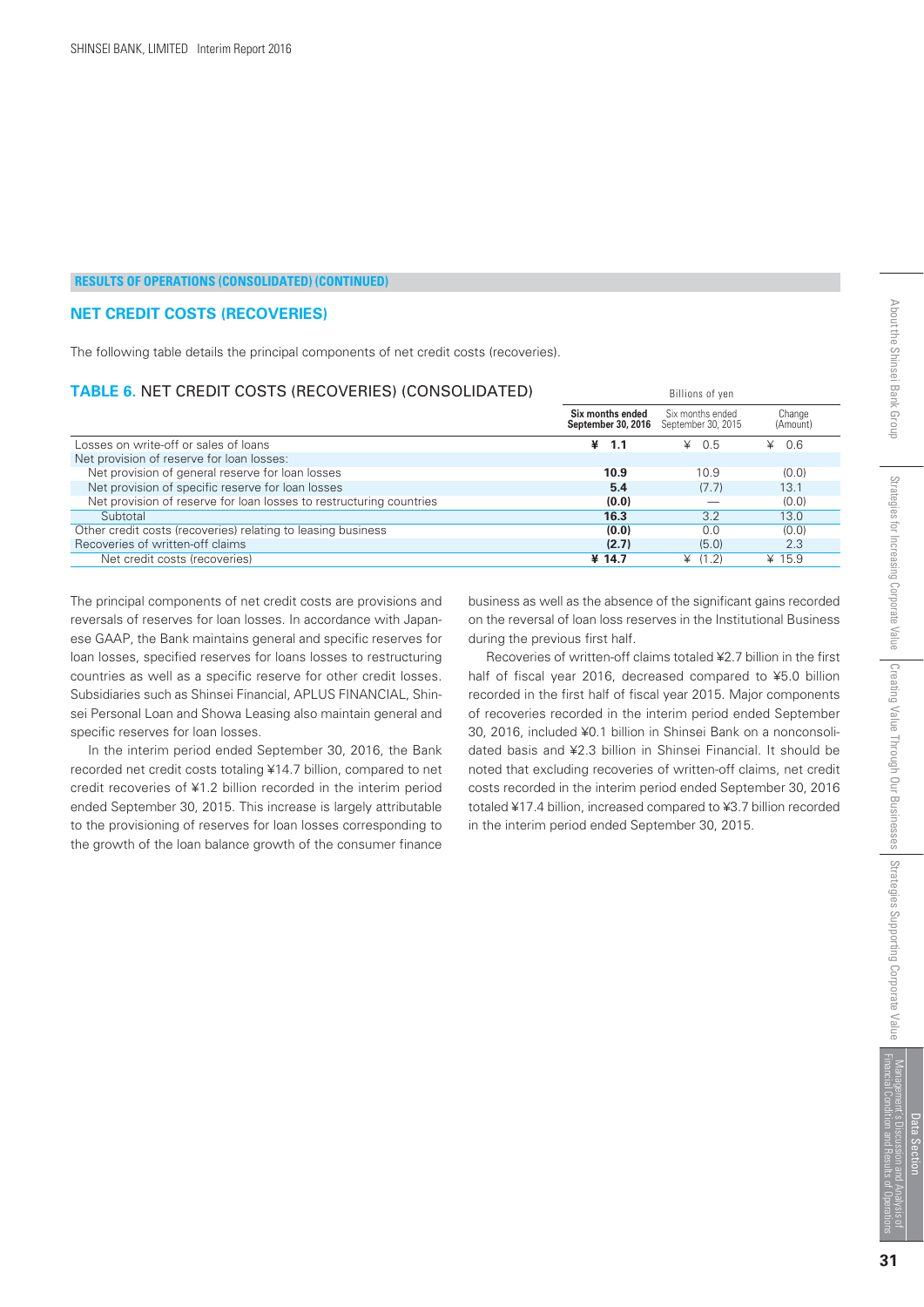Billions of yen

#### **RESULTS OF OPERATIONS (CONSOLIDATED) (CONTINUED)**

#### **OTHER GAINS (LOSSES), NET**

*Other net gains totaled ¥4.4 billion in the interim period ended September 30, 2016, increased compared to other net gains of ¥1.2 billion recorded in the interim period ended September 30, 2015.*

#### **TABLE 7.** OTHER GAINS (LOSSES), NET (CONSOLIDATED)

|                                                       | Six months ended<br>September 30, 2016 | Six months ended<br>September 30, 2015 | Change<br>(Amount) |  |
|-------------------------------------------------------|----------------------------------------|----------------------------------------|--------------------|--|
| Net gain (loss) on disposal of premises and equipment | ¥ $(0,0)$                              | (0.0)                                  | $\angle 0.0$       |  |
| Gains on write-off of unclaimed debentures            | 0.6                                    | 0.0                                    | 0.6                |  |
| Provision for reimbursement of debentures             | (0.3)                                  |                                        | (0.3)              |  |
| Gains on write-off of unclaimed deposits              | 1.2                                    | 0.6                                    | 0.6                |  |
| Gains on sale of nonperforming loans                  | 1.8                                    |                                        | 1.8                |  |
| Gain on liquidation of subsidiaries                   | 0.5                                    | 0.4                                    | 0.0                |  |
| Loss on liquidation of subsidiaries                   | (0.5)                                  |                                        | (0.5)              |  |
| Loss on sale of investments in affiliates             |                                        | (0.2)                                  | 0.2                |  |
| Impairment losses on long-lived assets                | (0.0)                                  | (0.3)                                  | 0.3                |  |
| Gain on sale of investments in subsidiaries           | 0.2                                    |                                        | 0.2                |  |
| Gain on reversal of stock acquisition rights          |                                        | 0.6                                    | (0.6)              |  |
| Other, net                                            | 0.6                                    | 0.0                                    | 0.6                |  |
| Total                                                 | ¥<br>4.4                               | $\angle 1.2$                           | 43.2               |  |

#### **INCOME BEFORE INCOME TAXES**

*As a result of the preceding factors, income before taxes recorded in the interim period ended September 30, 2016, totaled ¥27.0 billion, compared to ¥38.8 billion recorded in the interim period ended September 30, 2015.*

#### **INCOME TAXES (BENEFIT)**

*The sum of all current and deferred income taxes totaled a net expense of ¥2.1 billion in the interim period ended September 30, 2016, compared to a net expense of ¥1.0 billion recorded in the interim period ended September 30, 2015.*

#### **PROFIT ATTRIBUTABLE TO NONCONTROLLING INTERESTS**

*Loss attributable to noncontrolling interests totaled ¥0.0 billion (¥3 million) in the interim period ended September 30, 2016. Profit attributable to noncontrolling interests is largely comprised of interest payments accrued on perpetual preferred securities issued by subsidiaries of Shinsei Bank and are equivalent to ownership of noncontrolling interests in the profit of other consolidated subsidiaries. In comparison, profit attributable to noncontrolling interests recorded in the first half of fiscal year 2015 totaled ¥0.3 billion.*

#### **TABLE 8.** PROFIT ATTRIBUTABLE TO NONCONTROLLING INTERESTS (CONSOLIDATED)

|                                                          |                                                                  | Billions of ven  |                    |  |  |
|----------------------------------------------------------|------------------------------------------------------------------|------------------|--------------------|--|--|
|                                                          | Six months ended<br><b>September 30, 2016</b> September 30, 2015 | Six months ended | Change<br>(Amount) |  |  |
| Dividends on preferred securities issued by foreign SPCs | ¥ 0.1                                                            | $\angle 0.4$     | (0.2)              |  |  |
| Others                                                   | (0,1)                                                            | (0.0)            | (0.0)              |  |  |
| Profit attributable to noncontrolling interests          | $*(0.0)$                                                         | $* 0.3$          | (0.3)              |  |  |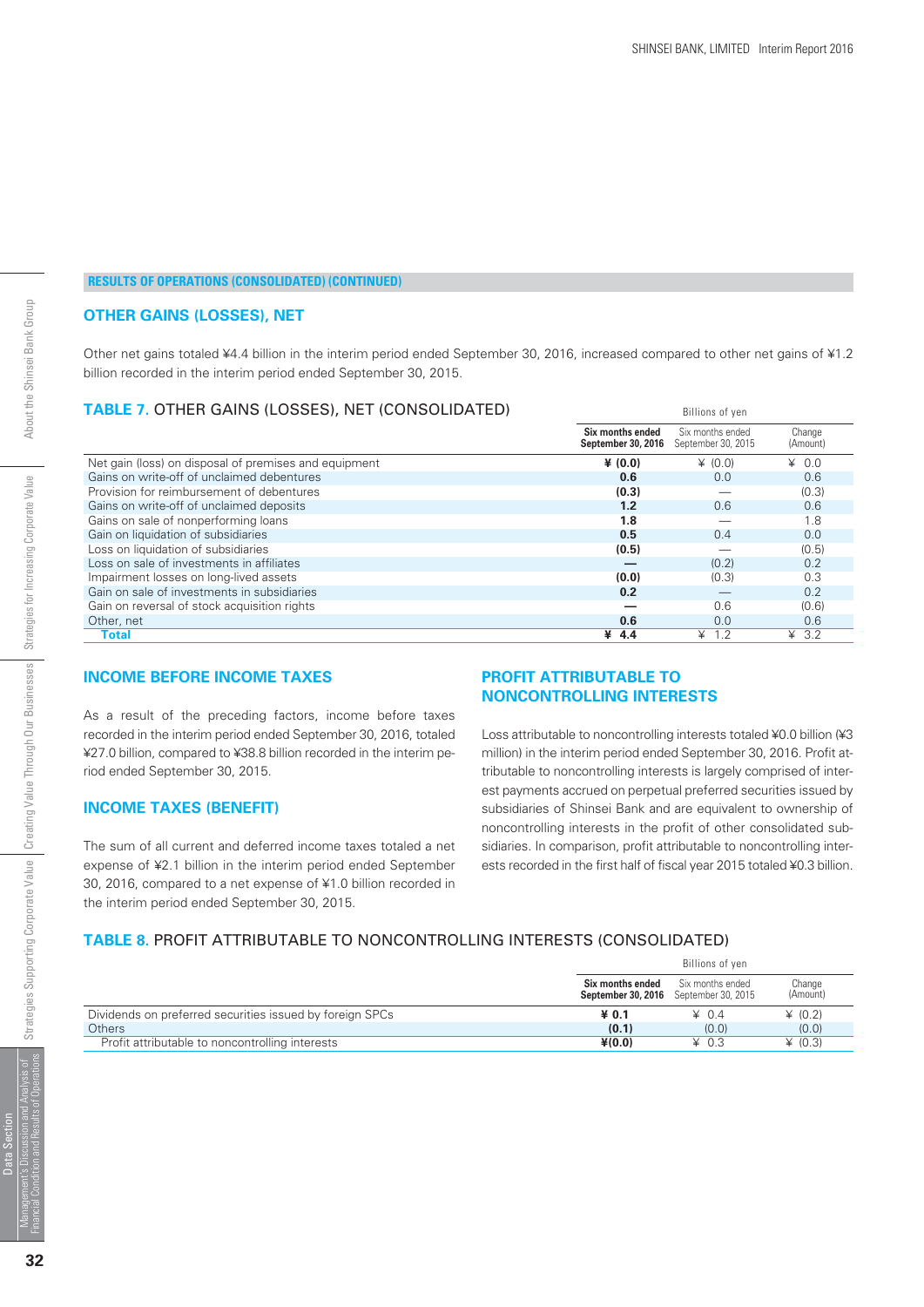#### **PROFIT ATTRIBUTABLE TO OWNERS OF THE PARENT**

*As a result of the preceding factors, the Bank recorded a profit attributable to owners of the parent totaling ¥24.9 billion in the interim period ended September 30, 2016, reduced compared to ¥37.4 billion recorded in the interim period ended September 30, 2015.*

#### **RECONCILIATION OF REPORTED-BASIS AND OPERATING-BASIS RESULTS**

*In addition to analyzing the results of its operations in the format used in its financial statements, referred to as the "reportedbasis," Shinsei Bank also engages in the management of its organization utilizing an "operating-basis" assessment of individual business lines in evaluating achieved results against targeted goals. Operating-basis results are generally calculated by adjusting the reported-basis results for amortization of goodwill and intangible assets acquired in business combinations, certain revenue items, amortization of net actuarial gains or losses on lump-sum retirement payments and extraordinary expenses. In general, operating-basis results represent what the Bank considers to be "core" portion of its reported profit attributable to owners of the parent is in compliance with Japanese GAAP. The following table reconciles the Bank's reported-basis and operating-basis results.*

#### **TABLE 9.** RECONCILIATION FROM REPORTED-BASIS RESULTS TO OPERATING-BASIS RESULTS (CONSOLIDATED) Billions of yen

|                                                                  | <b>Six months ended September 30, 2016</b> Six months ended September 30, 2015 |                          |                     |                    |                   |                     |
|------------------------------------------------------------------|--------------------------------------------------------------------------------|--------------------------|---------------------|--------------------|-------------------|---------------------|
|                                                                  | Reported-<br>basis                                                             | <b>Reclassifications</b> | Operating-<br>basis | Reported-<br>basis | Reclassifications | Operating-<br>basis |
| Revenue:                                                         |                                                                                |                          |                     |                    |                   |                     |
| Net interest income                                              | 60.4<br>¥                                                                      | $* -$                    | 60.4<br>¥           | ¥ 61.0             |                   | ¥ 61.0              |
| Noninterest income                                               | 52.7                                                                           |                          | 52.7                | 49.3               |                   | 49.3                |
| Total revenue                                                    | 113.2                                                                          |                          | 113.2               | 110.3              |                   | 110.3               |
| General and administrative expenses <sup>(1)(3)</sup>            | 72.8                                                                           | (1.5)                    | 71.3                | 70.1               | (0.3)             | 69.7                |
| Amortization of goodwill and intangible assets                   |                                                                                |                          |                     |                    |                   |                     |
| acquired in business combinations <sup>(2)(3)</sup>              | 2.9                                                                            | (2.9)                    |                     | 3.9                | (3.9)             |                     |
| Total general and administrative expenses                        | 75.8                                                                           | (4.4)                    | 71.3                | 74.0               | (4.3)             | 69.7                |
| Net business profit/Ordinary business profit <sup>(2)</sup>      | 37.3                                                                           | 4.4                      | 41.8                | 36.3               | 4.3               | 40.6                |
| Net credit costs (recoveries)                                    | 14.7                                                                           |                          | 14.7                | (1.2)              |                   | (1.2)               |
| Amortization of goodwill and intangible assets                   |                                                                                |                          |                     |                    |                   |                     |
| acquired in business combinations <sup>(2)</sup>                 |                                                                                | 2.9                      | 2.9                 |                    | 3.8               | 3.8                 |
| Other gains (losses), net <sup>(1)</sup>                         | 4.4                                                                            | (1.5)                    | 2.9                 | 1.2                | (0.4)             | 0.7                 |
| Income before income taxes                                       | 27.0                                                                           |                          | 27.0                | 38.8               |                   | 38.8                |
| Income taxes and profit attributable to noncontrolling interests | 2.1                                                                            |                          | 2.1                 | 1.3                |                   | 1.3                 |
| Profit attributable to owners of the parent                      | 24.9<br>¥                                                                      | $* -$                    | 24.9<br>¥           | 37.4<br>¥          |                   | 37.4<br>¥           |

Notes: (1) Reclassifications consist principally of adjustments relating to lump-sum compensation and amortization of actuarial gains or losses from general and administrative expenses to other gains (losses), net. (2) Amortization of goodwill and intangible assets acquired in business combinations associated with acquisitions of companies is reclassified under ordinary business profit after net credit costs. (3) Amortization of goodwill and intangible assets acquired in business combinations associated with partial acquisitions of business is classified to general and administrative expenses.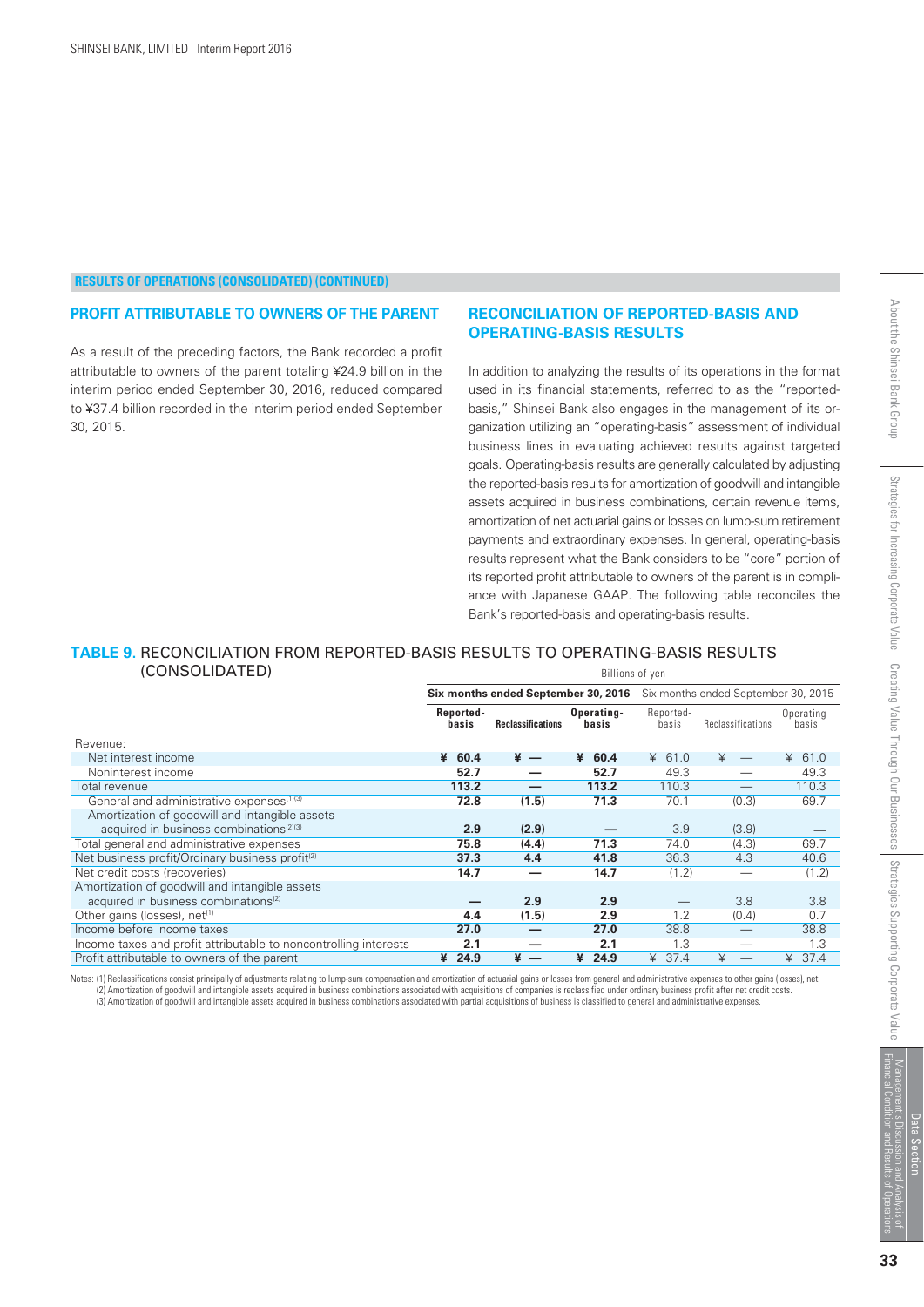#### **BUSINESS LINES RESULTS**

*Management monitors the performance of each business line on an operating-basis. The following section details the operating-basis ordinary business profit (loss) after net credit costs (recoveries) on a business line level.*

#### **TABLE 10.** OPERATING-BASIS ORDINARY BUSINESS PROFIT (LOSS) AFTER NET CREDIT COSTS (RE-COVERIES) BY BUSINESS LINE (CONSOLIDATED) Billions of yen

|                                                                                               | Six months ended<br>September 30, 2016 | Six months ended<br>September 30, 2015   | Change<br>(Amount)             |
|-----------------------------------------------------------------------------------------------|----------------------------------------|------------------------------------------|--------------------------------|
| <b>Institutional Business:</b>                                                                |                                        |                                          |                                |
| Net interest income                                                                           | ¥ 10.8                                 | ¥<br>13.3                                | (2.4)                          |
| Noninterest income                                                                            | 15.7                                   | 16.2                                     | (0.5)                          |
| Total revenue                                                                                 | 26.5                                   | 29.5                                     | (2.9)                          |
| General and administrative expenses                                                           | 14.2                                   | 14.7                                     | (0.4)                          |
| Ordinary business profit                                                                      | 12.3                                   | 14.8                                     | (2.5)                          |
| Net credit costs (recoveries)                                                                 | 0.4                                    | (13.4)                                   | 13.9                           |
| Ordinary business profit after net credit costs (recoveries)                                  | $¥$ 11.8                               | $\overline{\mathbf{r}}$<br>28.2          | ¥ (16.4)                       |
|                                                                                               |                                        |                                          |                                |
| <b>Global Markets Business:</b>                                                               |                                        |                                          |                                |
| Net interest income                                                                           | ¥<br>1.0                               | ¥<br>1.0                                 | (0.0)                          |
| Noninterest income                                                                            | 4.2                                    | 5.1                                      | (0.8)                          |
| Total revenue                                                                                 | 5.2                                    | 6.1                                      | (0.8)                          |
| General and administrative expenses                                                           | 3.4                                    | 3.7                                      | (0.2)                          |
| Ordinary business profit                                                                      | 1.7                                    | 2.4                                      | (0.6)                          |
| Net credit costs (recoveries)                                                                 | (0.0)                                  | (0.2)                                    | 0.2                            |
| Ordinary business profit after net credit costs (recoveries)                                  | ¥<br>1.7                               | ¥<br>2.6                                 | ¥<br>(0.8)                     |
|                                                                                               |                                        |                                          |                                |
| <b>Individual Business:</b>                                                                   |                                        |                                          |                                |
| Net interest income                                                                           | ¥ 48.4                                 | ¥<br>44.7                                | ¥<br>3.6                       |
| Noninterest income                                                                            | 23.3                                   | 24.7                                     | (1.4)                          |
| Total revenue                                                                                 | 71.8                                   | 69.5                                     | 2.2                            |
| General and administrative expenses                                                           | 52.6                                   | 50.7                                     | 1.9                            |
| Ordinary business profit                                                                      | 19.1                                   | 18.8                                     | 0.3                            |
| Net credit costs                                                                              | 14.2                                   | 12.4                                     | 1.8                            |
| Ordinary business profit after net credit costs                                               | ¥<br>4.9                               | $\angle$<br>6.4                          | $\angle$<br>(1.4)              |
|                                                                                               |                                        |                                          |                                |
| Corporate/Other <sup>(1)</sup> :                                                              |                                        |                                          |                                |
| Net interest income                                                                           | ¥<br>0.1                               | ¥<br>1.8                                 | ¥<br>(1.6)                     |
| Noninterest income                                                                            | 9.3                                    | 3.2                                      | 6.1                            |
| Total revenue                                                                                 | 9.5                                    | 5.1                                      | 4.4                            |
| General and administrative expenses                                                           | 1.0                                    | 0.5                                      | 0.4                            |
| Ordinary business profit                                                                      | 8.5                                    | 4.5                                      | 3.9                            |
| Net credit costs (recoveries)                                                                 | 0.0                                    | (0.0)                                    | 0.0                            |
| Ordinary business profit after net credit costs (recoveries)                                  | ¥<br>8.5                               | $\overline{\mathbf{r}}$<br>4.5           | $\overline{\mathbf{r}}$<br>3.9 |
|                                                                                               |                                        |                                          |                                |
| Total:                                                                                        |                                        |                                          |                                |
| Net interest income                                                                           | 460.4                                  | ¥<br>61.0                                | (0.5)                          |
| Noninterest income                                                                            | 52.7                                   | 49.3                                     | 3.3                            |
| Total revenue                                                                                 | 113.2                                  | 110.3                                    | 2.8                            |
| General and administrative expenses                                                           | 71.3                                   | 69.7                                     | 1.6<br>1.1                     |
| Ordinary business profit                                                                      | 41.8                                   | 40.6                                     |                                |
| Net credit costs (recoveries)<br>Ordinary business profit after net credit costs (recoveries) | 14.7<br>$¥$ 27.1                       | (1.2)<br>$\overline{\mathbf{r}}$<br>41.9 | 15.9<br>(14.8)                 |
|                                                                                               |                                        |                                          |                                |

Note: (1) Includes company-wide accounts, allocation variance of indirect expense and elimination amount of inter-segment transactions.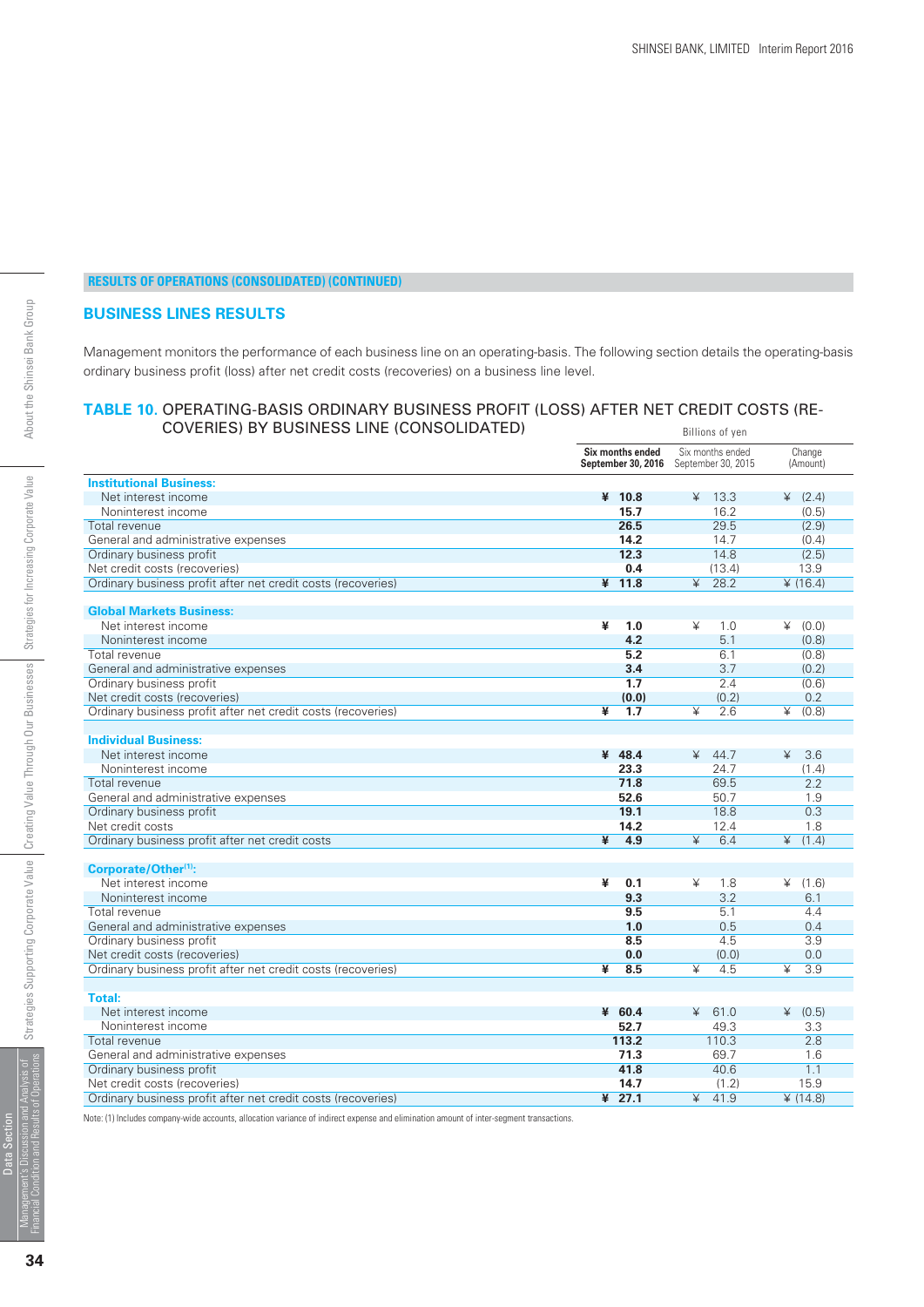#### **INSTITUTIONAL BUSINESS**

*The Institutional Business consists of: 1) the Corporate Business, which provides financial products and services to public and corporate entities, including financial institutions, 2) Structured Finance, which is engaged in the provision of real estate finance, project finance, and other financial services, 3) Principal Transactions, which is engaged in the credit trading, private equity, asset-backed investment and other businesses and 4) Showa Leasing.*

#### **TABLE 11.** INSTITUTIONAL BUSINESS ORDINARY BUSINESS PROFIT (LOSS) AFTER NET CREDIT COSTS (RECOVERIES) BY BUSINESS/SUBSIDIARY (CONSOLIDATED)(1)

|                                                                     | Billions of yen |                                        |                                        |                    |
|---------------------------------------------------------------------|-----------------|----------------------------------------|----------------------------------------|--------------------|
|                                                                     |                 | Six months ended<br>September 30, 2016 | Six months ended<br>September 30, 2015 | Change<br>(Amount) |
| <b>Corporate Business(2)(3):</b>                                    |                 |                                        |                                        |                    |
| Net interest income                                                 | ¥               | 5.4                                    | 45.2                                   | ¥<br>0.2           |
| Noninterest income                                                  |                 | 2.4                                    | 2.7                                    | (0.3)              |
| Total revenue                                                       |                 | 7.8                                    | 8.0                                    | (0.1)              |
| General and administrative expenses                                 |                 | 5.4                                    | 5.7                                    | (0.3)              |
| Ordinary business profit                                            |                 | 2.4                                    | 2.2                                    | 0.2                |
| Net credit costs                                                    |                 | 0.1                                    | 0.4                                    | (0.2)              |
| Ordinary business profit after net credit costs                     | ¥               | 2.3                                    | ¥<br>1.8                               | ¥<br>0.5           |
|                                                                     |                 |                                        |                                        |                    |
| <b>Structured Finance</b> <sup>(2)(3)</sup> :                       |                 |                                        |                                        |                    |
| Net interest income                                                 | ¥               | 4.6                                    | 6.1<br>¥                               | ¥<br>(1.4)         |
| Noninterest income                                                  |                 | 4.4                                    | 3.0                                    | 1.4                |
| Total revenue                                                       |                 | 9.1                                    | 9.1                                    | (0.0)              |
| General and administrative expenses                                 |                 | 2.4                                    | 2.3                                    | 0.0                |
| Ordinary business profit                                            |                 | 6.6                                    | 6.7                                    | (0.1)              |
| Net credit costs (recoveries)                                       |                 | 0.8                                    | (13.3)                                 | 14.2               |
| Ordinary business profit after net credit costs (recoveries)        | ¥               | 5.7                                    | ¥ 20.1                                 | ¥ $(14.3)$         |
|                                                                     |                 |                                        |                                        |                    |
| <b>Principal Transactions</b> <sup>(2)(3)</sup> :                   |                 |                                        |                                        |                    |
| Net interest income                                                 | ¥               | 1.3                                    | 42.9                                   | (1.6)<br>¥         |
| Noninterest income                                                  |                 | 1.6                                    | (0.8)                                  | 2.5                |
| Total revenue                                                       |                 | 2.9                                    | 2.0                                    | 0.9                |
| General and administrative expenses                                 |                 | 2.1                                    | 2.4                                    | (0.2)              |
| Ordinary business profit (loss)                                     |                 | 0.8                                    | (0.3)                                  | 1.2                |
| Net credit costs (recoveries)                                       |                 | (0.1)                                  | (0.1)                                  | (0.0)              |
| Ordinary business profit (loss) after net credit costs (recoveries) | ¥               | 0.9                                    | $\angle$<br>(0.2)                      | ¥<br>1.2           |
|                                                                     |                 |                                        |                                        |                    |
| Showa Leasing <sup>(3)</sup> :                                      |                 |                                        |                                        |                    |
| Net interest income                                                 |                 | ¥ $(0.6)$                              | (1.0)                                  | 0.4<br>¥           |
| Noninterest income                                                  |                 | 7.2                                    | 11.3                                   | (4.1)              |
| Total revenue                                                       |                 | 6.5                                    | 10.2                                   | (3.7)              |
| General and administrative expenses                                 |                 | 4.2                                    | 4.1                                    | 0.0                |
| Ordinary business profit                                            |                 | 2.3                                    | 6.1                                    | (3.7)              |
| Net credit costs (recoveries)                                       |                 | (0.3)                                  | (0.4)                                  | 0.0                |
| Ordinary business profit after net credit costs (recoveries)        | ¥               | 2.7                                    | 6.5<br>¥                               | ¥<br>(3.7)         |
|                                                                     |                 |                                        |                                        |                    |
| <b>Institutional Business:</b>                                      |                 |                                        |                                        |                    |
| Net interest income                                                 |                 | ¥ 10.8                                 | ¥ 13.3                                 | ¥<br>(2.4)         |
| Noninterest income                                                  |                 | 15.7                                   | 16.2                                   | (0.5)              |
| Total revenue                                                       |                 | 26.5                                   | 29.5                                   | (2.9)              |
| General and administrative expenses                                 |                 | 14.2                                   | 14.7                                   | (0.4)              |
| Ordinary business profit                                            |                 | 12.3                                   | 14.8                                   | (2.5)              |
| Net credit costs (recoveries)                                       |                 | 0.4                                    | (13.4)                                 | 13.9               |
| Ordinary business profit after net credit costs (recoveries)        |                 | ¥ 11.8                                 | ¥ 28.2                                 | ¥ $(16.4)$         |

Notes: (1) Net of consolidation adjustments, if applicable.<br>(2) The "Corporate Business" segment of the "Institutional Business" now includes the business of "Shinsei Trust & Banking," previously included in the "Structure

been allocated to the respective segments.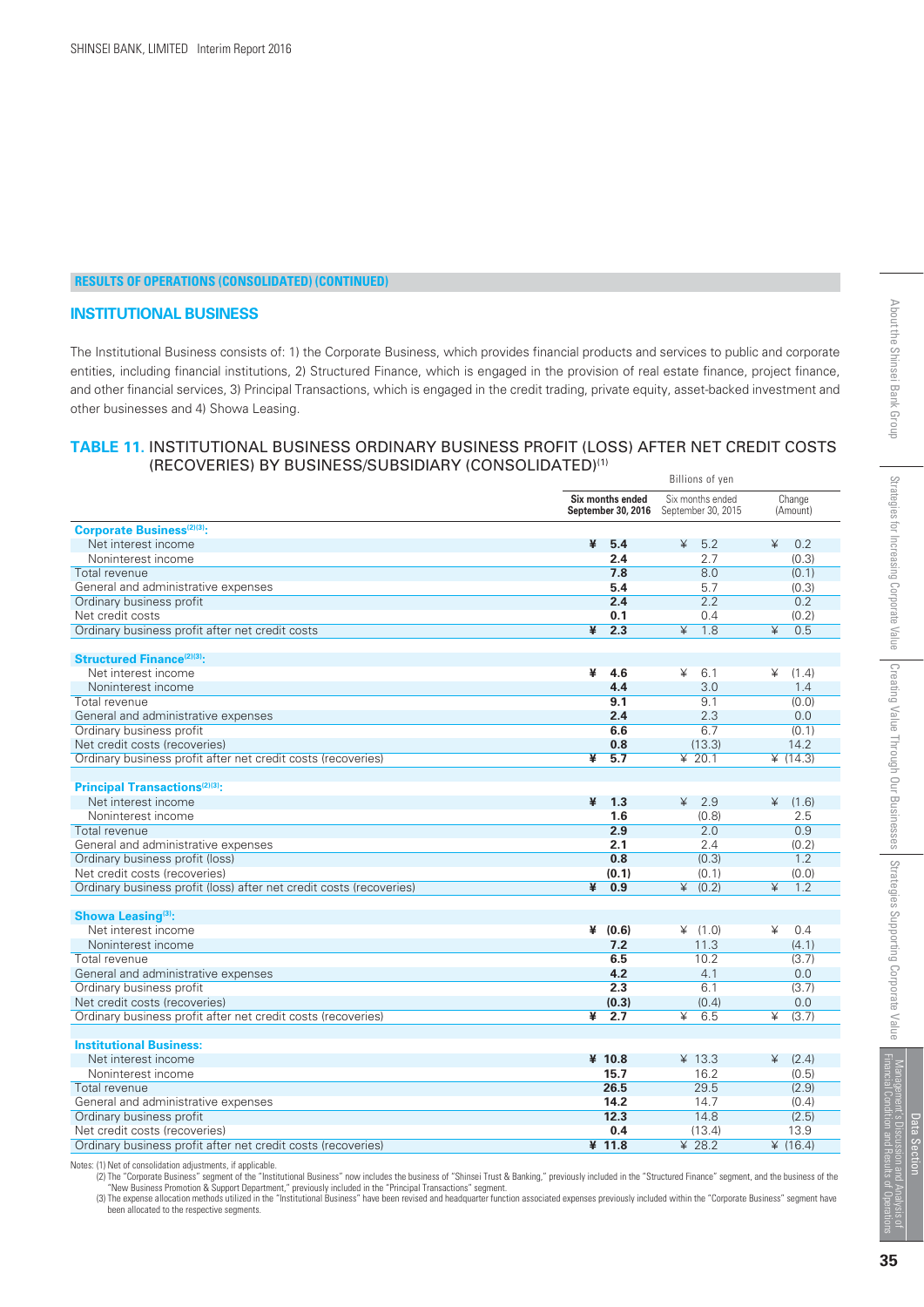*The Institutional Business recorded total revenue of ¥26.5 billion in the interim period ended September 30, 2016, compared to ¥29.5 billion recorded in the interim period ended September 30, 2015. Of this amount, net interest income totaled ¥10.8 billion, compared to ¥13.3 billion recorded in the interim period ended September 30, 2015, and noninterest income accounted for the remaining ¥15.7 billion, reduced from ¥16.2 billion recorded in the interim period ended September 30, 2015. While the Bank continued to engage in initiatives in the Institutional Business aimed at expanding the customer base and strengthening profitability, net interest income declined due to the non-recurrence of major dividend revenues recorded during the previous first half, and, while the Bank enjoyed an increase in fee income in the Structure Finance business as well as the absence of a loss resulting from the reassessment of a fund investment recorded in the Principal Transactions business during the first half of fiscal year 2015, noninterest income declined due to the non-recurrence of major gains on the sale of investment securities recorded in the first half of fiscal year 2015 in Showa Leasing, resulting in year on year declines in both net interest income and noninterest income.*

 *Within the Institutional Business, the Corporate Business recorded total revenue of ¥7.8 billion in the interim period ended September 30, 2016, compared to ¥8.0 billion recorded in the interim period ended September 30, 2015. Despite an increase in interest income compared to the previous first half as a result of increased efforts in order to ensure transaction quality through the deepening of relationships with existing clients, total revenue declined slightly compared to the first half of fiscal year 2015 due to softness in revenues recorded from markets related transactions.*

 *The Structured Finance business recorded total revenue of ¥9.1 billion in the interim period ended September 30, 2016, a similar level to what was recorded in the previous first half. While interest income declined due to the non-recurrence of significant dividend revenues recorded in the previous first half, noninterest income on the other hand increased compared to the previous* *first half due to the recording of strong fee income from domestic and overseas renewable energy projects in Project Finance while having pursued the diversification of project sectors in the business, as well as the selective undertaking of real estate finance primarily focusing on office, hospitality and logistical facilities.*

 *Total revenue recorded in the Principal Transactions business totaled ¥2.9 billion, increased compared to ¥2.0 billion recorded in the interim period ended September 30, 2015. This increase reflects the non-recurrence of a loss recorded due to the reassessment of a fund investment in the previous first half, as well as the recording of stable revenues from the domestic credit trading business.*

 *Total revenue recorded in Showa Leasing totaled ¥6.5 billion, reduced compared to ¥10.2 billion recorded in the interim period ended September 30, 2015. This decline is the result of the nonrecurrence of gains on the sale of equities recorded in the previous first half.*

 *General and administrative expenses recorded in the Institutional Business totaled ¥14.2 billion, slightly reduced compared to ¥14.7 billion recorded in the interim period ended September 30, 2015. This performance was the result of efforts undertaken in order to improve efficiency including the shifting of management resources to focus business areas.*

 *Net credit costs recorded in the Institutional Business totaled credit costs of ¥0.4 billion in the interim period ended September 30, 2016, compared to credit recoveries of ¥13.4 billion recorded in the previous first half. This increase in net credit costs is largely the result of the non-recurrence of gains on the reversal of reserves for loan loss reserves associated with the disposal of large nonperforming loans recorded in the previous first half.*

 *As a result of the preceding factors, the Institutional Business recorded an ordinary business profit after net credit costs totaling ¥11.8 billion, decreased compared to ¥28.2 billion recorded in the interim period ended September 30, 2015.*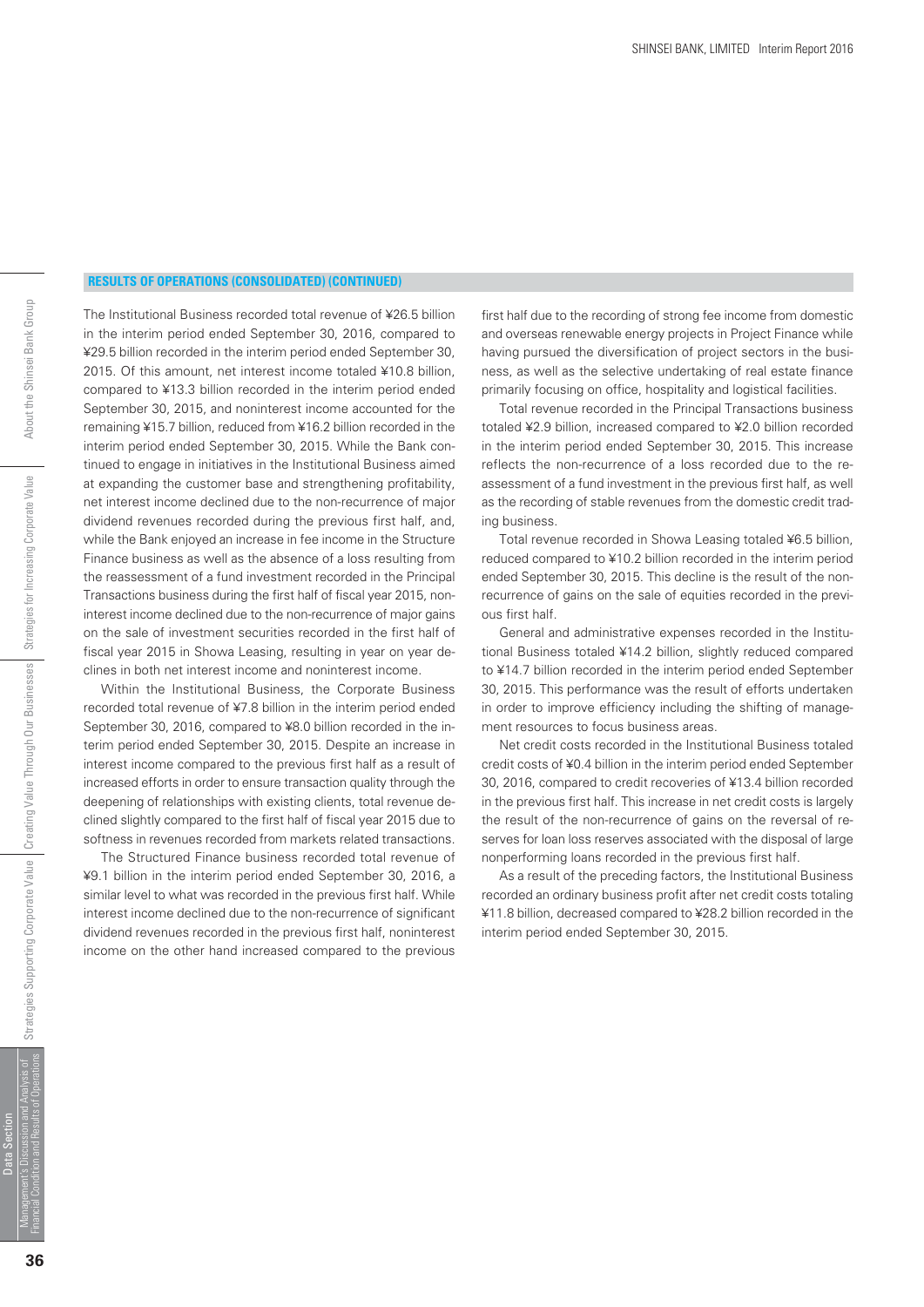#### **GLOBAL MARKETS BUSINESS**

*The Global Markets Business consists of: 1) The Markets, which is engaged in foreign exchange, derivatives and other capital markets businesses, and 2) Others, which includes the asset management and wealth management businesses, Shinsei Securities Co., Ltd. and other global market businesses.*

#### **TABLE 12.** GLOBAL MARKETS BUSINESS ORDINARY BUSINESS PROFIT (LOSS) AFTER NET CREDIT COSTS (RECOVERIES) BY BUSINESS (CONSOLIDATED)(1) Billions of yen

| <u>COOTO (INLCOVENILO) DT DOOINLOO (CONOOLIDATED)</u>               |                                        |                                        |                    |
|---------------------------------------------------------------------|----------------------------------------|----------------------------------------|--------------------|
|                                                                     | Six months ended<br>September 30, 2016 | Six months ended<br>September 30, 2015 | Change<br>(Amount) |
| <b>Markets:</b>                                                     |                                        |                                        |                    |
| Net interest income                                                 | ¥<br>0.9                               | 1.0<br>¥                               | ¥<br>(0.0)         |
| Noninterest income                                                  | 3.3                                    | 3.6                                    | (0.2)              |
| Total revenue                                                       | 4.3                                    | 4.6                                    | (0.2)              |
| General and administrative expenses                                 | 1.6                                    | 1.7                                    | (0.0)              |
| Ordinary business profit                                            | 2.6                                    | 2.8                                    | (0.1)              |
| Net credit costs (recoveries)                                       | (0.0)                                  | (0.0)                                  | 0.0                |
| Ordinary business profit after net credit costs (recoveries)        | $* 2.7$                                | $\overline{\mathbf{r}}$<br>2.9         | ¥<br>(0.2)         |
|                                                                     |                                        |                                        |                    |
| Others:                                                             |                                        |                                        |                    |
| Net interest income                                                 | ¥<br>0.1                               | ¥<br>0.0                               | ¥<br>0.0           |
| Noninterest income                                                  | 0.8                                    | 1.5                                    | (0.6)              |
| Total revenue                                                       | 0.9                                    | 1.5                                    | (0.5)              |
| General and administrative expenses                                 | 1.8                                    | 1.9                                    | (0.1)              |
| Ordinary business profit (loss)                                     | (0.8)                                  | (0.4)                                  | (0.4)              |
| Net credit costs (recoveries)                                       | 0.0                                    | (0.1)                                  | 0.2                |
| Ordinary business profit (loss) after net credit costs (recoveries) | ¥ (0.9)                                | ¥<br>(0.2)                             | ¥<br>(0.6)         |
|                                                                     |                                        |                                        |                    |
| <b>Global Markets Business:</b>                                     |                                        |                                        |                    |
| Net interest income                                                 | ¥<br>1.0                               | $\angle$<br>1.0                        | ¥<br>(0.0)         |
| Noninterest income                                                  | 4.2                                    | 5.1                                    | (0.8)              |
| Total revenue                                                       | 5.2                                    | 6.1                                    | (0.8)              |
| General and administrative expenses                                 | 3.4                                    | 3.7                                    | (0.2)              |
| Ordinary business profit                                            | 1.7                                    | 2.4                                    | (0.6)              |
| Net credit costs (recoveries)                                       | (0.0)                                  | (0.2)                                  | 0.2                |
| Ordinary business profit after net credit costs (recoveries)        | 1.7<br>¥                               | ¥<br>2.6                               | ¥<br>(0.8)         |

Note: (1) Net of consolidation adjustments, if applicable.

*The Global Markets Business recorded total revenue of ¥5.2 billion in the interim period ended September 30, 2016, compared to ¥6.1 billion recorded in the interim period ended September 30, 2015. This total revenue is the result of a weak performance in securities brokerage, etc., in addition to an anemic performance in market related transactions.*

 *The Markets business recorded total revenue ¥4.3 billion in the interim period ended September 30, 2016, reduced compared to ¥4.6 billion recorded in the previous first half, primarily the result of softness in market related transactions.*

 *Other global markets recorded total revenue of ¥0.9 billion in the interim period ended September 30, 2016, compared to ¥1.5 billion in the previous first half. This result was primarily due to weakness in the performances of the asset management and*

*the securities brokerage businesses.*

 *General and administrative expenses recorded in the Global Markets Business totaled ¥3.4 billion in the interim period ended September 30, 2016, reduced compared to ¥3.7 billion recorded in the previous first half as a result of efforts undertaken to enhance efficiency in each business line.*

 *Net credit recoveries recorded in the Global Markets Business totaled ¥0.0 billion (¥5 million) in the interim period ended September 30, 2016, compared to a net credit recovery of ¥0.2 billion recorded in the previous first half.*

 *As a result of the preceding factors, ordinary business profit after net credit costs recorded in the Global Markets Business totaled ¥1.7 billion in the interim period ended September 30, 2016, compared to ¥2.6 billion recorded in the previous first half.*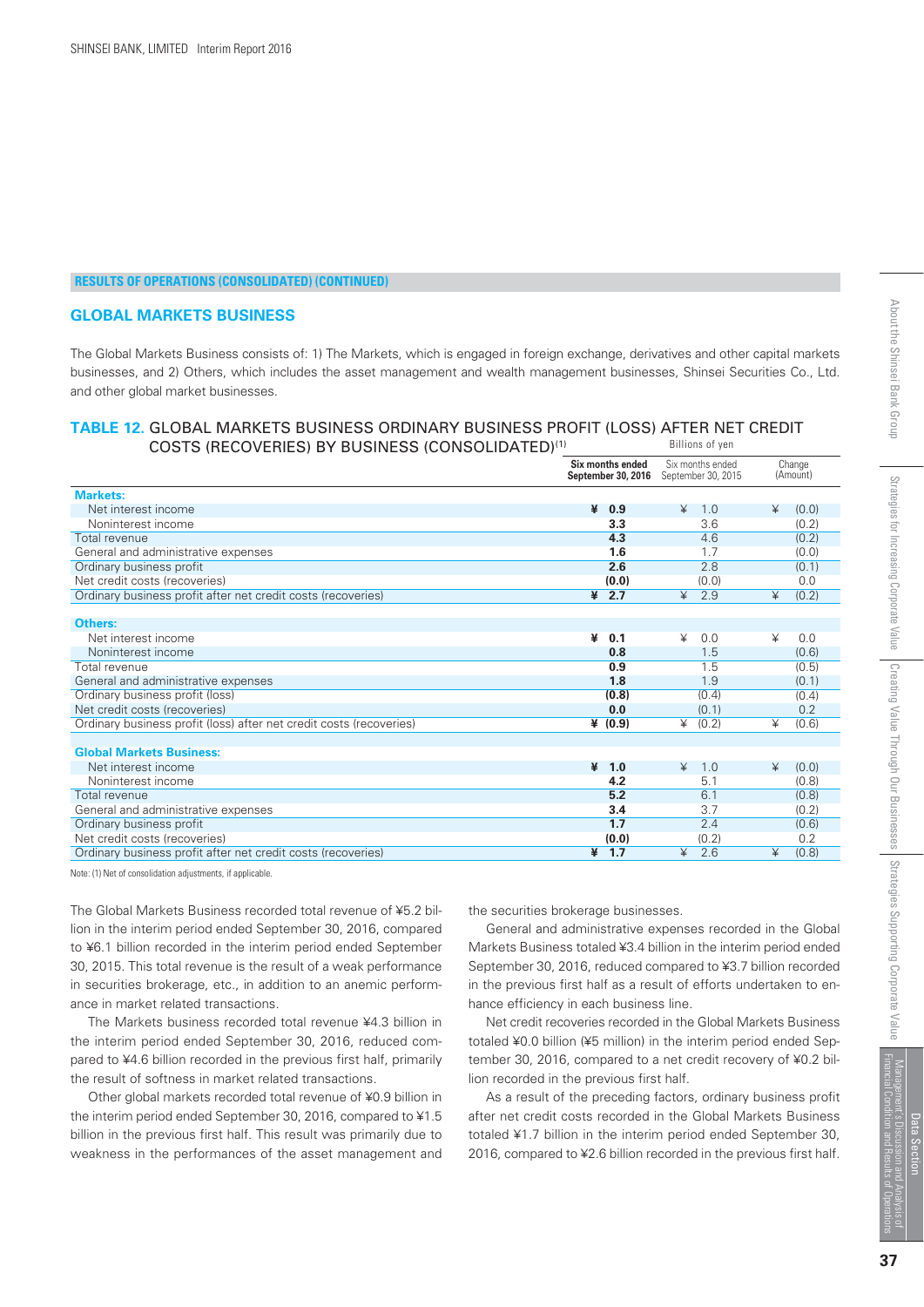#### **INDIVIDUAL BUSINESS**

*The Individual Business consists of: 1) Retail Banking, 2) Shinsei Bank Card Loan Lake ("Shinsei Bank Lake") and its subsidiary Shinsei Financial, 3) APLUS FINANCIAL, and 4) Shinsei Property Finance Co., Ltd.*

 *The "Shinsei Financial and Shinsei Bank Lake" segment of the Individual Business includes Shinsei Personal Loan (formerly "SHINKI") under the "NOLOAN" brand.* 

#### **TABLE 13.** INDIVIDUAL BUSINESS ORDINARY BUSINESS PROFIT (LOSS) AFTER NET CREDIT COSTS (RECOVERIES) BY BUSINESS/SUBSIDIARY (CONSOLIDATED) Billions of yen

|                                                                     | Six months ended<br>September 30, 2016 | Six months ended<br>September 30, 2015 | Change<br>(Amount) |
|---------------------------------------------------------------------|----------------------------------------|----------------------------------------|--------------------|
| <b>Retail Banking:</b>                                              |                                        |                                        |                    |
| Net interest income                                                 | ¥ 11.8                                 | ¥ $10.6$                               | ¥<br>1.1           |
| L <sub>o</sub> ans                                                  | 5.4                                    | 5.2                                    | 0.2                |
| Deposits                                                            | 6.4                                    | 5.4                                    | 0.9                |
| Noninterest income                                                  | 1.3                                    | 3.6                                    | (2.2)              |
| Asset management products                                           | 3.6                                    | 5.6                                    | (2.0)              |
| Other fees (ATM, Fund transfer, FX etc.)                            | (2.2)                                  | (2.0)                                  | (0.2)              |
| Total revenue                                                       | 13.2                                   | 14.3                                   | (1.0)              |
| General and administrative expenses                                 | 16.5                                   | 16.4                                   | 0.0                |
| Ordinary business profit (loss)                                     | (3.2)                                  | (2.1)                                  | (1.1)              |
| Net credit costs (recoveries)                                       | (0.6)                                  | 0.1                                    | (0.8)              |
| Ordinary business profit (loss) after net credit costs (recoveries) | (2.6)<br>¥                             | (2.3)<br>¥                             | (0.2)<br>¥         |
|                                                                     |                                        |                                        |                    |
| <b>Shinsei Financial and Shinsei Bank Lake:</b>                     |                                        |                                        |                    |
| Net interest income                                                 | ¥ 31.7                                 | 430.2                                  | ¥<br>1.5           |
| Shinsei Bank Lake                                                   | 18.2                                   | 15.0                                   | 3.1                |
| <b>NOLOAN</b>                                                       | 3.3                                    | 3.4                                    | (0.1)              |
| Noninterest income                                                  | (0.6)                                  | (1.2)                                  | 0.5                |
| Total revenue                                                       | 31.0                                   | 29.0                                   | 2.0                |
| General and administrative expenses                                 | 16.9                                   | 15.6                                   | 1.3                |
| Ordinary business profit                                            | 14.1                                   | 13.3                                   | 0.7                |
| Net credit costs                                                    | 10.1                                   | 8.0                                    | 2.0                |
| Ordinary business profit after net credit costs                     | ¥<br>3.9                               | ¥<br>5.2                               | ¥<br>(1.3)         |
|                                                                     |                                        |                                        |                    |
| <b>APLUS FINANCIAL:</b>                                             |                                        |                                        |                    |
| Net interest income                                                 | ¥<br>4.3                               | ¥<br>3.2                               | ¥<br>1.0           |
| Noninterest income                                                  | 22.5                                   | 22.2                                   | 0.3                |
| Total revenue                                                       | 26.8                                   | 25.5                                   | 1.3                |
| General and administrative expenses                                 | 18.7                                   | 18.2                                   | 0.5                |
| Ordinary business profit                                            | 8.1                                    | 7.2                                    | 0.8                |
| Net credit costs                                                    | 4.7                                    | 4.2                                    | 0.5                |
| Ordinary business profit after net credit costs                     | ¥<br>3.3                               | 3.0<br>¥                               | ¥<br>0.3           |
|                                                                     |                                        |                                        |                    |
| Others $(1)$ :                                                      |                                        |                                        |                    |
| Net interest income                                                 | ¥<br>0.4                               | ¥<br>0.5                               | ¥<br>(0.1)         |
| Noninterest income                                                  | 0.1                                    | 0.1                                    | (0.0)              |
| Total revenue                                                       | 0.6                                    | 0.7                                    | (0.1)              |
| General and administrative expenses                                 | 0.3                                    | 0.3                                    | 0.0                |
| Ordinary business profit                                            | 0.2                                    | 0.3                                    | (0.1)              |
| Net credit costs (recoveries)                                       | (0, 0)                                 | (0.1)                                  | 0.1                |
| Ordinary business profit after net credit costs (recoveries)        | ¥<br>0.2                               | ¥<br>0.4                               | ¥<br>(0.2)         |
|                                                                     |                                        |                                        |                    |
| <b>Individual Business:</b>                                         |                                        |                                        |                    |
| Net interest income                                                 | 48.4                                   | 44.7                                   | ¥<br>3.6           |
| Noninterest income                                                  | 23.3                                   | 24.7                                   | (1.4)              |
| Total revenue                                                       | 71.8                                   | 69.5                                   | 2.2                |
| General and administrative expenses                                 | 52.6                                   | 50.7                                   | 1.9                |
| Ordinary business profit                                            | 19.1                                   | 18.8                                   | 0.3                |
| Net credit costs                                                    | 14.2                                   | 12.4                                   | 1.8                |
| Ordinary business profit after net credit costs                     | ¥<br>4.9                               | $\angle$<br>6.4                        | (1.4)<br>¥         |
|                                                                     |                                        |                                        |                    |

Note: (1) Includes Shinsei Property Finance and unallocated Consumer Finance financials.

Data Section

**38**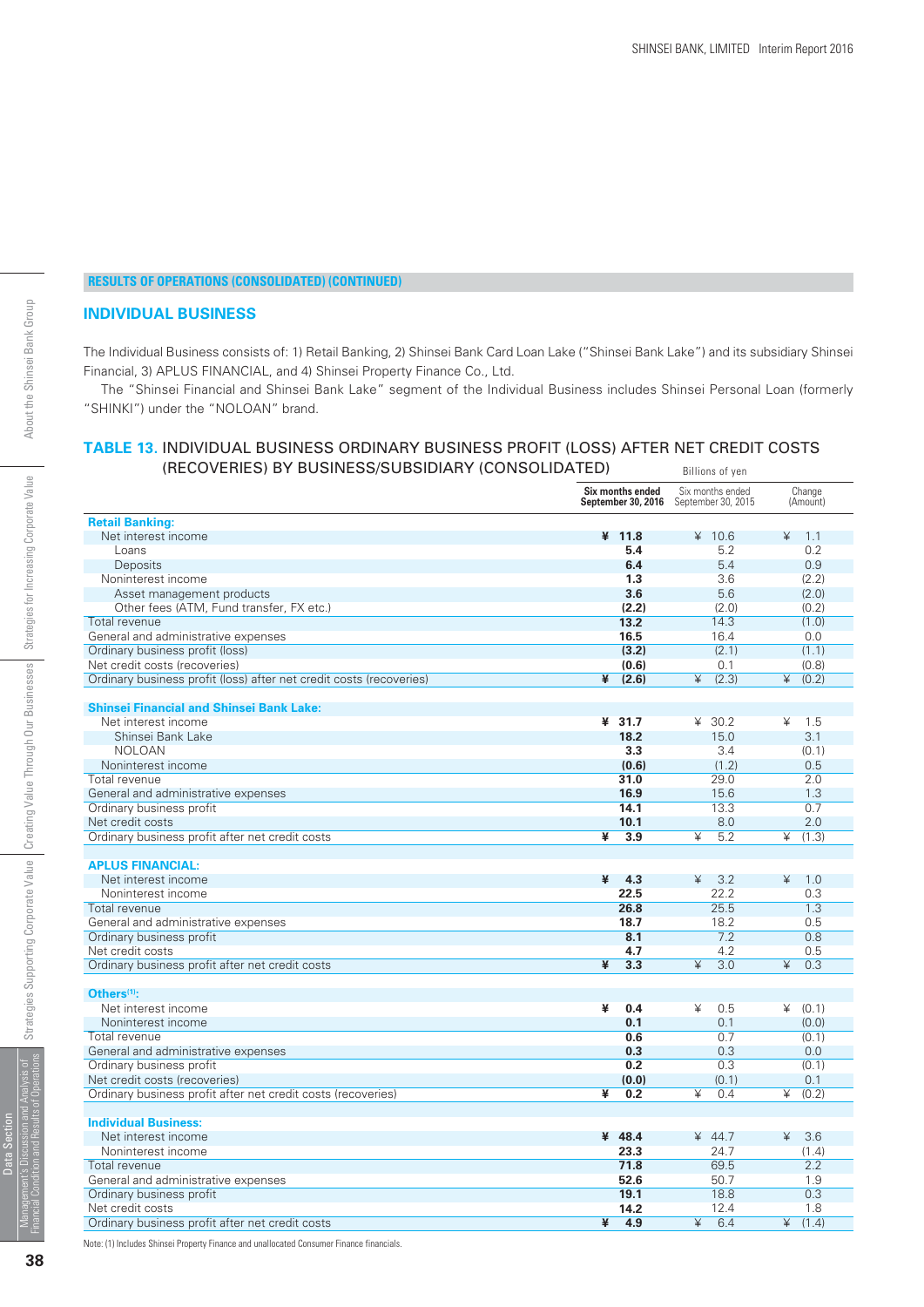*Ordinary business profit after net credit costs recorded in the Individual Business totaled ¥4.9 billion in the interim period ended September 30, 2016, compared to ¥6.4 billion recorded in the previous first half.*

#### RETAIL BANKING

*The Retail Banking Business recorded total revenue of ¥13.2 billion in the interim period ended September 30, 2016, reduced compared to ¥14.3 billion recorded in the previous first half. Of this amount, net interest income totaled ¥11.8 billion in the first half of fiscal year 2016, compared to ¥10.6 billion recorded in the previous first half. This increase in overall net interest income compared to the first half of fiscal year 2015 was the result of sustained strength in new housing loan disbursals resulting in increases in both the net loan balance and associated revenues as well as the recording of increased net interest income associated with deposits including deposits held for liquidity purposes as a result of the growth of the deposit balance and improved interest margins. The noninterest income portion of total revenue totaled ¥1.3 billion in the interim period ended September 30, 2016, reduced from ¥3.6 billion recorded in the previous first half as a result of the recording of weaker revenues from the sale of asset management products.*

 *General and administrative expenses totaled ¥16.5 billion in the interim period ended September 30, 2016, increased compared to ¥16.4 billion recorded in the previous first half as a result of the allocation of management resources aimed at expanding the Bank's business base despite continuing efforts to pursue rationalization and efficiency across all business lines.*

 *Regarding net credit costs, a recovery of ¥0.6 billion was recorded in the interim period ended September 30, 2016, compared to a net credit costs of ¥0.1 billion recorded in the previous first half, the result of an improvement in the reserve ratio for loan losses. As a result of the preceding factors, ordinary business profit after net credit costs recorded in the Retail Banking Business was a loss of ¥2.6 billion for the interim period ended September 30, 2016, compared to a loss of ¥2.3 billion recorded in the previous first half.*

#### SHINSEI FINANCIAL AND SHINSEI BANK LAKE

*Including related consolidation adjustments, ordinary business profit after net credit costs recorded in Shinsei Financial and Shinsei Bank Lake totaled ¥3.9 billion in the interim period ended September 30, 2016, compared to ¥5.2 billion recorded in the interim period ended September 30, 2015.* 

 *Primarily the result of the growth of the loan balance, total revenue of ¥31.0 billion was recorded in the interim period ended September 30, 2016, compared to ¥29.0 billion recorded in the previous first half.*

 *While the Bank has continued to engage in a phased fine-tuning of credit standards in addition to the strengthening of collection capabilities, factors such as the year-on-year growth of the loan balance has resulted in the recorded of net credit costs totaling ¥10.1 billion in the interim period ended September 30, 2016, compared to ¥8.0 billion recorded in the previous first half.*

#### APLUS FINANCIAL

*Including related consolidation adjustments, ordinary business profit after net credit costs recorded in APLUS FINANCIAL totaled ¥3.3 billion in the interim period ended September 30, 2016, compared to ¥3.0 billion recorded in the previous first half. Total revenue of ¥26.8 billion was recorded in the interim period ended September 30, 2016, increased compared to ¥25.5 billion recorded in the previous first half. Of this amount, net interest income totaled ¥4.3 billion in the interim period ended September 30, 2016, increased compared to ¥3.2 billion recorded in the previous first half due to the steady growth of the loan balance. Additionally, the noninterest income portion of total revenue was ¥22.5 billion in the interim period ended September 30, 2016, increased compared to ¥22.2 billion recorded in the previous first half due to a firm performance in the credit card business. Regarding general and administrative expenses, while having continued to pursue rationalization and efficiency across business lines, the Bank's implementation of various initiatives aimed at enhancing the customer experience has resulted in expenses totaling ¥18.7 billion in the interim period ended September 30, 2016, increased slightly compared to ¥18.2 billion recorded in the previous first half. Additionally, net credit costs totaled ¥4.7 billion in the interim period ended September 30, 2016, increased compared to ¥4.2 billion recorded in the previous first half.*

*Others include the results of Shinsei Property Finance and unallocated financials of the consumer finance business.*

#### INTEREST REPAYMENTS

*Regarding reserves for losses on interest repayments, no additional reserves were provisioned in the interim period ended September 30, 2016, whereas additional reserves totaling ¥2.7 billion were provisioned in the fiscal year ended March 31, 2016, in accordance with a revision of future additional interest repayments.*

 *Shinsei Financial's utilization of reserves for losses on interest repayments (interest repayments and related principal amortization) totaled ¥17.6 billion in the interim period ended September 30, 2016, compared to ¥16.4 billion recorded in the previous first half. As no additional reserves for losses on interest repayments were provisioned in the interim period ended September 30, 2016, the outstanding balance of reserves for losses on interest repayments has declined from ¥116.0 billion as of March 31, 2016, to ¥98.3 billion as of September 30, 2016.*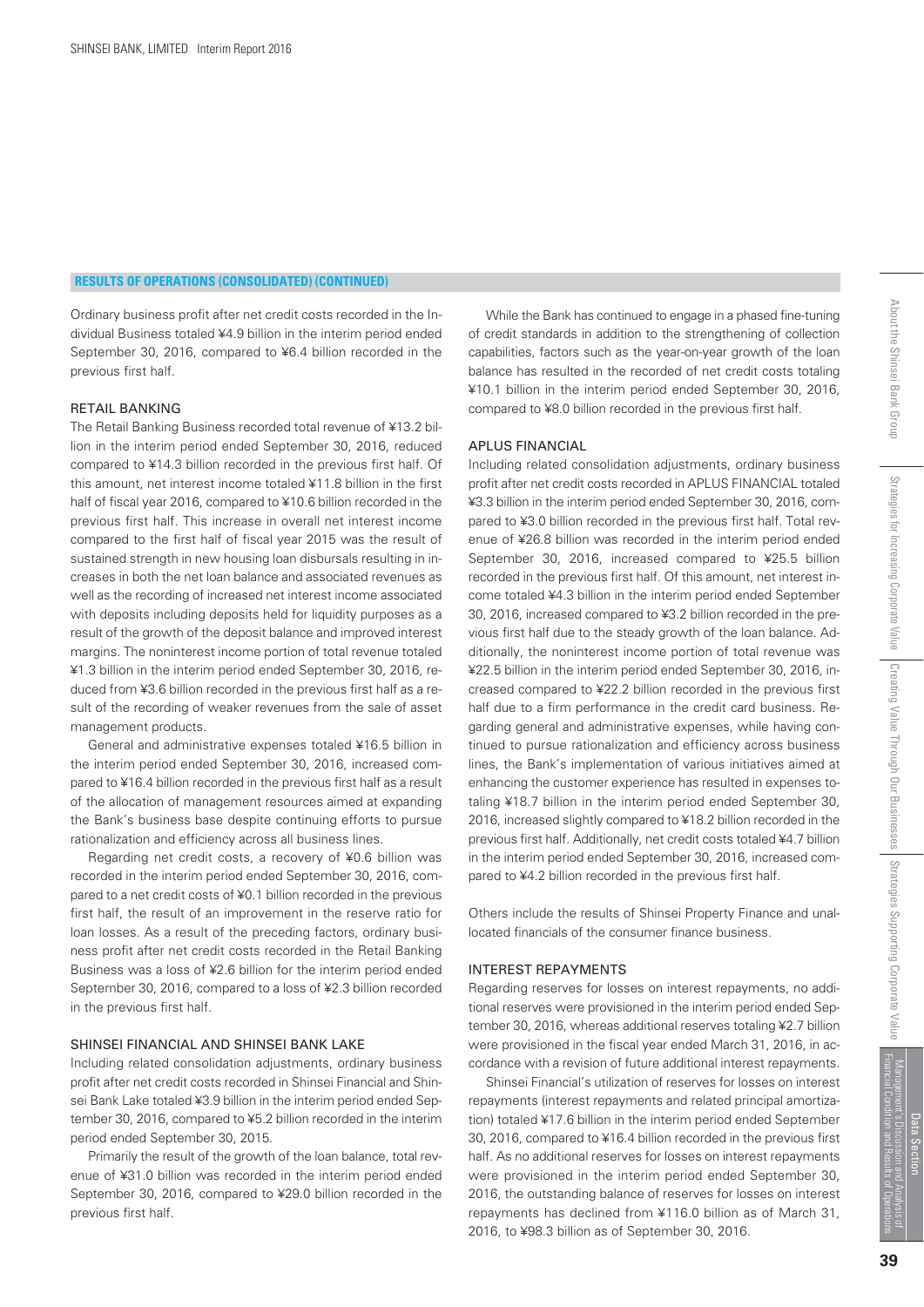# About the Shinsei Bank Group

#### **RESULTS OF OPERATIONS (CONSOLIDATED) (CONTINUED)**

 *Shinsei Personal Loan's utilization of reserves for losses on interest repayments (interest repayments and related principal amortization) totaled ¥1.9 billion in the interim period ended September 30, 2016, compared to ¥1.8 billion recorded in the previous first half. As no additional reserves for losses on interest repayments were provisioned in the interim period ended September 30, 2016, the outstanding balance of reserves for losses on interest repayments has declined from ¥8.5 billion as of March 31, 2016, to ¥6.5 billion as of September 30, 2016.* 

 *Lastly, APLUS FINANCIAL and its consolidated subsidiaries' utilization of reserves for losses on interest repayments (interest repayments and related principal amortization) totaled ¥2.4 billion in the interim period ended September 30, 2016, compared to ¥2.3 billion recorded in the previous first half. As no additional reserves for losses on interest repayments were provisioned in the interim period ended September 30, 2016, the outstanding balance of reserves for losses on interest repayments has declined from ¥9.1 billion as of March 31, 2016, to ¥6.6 billion as of September 30, 2016.* 

#### **CORPORATE/OTHER**

*Corporate/Other includes the business results of Treasury, which engages in ALM operations and funding procurement, in addition to Other which includes the profit and loss of the entire Group including company-wide accounts, allocation variances of indirect expenses and elimination of inter-segment transactions.*

#### **TABLE 14.** CORPORATE/OTHER ORDINARY BUSINESS PROFIT (LOSS) AFTER NET CREDIT COSTS (RE-COVERIES) BY BUSINESS (CONSOLIDATED) Billions of yen

|                                                              | Six months ended<br>September 30, 2016 | Six months ended<br>September 30, 2015 | Change<br>(Amount) |  |
|--------------------------------------------------------------|----------------------------------------|----------------------------------------|--------------------|--|
| <b>Treasury:</b>                                             |                                        |                                        |                    |  |
| Net interest income                                          | ¥<br>0.1                               | ¥<br>1.8                               | (1.7)<br>¥         |  |
| Noninterest income                                           | 7.5                                    | 2.6                                    | 4.8                |  |
| Total revenue                                                | 7.7                                    | 4.5                                    | 3.1                |  |
| General and administrative expenses                          | 0.8                                    | 0.8                                    | 0.0                |  |
| Ordinary business profit                                     | 6.8                                    | 3.7                                    | 3.1                |  |
| Net credit costs                                             |                                        |                                        |                    |  |
| Ordinary business profit after net credit costs              | ¥<br>6.8                               | ¥<br>3.7                               | 3.1<br>¥           |  |
|                                                              |                                        |                                        |                    |  |
| Others $(1)$ :                                               |                                        |                                        |                    |  |
| Net interest income                                          | ¥<br>0.0                               | ¥<br>(0.0)                             | ¥<br>0.0           |  |
| Noninterest income                                           | 1.8                                    | 0.5                                    | 1.2                |  |
| Total revenue                                                | 1.8                                    | 0.5                                    | 1.2                |  |
| General and administrative expenses                          | 0.1                                    | (0.2)                                  | 0.4                |  |
| Ordinary business profit                                     | 1.6                                    | 0.8                                    | 0.8                |  |
| Net credit costs (recoveries)                                | 0.0                                    | (0.0)                                  | 0.0                |  |
| Ordinary business profit after net credit costs (recoveries) | ¥<br>1.6                               | ¥<br>0.8                               | ¥<br>0.8           |  |
|                                                              |                                        |                                        |                    |  |
| <b>Corporate/Other:</b>                                      |                                        |                                        |                    |  |
| Net interest income                                          | ¥<br>0.1                               | 1.8<br>¥                               | (1.6)<br>¥         |  |
| Noninterest income                                           | 9.3                                    | 3.2                                    | 6.1                |  |
| Total revenue                                                | 9.5                                    | 5.1                                    | 4.4                |  |
| General and administrative expenses                          | 1.0                                    | 0.5                                    | 0.4                |  |
| Ordinary business profit                                     | 8.5                                    | 4.5                                    | 3.9                |  |
| Net credit costs (recoveries)                                | 0.0                                    | (0.0)                                  | 0.0                |  |
| Ordinary business profit after net credit costs (recoveries) | ¥<br>8.5                               | ¥<br>4.5                               | 3.9<br>¥           |  |

Note: (1) Includes company-wide accounts, allocation variance of indirect expense and elimination amount of inter-segment transactions.

*Reported business results of Corporate/Other includes the results of Treasury, which engages in the ALM operations of the entire Bank.*

 *Corporate/Other recorded total revenue of ¥9.5 billion in the*

*interim period ended September 30, 2016, compared to ¥5.1 billion recorded in the interim period ended September 30, 2015. This improvement was the result of factors such as the recording of strong gains on bonds in Treasury.*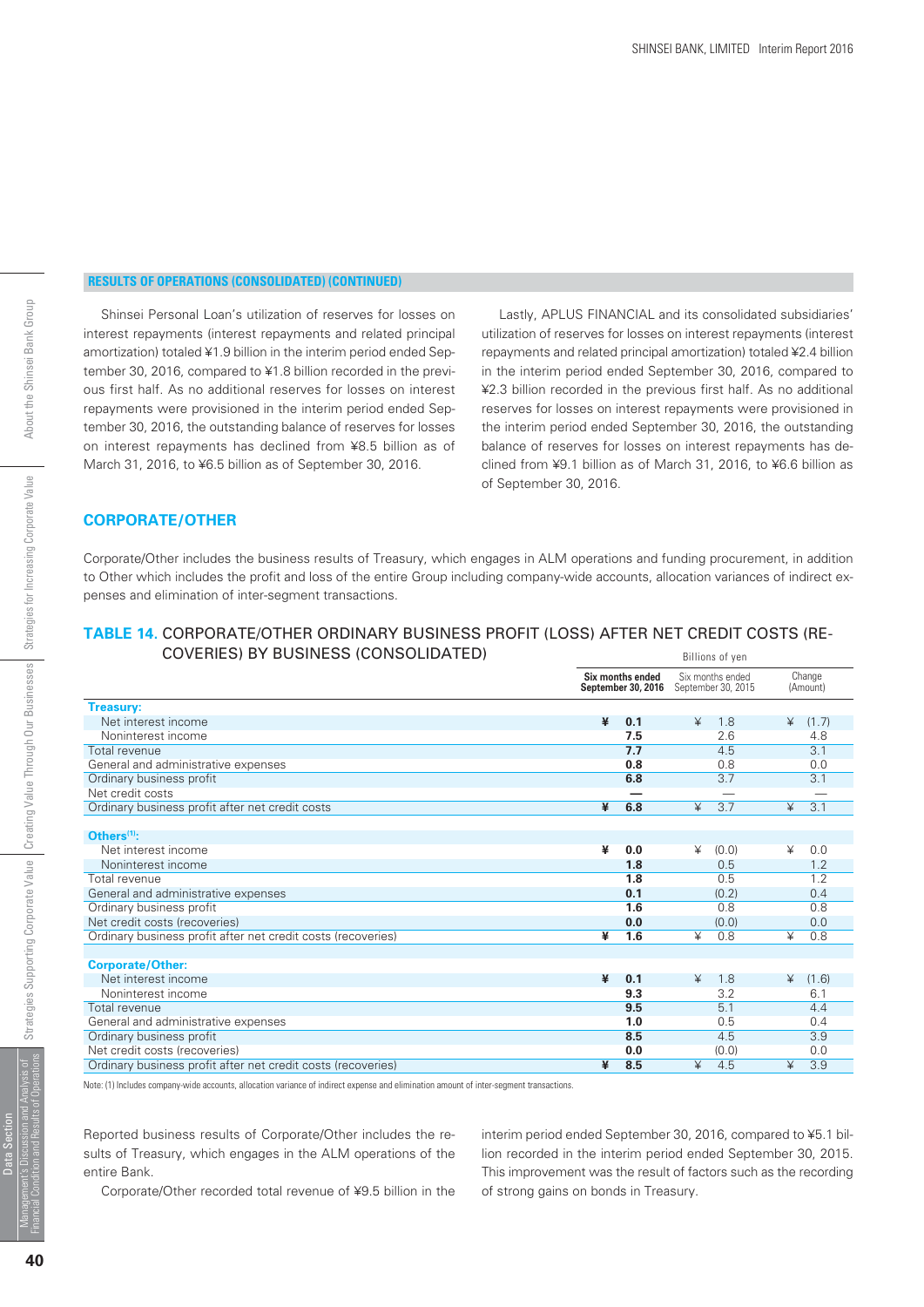#### **RESULTS OF OPERATIONS (NONCONSOLIDATED)**

#### **SUMMARY OF NONCONSOLIDATED FINANCIAL RESULTS**

*We disclose nonconsolidated financial information in addition to our consolidated financial statements. As a recipient of public funds, we are required by the Financial Services Agency of Japan ("FSA") to update and report on nonconsolidated performance in relation to targets set forth in our Revitalization Plan on a quarterly basis and to publicly disclose that information semi-annually.* *Shinsei recorded a net income of ¥24.1 billion on a nonconsolidated basis for the six months ended September 30, 2016. Differences between the net income on a nonconsolidated basis and consolidated basis result mainly from the gains and losses from our consolidated subsidiaries, including Showa Leasing, Shinsei Financial, APLUS FINANCIAL and Shinsei Personal Loan, the gains and losses on our investment in our equity method affiliate, Jih Sun Financial Holding Co., Ltd., and the dividends received from our major consolidated subsidiaries.*

Billions of yen

#### **TABLE 15.** SUPPLEMENTAL MEASURES (NONCONSOLIDATED)

|                                               | Six months ended<br>September 30, 2016 | Six months ended<br>September 30, 2015 |
|-----------------------------------------------|----------------------------------------|----------------------------------------|
| Gross business profit (gyomu sorieki) :       |                                        |                                        |
| Net interest income                           | ¥ 47.7                                 | $* 44.7$                               |
| Net fees and commissions <sup>(1)</sup>       | (2.4)                                  |                                        |
| Net trading income                            | 3.7                                    | 2.7                                    |
| Net other business income                     | 9.2                                    | 5.7                                    |
| Total gross business profit                   | 58.2                                   | 54.9                                   |
| Expenses <sup>(2)</sup>                       | 38.7                                   | 37.2                                   |
| Net business profit (jisshitsu gyomu jun-eki) | 19.5                                   | 17.7                                   |
| Other, $net^{(3)}$                            | 1.4                                    | 13.8                                   |
| Net operating income (keijo rieki)            | 21.0                                   | 31.5                                   |
| Extraordinary income (loss)                   | 3.1                                    | (5.6)                                  |
| Income before income taxes                    | 24.1                                   | 25.8                                   |
| Current income taxes (benefit)                | 0.0                                    | (0.1)                                  |
| Deferred income taxes (benefit)               | 0.0                                    | 0.7                                    |
| Net income                                    | ¥ 24.1                                 | ¥ $25.2$                               |

Notes: (1) Includes net gain (loss) on monetary assets held in trust of ¥0.6 billion and ¥3.1 billion for the six months ended September 30, 2016 and 2015, respectively. (2) General and administrative expenses with certain adjustment.

(3) Excludes net gain (loss) on monetary assets held in trust.

#### SUPPLEMENTAL NONCONSOLIDATED MEASURES

*In addition to the reporting items set forth in our nonconsolidated financial statements, the Banking Act of Japan requires us to disclose gross business profit (gyomu sorieki) on a nonconsolidated basis. Furthermore, in the Japanese banking industry, net business profit (jisshitsu gyomu jun-eki) has traditionally been used as a measure of the profitability of core banking operations. We review these non Japanese GAAP performance measures in monitoring the results of our operations.*

 *Gross business profit (gyomu sorieki) is the sum of:*

- *net interest income, which excludes interest expense related to investment in monetary assets held in trust;*
- *net fees and commissions, which includes net gain (loss) on monetary assets held in trust (in keeping with the definition of gross business profit in our Revitalization Plan);*
- *net trading income; and*
- *net other business income, which excludes net gain (loss) on monetary assets held in trust and on equity securities.*

 *Net business profit (jisshitsu gyomu jun-eki) is gross business profit (gyomu sorieki) minus nonconsolidated expenses, which corresponds to general and administrative expenses adjusted for certain items.*

 *While these non Japanese GAAP business profit measures should not be viewed as a substitute for net income, management believes that these measures provide a meaningful way of comparing a number of the important components of Shinsei's revenues and profitability from year to year. The table above sets forth these supplemental financial data and corresponding reconciliations to net income under Japanese GAAP for the presented period.*

Strategies Supporting Corporate Value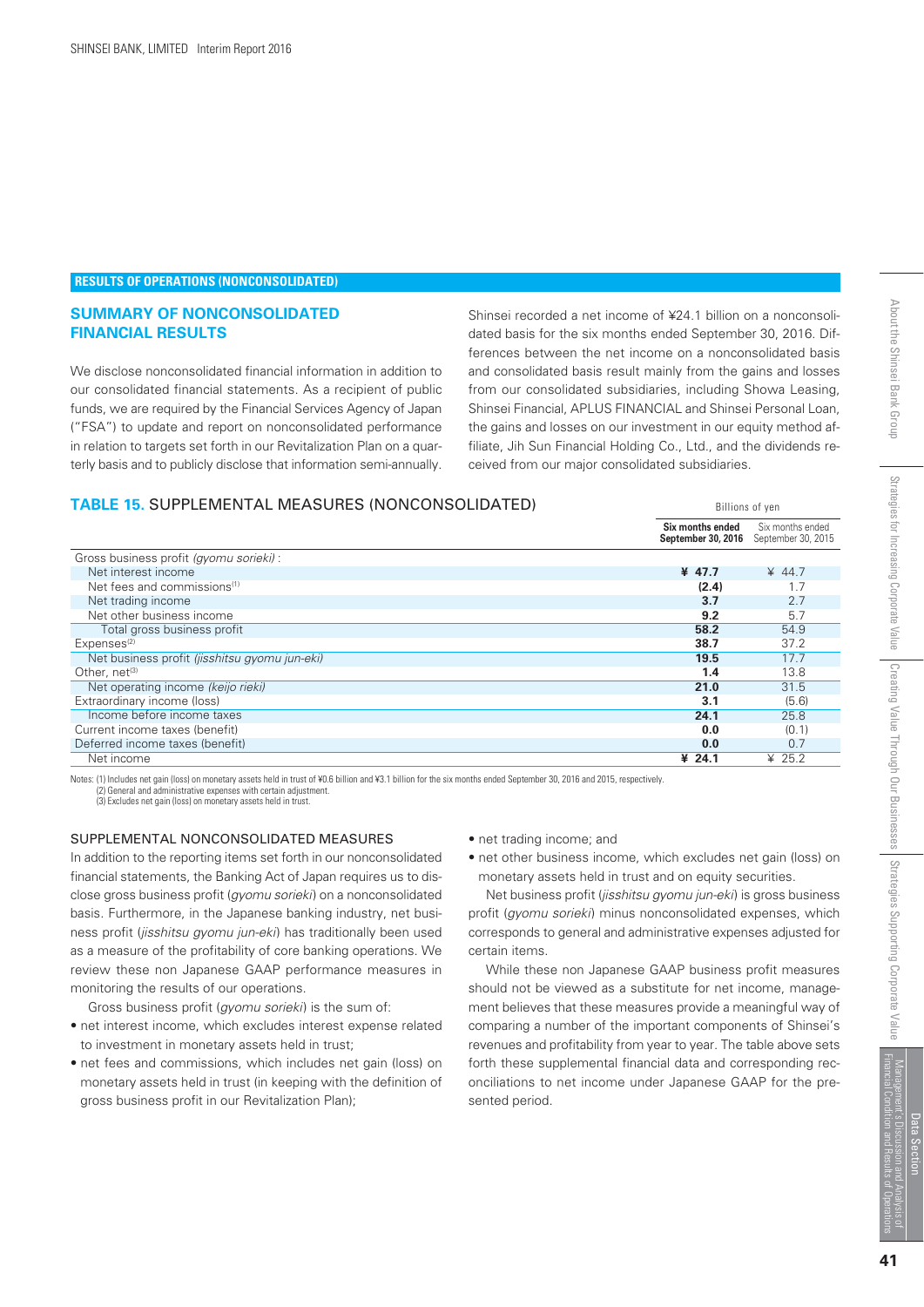## **FINANCIAL CONDITION**

#### **TOTAL ASSETS**

*Consolidated total assets increased from ¥8,928.7 billon to ¥8,997.1 billion over the six months ended September 30, 2016. The balance of loans and bills discounted was ¥4,611.3 billion* *as of September 30, 2016, an increase of ¥48.4 billion from ¥4,562.9 billion as of March 31, 2016. While the balance of institutional loans has declined, this growth in the overall balance was supported by the sustained growth of the housing loan and consumer finance business loan balances.*

Billions of yen (except percentages)

#### **TABLE 16.** LOANS BY BORROWER INDUSTRY (CONSOLIDATED)

|                                                              | As of<br>September 30, 2016 |        | As of<br>September 30, 2015 |         |
|--------------------------------------------------------------|-----------------------------|--------|-----------------------------|---------|
| Domestic offices (excluding Japan offshore market account):  |                             |        |                             |         |
| Manufacturing                                                | 197.1<br>¥                  | 4.4%   | 198.9<br>¥                  | 4.6%    |
| Agriculture and Forestry                                     | 0.0                         | 0.0    | 0.0                         | 0.0     |
| Fishery                                                      | 0.2                         | 0.0    | 0.0                         | 0.0     |
| Mining, quarrying and gravel extraction                      | 0.2                         | 0.0    | 0.2                         | 0.0     |
| Construction                                                 | 15.3                        | 0.3    | 9.8                         | 0.2     |
| Electric power, gas, heat supply and water supply            | 231.6                       | 5.1    | 205.2                       | 4.7     |
| Information and communications                               | 44.0                        | 1.0    | 38.0                        | 0.9     |
| Transportation, postal service                               | 180.7                       | 4.0    | 175.6                       | 4.0     |
| Wholesale and retail                                         | 105.5                       | 2.3    | 103.4                       | 2.4     |
| Finance and insurance                                        | 519.8                       | 11.5   | 578.6                       | 13.2    |
| Real estate                                                  | 574.7                       | 12.8   | 579.0                       | 13.2    |
| Services                                                     | 316.9                       | 7.0    | 297.4                       | 6.8     |
| Local government                                             | 74.7                        | 1.7    | 80.7                        | 1.8     |
| <b>Others</b>                                                | 2,247.6                     | 49.9   | 2,106.5                     | 48.2    |
| Total domestic (A)                                           | ¥ 4,508.9                   | 100.0% | ¥ 4,373.9                   | 100.0%  |
| Overseas offices (including Japan offshore market accounts): |                             |        |                             |         |
| Governments                                                  | ¥<br>0.6                    | 0.7%   | ¥<br>0.9                    | $1.1\%$ |
| Financial institutions                                       | 7.2                         | 7.1    | 9.4                         | 10.6    |
| <b>Others</b>                                                | 94.3                        | 92.2   | 78.8                        | 88.3    |
| Total overseas (B)                                           | 102.3<br>¥                  | 100.0% | ¥<br>89.2                   | 100.0%  |
| Total $(A+B)$                                                | ¥ 4,611.3                   |        | ¥ 4,463.2                   |         |

#### **FUNDING AND LIQUIDITY**

*The table below shows changes in the proportion of our overall funding represented by funds raised from deposits in our Retail and* *Institutional Banking businesses. Shinsei continues to optimize its funding base through deposits mainly from retail customers.*

#### **TABLE 17.** DIVERSIFICATION BY DEPOSITS TYPE (CONSOLIDATED) Billions of yen

|                        | As of    | As of<br><b>September 30, 2016</b> September 30, 2015 |
|------------------------|----------|-------------------------------------------------------|
| Retail deposits        | ¥4.786.8 | ¥4.835.4                                              |
| Institutional deposits | 998.9    | 653.9                                                 |
| Total                  | ¥5.785.7 | ¥ 5.489.4                                             |

#### **TOTAL EQUITY**

*Total equity as of September 30, 2016 was ¥790.2 billion and included noncontrolling interests of ¥2.9 billion.*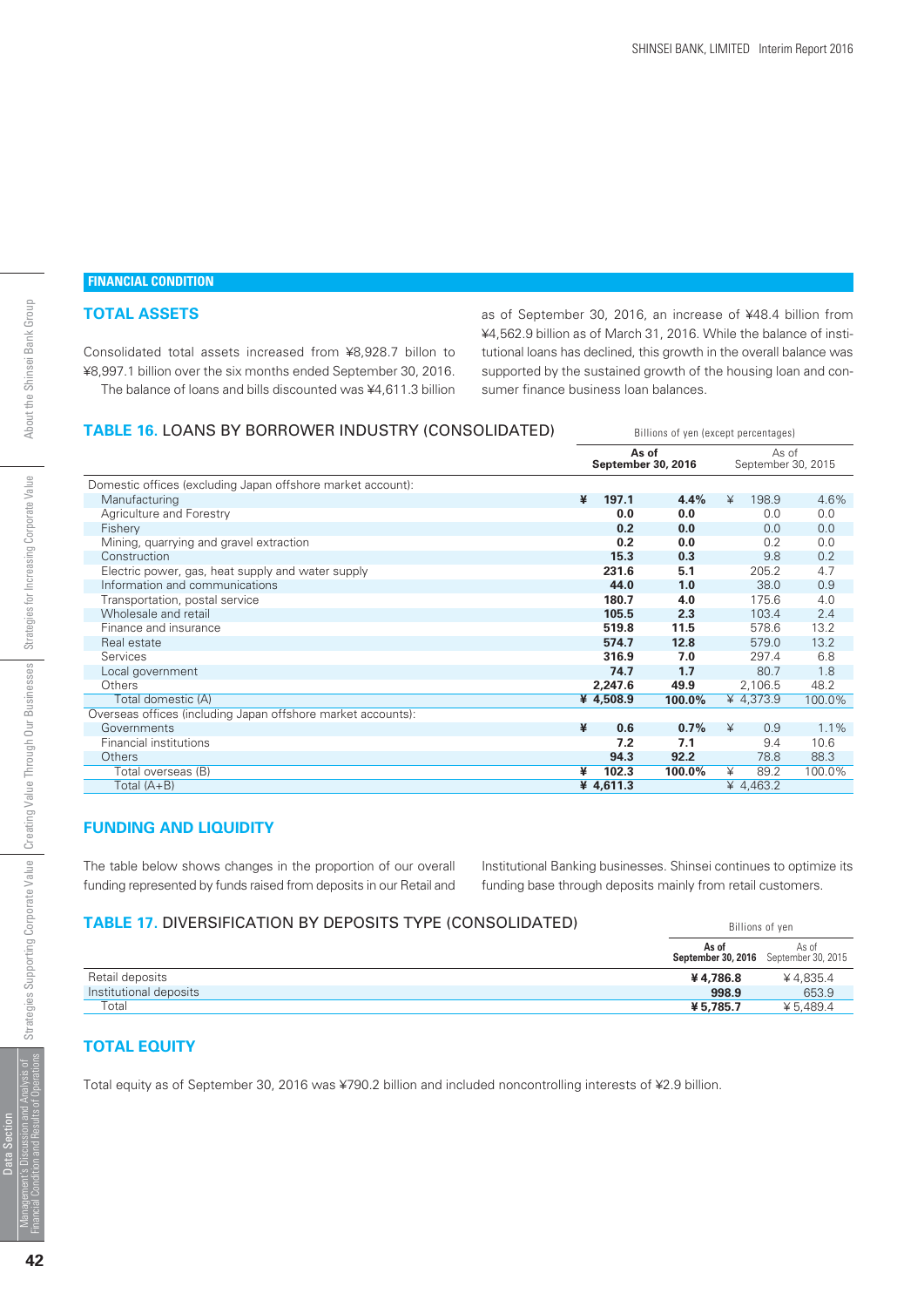#### **ASSET QUALITY AND DISPOSAL OF NONPERFORMING LOANS OF SHINSEI**

*At September 30, 2016, 36.9% of our consolidated nonperforming loans as disclosed in accordance with the guidelines of the Japanese Bankers Association (JBA) were held by Shinsei and most of the rest were held by Shinsei Financial and APLUS FI-NANCIAL. This discussion of our asset quality presents information of Shinsei on a nonconsolidated basis unless specified otherwise. In particular, nonperforming claims as defined in the Financial Revitalization Law are only disclosed on a nonconsolidated basis, and therefore do not include nonperforming claims held by Shinsei Financial, APLUS FINANCIAL, Showa Leasing and Shinsei Personal Loan. For a discussion regarding the nonperforming claims of Shinsei Financial, APLUS FINANCIAL, Showa Leasing and Shinsei Personal Loan.* 

 *We classify our obligors and assess our asset quality based on our self-assessment guidelines developed in accordance with guidelines published by the FSA. We generally perform our selfassessment quarterly. The self-assessment process involves classifying obligors based on their financial condition and then categorizing claims against obligors in order of collection risk. Based on these classifications, we establish reserves and disclose our nonperforming loans and other claims using criteria specified in the Financial Revitalization Law. We also disclose our nonperforming loans under a format devised by the JBA for the disclosure of risk-monitored loans.*

#### **CLAIMS CLASSIFIED UNDER THE FINANCIAL REVITALIZATION LAW**

*Under the Financial Revitalization Law, Japanese banks categorize their nonconsolidated total claims in four categories by reference to the nature of the relevant assets. In addition to loans and bills discounted, claims that are subject to disclosure under the Financial Revitalization Law include foreign exchange claims, securities lent, private placement bonds guaranteed by Shinsei, accrued income and suspense payments in other assets, as well as customers' liabilities for acceptances and guarantees.*

#### **DISCLOSURE OF CLAIMS CLASSIFIED UNDER THE FINANCIAL REVITALIZATION LAW**

*Our current management team has consistently emphasized the monitoring of nonperforming claims. Shinsei's total amount of nonperforming claims as disclosed pursuant to the Financial Revitalization Law increased 0.3%, to ¥34.7 billion, between March 31, 2016 and September 30, 2016. During the six months ended September 30, 2016, claims against bankrupt and quasi-bankrupt obligors decreased from ¥4.9 billion to ¥4.1 billion, and doubtful claims decreased from ¥27.0 billion to ¥26.7 billion, and substandard claims increased from ¥2.6 billion to ¥3.9 billion, as a result of our self assessment. The ratio of nonperforming claims disclosed under the Financial Revitalization Law to total nonconsolidated claims as of September 30, 2016 was 0.8%, was same as March 31, 2016.*

 *Shinsei's claims against other need caution obligors, excluding substandard claims, totaled ¥48.7 billion as of September 30, 2016, a 18.8% decrease from ¥60.0 billion as of March 31, 2016, which included private placement bonds guaranteed by Shinsei classified as claims against other need caution obligors.*

 *These claims represented 1.1% of total nonconsolidated claims as of September 30, 2016, down from 1.4% as of March 31, 2016.*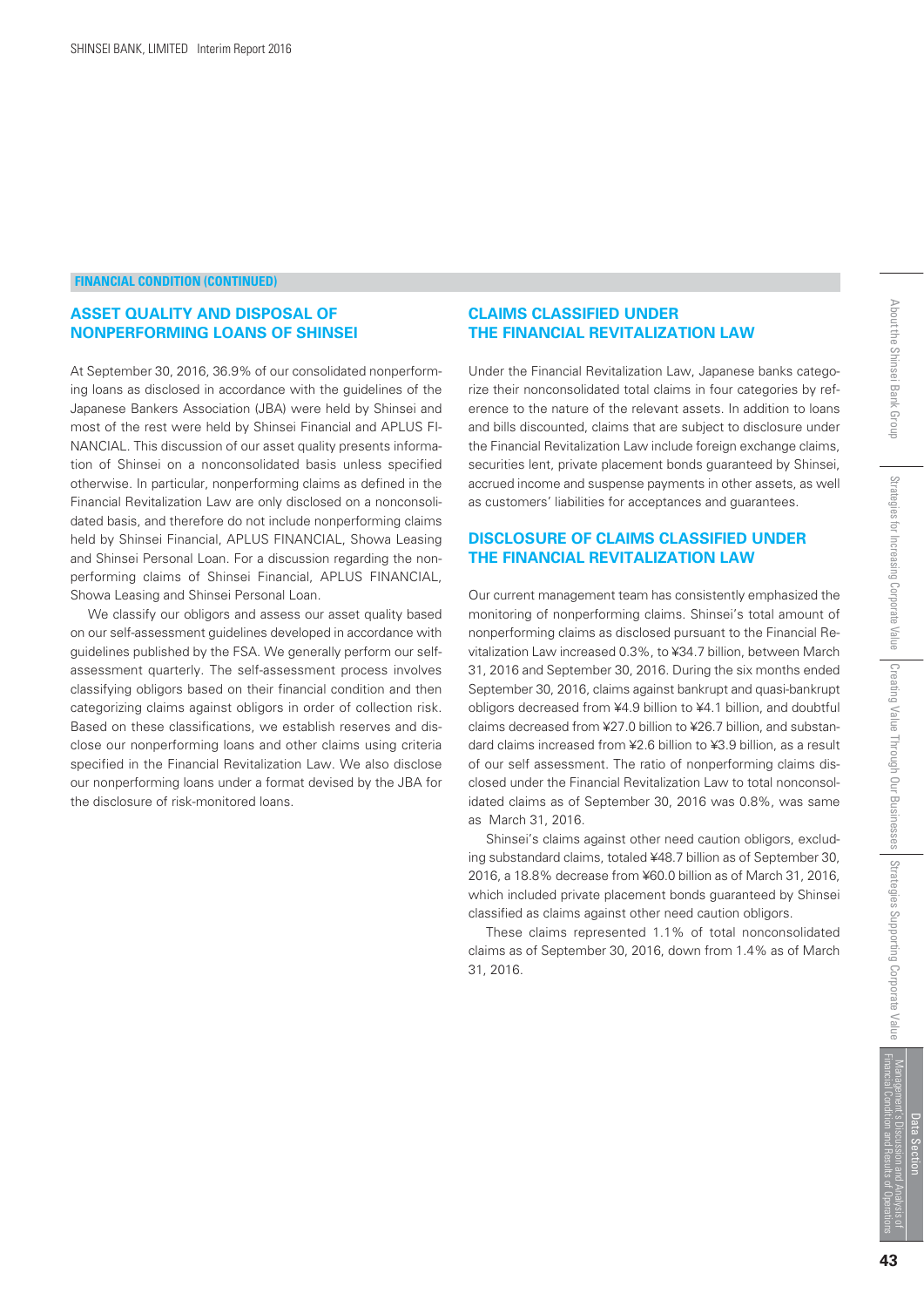#### COMPARISON OF CATEGORIES OF OBLIGORS, CLAIMS UNDER THE FINANCIAL REVITALIZATION LAW AND RISK-MONITORED LOANS (NONCONSOLIDATED)

|         |                                          |                 |                                 |                                                                                                                                                                                                |                                  |               |                                                                                | (Billions of yen) |
|---------|------------------------------------------|-----------------|---------------------------------|------------------------------------------------------------------------------------------------------------------------------------------------------------------------------------------------|----------------------------------|---------------|--------------------------------------------------------------------------------|-------------------|
|         | <b>Obligor</b><br><b>Classifications</b> | <b>Internal</b> | <b>Reserve Ratios for</b>       | <b>Claims Classified under the</b><br><b>Financial Revitalization Law<sup>2,3</sup></b>                                                                                                        |                                  |               | <b>Risk-monitored Loans<sup>2</sup></b>                                        |                   |
|         |                                          | <b>Ratings</b>  | <b>Borrowers Type</b>           | Total loans and bills discounted:                                                                                                                                                              | 4.337.7                          | Other<br>88.8 | Total loans and bills discounted:                                              | 4.337.7           |
|         | Legally<br>bankrupt                      | 9E              | 100.0%<br>for unsecured portion | Claims against bankrupt and<br>quasi-bankrupt obligors                                                                                                                                         | 4.1                              |               | Loans to bankrupt obligors                                                     | 1.1               |
|         | Virtually<br>bankrupt                    | 9D              | 100.0%<br>for unsecured portion | (Amount of coverage, coverage ratio)<br>*Amount of reserve for loan losses is -,<br>collateral and guarantees is 4.1                                                                           | $(4.1^*, 100.0\%)$               |               |                                                                                |                   |
|         | Possibly<br>bankrupt                     | 9C              | 253.8%<br>for unsecured portion | Doubtful claims<br>(Amount of coverage, coverage ratio)<br>*Amount of reserve for loan losses is 1.6,<br>collateral and quarantees is 24.9                                                     | 26.7<br>$(26.5^*, 99.4\%)$       |               | Nonaccrual delinquent loans                                                    | 29.6              |
| caution | Substandard                              | 9B              | 65.1%<br>for unsecured portion  | Substandard claims (loan account only) 3.9<br>(Amount of coverage, coverage ratio)<br>*Amount of reserve for loan losses is 1.2,<br>collateral and quarantees is 1.7                           | $(3.0^*, 77.4\%)$                |               | Loans past due for three months<br>or more<br><b>Restructured loans</b>        | 3.9               |
| Need    | Other need<br>caution                    | 9A              | 5.9%<br>for total claims        |                                                                                                                                                                                                |                                  |               |                                                                                |                   |
|         | Normal                                   | $0A-6C$         | 0.4%<br>for total claims        | Normal claims                                                                                                                                                                                  |                                  | 4,391.8       | Normal                                                                         | 4.303.0           |
|         |                                          |                 |                                 | Total nonperforming claims and<br>ratio to total claims<br>(Total amount of coverage, coverage ratio)<br>*Total amount of reserve for loan losses is 2.9,<br>collateral and guarantees is 30.8 | 34.7, 0.8%<br>$(33.7^*, 97.0\%)$ |               | Total risk-monitored loans and<br>ratio to total loans and<br>bills discounted | 34.7, 0.8%        |

1 Financial and operational data that are stated in multiples of ¥0.1 billion have been truncated. All percentages have been rounded to the nearest 0.1%.<br>2 The Financial Revitalization Law requires us to classify and discl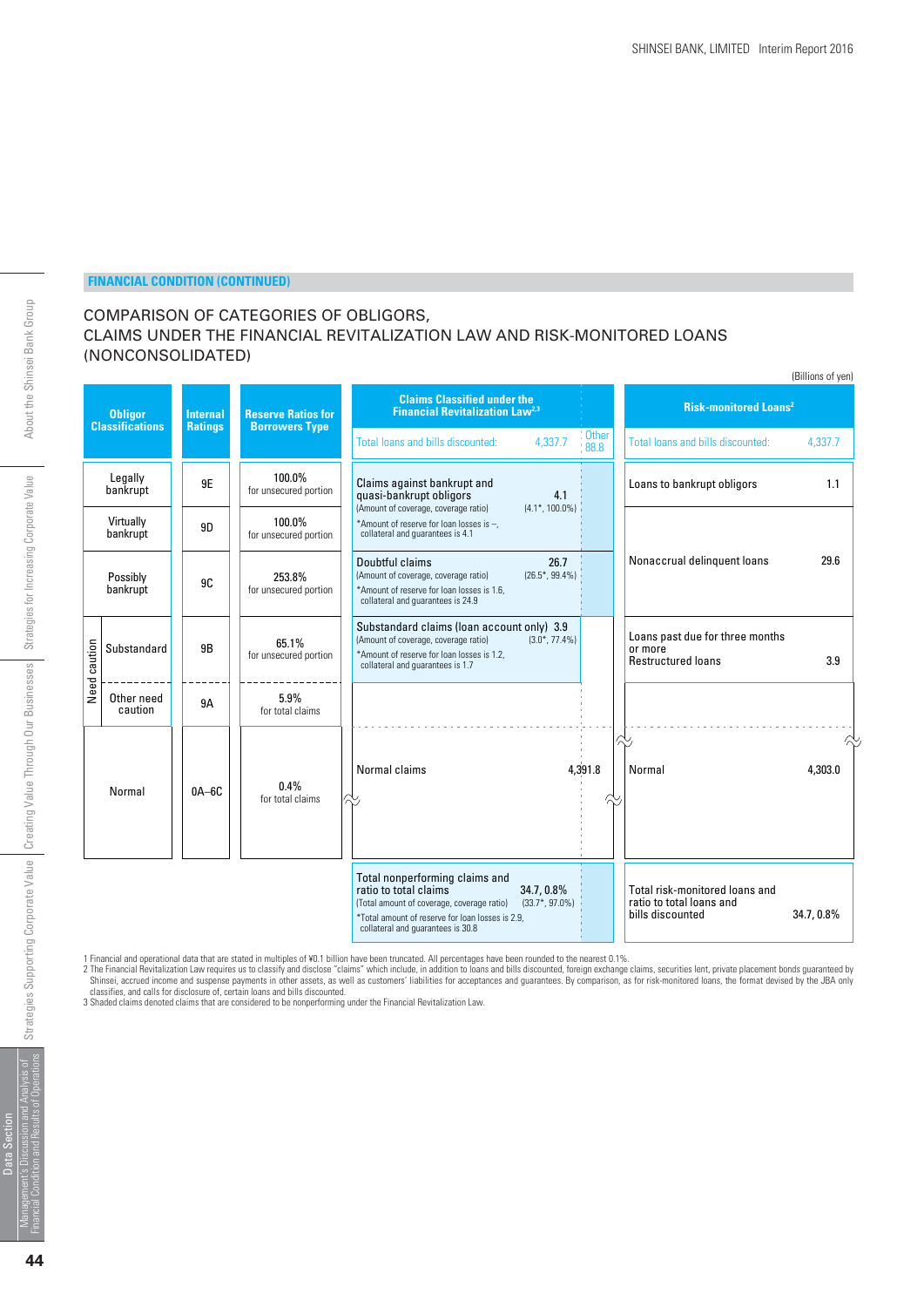## **TABLE 18.** CLAIMS CLASSIFIED UNDER THE FINANCIAL REVITALIZATION LAW (NONCONSOLIDATED)

|                                                                                           | Billions of yen (except percentages) |                                                       |                         |  |  |  |
|-------------------------------------------------------------------------------------------|--------------------------------------|-------------------------------------------------------|-------------------------|--|--|--|
|                                                                                           | As of                                | As of<br><b>September 30, 2016</b> September 30, 2015 | As of<br>March 31, 2016 |  |  |  |
| Claims against bankrupt and quasi-bankrupt obligors                                       | 4.1                                  | 5.2<br>¥                                              | 4.9<br>¥                |  |  |  |
| Doubtful claims                                                                           | 26.7                                 | 27.9                                                  | 27.0                    |  |  |  |
| Substandard claims                                                                        | 3.9                                  | 3.3                                                   | 2.6                     |  |  |  |
| Total claims disclosed under the Financial Revitalization Law <sup>(1)</sup>              | 34.7                                 | 36.5                                                  | 34.7                    |  |  |  |
| Normal claims and claims against other need caution obligors excluding substandard claims | 4,391.8                              | 4.331.9                                               | 4.340.9                 |  |  |  |
| Total claims                                                                              | ¥4.426.6                             | ¥4.368.4                                              | $¥$ 4.375.6             |  |  |  |
| Ratio of total claims disclosed under the Financial Revitalization Law to total claims    | 0.8%                                 | 0.8%                                                  | 0.8%                    |  |  |  |

Note: (1) Total claims consists of loans and bills discounted, foreign exchange claims, securities lent, accrued interest income and suspense payments in other assets, as well as customers' liabilities for acceptances and guarantees.

#### **COVERAGE RATIOS**

*As of September 30, 2016, nonconsolidated coverage ratios for claims classified under the Financial Revitalization Law, which for each category of claims is the total of collateral pledged against claims, guarantees for claims and reserve for loan losses, measured against total claims, were 100.0% for claims against*

*bankrupt and quasi-bankrupt obligors, 99.4% for doubtful claims and 77.4% for substandard claims. For all claims classified under the Financial Revitalization Law, the coverage ratio was 97.0%.*

 *Shinsei directly writes off, rather than reserves, the portion of claims against bankrupt and quasi-bankrupt obligors that are estimated to be uncollectible. As of September 30, 2016, ¥31.7 billion of such claims were written off on a nonconsolidated basis.*

#### **TABLE 19.** COVERAGE RATIOS FOR NONPERFORMING CLAIMS DISCLOSED UNDER THE FINANCIAL RE-VITALIZATION LAW (NONCONSOLIDATED)

| Amounts of coverage<br>Collateral<br>Reserve<br>Amount of<br>for loan<br>Coverage<br>and<br>claims<br>Total<br>ratio<br>losses<br>quarantees<br>As of September 30, 2016:<br>$100.0\%$<br>Claims against bankrupt and quasi-bankrupt obligors<br>¥<br>4.1<br>¥<br>¥<br>¥<br>4.1<br>4.1<br>Doubtful claims<br>99.4<br>26.7<br>26.5<br>1.6<br>24.9<br>Substandard claims<br>77.4<br>3.9<br>1.2<br>1.7<br>3.0<br>34.7<br>97.0%<br>¥<br>¥<br>2.9<br>¥ 30.8<br>33.7<br>¥<br>Total<br>As of September 30, 2015:<br>Claims against bankrupt and quasi-bankrupt obligors<br>¥<br>5.2<br>5.2<br>5.2<br>100.0%<br>¥<br>¥<br>¥<br>Doubtful claims<br>27.9<br>16.8<br>27.5<br>98.7<br>10.7<br>3.3<br>77.0<br>Substandard claims<br>0.7<br>2.5<br>1.8<br>36.5<br>¥ 11.4<br>¥ 23.8<br>35.3<br>96.9%<br>¥<br>¥<br>Total<br>As of March 31, 2016:<br>4.9<br>4.9<br>100.0%<br>Claims against bankrupt and quasi-bankrupt obligors<br>¥<br>¥<br>¥<br>4.9<br>¥<br>Doubtful claims<br>27.0<br>1.9<br>24.9<br>26.9<br>99.5<br>78.0<br>Substandard claims<br>2.6<br>1.5<br>2.0<br>0.4<br>¥ 31.5<br>97.9%<br>34.7<br>2.4<br>33.9<br>Total<br>¥<br>¥<br>¥ | Billions of yen (except percentages) |  |  |  |  |  |  |  |
|-----------------------------------------------------------------------------------------------------------------------------------------------------------------------------------------------------------------------------------------------------------------------------------------------------------------------------------------------------------------------------------------------------------------------------------------------------------------------------------------------------------------------------------------------------------------------------------------------------------------------------------------------------------------------------------------------------------------------------------------------------------------------------------------------------------------------------------------------------------------------------------------------------------------------------------------------------------------------------------------------------------------------------------------------------------------------------------------------------------------------------------|--------------------------------------|--|--|--|--|--|--|--|
|                                                                                                                                                                                                                                                                                                                                                                                                                                                                                                                                                                                                                                                                                                                                                                                                                                                                                                                                                                                                                                                                                                                                   |                                      |  |  |  |  |  |  |  |
|                                                                                                                                                                                                                                                                                                                                                                                                                                                                                                                                                                                                                                                                                                                                                                                                                                                                                                                                                                                                                                                                                                                                   |                                      |  |  |  |  |  |  |  |
|                                                                                                                                                                                                                                                                                                                                                                                                                                                                                                                                                                                                                                                                                                                                                                                                                                                                                                                                                                                                                                                                                                                                   |                                      |  |  |  |  |  |  |  |
|                                                                                                                                                                                                                                                                                                                                                                                                                                                                                                                                                                                                                                                                                                                                                                                                                                                                                                                                                                                                                                                                                                                                   |                                      |  |  |  |  |  |  |  |
|                                                                                                                                                                                                                                                                                                                                                                                                                                                                                                                                                                                                                                                                                                                                                                                                                                                                                                                                                                                                                                                                                                                                   |                                      |  |  |  |  |  |  |  |
|                                                                                                                                                                                                                                                                                                                                                                                                                                                                                                                                                                                                                                                                                                                                                                                                                                                                                                                                                                                                                                                                                                                                   |                                      |  |  |  |  |  |  |  |
|                                                                                                                                                                                                                                                                                                                                                                                                                                                                                                                                                                                                                                                                                                                                                                                                                                                                                                                                                                                                                                                                                                                                   |                                      |  |  |  |  |  |  |  |
|                                                                                                                                                                                                                                                                                                                                                                                                                                                                                                                                                                                                                                                                                                                                                                                                                                                                                                                                                                                                                                                                                                                                   |                                      |  |  |  |  |  |  |  |
|                                                                                                                                                                                                                                                                                                                                                                                                                                                                                                                                                                                                                                                                                                                                                                                                                                                                                                                                                                                                                                                                                                                                   |                                      |  |  |  |  |  |  |  |
|                                                                                                                                                                                                                                                                                                                                                                                                                                                                                                                                                                                                                                                                                                                                                                                                                                                                                                                                                                                                                                                                                                                                   |                                      |  |  |  |  |  |  |  |
|                                                                                                                                                                                                                                                                                                                                                                                                                                                                                                                                                                                                                                                                                                                                                                                                                                                                                                                                                                                                                                                                                                                                   |                                      |  |  |  |  |  |  |  |
|                                                                                                                                                                                                                                                                                                                                                                                                                                                                                                                                                                                                                                                                                                                                                                                                                                                                                                                                                                                                                                                                                                                                   |                                      |  |  |  |  |  |  |  |
|                                                                                                                                                                                                                                                                                                                                                                                                                                                                                                                                                                                                                                                                                                                                                                                                                                                                                                                                                                                                                                                                                                                                   |                                      |  |  |  |  |  |  |  |
|                                                                                                                                                                                                                                                                                                                                                                                                                                                                                                                                                                                                                                                                                                                                                                                                                                                                                                                                                                                                                                                                                                                                   |                                      |  |  |  |  |  |  |  |
|                                                                                                                                                                                                                                                                                                                                                                                                                                                                                                                                                                                                                                                                                                                                                                                                                                                                                                                                                                                                                                                                                                                                   |                                      |  |  |  |  |  |  |  |
|                                                                                                                                                                                                                                                                                                                                                                                                                                                                                                                                                                                                                                                                                                                                                                                                                                                                                                                                                                                                                                                                                                                                   |                                      |  |  |  |  |  |  |  |
|                                                                                                                                                                                                                                                                                                                                                                                                                                                                                                                                                                                                                                                                                                                                                                                                                                                                                                                                                                                                                                                                                                                                   |                                      |  |  |  |  |  |  |  |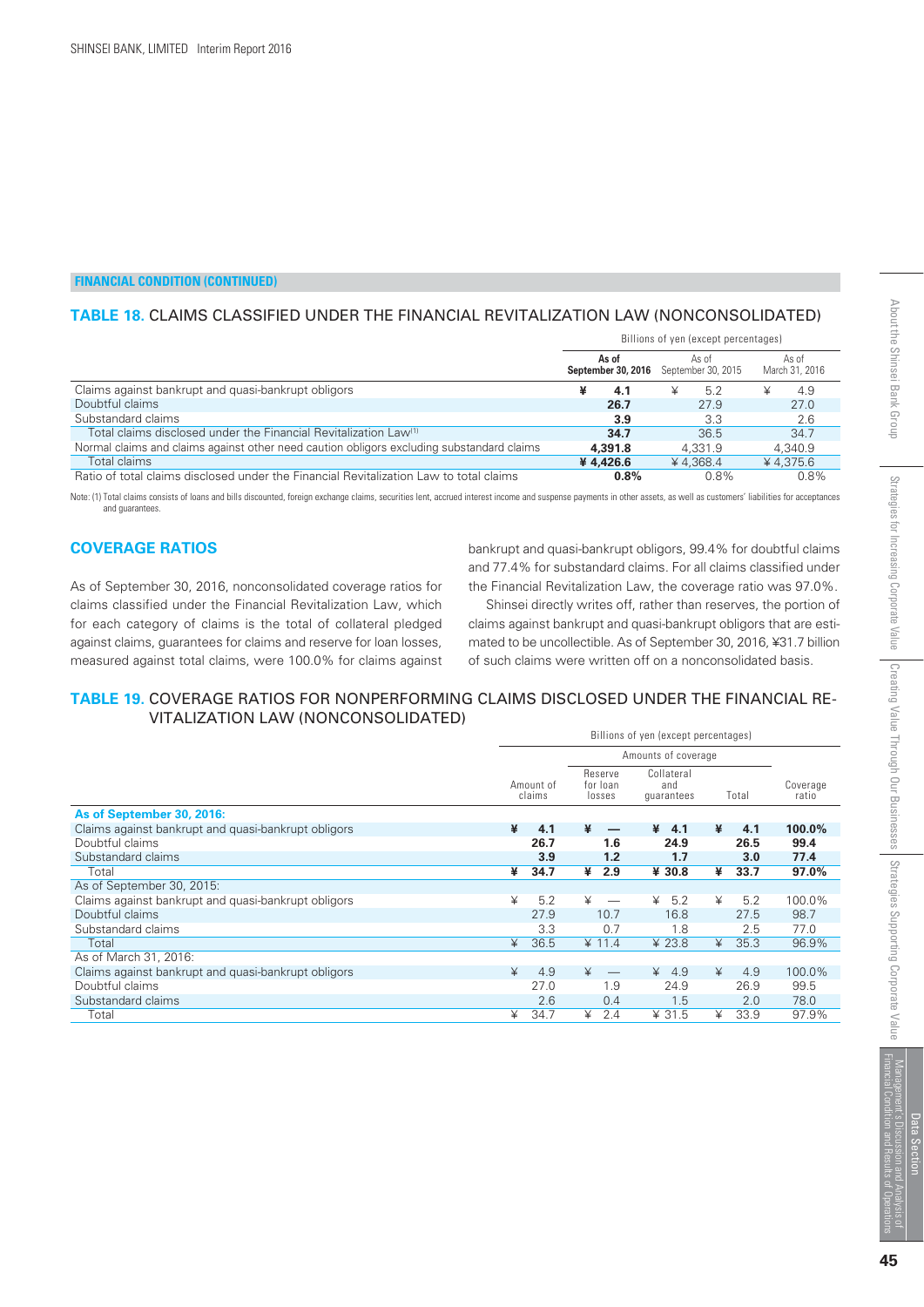#### **RESERVE FOR CREDIT LOSSES**

*The following table sets forth a breakdown of Shinsei's total reserve for credit losses on a nonconsolidated basis as of the dates indicated:*

| <b>TABLE 20. RESERVE FOR CREDIT LOSSES (NONCONSOLIDATED)</b> | Billions of yen (except percentages) |                             |   |                             |  |
|--------------------------------------------------------------|--------------------------------------|-----------------------------|---|-----------------------------|--|
|                                                              |                                      | As of<br>September 30, 2016 |   | As of<br>September 30, 2015 |  |
| General reserve for loan losses                              | ¥                                    | 21.3                        |   | 20.6                        |  |
| Specific reserve for loan losses                             |                                      | 2.5                         |   | 11.5                        |  |
| Reserve for loans to restructuring countries                 |                                      | 0.0                         |   | 0.0                         |  |
| Subtotal reserve for loan losses                             |                                      | 23.8                        |   | 32.1                        |  |
| Specific reserve for other credit losses                     |                                      | 3.9                         |   | 3.9                         |  |
| Total reserve for credit losses                              | ¥                                    | 27.7                        | ¥ | 36.0                        |  |
| Total claims <sup>(1)</sup>                                  |                                      | ¥4.426.6                    |   | ¥ 4.368.4                   |  |
| Ratio of total reserve for loan losses to total claims       |                                      | 0.5%                        |   | $0.7\%$                     |  |
| Ratio of total reserve for credit losses to total claims     |                                      | $0.6\%$                     |   | 0.8%                        |  |

Note: (1) Total claims consist loans and bills discounted, foreign exchange claims, securities lent, accrued interest income and suspense payments in other assets, as well as customers' liabilities for acceptances and guar

*As of September 30, 2016 and September 30, 2015, total reserve for credit losses on a nonconsolidated basis was ¥27.7 billion and*

*¥36.0 billion, respectively, constituting 0.6% and 0.8%, respectively, of total claims.*

#### Percentages **TABLE 21.** RESERVE RATIOS BY BORROWERS' CATEGORY (NONCONSOLIDATED)

|                                                    |                     | As of     | As of<br><b>September 30, 2016</b> September 30, 2015 |
|----------------------------------------------------|---------------------|-----------|-------------------------------------------------------|
| Legally and virtually bankrupt (unsecured portion) |                     | $100.0\%$ | 100.0%                                                |
| Possibly bankrupt                                  | (unsecured portion) | 253.8%    | 97.5%                                                 |
| Substandard                                        | (unsecured portion) | 65.1%     | 58.2%                                                 |
| Need caution                                       | (total claims)      | 5.9%      | 3.6%                                                  |
|                                                    | (unsecured portion) | 11.1%     | 7.7%                                                  |
| Normal                                             | (total claims)      | $0.4\%$   | $0.4\%$                                               |

#### **RISK-MONITORED LOANS**

*Consolidated risk-monitored loans decreased by ¥9.9 billion during the six months ended September 30, 2016 to ¥94.3 billion. The following tables set forth information concerning our*

*consolidated and nonconsolidated risk-monitored loans as of the dates indicated:*

Billions of yen (except percentages)

## **TABLE 22.** RISK-MONITORED LOANS (CONSOLIDATED)

|                                              |   | As of<br>September 30, 2016 |   | As of<br>September 30, 2015 |
|----------------------------------------------|---|-----------------------------|---|-----------------------------|
| Total loans and bills discounted             |   | ¥ 4,611.3                   |   | ¥ 4,463.2                   |
| Loans to bankrupt obligors (A)               |   | 4.6                         |   | 3.7                         |
| Nonaccrual delinquent loans (B)              |   | 58.3                        |   | 67.1                        |
| Subtotal $(A)+(B)$                           | ¥ | 62.9                        | ¥ | 70.8                        |
| Ratio to total loans and bills discounted    |   | 1.4%                        |   | 1.6%                        |
| Loans past due for three months or more (C)  | ¥ | 1.4                         | ¥ | 1.5                         |
| Restructured loans (D)                       |   | 29.9                        |   | 27.3                        |
| Total risk-monitored loans $(A)+(B)+(C)+(D)$ | ¥ | 94.3                        | ¥ | 99.7                        |
| Ratio to total loans and bills discounted    |   | 2.0%                        |   | $2.2\%$                     |
| Reserve for credit losses                    |   | 95.6                        | ¥ | 99.2                        |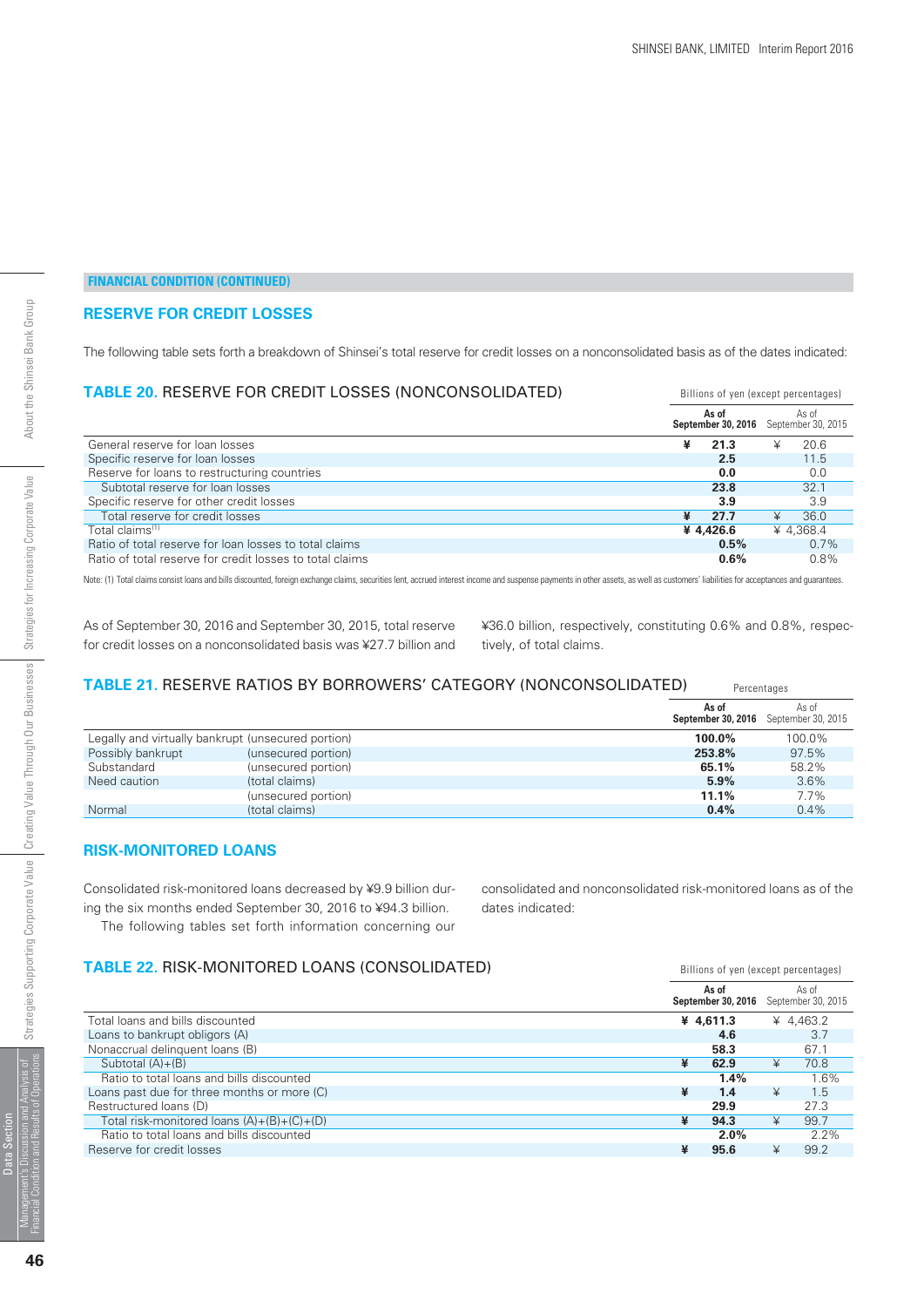## **TABLE 23.** RISK-MONITORED LOANS (NONCONSOLIDATED)

|                                              |   | As of<br>September 30, 2016 |   | As of<br>September 30, 2015 |
|----------------------------------------------|---|-----------------------------|---|-----------------------------|
| Total loans and bills discounted             |   | ¥ 4.337.7                   |   | ¥ 4.221.5                   |
| Loans to bankrupt obligors (A)               |   | 1.1                         |   | 0.7                         |
| Nonaccrual delinquent loans (B)              |   | 29.6                        |   | 32.4                        |
| Subtotal $(A)+(B)$                           | ¥ | 30.8                        | ¥ | 33.1                        |
| Ratio to total loans and bills discounted    |   | $0.7\%$                     |   | 0.8%                        |
| Loans past due for three months or more (C)  | ¥ | 1.1                         | ¥ | 1.3                         |
| Restructured loans (D)                       |   | 2.7                         |   | 2.0                         |
| Total risk-monitored loans $(A)+(B)+(C)+(D)$ | ¥ | 34.7                        |   | 36.4                        |
| Ratio to total loans and bills discounted    |   | $0.8\%$                     |   | 0.9%                        |
| Reserve for credit losses                    | ¥ | 27.7                        |   | 36.0                        |

#### **TABLE 24.** RISK-MONITORED LOANS BY BORROWER INDUSTRY (NONCONSOLIDATED)

|                                                              | Billions of yen |                                                |   |        |  |
|--------------------------------------------------------------|-----------------|------------------------------------------------|---|--------|--|
|                                                              |                 | As of<br>September 30, 2016 September 30, 2015 |   | As of  |  |
| Domestic offices (excluding Japan offshore market account):  |                 |                                                |   |        |  |
| Manufacturing                                                | ¥               | 0.7                                            | ¥ | 0.8    |  |
| Agriculture and Forestry                                     |                 |                                                |   |        |  |
| Fishery                                                      |                 |                                                |   |        |  |
| Mining, quarrying and gravel extraction                      |                 |                                                |   |        |  |
| Construction                                                 |                 | 0.0                                            |   |        |  |
| Electric power, gas, heat supply and water supply            |                 |                                                |   |        |  |
| Information and communications                               |                 | 0.0                                            |   | 0.5    |  |
| Transportation, postal service                               |                 | 0.7                                            |   | 1.1    |  |
| Wholesale and retail                                         |                 | 0.3                                            |   | 0.5    |  |
| Finance and insurance                                        |                 |                                                |   |        |  |
| Real estate                                                  |                 | 26.0                                           |   | 26.2   |  |
| Services                                                     |                 | 0.2                                            |   | 0.9    |  |
| Local government                                             |                 |                                                |   |        |  |
| Individual                                                   |                 | 2.5                                            |   | 3.1    |  |
| Overseas yen loan and overseas loans booked domestically     |                 | 2.4                                            |   | 2.9    |  |
| Total domestic (A)                                           | ¥               | 33.1                                           |   | ¥ 36.4 |  |
| Overseas offices (including Japan offshore market accounts): |                 |                                                |   |        |  |
| Governments                                                  | ¥               |                                                | ¥ |        |  |
| Financial institutions                                       |                 |                                                |   |        |  |
| Others                                                       |                 | 1.6                                            |   |        |  |
| Total overseas (B)                                           | ¥               | 1.6                                            | ¥ |        |  |
| Total $(A+B)$                                                | ¥               | 34.7                                           | ¥ | 36.4   |  |

#### **ASSET QUALITY OF SHINSEI FINANCIAL, APLUS FINANCIAL, SHOWA LEASING AND SHINSEI PERSONAL LOAN**

*Shinsei Financial, APLUS FINANCIAL, Showa Leasing and Shinsei Personal Loan classify their obligors and assess their asset quality based on self-assessment guidelines developed in accordance with guidelines published by the FSA. They generally perform their self-assessment quarterly and at least semi-annually. The assessments of Shinsei Financial, APLUS FINANCIAL,*

*Showa Leasing and Shinsei Personal Loan (the former SHINKI), where applicable, include, among other things, an assessment of credit extended to credit card customers as well as lease obligors, unsecured personal loans and customer guarantees.*

 *The following tables set forth information concerning consolidated risk-monitored loans and risk-monitored installment receivables held by Shinsei, Shinsei Financial, APLUS FINANCIAL, Showa Leasing, Shinsei Personal Loan and other subsidiaries as of the dates indicated:*

Billions of yen (except percentages)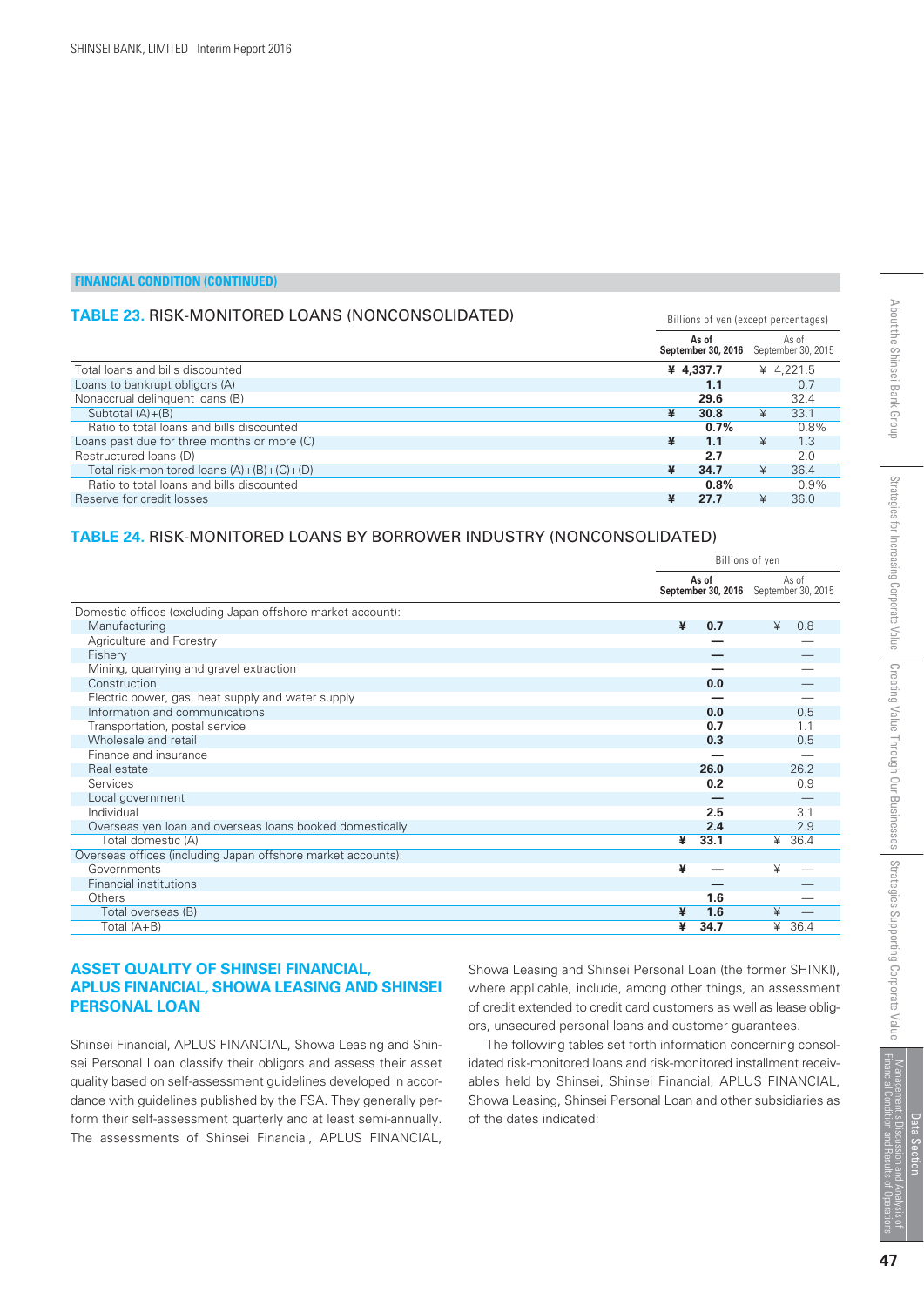## **TABLE 25.** RISK-MONITORED LOANS BREAKDOWN FOR LARGE ENTITIES (CONSOLIDATED)

|                                         |   |         |                      |                            | Billions of yen          |                       |          |       |
|-----------------------------------------|---|---------|----------------------|----------------------------|--------------------------|-----------------------|----------|-------|
|                                         |   | Shinsei | Shinsei<br>Financial | API US<br><b>FINANCIAL</b> | Shinsei<br>Personal Loan | Other<br>subsidiaries |          | Total |
| As of September 30, 2016:               |   |         |                      |                            |                          |                       |          |       |
| Loans to bankrupt obligors              | ¥ | 1.1     | ¥<br>2.9             | ¥<br>0.0                   | $*0.0$                   | ¥<br>0.5              | ¥        | 4.6   |
| Nonaccrual delinguent loans             |   | 29.6    | 10.1                 | 12.6                       | 1.0                      | 4.7                   |          | 58.3  |
| Loans past due for three months or more |   | 1.1     | 0.0                  | 0.1                        |                          | 0.1                   |          | 1.4   |
| Restructured loans                      |   | 2.7     | 17.3                 | 7.6                        | 2.0                      | 0.0                   |          | 29.9  |
| Total                                   |   | 434.7   | ¥ 30.4               | ¥ 20.5                     | 43.1                     | ¥<br>5.5              |          | 494.3 |
| As of September 30, 2015:               |   |         |                      |                            |                          |                       |          |       |
| Loans to bankrupt obligors              | ¥ | 0.7     | 1.9<br>¥             | 0.1<br>¥                   | $*0.0$                   | 0.9<br>¥              | ¥        | 3.7   |
| Nonaccrual delinguent loans             |   | 32.4    | 9.0                  | 13.2                       | 1.1                      | 11.3                  |          | 67.1  |
| Loans past due for three months or more |   | 1.3     | 0.0                  | 0.1                        |                          | 0.0                   |          | 1.5   |
| Restructured loans                      |   | 2.0     | 15.3                 | 8.0                        | 1.9                      |                       |          | 27.3  |
| Total                                   | ¥ | 36.4    | ¥ 26.2               | ¥ 21.5                     | 43.0                     | $* 12.3$              | $\angle$ | 99.7  |
| As of March 31, 2016:                   |   |         |                      |                            |                          |                       |          |       |
| Loans to bankrupt obligors              | ¥ | 1.3     | 2.3<br>¥             | 40.0                       | $*0.0$                   | ¥<br>0.5              | ¥        | 4.3   |
| Nonaccrual delinquent loans             |   | 30.7    | 9.2                  | 12.8                       | 1.0                      | 8.5                   |          | 62.3  |
| Loans past due for three months or more |   | 1.4     | 0.0                  | 0.0                        |                          | 0.1                   |          | 1.6   |
| Restructured loans                      |   | 1.1     | 15.9                 | 7.7                        | 2.0                      |                       |          | 26.9  |
| Total                                   | ¥ | 34.6    | ¥ 27.5               | ¥ 20.7                     | $¥$ 3.0                  | ¥<br>9.2              | ¥        | 95.3  |

#### **TABLE 26.** RISK-MONITORED INSTALLMENT RECEIVABLES INCLUDED IN OTHER ASSETS BREAKDOWN FOR LARGE ENTITIES (CONSOLIDATED)<sup>(1)</sup> Billions of yen

|                                           | DIIIIUIIS UI VEII    |                    |                  |                       |                |  |  |  |  |  |
|-------------------------------------------|----------------------|--------------------|------------------|-----------------------|----------------|--|--|--|--|--|
|                                           | Shinsei<br>Financial | APLUS<br>FINANCIAL | Showa<br>Leasing | Other<br>subsidiaries | Total          |  |  |  |  |  |
| As of September 30, 2016:                 |                      |                    |                  |                       |                |  |  |  |  |  |
| Credits to bankrupt obligors              | $* -$                | ¥ 0.0              | ¥ 0.0            | $* 0.1$               | $\angle 4$ 0.1 |  |  |  |  |  |
| Nonaccrual delinquent credits             | 0.0                  | 6.0                | 3.9              | 0.0                   | 10.0           |  |  |  |  |  |
| Credits past due for three months or more |                      | 0.4                | 0.0              |                       | 0.4            |  |  |  |  |  |
| Restructured credits                      |                      | 0.2                | 0.0              |                       | 0.2            |  |  |  |  |  |
| Total                                     | ¥ 0.0                | ¥ 6.7              | ¥ 3.9            | $* 0.1$               | ¥ 10.8         |  |  |  |  |  |
| As of September 30, 2015:                 |                      |                    |                  |                       |                |  |  |  |  |  |
| Credits to bankrupt obligors              | $* -$                | $*0.0$             | $*0.0$           | $\n  4 0.1\n$         | 0.1<br>¥       |  |  |  |  |  |
| Nonaccrual delinquent credits             | 0.0                  | 5.6                | 2.7              | 0.0                   | 8.4            |  |  |  |  |  |
| Credits past due for three months or more |                      | 0.5                | 0.0              |                       | 0.5            |  |  |  |  |  |
| Restructured credits                      |                      | 0.3                | 0.0              |                       | 0.4            |  |  |  |  |  |
| Total                                     | $*0.0$               | ¥ 6.6              | ¥ 2.7            | $\n  4 0.1\n$         | 9.5<br>¥       |  |  |  |  |  |
| As of March 31, 2016:                     |                      |                    |                  |                       |                |  |  |  |  |  |
| Credits to bankrupt obligors              | $* -$                | $*0.0$             | $*0.0$           | $\n  4 0.1\n$         | 0.1<br>¥       |  |  |  |  |  |
| Nonaccrual delinquent credits             |                      | 5.9                | 4.0              | 0.0                   | 9.9            |  |  |  |  |  |
| Credits past due for three months or more |                      | 0.4                | 0.0              |                       | 0.5            |  |  |  |  |  |
| Restructured credits                      |                      | 0.3                | 0.0              |                       | 0.3            |  |  |  |  |  |
| Total                                     | ¥                    | ¥ 6.7              | 4.0              | $*0.1$                | ¥ 10.9         |  |  |  |  |  |

Note: (1) Neither Shinsei Bank (nonconsolidated) nor Shinsei Personal Loan had any such installment receivables.

#### **CAPITAL RATIOS**

*From the fiscal year ended March 31, 2014, the Basel III methodology has been adopted to calculate capital ratios. For credit risk, the Foundation Internal Ratings Based Approach (FIRB) has been applied. For operational risk, the Standardized Approach (TSA) has been adopted and the Internal Model Method has been used*

*for market risk.*

 *Our total capital adequacy ratio (Basel III) as of September 30, 2016 was 14.1%, compared with 14.2% as of March 31, 2016.*

 *See "COMPOSITION OF CAPITAL DISCLOSURE (CONSOL-IDATED)" on Page 96.*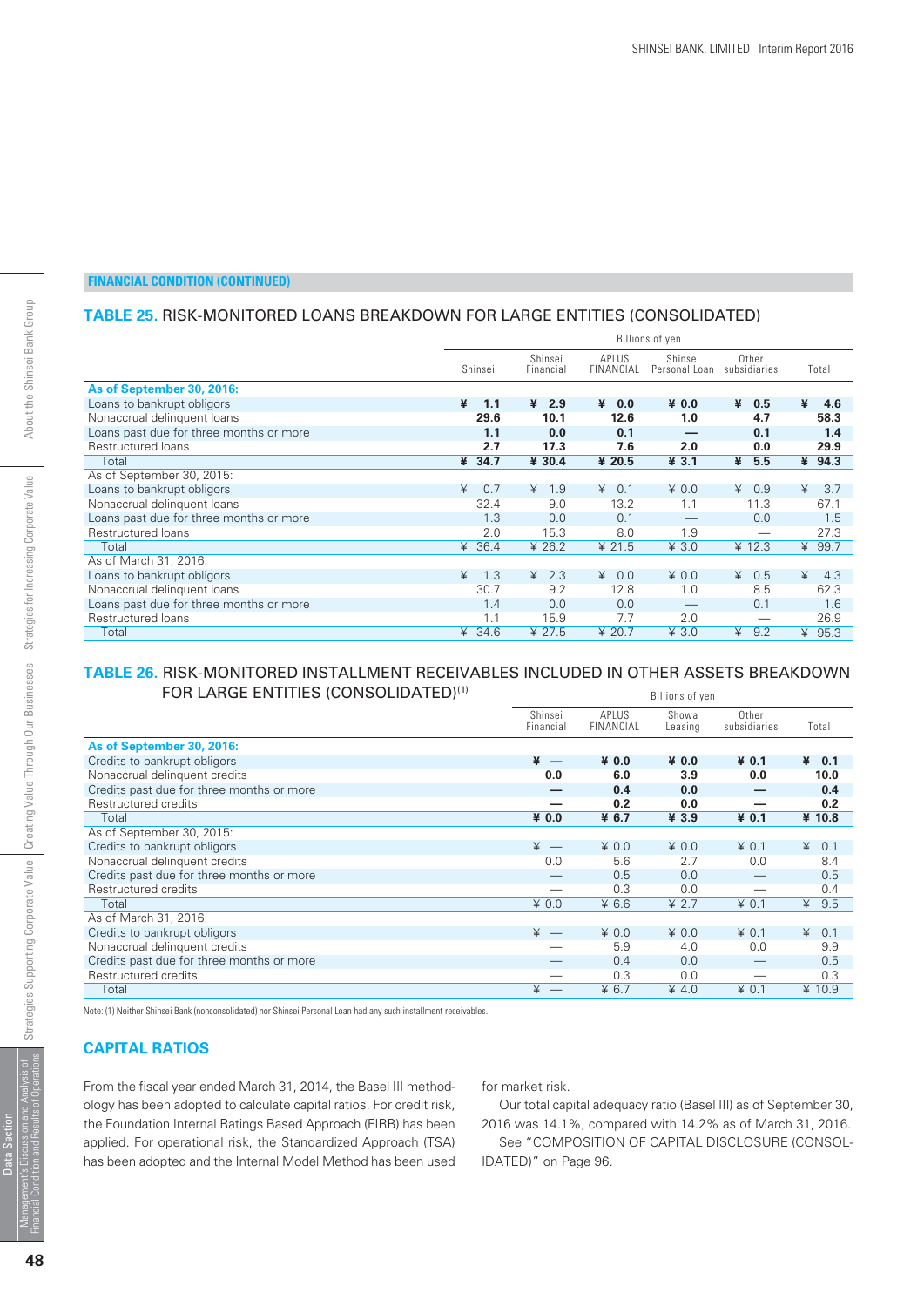## INTERIM CONSOLIDATED BALANCE SHEETS (UNAUDITED) Shinsei Bank, Limited, and its Consolidated Subsidiaries

As of September 30, 2016 and March 31, 2016

|                                                                              | Millions of yen |               | Thousands of<br>U.S. dollars (Note 1) |
|------------------------------------------------------------------------------|-----------------|---------------|---------------------------------------|
|                                                                              | Sept. 30, 2016  | Mar. 31, 2016 | Sept. 30, 2016                        |
| <b>ASSETS</b>                                                                |                 |               |                                       |
| Cash and due from banks (Notes 3, 21, 22 and 33)                             | ¥1,385,580      | ¥ 1,129,213   | \$13,734,940                          |
| Receivables under securities borrowing transactions (Note 33)                | 14,397          | 4,243         | 142,715                               |
| Other monetary claims purchased (Notes 4 and 33)                             | 49,065          | 81,763        | 486,370                               |
| Trading assets (Notes 5, 21, 33 and 34)                                      | 318,807         | 336.345       | 3,160,267                             |
| Monetary assets held in trust (Notes 6, 21 and 33)                           | 228,570         | 255,526       | 2,265,767                             |
| Securities (Notes 7, 21, 22 and 33)                                          | 1,028,698       | 1,227,859     | 10,197,247                            |
| Loans and bills discounted (Notes 8, 21, 22 and 33)                          | 4,611,351       | 4,562,923     | 45,711,261                            |
| Foreign exchanges (Note 9)                                                   | 25,697          | 17,024        | 254,737                               |
| Lease receivables and leased investment assets (Notes 21, 31 and 33)         | 190.701         | 211,453       | 1,890,376                             |
| Other assets (Notes 10, 21, 22, 33 and 34)                                   | 831,178         | 799,420       | 8,239,277                             |
| Premises and equipment (Notes 11, 21 and 31)                                 | 49,902          | 48,781        | 494,669                               |
| Intangible assets (Notes 12 and 31)                                          | 47,770          | 48,897        | 473,536                               |
| Assets for retirement benefits                                               | 3,816           | 2,394         | 37,831                                |
| Deferred issuance expenses for debentures                                    | 1               | 3             | 18                                    |
| Deferred tax assets                                                          | 15,553          | 14,050        | 154,174                               |
| Customers' liabilities for acceptances and guarantees (Note 20)              | 291,739         | 280,620       | 2,891,946                             |
| Reserve for credit losses (Note 13)                                          | (95, 638)       | (91, 732)     | (948, 047)                            |
| <b>Total assets</b>                                                          | ¥ 8,997,193     | ¥ 8,928,789   | \$89,187,084                          |
| <b>LIABILITIES AND EQUITY</b>                                                |                 |               |                                       |
| <b>Liabilities:</b>                                                          |                 |               |                                       |
| Deposits, including negotiable certificates of deposit (Notes 14, 21 and 33) | ¥ 5,785,744     | ¥ 5,800,994   | \$57,352,744                          |
| Debentures (Notes 15 and 33)                                                 | 11,199          | 16,740        | 111,013                               |
| Call money (Note 33)                                                         | 22,400          | 40,000        | 222,046                               |
| Payables under repurchase agreements (Notes 21 and 33)                       | 45,955          | 23,779        | 455,544                               |
| Payables under securities lending transactions (Notes 21 and 33)             | 215,645         | 118,139       | 2,137,646                             |
| Trading liabilities (Notes 16, 33 and 34)                                    | 289,746         | 294,326       | 2,872,191                             |
| Borrowed money (Notes 17, 21, 22 and 33)                                     | 760,649         | 801,742       | 7,540,138                             |
| Foreign exchanges (Note 9)                                                   | 63              | 75            | 628                                   |
| Short-term corporate bonds (Note 33)                                         | 153,000         | 129,400       | 1,516,653                             |
| Corporate bonds (Notes 18, 21, 22 and 33)                                    | 112,100         | 95,121        | 1,111,221                             |
| Other liabilities (Notes 19, 21, 33 and 34)                                  | 389,318         | 380,458       | 3,859,228                             |
| Accrued employees' bonuses                                                   | 4,895           | 8,419         | 48,529                                |
| Accrued directors' bonuses                                                   | 35              | 77            | 350                                   |
| Liabilities for retirement benefits                                          | 8,993           | 8,791         | 89,149                                |
| Reserve for reimbursement of debentures                                      | 3,081           | 2,903         | 30,550                                |
| Reserve for losses on interest repayments                                    | 111,588         | 133,695       | 1,106,152                             |
| Deferred tax liabilities                                                     | 772             | 378           | 7,662                                 |
| Acceptances and guarantees (Notes 20, 21 and 33)                             | 291.739         | 280,620       | 2,891,946                             |
| <b>Total liabilities</b>                                                     | 8,206,929       | 8,135,665     | 81,353,390                            |
| Equity:                                                                      |                 |               |                                       |
| Common stock (Note 24)                                                       | 512,204         | 512,204       | 5,077,365                             |
| Capital surplus                                                              | 78,786          | 79,461        | 780,987                               |
| Stock acquisition rights (Note 25)                                           | 565             | 512           | 5,609                                 |
| Retained earnings                                                            | 289,974         | 267,716       | 2,874,452                             |
| Treasury stock, at cost (Note 24)                                            | (82, 558)       | (72, 559)     | (818, 388)                            |
| Accumulated other comprehensive income:                                      |                 |               |                                       |
| Unrealized gain (loss) on available-for-sale securities (Note 7)             | 10,213          | 11,911        | 101,248                               |
| Deferred gain (loss) on derivatives under hedge accounting                   | (15, 996)       | (14, 770)     | (158, 570)                            |
| Foreign currency translation adjustments                                     | (2,978)         | 362           | (29, 528)                             |
| Defined retirement benefit plans                                             | (2,876)         | (2,970)       | (28, 519)                             |
| Total                                                                        | 787,333         | 781,869       | 7,804,656                             |
| Noncontrolling interests (Note 23)                                           | 2,929           | 11,254        | 29,038                                |
| <b>Total equity</b>                                                          | 790,263         | 793,124       | 7,833,694                             |
| <b>Total liabilities and equity</b>                                          | ¥ 8,997,193     | ¥ 8,928,789   | \$89,187,084                          |

See accompanying "Notes to Interim Consolidated Financial Statements (Unaudited)," which are an integral part of these statements.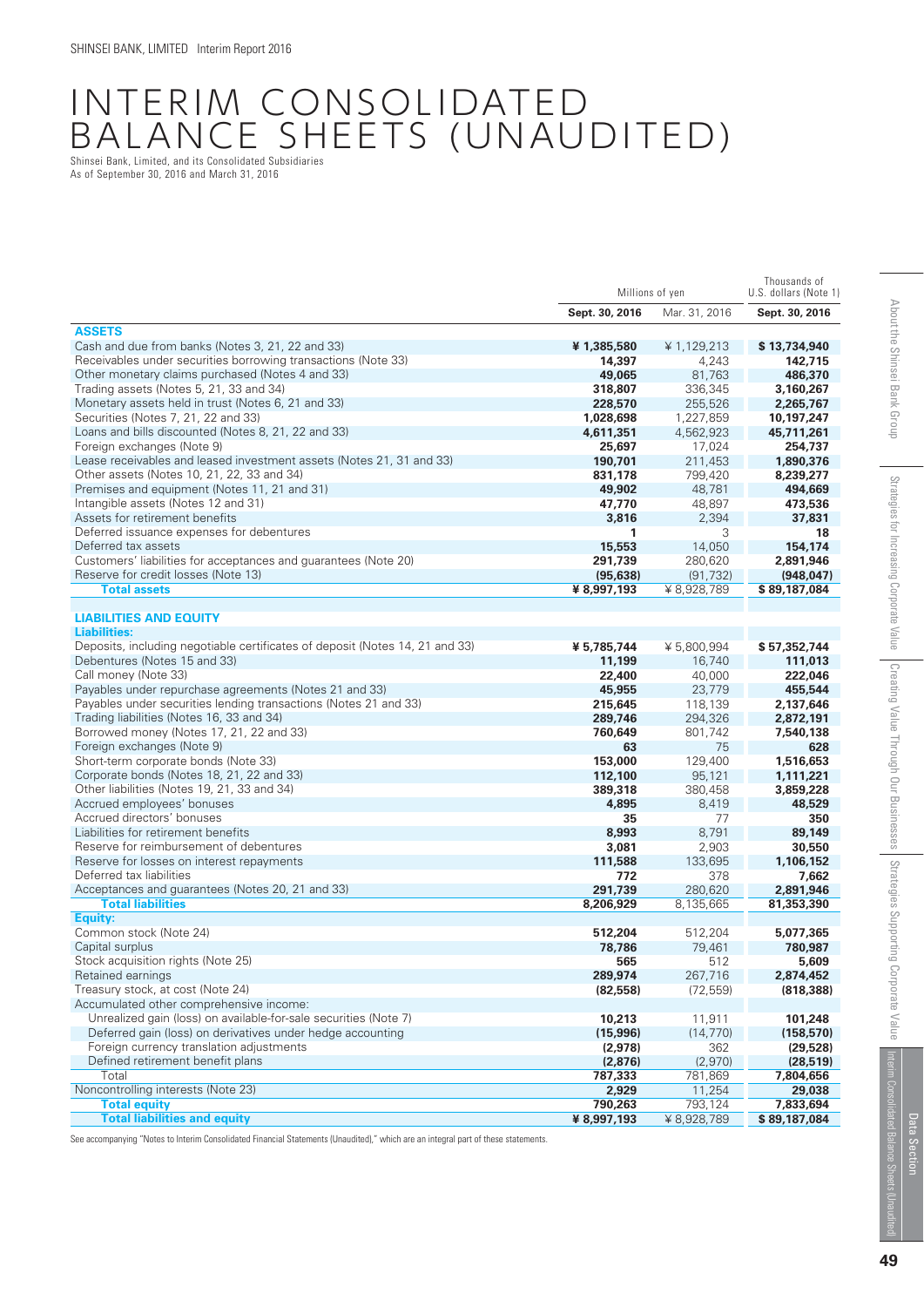# INTERIM CONSOLIDATED STATEMENTS OF INCOME (UNAUDITED)

Shinsei Bank, Limited, and its Consolidated Subsidiaries For the six months ended September 30, 2016 and 2015

|                                                                                  |                                | Millions of yen              | Thousands of<br>U.S. dollars (Note 1 |  |  |
|----------------------------------------------------------------------------------|--------------------------------|------------------------------|--------------------------------------|--|--|
|                                                                                  | Sept. 30, 2016<br>$(6$ months) | Sept. 30, 2015<br>(6 months) | Sept. 30, 2016<br>(6 months)         |  |  |
| Interest income:                                                                 |                                |                              |                                      |  |  |
| Interest on loans and bills discounted                                           | ¥ 62,841                       | ¥<br>62,391                  | 622,932<br>S                         |  |  |
| Interest and dividends on securities                                             | 4,370                          | 6,897                        | 43,325                               |  |  |
| Interest on deposits with banks                                                  | 535                            | 507                          | 5,307                                |  |  |
| Other interest income                                                            | 548                            | 663                          | 5,438                                |  |  |
| <b>Total interest income</b>                                                     | 68,296                         | 70,459                       | 677,002                              |  |  |
| Interest expenses:                                                               |                                |                              |                                      |  |  |
| Interest on deposits, including negotiable certificates of deposit               | 3.722                          | 3.921                        | 36,896                               |  |  |
| Interest and discounts on debentures                                             | 6                              | 15                           | 62                                   |  |  |
| Interest on other borrowings                                                     | 1,773                          | 2,482                        | 17,584                               |  |  |
| Interest on corporate bonds                                                      | 570                            | 2,212                        | 5,653                                |  |  |
| Other interest expenses                                                          | 1.749                          | 805                          | 17,338                               |  |  |
| <b>Total interest expenses</b>                                                   | 7,821                          | 9,437                        | 77,533                               |  |  |
| <b>Net interest income</b>                                                       | 60,474                         | 61,021                       | 599,469                              |  |  |
| Fees and commissions income                                                      | 24,698                         | 23,876                       | 244,826                              |  |  |
| Fees and commissions expenses                                                    | 11.724                         | 10.735                       | 116,221                              |  |  |
| <b>Net fees and commissions</b>                                                  | 12,973                         | 13,140                       | 128,605                              |  |  |
| <b>Net trading income (loss) (Note 26)</b>                                       | 4,840                          | 5,126                        | 47,986                               |  |  |
| Other business income (loss), net:                                               |                                |                              |                                      |  |  |
| Income on lease transactions and installment receivables, net                    | 19,306                         | 19,303                       | 191,385                              |  |  |
| Net gain (loss) on monetary assets held in trust                                 | 2,345                          | 4,492                        | 23,252                               |  |  |
| Net gain (loss) on foreign exchanges                                             | 3,592                          | 3,187                        | 35,614                               |  |  |
| Net gain (loss) on securities                                                    | 8,989                          | 661                          | 89,111                               |  |  |
| Net gain (loss) on other monetary claims purchased                               | (1,027)                        | 956                          | (10, 187)                            |  |  |
| Other, net (Note 27)                                                             | 1,727                          | 2,497                        | 17,123                               |  |  |
| <b>Net other business income (loss)</b>                                          | 34,934                         | 31.099                       | 346,298                              |  |  |
| <b>Total revenue</b>                                                             | 113,223                        | 110,388                      | 1,122,358                            |  |  |
| General and administrative expenses:                                             |                                |                              |                                      |  |  |
| Personnel expenses                                                               | 28,640                         | 29,046                       | 283,902                              |  |  |
| Premises expenses                                                                | 11,268                         | 9,564                        | 111,700                              |  |  |
| Technology and data processing expenses                                          | 10.063                         | 9,506                        | 99,759                               |  |  |
| Advertising expenses                                                             | 5,467                          | 5,057                        | 54,198                               |  |  |
| Consumption and property taxes                                                   | 4,882                          | 4,371                        | 48,399                               |  |  |
| Deposit insurance premium                                                        | 1,026                          | 1,038                        | 10,175                               |  |  |
| Other general and administrative expenses                                        | 11,539                         | 11,533                       | 114,390                              |  |  |
| <b>General and administrative expenses</b>                                       | 72,888                         | 70,119                       | 722,523                              |  |  |
| Amortization of goodwill and intangible assets acquired in business combinations | 2,963                          | 3,906                        | 29,379                               |  |  |
| <b>Total general and administrative expenses</b>                                 | 75.851                         | 74.025                       | 751,902                              |  |  |
| <b>Net business profit (loss)</b>                                                | 37,371                         | 36,363                       | 370,456                              |  |  |
| Net credit costs (recoveries) (Note 28)                                          | 14,719                         | (1, 262)                     | 145,908                              |  |  |
| Other gains (losses), net (Note 29)                                              | 4,418                          | 1,204                        | 43.799                               |  |  |
| Income (loss) before income taxes                                                | 27,070                         | 38,829                       | 268,347                              |  |  |
| Income taxes (benefit):                                                          |                                |                              |                                      |  |  |
| Current                                                                          | 1,933                          | 1,266                        | 19,165                               |  |  |
| Deferred                                                                         | 204                            | (247)                        | 2,031                                |  |  |
| <b>Profit</b>                                                                    | 24,932                         | 37,810                       | 247,151                              |  |  |
| Profit (loss) attributable to noncontrolling interests                           | (3)                            | 344                          | (40)                                 |  |  |
| <b>Profit (loss) attributable to owners of the parent</b>                        | ¥ 24,936                       | ¥<br>37,466                  | \$<br>247,191                        |  |  |
|                                                                                  |                                | Yen                          | U.S. dollars (Note 1                 |  |  |
| <b>Basic earnings per share (Note 30)</b>                                        | ¥<br>9.51                      | ¥<br>14.11                   | \$<br>0.09                           |  |  |
| <b>Diluted earnings per share (Note 30)</b>                                      | ¥<br>9.50                      | ¥<br>14.11                   | \$<br>0.09                           |  |  |

See accompanying "Notes to Interim Consolidated Financial Statements (Unaudited)," which are an integral part of these statements.

Data Section

Data Section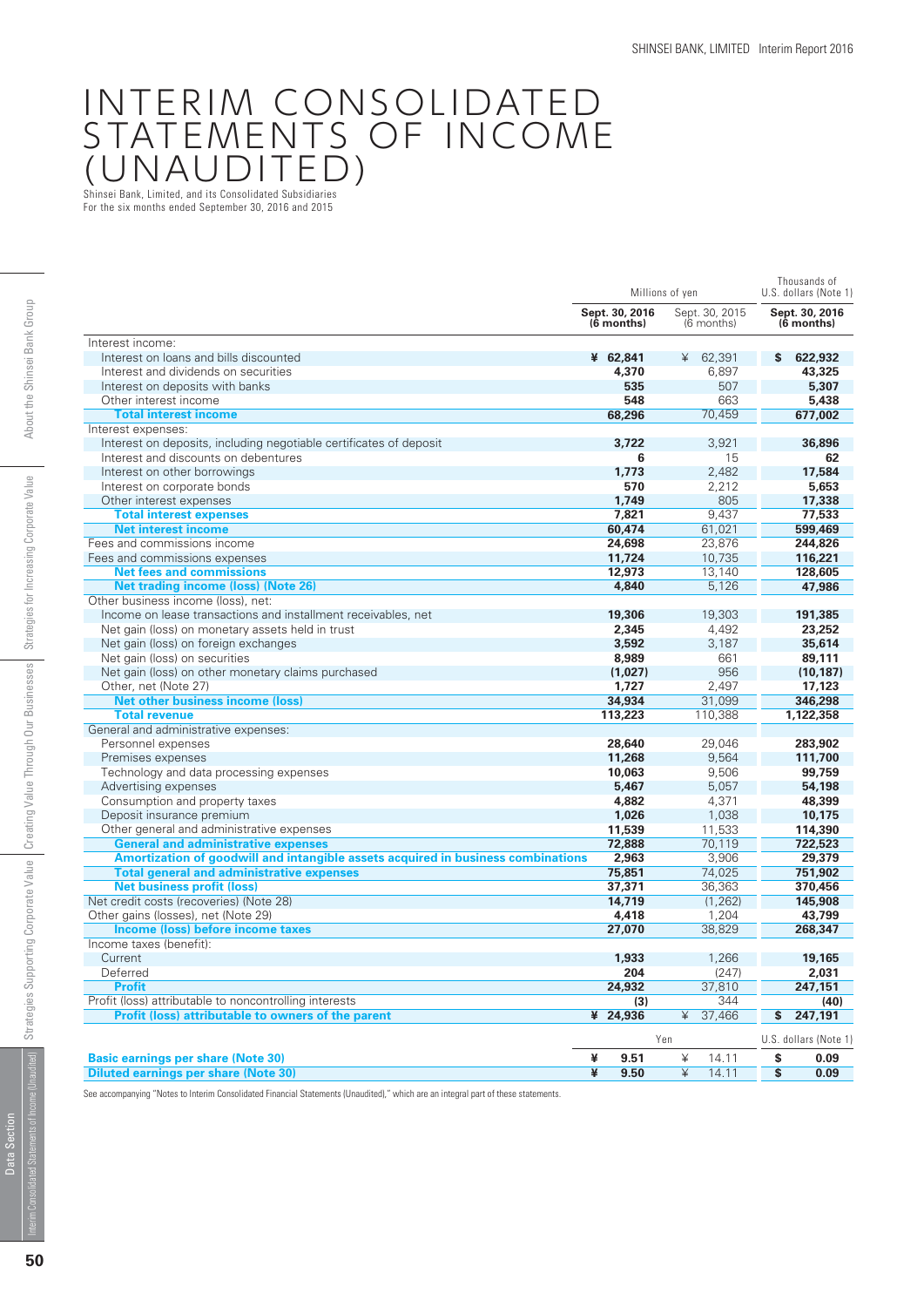## INTERIM CONSOLIDATED STATEMENTS OF COMPREHENSIVE INCOME (UNAUDITED) Shinsei Bank, Limited, and its Consolidated Subsidiaries

For the six months ended September 30, 2016 and 2015

|                                                            |                              | Millions of yen              | Thousands of<br>U.S. dollars (Note 1) |
|------------------------------------------------------------|------------------------------|------------------------------|---------------------------------------|
|                                                            | Sept. 30, 2016<br>(6 months) | Sept. 30, 2015<br>(6 months) | Sept. 30, 2016<br>(6 months)          |
| <b>Profit</b>                                              | ¥ 24,932                     | ¥37.810                      | \$247.151                             |
| <b>Other comprehensive income:</b>                         |                              |                              |                                       |
| Unrealized gain (loss) on available-for-sale securities    | (1,971)                      | (2,880)                      | (19,538)                              |
| Deferred gain (loss) on derivatives under hedge accounting | (1,225)                      | 998                          | (12, 149)                             |
| Foreign currency translation adjustments                   | (2, 162)                     | (5)                          | (21, 436)                             |
| Defined retirement benefit plans                           | 94                           | 285                          | 940                                   |
| Share of other comprehensive income in affiliates          | (1,649)                      | (1, 287)                     | (16, 350)                             |
| <b>Total other comprehensive income</b>                    | (6,913)                      | (2,888)                      | (68, 533)                             |
| <b>Comprehensive income</b>                                | ¥18,018                      | ¥34.922                      | \$178,618                             |
| Total comprehensive income attributable to:                |                              |                              |                                       |
| Owners of the parent                                       | ¥18.756                      | ¥ 34.613                     | \$185,927                             |
| Noncontrolling interests                                   | (737)                        | 309                          | (7.309)                               |

See accompanying "Notes to Interim Consolidated Financial Statements (Unaudited)," which are an integral part of these statements.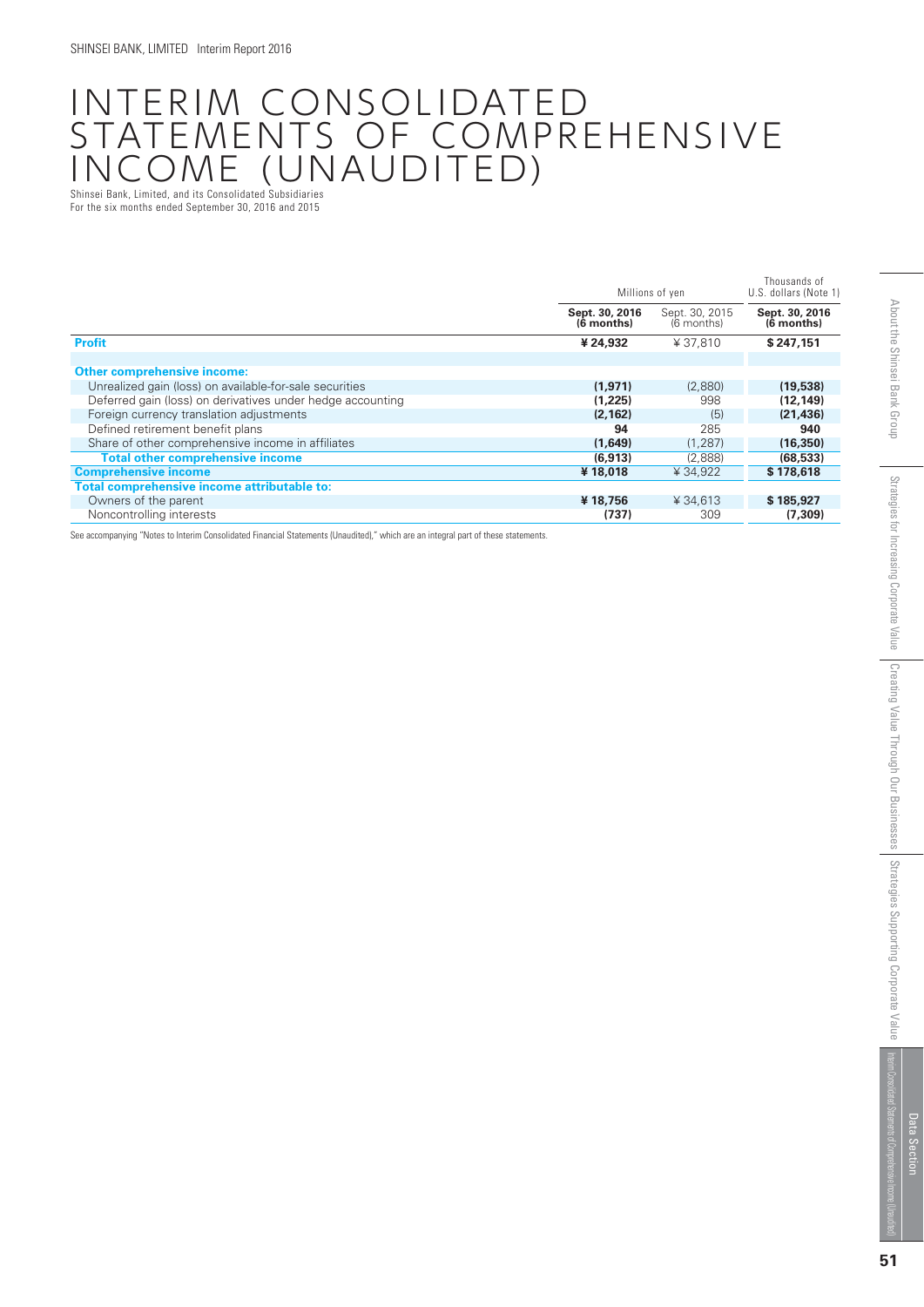## INTERIM CONSOLIDATED STATEMENTS OF CHANGES IN EQUITY (UNAUDITED) Shinsei Bank, Limited, and its Consolidated Subsidiaries

For the six months ended September 30, 2016 and 2015

|  |                                      |              |                 |                             |                   |                            | Millions of yen                                                  |                                                                        |                                                |                                     |          |                             |              |
|--|--------------------------------------|--------------|-----------------|-----------------------------|-------------------|----------------------------|------------------------------------------------------------------|------------------------------------------------------------------------|------------------------------------------------|-------------------------------------|----------|-----------------------------|--------------|
|  |                                      |              |                 |                             |                   |                            |                                                                  |                                                                        | Accumulated other comprehensive income         |                                     |          |                             |              |
|  |                                      | Common stock | Capital surplus | Stock acquisition<br>rights | Retained earnings | Treasury stock,<br>at cost | Unrealized gain<br>(loss) on<br>available-for-sale<br>securities | Deferred gain<br>(loss) on<br>derivatives<br>under hedge<br>accounting | Foreign currency<br>translation<br>adjustments | Defined retirement<br>benefit plans | Total    | Noncontrolling<br>interests | Total equity |
|  | <b>BALANCE, April 1, 2016</b>        | ¥512,204     | ¥79,461         | ¥ 512                       | ¥ 267,716         | ¥(72,559)                  | ¥11,911                                                          | ¥ (14,770)                                                             | ¥<br>362                                       | ¥ (2,970)                           | ¥781,869 | ¥11,254                     | ¥793,124     |
|  | <b>Dividends</b>                     |              |                 |                             | (2,653)           |                            |                                                                  |                                                                        |                                                |                                     | (2,653)  |                             | (2,653)      |
|  | Profit attributable to owners        |              |                 |                             |                   |                            |                                                                  |                                                                        |                                                |                                     |          |                             |              |
|  | of the parent                        |              |                 |                             | 24,936            |                            |                                                                  |                                                                        |                                                |                                     | 24,936   |                             | 24,936       |
|  | Purchase of treasury stock           |              |                 |                             |                   | (9,999)                    |                                                                  |                                                                        |                                                |                                     | (9,999)  |                             | (9,999)      |
|  | Changes in ownership interest of     |              |                 |                             |                   |                            |                                                                  |                                                                        |                                                |                                     |          |                             |              |
|  | the parent related to transactions   |              |                 |                             |                   |                            |                                                                  |                                                                        |                                                |                                     |          |                             |              |
|  | with noncontrolling interests        |              | (675)           |                             |                   |                            |                                                                  |                                                                        |                                                |                                     | (675)    |                             | (675)        |
|  | Changes by inclusion of              |              |                 |                             |                   |                            |                                                                  |                                                                        |                                                |                                     |          |                             |              |
|  | consolidated subsidiaries            |              |                 |                             | (2)               |                            |                                                                  |                                                                        |                                                |                                     | (2)      |                             | (2)          |
|  | Changes by exclusion of              |              |                 |                             |                   |                            |                                                                  |                                                                        |                                                |                                     |          |                             |              |
|  | consolidated subsidiaries            |              |                 |                             | (22)              |                            |                                                                  |                                                                        |                                                |                                     | (22)     |                             | (22)         |
|  | Net change during the period         |              |                 | 53                          |                   |                            | (1,697)                                                          | (1,225)                                                                | (3, 341)                                       | 93                                  | (6, 118) | (8, 325)                    | (14, 443)    |
|  | BALANCE, September 30, 2016 ¥512,204 |              | ¥78,786         | 565<br>¥                    | ¥ 289,974         | ¥ (82,558)                 | ¥10,213                                                          | ¥ (15,996)                                                             | ¥ (2,978)                                      | ¥ (2,876)                           | ¥787,333 | ¥<br>2,929                  | ¥790,263     |

|                                                                        |              |                 |                             |                   |                            | Millions of yen                                                  |                                                                        |                                                |                                     |          |                             |              |
|------------------------------------------------------------------------|--------------|-----------------|-----------------------------|-------------------|----------------------------|------------------------------------------------------------------|------------------------------------------------------------------------|------------------------------------------------|-------------------------------------|----------|-----------------------------|--------------|
|                                                                        |              |                 |                             |                   |                            |                                                                  |                                                                        | Accumulated other comprehensive income         |                                     |          |                             |              |
|                                                                        | Common stock | Capital surplus | Stock acquisition<br>rights | Retained earnings | Treasury stock,<br>at cost | Unrealized gain<br>(loss) on<br>available-for-sale<br>securities | Deferred gain<br>(loss) on<br>derivatives<br>under hedge<br>accounting | Foreign currency<br>translation<br>adjustments | Defined retirement<br>benefit plans | Total    | Noncontrolling<br>interests | Total equity |
| <b>BALANCE, April 1, 2015</b>                                          | ¥512,204     | ¥79,461         | ¥1,211                      | ¥ 209,419         | ¥ (72,558)                 | ¥10,830                                                          | ¥ (11,501)                                                             | ¥ 3,682                                        | (515)<br>¥                          | ¥732,234 | ¥ 21,528                    | ¥753,762     |
| <b>Dividends</b>                                                       |              |                 |                             | (2,653)           |                            |                                                                  |                                                                        |                                                |                                     | (2,653)  |                             | (2,653)      |
| Profit attributable to owners<br>of the parent                         |              |                 |                             | 37,466            |                            |                                                                  |                                                                        |                                                |                                     | 37,466   |                             | 37,466       |
| Purchase of treasury stock                                             |              |                 |                             |                   | (0)                        |                                                                  |                                                                        |                                                |                                     | (0)      |                             | (0)          |
| Changes in ownership interest of<br>the parent related to transactions |              |                 |                             |                   |                            |                                                                  |                                                                        |                                                |                                     |          |                             |              |
| with noncontrolling interests                                          |              | (0)             |                             |                   |                            |                                                                  |                                                                        |                                                |                                     | (0)      |                             | (0)          |
| Changes by inclusion of<br>consolidated subsidiaries                   |              |                 |                             | (0)               |                            |                                                                  |                                                                        |                                                |                                     | (0)      |                             | (0)          |
| Changes by exclusion of<br>consolidated subsidiaries                   |              |                 |                             |                   |                            |                                                                  |                                                                        |                                                |                                     |          |                             |              |
| Net change during the period                                           |              |                 | (698)                       |                   |                            | (2,860)                                                          | 998                                                                    | (1, 278)                                       | 286                                 | (3, 552) | (9,680)                     | (13, 232)    |
| <b>BALANCE, September 30, 2015</b>                                     | ¥512,204     | ¥79,461         | 512<br>¥                    | ¥ 244,231         | ¥ (72,559)                 | ¥ 7,970                                                          | ¥ (10,502)                                                             | ¥ 2,404                                        | ¥<br>(229)                          | ¥763,494 | ¥ 11,848                    | ¥775,342     |

|                                                                        |              |                 |                             |                   |                            | Thousands of U.S. dollars (Note 1)                               |                                                                        |                                                |                                     |             |                             |              |
|------------------------------------------------------------------------|--------------|-----------------|-----------------------------|-------------------|----------------------------|------------------------------------------------------------------|------------------------------------------------------------------------|------------------------------------------------|-------------------------------------|-------------|-----------------------------|--------------|
|                                                                        |              |                 |                             |                   |                            |                                                                  |                                                                        | Accumulated other comprehensive income         |                                     |             |                             |              |
|                                                                        | Common stock | Capital surplus | Stock acquisition<br>rights | Retained earnings | Treasury stock,<br>at cost | Unrealized gain<br>(loss) on<br>available-for-sale<br>securities | Deferred gain<br>(loss) on<br>derivatives<br>under hedge<br>accounting | Foreign currency<br>translation<br>adjustments | Defined retirement<br>benefit plans | Total       | Noncontrolling<br>interests | Total equity |
| <b>BALANCE, April 1, 2016</b>                                          | \$5,077,365  | \$787,686       | \$5,081                     | \$2,653,813       | \$(719,262)                | \$118,079                                                        | \$(146, 421)                                                           | \$3,592                                        | \$ (29, 441)                        | \$7,750,492 | \$111,567                   | \$7,862,059  |
| <b>Dividends</b>                                                       |              |                 |                             | (26, 308)         |                            |                                                                  |                                                                        |                                                |                                     | (26, 308)   |                             | (26, 308)    |
| Profit attributable to owners                                          |              |                 |                             |                   |                            |                                                                  |                                                                        |                                                |                                     |             |                             |              |
| of the parent                                                          |              |                 |                             | 247,191           |                            |                                                                  |                                                                        |                                                |                                     | 247,191     |                             | 247,191      |
| Purchase of treasury stock                                             |              |                 |                             |                   | (99, 126)                  |                                                                  |                                                                        |                                                |                                     | (99, 126)   |                             | (99, 126)    |
| Changes in ownership interest of<br>the parent related to transactions |              |                 |                             |                   |                            |                                                                  |                                                                        |                                                |                                     |             |                             |              |
| with noncontrolling interests                                          |              | (6,699)         |                             |                   |                            |                                                                  |                                                                        |                                                |                                     | (6,699)     |                             | (6,699)      |
| Changes by inclusion of<br>consolidated subsidiaries                   |              |                 |                             | (26)              |                            |                                                                  |                                                                        |                                                |                                     | (26)        |                             | (26)         |
| Changes by exclusion of                                                |              |                 |                             |                   |                            |                                                                  |                                                                        |                                                |                                     |             |                             |              |
| consolidated subsidiaries                                              |              |                 |                             | (218)             |                            |                                                                  |                                                                        |                                                |                                     | (218)       |                             | (218)        |
| Net change during the period                                           |              |                 | 528                         |                   |                            | (16, 831)                                                        | (12, 149)                                                              | (33, 120)                                      | 922                                 | (60, 650)   | (82, 529)                   | (143, 179)   |
| <b>BALANCE, September 30, 2016</b>                                     | \$5,077,365  | \$780,987       | \$5,609                     | \$2,874,452       | \$ (818,388)               | \$101,248                                                        | \$(158, 570)                                                           | \$ (29,528)                                    | \$ (28,519)                         | \$7,804,656 | 29,038<br>Ŝ                 | \$7,833,694  |

See accompanying "Notes to Interim Consolidated Financial Statements (Unaudited)," which are an integral part of these statements.

Data Section

Data Section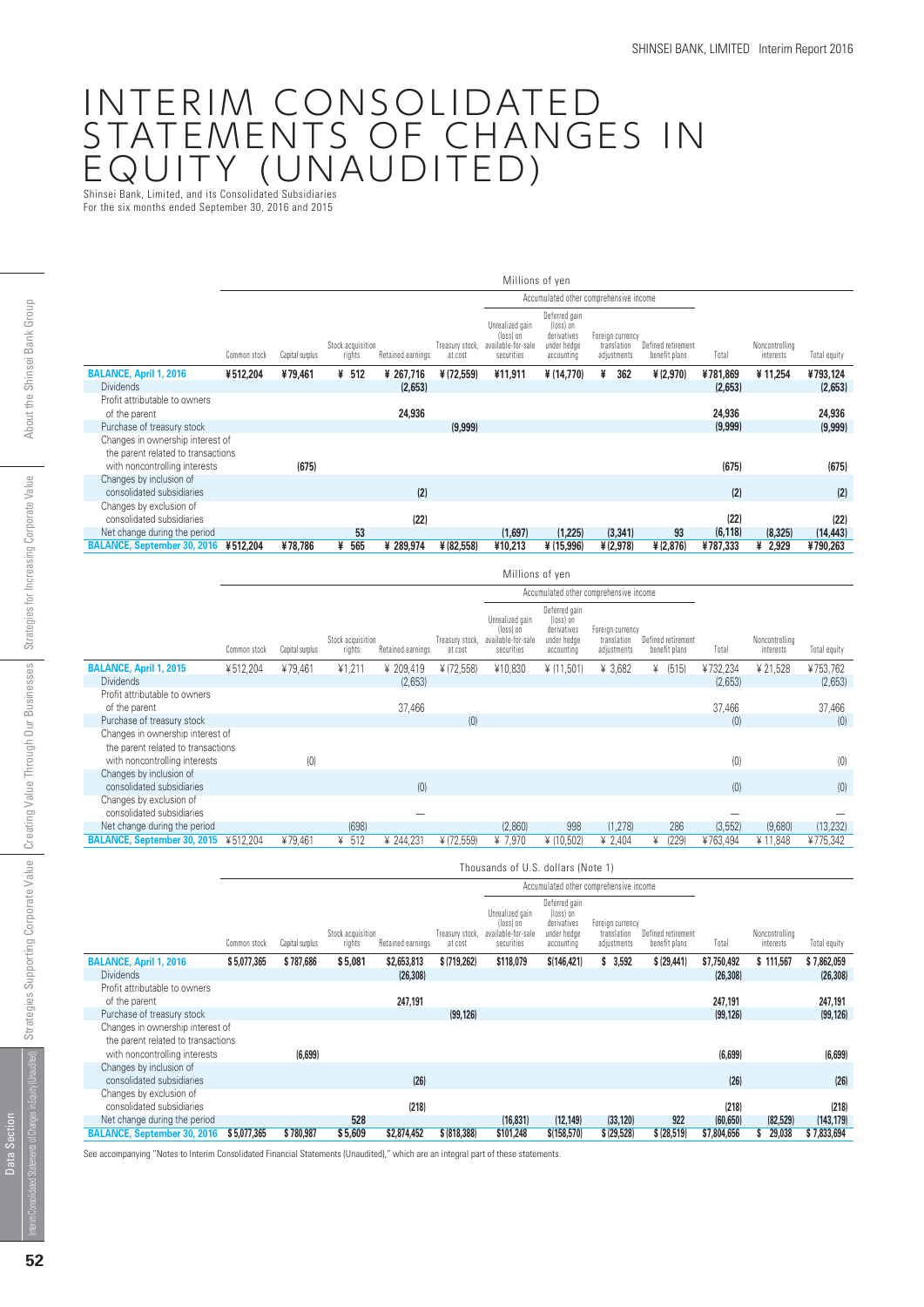## INTERIM CONSOLIDATED STATEMENTS OF CASH FLOWS (UNAUDITED) Shinsei Bank, Limited, and its Consolidated Subsidiaries

For the six months ended September 30, 2016 and 2015

|                                                                                                                                               |   | Millions of yen              |   | Thousands of<br>U.S. dollars (Note 1) |                              |
|-----------------------------------------------------------------------------------------------------------------------------------------------|---|------------------------------|---|---------------------------------------|------------------------------|
|                                                                                                                                               |   | Sept. 30, 2016<br>(6 months) |   | Sept. 30, 2015<br>(6 months)          | Sept. 30, 2016<br>(6 months) |
| <b>Cash flows from operating activities:</b>                                                                                                  |   |                              |   |                                       |                              |
| Income (loss) before income taxes                                                                                                             | ¥ | 27,070                       | ¥ | 38,829                                | \$<br>268,347                |
| Adjustments for:                                                                                                                              |   |                              |   |                                       |                              |
| Income taxes paid                                                                                                                             |   | (426)                        |   | (1,055)                               | (4,225)                      |
| Depreciation (other than leased assets as lessor)                                                                                             |   | 6,919                        |   | 5,188                                 | 68,589                       |
| Amortization of goodwill and intangible assets acquired in business combinations                                                              |   | 2,963                        |   | 3,906                                 | 29,379                       |
| Impairment losses on long-lived assets                                                                                                        |   | 31                           |   | 396                                   | 308                          |
| Net change in reserve for credit losses                                                                                                       |   | 4,273                        |   | (9,020)                               | 42,360                       |
| Net change in reserve for losses on interest repayments                                                                                       |   | (22.106)                     |   | (20, 615)                             | (219, 141)                   |
| Net change in other reserves                                                                                                                  |   | (3, 373)                     |   | (3,836)                               | (33, 437)                    |
| Interest income                                                                                                                               |   | (68, 296)                    |   | (70, 459)                             | (677,002)                    |
| Interest expenses                                                                                                                             |   | 7,821                        |   | 9,437                                 | 77,533                       |
| Investment (gains) losses                                                                                                                     |   | (10, 833)                    |   | (5, 271)                              | (107, 390)                   |
| Net exchange (gain) loss                                                                                                                      |   | 24,945                       |   | 4,514                                 | 247,280                      |
| Net change in trading assets                                                                                                                  |   | 17,537                       |   | (12, 912)                             | 173,847                      |
| Net change in trading liabilities                                                                                                             |   | (4, 579)                     |   | 2,197                                 | (45, 400)                    |
| Net change in loans and bills discounted<br>Net change in deposits, including negotiable certificates of deposit                              |   | (48, 455)<br>(15, 255)       |   | (1, 813)<br>36,668                    | (480, 328)<br>(151, 224)     |
| Net change in debentures                                                                                                                      |   | (5, 541)                     |   | (6, 865)                              | (54, 929)                    |
| Net change in borrowed money (other than subordinated debt)                                                                                   |   | 7,920                        |   | (27, 878)                             | 78,511                       |
| Net change in corporate bonds (other than subordinated corporate bonds)                                                                       |   | 16,978                       |   | 18,647                                | 168,304                      |
| Net change in interest-bearing deposits with banks (other than due from the Bank of Japan)                                                    |   | 7,209                        |   | 8,427                                 | 71,470                       |
| Net change in call loans, receivables under resale agreements,<br>receivables under securities borrowing transactions and                     |   |                              |   |                                       |                              |
| other monetary claims purchased                                                                                                               |   | 21,990                       |   | 12,563                                | 217,985                      |
| Net change in call money, payables under repurchase agreements, payables under                                                                |   |                              |   |                                       |                              |
| securities lending transactions, and short-term corporate bonds (liabilities)                                                                 |   | 125,682                      |   | 167,332                               | 1,245,859                    |
| Net change in foreign exchange assets and liabilities                                                                                         |   | (8,685)                      |   | 984                                   | (86,098)                     |
| Interest received                                                                                                                             |   | 70,383                       |   | 69,916                                | 697,692                      |
| Interest paid                                                                                                                                 |   | (7, 515)                     |   | (9, 122)                              | (74, 501)                    |
| Net change in securities for trading purposes                                                                                                 |   | 7                            |   | (9)                                   | 71                           |
| Net change in monetary assets held in trust for trading purposes                                                                              |   | 9,087                        |   | 14,796                                | 90,086                       |
| Net change in lease receivables and leased investment assets                                                                                  |   | 10,055                       |   | 9,045                                 | 99,674                       |
| Other, net                                                                                                                                    |   | (28, 343)                    |   | (27, 247)                             | (280, 964)                   |
| Total adjustments                                                                                                                             |   | 110,393                      |   | 167,914                               | 1,094,309                    |
| Net cash provided by (used in) operating activities                                                                                           |   | 137,464                      |   | 206,744                               | 1,362,656                    |
| <b>Cash flows from investing activities:</b>                                                                                                  |   |                              |   |                                       |                              |
| Purchase of investments                                                                                                                       |   | (1,241,869)                  |   | (2,366,797)                           | (12, 310, 360)               |
| Proceeds from sales of investments                                                                                                            |   | 1,338,503                    |   | 2,375,131                             | 13,268,278                   |
| Proceeds from maturity of investments                                                                                                         |   | 99,881                       |   | 107,948<br>(1, 844)                   | 990,102                      |
| Purchase of premises and equipment (other than leased assets as lessor)<br>Purchase of intangible assets (other than leased assets as lessor) |   | (2,754)                      |   |                                       | (27, 301)                    |
| Purchase of investments in subsidiaries resulting in change in scope of consolidation                                                         |   | (7, 342)<br>(443)            |   | (4,489)                               | (72, 788)<br>(4, 393)        |
| Proceeds from sale of investments in subsidiaries resulting in change in scope of consolidation                                               |   | 2,950                        |   |                                       | 29,249                       |
| Other, net                                                                                                                                    |   | (12)                         |   | (83)                                  | (124)                        |
| Net cash provided by (used in) investing activities                                                                                           |   | 188,914                      |   | 109,864                               | 1,872,663                    |
| <b>Cash flows from financing activities:</b>                                                                                                  |   |                              |   |                                       |                              |
| Repayment of subordinated debt                                                                                                                |   | (38,600)                     |   |                                       | (382, 633)                   |
| Payment for redemption of subordinated corporate bonds                                                                                        |   |                              |   | (47, 549)                             |                              |
| Proceeds from noncontrolling shareholders                                                                                                     |   | 32                           |   |                                       | 317                          |
| Payment for capital returned to noncontrolling shareholders                                                                                   |   | (6, 439)                     |   | (9,000)                               | (63, 833)                    |
| Dividends paid                                                                                                                                |   | (2,653)                      |   | (2,653)                               | (26, 307)                    |
| Dividends paid to noncontrolling shareholders                                                                                                 |   | (451)                        |   | (987)                                 | (4, 477)                     |
| Payment for purchase of treasury stock                                                                                                        |   | (9,999)                      |   | (0)                                   | (99, 125)                    |
| Purchase of investments in subsidiaries not resulting in change in scope of consolidation                                                     |   | (1, 321)                     |   |                                       | (13, 103)                    |
| Net cash provided by (used in) financing activities                                                                                           |   | (59, 434)                    |   | (60, 190)                             | (589, 161)                   |
| Foreign currency translation adjustments on cash and cash equivalents                                                                         |   | (422)                        |   | 6                                     | (4, 192)                     |
| Net change in cash and cash equivalents                                                                                                       |   | 266,521                      |   | 256,424                               | 2,641,966                    |
| Cash and cash equivalents at beginning of the period                                                                                          |   | 1,080,357                    |   | 826,365                               | 10,709,328                   |
| Cash and cash equivalents at end of the period (Note 3)                                                                                       |   | ¥1,346,878                   |   | ¥ 1,082,789                           | \$13,351,294                 |
|                                                                                                                                               |   |                              |   |                                       |                              |

Note: Investments consist of securities and monetary assets held in trust for other than trading purposes.

See accompanying "Notes to Interim Consolidated Financial Statements (Unaudited)," which are an integral part of these statements.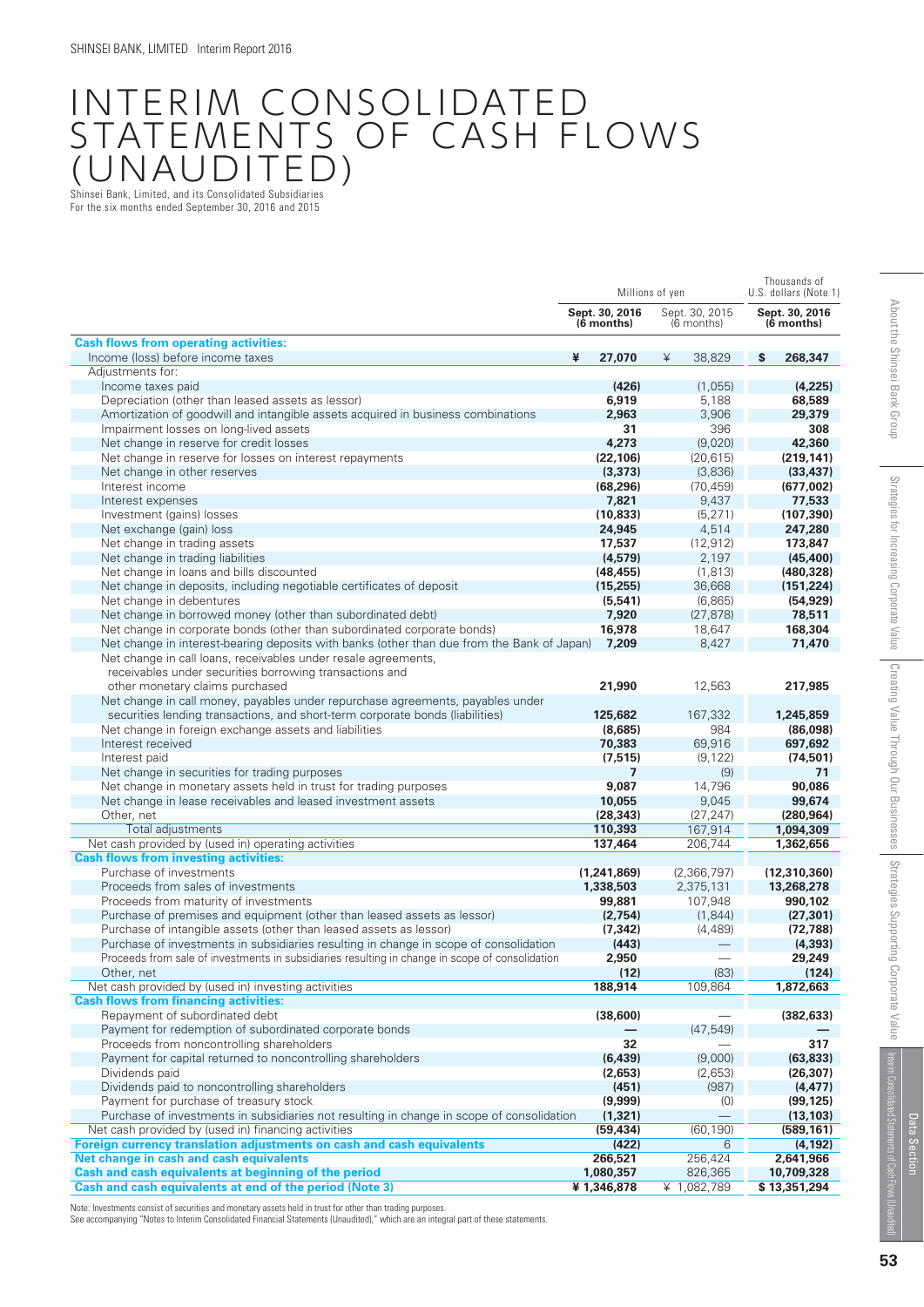## NOTES TO INTERIM CONSOLIDATED FINANCIAL STATEMENTS (UNAUDITED)

Shinsei Bank, Limited, and its Consolidated Subsidiaries For the six months ended September 30, 2016

#### **1. BASIS OF PRESENTATION OF INTERIM CONSOLIDATED FINANCIAL STATEMENTS** CONSOLIDATED

The accompanying interim consolidated financial statements of Shinsei Bank, Limited (the "Bank") and its consolidated subsidiaries (collectively, the "Group"), stated in Japanese yen, have been prepared on the basis of generally accepted accounting principles in Japan ("Japanese GAAP") and in accordance with the Banking Act of Japan (the "Banking Act"), and compiled from the interim consolidated financial statements prepared under the provisions set forth in the Financial Instruments and Exchange Act of Japan, which are different in certain respects as to application and disclosure requirements of International Financial Reporting Standards.

 Certain reclassifications and rearrangements have been made to the interim consolidated financial statements issued domestically in order to present them in a form which is more familiar to readers outside Japan. In addition, the accompanying notes include information that is not required under Japanese GAAP, but is presented herein for the convenience of readers.

 The preparation of interim consolidated financial statements in conformity with Japanese GAAP requires management to make estimates and assumptions that affect the reported

#### **2. SUMMARY OF SIGNIFICANT ACCOUNTING POLICIES** CONSOLIDATED

#### (A) PRINCIPLES OF CONSOLIDATION

The Group determines its scope of consolidation under the concepts of control and influence. Those companies over which the Bank is able to directly or indirectly exercise control are fully consolidated, except if they are immaterial, judging from the financial condition or results of operations, such as assets, ordinary income, profit (the Group's interest portion), retained earnings (the Group's interest portion) and accumulated other comprehensive income (the Group's interest portion) of the Group., or the control over the subsidiary is temporary, and those companies over which the Bank is able to directly or indirectly exercise significant influence are accounted for through the equity method, except if they are immaterial, judging from the financial condition or results of operations, such as assets, ordinary income, profit (the Group's interest portion), retained earnings (the Group's interest portion) and accumulated other comprehensive income (the Group's interest portion) of the Group.

 The numbers of subsidiaries and affiliates as of September 30, 2016 and March 31, 2016 were as follows:

|                                               | September 30, 2016 | March 31, 2016 |
|-----------------------------------------------|--------------------|----------------|
| Consolidated subsidiaries                     | 155                | 160            |
| Unconsolidated subsidiaries                   | 98                 | 90             |
| Affiliates accounted for by the equity method | 20                 | 20             |
| Affiliates accounted for not applying         |                    |                |
| the equity method                             |                    |                |

amounts of assets and liabilities and disclosures of contingent liabilities at the date of the interim consolidated financial statements and the reported amounts of revenues and expenses during the reporting period. Actual results could differ from those estimates.

 As permitted by the Financial Instruments and Exchange Act of Japan, yen amounts, except for per share amounts, are presented in millions of yen and are rounded down to the nearest million. As a result, the totals do not necessarily conform to the sum of the individual amounts.

 The interim consolidated financial statements are stated in Japanese yen, the currency of the country in which the Bank is incorporated and operates. The translations of Japanese yen amounts into U.S. dollar amounts are included solely for the convenience of readers outside Japan and have been made at the rate of ¥100.88 to U.S.\$1.00, the rate of exchange prevailing on the Tokyo foreign exchange market on September 30, 2016. Such translations should not be construed as representations that the Japanese yen amounts could be converted into U.S. dollars at that or any other rate.

 Innovation Engine Regenerative Medicalcare Investment Limited Partnership was newly consolidated due to its formation, EISHIN KOGYO Co., Ltd. was newly consolidated due to the acquisition of shares, and SL WING CO., LTD. was newly consolidated due to its increased materiality.

 Additionally, Lexia LLC and 1 other company were excluded from the scope of consolidation due to liquidation, KIRAYAKA LEASING Co., Ltd. was excluded from the scope of consolidation due to the sale of shares, and Shima Godo Kaisha and 4 other companies were excluded from the scope of consolidation due to their decreased materiality in the six months ended September 30, 2016.

 ES Shipping Corporation and 1 other company were newly included in the scope of application of the equity method due to its formation, and Woori SB Tenth Asset Securitization Specialty Co., Ltd. and 1 other company were excluded from the scope of application of the equity method due to liquidation in the six months ended September 30, 2016.

 Unconsolidated subsidiaries are primarily operating companies that are engaged in the leasing business under the Tokumei Kumiai (anonymous partnership) system. Under the Tokumei Kumiai system assets, profits and losses essentially do not belong to individual operating companies or their parent companies but to the members of the anonymous partnership, and furthermore, as the Group does not have any material transactions with these subsidiaries, pursuant to Article 5, Paragraph 1, Section 2 and Article 7, Paragraph 1, Section 2 of the regulations concerning interim

Data Section

Data Section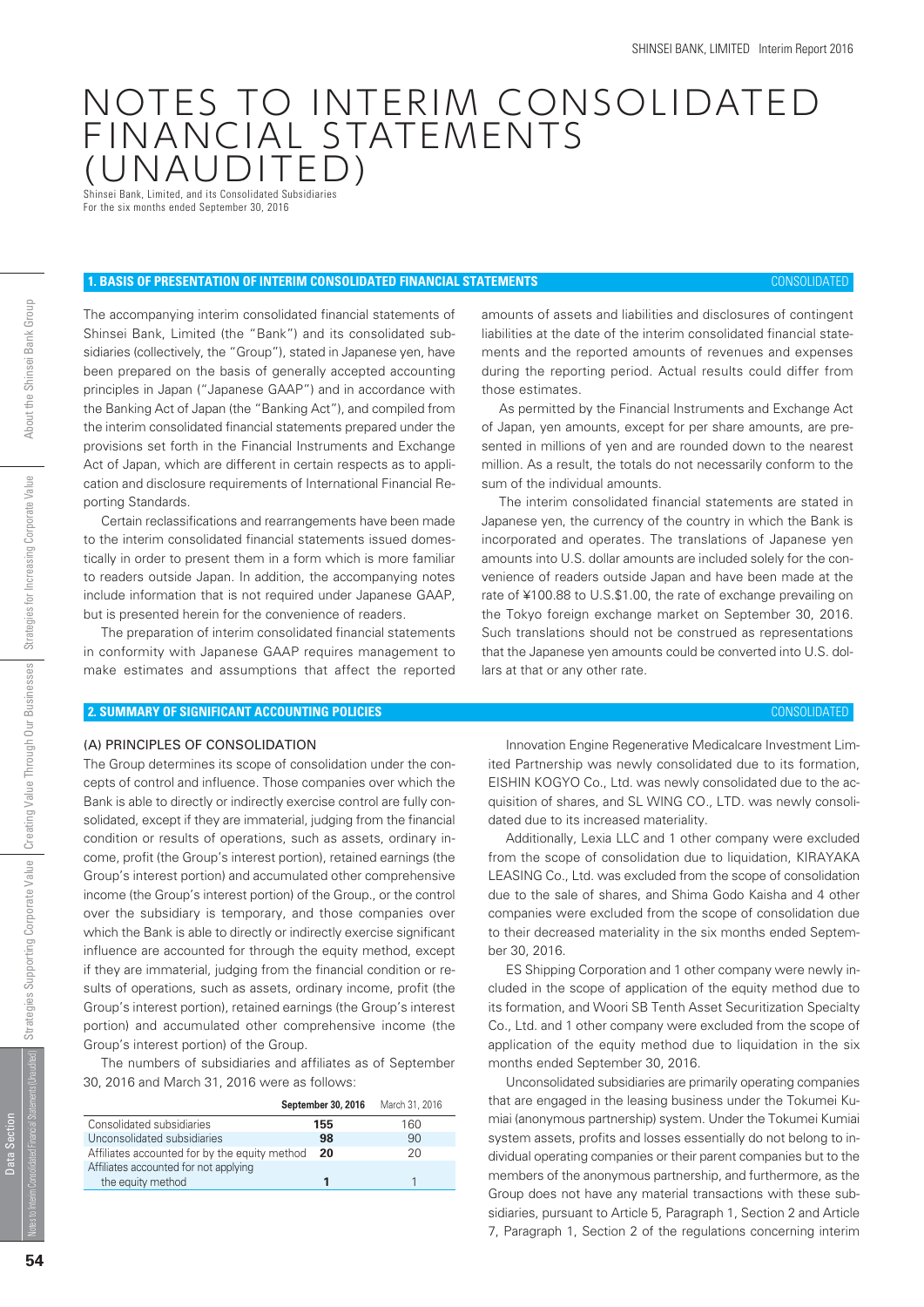consolidated financial statements, respectively, these subsidiaries are excluded from the scope of consolidation and the scope of application of the equity method.

 Other unconsolidated subsidiaries are excluded from the scope of consolidation and the scope of application of the equity method due to their immateriality to the financial condition or operational results of the Group.

 TGM CO., LTD. was excluded from the scope of application of the equity method because it is immaterial to the financial condition or results of operations, such as interim profit (the Group's interest portion), retained earnings (the Group's interest portion) and accumulated other comprehensive income (the Group's interest portion) of the Group.

 ORTHOREBIRTH CO., LTD. was not treated as an affiliate even though the Group owns 20% to 50% of its voting rights because the objective for the Group to own the voting rights is merely to obtain capital gains and the fact meets the requirement according to Paragraph 24 of the Accounting Standards Board of Japan (the "ASBJ") guidance No. 22 "Implementation Guidance on Determining a Subsidiary and an Affiliate."

 Major consolidated subsidiaries as of September 30, 2016 were as listed below:

| Location | Percentage<br>ownership |
|----------|-------------------------|
| Japan    | 95.0%                   |
| Japan    | 98.4%                   |
| Japan    | 100.0%                  |
| Japan    | 100.0%                  |
| Japan    | 100.0%                  |
| Japan    | 100.0%                  |
| Japan    | 100.0%                  |
|          |                         |

 All significant inter-company transactions, related account balances and unrealized gains have been eliminated upon consolidation. As of September 30, 2016, the six month period ending dates were September 30 for 116 subsidiaries, January 31 for 1 subsidiary, March 31 for 3 subsidiaries, June 30 for 33 subsidiaries and August 31 for 2 subsidiaries. Regarding the 5 companies of the Bank's consolidated subsidiaries which have interim period ends other than September 30, consolidations were performed utilizing their six month period-end interim financial statements prepared in accordance with the provisional settlements of accounts performed on September 30 and other consolidated subsidiaries have been consolidated utilizing their respective statements. Appropriate adjustments have been made for significant transactions that occurred during the period from the ending dates of their interim period to September 30, 2016.

 Major affiliates accounted for by the equity method as of September 30, 2016 were as listed below:

| Name                                | Location | Percentage<br>ownership |
|-------------------------------------|----------|-------------------------|
| Jih Sun Financial Holding Co., Ltd. | Taiwan   | 35.4%                   |

#### (B) GOODWILL AND INTANGIBLE ASSETS ACQUIRED IN BUSINESS COMBINATIONS

The Bank recognized certain identifiable intangible assets in connection with the acquisition of Showa Leasing, Shinsei Financial and their consolidated subsidiaries, because they were separable such as contractual or other legal rights.

 The identified intangible assets with amortization method and period are as listed below:

#### Showa Leasing

| Identified intangible assets  | Amortization method     | Amortization period                           |
|-------------------------------|-------------------------|-----------------------------------------------|
| Customer relationship         | Sum-of-the-years digits | 20 years                                      |
| Sublease contracts            | Straight-line           | Subject to the<br>remaining<br>contract years |
| Shinsei Financial             |                         |                                               |
| Identified intangible assets  | Amortization method     | Amortization period                           |
| Trade names and<br>trademarks | Straight-line           | 10 years                                      |
| Customer relationship         | Sum-of-the-years digits | 10 vears                                      |

 The excess of the purchase price over the fair value of the net assets acquired, including identified intangible assets, was recorded as goodwill and is being amortized on a consistent basis primarily over 20 years. The amortization period of 20 years is the maximum period allowed under Japanese GAAP and was determined based upon the Bank's business strategy.

 With regard to the acquisitions executed before April 1, 2010, recorded with the previous accounting standard, when the purchase price was lower than the fair value of the net assets acquired, including identified intangible assets, the difference was recorded as negative goodwill and has been amortized on a straight-line basis primarily over 20 years, which is the maximum period allowed under the previous accounting standard.

#### (C) IMPAIRMENT OF GOODWILL AND INTANGIBLE ASSETS ACQUIRED IN BUSINESS COMBINATIONS

The Bank conducts impairment testing for goodwill and intangible assets acquired in business combinations as a result of certain triggering events including:

- A result or an indication of an operating loss or negative cash flow for two consecutive years
- Impairment of underlying investment securities is recognized
- A material adverse change in the business environment surrounding subsidiaries, such as a change in law which significantly and negatively impacts their business
- Management decisions that could have an adverse effect on the value of goodwill and intangible assets which were acquired in business combination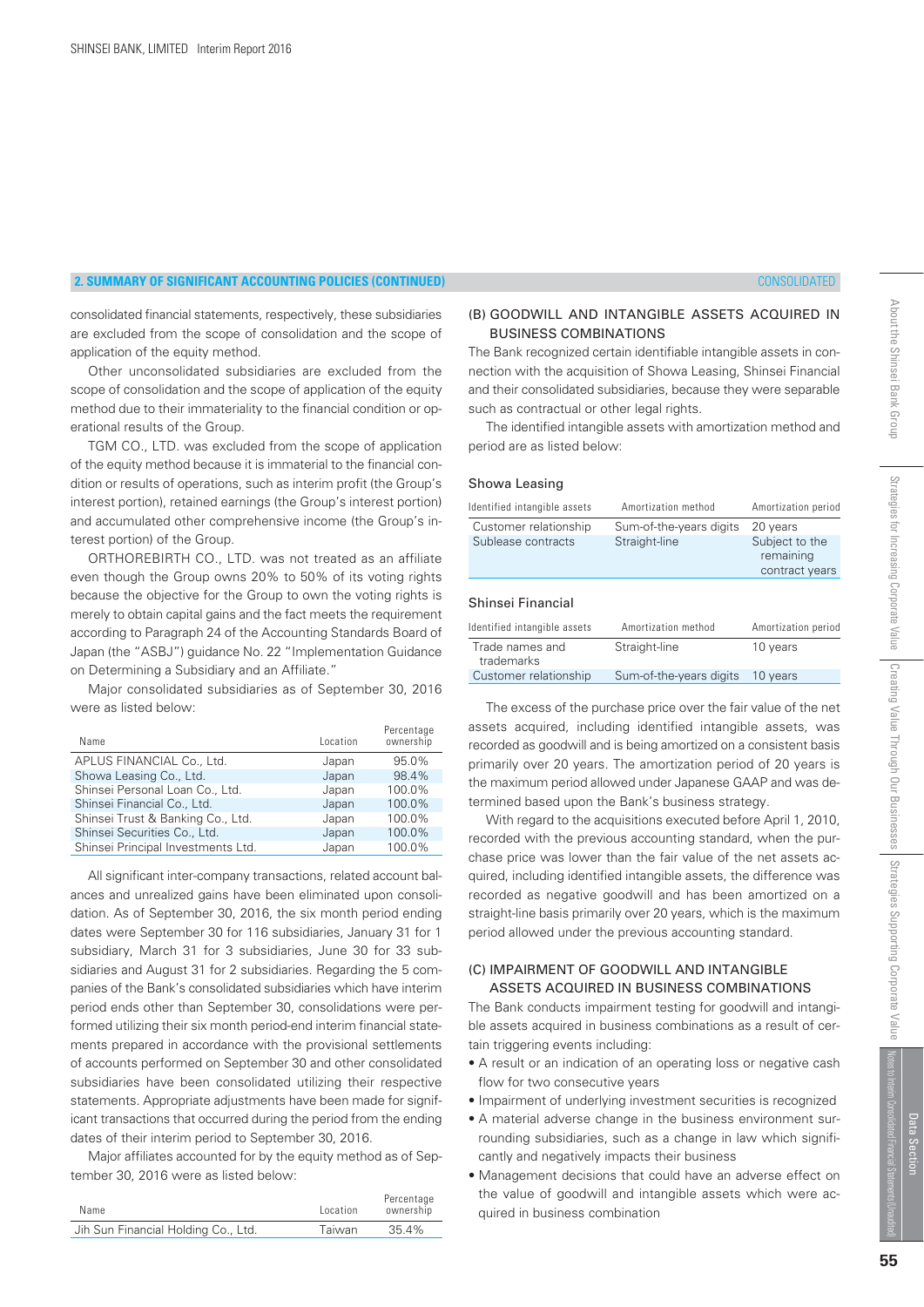#### (F) OTHER MONETARY CLAIMS PURCHASED

 As the first step of the impairment test, we estimate the undiscounted future cash flows of the business. If the value of the undiscounted future cash flows is less than the book value of the net assets, including goodwill and intangible assets acquired in business combination, of the business, it is determined that impairment exists.

 The next step of the impairment test is to measure the amount of the impairment loss, which is to compare the "value in use," which is recoverable amount calculated as the discounted value of future cash flows of the business, with the net asset book value which includes unamortized balances of goodwill and intangible assets acquired in business combination.

 Finally, the impairment loss on goodwill is calculated as the residual, (i) less (ii) below.

 (i) Impairment loss for the total of goodwill and intangible assets acquired in business combination is recognized as an amount by which the net asset book value exceeds the "value in use." The recoverable amount of intangible assets acquired in business combination is determined by discounted cash flow method ("DCF method"), which is also used to measure the acquired assets, and (ii) the impairment loss of intangible assets acquired in business combinations, is determined as the difference between the recoverable amount and book value.

#### (D) TRANSLATION OF FOREIGN CURRENCY FINANCIAL STATEMENTS AND TRANSACTIONS

- (a) The interim financial statements of consolidated foreign subsidiaries are translated into Japanese yen at exchange rates as of their respective balance sheet dates, except for equity, which is translated at historical exchange rates. Differences arising from such translation are shown as "Foreign currency translation adjustments" under accumulated other comprehensive income in a separate component of equity in the accompanying consolidated balance sheets.
- (b) Foreign currency accounts held by consolidated foreign subsidiaries are translated into functional currency of each subsidiary at exchange rates as of their respective balance sheet dates.
- (c) Foreign currency-denominated assets and liabilities of the Bank and consolidated domestic subsidiaries are translated into Japanese yen at exchange rates as of their respective balance sheet dates, except for investments in unconsolidated subsidiaries and affiliates which are translated at the relevant historical exchange rates.

#### (E) CASH AND CASH EQUIVALENTS

Cash and cash equivalents in the interim consolidated statements of cash flows, consist of cash on hand, due from the Bank of Japan and noninterest-bearing deposits.

Other monetary claims purchased held for trading purposes, except for those included in trading accounts, are recorded at fair value and unrealized gains and losses are recorded in "Other business income (loss), net."

#### (G) VALUATION OF TRADING ACCOUNT ACTIVITIES

Trading account positions entered into to generate gains arising from short-term changes in interest rates, currency exchange rates or market prices of financial instruments and other marketrelated indices, or from price differences among markets, are included in "Trading assets" and "Trading liabilities" on a trade-date basis.

 Trading securities and monetary claims purchased for trading purposes are stated at market value and derivative financial instruments related to trading positions are stated at fair value based on estimated amounts that would be settled in cash if such positions were terminated at the end of the period, which reflects liquidity and credit risks.

 Trading income and trading losses include interest received and paid during the period and unrealized gains and losses resulting from the change in the value of securities, monetary claims purchased, and derivatives between the beginning and the end of the period.

#### (H) MONETARY ASSETS HELD IN TRUST

The components of trust assets are accounted for based on the accounting standards appropriate for each asset type. Instruments held in trust for trading purposes are recorded at fair value and unrealized gains and losses are recorded in "Other business income (loss), net." Instruments held in trust classified as available-for-sale are recorded at fair value with the corresponding unrealized gains and losses recorded directly in a separate component of equity.

 Instruments held in trust classified as available-for-sale of which fair value cannot be reliably determined are carried at cost.

#### (I) SECURITIES

Securities other than securities in (G) VALUATION OF TRADING ACCOUNT ACTIVITIES are classified into the four categories, principally based on the management's intent to own the security, as follows:

 (i) Trading securities are securities held in anticipation of gains arising from short-term changes in market value and/or held for resale to customers. Trading securities are carried at fair value with corresponding unrealized gains and losses recorded in "Other business income (loss), net."

Data Section

Data Section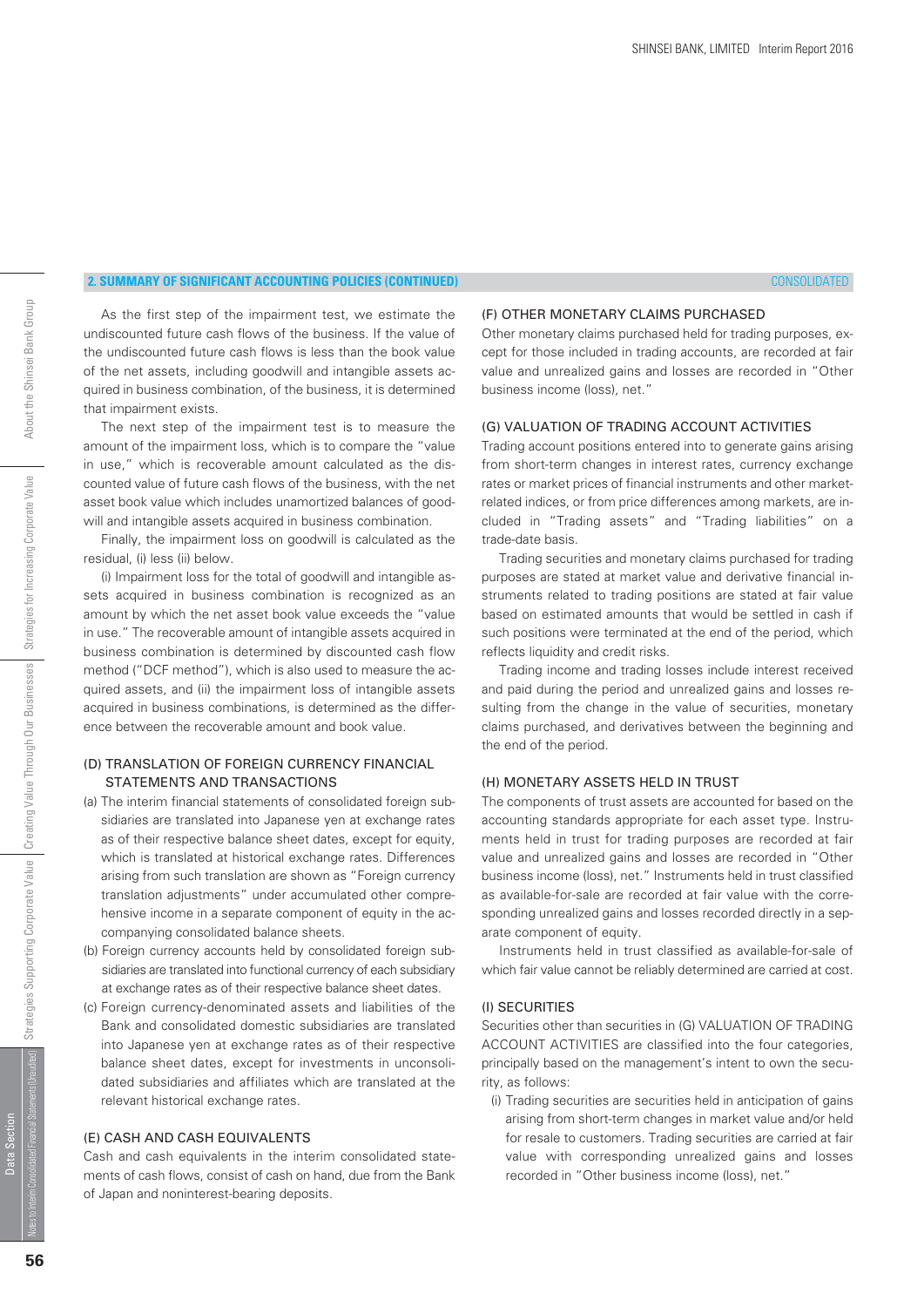- (ii) Securities being held to maturity are debt securities which the management has both a positive intent and ability to hold until maturity. Securities being held to maturity are carried at amortized cost determined by the moving average method.
- (iii) Available-for-sale securities are securities other than (i) trading securities and (ii) securities being held to maturity. Available-for-sale securities are carried at fair value with the corresponding unrealized gains and losses, net of applicable taxes, recorded directly in a separate component of equity, after deducting the amount charged to profit or loss by applying fair value hedge accounting. The cost of these securities upon sale is determined by the moving average method. Available-for-sale securities for which fair value cannot be reliably determined are carried at cost determined by the moving average method.
- (iv) Investments in unconsolidated subsidiaries and affiliates that are not accounted for by the equity method are carried at cost determined by the moving average method. In addition, investments in partnerships and others are carried at the amount of the Group's share of net asset value in their most recent financial statements.

 In the event individual securities (except for those whose fair value cannot be reliably determined), other than trading securities, experience a decline in fair value which is significant as compared to the acquisition cost of such securities, the securities are written down as the decline in fair value is deemed to be other than temporary.

#### (J) PREMISES AND EQUIPMENT

"Premises and equipment" are stated at cost less accumulated depreciation.

 Depreciation of the Group's buildings and the Bank's computer equipment (including ATMs) other than personal computers is computed principally using the straight-line method, and depreciation of other equipment is computed principally using the declining-balance method. Estimated useful lives of buildings and equipment as of September 30, 2016 were principally as follows:

- Buildings ........ 3 years to 50 years
- Equipment ..... 2 years to 20 years

 Due to the revision of the Corporation Tax Law, certain consolidated subsidiaries have applied the ASBJ Practical Issues Task Force (PITF) No. 32 the "Practical Solution on a Change in Depreciation Method due to Tax Reform 2016" from the beginning of the six-month period ended September 30, 2016, and have changed the depreciation method of facilities attached to buildings and structures which are acquired on or after April 1, 2016, from the declining-balance method to the straight-line method.

 The effect of this change on profit and loss for the six-month period ended September 30, 2016, was immaterial.

#### (K) SOFTWARE

Capitalized software for internal use is depreciated using the straight-line method based on the Group's estimated useful lives (primarily 5 years).

#### (L) IMPAIRMENT OF LONG-LIVED ASSETS

Long-lived assets are reviewed for impairment whenever events or changes in circumstances indicate that the carrying amount of an asset or asset group may not be recoverable. An impairment loss is recognized if the carrying amount of an asset or asset group exceeds the sum of the undiscounted future cash flows expected to result from the continued use and eventual disposition of an asset or asset group. The impairment loss is measured as the amount by which the carrying amount of the asset exceeds its recoverable amount, which is the higher of the sum of discounted cash flows from the continuing use and eventual disposition of the asset, or the net selling price at disposition.

#### (M) DEFERRED CHARGES

Deferred issuance expenses for debentures and corporate bonds are amortized using the straight-line method over the term of the debentures and corporate bonds.

#### (N) RESERVE FOR CREDIT LOSSES

The reserve for credit losses of the Bank and the consolidated domestic trust and banking subsidiary has been established as described below based on the Bank's internal rules for establishing the reserve.

 For claims to obligors who are undergoing bankruptcy, special liquidation proceedings or similar legal proceedings ("legally bankrupt obligors") or to obligors who are effectively in similar conditions ("virtually bankrupt obligors"), a specific reserve is provided based on the amount of claims, after the charge-off stated below, net of amounts expected to be collected through the disposal of collateral or execution of guarantees.

 For claims to obligors who are not yet in bankruptcy but are in financial difficulties and are very likely to go bankrupt in the future ("possibly bankrupt obligors"), except for claims to obligors with larger amount than predetermined amount, a specific reserve is provided for the amount considered to be necessary based on an overall solvency assessment performed for the amount of claims net of amounts expected to be collected through the disposal of collateral or execution of guarantees.

With regard to claims to possibly bankrupt obligors, restructured loans and certain claims for which the reserve has been provided based on the DCF method (as mentioned below) in previous fiscal years, provided that obligors' cash flows for debt service are reasonably estimable and the balance of claims to such obligors is at or larger than a predetermined amount, the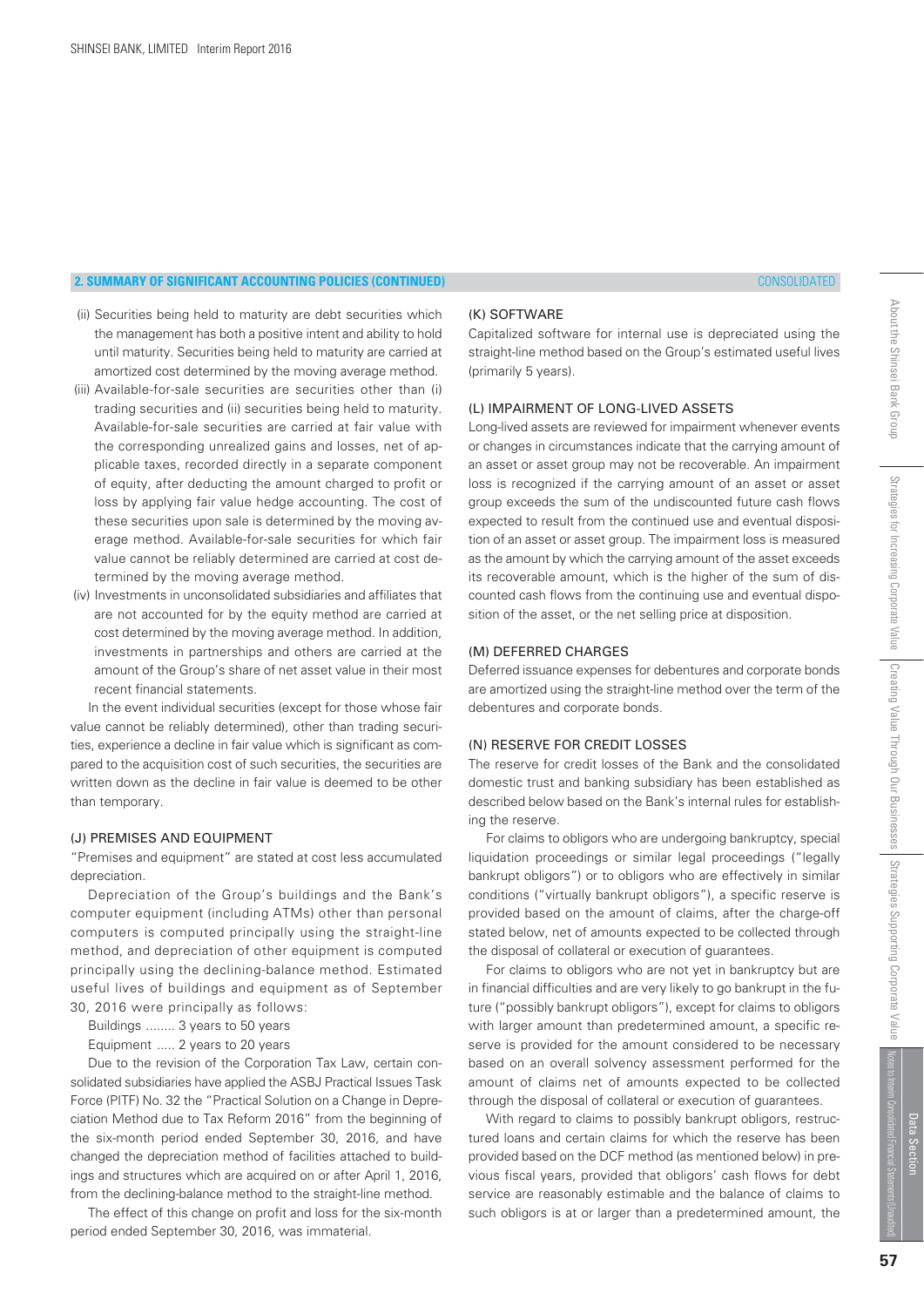reserve for credit losses is determined as the difference between (i) relevant estimated cash flows discounted by the original contractual interest rate and (ii) the book value of the claim (DCF method). In case where it is difficult to reasonably estimate future cash flows, the reserve is provided based on expected loss amount for the remaining term of respective claims.

 For other claims, a general reserve is provided based on historical loan loss experience.

 For specific foreign claims, there is a reserve for loans to restructuring countries which has been provided based on losses estimated by considering the political and economic conditions in those countries.

 All claims are assessed by business divisions based on the predetermined internal rules for self-assessment of asset quality. A division independent of business divisions, conducts verifications of these assessments, and additional reserves may be provided based on the verification results.

 The consolidated subsidiaries other than the domestic trust and banking subsidiary calculate the general reserve for general claims based on the actual historical loss ratio, and the specific reserve for claims to possibly bankrupt obligors, virtually bankrupt obligors and legally bankrupt obligors based on estimated losses, considering the recoverable value.

 For collateralized or guaranteed claims of the Bank and certain consolidated subsidiaries to legally bankrupt obligors or virtually bankrupt obligors, the amount of claims exceeding the estimated value of collateral or guarantees, which is deemed uncollectible, has been charged off and totaled ¥123,250 million (U.S.\$1,221,758 thousand) and ¥123,460 million as of September 30, 2016 and March 31, 2016, respectively.

#### (O) ACCRUED BONUSES FOR EMPLOYEES AND DIRECTORS

Accrued bonuses for employees and directors are provided in the amount of the estimated bonuses which are attributable to each period.

#### (P) EMPLOYEES' RETIREMENT BENEFITS AND PENSION PLAN ASSETS

The Bank and Showa Leasing have a noncontributory defined benefit pension plan. APLUS Co., Ltd. ("APLUS") has a noncontributory defined benefit pension plan and an unfunded severance indemnity plan. Shinsei Financial and certain consolidated domestic subsidiaries have unfunded severance indemnity plans. These plans cover substantially all of the Group's employees. Assets and liabilities for employees' retirement benefits are held for the payment of employees' retirement benefits based on the estimated amounts of the projected benefit obligation and the estimated value of pension plan assets at the end of the period. Actuarial gains and losses and past service costs are amortized using the straight-line method over the average remaining service period primarily from the period of occurrence. Certain consolidated subsidiaries recognizes retirement benefit obligations at the amount that would be payable if employees retired voluntarily at the consolidated balance sheet date.

- (a) Under the revised accounting standard, actuarial gains and losses and past service costs that are yet to be recognized in profit or loss are recognized within equity ("Accumulated other comprehensive income"), after adjusting for tax effects, and any resulting deficit or surplus is recognized as a liability ("Liabilities for retirement benefits") or asset ("Assets for retirement benefits").
- (b) The revised accounting standard does not change how to recognize actuarial gains and losses and past service costs in profit or loss. Those amounts are recognized in profit or loss over a certain period no longer than the expected average remaining service period of the employees. However, actuarial gains and losses and past service costs that arose in the current period and have not yet been recognized in profit or loss are included in "Other comprehensive income", and actuarial gains and losses and past service costs that were recognized in "Other comprehensive income" in prior periods and then recognized in profit or loss in the current period, are treated as reclassification adjustments.
- (c) The revised accounting standard also made certain amendments relating to the method of attributing expected benefit to periods, the discount rate, and expected future salary increases.

 The Group applied (i) the method of attributing the expected benefit to periods using a benefit formula basis and (ii) the method of determining the discount rate based on a single weighted average discount rate reflecting the estimated timing and amount of benefit payments.

#### (Q) REVERSE FOR REIMBURSEMENT OF DEBENTURES

The reserve for reimbursement of debentures is provided for estimated losses on future reimbursement requests of debentures derecognized from liabilities.

#### (R) RESERVE FOR LOSSES ON INTEREST REPAYMENTS

The reserve for losses on interest repayments is provided for estimated losses on reimbursements of excess interest payments and loan losses related to consumer finance loans extended at interest rates in excess of the maximum interest rate prescribed in the Interest Rate Restriction Act of Japan. The reserve is established in the amount of the estimated future reimbursement requests based on past experience.

#### (S) ASSET RETIREMENT OBLIGATIONS

An asset retirement obligation is defined as a legal obligation imposed either by law or contract that results from the acquisition, construction, development and the normal operation of a tangible

Data Section

Data Section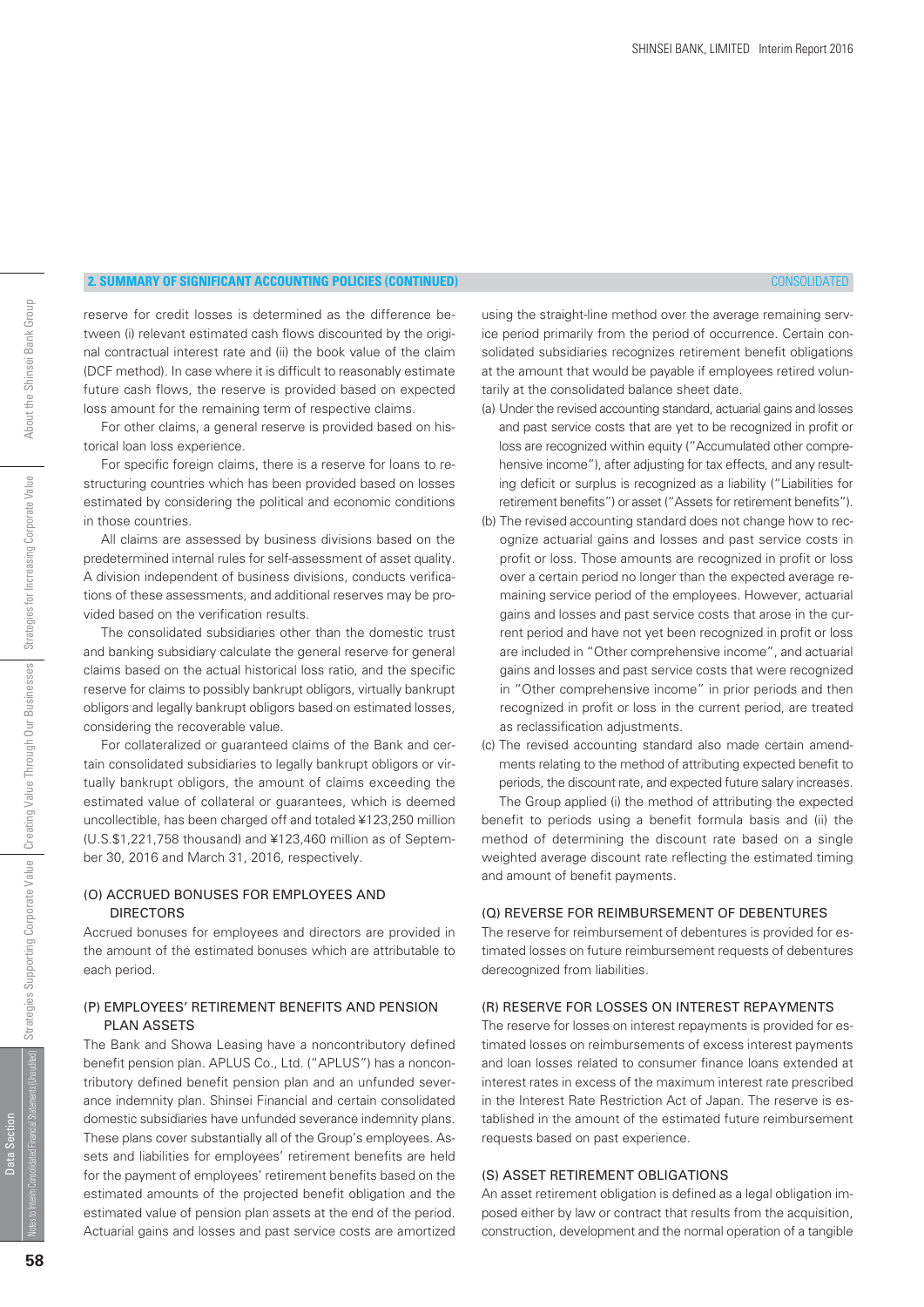# **2. SUMMARY OF SIGNIFICANT ACCOUNTING POLICIES (CONTINUED)** CONSOLIDATED

fixed asset. The asset retirement obligation is associated with the retirement of such tangible fixed asset.

 The asset retirement obligation is recognized as the sum of the discounted cash flows required for the future asset retirement and is recorded in the period in which the obligation is incurred. Upon initial recognition of a liability for an asset retirement obligation, an asset retirement cost is capitalized by increasing the carrying amount of the related fixed asset by the amount of the liability.

 The asset retirement cost is subsequently allocated to expense through depreciation over the remaining useful life of the asset. Over time, the liability is accreted to its present value each period. Any subsequent revisions to the timing or the amount of the original estimate of undiscounted cash flows are reflected as an adjustment to the carrying amount of the liability and the capitalized amount of the related asset retirement cost.

## (T) STOCK OPTIONS

The Group measures the cost of employee stock options based on the fair value at the grand date and recognizes compensation expense over the vesting period as consideration for receiving goods or services. In the consolidated balance sheet, stock options are presented as "Stock acquisition rights" in a component of equity until the exercise of the right or the expiration of the period.

## (U) LEASE TRANSACTIONS

#### (As lessee)

Finance lease transactions are capitalized by recognizing lease assets and lease obligations in the consolidated balance sheets.

 Depreciation of lease assets from finance lease transactions that are deemed to transfer ownership of the leased property to the lessee, is computed using the same method as the one applied to owned assets. Depreciation of lease assets from finance lease transactions that are not deemed to transfer ownership of the leased property to the lessee is computed using the straightline method over the leasing period. Residual values of lease assets are the guaranteed value determined in the lease contracts or zero for assets without such guaranteed value.

#### (As lessor)

The Group recognizes the finance leases that are deemed to transfer ownership of the leased property to the lessee as lease receivables, and the finance leases that are not deemed to transfer ownership of the leased property to the lessee as leased investment assets.

 In addition, depreciation of tangible leased assets as lessor for operating lease transactions is computed using the straightline method over the leasing period assuming that residual values are the disposal price estimable at the end of the estimated leasing period.

 Profit on each finance lease transaction is calculated on the basis of the internal rate of return of each transaction.

 With regard to finance lease transactions entered into prior to April 1, 2008, that are not deemed to transfer ownership of the leased property to the lessee, leased investment assets are recognized at those book values of leased properties as of March 31, 2008, according to the transitional provision of the accounting standard.

 As a result of this transitional treatment, "Income before income taxes" increased by ¥58 million (U.S.\$580 thousand) and ¥63 million for the six months ended September 30, 2016 and 2015, respectively, as compared to what would have been reported if the revised accounting standard was applied retroactively to all finance lease transactions as lessor.

#### (V) INSTALLMENT SALES FINANCE AND CREDIT GUARANTEES

Fees from installment sales finance have principally been prorated over the respective installment periods by using the sum-of-themonths digits method, or by using the credit-balance method.

 Fees from credit guarantees have been recognized by the sum-of-the-months digits method, the straight-line method or the credit-balance method over the contract terms.

# (W) REVENUE RECOGNITION FOR INTEREST ON CONSUMER LENDING BUSINESS

Consolidated subsidiaries specialized in the consumer lending business accrued interest income at the balance sheet date at the lower of the amount determined using a rate permissible under the Interest Rate Restriction Act of Japan or the amount determined using rates on contracts with customers.

# (X) INCOME TAXES

Deferred income taxes relating to temporary differences between financial reporting and tax bases of assets and liabilities and tax loss carryforwards have been recognized. The asset and liability approach is used to recognize deferred income taxes.

 The Bank files its corporate income tax return under the consolidated corporate tax system, which allows companies to base tax payments on the combined profits and losses of the Bank and its wholly-owned domestic subsidiaries.

 A valuation allowance is deducted from the carrying amount of deferred tax assets to the extent that it is not considered that taxable income will be estimated to be sufficient enough to allow the benefit of part or all of the deferred tax assets to be realized.

 From the beginning of the six-month period ended September 30, 2016, the Group has applied ASBJ Guidance No. 26 "Implementation Guidance on Recoverability of Deferred Tax Assets," which provides new guidance for the application of judgment in assessing the recoverability of deferred tax assets.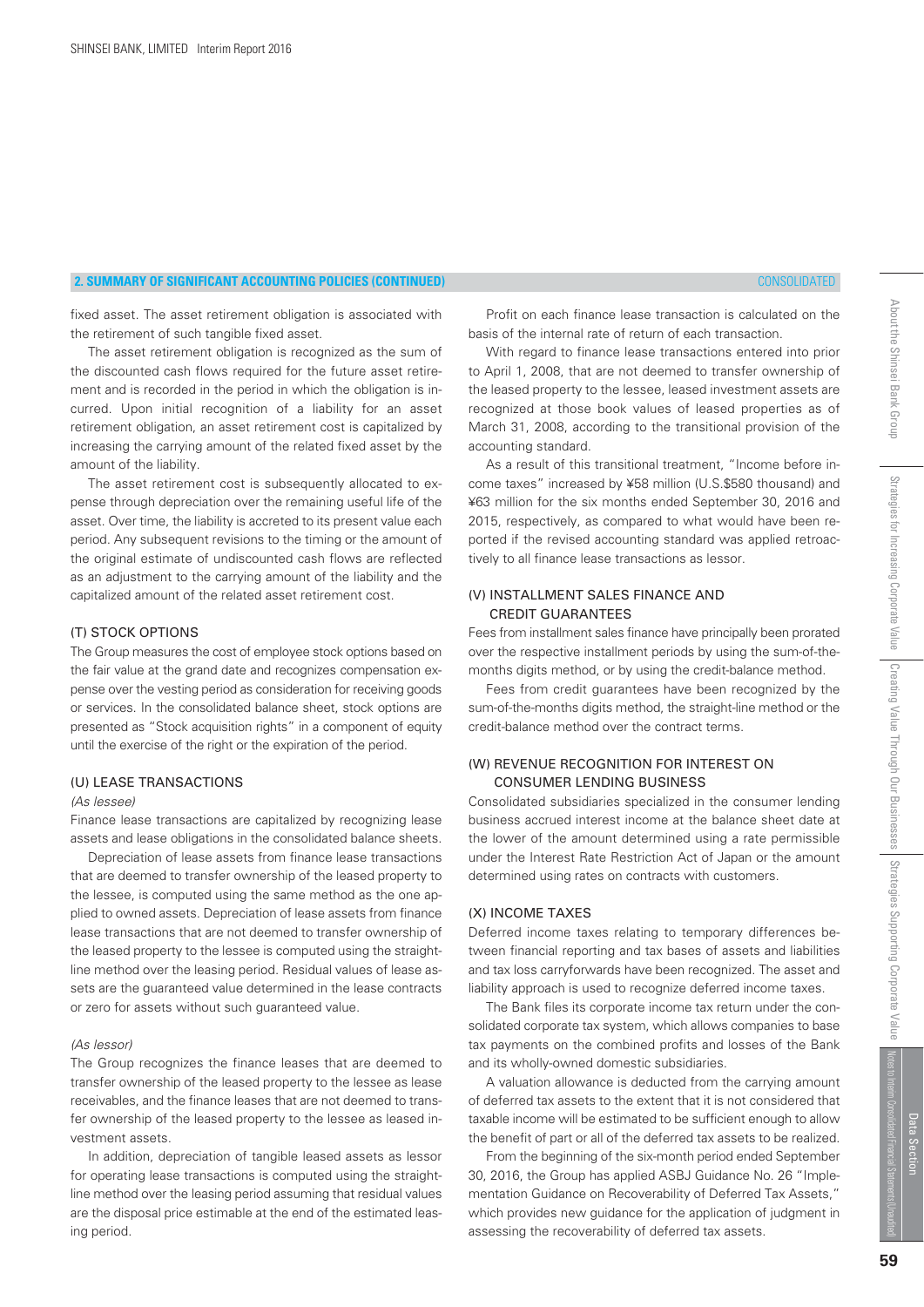# About the Shinsei Bank Group

# **2. SUMMARY OF SIGNIFICANT ACCOUNTING POLICIES (CONTINUED)** CONSOLIDATED

#### (b) Hedge of foreign exchange fluctuation risks

 The previous guidance provided a basic framework which included certain specific restrictions on recognizing deferred tax assets depending on the company's classification in respect of its profitability, taxable profit and temporary differences, etc.

 The new guidance does not change such basic framework but, in limited cases, allows companies to recognize deferred tax assets even for a deductible temporary difference for which it was specifically prohibited to recognize a deferred tax asset under the previous guidance, if the company can justify, with reasonable grounds, that it is probable that the deductible temporary difference will be utilized against future taxable profit in some future period.

 There was no effect by the application of new guidance on the interim consolidated financial statements.

#### (Y) DERIVATIVES AND HEDGE ACCOUNTING

Derivatives are stated at fair value. Except for derivatives in (G) VALUATION OF TRADING ACCOUNT ACTIVITIES, derivative transactions that meet the hedge accounting criteria are primarily accounted for using the deferral method whereby unrealized gains and losses are deferred in a separate component of equity until the gains and losses on the hedged items are realized.

#### (a) Hedge of interest rate risks

 Derivative transactions that meet the hedge accounting criteria for mitigating interest rate risks of the Bank's financial assets and liabilities are accounted for using the deferral method. The Bank adopted portfolio hedging to determine the effectiveness of its hedging instruments in accordance with Industry Audit Committee Report No. 24 issued, on February 13, 2002, by the Japanese Institute of Certified Public Accountants (JICPA). Under portfolio hedging activities to mitigate the change in fair value, a portfolio of hedged items with common maturities such as deposits or loans is designated and matched with a group of hedging instruments such as interest rate swaps, which offset the effect of fair value fluctuations of the hedged items by identified maturities. The effectiveness of the portfolio hedging is assessed by each group.

 As for portfolio hedging activities to fix cash flows, the effectiveness is assessed based on the correlation between the base interest rate index of the hedged cash flow and that of the hedging instrument.

 The interest rate swaps of certain consolidated subsidiaries which qualify for hedge accounting and meet specific matching criteria are not measured at fair value, but the net payments or receipts under the swap agreements are recognized and included in interest expenses or income.

 The Bank applies either deferral hedge accounting or fair value hedge accounting in accordance with Industry Audit Committee Report No. 25 issued, on July 29, 2002, by of the JICPA, to the derivative transactions that meet the hedge accounting criteria for mitigating foreign currency fluctuation risks of its financial assets and liabilities.

 Fund swap transactions are foreign exchange swaps, and consist of spot foreign exchange contracts bought or sold and forward foreign exchange contracts bought or sold. Such transactions are contracted for the purpose of lending or borrowing in a different currency and converting the corresponding principal equivalents and foreign currency equivalents to pay and receive, whose amounts and due dates are predetermined at the time of the transactions, into forward foreign exchange contracts bought or sold.

 Under deferral hedge accounting, hedged items are identified by grouping the foreign currency-denominated financial assets and liabilities by currency and designating derivative transactions such as currency swap transactions, fund swap transactions and forward exchange contracts as hedging instruments. Hedge effectiveness is assessed by confirming that the total foreign currency position of the hedged items is equal to or larger than that of hedging instruments.

 The Bank also applies deferral hedge accounting and fair value hedge accounting to translation gains or losses from foreign currency assets of net investments in foreign unconsolidated subsidiaries, affiliates and securities available-for-sale (other than bonds denominated in foreign currencies) when such foreign currency exposures recorded as assets are hedged with offsetting foreign currency liabilities and the liabilities equal or exceed the acquisition cost of such foreign currency assets.

(c) Inter-company and intra-company derivative transactions Gains and losses on inter-company and intra-company derivative hedging transactions between the trading book and the banking book are not eliminated since offsetting transactions with third parties are appropriately entered into in conformity with the nonarbitrary and strict hedging policy in accordance with Industry Audit Committee Reports No. 24 and No. 25 of the JICPA. As a result, in the banking book, realized gains and losses on such inter-company and intra-company transactions are reported in current earnings and valuation gains and losses which meet the hedge accounting criteria are deferred. On the other hand, in the trading book, realized gains and losses and valuation gains and losses on such inter-company and intra-company transactions are substantially offset with covering contracts entered into with third parties.

Data Section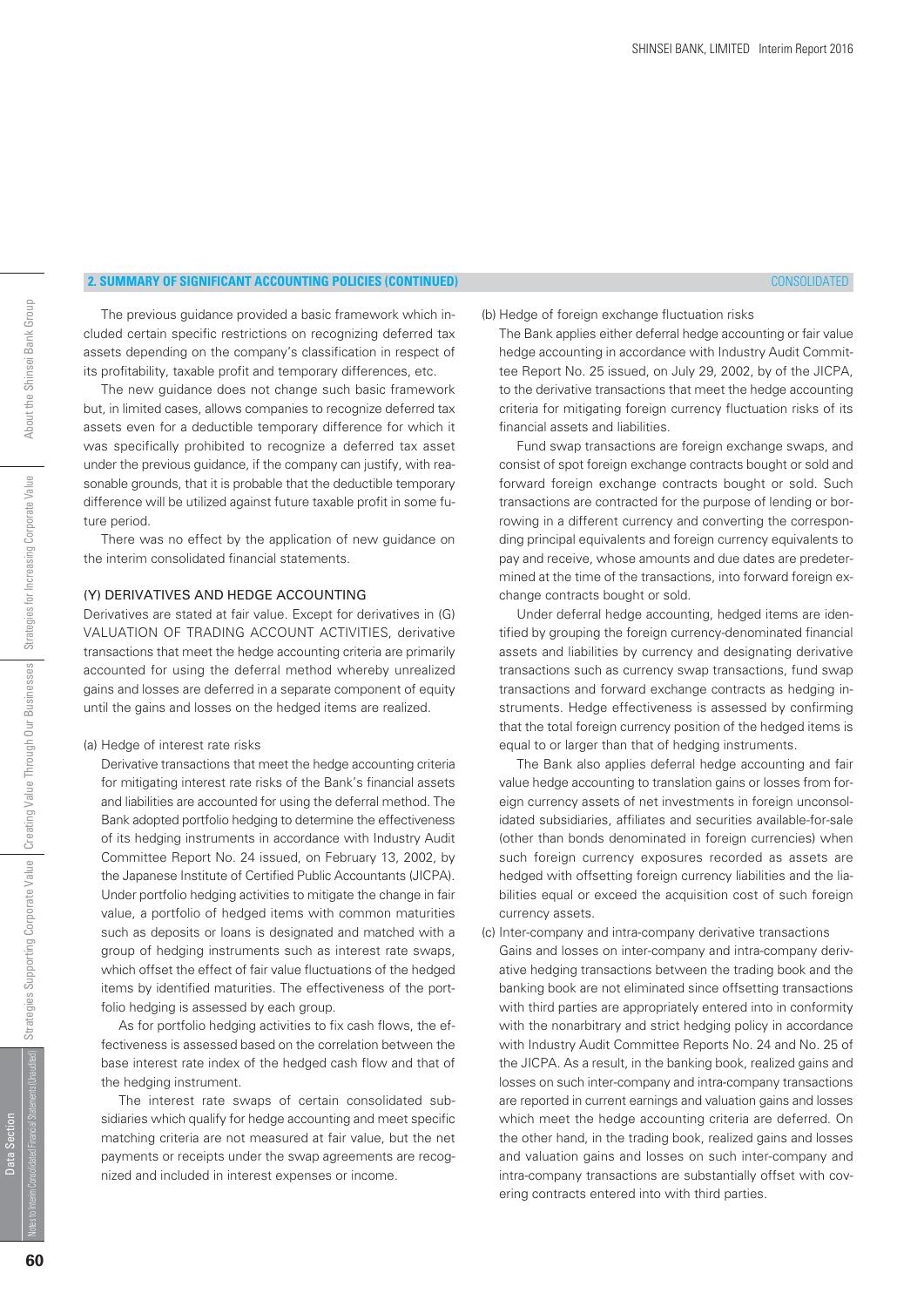# **2. SUMMARY OF SIGNIFICANT ACCOUNTING POLICIES (CONTINUED)** CONSOLIDATED

# (Z) PER SHARE INFORMATION

Basic earnings per share ("EPS") calculations represent profit attributable to owners of the parent which is available to common shareholders, divided by the weighted average number of outstanding shares of common stock during the respective period, retroactively adjusted for stock splits and reverse stock splits.

 Diluted EPS calculations consider the dilutive effect of common stock equivalents, which include stock acquisition rights, assuming that stock acquisition rights were fully exercised at the time of issuance for those issued during the period and at the beginning of the period for those previously issued and outstanding at the beginning of the period.

# (AA) ACCOUNTING CHANGES AND ERROR CORRECTIONS

The Group has adopted ASBJ Statement No. 24 "Accounting Standard for Accounting Changes and Error Corrections" and ASBJ Guidance No. 24 "Guidance on Accounting Standard for Accounting Changes and Error Corrections." Accounting treatments under this standard and guidance are as follows:

(a) Changes in accounting policies

 When a new accounting policy is applied following revision of an accounting standard, the new policy is applied retrospectively unless the revised accounting standard includes specific transitional provisions, in which case the entity shall comply with the specific transitional provisions.

(b) Changes in presentation

 When the presentation of financial statements is changed, prior-period financial statements are reclassified in accordance with the new presentation.

(c) Changes in accounting estimates

 A change in an accounting estimate is accounted for in the period of the change if the change affects that period only, and is accounted for prospectively if the change affects both the period of the change and future periods.

(d) Corrections of prior-period errors

 When an error in prior-period financial statements is discovered, those statements are restated.

# **3. CASH AND CASH EQUIVALENTS** CONSOLIDATED

The reconciliation of cash and cash equivalents and cash and due from banks in the consolidated balance sheets as of September 30, 2016 and 2015 was as follows:

|                                                                                              |            | Millions of yen | Thousands of<br>U.S. dollars |
|----------------------------------------------------------------------------------------------|------------|-----------------|------------------------------|
| As of September 30,                                                                          | 2016       | 2015            | 2016                         |
| Cash and due from banks                                                                      | ¥1,385,580 | ¥ 1.129.819     | \$13,734,940                 |
| Interest-bearing deposits included in due from banks (other than due from the Bank of Japan) | (38.702)   | (47,030)        | (383.646)                    |
| Cash and cash equivalents                                                                    | ¥1,346,878 | ¥1,082,789      | \$13,351,294                 |

# **4. OTHER MONETARY CLAIMS PURCHASED** CONSOLIDATED

(a) Other monetary claims purchased as of September 30, 2016 and March 31, 2016 consisted of the following:

|                  | Millions of yen |               | Thousands of<br>U.S. dollars |
|------------------|-----------------|---------------|------------------------------|
|                  | Sept. 30, 2016  | Mar. 31, 2016 | Sept. 30, 2016               |
| Trading purposes | ¥10.860         | ¥ 17.076      | \$107,659                    |
| Other            | 38,204          | 64.686        | 378,711                      |
| <b>Total</b>     | ¥49.065         | ¥81.763       | \$486,370                    |

(b) The fair value and the unrealized loss which is included in net gain (loss) on other monetary claims purchased for trading purposes as of September 30, 2016 and March 31, 2016 were as follows:

|                  |                   | Millions of yen        | Thousands of U.S. dollars |                 |                   |                        |  |
|------------------|-------------------|------------------------|---------------------------|-----------------|-------------------|------------------------|--|
|                  |                   | Sept. 30, 2016         |                           | Mar. 31, 2016   |                   | Sept. 30, 2016         |  |
|                  | <b>Fair value</b> | <b>Unrealized loss</b> | Fair value                | Unrealized loss | <b>Fair value</b> | <b>Unrealized loss</b> |  |
| Trading purposes | ¥10.860           | ¥4.601                 | ¥17.076                   | ¥ 6.267         | \$107,659         | \$45.613               |  |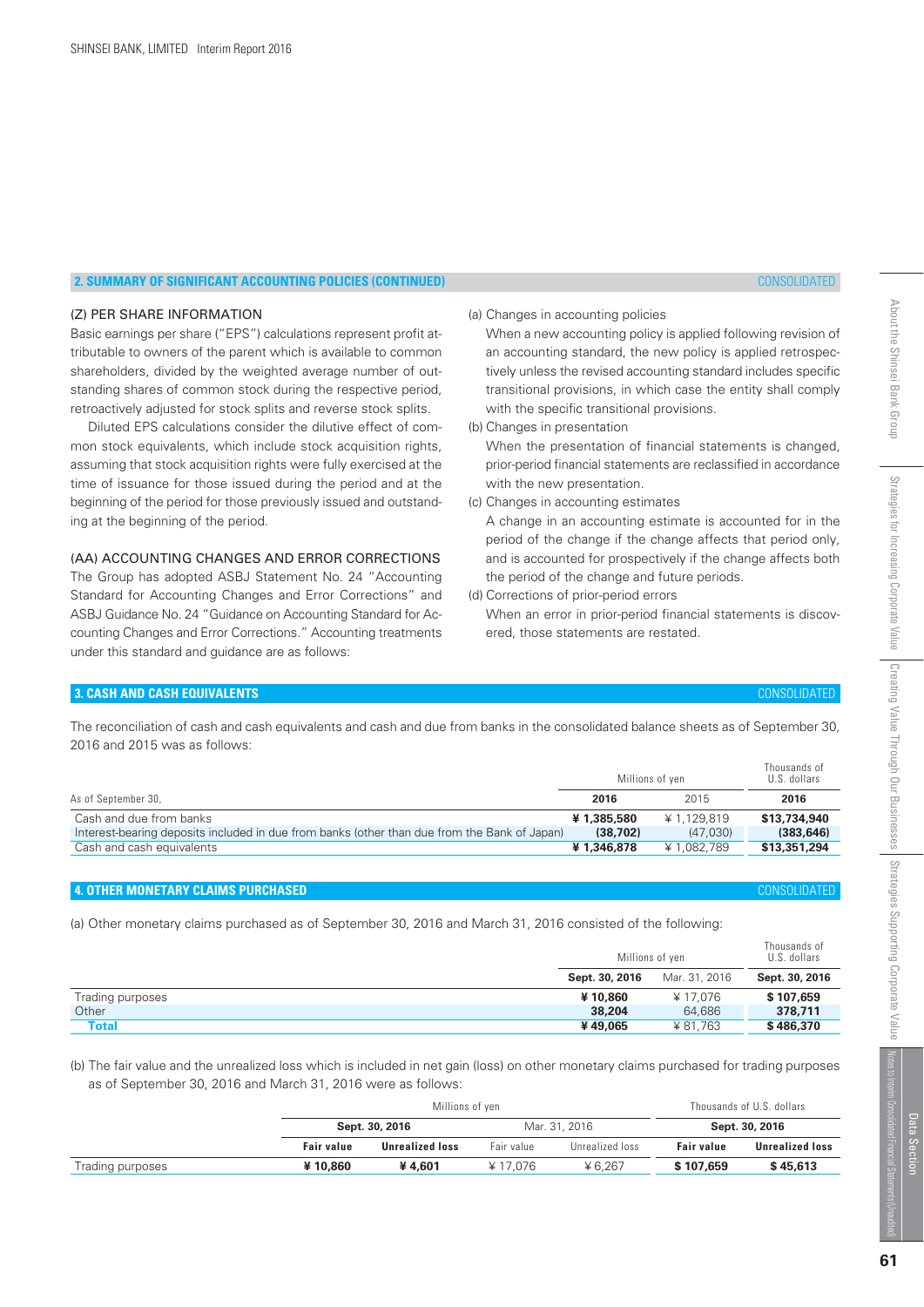# **5. TRADING ASSETS** CONSOLIDATED

Trading assets as of September 30, 2016 and March 31, 2016 consisted of the following:

|                |               | Thousands of<br>U.S. dollars |
|----------------|---------------|------------------------------|
| Sept. 30, 2016 | Mar. 31, 2016 | Sept. 30, 2016               |
| ¥ 22,292       | ¥ 22.489      | 220,976<br>s                 |
| 1.201          | 1.255         | 11,910                       |
| 22,704         | 24.651        | 225,067                      |
| 272,505        | 287.176       | 2,701,280                    |
| 104            | 772           | 1.034                        |
| ¥318,807       | ¥336.345      | \$3,160,267                  |
|                |               | Millions of yen              |

# **6. MONETARY ASSETS HELD IN TRUST** CONSOLIDATED

(a) Monetary assets held in trust as of September 30, 2016 and March 31, 2016 consisted of the following:

|                  |                | Millions of yen |                |  |
|------------------|----------------|-----------------|----------------|--|
|                  | Sept. 30, 2016 | Mar. 31, 2016   | Sept. 30, 2016 |  |
| Trading purposes | ¥ 24.978       | ¥ 34.066        | 247.610<br>S.  |  |
| Other            | 203,591        | 221,459         | 2,018,157      |  |
| <b>Total</b>     | ¥228,570       | ¥ 255.526       | \$2,265,767    |  |

(b) The fair value and the unrealized gain and loss which is included in net gain (loss) on monetary assets held in trust for trading purposes as of September 30, 2016 and March 31, 2016 were as follows:

|                  |                   | Millions of yen        | Thousands of U.S. dollars |                 |                   |                        |  |
|------------------|-------------------|------------------------|---------------------------|-----------------|-------------------|------------------------|--|
|                  |                   | Sept. 30, 2016         |                           | Mar. 31, 2016   |                   | Sept. 30, 2016         |  |
|                  | <b>Fair value</b> | <b>Unrealized loss</b> | Fair value                | Unrealized loss | <b>Fair value</b> | <b>Unrealized loss</b> |  |
| Trading purposes | ¥ 24,978          | ¥432                   | ¥34.066                   | ¥ 262           | \$247,610         | \$4.292                |  |

(c) The acquisition cost and the carrying amount of monetary assets held in trust for other than trading purposes as of September 30, 2016 and March 31, 2016 were as follows:

|       |                            |                             |                             | Millions of yen    |                     |                             |                             |                    |
|-------|----------------------------|-----------------------------|-----------------------------|--------------------|---------------------|-----------------------------|-----------------------------|--------------------|
|       |                            |                             | Sept. 30, 2016              |                    |                     |                             | Mar. 31, 2016               |                    |
|       | <b>Acquisition</b><br>cost | Gross<br>unrealized<br>gain | Gross<br>unrealized<br>loss | Carrying<br>amount | Acquisition<br>cost | Gross<br>unrealized<br>qain | Gross<br>unrealized<br>loss | Carrying<br>amount |
| Other | ¥ 204,491                  | ¥                           | 899<br>¥                    | ¥203,591           | ¥ 222,476           | ¥                           | ¥ 1,016                     | ¥ 221,459          |
|       |                            |                             | Thousands of U.S. dollars   |                    |                     |                             |                             |                    |
|       |                            |                             | Sept. 30, 2016              |                    |                     |                             |                             |                    |
|       | <b>Acquisition</b><br>cost | Gross<br>unrealized<br>gain | Gross<br>unrealized<br>loss | Carrying<br>amount |                     |                             |                             |                    |
| Other | \$2,027,073                | s                           | \$8,916                     | \$2,018,157        |                     |                             |                             |                    |
|       |                            |                             |                             |                    |                     |                             |                             |                    |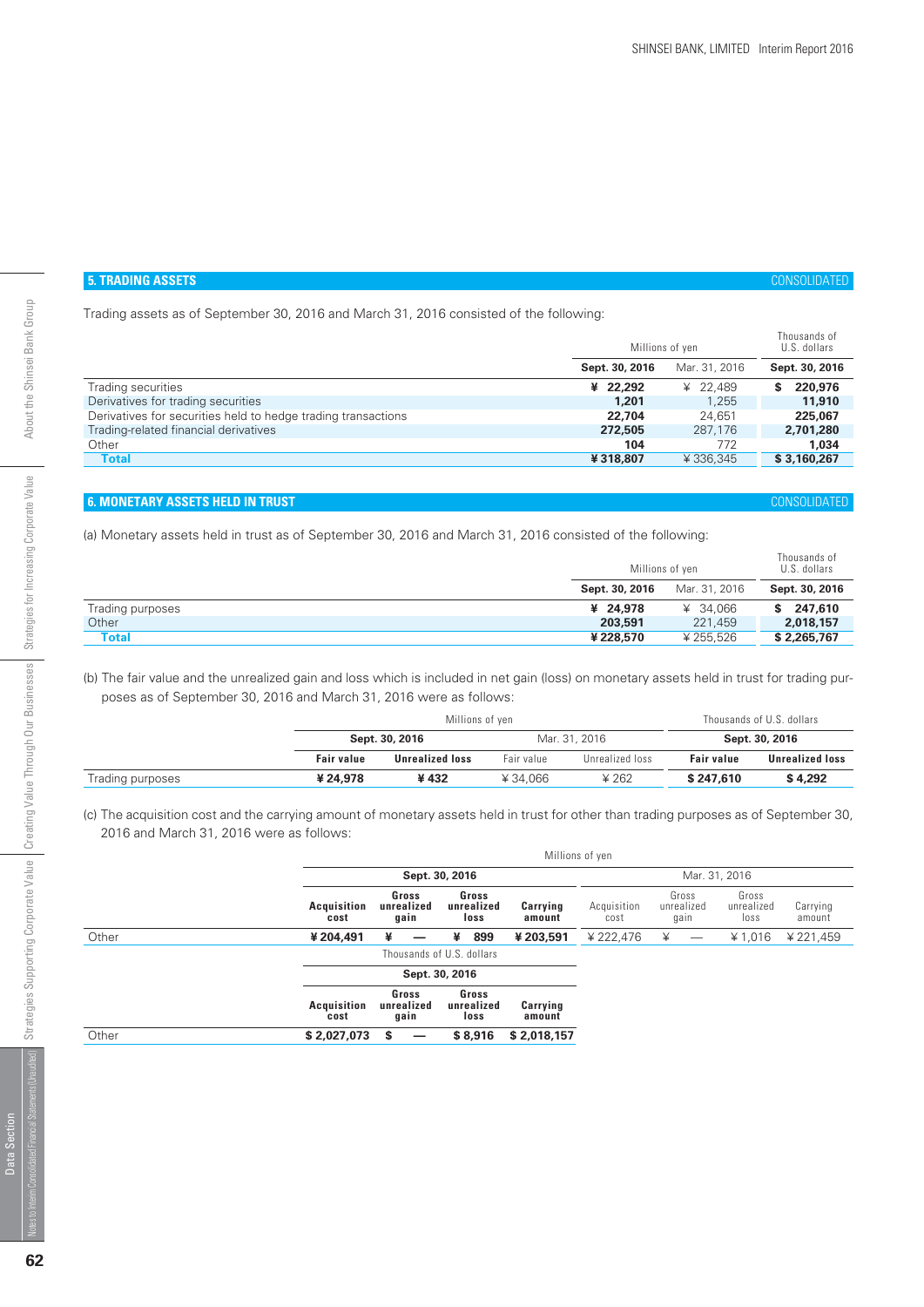#### **7. SECURITIES** CONSOLIDATED

(a) Securities as of September 30, 2016 and March 31, 2016 consisted of the following:

|                                                                           |                | Millions of yen | Thousands of<br>U.S. dollars |
|---------------------------------------------------------------------------|----------------|-----------------|------------------------------|
|                                                                           | Sept. 30, 2016 | Mar. 31, 2016   | Sept. 30, 2016               |
| Trading securities                                                        | ¥<br>0         | ¥               |                              |
| Securities being held to maturity                                         | 500,810        | 559.567         | 4.964.415                    |
| Securities available for sale:                                            |                |                 |                              |
| Securities carried at fair value                                          | 442,051        | 574,738         | 4,381,953                    |
| Securities carried at cost whose fair value cannot be reliably determined | 38,571         | 43.452          | 382,351                      |
| Investments in unconsolidated subsidiaries and affiliates                 | 47.264         | 50,093          | 468,521                      |
| Total                                                                     | ¥1,028,698     | ¥1.227.859      | \$10,197,247                 |

The above balances do not include securities held in connection with securities borrowing transactions with or without cash collateral, securities purchased under resale agreements or securities accepted as collateral for derivative transactions, where the Group has the right to sell or pledge such securities without restrictions. The balances of those securities as of September 30, 2016 and March 31, 2016 were ¥7,327 million (U.S.\$72,638 thousand) and ¥8,520 million, respectively. In addition, nil and ¥1,717 million of those securities were further pledged as of September 30, 2016 and March 31, 2016, respectively.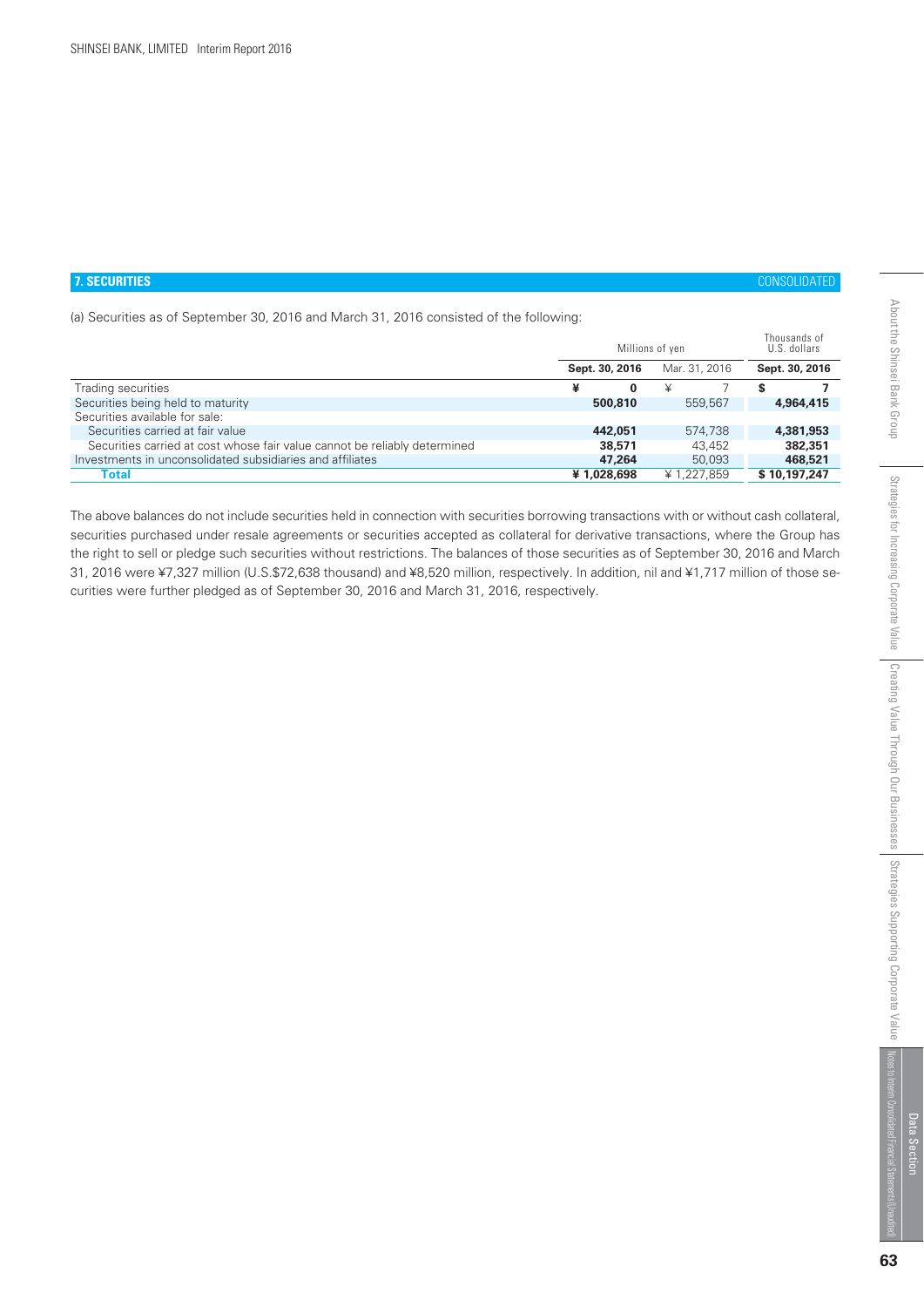# **7. SECURITIES (CONTINUED)** CONSOLIDATED

(b) The amortized/acquisition cost and the fair values of securities (other than trading securities) as of September 30, 2016 and March 31, 2016 were as follows:

|                                          |   |                                          |   |                             |   |                             |   | Millions of yen       |                                   |   |                             |   |                             |   |            |
|------------------------------------------|---|------------------------------------------|---|-----------------------------|---|-----------------------------|---|-----------------------|-----------------------------------|---|-----------------------------|---|-----------------------------|---|------------|
|                                          |   |                                          |   | Sept. 30, 2016              |   |                             |   |                       |                                   |   | Mar. 31, 2016               |   |                             |   |            |
|                                          |   | Amortized/<br><b>Acquisition</b><br>cost |   | Gross<br>unrealized<br>gain |   | Gross<br>unrealized<br>loss |   | <b>Fair value</b>     | Amortized/<br>Acquisition<br>cost |   | Gross<br>unrealized<br>qain |   | Gross<br>unrealized<br>loss |   | Fair value |
| Securities being held to maturity:       |   |                                          |   |                             |   |                             |   |                       |                                   |   |                             |   |                             |   |            |
| Japanese national government bonds       | ¥ | 494,698                                  | ¥ | 8,393                       | ¥ | $\overline{\phantom{0}}$    | ¥ | 503,092 $\frac{1}{2}$ | 535.841                           | ¥ | 8,387                       | ¥ |                             | ¥ | 544.229    |
| Other                                    |   | 6.112                                    |   | 365                         |   |                             |   | 6.477                 | 23.725                            |   | 709                         |   |                             |   | 24,434     |
| <b>Total</b>                             | ¥ | 500,810                                  | ¥ | 8,759                       | ¥ |                             | ¥ | 509,569 $\frac{1}{2}$ | 559,567                           | ¥ | 9,097                       | ¥ |                             | ¥ | 568,664    |
| Securities available for sale:           |   |                                          |   |                             |   |                             |   |                       |                                   |   |                             |   |                             |   |            |
| Equity securities                        | ¥ | 12,536                                   | ¥ | 9,621                       | ¥ | 334                         | ¥ | 21.823 $4$            | 13,328                            | ¥ | 8.969                       | ¥ | 220                         | ¥ | 22.077     |
| Japanese national government bonds       |   | 2.039                                    |   | 34                          |   |                             |   | 2.073                 | 211.411                           |   | 2,955                       |   | 124                         |   | 214.242    |
| Japanese local government bonds          |   | 500                                      |   | $\bf{0}$                    |   |                             |   | 500                   | 500                               |   | 5                           |   | –                           |   | 505        |
| Japanese corporate bonds                 |   | 85,288                                   |   | 1.491                       |   | 674                         |   | 86,105                | 67.918                            |   | 1,528                       |   | 280                         |   | 69,166     |
| Other, primarily foreign debt securities |   | 332,924                                  |   | 3,466                       |   | 1.488                       |   | 334,902               | 283,510                           |   | 3.033                       |   | 883                         |   | 285,661    |
| <b>Total</b>                             | ¥ | 433,289                                  |   | ¥14,613                     | ¥ | 2.497                       | ¥ | 445,406               | 576.669                           |   | ¥16.492                     | ¥ | .508                        | ¥ | 591.653    |

|                                          | Thousands of U.S. dollars |                                          |   |                             |    |                             |   |             |
|------------------------------------------|---------------------------|------------------------------------------|---|-----------------------------|----|-----------------------------|---|-------------|
|                                          |                           |                                          |   | Sept. 30, 2016              |    |                             |   |             |
|                                          |                           | Amortized/<br><b>Acquisition</b><br>cost |   | Gross<br>unrealized<br>qain |    | Gross<br>unrealized<br>loss |   | Fair value  |
| Securities being held to maturity:       |                           |                                          |   |                             |    |                             |   |             |
| Japanese national government bonds       |                           | \$4,903,826                              | S | 83,208                      | S  |                             |   | \$4,987,034 |
| Other                                    |                           | 60,589                                   |   | 3.622                       |    |                             |   | 64,211      |
| <b>Total</b>                             |                           | \$4,964,415                              | S | 86,830                      | \$ |                             |   | \$5.051.245 |
| Securities available for sale:           |                           |                                          |   |                             |    |                             |   |             |
| Equity securities                        | \$                        | 124,274                                  | S | 95,372                      | S. | 3,313                       | S | 216,333     |
| Japanese national government bonds       |                           | 20,219                                   |   | 339                         |    |                             |   | 20,558      |
| Japanese local government bonds          |                           | 4,957                                    |   | 8                           |    |                             |   | 4.965       |
| Japanese corporate bonds                 |                           | 845,445                                  |   | 14,781                      |    | 6,683                       |   | 853,543     |
| Other, primarily foreign debt securities |                           | 3,300,204                                |   | 34,362                      |    | 14,758                      |   | 3,319,808   |
| <b>Total</b>                             |                           | \$4,295,099                              |   | \$144,862                   |    | \$24,754                    |   | \$4,415,207 |

Note: "Other, primarily foreign debt securities" includes other monetary claims purchased whose fair value can be reliably determined.

In the event individual securities (except for those whose fair value cannot be reliably determined), other than trading securities, experience a decline in fair value which is significant as compared to the acquisition cost of such securities, the securities are written down as the decline in fair value is deemed to be other than temporary, and the difference is recorded as an impairment loss.

 Impairment losses on such securities for the six months ended September 30, 2016 was ¥27 million (U.S.\$271 thousand), which consisted of ¥27 million (U.S.\$271 thousand) for equity securities.

 Impairment losses on such securities for the fiscal year ended March 31, 2016 was ¥439 million, which consisted of ¥439 million for equity securities.

 The Group's rules for the determination of whether an other-than-temporary impairment has occurred differ by the obligor classification of the security issuer based on the Group's self-assessment guidelines. The details of the rules are as follows:

Data Section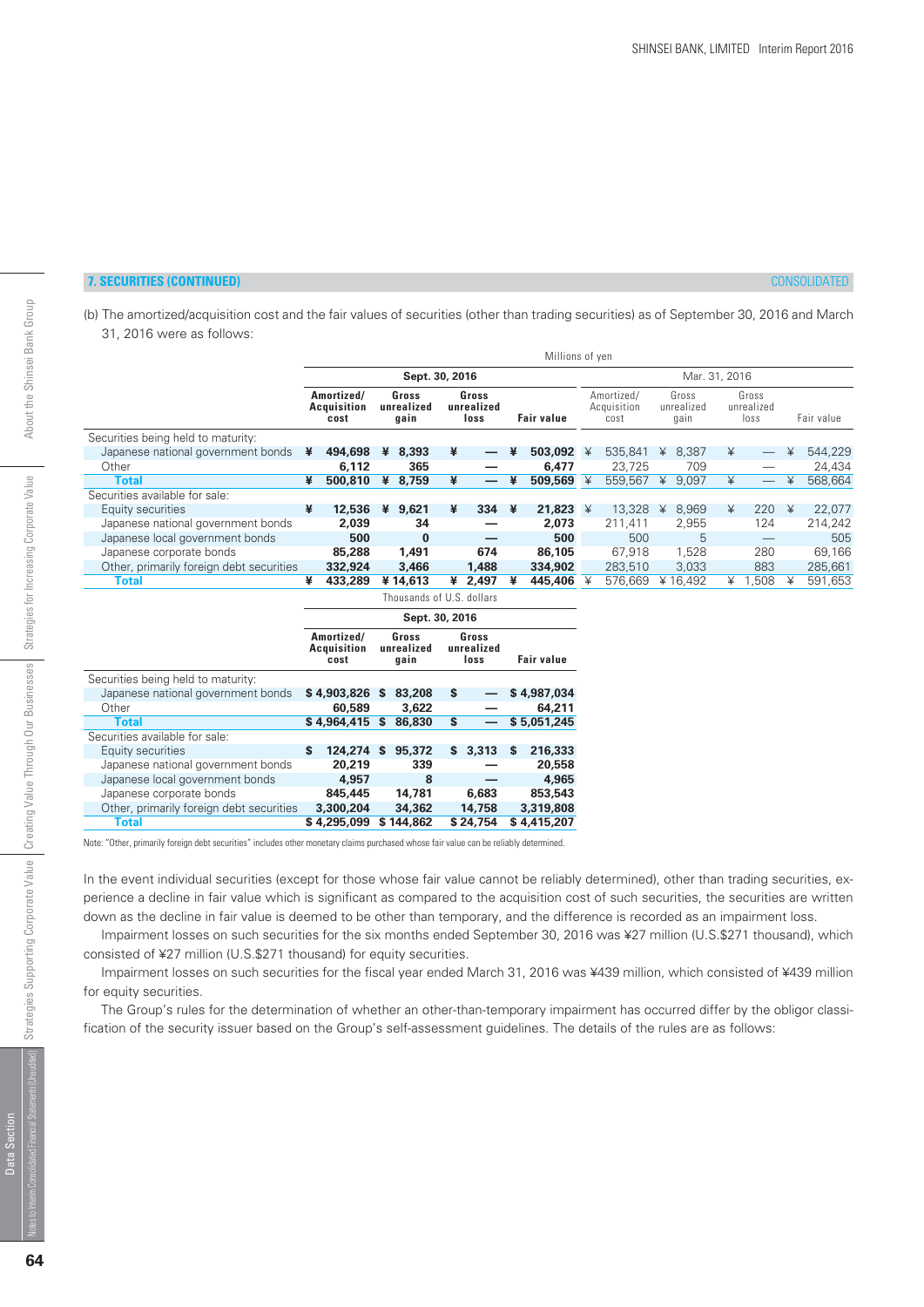# **7. SECURITIES (CONTINUED)**

| <b>CONSOLIDATED</b> |  |
|---------------------|--|

| Securities issued by "legally bankrupt,"<br>"virtually bankrupt" and "possibly bankrupt" obligors | The fair value of securities is less than the amortized/acquisition cost                           |
|---------------------------------------------------------------------------------------------------|----------------------------------------------------------------------------------------------------|
| Securities issued by "need caution" obligors                                                      | The fair value of securities declines by 30% or more compared to the<br>amortized/acquisition cost |
| Securities issued by "normal" obligors                                                            | The fair value of securities declines by 50% or more compared to the<br>amortized/acquisition cost |

"Legally bankrupt" obligors are those who have already gone bankrupt from a legal and/or formal perspective.

"Virtually bankrupt" obligors are those who have not yet legally or formally gone bankrupt but who are substantially in bankruptcy because they are in serious financial difficulties and are not deemed to be capable of restructuring.

"Possibly bankrupt" obligors are those who are not yet in bankruptcy but are in financial difficulties and are very likely to go bankrupt in the future.

"Need caution" obligors are those who are in need of close attention because there are problems with their borrowings.

"Normal" obligors are those whose business conditions are favorable and who are deemed not to have any particular problems in their financial position.

(c) Unrealized gain (loss) on available-for-sale securities as of September 30, 2016 and March 31, 2016 consisted of the following:

| Mar. 31, 2016<br>Sept. 30, 2016<br>Sept. 30, 2016<br>Unrealized gain (loss) before deferred tax on:<br>Available-for-sale securities<br>¥12,116<br>¥14.984<br>\$120,108<br>The Group's interests in available-for-sale securities held by partnerships recorded<br>as securities whose fair value cannot be reliably determined and other adjustments<br>2.297<br>13,693<br>1,381<br>Securities being held to maturity, reclassified from available-for-sale in the past,<br>under extremely illiquid market conditions<br>(417)<br>(789)<br>(4, 142)<br>Other monetary assets held in trust<br>(899)<br>(8.916)<br>(1.016)<br>Deferred tax liabilities<br>(2,289)<br>(3.614)<br>(22, 697)<br>Unrealized gain (loss) on available-for-sale securities before interest adjustments<br>9,890<br>98,046<br>11.861 |
|----------------------------------------------------------------------------------------------------------------------------------------------------------------------------------------------------------------------------------------------------------------------------------------------------------------------------------------------------------------------------------------------------------------------------------------------------------------------------------------------------------------------------------------------------------------------------------------------------------------------------------------------------------------------------------------------------------------------------------------------------------------------------------------------------------------|
|                                                                                                                                                                                                                                                                                                                                                                                                                                                                                                                                                                                                                                                                                                                                                                                                                |
|                                                                                                                                                                                                                                                                                                                                                                                                                                                                                                                                                                                                                                                                                                                                                                                                                |
|                                                                                                                                                                                                                                                                                                                                                                                                                                                                                                                                                                                                                                                                                                                                                                                                                |
|                                                                                                                                                                                                                                                                                                                                                                                                                                                                                                                                                                                                                                                                                                                                                                                                                |
|                                                                                                                                                                                                                                                                                                                                                                                                                                                                                                                                                                                                                                                                                                                                                                                                                |
|                                                                                                                                                                                                                                                                                                                                                                                                                                                                                                                                                                                                                                                                                                                                                                                                                |
|                                                                                                                                                                                                                                                                                                                                                                                                                                                                                                                                                                                                                                                                                                                                                                                                                |
|                                                                                                                                                                                                                                                                                                                                                                                                                                                                                                                                                                                                                                                                                                                                                                                                                |
|                                                                                                                                                                                                                                                                                                                                                                                                                                                                                                                                                                                                                                                                                                                                                                                                                |
|                                                                                                                                                                                                                                                                                                                                                                                                                                                                                                                                                                                                                                                                                                                                                                                                                |
| Noncontrolling interests<br>(516)<br>(52)<br>(76)                                                                                                                                                                                                                                                                                                                                                                                                                                                                                                                                                                                                                                                                                                                                                              |
| The Group's interests in unrealized gain (loss) on available-for-sale securities                                                                                                                                                                                                                                                                                                                                                                                                                                                                                                                                                                                                                                                                                                                               |
| held by affiliates to which the equity method is applied<br>125<br>375<br>3,718                                                                                                                                                                                                                                                                                                                                                                                                                                                                                                                                                                                                                                                                                                                                |
| Unrealized gain (loss) on available-for-sale securities<br>\$101,248<br>¥10,213<br>¥ 11,911                                                                                                                                                                                                                                                                                                                                                                                                                                                                                                                                                                                                                                                                                                                    |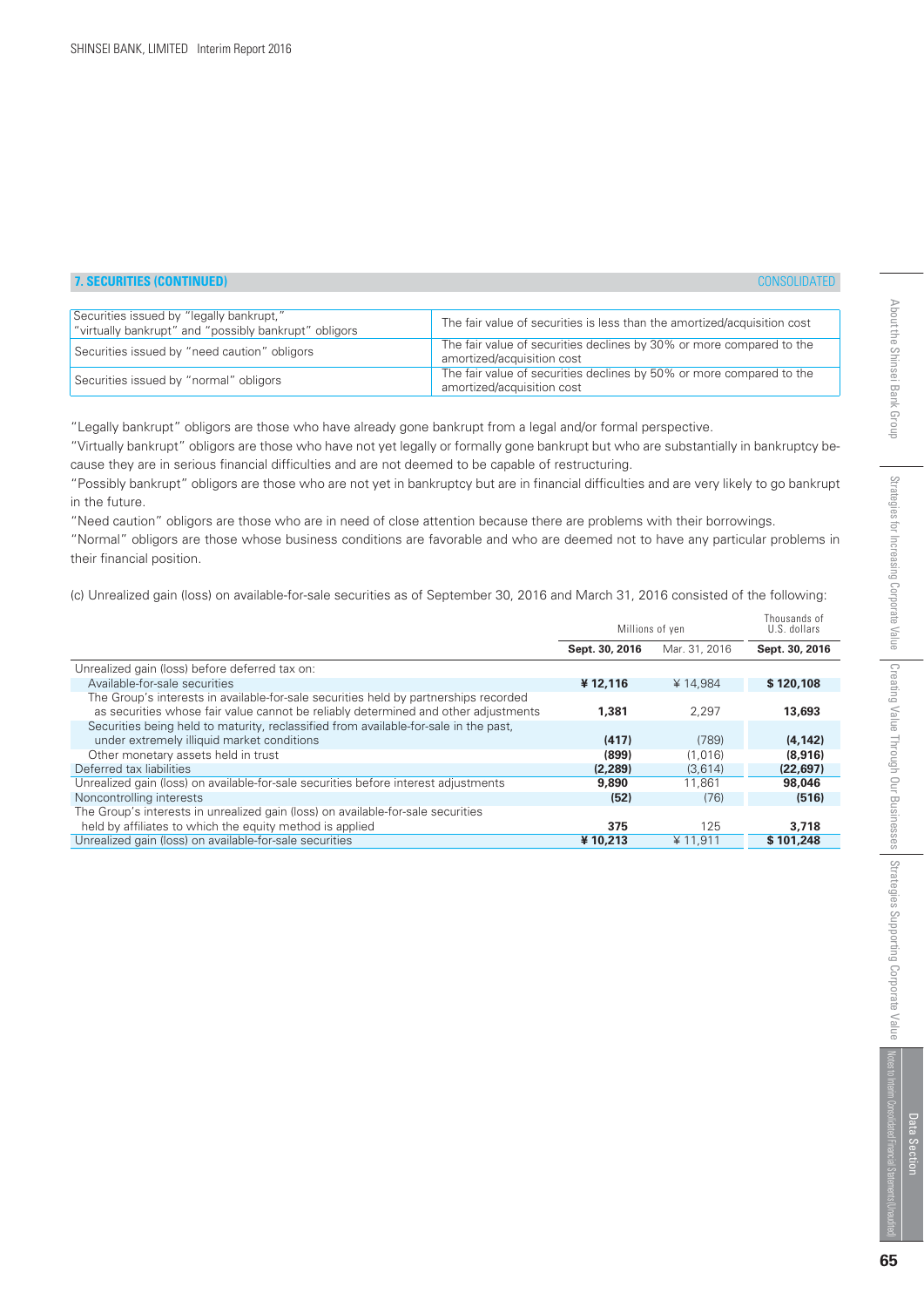# **8. LOANS AND BILLS DISCOUNTED** CONSOLIDATED

Loans and bills discounted as of September 30, 2016 and March 31, 2016 consisted of the following:

|                         |                | Millions of yen |                |
|-------------------------|----------------|-----------------|----------------|
|                         | Sept. 30, 2016 | Mar. 31, 2016   | Sept. 30, 2016 |
| Loans on deeds          | ¥ 3,886,085    | ¥ 3.822.431     | \$38,521,863   |
| Loans on bills          | 25,062         | 25.694          | 248,435        |
| <b>Bills discounted</b> | 3,822          | 5.766           | 37,888         |
| Overdrafts              | 696,382        | 709.031         | 6,903,075      |
| Total                   | ¥4,611,351     | ¥4.562.923      | \$45,711,261   |
|                         |                |                 |                |

#### (a) Risk-monitored loans

Loans and bills discounted include loans to bankrupt obligors of ¥4,644 million (U.S.\$46,037 thousand) and ¥4,310 million as of September 30, 2016 and March 31, 2016, respectively, as well as nonaccrual delinquent loans of ¥58,342 million (U.S.\$578,337 thousand) and ¥62,352 million as of September 30, 2016 and March 31, 2016, respectively.

 Nonaccrual delinquent loans include loans classified as "possibly bankrupt" and "virtually bankrupt" under the Group's selfassessment guidelines.

 In addition to nonaccrual delinquent loans as defined, certain other loans classified as "substandard" under the Group's selfassessment guidelines include loans past due for three months or more.

 Loans past due for three months or more consist of loans for which the principal and/or interest is three months or more past due, but excluding loans to bankrupt obligors and nonaccrual delinquent loans. The balances of loans past due for three months or more as of September 30, 2016 and March 31, 2016 were ¥1,406 million (U.S.\$13,939 thousand) and ¥1,699 million, respectively.

 Restructured loans are loans where the Group relaxes lending conditions, such as by reducing the original interest rate, or by forbearing interest payments or principal repayments to support the borrower's reorganization, but excluding loans to bankrupt obligors, nonaccrual delinquent loans or loans past due for three months or more. The outstanding balances of restructured loans as of September 30, 2016 and March 31, 2016 were ¥29,949 million (U.S.\$296,885 thousand) and ¥26,978 million, respectively.

#### (b) Loan participations

The total amounts accounted for as the transfer of loans by loan participations as of September 30, 2016 and March 31, 2016 were ¥9,449 million (U.S.\$93,672 thousand) and ¥8,384 million, respectively. This "off-balance sheet" treatment is in accordance with guidelines issued by the JICPA. The total amounts of such loans in which the Bank participated were ¥6,239 million (U.S.\$61,847 thousand) and ¥6,756 million as of September 30, 2016 and March 31, 2016, respectively.

#### (c) Bills discounted

Bills discounted, such as bank acceptances bought, commercial bills discounted, documentary bills and foreign exchange contracts bought, are accounted for as financing transactions in accordance with Industry Audit Committee Report No. 24 issued by the JICPA, although the Group has the right to sell or pledge them without restrictions. The face amounts of such bills discounted held as of September 30, 2016 and March 31, 2016 were ¥3,822 million (U.S.\$37,888 thousand) and ¥5,766 million, respectively.

#### (d) Loan commitments

The Bank and certain consolidated subsidiaries set credit lines of overdrafts and issue commitments to extend credit to meet the financing needs of customers. The unfulfilled amounts of these commitments were ¥3,554,106 million (U.S.\$35,231,031 thousand) and ¥3,569,428 million as of September 30, 2016 and March 31, 2016, out of which the amounts with the commitments of the agreements expiring within one year or being able to be cancelled at any time with no condition were ¥3,280,047 million (U.S.\$32,514,353 thousand) and ¥3,352,221 million as of September 30, 2016 and March 31, 2016, respectively. Since a large majority of these commitments expire without being drawn upon, the unfulfilled amounts do not necessarily represent future cash requirements. Many such agreements include conditions granting the Bank and its consolidated subsidiaries the right to reject the drawdown or to reduce the amount on the basis of changes in the financial circumstances of the borrower or other reasonable grounds.

In addition, the Bank obtains collateral when necessary to reduce credit risk related to these commitments.

Data Section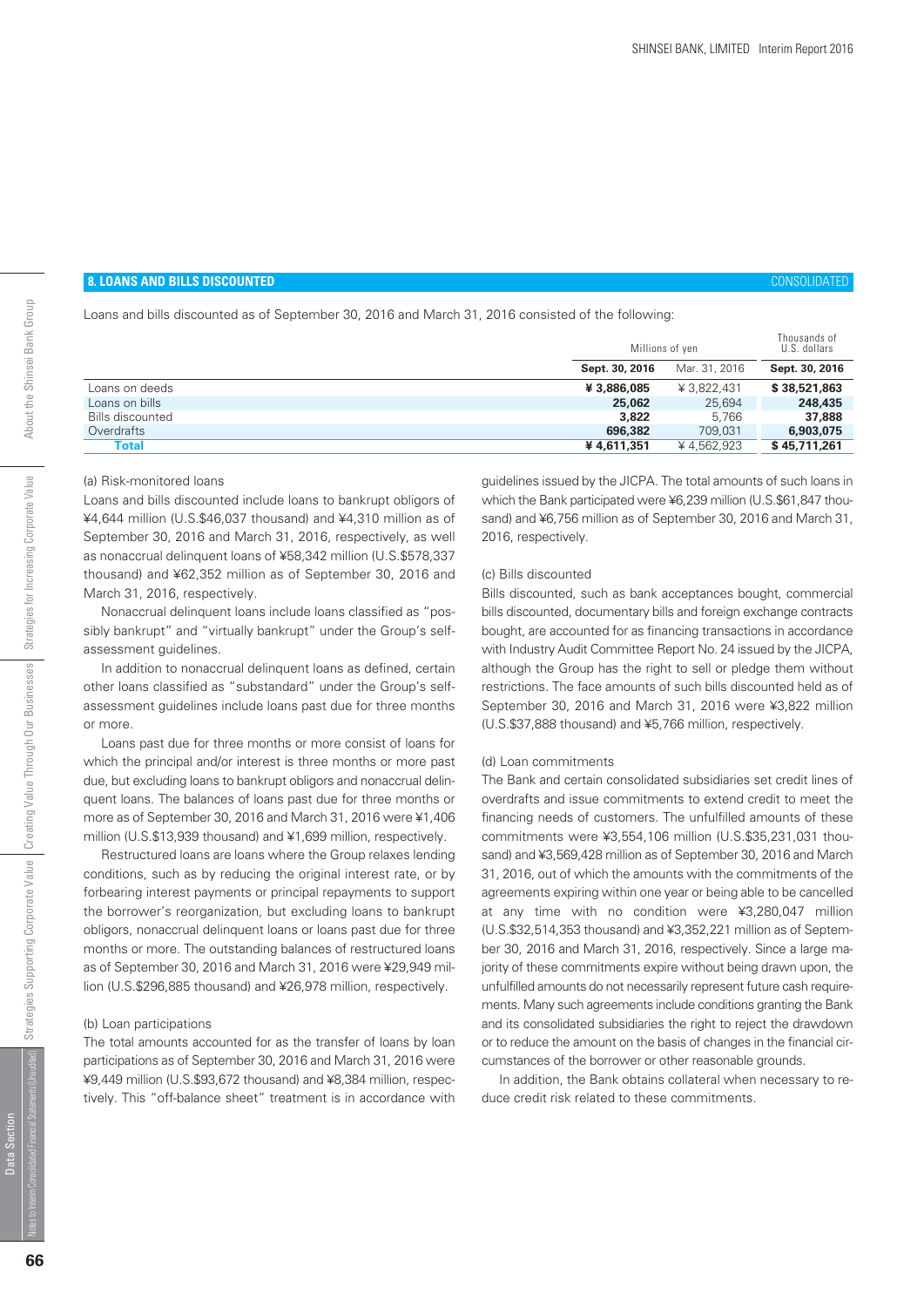# **9. FOREIGN EXCHANGES** CONSOLIDATED

Foreign exchange assets and liabilities as of September 30, 2016 and March 31, 2016 consisted of the following:

|                               | Millions of yen |                |   | Thousands of<br>U.S. dollars |   |                |
|-------------------------------|-----------------|----------------|---|------------------------------|---|----------------|
|                               |                 | Sept. 30, 2016 |   | Mar. 31, 2016                |   | Sept. 30, 2016 |
| Foreign exchange assets:      |                 |                |   |                              |   |                |
| Foreign bills receivable      | ¥               | 62             |   | ¥ $1,596$                    | S | 624            |
| Due from foreign banks        |                 | 25,634         |   | 15.427                       |   | 254,113        |
| <b>Total</b>                  |                 | ¥25,697        |   | ¥17.024                      |   | \$254,737      |
| Foreign exchange liabilities: |                 |                |   |                              |   |                |
| Foreign bills payable         | ¥               | 63             | ¥ | 75                           | S | 628            |
| Total                         | ¥               | 63             | ¥ | 75                           |   | 628            |

# **10. OTHER ASSETS** CONSOLIDATED

Other assets as of September 30, 2016 and March 31, 2016 consisted of the following:

|                                                |                | Millions of yen |                |
|------------------------------------------------|----------------|-----------------|----------------|
|                                                | Sept. 30, 2016 | Mar. 31, 2016   | Sept. 30, 2016 |
| Accrued income                                 | ¥ $14.100$     | ¥ 15.090        | 139,776<br>s   |
| Prepaid expenses                               | 4,475          | 3.567           | 44,366         |
| Fair value of derivatives                      | 115,701        | 98,367          | 1,146,921      |
| Accounts receivable                            | 47.734         | 43.213          | 473,183        |
| Installment receivables                        | 521.284        | 516.336         | 5,167,372      |
| Security deposits                              | 11,401         | 12.975          | 113,016        |
| Suspense payments                              | 15,902         | 18.079          | 157,637        |
| Margin deposits for futures transactions       | 3,551          | 4.280           | 35,200         |
| Cash collateral paid for financial instruments | 48,622         | 38.961          | 481.983        |
| Other                                          | 48,404         | 48,548          | 479,823        |
| Total                                          | ¥831.178       | ¥799.420        | \$8,239,277    |

Installment receivables in "Other assets" as of September 30, 2016 and March 31, 2016 include credits to bankrupt obligors of ¥129 million (U.S.\$1,287 thousand) and ¥117 million, nonaccrual delinquent credits of ¥10,001 million (U.S.\$99,139 thousand) and ¥9,937 million, credits past due for three months or more of ¥497 million (U.S.\$4,932 thousand) and ¥554 million, and restructured credits of ¥243 million (U.S.\$2,416 thousand) and ¥319 million, respectively.

# **11. PREMISES AND EQUIPMENT** CONSOLIDATED

Premises and equipment as of September 30, 2016 and March 31, 2016 consisted of the following:

|                                  | Millions of yen |               | Thousands of<br>U.S. dollars |
|----------------------------------|-----------------|---------------|------------------------------|
|                                  | Sept. 30, 2016  | Mar. 31, 2016 | Sept. 30, 2016               |
| <b>Buildings</b>                 | ¥ 29,209        | ¥ 29.850      | 289,543<br>S                 |
| Land                             | 3,312           | 3,336         | 32,833                       |
| Tangible leased assets as lessor | 48,348          | 45.687        | 479,270                      |
| Other                            | 26,135          | 24.561        | 259,073                      |
| Subtotal                         | 107.005         | 103,435       | 1.060.719                    |
| Accumulated depreciation         | (57, 103)       | (54, 654)     | (566,050)                    |
| <b>Net book value</b>            | 49.902<br>¥     | ¥ 48.781      | 494,669                      |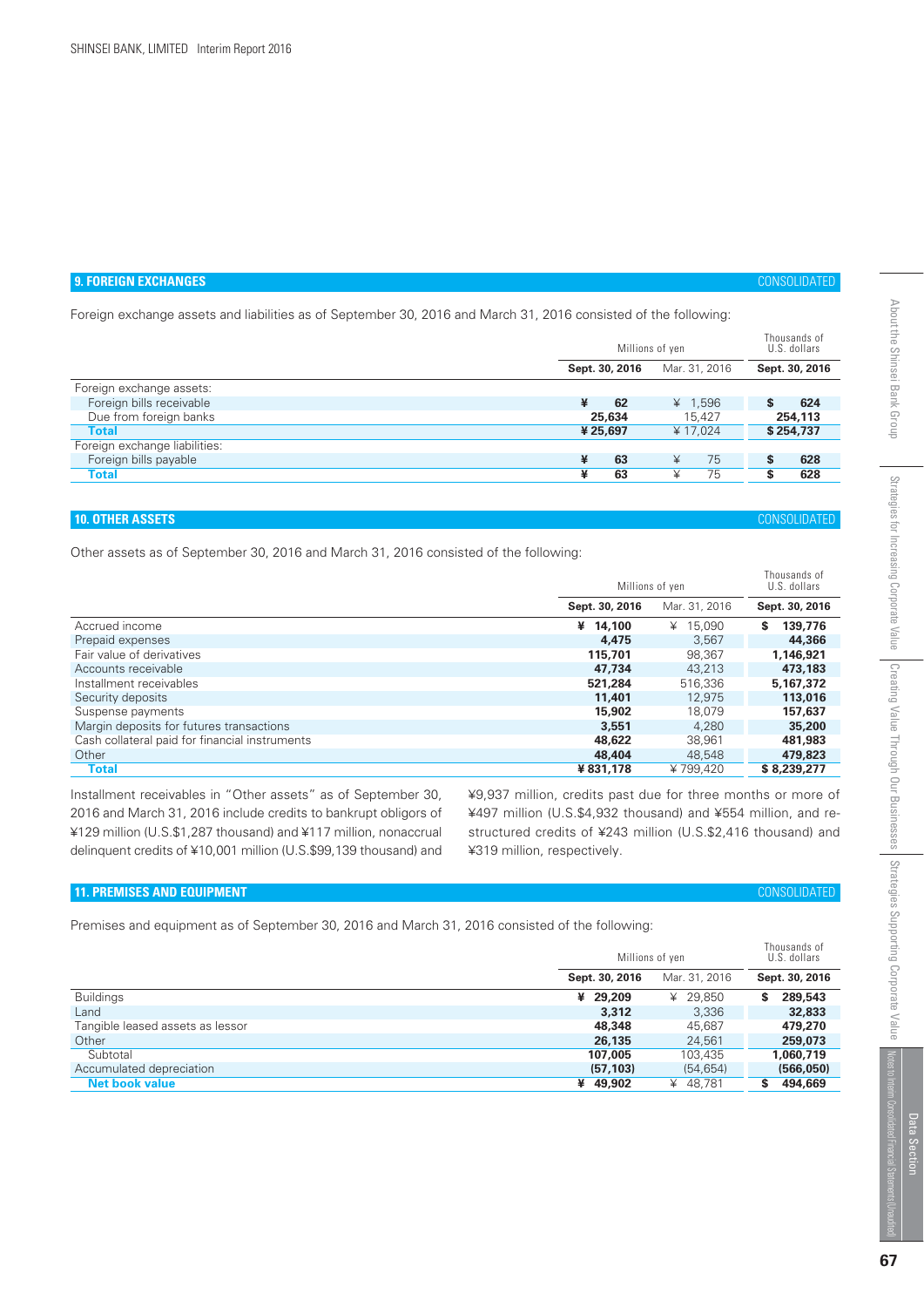# **12. INTANGIBLE ASSETS** CONSOLIDATED

Intangible assets as of September 30, 2016 and March 31, 2016 consisted of the following:

|                                                     | Millions of yen |               | Thousands of<br>U.S. dollars |
|-----------------------------------------------------|-----------------|---------------|------------------------------|
|                                                     | Sept. 30, 2016  | Mar. 31, 2016 | Sept. 30, 2016               |
| Software                                            | ¥ 27.593        | ¥ 25.888      | \$273,528                    |
| Goodwill, net:                                      |                 |               |                              |
| Goodwill                                            | 20,223          | 22.286        | 200,470                      |
| Negative goodwill                                   | (3,990)         | (4, 171)      | (39, 553)                    |
| Intangible assets acquired in business combinations | 3,235           | 4,188         | 32,072                       |
| Intangible leased assets as lessor                  | $\bf{0}$        |               | 9                            |
| Other                                               | 707             | 703           | 7.010                        |
| <b>Total</b>                                        | ¥47.770         | ¥48.897       | \$473,536                    |

# **13. RESERVE FOR CREDIT LOSSES** CONSOLIDATED

Reserve for credit losses as of September 30, 2016 and March 31, 2016 consisted of the following:

|                                                    | Millions of yen |               | Thousands of<br>U.S. dollars |
|----------------------------------------------------|-----------------|---------------|------------------------------|
|                                                    | Sept. 30, 2016  | Mar. 31, 2016 | Sept. 30, 2016               |
| Reserve for loan losses:                           |                 |               |                              |
| General reserve for loan losses                    | ¥67.586         | ¥ 64.543      | \$669,965                    |
| Specific reserve for loan losses                   | 24,145          | 23,280        | 239,352                      |
| Reserve for loan losses to restructuring countries | $\bf{0}$        |               |                              |
| Subtotal                                           | 91.732          | 87.825        | 909,320                      |
| Specific reserve for other credit losses           | 3,906           | 3.906         | 38,727                       |
| Total                                              | ¥95.638         | ¥91.732       | \$948,047                    |

# **14. DEPOSITS, INCLUDING NEGOTIABLE CERTIFICATES OF DEPOSIT** CONSOLIDATED

Deposits, including negotiable certificates of deposit, as of September 30, 2016 and March 31, 2016 consisted of the following:

|                                    | Millions of yen |               | Thousands of<br>U.S. dollars |
|------------------------------------|-----------------|---------------|------------------------------|
|                                    | Sept. 30, 2016  | Mar. 31, 2016 | Sept. 30, 2016               |
| Current                            | ¥<br>12,895     | 13.915<br>¥   | 127,830<br>S                 |
| Ordinary                           | 2,126,181       | 2,015,195     | 21,076,344                   |
| Notice                             | 19,201          | 20.095        | 190,338                      |
| Time                               | 2,798,659       | 3,005,648     | 27,742,460                   |
| Negotiable certificates of deposit | 384,880         | 301.001       | 3,815,236                    |
| Other                              | 443,926         | 445,137       | 4,400,536                    |
| <b>Total</b>                       | ¥ 5,785,744     | ¥5,800,994    | \$57,352,744                 |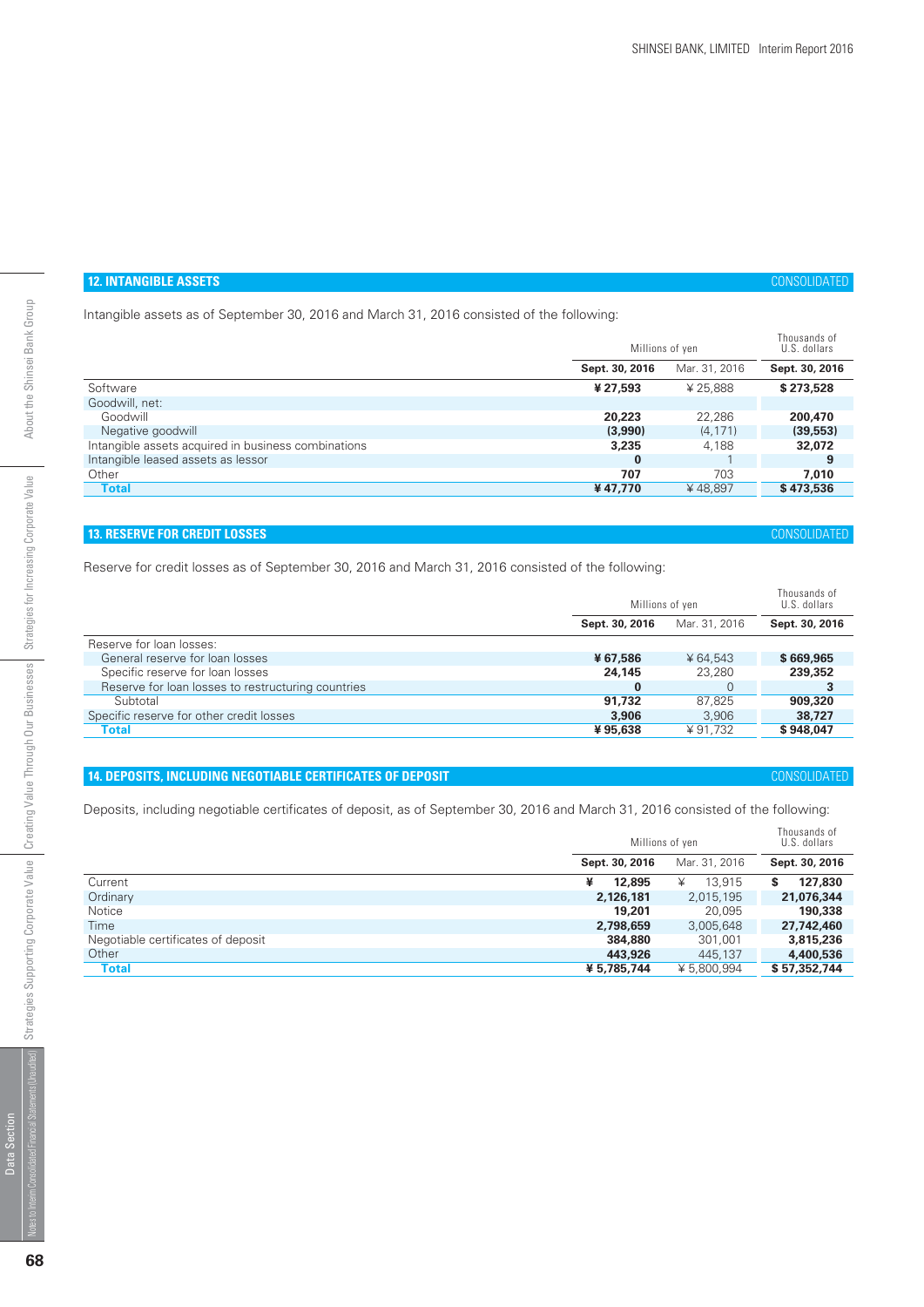# **15. DEBENTURES** CONSOLIDATED

(a) Debentures as of September 30, 2016 and March 31, 2016 consisted of the following:

| Interest                                                                                                |           |
|---------------------------------------------------------------------------------------------------------|-----------|
| Sept. 30, 2016 Mar. 31, 2016 Sept. 30, 2016<br>Rate $(%)$<br>Description<br>Maturity<br>Issue<br>Issuer |           |
| Shinsei Bank,<br>Apr. 2016 to<br>Apr. 2011 to<br>Five-year coupon                                       |           |
| Limited<br>Apr. 2013<br>0.08<br>¥11.199<br>Apr. 2018<br>16,740<br>debentures <sup>1</sup><br>¥          | \$111,013 |
| ¥11.199<br>16.740<br>Total                                                                              | \$111,013 |

1 This includes a series of five-year Long-Term Credit Debentures.

(b) Annual maturities of debentures as of September 30, 2016 were as follows:

| Year ending September 30, | Millions of yen          | Thousands of<br>U.S. dollars |
|---------------------------|--------------------------|------------------------------|
| 2017                      | ¥ 7,205                  | \$71,430                     |
| 2018                      | 3,993                    | 39,583                       |
| 2019 and thereafter       | $\overline{\phantom{0}}$ |                              |
| <b>Total</b>              | ¥11.199                  | \$111,013                    |

# **16. TRADING LIABILITIES** CONSOLIDATED

Trading liabilities as of September 30, 2016 and March 31, 2016 consisted of the following:

|                                                               | Millions of yen |               | Thousands of<br>U.S. dollars |
|---------------------------------------------------------------|-----------------|---------------|------------------------------|
|                                                               | Sept. 30, 2016  | Mar. 31, 2016 | Sept. 30, 2016               |
| Derivatives for trading securities                            | 742             | 797<br>¥      | 7.357                        |
| Derivatives for securities held to hedge trading transactions | 19,931          | 22.564        | 197,577                      |
| Trading-related financial derivatives                         | 254,671         | 268,452       | 2,524,501                    |
| Trading securities sold for short sales                       | 14,401          | 2.511         | 142,756                      |
| Total                                                         | ¥ 289,746       | ¥294.326      | \$2,872,191                  |

# **17. BORROWED MONEY** CONSOLIDATED

(a) Borrowed money as of September 30, 2016 and March 31, 2016 consisted of the following:

|                   |                | Millions of yen |                |
|-------------------|----------------|-----------------|----------------|
|                   | Sept. 30, 2016 | Mar. 31, 2016   | Sept. 30, 2016 |
| Subordinated debt | ¥ 12,400       | ¥ 51.000        | 122,919        |
| Other             | 748.249        | 750.742         | 7,417,219      |
| <b>Total</b>      | ¥760,649       | ¥801.742        | \$7,540,138    |

(b) Annual maturities of borrowed money as of September 30, 2016 were as follows:

| Year ending September 30, | Millions of yen | Thousands of<br>U.S. dollars |
|---------------------------|-----------------|------------------------------|
| 2017                      | ¥419,423        | \$4,157,652                  |
| 2018                      | 104,791         | 1,038,776                    |
| 2019                      | 68,945          | 683,445                      |
| 2020                      | 40,562          | 402,085                      |
| 2021 and thereafter       | 126,925         | 1,258,180                    |
| <b>Total</b>              | ¥760,649        | \$7,540,138                  |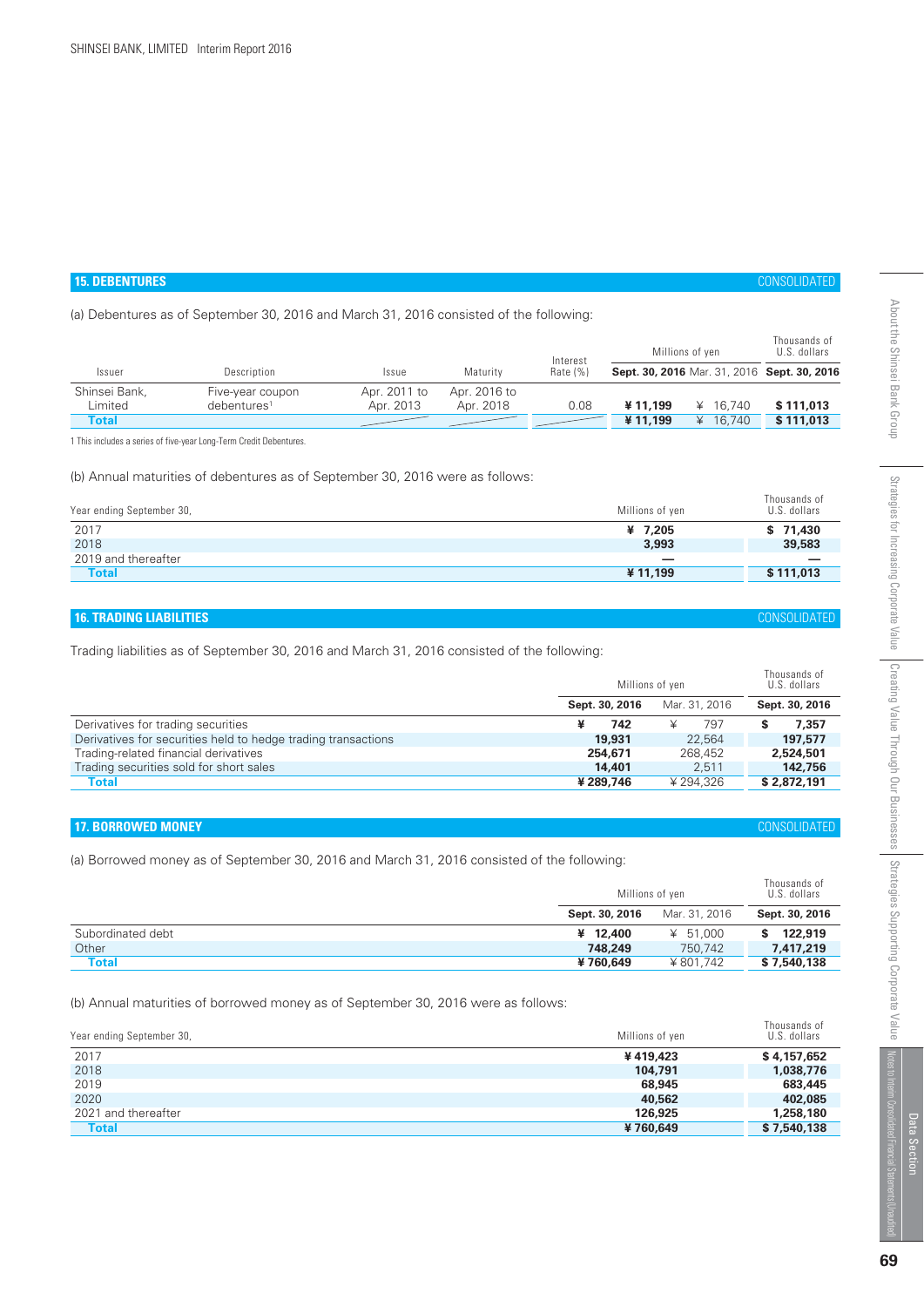# **18. CORPORATE BONDS** CONSOLIDATED

Thousands of

(a) Corporate bonds as of September 30, 2016 and March 31, 2016 consisted of the following:

|                       | Millions of yen |               | Thousands of<br>U.S. dollars |  |
|-----------------------|-----------------|---------------|------------------------------|--|
|                       | Sept. 30, 2016  | Mar. 31, 2016 | Sept. 30, 2016               |  |
| Subordinated bonds    | ¥ 31,400        | ¥31,400       | 311.261                      |  |
| Other corporate bonds | 80,700          | 63.721        | 799,960                      |  |
| Total                 | ¥112.100        | ¥95.121       | \$1,111,221                  |  |

(b) Subordinated bonds as of September 30, 2016 and March 31, 2016 consisted of the following:

|               |                               |              |              | Interest   | Millions of ven |          | Thousands of<br>U.S. dollars                |
|---------------|-------------------------------|--------------|--------------|------------|-----------------|----------|---------------------------------------------|
| Issuer        | Description                   | Issue        | Maturity     | Rate $(%)$ |                 |          | Sept. 30, 2016 Mar. 31, 2016 Sept. 30, 2016 |
| Shinsei Bank, | Unsecured subordinated bonds, | Oct. 2012 to | Oct. 2022 to | $2.02$ to  |                 |          |                                             |
| Limited       | pavable in Yen <sup>1</sup>   | Dec. 2013    | Dec. 2023    | 4.00       | ¥31.400         | ¥ 31.400 | \$311,261                                   |
| Total         |                               |              |              |            | ¥31.400         | ¥ 31,400 | \$311,261                                   |
|               |                               |              |              |            |                 |          |                                             |

1 This includes a series of subordinated bonds, payable in Yen.

# (c) Annual maturities of corporate bonds as of September 30, 2016 were as follows:

| Year ending September 30, | Millions of yen | Thousands of<br>U.S. dollars |
|---------------------------|-----------------|------------------------------|
| 2017                      | ¥ 27,500        | 272,601                      |
| 2018                      | 13,000          | 128,866                      |
| 2019                      | 20,000          | 198,255                      |
| 2020                      | 15,000          | 148,692                      |
| 2021 and thereafter       | 36,600          | 362,807                      |
| <b>Total</b>              | ¥112,100        | \$1,111,221                  |

# **19. OTHER LIABILITIES** CONSOLIDATED

Other liabilities as of September 30, 2016 and March 31, 2016 consisted of the following:

|                                                                 | Millions of yen | THUUS 411US UT<br>U.S. dollars |                |
|-----------------------------------------------------------------|-----------------|--------------------------------|----------------|
|                                                                 | Sept. 30, 2016  | Mar. 31, 2016                  | Sept. 30, 2016 |
| Accrued expenses                                                | ¥ 22,649        | ¥ $23,245$                     | S<br>224,520   |
| Unearned income                                                 | 22,556          | 22,920                         | 223,599        |
| Income taxes payable                                            | 4,031           | 1.909                          | 39,964         |
| Fair value of derivatives                                       | 93,905          | 86,419                         | 930,862        |
| Matured debentures, including interest                          | 6,002           | 7.057                          | 59,498         |
| Accounts payable                                                | 57,863          | 66,136                         | 573,591        |
| Deferred gains on installment receivables and credit quarantees | 32,271          | 32.584                         | 319,896        |
| Asset retirement obligations                                    | 8,940           | 8.890                          | 88,628         |
| Deposits payable                                                | 91,700          | 91.505                         | 909,003        |
| Cash collateral received for financial instruments              | 40,679          | 28.198                         | 403,244        |
| Other                                                           | 8,718           | 11.591                         | 86,423         |
| <b>Total</b>                                                    | ¥389,318        | ¥380.458                       | \$3,859,228    |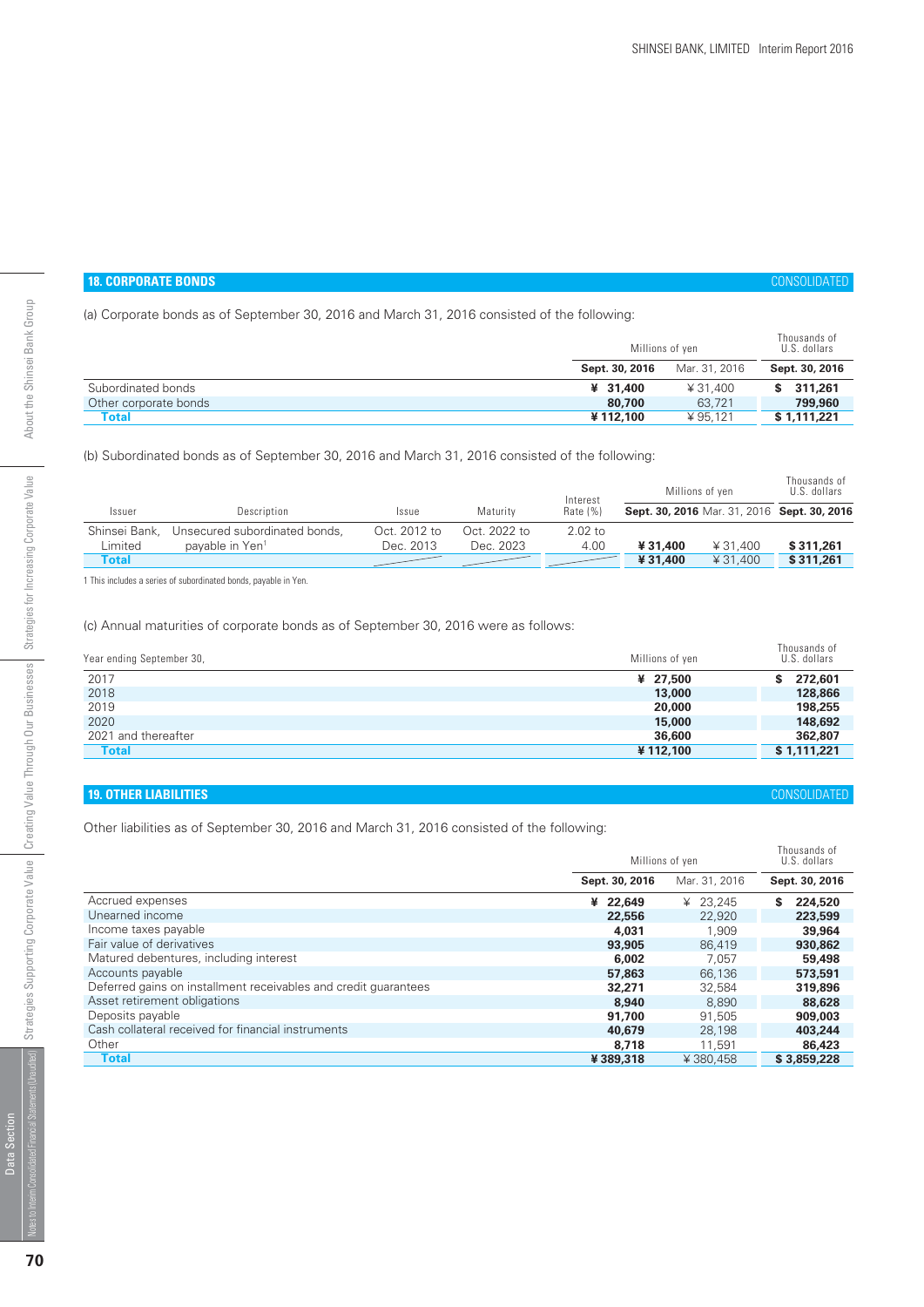| <b>20. ACCEPTANCES AND GUARANTEES</b>                                                                                               |                |                 |                              |  |  |  |
|-------------------------------------------------------------------------------------------------------------------------------------|----------------|-----------------|------------------------------|--|--|--|
| Acceptances and guarantees as of September 30, 2016 and March 31, 2016 consisted of the following:                                  |                |                 |                              |  |  |  |
|                                                                                                                                     |                | Millions of yen | Thousands of<br>U.S. dollars |  |  |  |
|                                                                                                                                     | Sept. 30, 2016 | Mar. 31, 2016   | Sept. 30, 2016               |  |  |  |
| Guarantees                                                                                                                          | ¥291.739       | ¥280.620        | \$2,891,946                  |  |  |  |
|                                                                                                                                     |                |                 |                              |  |  |  |
| <b>21. ASSETS PLEDGED AS COLLATERAL</b>                                                                                             |                |                 | <b>CONSOLIDATED</b>          |  |  |  |
| Assets pledged as collateral and liabilities collateralized as of September 30, 2016 and March 31, 2016 consisted of the following: |                |                 |                              |  |  |  |
|                                                                                                                                     |                | Millions of ven | Thousands of<br>U.S. dollars |  |  |  |

|                                                        | <b>IVILIIIUII</b> U UI YUII | o.o. uunulu   |                |
|--------------------------------------------------------|-----------------------------|---------------|----------------|
|                                                        | Sept. 30, 2016              | Mar. 31, 2016 | Sept. 30, 2016 |
| Assets pledged as collateral:                          |                             |               |                |
| Cash and due from banks                                | ¥<br>304                    | ¥<br>1.158    | S.<br>3,017    |
| Trading assets                                         | 13,634                      | 7,360         | 135,158        |
| Monetary assets held in trust                          | 608                         | 3,706         | 6,034          |
| <b>Securities</b>                                      | 536,147                     | 488.083       | 5,314,701      |
| Loans and bills discounted                             | 93,148                      | 113,979       | 923,357        |
| Lease receivables and leased investment assets         | 29,529                      | 42,024        | 292,715        |
| Other assets                                           | 62,515                      | 70,058        | 619,705        |
| Premises and equipment                                 | 7,242                       | 4,523         | 71,793         |
| Liabilities collateralized:                            |                             |               |                |
| Deposits, including negotiable certificates of deposit | ¥<br>878                    | ¥<br>1.159    | S.<br>8,704    |
| Payables under repurchase agreements                   | 45,955                      | 23,779        | 455,544        |
| Payables under securities lending transactions         | 205,490                     | 116,409       | 2,036,976      |
| Borrowed money                                         | 353,412                     | 376,918       | 3,503,294      |
| Corporate bonds                                        | 5,500                       | 8,521         | 54,520         |
| Other liabilities                                      | 14                          | 10            | 148            |
| Acceptances and quarantees                             | 964                         | 970           | 9,560          |

In addition, ¥59,977 million (U.S.\$594,541 thousand) and ¥62,559 million of securities as of September 30, 2016 and March 31, 2016, were pledged as collateral for transactions, including exchange settlements, swap transactions and replacement of margin for futures transactions.

 Also, ¥3,551 million (U.S.\$35,200 thousand) and ¥4,280 million of margin deposits for futures transactions outstanding, ¥11,401

million (U.S.\$113,016 thousand) and ¥12,975 million of security deposits, ¥48,622 million (U.S.\$481,983 thousand) and ¥38,961 million of cash collateral paid for financial instruments, and nil and ¥141 million of guarantee deposits under resale agreements and repurchase agreements were included in "Other assets" as of September 30, 2016 and March 31, 2016, respectively.

# **22. NONRECOURSE DEBTS** CONSOLIDATED

Nonrecourse debts in consolidated special purpose companies as of September 30, 2016 and March 31, 2016 consisted of the following:

|                                            |                | Millions of yen |                |  |
|--------------------------------------------|----------------|-----------------|----------------|--|
|                                            | Sept. 30, 2016 | Mar. 31, 2016   | Sept. 30, 2016 |  |
| Nonrecourse debts:                         |                |                 |                |  |
| Borrowed money                             | ¥67.446        | ¥ 74.593        | \$668,585      |  |
| Corporate bonds                            | 5,500          | 8.521           | 54,520         |  |
| Assets corresponding to nonrecourse debts: |                |                 |                |  |
| Cash and due from banks                    | ¥<br>234       | ¥ $1.038$       | 2,323<br>s     |  |
| <b>Securities</b>                          | 89,836         | 98.860          | 890,529        |  |
| Loans and bills discounted                 | 853            | 18,904          | 8,458          |  |
| Other assets                               | 6,765          | 7.604           | 67,067         |  |

The above balances included certain amount of "Assets pledged as collateral" in Note 21.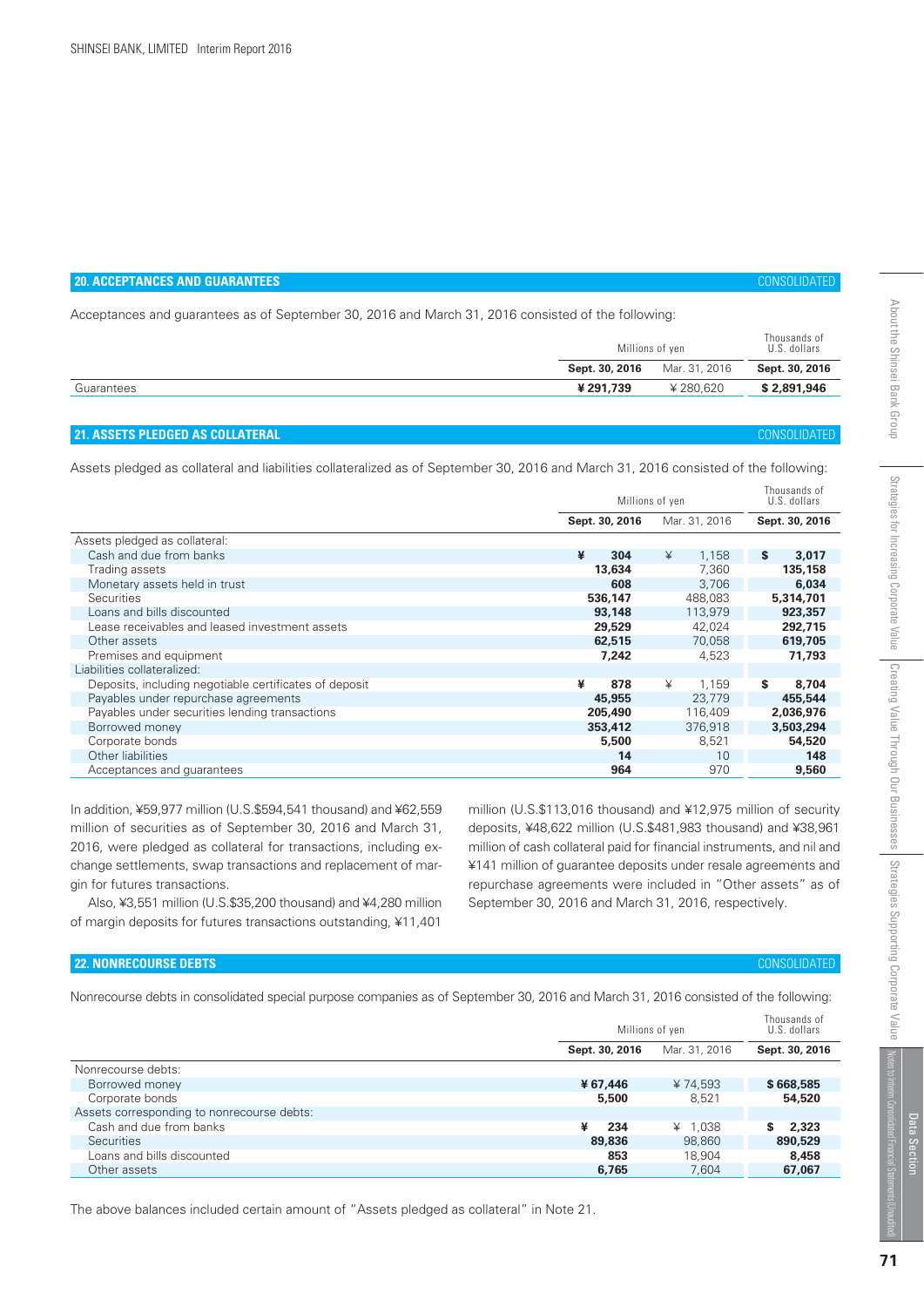# **23. PREFERRED SECURITIES ISSUED BY SUBSIDIARIES OUTSIDE JAPAN** CONSOLIDATED

The noncumulative perpetual preferred securities issued by the Bank's wholly owned subsidiaries outside Japan as of September 30, 2016 and March 31, 2016 were as follows:

|                    | Issued    | Issue<br>amount | Dividend | Floating<br>dividend |             | Redemption<br>date at the |   | Millions of yen                                             | Thousands of<br>U.S. dollars |
|--------------------|-----------|-----------------|----------|----------------------|-------------|---------------------------|---|-------------------------------------------------------------|------------------------------|
| Issuer             | date      | (in millions)   | rate     | start date           | Type        |                           |   | issuer's option Sept. 30, 2016 Mar. 31, 2016 Sept. 30, 2016 |                              |
| Shinsei Finance    |           |                 |          |                      |             |                           |   |                                                             |                              |
| (Cayman) Limited   | Feb. 2006 | U.S.\$775       | 6.418%   | Jul. 2016            | step-up     | Jul. 2016 <sup>1</sup>    |   | ¥ 3.398                                                     |                              |
| Shinsei Finance II |           |                 |          |                      |             |                           |   |                                                             |                              |
| (Cayman) Limited   | Mar. 2006 | U.S.\$700       | 7.16%    | Jul. 2016            | non step-up | Jul. 2016 <sup>2</sup>    |   | 1.930                                                       |                              |
| Total              |           |                 |          |                      |             |                           | _ | ¥ 5.328                                                     |                              |

1 The preferred securities issued by Shinsei Finance (Cayman) Limited were fully redeemed in July 2016. 2 The preferred securities issued by Shinsei Finance II (Cayman) Limited were fully redeemed in July 2016.

These preferred securities were accounted for as noncontrolling interests in the interim consolidated balance sheets as of March 31, 2016.

# **24. EQUITY** CONSOLIDATED

The authorized number of shares of common stock as of September 30, 2016 was 4,000,000 thousand shares.

The following table shows changes in the number of shares of common stock.

|                                      |                            | Thousands                   |
|--------------------------------------|----------------------------|-----------------------------|
|                                      | Issued number of<br>shares | Number of treasury<br>stock |
| Six months ended September 30, 2016: |                            |                             |
| Beginning of period                  | 2,750,346                  | 96,429                      |
| Increase <sup>1</sup>                |                            | 65,564                      |
| Decrease                             |                            |                             |
| End of period                        | 2,750,346                  | 161,993                     |
| Six months ended September 30, 2015: |                            |                             |
| Beginning of period                  | 2,750,346                  | 96,428                      |
| Increase <sup>2</sup>                |                            | 0                           |
| Decrease                             |                            |                             |
| End of period                        | 2,750,346                  | 96,428                      |
|                                      |                            |                             |

1 The increase of shares is associated with the repurchase from market. 2 The increase of shares is associated with the acquisition of fractional shares.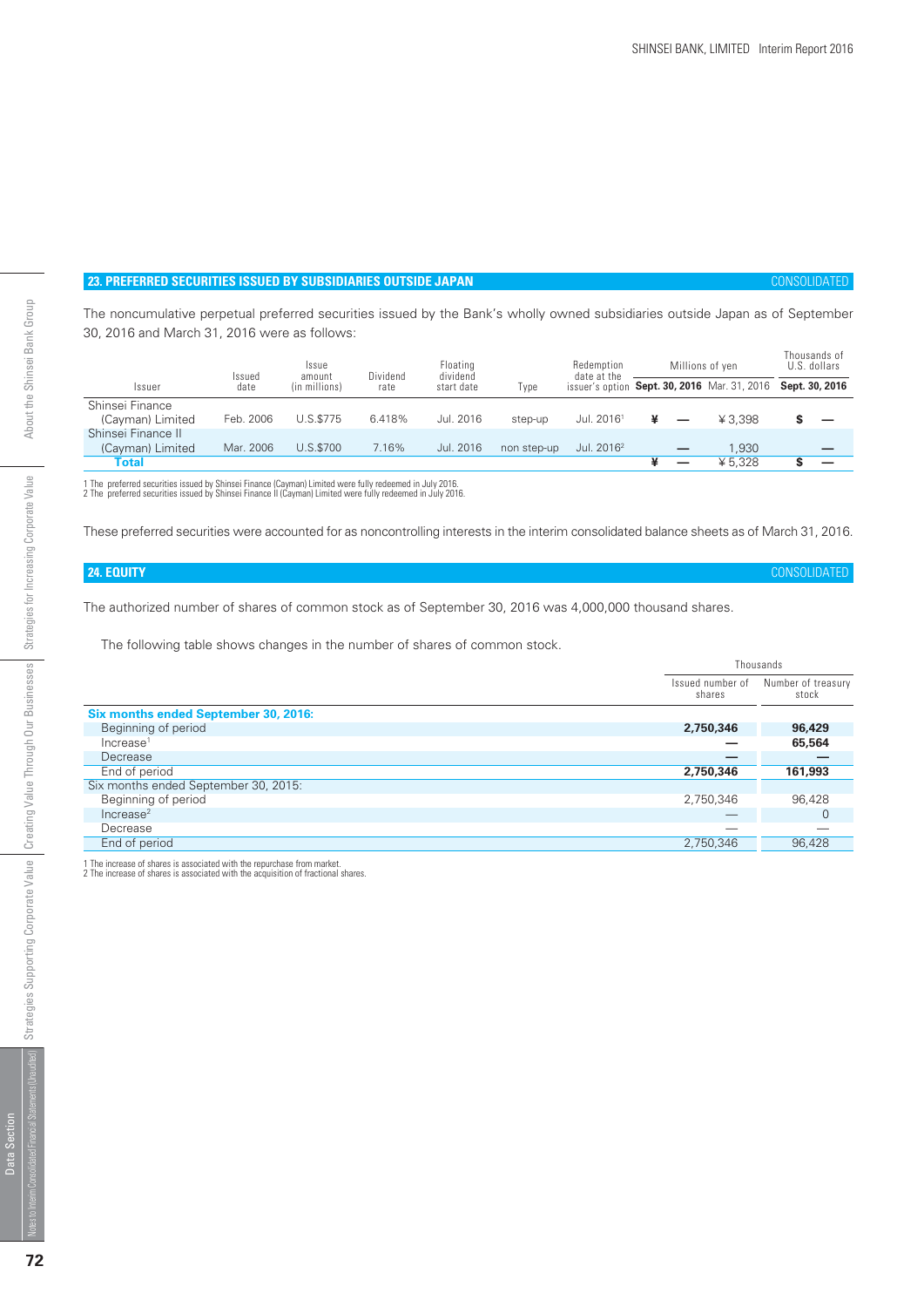# **25. STOCK ACQUISITION RIGHTS** CONSOLIDATED

The Bank and a subsidiary issue stock acquisition rights as a stock option plan to directors, executive officers and employees of the Bank and its subsidiaries.

 Some stock acquisition rights provide eligible individuals (the "holders") with the right to purchase stock of the issuers, without any cash consideration, others with offsetting the remuneration claims against the issuers. The amount of money to be paid upon exercising stock acquisition rights is the amount calculated by multiplying the payment amount per share (the "exercise price") by the number of shares that can be purchased through the exercise

of one stock acquisition right. Conditions are stipulated in the "Agreement on the Grant of Stock Acquisition Rights" entered into between the issuers and the holders to whom stock acquisition rights were allotted based on the resolution of the annual general meeting of shareholders and the meetings of the Board of Directors which resolves the issuance of stock acquisition rights subsequent to the shareholders' meeting.

 The following table shows the details of stock acquisition rights issued during the six months ended September 30, 2016.

| Date of issuance | Total number of stock<br>acquisition rights issued | Total number of<br>holders | Exercise period             | Exercise<br>price (Yen) | Fair value of the<br>grant date (Yen) |
|------------------|----------------------------------------------------|----------------------------|-----------------------------|-------------------------|---------------------------------------|
| May 26, 2016     | Common stocks 134,300 shares                       |                            | May 27, 2016 - May 26, 2046 |                         | ¥162                                  |

(a) Stock-based compensation expenses for the six months ended September 30, 2016 and 2015 were as follows.

|                                     |                | Millions of yen                 | Thousands of<br>U.S. dollars |
|-------------------------------------|----------------|---------------------------------|------------------------------|
|                                     | Sept. 30, 2016 | Sept. 30, 2015                  | Sept. 30, 2016               |
| General and administrative expenses | ¥ 53           | $\hspace{0.1mm}-\hspace{0.1mm}$ | \$528                        |

(b) Amount of profit by non-exercise of stock options for the six months ended September 30, 2016 and 2015 were as follows:

|                           |                | Millions of yen | Thousands of<br>U.S. dollars |
|---------------------------|----------------|-----------------|------------------------------|
|                           | Sept. 30, 2016 | Sept. 30, 2015  | Sept. 30, 2016               |
| Other gains (losses), net | ¥ —            | ¥698            | $\mathbf{s} =$               |

# **26. NET TRADING INCOME (LOSS)** CONSOLIDATED

Net trading income (loss) for the six months ended September 30, 2016 and 2015 consisted of the following:

|          | Thousands of<br>U.S. dollars |                 |  |
|----------|------------------------------|-----------------|--|
| 2016     | 2015                         | 2016            |  |
| 822<br>¥ | ¥ 2.388                      | \$8,155         |  |
| 206      | 286                          | 2.047           |  |
| 3,798    | 2.547                        | 37,652          |  |
| 13       | (95)                         | 132             |  |
| ¥4.840   | ¥ 5.126                      | \$47,986        |  |
|          |                              | Millions of yen |  |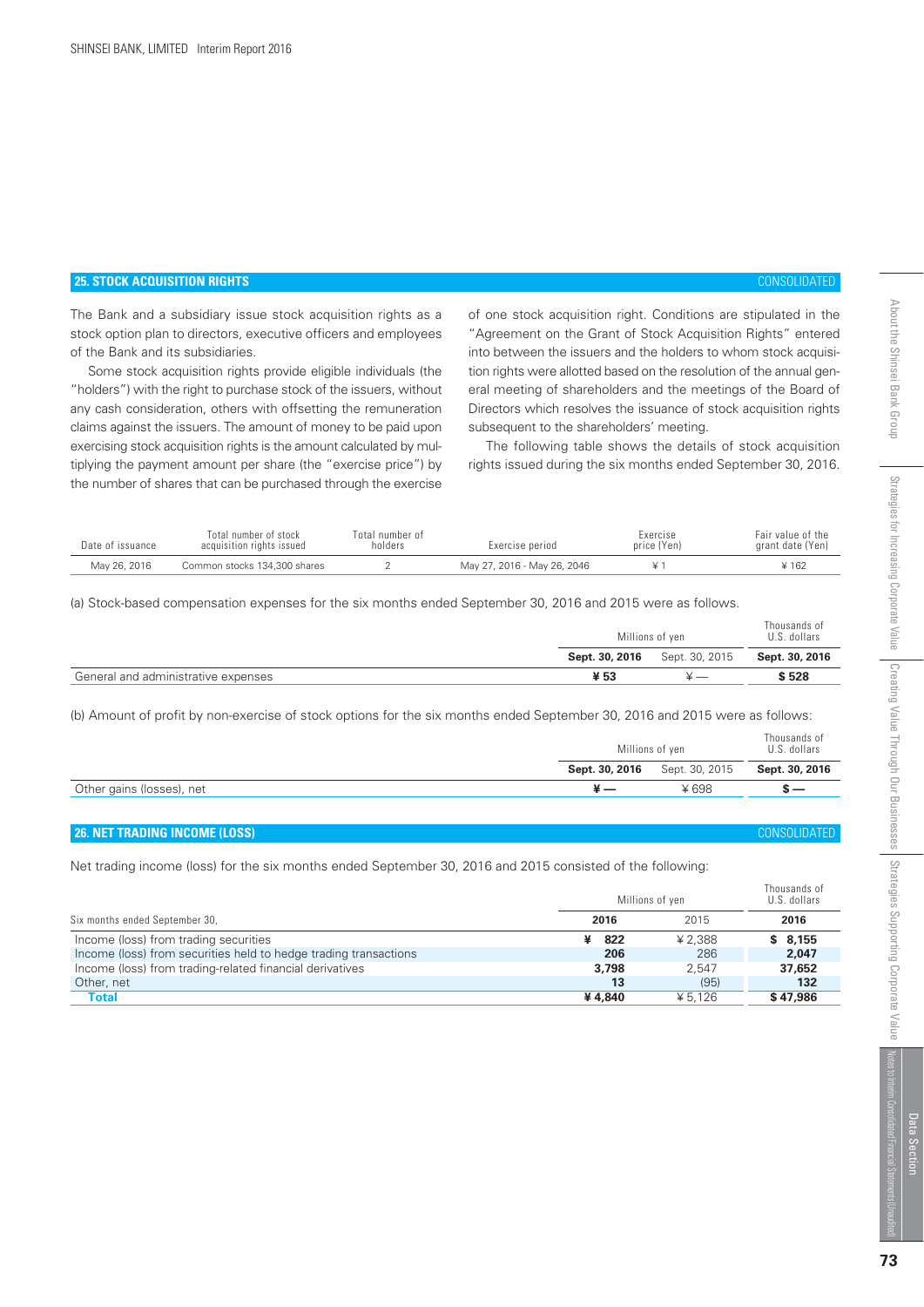# **27. OTHER BUSINESS INCOME (LOSS), NET** *CONSOLIDATED*

"Other, Net" in other business income (loss), net, for the six months ended September 30, 2016 and 2015 consisted of the following:

|                                                                       | Millions of yen | Thousands of<br>U.S. dollars |            |  |
|-----------------------------------------------------------------------|-----------------|------------------------------|------------|--|
| Six months ended September 30,                                        | 2016            | 2015                         | 2016       |  |
| Income (loss) from derivatives entered into for banking purposes, net | ¥ $(661)$       | ¥ 415                        | \$ (6,556) |  |
| Equity in net income (loss) of affiliates                             | 1.199           | 1.244                        | 11,893     |  |
| Gain on lease cancellation and other lease income (loss), net         | 704             | 441                          | 6,987      |  |
| Other, net                                                            | 484             | 396                          | 4.799      |  |
| <b>Total</b>                                                          | ¥1.727          | ¥ 2.497                      | \$17,123   |  |

# **28. NET CREDIT COSTS (RECOVERIES)** CONSOLIDATED

Net credit costs (recoveries) for the six months ended September 30, 2016 and 2015 consisted of the following:

|                                                                                | Millions of yen | Thousands of<br>U.S. dollars |           |
|--------------------------------------------------------------------------------|-----------------|------------------------------|-----------|
| Six months ended September 30,                                                 | 2016            | 2015                         | 2016      |
| Losses on write-off or sales of loans                                          | ¥ $1,143$       | 517<br>¥                     | \$11,335  |
| Net provision (reversal) of reserve for loan losses:                           |                 |                              |           |
| Net provision (reversal) of general reserve for loan losses                    | 10,903          | 10.940                       | 108,080   |
| Net provision (reversal) of specific reserve for loan losses                   | 5,408           | (7, 722)                     | 53,615    |
| Net provision (reversal) of reserve for loan losses to restructuring countries | (0)             |                              | (3)       |
| Subtotal                                                                       | 16,311          | 3.217                        | 161,692   |
| Other credit costs (recoveries) relating to leasing business                   | (30)            | 49                           | (303)     |
| Recoveries of written-off claims                                               | (2,705)         | (5,046)                      | (26, 816) |
| <b>Total</b>                                                                   | ¥14.719         | ¥ $(1.262)$                  | \$145,908 |

# **29. OTHER GAINS (LOSSES), NET** *CONSOLIDATED*

Other gains (losses), net for the six months ended September 30, 2016 and 2015 consisted of the following:

|                                                       |          | Millions of yen |           |  |  |  |  |  |
|-------------------------------------------------------|----------|-----------------|-----------|--|--|--|--|--|
| Six months ended September 30,                        | 2016     | 2015            | 2016      |  |  |  |  |  |
| Net gain (loss) on disposal of premises and equipment | ¥<br>(6) | ¥<br>(37)       | S<br>(69) |  |  |  |  |  |
| Gains on write-off of unclaimed debentures            | 677      | 74              | 6.716     |  |  |  |  |  |
| Provision for reimbursement of debentures             | (306)    |                 | (3,035)   |  |  |  |  |  |
| Gains on write-off of unclaimed deposits              | 1.254    | 620             | 12,435    |  |  |  |  |  |
| Gains on sale of nonperforming loans                  | 1,874    |                 | 18,582    |  |  |  |  |  |
| Gain on liquidation of subsidiaries                   | 532      | 446             | 5,281     |  |  |  |  |  |
| Loss on liquidation of subsidiaries                   | (528)    |                 | (5,243)   |  |  |  |  |  |
| Loss on sale of investments in affiliates             |          | (277)           |           |  |  |  |  |  |
| Gain on sale of investments in subsidiaries           | 257      |                 | 2.551     |  |  |  |  |  |
| Impairment losses on long-lived assets                | (31)     | (396)           | (308)     |  |  |  |  |  |
| Gain on reversal of stock acquisition rights          |          | 698             |           |  |  |  |  |  |
| Other, net                                            | 694      | 74              | 6,889     |  |  |  |  |  |
| Total                                                 | ¥4.418   | ¥1.204          | \$43,799  |  |  |  |  |  |

# • Impairment losses on long-lived assets

For the six months ended September 30, 2016 and 2015, respectively, "Impairment losses on long-lived assets" of ¥31 million (U.S.\$308 thousand) and ¥396 million were recognized mainly on the properties of the Bank's branches which were decided to be closed and on the unused IT-related properties, assuming their recoverable amount to be zero.

# **74**

Data Section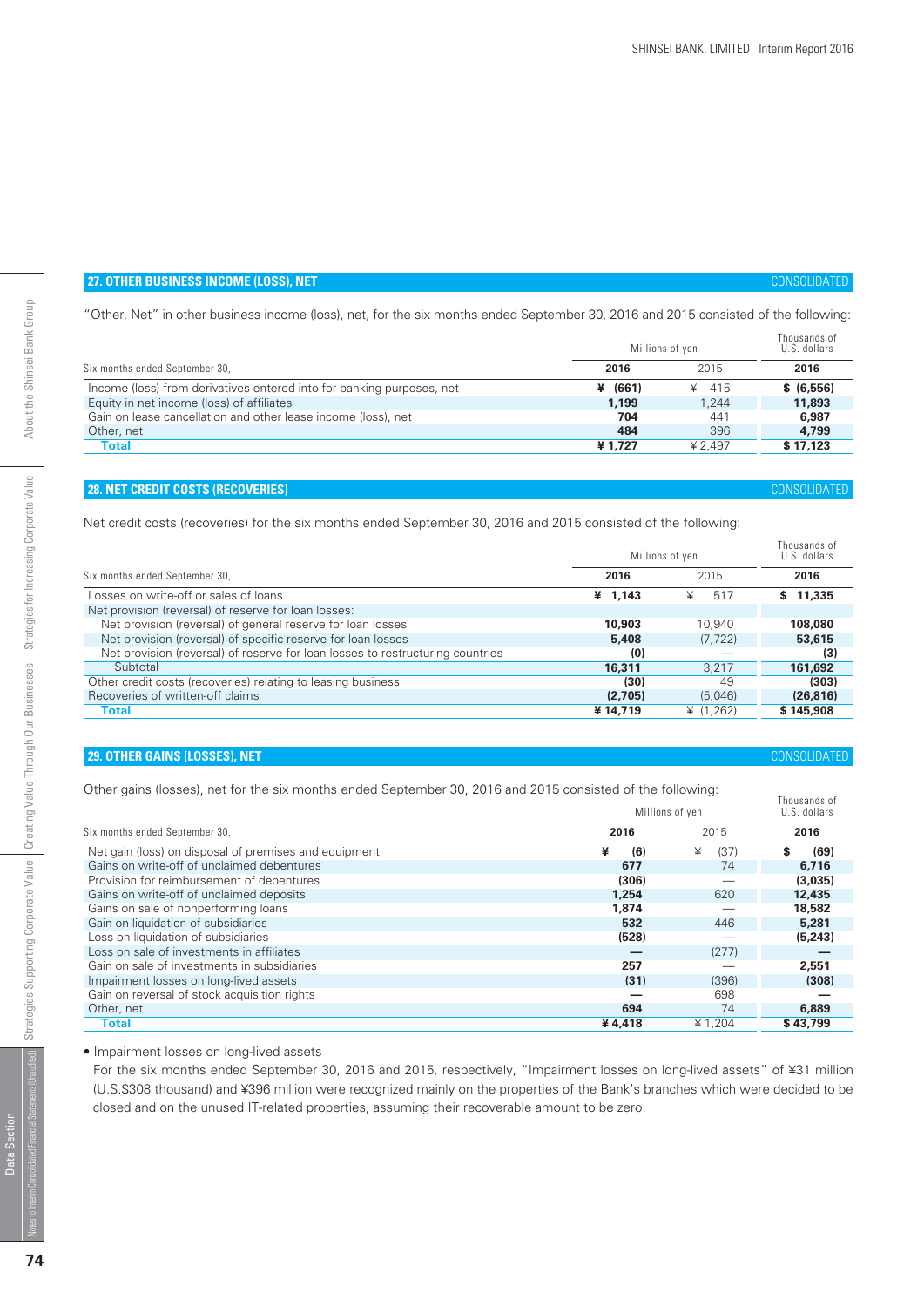# **30. EARNINGS PER SHARE** CONSOLIDATED

A reconciliation of the difference between basic and diluted EPS for the six months ended September 30, 2016 and 2015 was as follows:

|                                                                    | Earnings<br>(Millions of yen) | Weighted<br>average shares<br>(Thousands) | <b>FPS</b><br>(Yen) | <b>FPS</b><br>(U.S. dollars) |
|--------------------------------------------------------------------|-------------------------------|-------------------------------------------|---------------------|------------------------------|
| For the six months ended September 30, 2016:                       |                               |                                           |                     |                              |
| Basic EPS                                                          |                               |                                           |                     |                              |
| Profit (loss) attributable to owners of the parent                 |                               |                                           |                     |                              |
| available to common shareholders                                   | ¥ 24,936                      | 2,622,093                                 | ¥ $9.51$            | \$0.09                       |
| Effect of dilutive securities                                      |                               |                                           |                     |                              |
| Stock acquisition rights                                           |                               | 93                                        |                     |                              |
| <b>Diluted EPS</b>                                                 |                               |                                           |                     |                              |
| Profit (loss) attributable to owners of the parent for computation | ¥ 24,936                      | 2,622,187                                 | ¥ $9.50$            | \$0.09                       |
|                                                                    |                               |                                           |                     |                              |
| For the six months ended September 30, 2015:                       |                               |                                           |                     |                              |
| Basic EPS                                                          |                               |                                           |                     |                              |
| Profit (loss) attributable to owners of the parent                 |                               |                                           |                     |                              |
| available to common shareholders                                   | ¥37,466                       | 2,653,918                                 | ¥ 14.11             |                              |
| Effect of dilutive securities                                      |                               |                                           |                     |                              |
| Stock acquisition rights                                           |                               | 6                                         |                     |                              |
| <b>Diluted EPS</b>                                                 |                               |                                           |                     |                              |
| Profit (loss) attributable to owners of the parent for computation | ¥37.466                       | 2,653,925                                 | ¥ 14.11             |                              |
|                                                                    |                               |                                           |                     |                              |

# **31. LEASE TRANSACTIONS** CONSOLIDATED

# (A) FINANCE LEASE TRANSACTIONS

# AS LESSEE

- (a) For finance lease transactions, where the ownership of the property is deemed to transfer to the lessee, lease assets are software included in "Intangible assets."
- (b) For finance lease transactions, where the ownership of the property is not deemed to transfer to the lessee, lease assets are primarily buildings, tools, equipment and fixtures included in "Premises and equipment."
- (c) Depreciation method is described in "(U) LEASE TRANSACTIONS" in Note 2 "SUMMARY OF SIGNIFICANT ACCOUNTING POLICIES."

# AS LESSOR

(a) Breakdown of "Lease receivables and leased investment assets" as of September 30, 2016 and March 31, 2016 were as follows:

|                           | Millions of yen | Thousands of<br>U.S. dollars |                |
|---------------------------|-----------------|------------------------------|----------------|
|                           | Sept. 30, 2016  | Mar. 31, 2016                | Sept. 30, 2016 |
| Lease receivables         | ¥ 62,902        | ¥ 70.412                     | 623,542<br>S   |
| Leased investment assets: |                 |                              |                |
| Lease payment receivables | 138,676         | 152.999                      | 1,374,667      |
| Estimated residual value  | 5,532           | 5.760                        | 54,843         |
| Interest equivalent       | (16, 735)       | (18,026)                     | (165, 899)     |
| Other                     | 325             | 307                          | 3,223          |
| Subtotal                  | 127,798         | 141,040                      | 1,266,834      |
| <b>Total</b>              | ¥190,701        | ¥ 211,453                    | \$1,890,376    |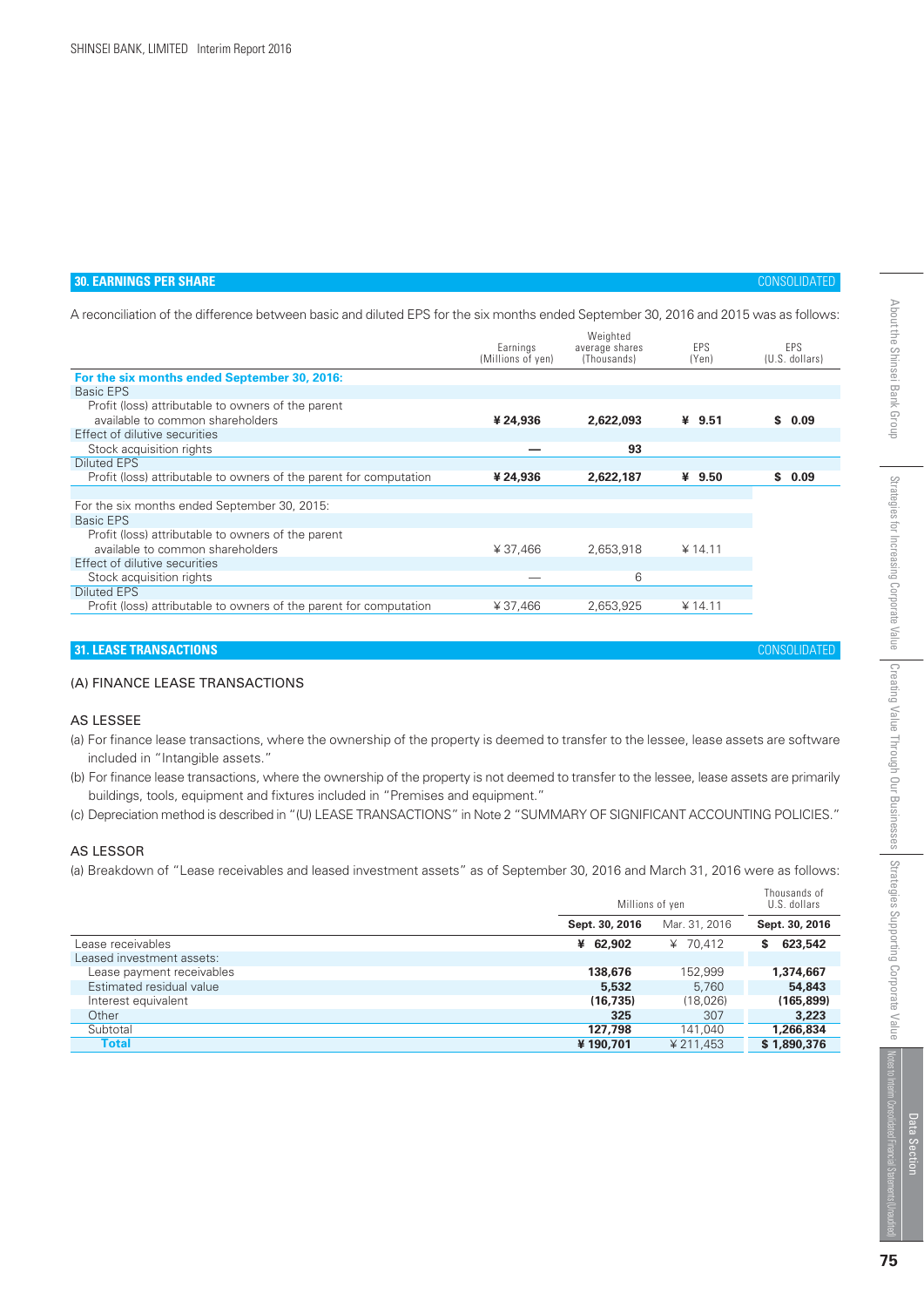# **31. LEASE TRANSACTIONS (CONTINUED)** CONSOLIDATED

(b) Lease payment receivables for "Lease receivables and leased investment assets" as of September 30, 2016 were as follows:

|                                         | Lease receivables |                              | Leased investment assets |                              |  |  |
|-----------------------------------------|-------------------|------------------------------|--------------------------|------------------------------|--|--|
|                                         | Millions of yen   | Thousands of<br>U.S. dollars | Millions of yen          | Thousands of<br>U.S. dollars |  |  |
| Due within one year                     | ¥ 20,973          | \$207,909                    | ¥ 42,298                 | 419,299<br>S.                |  |  |
| Due after one year within two years     | 15,788            | 156,512                      | 32,956                   | 326,689                      |  |  |
| Due after two years within three years  | 11.971            | 118,673                      | 23,431                   | 232,271                      |  |  |
| Due after three years within four years | 8,123             | 80,526                       | 14,960                   | 148,295                      |  |  |
| Due after four years within five years  | 5,444             | 53,972                       | 8,471                    | 83,975                       |  |  |
| Due after five years                    | 4,225             | 41.887                       | 16,558                   | 164,138                      |  |  |
| Total                                   | ¥66,528           | \$659,479                    | ¥138,676                 | \$1,374,667                  |  |  |

### (B) OPERATING LEASE TRANSACTIONS

Noncancelable operating lease obligations as lessee and lease payment receivables as lessor as of September 30, 2016 and March 31, 2016 were as follows:

# AS LESSEE

|                     |                | Millions of yen |                |  |  |
|---------------------|----------------|-----------------|----------------|--|--|
|                     | Sept. 30, 2016 | Mar. 31, 2016   | Sept. 30, 2016 |  |  |
| Lease obligations:  |                |                 |                |  |  |
| Due within one year | ¥ 4.551        | ¥ 4.632         | \$45,115       |  |  |
| Due after one year  | 9,728          | 11.853          | 96,433         |  |  |
| <b>Total</b>        | ¥14,279        | ¥16.486         | \$141,548      |  |  |

#### AS LESSOR

|                            |                | Millions of yen |                |  |  |  |
|----------------------------|----------------|-----------------|----------------|--|--|--|
|                            | Sept. 30, 2016 | Mar. 31, 2016   | Sept. 30, 2016 |  |  |  |
| Lease payment receivables: |                |                 |                |  |  |  |
| Due within one year        | ¥ 4.760        | ¥ $4.348$       | \$47,192       |  |  |  |
| Due after one year         | 21,408         | 20.417          | 212,214        |  |  |  |
| <b>Total</b>               | ¥ 26.168       | ¥ 24.766        | \$259,406      |  |  |  |
|                            |                |                 |                |  |  |  |

# **32. SEGMENT INFORMATION** CONSOLIDATED

# **(A) SEGMENT INFORMATION**

# (a) DESCRIPTION OF REPORTABLE SEGMENTS

Our reportable segments are businesses whose individual financial information is available and regular evaluation by the Executive Committee is made in order to decide how much resources are allocated.

 The Businesses provide a wide variety of financial products and services to institutional and individual customers through our Institutional Business, Global Markets Business and Individual Business. These groups consist of operating segments which provide their respective financial products and services. The Institutional Business consists of the "Corporate Business," "Structured Finance," "Principal Transactions," and "Showa Leasing" and the Global Markets Business consists of the "Markets," and "Other Global Markets" as reportable segments. The Individual Business consists of "Retail Banking," "Shinsei Financial" and "APLUS FINANCIAL." Also, the business and operations excluding any of the Institutional Business, the Global Markets Business, and the Individual Business are classified as the "Corporate/Other". The "Treasury" in the "Corporate/Other" is a reportable segment.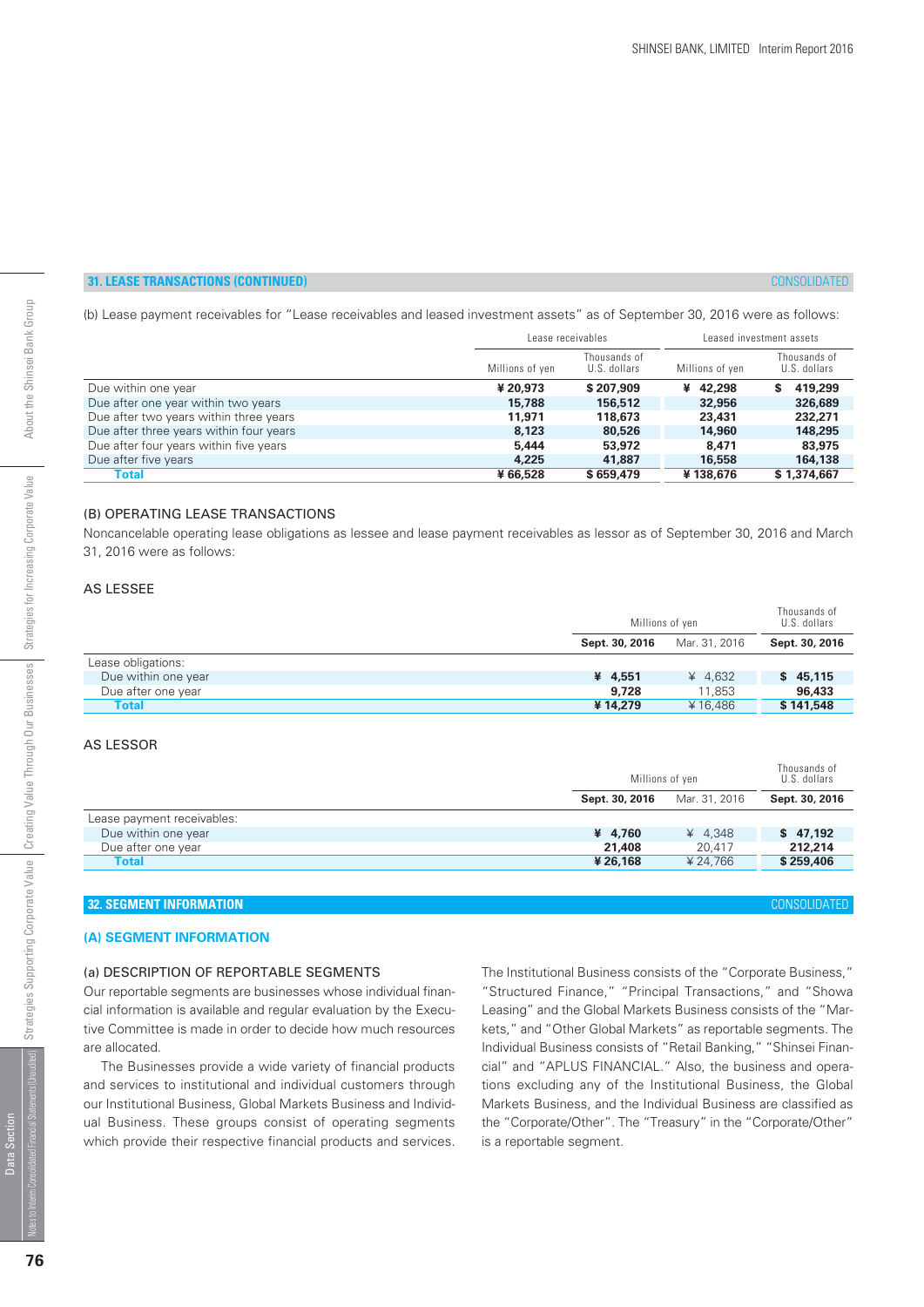In the Institutional Business, the "Corporate Business" segment provides financial products and services, advisory services, and trust business for corporate, public, and financial sectors. The "Structured Finance" segment provides real estate finance, such as nonrecourse loans, financial products and services for real estate and construction industries, specialty finance such as M&A finance. The "Principal Transactions" segment provides financial products and services related to credit trading and private equity businesses. "Showa Leasing" segment primarily provides financial products and services related to leasing.

In the Global Markets Business, the "Markets" segment engages in foreign exchanges, derivatives, equity-related transactions and other capital markets transactions. The "Other Global Markets" segment consists of securities business provided by Shinsei Securities, asset management and wealth management businesses.

 In the Individual Business, the "Retail Banking" segment provides financial products and services for retail customers, "Shinsei Financial" segment, which consists of Shinsei Financial Co., Ltd., Shinsei Personal Loan Co., Ltd. and Shinsei Bank Card Loan—Lake in the Bank, provides consumer finance business, and "APLUS FINANCIAL" segment provides installment sales credit, credit cards, guarantees, loans and settlement services.

 The "Other" segment consists of profit and loss attributable to the Consumer Finance Headquarter and other subsidiaries.

 In the Corporate/Other, the "Treasury" segment engages in ALM operations and fund raising including capital instruments.

 The overview of revision of reportable segments resulting from organization changes is stated below.

 On April 1, 2016, in order to facilitate inter-Division collaboration within the Shinsei Bank Group, as well as to enhance the maneuverability of the Bank's organization, we abolished the "Group" and "Sub-Group" structures and in their place had introduced a new organizational structure under which a "Division" is the basic business management unit. Also, we aim to improve organizational efficiency by rebuilding the functions of each business and restructuring and abolishing of Divisions. As a result, the reportable segments were revised in the interim period as follows:

(1) Change in segment names

 "Institutional Group", "Global Markets Group" and "Individual Group" have changed to "Institutional Business", "Global Markets Business" and "Individual Business" respectively.

 Likewise, "Markets Sub-Group" and "Other Global Markets Group" have changed to "Markets" and "Other Global Markets" respectively. In addition, "Treasury Sub-Group" in Corporate/Other has changed to "Treasury". These name changes have no impact on the segment information.

(2) Change in classification of reportable segments

merly included in "Principal Transactions" segment.

kets Group.

portable segments.

September 30, 2016.

stitutional Business" segment.

transactions and indirect expense.

 "Corporate Business" segment in Institutional Business includes trust business, which was formerly included in "Structured Finance" segment and business related to New Business Promotion & Support Department, which was for-

 "Other" segment in Corporate/Other includes business related to financial research, which was formerly included in "Other Global Markets Group" segment in Global Mar-

 Also, on October 1, 2015, "Structured Finance" segment in Institutional Group includes business related to New Energy Promotion Department, which was formerly included in "In-

 As a result of this organizational change, classification of reportable segments has changed, and "REVENUE, PROFIT (LOSS), ASSETS, LIABILITIES AND OTHER ITEMS BY RE-PORTABLE SEGMENTS" for the six months ended September 30, 2015 was presented based on the new classification of re-

(b) METHODS OF MEASUREMENT FOR THE AMOUNTS OF REVENUE, PROFIT (LOSS), ASSETS, LIABILITIES AND

The accounting policies of each reportable segment are consistent to those disclosed in Note 2, "SUMMARY OF SIGNIFICANT ACCOUNTING POLICIES," except for interest on inter-segment

 Interest on inter-segment transactions is calculated using an inter-office rate. Indirect expense is allocated, based on the predetermined internal rule, to each reportable segment according to the budget which is set at the beginning of the fiscal year. In the interim period, we have changed the allocation method of expenses in order to evaluate performances in each segment properly; expenses of the headquarter related to Institutional Business which were formerly included in "Corporate Business" segment have been allocated to each segment in Institutional Business. In addition, the amount of profit and loss of reportable segments for the six months ended September 30, 2015 is presented based on the allocation method for the six months ended

OTHER ITEMS BY REPORTABLE SEGMENTS

About the Shinsei Bank Group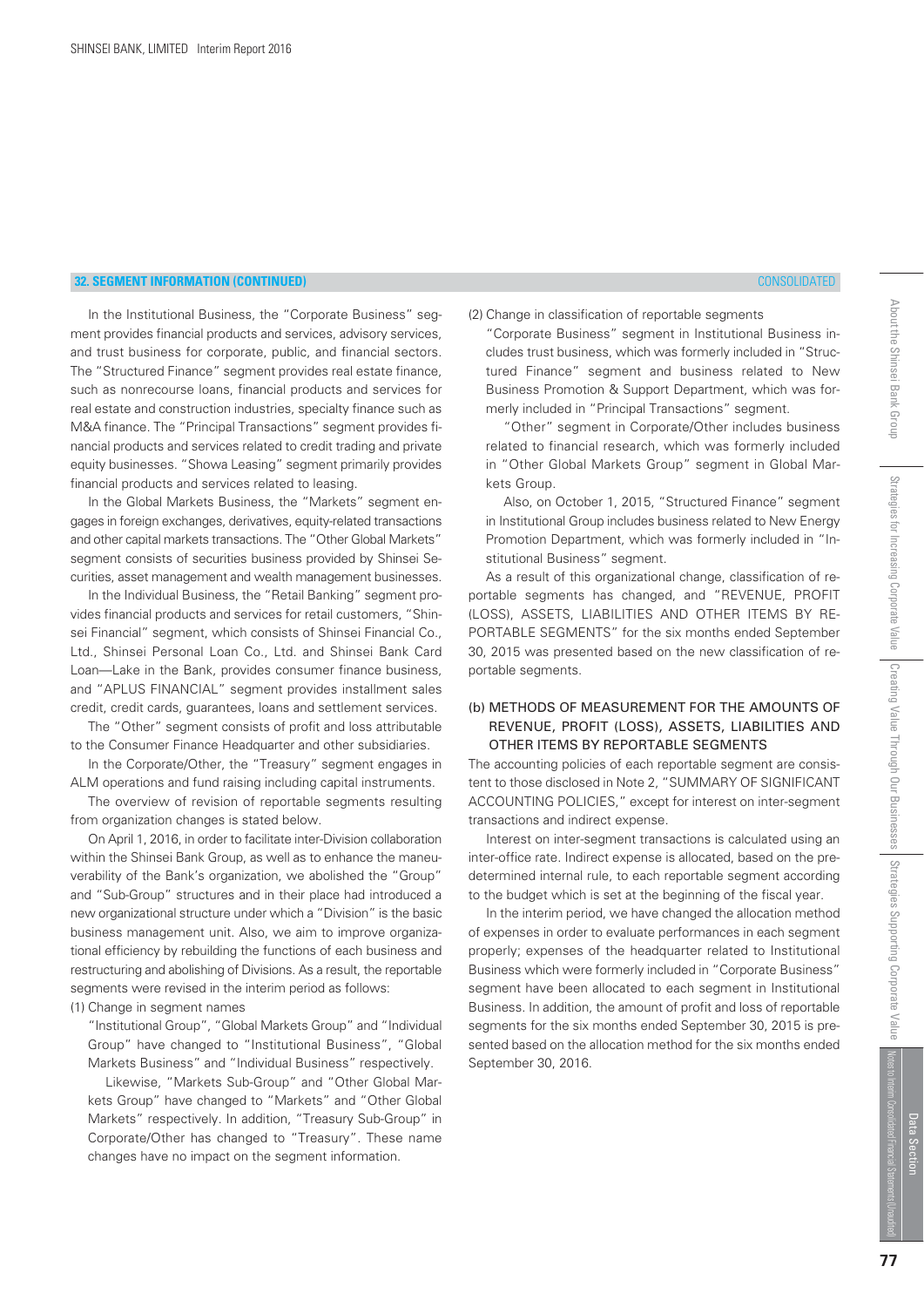# (c) REVENUE, PROFIT (LOSS), ASSETS, LIABILITIES AND OTHER ITEMS BY REPORTABLE SEGMENTS

|                                     | Millions of yen               |                              |                       |        |                           |                 |                  |          |         |                                |                         |         |
|-------------------------------------|-------------------------------|------------------------------|-----------------------|--------|---------------------------|-----------------|------------------|----------|---------|--------------------------------|-------------------------|---------|
|                                     | <b>Institutional Business</b> |                              |                       |        |                           |                 |                  |          |         | <b>Global Markets Business</b> |                         |         |
| Six months ended September 30, 2016 |                               | Corporate<br><b>Business</b> | Structured<br>Finance |        | Principal<br>Transactions |                 | Showa<br>Leasing |          | Markets |                                | Other Global<br>Markets |         |
| Revenue:                            | ¥                             | 7,887 ¥                      |                       | 9,121  | ¥                         | 2,973           | ¥                | 6,573    | ¥       | 4,316                          | ¥                       | 974     |
| Net Interest Income                 |                               | 5,450                        |                       | 4,689  |                           | 1,322           |                  | (641)    |         | 933                            |                         | 119     |
| Noninterest Income <sup>1</sup>     |                               | 2,436                        |                       | 4,432  |                           | 1,650           |                  | 7,214    |         | 3,382                          |                         | 854     |
| Expenses                            |                               | 5,400                        |                       | 2,491  |                           | 2,128           |                  | 4,202    |         | 1,656                          |                         | 1,841   |
| Net Credit Costs (Recoveries)       |                               | 140                          |                       | 889    |                           | (147)           |                  | (392)    |         | (44)                           |                         | 38      |
| Segment Profit (Loss)               | ¥                             | $2,347$ ¥                    |                       | 5.740  | ¥                         | 992             | ¥                | 2,763    | ¥       | 2,704                          | ¥                       | (905)   |
| Segment Assets <sup>2</sup>         |                               | ¥ 1,646,058 ¥ 1,139,787      |                       |        |                           | ¥180,808        |                  | ¥457,516 |         | ¥504,177                       |                         | ¥66,794 |
| <b>Segment Liabilities</b>          | ¥                             | 896,664 ¥                    |                       | 71,036 | ¥                         | 3,788           | ¥                |          |         | ¥ 277,128                      |                         | ¥62,351 |
| Includes:                           |                               |                              |                       |        |                           |                 |                  |          |         |                                |                         |         |
| 1. Equity in net income (loss)      |                               |                              |                       |        |                           |                 |                  |          |         |                                |                         |         |
| of affiliates                       | ¥                             |                              | ¥                     |        | ¥                         | 1,199           | ¥                |          | ¥       |                                |                         |         |
| 2. Investment in affiliates         |                               |                              |                       |        |                           | 47,118          |                  |          |         |                                |                         |         |
| Other:                              |                               |                              |                       |        |                           |                 |                  |          |         |                                |                         |         |
| Goodwill (Negative Goodwill):       |                               |                              |                       |        |                           |                 |                  |          |         |                                |                         |         |
| Amortization                        | ¥                             |                              | — ¥                   |        | ¥                         |                 | ¥                | 1,202    | ¥       |                                | ¥                       |         |
| Unamortized balance                 |                               |                              |                       |        |                           |                 |                  | 18,244   |         |                                |                         |         |
| Intangible assets acquired in       |                               |                              |                       |        |                           |                 |                  |          |         |                                |                         |         |
| business combinations:              |                               |                              |                       |        |                           |                 |                  |          |         |                                |                         |         |
| Amortization                        | ¥                             |                              | ¥                     |        | ¥                         |                 | ¥                | 150      | ¥       |                                |                         |         |
| Unamortized balance                 |                               |                              |                       |        |                           |                 |                  | 1,345    |         |                                |                         |         |
| Impairment losses on                |                               |                              |                       |        |                           |                 |                  |          |         |                                |                         |         |
| long-lived assets                   | ¥                             |                              | ¥                     |        |                           |                 | ¥                |          | ¥       |                                | ¥                       |         |
|                                     |                               |                              |                       |        |                           | Millions of yen |                  |          |         |                                |                         |         |

|                                     |   |            | Individual Business |                      |   |                           |   | Corporate/Other |   |          |   |          |   |             |
|-------------------------------------|---|------------|---------------------|----------------------|---|---------------------------|---|-----------------|---|----------|---|----------|---|-------------|
|                                     |   | Retail     |                     |                      |   | <b>Consumer Finance</b>   |   |                 |   |          |   |          |   |             |
| Six months ended September 30, 2016 |   | Banking    |                     | Shinsei<br>Financial |   | APLUS<br><b>FINANCIAL</b> |   | Other           |   | Treasury |   | Other    |   | Total       |
| Revenue:                            | ¥ | 13,230     | ¥                   | 31,078               |   | ¥ 26,886                  | ¥ | 612             | ¥ | 7,715    |   | ¥1,851   | ¥ | 113,220     |
| Net Interest Income                 |   | 11,863     |                     | 31,765               |   | 4,302                     |   | 490             |   | 176      |   |          |   | 60,474      |
| Noninterest Income <sup>1</sup>     |   | 1.366      |                     | (686)                |   | 22,584                    |   | 122             |   | 7,539    |   | 1,849    |   | 52,746      |
| Expenses                            |   | 16,526     |                     | 16,943               |   | 18,763                    |   | 398             |   | 858      |   | 173      |   | 71,384      |
| Net Credit Costs (Recoveries)       |   | (690)      |                     | 10,165               |   | 4,761                     |   | (4)             |   |          |   | 3        |   | 14,719      |
| Segment Profit (Loss)               | ¥ | (2,605)    | ¥                   | 3,969                | ¥ | 3,360                     | ¥ | 218             | ¥ | 6,856    |   | ¥1,674   | ¥ | 27,116      |
| Segment Assets <sup>2</sup>         |   | ¥1,310,530 |                     | ¥460.720             |   | ¥861,875                  |   | ¥19,541         |   | ¥616,117 | ¥ | $\bf{0}$ |   | ¥7,263,928  |
| <b>Segment Liabilities</b>          |   | ¥4,798,002 |                     | ¥ 34,180             |   | ¥234,847                  | ¥ | 123             | ¥ | 307      | ¥ | (0)      |   | ¥ 6,378,430 |
| Includes:                           |   |            |                     |                      |   |                           |   |                 |   |          |   |          |   |             |
| 1. Equity in net income (loss)      |   |            |                     |                      |   |                           |   |                 |   |          |   |          |   |             |
| of affiliates                       | ¥ |            | ¥                   |                      | ¥ |                           | ¥ |                 |   |          | ¥ |          | ¥ | 1,199       |
| 2. Investment in affiliates         |   |            |                     |                      |   |                           |   |                 |   |          |   |          |   | 47,118      |
| Other:                              |   |            |                     |                      |   |                           |   |                 |   |          |   |          |   |             |
| Goodwill (Negative Goodwill):       |   |            |                     |                      |   |                           |   |                 |   |          |   |          |   |             |
| Amortization                        | ¥ |            |                     | 808                  | ¥ |                           | ¥ | (0)             | ¥ |          | ¥ |          | ¥ | 2,010       |
| Unamortized balance                 |   |            |                     | (2,007)              |   |                           |   | (3)             |   |          |   |          |   | 16,233      |
| Intangible assets acquired in       |   |            |                     |                      |   |                           |   |                 |   |          |   |          |   |             |
| business combinations:              |   |            |                     |                      |   |                           |   |                 |   |          |   |          |   |             |
| Amortization                        | ¥ |            | ¥                   | 803                  | ¥ |                           | ¥ |                 |   |          | ¥ |          | ¥ | 953         |
| Unamortized balance                 |   |            |                     | 1,890                |   |                           |   |                 |   |          |   |          |   | 3,235       |
| Impairment losses on                |   |            |                     |                      |   |                           |   |                 |   |          |   |          |   |             |
| long-lived assets                   | ¥ |            | ¥                   | 10                   | ¥ |                           | ¥ |                 | ¥ |          | ¥ | 20       | ¥ | 31          |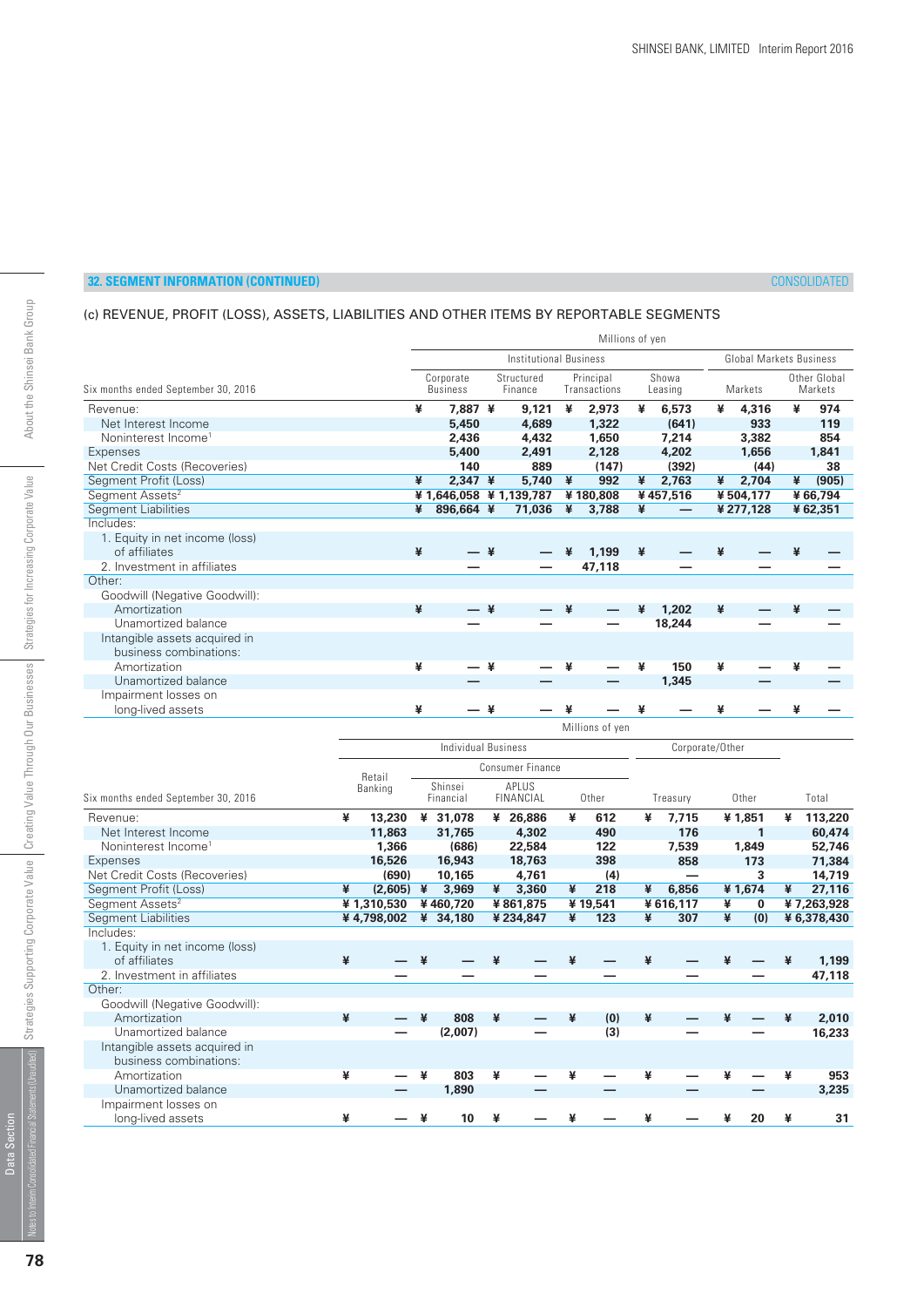|                                     |      |                              |          |                       |   | Millions of yen           |   |                  |   |           |                                |                         |  |  |
|-------------------------------------|------|------------------------------|----------|-----------------------|---|---------------------------|---|------------------|---|-----------|--------------------------------|-------------------------|--|--|
|                                     |      | Institutional Business       |          |                       |   |                           |   |                  |   |           | <b>Global Markets Business</b> |                         |  |  |
| Six months ended September 30, 2015 |      | Corporate<br><b>Business</b> |          | Structured<br>Finance |   | Principal<br>Transactions |   | Showa<br>Leasing |   | Markets   |                                | Other Global<br>Markets |  |  |
| Revenue:                            | ¥    | 8,032 ¥                      |          | 9,192                 | ¥ | 2,040                     |   | ¥ $10,280$       | ¥ | 4,612     | ¥                              | 1,559                   |  |  |
| Net Interest Income                 |      | 5,238                        |          | 6,186                 |   | 2,929                     |   | (1,046)          |   | 1,005     |                                | 56                      |  |  |
| Noninterest Income <sup>1</sup>     |      | 2,793                        |          | 3,005                 |   | (889)                     |   | 11,326           |   | 3,607     |                                | 1,502                   |  |  |
| Expenses                            |      | 5,779                        |          | 2,396                 |   | 2,407                     |   | 4,127            |   | 1,756     |                                | 1,972                   |  |  |
| Net Credit Costs (Recoveries)       |      | 421                          |          | (13, 340)             |   | (117)                     |   | (400)            |   | (63)      |                                | (161)                   |  |  |
| Segment Profit (Loss)               | ¥    | $1,831 \pm 1$                |          | 20,136                | ¥ | (249)                     | ¥ | 6,553            | ¥ | 2,919     | ¥                              | (251)                   |  |  |
| Segment Assets <sup>2</sup>         | $*1$ | .660,643                     |          | ¥1,169,128            |   | ¥222,056                  |   | ¥457,341         |   | ¥448,181  |                                | ¥110,128                |  |  |
| <b>Segment Liabilities</b>          | ¥    | 590,305 ¥                    |          | 76,390                | ¥ | 2,634                     | ¥ |                  |   | ¥ 250,429 |                                | ¥ 44,932                |  |  |
| Includes:                           |      |                              |          |                       |   |                           |   |                  |   |           |                                |                         |  |  |
| 1. Equity in net income (loss)      |      |                              |          |                       |   |                           |   |                  |   |           |                                |                         |  |  |
| of affiliates                       | ¥    | $41 \times$                  |          |                       | ¥ | 1,203                     | ¥ |                  | ¥ |           | ¥                              |                         |  |  |
| 2. Investment in affiliates         |      |                              |          |                       |   | 50,939                    |   |                  |   |           |                                |                         |  |  |
| Other:                              |      |                              |          |                       |   |                           |   |                  |   |           |                                |                         |  |  |
| Goodwill (Negative Goodwill):       |      |                              |          |                       |   |                           |   |                  |   |           |                                |                         |  |  |
| Amortization                        | ¥    | $-$ ¥                        |          |                       | ¥ |                           | ¥ | 1,073            | ¥ |           | ¥                              |                         |  |  |
| Unamortized balance                 |      |                              |          |                       |   |                           |   | 20,391           |   |           |                                |                         |  |  |
| Intangible assets acquired in       |      |                              |          |                       |   |                           |   |                  |   |           |                                |                         |  |  |
| business combinations:              |      |                              |          |                       |   |                           |   |                  |   |           |                                |                         |  |  |
| Amortization                        | ¥    |                              | $\angle$ |                       | ¥ |                           | ¥ | 166              | ¥ |           | ¥                              |                         |  |  |
| Unamortized balance                 |      |                              |          |                       |   |                           |   | 1,661            |   |           |                                |                         |  |  |
| Impairment losses on                |      |                              |          |                       |   |                           |   |                  |   |           |                                |                         |  |  |
| long-lived assets                   | ¥    | 39 ¥                         |          |                       | ¥ |                           | ¥ |                  | ¥ |           | ¥                              |                         |  |  |
|                                     |      |                              |          |                       |   | Millions of yen           |   |                  |   |           |                                |                         |  |  |

| Individual Business |          |                                    |                      |                      |                                  |                                             |                         |                  | Corporate/Other |          |             |          |             |
|---------------------|----------|------------------------------------|----------------------|----------------------|----------------------------------|---------------------------------------------|-------------------------|------------------|-----------------|----------|-------------|----------|-------------|
|                     |          |                                    |                      |                      |                                  |                                             |                         |                  |                 |          |             |          |             |
| Banking             |          |                                    | Shinsei<br>Financial |                      | <b>APIUS</b><br><b>FINANCIAL</b> |                                             |                         | Treasury         |                 | Other    |             |          | Total       |
| ¥                   | 14,316   | ¥                                  | 29,006               |                      |                                  | ¥                                           | 722                     | ¥                | 4,558           | ¥        | 553         | ¥        | 110,391     |
|                     | 10,672   |                                    | 30,261               |                      | 3,246                            |                                             | 593                     |                  | 1,883           |          | (6)         |          | 61,021      |
|                     | 3,644    |                                    | (1, 255)             |                      | 22,269                           |                                             | 129                     |                  | 2,675           |          | 559         |          | 49,369      |
|                     | 16,464   |                                    | 15,636               |                      | 18,234                           |                                             | 382                     |                  | 848             |          | (285)       |          | 69,720      |
|                     | 185      |                                    | 8,073                |                      | 4,261                            |                                             | (116)                   |                  |                 |          | (4)         |          | (1, 262)    |
| ¥                   | (2, 333) | ¥                                  | 5,295                |                      | 3,020                            | ¥                                           | 456                     | $\angle$         | 3,710           | ¥        | 843         | ¥        | 41,933      |
|                     |          |                                    |                      |                      |                                  |                                             |                         |                  |                 | ¥        | $\mathbf 0$ |          | ¥7,453,341  |
|                     |          |                                    | 14,022               |                      |                                  | ¥                                           | 84                      | ¥                | 200             | ¥        | $\Omega$    |          | ¥ 6,087,628 |
|                     |          |                                    |                      |                      |                                  |                                             |                         |                  |                 |          |             |          |             |
|                     |          |                                    |                      |                      |                                  |                                             |                         |                  |                 |          |             |          |             |
| ¥                   |          | $\angle$                           |                      | ¥                    |                                  | ¥                                           |                         |                  |                 | $\angle$ |             | $\angle$ | 1,244       |
|                     |          |                                    |                      |                      |                                  |                                             |                         |                  |                 |          |             |          | 50,939      |
|                     |          |                                    |                      |                      |                                  |                                             |                         |                  |                 |          |             |          |             |
|                     |          |                                    |                      |                      |                                  |                                             |                         |                  |                 |          |             |          |             |
| ¥                   | 70       | ¥                                  | 1,141                |                      | 429                              | ¥                                           | (0)                     | ¥                |                 | ¥        |             | ¥        | 2,714       |
|                     | 58       |                                    | (391)                |                      | 429                              |                                             | (4)                     |                  |                 |          |             |          | 20,483      |
|                     |          |                                    |                      |                      |                                  |                                             |                         |                  |                 |          |             |          |             |
|                     |          |                                    |                      |                      |                                  |                                             |                         |                  |                 |          |             |          |             |
| ¥                   |          | ¥                                  | 1,026                | ¥                    |                                  | ¥                                           |                         | ¥                |                 | ¥        |             | ¥        | 1,192       |
|                     |          |                                    | 3,496                |                      |                                  |                                             |                         |                  |                 |          |             |          | 5,157       |
|                     |          |                                    |                      |                      |                                  |                                             |                         |                  |                 |          |             |          |             |
| ¥                   | 147      | ¥                                  | 98                   | ¥                    |                                  | ¥                                           | (2)                     | ¥                | $\Omega$        | ¥        | 112         | ¥        | 396         |
|                     |          | Retail<br>¥1,259,244<br>¥4,860,876 |                      | ¥417,424<br>$\angle$ |                                  | ¥ 25,515<br>¥<br>¥802,694<br>¥ 247,750<br>¥ | <b>Consumer Finance</b> | Other<br>¥19,899 |                 | ¥886,596 |             |          |             |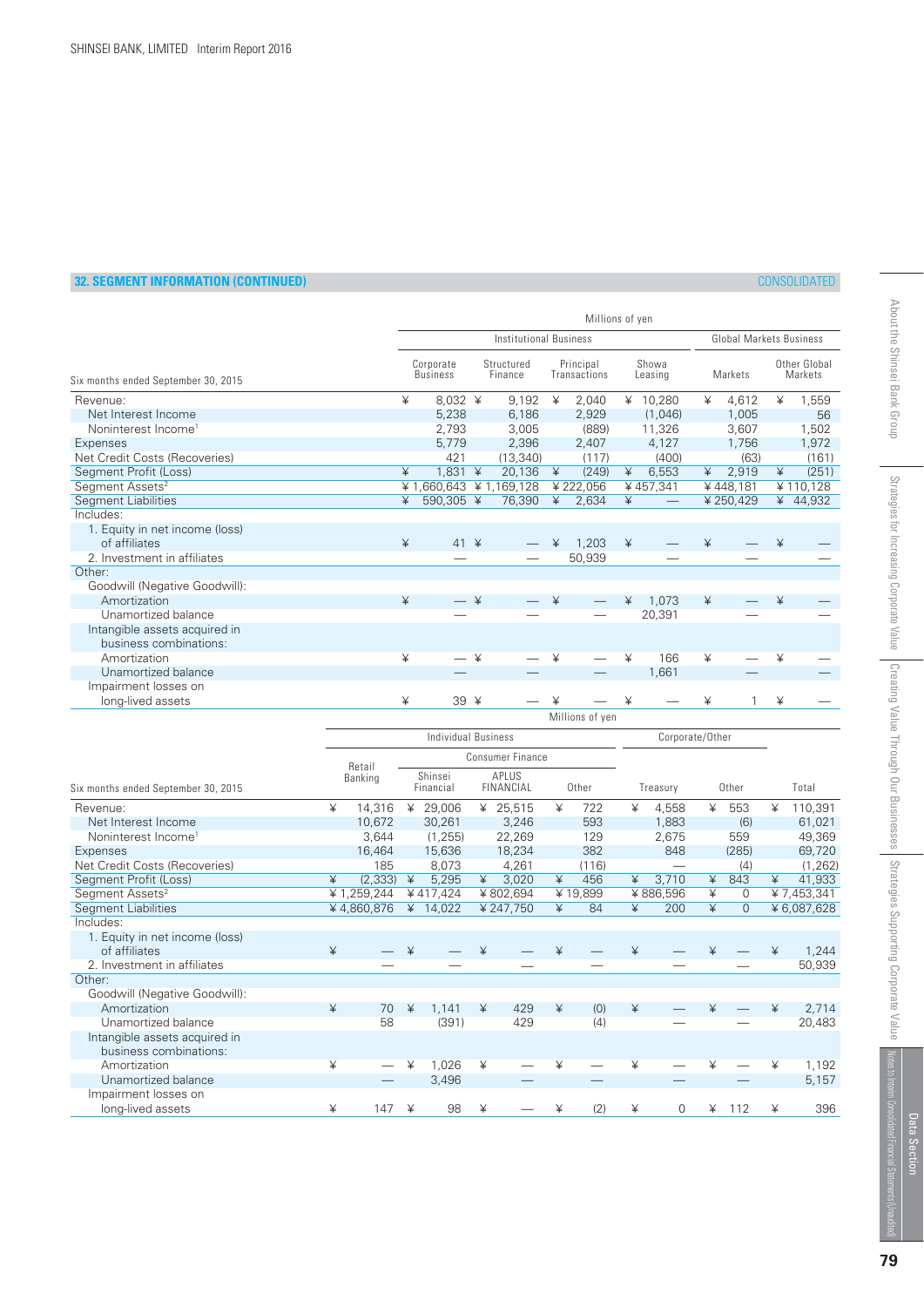|                                     |    |                               |     |                       |   | Thousands of U.S. dollars |      |                  |    |             |   |                                |  |  |  |
|-------------------------------------|----|-------------------------------|-----|-----------------------|---|---------------------------|------|------------------|----|-------------|---|--------------------------------|--|--|--|
|                                     |    | <b>Institutional Business</b> |     |                       |   |                           |      |                  |    |             |   | <b>Global Markets Business</b> |  |  |  |
| Six months ended September 30, 2016 |    | Corporate<br><b>Business</b>  |     | Structured<br>Finance |   | Principal<br>Transactions |      | Showa<br>Leasing |    | Markets     |   | Other Global<br>Markets        |  |  |  |
| Revenue:                            | \$ | 78,188 \$                     |     | 90,422 \$             |   | 29,471                    | s.   | 65,160           | \$ | 42,789      | s | 9,656                          |  |  |  |
| Net Interest Income                 |    | 54.033                        |     | 46,488                |   | 13,110                    |      | (6.359)          |    | 9,258       |   | 1,185                          |  |  |  |
| Noninterest Income <sup>1</sup>     |    | 24,155                        |     | 43,934                |   | 16,361                    |      | 71,519           |    | 33,531      |   | 8.471                          |  |  |  |
| Expenses                            |    | 53,530                        |     | 24,699                |   | 21.098                    |      | 41,662           |    | 16,419      |   | 18,251                         |  |  |  |
| Net Credit Costs (Recoveries)       |    | 1,392                         |     | 8,819                 |   | (1,466)                   |      | (3,893)          |    | (438)       |   | 383                            |  |  |  |
| Segment Profit (Loss)               | \$ | 23,266 \$                     |     | 56,904                | S | 9,839                     | S    | 27,391           | \$ | 26,808      |   | \$ (8,978)                     |  |  |  |
| Segment Assets <sup>2</sup>         |    | \$16,317,000 \$11,298,452     |     |                       |   | \$1,792,316               |      | \$4,535,250      |    | \$4,997,790 |   | \$662,118                      |  |  |  |
| <b>Segment Liabilities</b>          | \$ | 8,888,425 \$                  |     | 704,166               | S | 37,550                    | Ŝ    |                  |    | \$2,747,109 |   | \$618,073                      |  |  |  |
| Includes:                           |    |                               |     |                       |   |                           |      |                  |    |             |   |                                |  |  |  |
| 1. Equity in net income (loss)      |    |                               |     |                       |   |                           |      |                  |    |             |   |                                |  |  |  |
| of affiliates                       | \$ |                               | S.  |                       | S | 11,893                    | - \$ |                  | S  |             |   |                                |  |  |  |
| 2. Investment in affiliates         |    |                               |     |                       |   | 467,079                   |      |                  |    |             |   |                                |  |  |  |
| Other:                              |    |                               |     |                       |   |                           |      |                  |    |             |   |                                |  |  |  |
| Goodwill (Negative Goodwill):       |    |                               |     |                       |   |                           |      |                  |    |             |   |                                |  |  |  |
| Amortization                        | \$ |                               | — s |                       | S |                           | S    | 11,920           | \$ |             |   |                                |  |  |  |
| Unamortized balance                 |    |                               |     |                       |   |                           |      | 180,856          |    |             |   |                                |  |  |  |
| Intangible assets acquired in       |    |                               |     |                       |   |                           |      |                  |    |             |   |                                |  |  |  |
| business combinations:              |    |                               |     |                       |   |                           |      |                  |    |             |   |                                |  |  |  |
| Amortization                        | S  |                               | \$  |                       |   |                           | \$   | 1,490            | \$ |             |   |                                |  |  |  |
| Unamortized balance                 |    |                               |     |                       |   |                           |      | 13,334           |    |             |   |                                |  |  |  |
| Impairment losses on                |    |                               |     |                       |   |                           |      |                  |    |             |   |                                |  |  |  |
| long-lived assets                   | S  |                               | S   |                       | s |                           |      |                  | S  |             |   |                                |  |  |  |
|                                     |    |                               |     |                       |   | Thousands of U.S. dollars |      |                  |    |             |   |                                |  |  |  |

|                                     |              | Individual Business |    |                      |     |                    |    |           |    |             | Corporate/Other |          |          |              |
|-------------------------------------|--------------|---------------------|----|----------------------|-----|--------------------|----|-----------|----|-------------|-----------------|----------|----------|--------------|
|                                     |              | Retail              |    |                      |     | Consumer Finance   |    |           |    |             |                 |          |          |              |
| Six months ended September 30, 2016 |              | Banking             |    | Shinsei<br>Financial |     | APLUS<br>FINANCIAL |    | Other     |    | Treasury    |                 | Other    |          | Total        |
| Revenue:                            | \$           | 131,150 \$          |    | 308,074              | s   | 266,516            | \$ | 6,070     | s  | 76,484      |                 | \$18,351 | S.       | 1,122,331    |
| Net Interest Income                 |              | 117,600             |    | 314,881              |     | 42,646             |    | 4,859     |    | 1,749       |                 | 19       |          | 599,469      |
| Noninterest Income <sup>1</sup>     |              | 13,550              |    | (6,807)              |     | 223,870            |    | 1,211     |    | 74,735      |                 | 18,332   |          | 522,862      |
| Expenses                            |              | 163,824             |    | 167,956              |     | 185,998            |    | 3,948     |    | 8,512       |                 | 1,722    |          | 707,619      |
| Net Credit Costs (Recoveries)       |              | (6, 848)            |    | 100,771              |     | 47,204             |    | (48)      |    |             |                 | 32       |          | 145,908      |
| Segment Profit (Loss)               | S            | $(25,826)$ \$       |    | 39,347               | s   | 33,314             | \$ | 2,170     | \$ | 67,972      |                 | \$16,597 | \$       | 268,804      |
| Segment Assets <sup>2</sup>         |              | \$12,990,987        |    | \$4,567,012          |     | \$8,543,567        |    | \$193,714 |    | \$6,107,425 | S               | 0        |          | \$72,005,631 |
| <b>Segment Liabilities</b>          |              | \$47,561,482        |    | 338,822              |     | \$2,327,985        | \$ | 1,229     | S  | 3,053       | \$              | (0)      |          | \$63,227,894 |
| Includes:                           |              |                     |    |                      |     |                    |    |           |    |             |                 |          |          |              |
| 1. Equity in net income (loss)      |              |                     |    |                      |     |                    |    |           |    |             |                 |          |          |              |
| of affiliates                       | $\mathbf{s}$ |                     |    |                      | S   |                    |    |           | S. |             |                 |          | <b>S</b> | 11,893       |
| 2. Investment in affiliates         |              |                     |    |                      |     |                    |    |           |    |             |                 |          |          | 467,079      |
| Other:                              |              |                     |    |                      |     |                    |    |           |    |             |                 |          |          |              |
| Goodwill (Negative Goodwill):       |              |                     |    |                      |     |                    |    |           |    |             |                 |          |          |              |
| Amortization                        | \$           |                     |    | 8,011                | - S |                    | S  | (3)       | \$ |             |                 |          | S        | 19,928       |
| Unamortized balance                 |              |                     |    | (19, 903)            |     |                    |    | (36)      |    |             |                 |          |          | 160,917      |
| Intangible assets acquired in       |              |                     |    |                      |     |                    |    |           |    |             |                 |          |          |              |
| business combinations:              |              |                     |    |                      |     |                    |    |           |    |             |                 |          |          |              |
| Amortization                        | \$           |                     | \$ | 7,960                | \$  |                    | \$ |           | S  |             |                 |          | S        | 9,450        |
| Unamortized balance                 |              |                     |    | 18,738               |     |                    |    |           |    |             |                 |          |          | 32,072       |
| Impairment losses on                |              |                     |    |                      |     |                    |    |           |    |             |                 |          |          |              |
| long-lived assets                   | \$           |                     | S  | 106                  | s   |                    |    |           | S  |             | S               | 202      | S        | 308          |

Notes: (1) "Revenue," which represents gross operating profit under our management reporting, is presented as a substitute for sales in other industries. "Revenue" is defined as the total of net interest income, net to div

Data Section

Data Section

ted Financial Statements (I

**80**

Strategies for Increasing Corporate Value

Strategies Supporting Corporate Value | Creating Value Through Our Businesses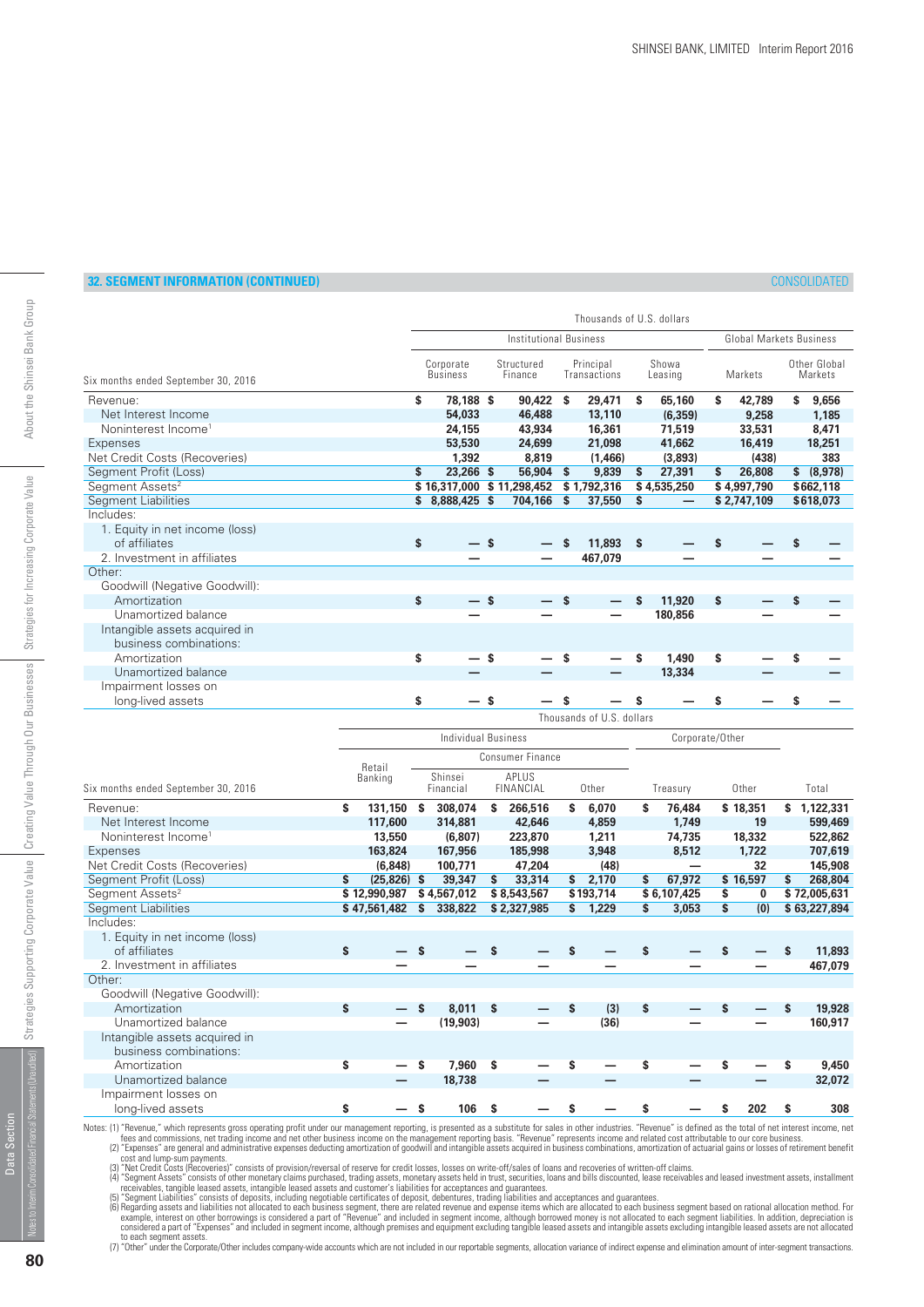# (d) RECONCILIATION BETWEEN THE SEGMENT INFORMATION AND THE CONSOLIDATED FINANCIAL STATEMENTS

(i) A reconciliation between total segment profit and income (loss) before income taxes on the consolidated statements of income for the six months ended September 30, 2016 and 2015 was as follows:

|                                                                     | Millions of yen | Thousands of<br>U.S. dollars |           |
|---------------------------------------------------------------------|-----------------|------------------------------|-----------|
| Six months ended September 30,                                      | 2016            | 2015                         | 2016      |
| Total segment profit                                                | ¥ 27.116        | ¥ 41.933                     | \$268.804 |
| Amortization of goodwill acquired in business combinations          | (2,010)         | (2,643)                      | (19, 928) |
| Amortization of intangible assets acquired in business combinations | (953)           | (1, 192)                     | (9,450)   |
| Lump-sum payments                                                   | (1,500)         | (471)                        | (14, 878) |
| Other gains (losses), net                                           | 4,418           | 1.204                        | 43,799    |
| Income (loss) before income taxes                                   | ¥ 27,070        | ¥ 38.829                     | \$268,347 |

(ii) A reconciliation between total segment assets and total assets on the consolidated balance sheets as of September 30, 2016 and 2015 was as follows:

|                                                         | Millions of yen | Thousands of<br>U.S. dollars |              |
|---------------------------------------------------------|-----------------|------------------------------|--------------|
| As of September 30,                                     | 2016            | 2015                         | 2016         |
| Total segment assets                                    | ¥7,263,928      | ¥7,453,341                   | \$72,005,631 |
| Cash and due from banks                                 | 1,385,580       | 1,129,819                    | 13,734,940   |
| Call Ioans                                              |                 | 15,000                       |              |
| Receivables under resale agreements                     |                 | 34,853                       |              |
| Receivables under securities borrowing transactions     | 14,397          | 31,070                       | 142,715      |
| Foreign exchanges                                       | 25,697          | 17.593                       | 254,737      |
| Other assets excluding installment receivables          | 309,893         | 322.134                      | 3,071,904    |
| Premises and equipment excluding tangible leased assets | 26,193          | 28,449                       | 259,654      |
| Intangible assets excluding intangible leased assets    | 47,769          | 46.346                       | 473,527      |
| Assets for retirement benefits                          | 3,816           | 3.692                        | 37,831       |
| Deferred issuance expenses for debentures               |                 | 6                            | 18           |
| Deferred tax assets                                     | 15,553          | 16.152                       | 154,174      |
| Reserve for credit losses                               | (95.638)        | (99, 212)                    | (948, 047)   |
| Total assets                                            | ¥ 8,997,193     | ¥ 8.999.248                  | \$89,187,084 |

(iii) A reconciliation between total segment liabilities and total liabilities on the consolidated balance sheets as of September 30, 2016 and 2015 was as follows:

|                                                |             | Millions of yen |              |  |  |  |
|------------------------------------------------|-------------|-----------------|--------------|--|--|--|
| As of September 30,                            | 2016        | 2015            | 2016         |  |  |  |
| Total segment liabilities                      | ¥ 6,378,430 | ¥ 6,087,628     | \$63,227,894 |  |  |  |
| Call money                                     | 22,400      | 280,000         | 222,046      |  |  |  |
| Payables under repurchase agreements           | 45,955      | 53,382          | 455,544      |  |  |  |
| Payables under securities lending transactions | 215,645     | 191,672         | 2,137,646    |  |  |  |
| Borrowed money                                 | 760,649     | 777.807         | 7,540,138    |  |  |  |
| Foreign exchanges                              | 63          | 67              | 628          |  |  |  |
| Short-term corporate bonds                     | 153,000     | 100,800         | 1,516,653    |  |  |  |
| Corporate bonds                                | 112,100     | 131,192         | 1,111,221    |  |  |  |
| Other liabilities                              | 389,318     | 438,271         | 3,859,228    |  |  |  |
| Accrued employees' bonuses                     | 4,895       | 5,089           | 48,529       |  |  |  |
| Accrued directors' bonuses                     | 35          | 33              | 350          |  |  |  |
| Liabilities for retirement benefits            | 8,993       | 7,528           | 89,149       |  |  |  |
| Reserve for reimbursement of debentures        | 3,081       |                 | 30,550       |  |  |  |
| Reserve for losses on interest repayments      | 111,588     | 149,635         | 1,106,152    |  |  |  |
| Deferred tax liabilities                       | 772         | 795             | 7,662        |  |  |  |
| <b>Total liabilities</b>                       | ¥ 8,206,929 | ¥ 8,223,905     | \$81,353,390 |  |  |  |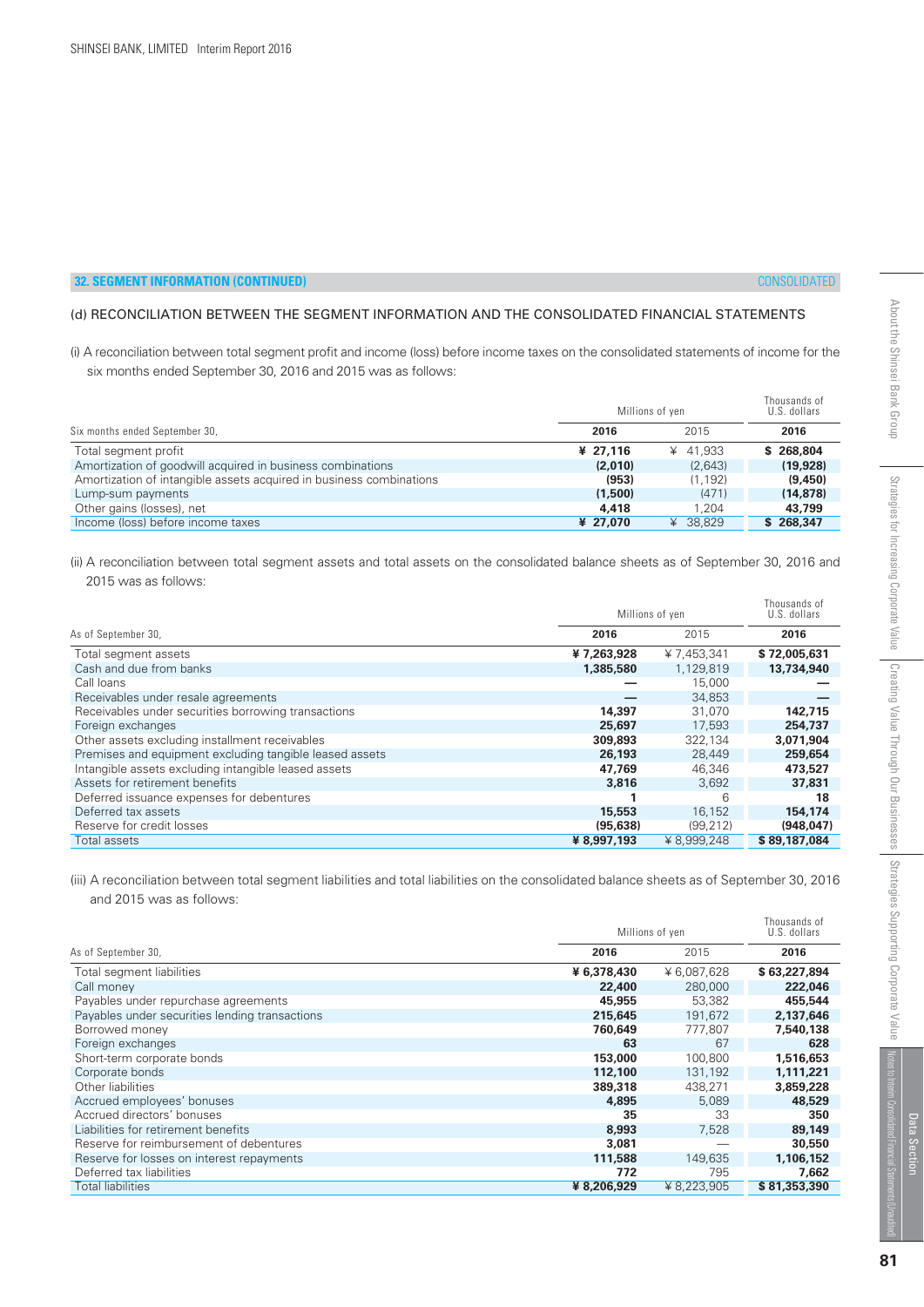# **(B) RELATED INFORMATION**

## (a) INFORMATION BY SERVICES

Income regarding major services for the six months ended September 30, 2016 and 2015 was as follows:

|                                            | Millions of yen |         |           |  |  |
|--------------------------------------------|-----------------|---------|-----------|--|--|
| Six months ended September 30,             | 2016            | 2015    | 2016      |  |  |
| Loan Businesses                            | ¥65,546         | ¥67.438 | \$649,748 |  |  |
| Lease Businesses                           | 4,041           | 4.372   | 40,060    |  |  |
| Securities Investment Businesses           | 13,360          | 7.558   | 132,436   |  |  |
| Installment Sales and Guarantee Businesses | 23,321          | 22.893  | 231,177   |  |  |

#### (b) GEOGRAPHICAL INFORMATION

#### (i) REVENUE

Revenue from external domestic customers exceeded 90% of total revenue on the consolidated statements of income for the six months ended September 30, 2016 and 2015, therefore geographical revenue information is not presented.

#### (ii) PREMISES AND EQUIPMENT

The balance of domestic premises and equipment exceeded 90% of total balance of premises and equipment on the consolidated balance sheets as of September 30, 2016 and 2015, therefore geographical premises and equipment information is not presented.

#### (c) MAJOR CUSTOMER INFORMATION

Revenue to a specific customer did not reach 10% of total revenue on the consolidated statements of income for the six months ended September 30, 2016 and 2015, therefore major customer information is not presented.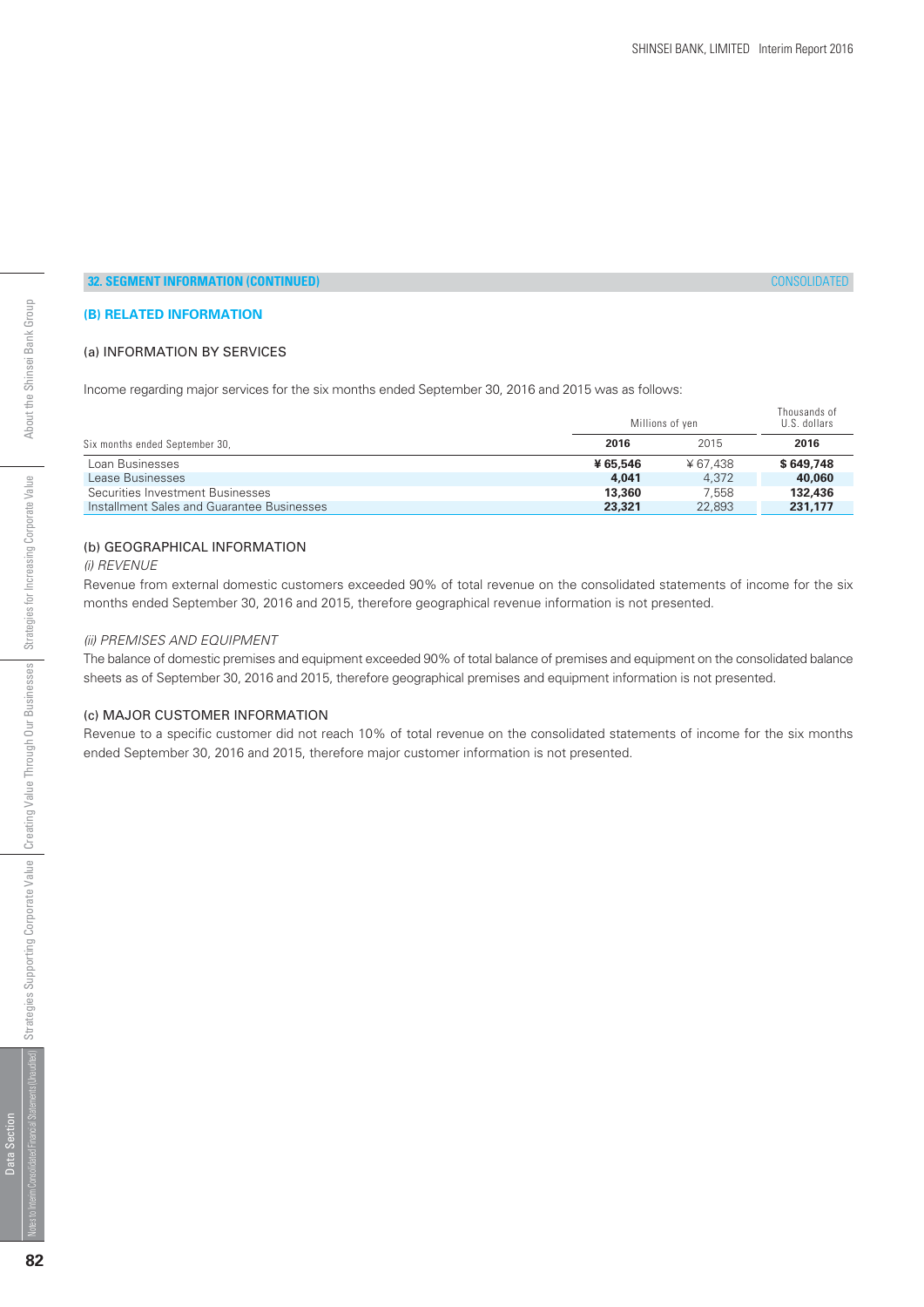Guarantee contracts<sup>4</sup>

# **33. FINANCIAL INSTRUMENTS AND RELATED DISCLOSURES** CONSOLIDATED

About the Shinsei Bank Group

Fair values of financial instruments as of September 30, 2016 and March 31, 2016 were as follows:

|                                                                    |                        |                   |                                  | Millions of yen |               |                           |
|--------------------------------------------------------------------|------------------------|-------------------|----------------------------------|-----------------|---------------|---------------------------|
|                                                                    |                        | Sept. 30, 2016    |                                  |                 | Mar. 31, 2016 |                           |
|                                                                    | <b>Carrying amount</b> | <b>Fair value</b> | <b>Unrealized</b><br>gain (loss) | Carrying amount | Fair value    | Unrealized<br>gain (loss) |
| Assets:                                                            |                        |                   |                                  |                 |               |                           |
| (1) Cash and due from banks                                        | ¥1,385,580             | ¥1,385,580        | ¥                                | ¥1,129,213      | ¥1.129.213    | ¥                         |
| (2) Receivables under securities                                   |                        |                   |                                  |                 |               |                           |
| borrowing transactions                                             | 14,397                 | 14,397            |                                  | 4.243           | 4.243         |                           |
| (3) Other monetary claims purchased                                |                        |                   |                                  |                 |               |                           |
| Trading purposes                                                   | 10,860                 | 10,860            |                                  | 17,076          | 17,076        |                           |
| Other <sup>1</sup>                                                 | 37,034                 | 38,421            | 1,386                            | 63,221          | 65,071        | 1,849                     |
| (4) Trading assets                                                 |                        |                   |                                  |                 |               |                           |
| Securities held for trading purposes                               | 22,396                 | 22,396            |                                  | 23,262          | 23,262        |                           |
| (5) Monetary assets held in trust <sup>1</sup>                     | 228,302                | 235,873           | 7,571                            | 255,255         | 263,084       | 7,828                     |
| (6) Securities                                                     |                        |                   |                                  |                 |               |                           |
| Trading securities                                                 | $\bf{0}$               | $\bf{0}$          |                                  | $\overline{7}$  | 7             |                           |
| Securities being held to maturity                                  | 500,810                | 509,569           | 8.759                            | 559.567         | 568.664       | 9.097                     |
| Securities available for sale                                      | 442,051                | 442,051           |                                  | 574,738         | 574,738       |                           |
| Equity securities of affiliates                                    | 44,145                 | 25,373            | (18, 771)                        | 46,581          | 29,941        | (16, 639)                 |
| (7) Loans and bills discounted <sup>2</sup>                        | 4,611,351              |                   |                                  | 4,562,923       |               |                           |
| Reserve for credit losses                                          | (57, 534)              |                   |                                  | (53,999)        |               |                           |
| <b>Net</b>                                                         | 4,553,817              | 4,724,499         | 170.682                          | 4,508,924       | 4,661,271     | 152,347                   |
| (8) Lease receivables and                                          |                        |                   |                                  |                 |               |                           |
| leased investment assets <sup>1</sup>                              | 188,289                | 187.060           | (1.229)                          | 208,327         | 207,154       | (1, 172)                  |
| (9) Other assets                                                   |                        |                   |                                  |                 |               |                           |
| Installment receivables                                            | 521,284                |                   |                                  | 516,336         |               |                           |
| Deferred gains on                                                  |                        |                   |                                  |                 |               |                           |
| installment receivables                                            | (15, 163)              |                   |                                  | (15, 338)       |               |                           |
| Reserve for credit losses                                          | (10, 958)              |                   |                                  | (11, 331)       |               |                           |
| <b>Net</b>                                                         | 495,162                | 520,556           | 25,394                           | 489,666         | 511,333       | 21,667                    |
| <b>Total</b>                                                       | ¥7,922,849             | ¥ 8,116,642       | ¥193.793                         | ¥7,880,086      | ¥ 8,055,064   | ¥174,977                  |
| Liabilities:                                                       |                        |                   |                                  |                 |               |                           |
| (1) Deposits, including negotiable                                 |                        |                   |                                  |                 |               |                           |
| certificates of deposit                                            | ¥ 5,785,744            | ¥ 5,788,582       | (2.837)<br>¥                     | ¥5.800.994      | ¥5.804.839    | (3.844)<br>¥              |
| (2) Debentures                                                     | 11.199                 | 11,204            | (5)                              | 16.740          | 16.748        | (8)                       |
| (3) Call money                                                     | 22,400                 | 22,400            |                                  | 40,000          | 40,000        |                           |
| (4) Payables under                                                 |                        |                   |                                  |                 |               |                           |
| repurchase agreements                                              | 45,955                 | 45,955            |                                  | 23,779          | 23,779        |                           |
| (5) Payables under                                                 |                        |                   |                                  |                 |               |                           |
| securities lending transactions                                    | 215,645                | 215,645           |                                  | 118,139         | 118.139       |                           |
| (6) Trading liabilities<br>Trading securities sold for short sales | 14,401                 | 14,401            |                                  | 2,511           | 2,511         |                           |
| (7) Borrowed money                                                 | 760,649                | 762,582           | (1,933)                          | 801.742         | 803,766       | (2,024)                   |
| (8) Short-term corporate bonds                                     | 153,000                | 153,000           |                                  | 129,400         | 129,400       |                           |
| (9) Corporate bonds                                                | 112,100                | 113,310           | (1, 210)                         | 95,121          | 96.780        | (1,658)                   |
| <b>Total</b>                                                       | ¥7,121,095             | ¥7,127,081        | ¥<br>(5,986)                     | ¥7,028,429      | ¥7,035,965    | (7, 536)<br>¥             |
| Derivative instruments <sup>3</sup> :                              |                        |                   |                                  |                 |               |                           |
| Hedge accounting is not applied                                    | ¥<br>25,906            | ¥<br>25,906       | ¥                                | 33,841<br>¥     | ¥<br>33,841   | ¥                         |
| Hedge accounting is applied                                        | 16,955                 | 16,955            |                                  | (625)           | (625)         |                           |
| <b>Total</b>                                                       | ¥<br>42,862            | ¥<br>42,862       | ¥                                | ¥<br>33,216     | ¥<br>33,216   | ¥                         |
|                                                                    |                        |                   |                                  |                 |               |                           |
|                                                                    |                        |                   |                                  |                 |               |                           |
|                                                                    | <b>Contract amount</b> | <b>Fair value</b> |                                  | Contract amount | Fair value    |                           |
|                                                                    |                        |                   |                                  |                 |               |                           |
| Other:                                                             |                        |                   |                                  |                 |               |                           |

 **¥ 1,170** 

 **¥ 291,739** 

Data Section

Data Section

¥ 4,722

¥ 280,620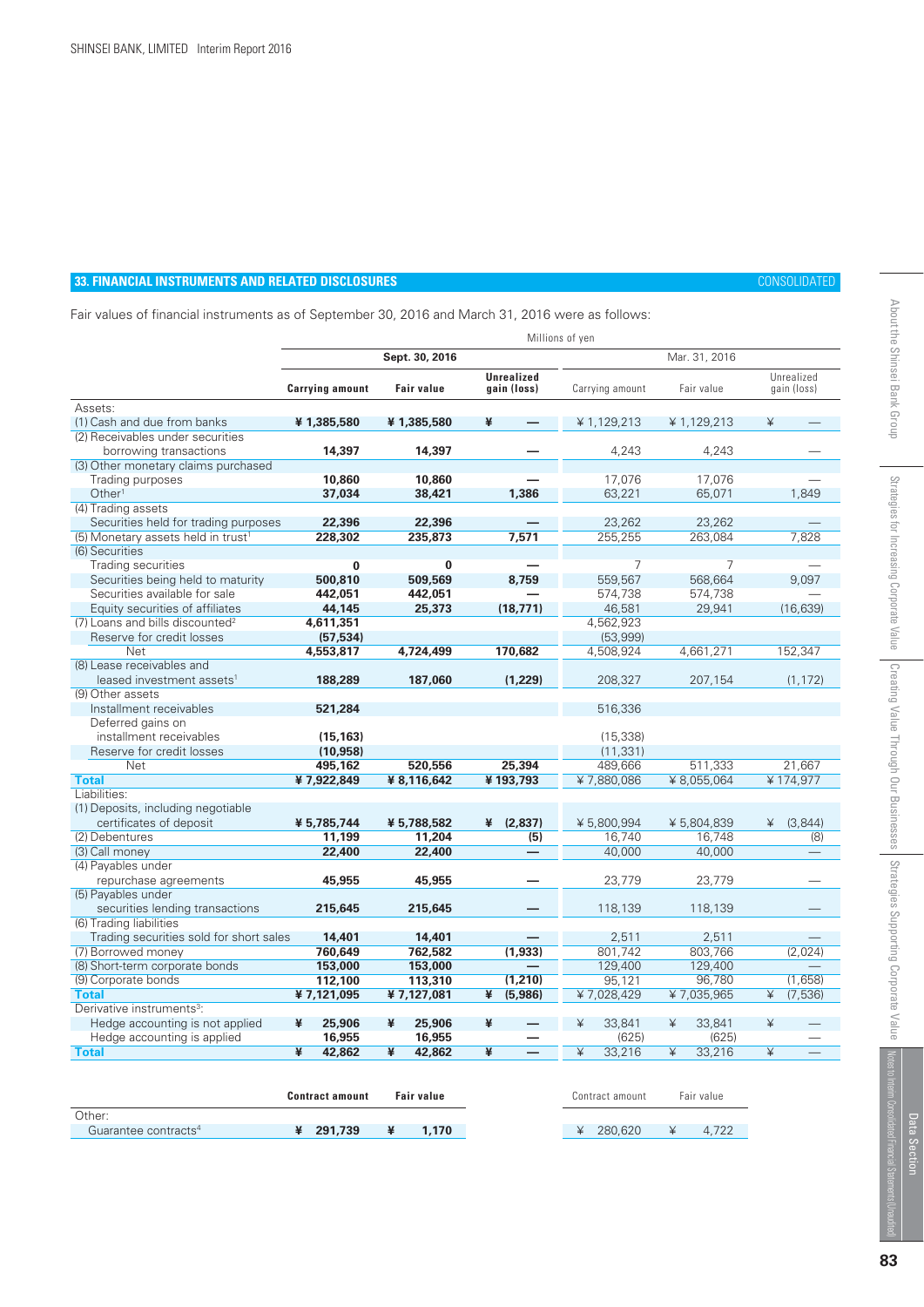# **33. FINANCIAL INSTRUMENTS AND RELATED DISCLOSURES (CONTINUED)** CONSOLIDATED

|                                                |                        | Thousands of U.S. dollars |    |                                  |
|------------------------------------------------|------------------------|---------------------------|----|----------------------------------|
|                                                |                        | Sept. 30, 2016            |    |                                  |
|                                                | <b>Carrying amount</b> | <b>Fair value</b>         |    | <b>Unrealized</b><br>gain (loss) |
| Assets:                                        |                        |                           |    |                                  |
| (1) Cash and due from banks                    | \$13,734,940           | \$13,734,940              | S  |                                  |
| (2) Receivables under securities               |                        |                           |    |                                  |
| borrowing transactions                         | 142,715                | 142,715                   |    |                                  |
| (3) Other monetary claims purchased            |                        |                           |    |                                  |
| Trading purposes                               | 107.659                | 107.659                   |    |                                  |
| Other <sup>1</sup>                             | 367,118                | 380,866                   |    | 13,748                           |
| (4) Trading assets                             |                        |                           |    |                                  |
| Securities held for trading purposes           | 222,010                | 222,010                   |    |                                  |
| (5) Monetary assets held in trust <sup>1</sup> | 2,263,110              | 2,338,163                 |    | 75,053                           |
| (6) Securities                                 |                        |                           |    |                                  |
| <b>Trading securities</b>                      | 7                      | 7                         |    |                                  |
| Securities being held to maturity              | 4,964,415              | 5,051,245                 |    | 86,830                           |
| Securities available for sale                  | 4,381,953              | 4,381,953                 |    |                                  |
| Equity securities of affiliates                | 437,605                | 251,527                   |    | (186, 078)                       |
| (7) Loans and bills discounted <sup>2</sup>    | 45,711,261             |                           |    |                                  |
| Reserve for credit losses                      | (570, 324)             |                           |    |                                  |
| Net                                            | 45,140,937             | 46,832,869                |    | 1,691,932                        |
| (8) Lease receivables and                      |                        |                           |    |                                  |
| leased investment assets <sup>1</sup>          | 1,866,466              | 1,854,282                 |    | (12, 184)                        |
| (9) Other assets                               |                        |                           |    |                                  |
| Installment receivables                        | 5,167,372              |                           |    |                                  |
| Deferred gains on                              |                        |                           |    |                                  |
| installment receivables                        | (150, 311)             |                           |    |                                  |
| Reserve for credit losses                      | (108, 633)             |                           |    |                                  |
| Net                                            | 4,908,428              | 5,160,160                 |    | 251,732                          |
| <b>Total</b>                                   | \$78,537,363           | \$80,458,396              |    | \$1,921,033                      |
| Liabilities:                                   |                        |                           |    |                                  |
| (1) Deposits, including negotiable             |                        |                           |    |                                  |
| certificates of deposit                        | \$57,352,744           | \$57,380,869              | \$ | (28, 125)                        |
| (2) Debentures                                 | 111,013                | 111,072                   |    | (59)                             |
| (3) Call money                                 | 222,046                | 222,046                   |    |                                  |
| (4) Payables under                             |                        |                           |    |                                  |
| repurchase agreements                          | 455,544                | 455,544                   |    |                                  |
| (5) Payables under                             |                        |                           |    |                                  |
| securities lending transactions                | 2,137,646              | 2,137,646                 |    |                                  |
| (6) Trading liabilities                        |                        |                           |    |                                  |
| Trading securities sold for short sales        | 142,756                | 142,756                   |    |                                  |
| (7) Borrowed money                             | 7,540,138              | 7,559,301                 |    | (19, 163)                        |
| (8) Short-term corporate bonds                 | 1,516,653              | 1,516,653                 |    |                                  |
| (9) Corporate bonds                            | 1,111,221              | 1,123,216                 |    | (11, 995)                        |
| <b>Total</b>                                   | \$70,589,761           | \$70,649,103              | \$ | (59, 342)                        |
| Derivative instruments <sup>3</sup> :          |                        |                           |    |                                  |
| Hedge accounting is not applied                | \$<br>256,806          | \$<br>256,806             | \$ |                                  |
| Hedge accounting is applied                    | 168,076                | 168,076                   |    |                                  |
| <b>Total</b>                                   | \$<br>424,882          | \$<br>424,882             | \$ |                                  |
|                                                |                        |                           |    |                                  |

|                                  | <b>Contract amount</b> | Fair value |
|----------------------------------|------------------------|------------|
| Other:                           |                        |            |
| Guarantee contracts <sup>4</sup> | \$2.891.946            | 11,600     |

1 Carrying amounts of Other monetary claims purchased, Monetary assets held in trust, and Lease receivables and leased investment assets are presented as the amount net of reserve for credit losses because they

are immaterial.<br>2 For consumer loans held by consolidated subsidiaries included in Loans and bills discounted, reserve for losses on interest repayments of ¥111,588 million (U.S.\$1,106,152 thousand) and ¥133,695 million wa

4 Contract amount for guarantee contracts presents the amount of "Acceptances and guarantees" on the consolidated balance sheets. Unearned guarantee fees of ¥21,674 million (U.S.\$214,851 thousand) and ¥21,898<br>million were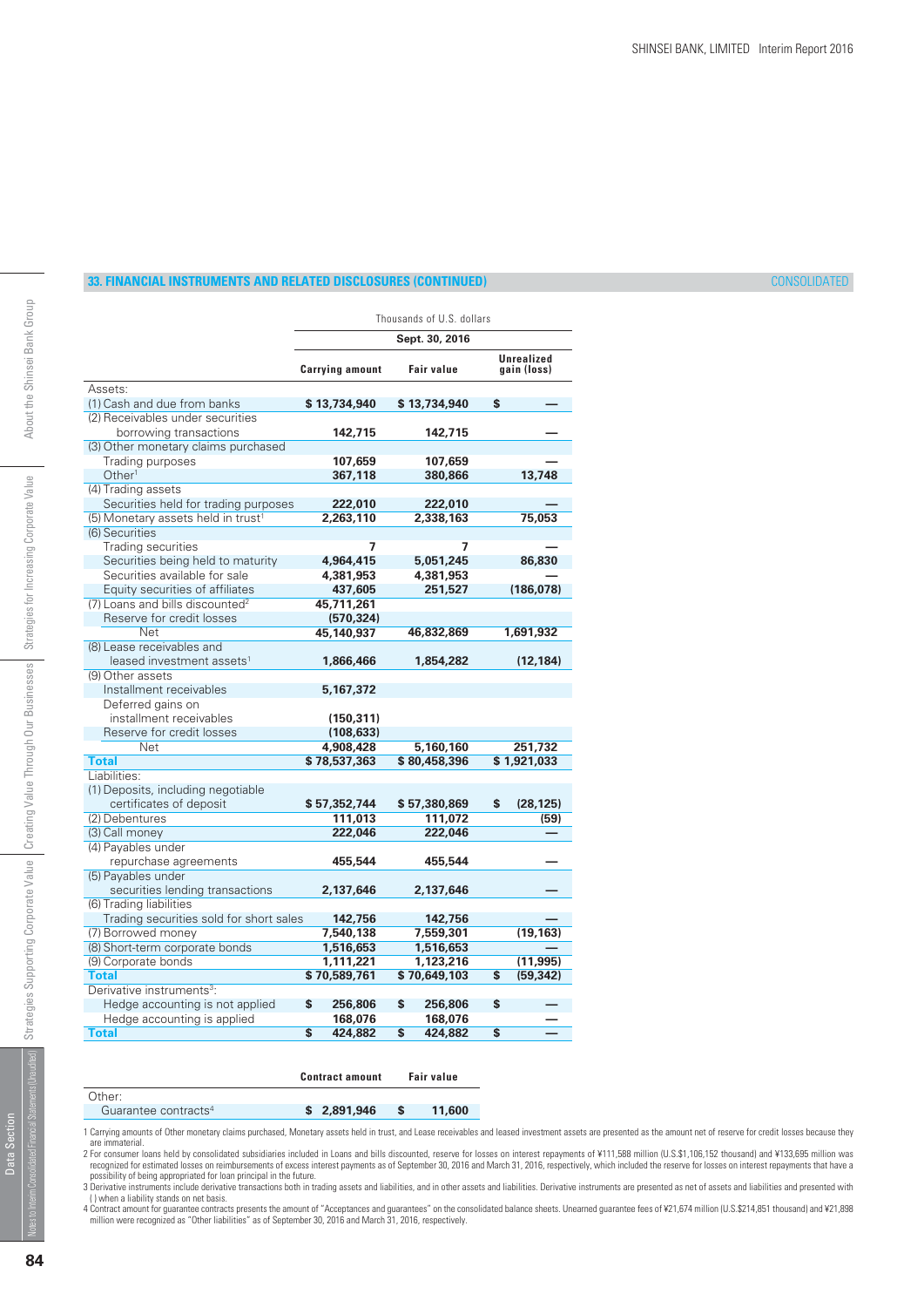# **33. FINANCIAL INSTRUMENTS AND RELATED DISCLOSURES (CONTINUED)** CONSOLIDATED

(Note 1) Valuation methodologies for financial instruments

#### Assets:

# (1) Cash and due from banks

The fair values are measured at carrying amounts because the fair values of due from banks with no maturity are approximate to carrying amounts. Likewise, for due from banks with maturity, the fair values are measured at carrying amounts because most of them are with short maturity of six months or less, therefore the fair values are approximate to carrying amounts.

#### (2) Receivables under securities borrowing transactions

The fair values are measured at carrying amounts because most of them are with short maturity of three months or less, therefore the fair values are approximate to carrying amounts.

#### (3) Other monetary claims purchased

The fair values are measured at quoted prices from third parties or determined using the DCF method.

#### (4) Trading assets

The fair values are measured at market prices or quoted prices from third parties, or determined using the DCF method.

## (5) Monetary assets held in trust

The fair values are determined using the DCF method based on the characteristics of the components of the entrusted assets.

# (6) Securities

The fair values of marketable equity securities are measured at closing prices on exchanges. The fair values of bonds and mutual funds are measured at market prices or quoted prices from third parties or determined using the DCF method.

#### (7) Loans and bills discounted

The fair values of loans and bills discounted with fixed interest rate are determined by discounting contractual cash flows, and the fair values of loans and bills discounted with floating interest rate are determined by discounting expected cash flows based on the forward rates, using the risk-free rate adjusted to account for credit risk (after consideration of collateral) with CDS spreads etc. corresponding to internal credit rating of each borrower. The fair values of housing loans are determined by discounting expected cash flows at the rates that consists of the risk free rate and spreads that would be applied for the new housing loans with the same terms at the consolidated balance sheet date. The fair values of consumer loans are determined by discounting expected cash flows that reflect expected loss at the rates that consist of the risk-free rate and certain costs, by a group of similar product types and customer segments.

 Regarding loans to obligors classified as "legally bankrupt," "virtually bankrupt" or "possibly bankrupt," the fair values are measured at carrying amounts net of reserve for loan losses because the fair values of those loans are approximate to carrying amounts net of reserve for loan losses, which are calculated based on the DCF method or based on amounts which are expected to be collected through the disposal of collateral or execution of guarantees.

# (8) Lease receivables and leased investment assets

The fair values are primarily determined by discounting contractual cash flows at the rates that consist of the risk-free rate, credit risk and certain costs, by major product category groups.

#### (9) Installment receivables

The fair values are primarily determined by discounting expected cash flows that reflect the probability of prepayment at the rates that consist of the risk-free rate, credit risk and certain costs, by major product category groups.

#### Liabilities:

(1) Deposits, including negotiable certificates of deposit The fair values of demand deposits, such as current deposits and ordinary deposits are recognized as the payment amount at the consolidated balance sheet date.

 The fair values of the deposits with maturity of six months or less are approximate to carrying amounts because of their shortterm maturity. The fair values of time deposits are determined by discounting the contractual cash flows at the rates that would be applied for the new contracts with the same terms at the consolidated balance sheet date.

# (2) Debentures and (9) Corporate bonds

The fair values of marketable debentures and corporate bonds are measured at market prices.

 The fair values of nonmarketable corporate debentures and corporate bonds under the Medium Term Note program are determined by discounting expected cash flows at the actual average funding rates of corporate time deposits etc. funded within the past three months of the consolidated balance sheet date. The fair values of retail debentures are determined by discounting contractual cash flows at the latest actual funding rate of large-denomination (¥10 million or more) time deposits.

 The fair values of step-up callable subordinated bonds are determined by discounting expected cash flows, which reflect the probability of early redemption at the rates that consist of the risk-free rate and the CDS spread of the Bank.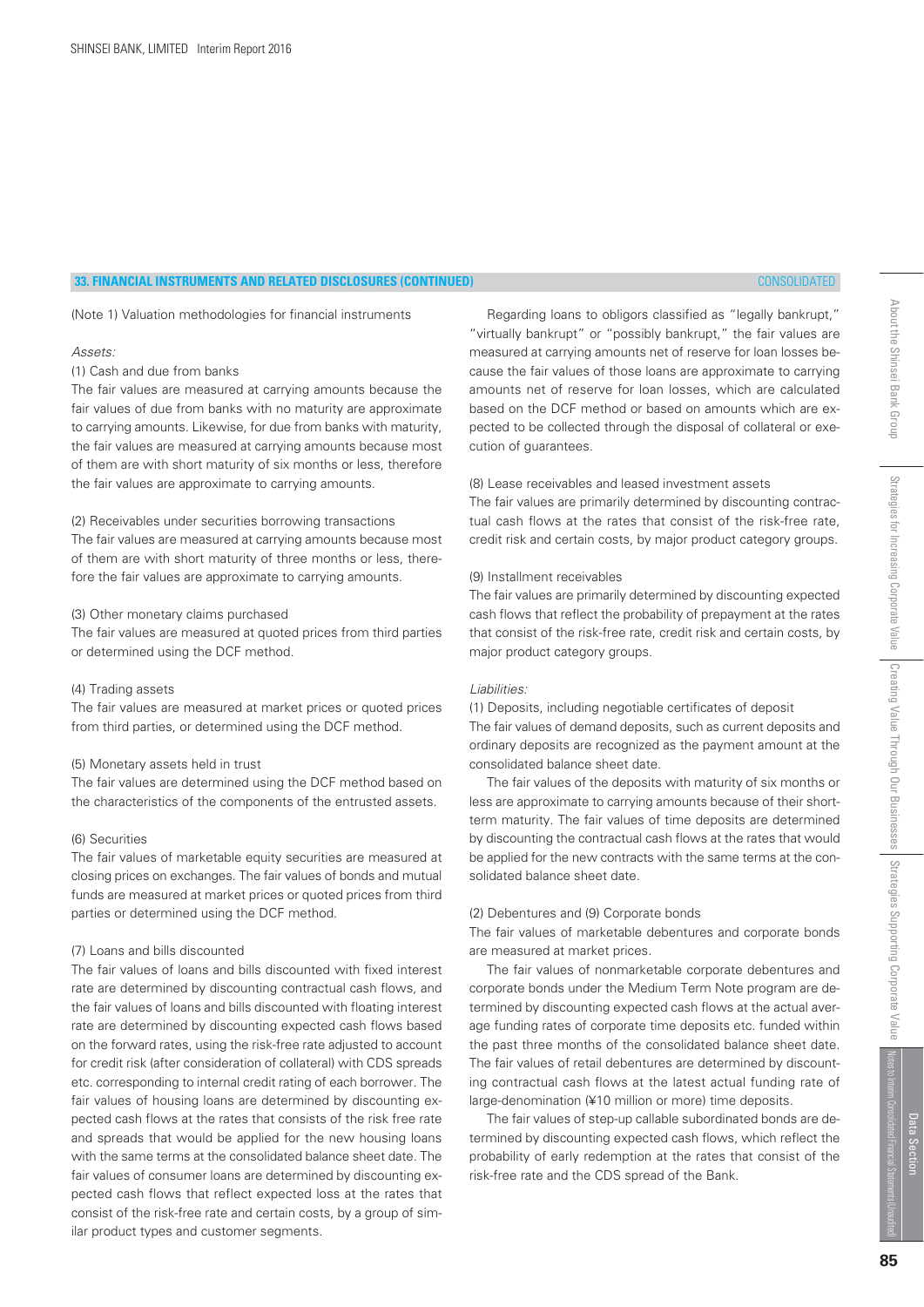# **33. FINANCIAL INSTRUMENTS AND RELATED DISCLOSURES (CONTINUED)** CONSOLIDATED

(3) Call money, (4) Payables under repurchase agreements and (5) Payables under securities lending transactions

The fair values are approximate to carrying amounts for call money and bills sold, payables under repurchase agreements, and payables under securities lending transactions with short maturities of three months or less.

#### (6) Trading liabilities

The fair values are measured at market prices.

#### (7) Borrowed money

The fair values of borrowed money with fixed interest rates are primarily determined by discounting contractual cash flows (for borrowed money hedged by interest rate swaps which meets specific matching criteria, the contractual cash flows include the cash flows of the interest rate swaps), and the fair values of borrowed money with floating interest rates are determined by discounting expected cash flows on forward rates, at the funding rates that reflect the credit risk of the borrower.

 The fair values of step-up callable subordinated borrowings are determined by discounting expected cash flows that reflect the probability of early redemption at the rates that consist of the risk-free rate and the CDS spread of the Bank.

#### (8) Short-term corporate bonds

The fair values are approximate to carrying amounts because most of them are with short maturities of six months or less.

#### Derivative instruments:

The fair values are primarily measured at closing prices on exchanges or determined using the DCF method or option-pricing models.

## Other:

# Guarantee contracts

The fair values are determined by discounting the amount of difference between the original contractual cash flows and the expected cash flows that would be applied for the new contracts with the same terms at the risk-free rate.

(Note 2) Carrying amount of the financial instruments whose fair value cannot be reliably determined

|                                                                         | Millions of yen |               | Thousands of<br>U.S. dollars |
|-------------------------------------------------------------------------|-----------------|---------------|------------------------------|
|                                                                         | Sept. 30, 2016  | Mar. 31, 2016 | Sept. 30, 2016               |
| Equity securities without readily available market price <sup>1,2</sup> | ¥ $8.311$       | ¥ $8.206$     | \$82,387                     |
| Investment in partnerships and others <sup>1,2</sup>                    | 33,379          | 38,758        | 330,880                      |
| Total                                                                   | ¥41.690         | ¥46.964       | \$413,267                    |

1 Equity securities without readily available market price are out of the scope of fair value disclosure because their fair values cannot be reliably determined. Investments in partnerships and others, the assets of which comprise equity securities without readily available market price, are out of the scope of fair values disclosure because fair values of those investments cannot be reliably determined 2 For the six months ended September 30, 2016 and for the fiscal years ended March 31, 2016, impairment losses on equity securities without readily available market price of ¥1 million (U.S.\$20 thousand) and ¥167<br>million,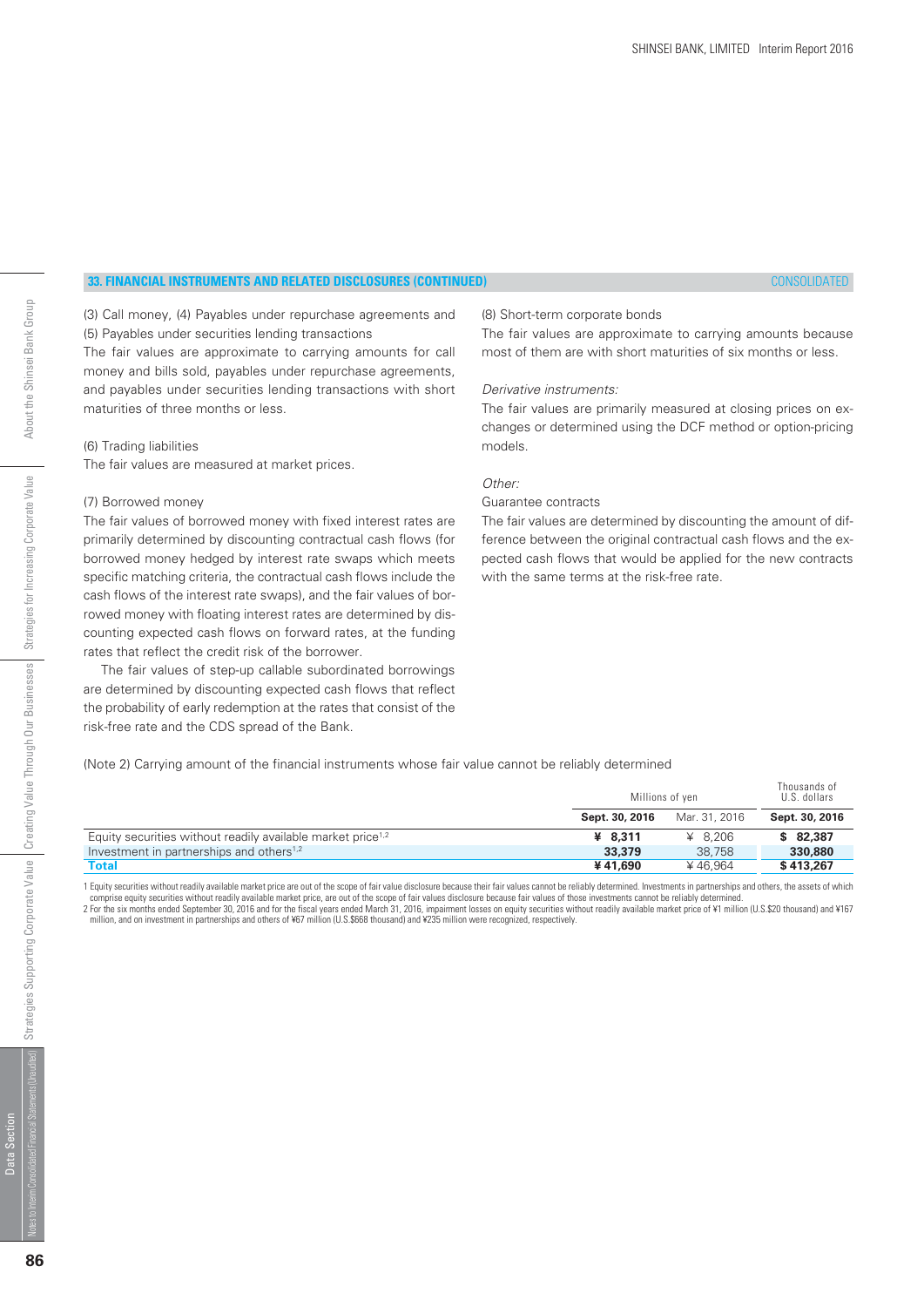# **34. DERIVATIVE FINANCIAL INSTRUMENTS** CONSOLIDATED

# (A) DERIVATIVE TRANSACTIONS TO WHICH HEDGE ACCOUNTING WAS NOT APPLIED

The fair values of derivatives on the consolidated balance sheets as of September 30, 2016 and March 31, 2016 are adjusted for credit risk by a reduction of ¥1,557 million (U.S.\$15,443 thousand) and ¥1,446 million, respectively, and also adjusted for liquidity risk by a reduction of ¥1,134 million (U.S.\$11,244 thousand) and ¥1,074 million, respectively.

Regardless of this accounting treatment, the reduction of those risks is not reflected in the fair values shown in the following tables.

## (a) INTEREST RATE-RELATED TRANSACTIONS

Interest rate-related transactions as of September 30, 2016 and March 31, 2016 were as follows:

|                                             | Millions of yen |                                    |                                |   |                   |   |                                  |   |                             |  |                         |   |              |   |                           |
|---------------------------------------------|-----------------|------------------------------------|--------------------------------|---|-------------------|---|----------------------------------|---|-----------------------------|--|-------------------------|---|--------------|---|---------------------------|
|                                             |                 | Sept. 30, 2016                     |                                |   |                   |   | Mar. 31, 2016                    |   |                             |  |                         |   |              |   |                           |
|                                             |                 | <b>Contract/Notional principal</b> |                                |   |                   |   |                                  |   | Contract/Notional principal |  |                         |   |              |   |                           |
|                                             |                 | Total                              | <b>Maturity</b><br>over 1 year |   | <b>Fair value</b> |   | <b>Unrealized</b><br>gain (loss) |   | Total                       |  | Maturity<br>over 1 year |   | Fair value   |   | Unrealized<br>gain (loss) |
| Futures contracts (listed):                 |                 |                                    |                                |   |                   |   |                                  |   |                             |  |                         |   |              |   |                           |
| Sold                                        | ¥               | 748 ¥                              |                                | ¥ | (0)               | ¥ | (0)                              | ¥ | 19,199 ¥                    |  |                         | ¥ | (39)         | ¥ | (39)                      |
| Bought                                      |                 | 972                                | 497                            |   |                   |   |                                  |   | 17,813                      |  | 554                     |   | 31           |   | 31                        |
| Interest rate options (listed):             |                 |                                    |                                |   |                   |   |                                  |   |                             |  |                         |   |              |   |                           |
| Sold                                        |                 |                                    |                                |   |                   |   |                                  |   | 16,682                      |  |                         |   | (0)          |   | 2                         |
| Bought                                      |                 |                                    |                                |   |                   |   |                                  |   | 16,703                      |  |                         |   | $\mathbf{0}$ |   | (0)                       |
| Interest rate swaps (over-the-counter):     |                 |                                    |                                |   |                   |   |                                  |   |                             |  |                         |   |              |   |                           |
| Receive fixed and pay floating              |                 | 4,882,446                          | 4,064,755                      |   | 240,808           |   | 240,808                          |   | 5,283,601                   |  | 4.286.735               |   | 252.179      |   | 252,179                   |
| Receive floating and pay fixed              |                 | 4,388,135                          | 3,690,474                      |   | (213, 614)        |   | (213, 614)                       |   | 4,775,777                   |  | 3,989,116               |   | (225, 844)   |   | (225, 844)                |
| Receive floating and pay floating           |                 | 1,650,532                          | 1,342,678                      |   | 3,381             |   | 3,381                            |   | 1,743,851                   |  | 1,411,617               |   | 4,042        |   | 4,042                     |
| Interest rate swaptions (over-the-counter): |                 |                                    |                                |   |                   |   |                                  |   |                             |  |                         |   |              |   |                           |
| Sold                                        |                 | 856,732                            | 600,732                        |   | (12, 382)         |   | 1,736                            |   | 732,182                     |  | 567,182                 |   | (13,709)     |   | (1,617)                   |
| Bought                                      |                 | 977,550                            | 866,991                        |   | 1,644             |   | (4, 102)                         |   | 1,132,932                   |  | 1,019,372               |   | 2,948        |   | (4, 555)                  |
| Interest rate options (over-the-counter):   |                 |                                    |                                |   |                   |   |                                  |   |                             |  |                         |   |              |   |                           |
| Sold                                        |                 | 29,840                             | 15,840                         |   | (182)             |   | 254                              |   | 30,783                      |  | 20,783                  |   | (156)        |   | 178                       |
| <b>Bought</b>                               |                 | 49,744                             | 19,340                         |   | 123               |   | (176)                            |   | 53,873                      |  | 25,283                  |   | 102          |   | (190)                     |
| <b>Total</b>                                |                 |                                    |                                | ¥ | 19,777            | ¥ | 28,287                           |   |                             |  |                         | ¥ | 19,554       | ¥ | 24,185                    |
|                                             |                 |                                    | Thousands of U.S. dollars      |   |                   |   |                                  |   |                             |  |                         |   |              |   |                           |

|                                             | Sept. 30, 2016                                 |            |                   |            |    |                           |   |               |  |  |
|---------------------------------------------|------------------------------------------------|------------|-------------------|------------|----|---------------------------|---|---------------|--|--|
|                                             | <b>Contract/Notional principal</b>             |            |                   |            |    |                           |   |               |  |  |
|                                             | <b>Maturity</b><br><b>Total</b><br>over 1 year |            | <b>Fair value</b> |            |    | Unrealized<br>gain (loss) |   |               |  |  |
| Futures contracts (listed):                 |                                                |            |                   |            |    |                           |   |               |  |  |
| Sold                                        | Ŝ                                              | $7,422$ \$ |                   |            | \$ | $(9)$ \$                  |   | (9)           |  |  |
| Bought                                      |                                                | 9,636      |                   | 4.935      |    | 16                        |   | 16            |  |  |
| Interest rate options (listed):             |                                                |            |                   |            |    |                           |   |               |  |  |
| Sold                                        |                                                |            |                   |            |    |                           |   |               |  |  |
| <b>Bought</b>                               |                                                |            |                   |            |    |                           |   |               |  |  |
| Interest rate swaps (over-the-counter):     |                                                |            |                   |            |    |                           |   |               |  |  |
| Receive fixed and pay floating              |                                                | 48,398,559 |                   | 40,292,974 |    | 2,387,077                 |   | 2,387,077     |  |  |
| Receive floating and pay fixed              |                                                | 43,498,570 |                   | 36,582,812 |    | (2.117.516)               |   | (2, 117, 516) |  |  |
| Receive floating and pay floating           |                                                | 16,361,346 |                   | 13,309,659 |    | 33,520                    |   | 33,520        |  |  |
| Interest rate swaptions (over-the-counter): |                                                |            |                   |            |    |                           |   |               |  |  |
| Sold                                        |                                                | 8,492,591  |                   | 5,954,922  |    | (122.741)                 |   | 17,218        |  |  |
| Bought                                      |                                                | 9,690,229  |                   | 8,594,286  |    | 16,297                    |   | (40, 670)     |  |  |
| Interest rate options (over-the-counter):   |                                                |            |                   |            |    |                           |   |               |  |  |
| Sold                                        |                                                | 295,806    |                   | 157,027    |    | (1, 811)                  |   | 2,519         |  |  |
| <b>Bought</b>                               |                                                | 493,107    |                   | 191,722    |    | 1.221                     |   | (1,752)       |  |  |
| <b>Total</b>                                |                                                |            |                   |            | S  | 196,054                   | s | 280,403       |  |  |

Notes:

 (1) Derivatives included in the table above were measured at fair value and the unrealized gains and losses were recognized in income. (2) The fair values of listed transactions represent the closing price on the Tokyo Financial Exchange and other exchanges. The fair

values of over-the-counter transactions are calculated primarily by using the DCF method or option pricing models.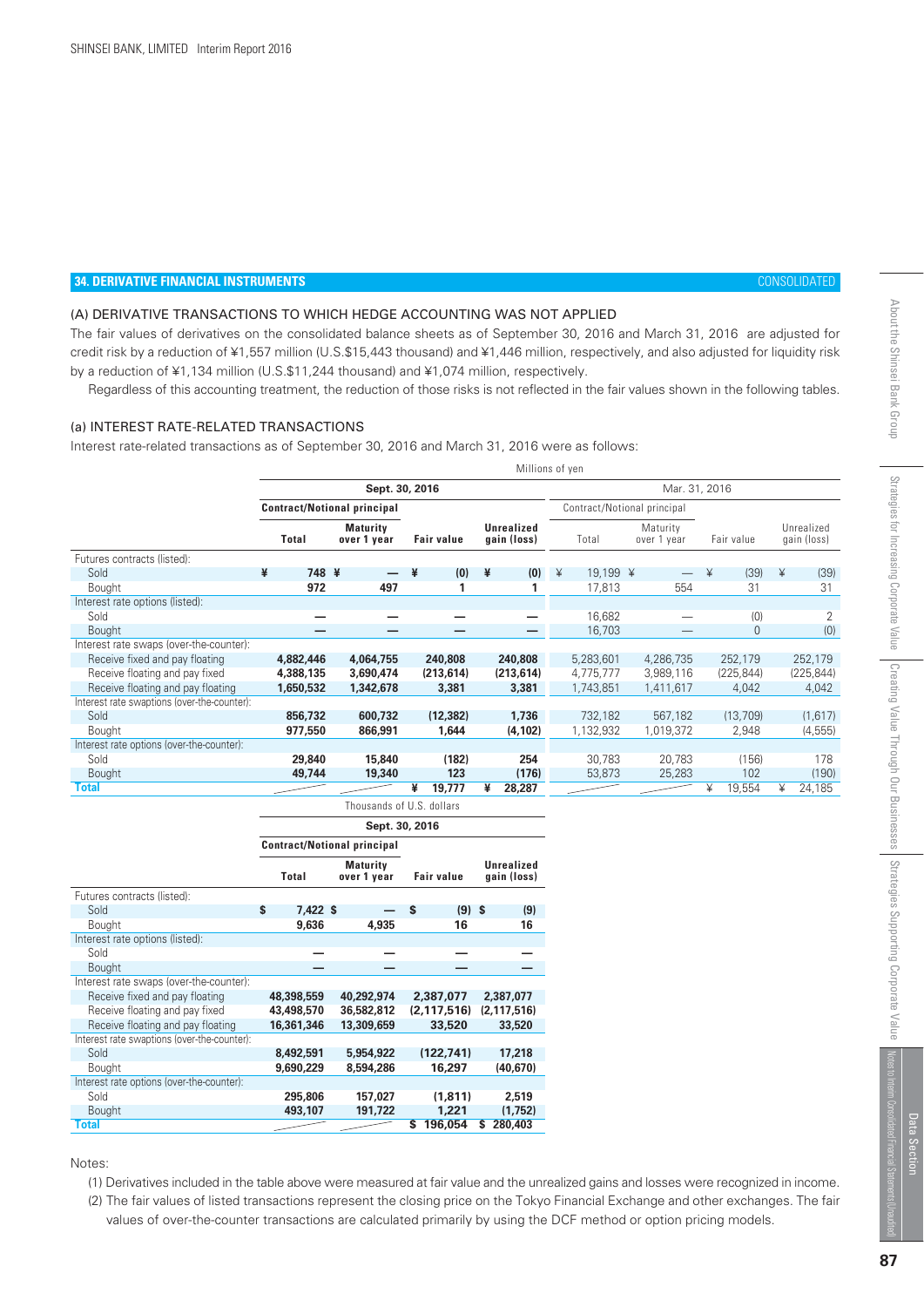# (b) CURRENCY-RELATED TRANSACTIONS

Currency-related transactions as of September 30, 2016 and March 31, 2016 were as follows:

|                                                           |   |                                    |                                |    |                   |   | Millions of yen                  |   |                             |   |                         |   |            |   |                           |
|-----------------------------------------------------------|---|------------------------------------|--------------------------------|----|-------------------|---|----------------------------------|---|-----------------------------|---|-------------------------|---|------------|---|---------------------------|
|                                                           |   |                                    | Sept. 30, 2016                 |    |                   |   |                                  |   |                             |   | Mar. 31, 2016           |   |            |   |                           |
|                                                           |   | <b>Contract/Notional principal</b> |                                |    |                   |   |                                  |   | Contract/Notional principal |   |                         |   |            |   |                           |
|                                                           |   | <b>Total</b>                       | <b>Maturity</b><br>over 1 year |    | <b>Fair value</b> |   | <b>Unrealized</b><br>gain (loss) |   | Total                       |   | Maturity<br>over 1 year |   | Fair value |   | Unrealized<br>gain (loss) |
| Currency swaps (over-the-counter)                         | ¥ | 372,741 ¥                          | 325,188                        | ¥  | (489)             | ¥ | (489)                            | ¥ | 588,346                     | ¥ | 360,570                 | ¥ | 75         | ¥ | 75                        |
| Forward foreign exchange contracts<br>(over-the-counter): |   |                                    |                                |    |                   |   |                                  |   |                             |   |                         |   |            |   |                           |
| Sold                                                      |   | 1.079.683                          | 35,587                         |    | 27,834            |   | 27,834                           |   | 1,221,670                   |   | 55.050                  |   | 9.554      |   | 9,554                     |
| <b>Bought</b>                                             |   | 870,462                            | 57,749                         |    | (26, 361)         |   | (26, 361)                        |   | 770,482                     |   | 81,742                  |   | 4,461      |   | 4,461                     |
| Currency options (over-the-counter):                      |   |                                    |                                |    |                   |   |                                  |   |                             |   |                         |   |            |   |                           |
| Sold                                                      |   | 777,221                            | 323,145                        |    | (17, 466)         |   | (10, 150)                        |   | 874,594                     |   | 351,676                 |   | (13, 723)  |   | 1,728                     |
| Bought                                                    |   | 770.905                            | 304,382                        |    | 22,126            |   | 19,275                           |   | 868,799                     |   | 342,816                 |   | 14,052     |   | 1,076                     |
| <b>Total</b>                                              |   |                                    |                                | ¥  | 5,643             | ¥ | 10,108                           |   |                             |   |                         | ¥ | 14,420     | ¥ | 16,897                    |
|                                                           |   |                                    | Thousands of U.S. dollars      |    |                   |   |                                  |   |                             |   |                         |   |            |   |                           |
|                                                           |   |                                    | Sept. 30, 2016                 |    |                   |   |                                  |   |                             |   |                         |   |            |   |                           |
|                                                           |   | <b>Contract/Notional principal</b> |                                |    |                   |   |                                  |   |                             |   |                         |   |            |   |                           |
|                                                           |   | <b>Total</b>                       | <b>Maturity</b><br>over 1 year |    | <b>Fair value</b> |   | <b>Unrealized</b><br>gain (loss) |   |                             |   |                         |   |            |   |                           |
| Currency swaps (over-the-counter)                         |   | \$3,694,898                        | \$3,223,518                    | S  | (4,855)           | s | (4,855)                          |   |                             |   |                         |   |            |   |                           |
| Forward foreign exchange contracts                        |   |                                    |                                |    |                   |   |                                  |   |                             |   |                         |   |            |   |                           |
| (over-the-counter):                                       |   |                                    |                                |    |                   |   |                                  |   |                             |   |                         |   |            |   |                           |
| Sold                                                      |   | 10,702,651                         | 352,774                        |    | 275,913           |   | 275,913                          |   |                             |   |                         |   |            |   |                           |
| <b>Bought</b>                                             |   | 8,628,693                          | 572,456                        |    | (261, 314)        |   | (261, 314)                       |   |                             |   |                         |   |            |   |                           |
| Currency options (over-the-counter):                      |   |                                    |                                |    |                   |   |                                  |   |                             |   |                         |   |            |   |                           |
| Sold                                                      |   | 7,704,421                          | 3,203,268                      |    | (173, 143)        |   | (100, 615)                       |   |                             |   |                         |   |            |   |                           |
| Bought                                                    |   | 7,641,806                          | 3,017,269                      |    | 219,337           |   | 191,072                          |   |                             |   |                         |   |            |   |                           |
| Total                                                     |   |                                    |                                | \$ | 55,938            | s | 100,201                          |   |                             |   |                         |   |            |   |                           |

Notes:

(1) Derivatives included in the table above were measured at fair value and the unrealized gains and losses were recognized in income.

(2) The fair values are calculated primarily by using the DCF method or option pricing models.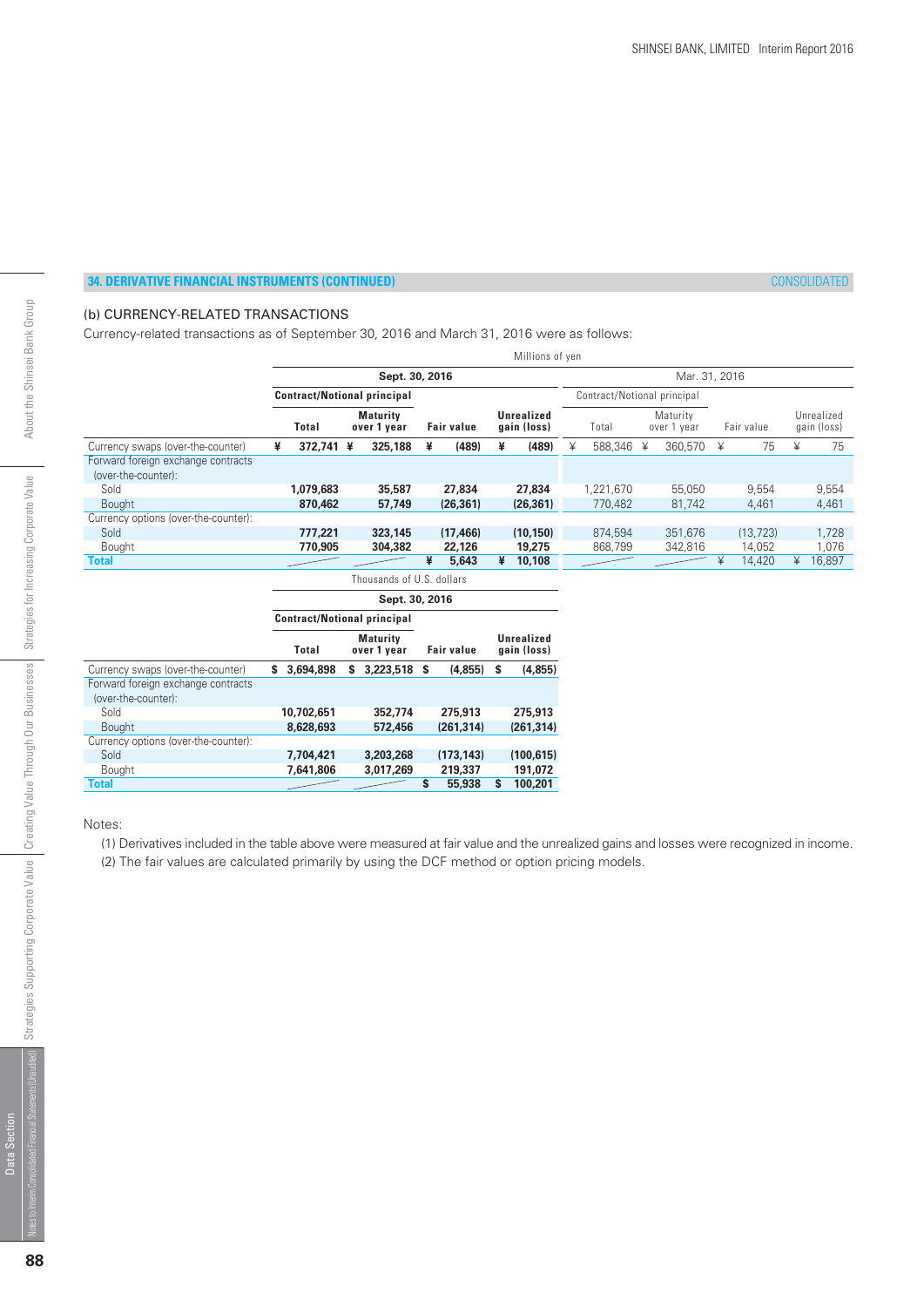# (c) EQUITY-RELATED TRANSACTIONS

Equity-related transactions as of September 30, 2016 and March 31, 2016 were as follows:

|                                    | Millions of yen                    |                                |                           |                                  |            |                             |            |                           |  |  |
|------------------------------------|------------------------------------|--------------------------------|---------------------------|----------------------------------|------------|-----------------------------|------------|---------------------------|--|--|
|                                    |                                    |                                | Mar. 31, 2016             |                                  |            |                             |            |                           |  |  |
|                                    | <b>Contract/Notional principal</b> |                                |                           |                                  |            | Contract/Notional principal |            |                           |  |  |
|                                    | Total                              | <b>Maturity</b><br>over 1 year | <b>Fair value</b>         | <b>Unrealized</b><br>gain (loss) | Total      | Maturity<br>over 1 year     | Fair value | Unrealized<br>gain (loss) |  |  |
| Equity index futures (listed):     |                                    |                                |                           |                                  |            |                             |            |                           |  |  |
| Sold                               | 11,243<br>¥                        | 8,211<br>¥                     | ¥<br>389                  | ¥<br>389                         | 6,764<br>¥ | ¥<br>6,579                  | 234<br>¥   | 234<br>¥                  |  |  |
| <b>Bought</b>                      | 9,455                              | 763                            | (603)                     | (603)                            | 7,866      | 2,514                       | (676)      | (676)                     |  |  |
| Equity index options (listed):     |                                    |                                |                           |                                  |            |                             |            |                           |  |  |
| Sold                               | 220,362                            | 82,285                         | (13, 331)                 | (1,709)                          | 194,385    | 78,697                      | (15, 335)  | (4,005)                   |  |  |
| <b>Bought</b>                      | 214,729                            | 75,612                         | 13,184                    | (201)                            | 185,787    | 71,462                      | 14,555     | 1,872                     |  |  |
| Equity options (over-the-counter): |                                    |                                |                           |                                  |            |                             |            |                           |  |  |
| Sold                               | 27,585                             | 16,260                         | (6, 379)                  | (1,690)                          | 27,585     | 16,260                      | (6,922)    | (2, 233)                  |  |  |
| <b>Bought</b>                      | 30,851                             | 21,151                         | 10,072                    | 4,358                            | 30,851     | 21,151                      | 10,783     | 5,069                     |  |  |
| Other (over-the-counter):          |                                    |                                |                           |                                  |            |                             |            |                           |  |  |
| Sold                               | 300                                | 300                            | 25                        | 25                               | 1,200      | 1.200                       | 142        | 142                       |  |  |
| <b>Bought</b>                      | 3,849                              | 200                            | (125)                     | (125)                            | 3,177      | 2,670                       | (253)      | (253)                     |  |  |
| Total                              |                                    |                                | ¥<br>3,233                | 443<br>¥                         |            |                             | 2,528<br>¥ | 151<br>¥                  |  |  |
|                                    |                                    |                                | Thousands of U.S. dollars |                                  |            |                             |            |                           |  |  |

|                                    | Sept. 30, 2016                     |            |                                |           |                   |            |    |                           |  |  |  |
|------------------------------------|------------------------------------|------------|--------------------------------|-----------|-------------------|------------|----|---------------------------|--|--|--|
|                                    | <b>Contract/Notional principal</b> |            |                                |           |                   |            |    |                           |  |  |  |
|                                    |                                    | Total      | <b>Maturity</b><br>over 1 year |           | <b>Fair value</b> |            |    | Unrealized<br>gain (loss) |  |  |  |
| Equity index futures (listed):     |                                    |            |                                |           |                   |            |    |                           |  |  |  |
| Sold                               | \$                                 | 111,456 \$ |                                | 81.400 \$ |                   | 3,858      | S. | 3,858                     |  |  |  |
| <b>Bought</b>                      |                                    | 93,729     |                                | 7.565     |                   | (5, 978)   |    | (5,978)                   |  |  |  |
| Equity index options (listed):     |                                    |            |                                |           |                   |            |    |                           |  |  |  |
| Sold                               |                                    | 2,184,402  |                                | 815,672   |                   | (132, 149) |    | (16, 945)                 |  |  |  |
| <b>Bought</b>                      |                                    | 2,128,564  |                                | 749.529   |                   | 130,697    |    | (1.999)                   |  |  |  |
| Equity options (over-the-counter): |                                    |            |                                |           |                   |            |    |                           |  |  |  |
| Sold                               |                                    | 273,444    |                                | 161,188   |                   | (63, 237)  |    | (16, 753)                 |  |  |  |
| <b>Bought</b>                      |                                    | 305,827    |                                | 209,674   |                   | 99,845     |    | 43,204                    |  |  |  |
| Other (over-the-counter):          |                                    |            |                                |           |                   |            |    |                           |  |  |  |
| Sold                               |                                    | 2.974      |                                | 2.974     |                   | 255        |    | 255                       |  |  |  |
| <b>Bought</b>                      |                                    | 38,160     |                                | 1,983     |                   | (1.242)    |    | (1,242)                   |  |  |  |
| Total                              |                                    |            |                                |           | S                 | 32,049     | S  | 4,400                     |  |  |  |

#### Notes:

(1) Derivatives included in the table above were measured at fair value and the unrealized gains and losses were recognized in income.

 (2) The fair values of listed transactions represent the closing price on the Osaka Exchange and other exchanges. The fair values of over-the-counter transactions are calculated primarily by using the DCF method or option pricing model.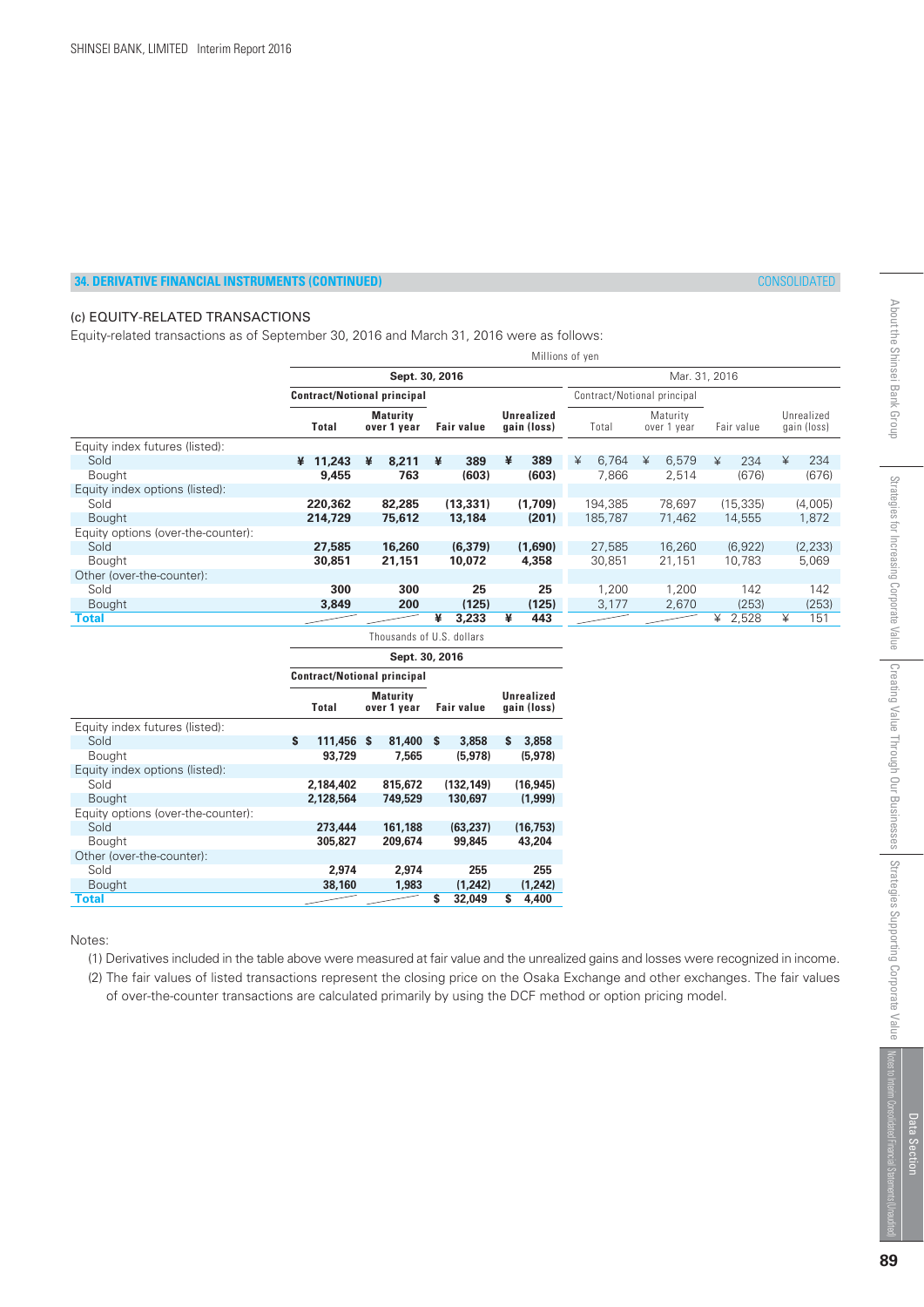# (d) BOND-RELATED TRANSACTIONS

Bond-related transactions as of September 30, 2016 and March 31, 2016 were as follows:

|                        |                                    |                                    |                                |    |                   |                                  | Millions of yen             |                         |            |                           |
|------------------------|------------------------------------|------------------------------------|--------------------------------|----|-------------------|----------------------------------|-----------------------------|-------------------------|------------|---------------------------|
|                        |                                    |                                    | Sept. 30, 2016                 |    |                   |                                  |                             | Mar. 31, 2016           |            |                           |
|                        |                                    | <b>Contract/Notional principal</b> |                                |    |                   |                                  | Contract/Notional principal |                         |            |                           |
|                        | <b>Total</b>                       |                                    | <b>Maturity</b><br>over 1 year |    | <b>Fair value</b> | <b>Unrealized</b><br>gain (loss) | Total                       | Maturity<br>over 1 year | Fair value | Unrealized<br>gain (loss) |
| Bond futures (listed): |                                    |                                    |                                |    |                   |                                  |                             |                         |            |                           |
| Sold                   | ¥49,286                            | ¥                                  |                                | ¥  | (59)              | ¥ (59)                           | ¥ 35,136                    | ¥                       | (49)       | ¥ $(49)$                  |
| Bought                 | 5,705                              |                                    |                                |    | 4                 | 4                                | 9,130                       |                         | (4)        | (4)                       |
| Bond options (listed): |                                    |                                    |                                |    |                   |                                  |                             |                         |            |                           |
| Sold                   | 3,379                              |                                    |                                |    | (5)               | 4                                |                             |                         |            |                           |
| Bought                 | 3,354                              |                                    |                                |    | 9                 | (9)                              | 1,432                       |                         | 3          | (4)                       |
| Total                  |                                    |                                    |                                | ¥  | (51)              | ¥ (60)                           |                             |                         | (50)<br>¥  | ¥ (58)                    |
|                        |                                    |                                    | Thousands of U.S. dollars      |    |                   |                                  |                             |                         |            |                           |
|                        |                                    |                                    | Sept. 30, 2016                 |    |                   |                                  |                             |                         |            |                           |
|                        | <b>Contract/Notional principal</b> |                                    |                                |    |                   |                                  |                             |                         |            |                           |
|                        | Total                              |                                    | <b>Maturity</b><br>over 1 year |    | <b>Fair value</b> | <b>Unrealized</b><br>gain (loss) |                             |                         |            |                           |
| Bond futures (listed): |                                    |                                    |                                |    |                   |                                  |                             |                         |            |                           |
| Sold                   | \$488,569                          | \$                                 |                                | \$ | (594)             | \$ (594)                         |                             |                         |            |                           |
| Bought                 | 56,553                             |                                    | -                              |    | 41                | 41                               |                             |                         |            |                           |
| Bond options (listed): |                                    |                                    |                                |    |                   |                                  |                             |                         |            |                           |
| Sold                   | 33,500                             |                                    |                                |    | (55)              | 47                               |                             |                         |            |                           |
| Bought                 | 33,250                             |                                    |                                |    | 98                | (90)                             |                             |                         |            |                           |
| Total                  |                                    |                                    |                                | \$ | (510)             | \$ (596)                         |                             |                         |            |                           |

#### Notes:

(1) Derivatives included in the table above were measured at fair value and the unrealized gains and losses were recognized in income.

(2) The fair values of listed transactions represent the closing price on the Osaka Exchange and other exchanges.

# (e) CREDIT DERIVATIVES TRANSACTIONS

Credit derivatives transactions as of September 30, 2016 and March 31, 2016 were as follows:

|                                           |                                    | Millions of yen                    |                   |                                  |               |                             |            |                           |  |  |  |
|-------------------------------------------|------------------------------------|------------------------------------|-------------------|----------------------------------|---------------|-----------------------------|------------|---------------------------|--|--|--|
|                                           |                                    | Sept. 30, 2016                     |                   |                                  | Mar. 31, 2016 |                             |            |                           |  |  |  |
|                                           |                                    | <b>Contract/Notional principal</b> |                   |                                  |               | Contract/Notional principal |            |                           |  |  |  |
|                                           | <b>Total</b>                       | <b>Maturity</b><br>over 1 year     | <b>Fair value</b> | <b>Unrealized</b><br>gain (loss) | Total         | Maturity<br>over 1 year     | Fair value | Unrealized<br>gain (loss) |  |  |  |
| Credit default option (over-the-counter): |                                    |                                    |                   |                                  |               |                             |            |                           |  |  |  |
| Sold                                      | ¥153,757                           | ¥ 83,600                           | ¥ $1.810$         | ¥ $1,810$                        | ¥188,681      | ¥123,776                    | ¥ $1,870$  | ¥ $1,870$                 |  |  |  |
| Bought                                    | 162,287                            | 82,050                             | (1,814)           | (1,814)                          | 204,254       | 123,196                     | (1,961)    | (1,961)                   |  |  |  |
| <b>Total</b>                              |                                    |                                    | ¥<br>(3)          | ¥<br>(3)                         |               |                             | ¥<br>(90)  | ¥<br>(90)                 |  |  |  |
|                                           |                                    | Thousands of U.S. dollars          |                   |                                  |               |                             |            |                           |  |  |  |
|                                           |                                    | Sept. 30, 2016                     |                   |                                  |               |                             |            |                           |  |  |  |
|                                           | <b>Contract/Notional principal</b> |                                    |                   |                                  |               |                             |            |                           |  |  |  |
|                                           | <b>Total</b>                       | <b>Maturity</b><br>over 1 year     | <b>Fair value</b> | Unrealized<br>gain (loss)        |               |                             |            |                           |  |  |  |
| Credit default option (over-the-counter): |                                    |                                    |                   |                                  |               |                             |            |                           |  |  |  |
| Sold                                      | $$1,524,163$ \$                    | 828,707                            | \$17.948          | \$17,948                         |               |                             |            |                           |  |  |  |
| Bought                                    | 1,608,719                          | 813,343                            | (17, 984)         | (17, 984)                        |               |                             |            |                           |  |  |  |
| Total                                     |                                    |                                    | (36)<br>S         | (36)<br>s                        |               |                             |            |                           |  |  |  |

# Notes:

 (1) Derivatives included in the table above were measured at fair value and the unrealized gains and losses were recognized in income. (2) The fair values are calculated primarily by using the DCF method.

About the Shinsei Bank Group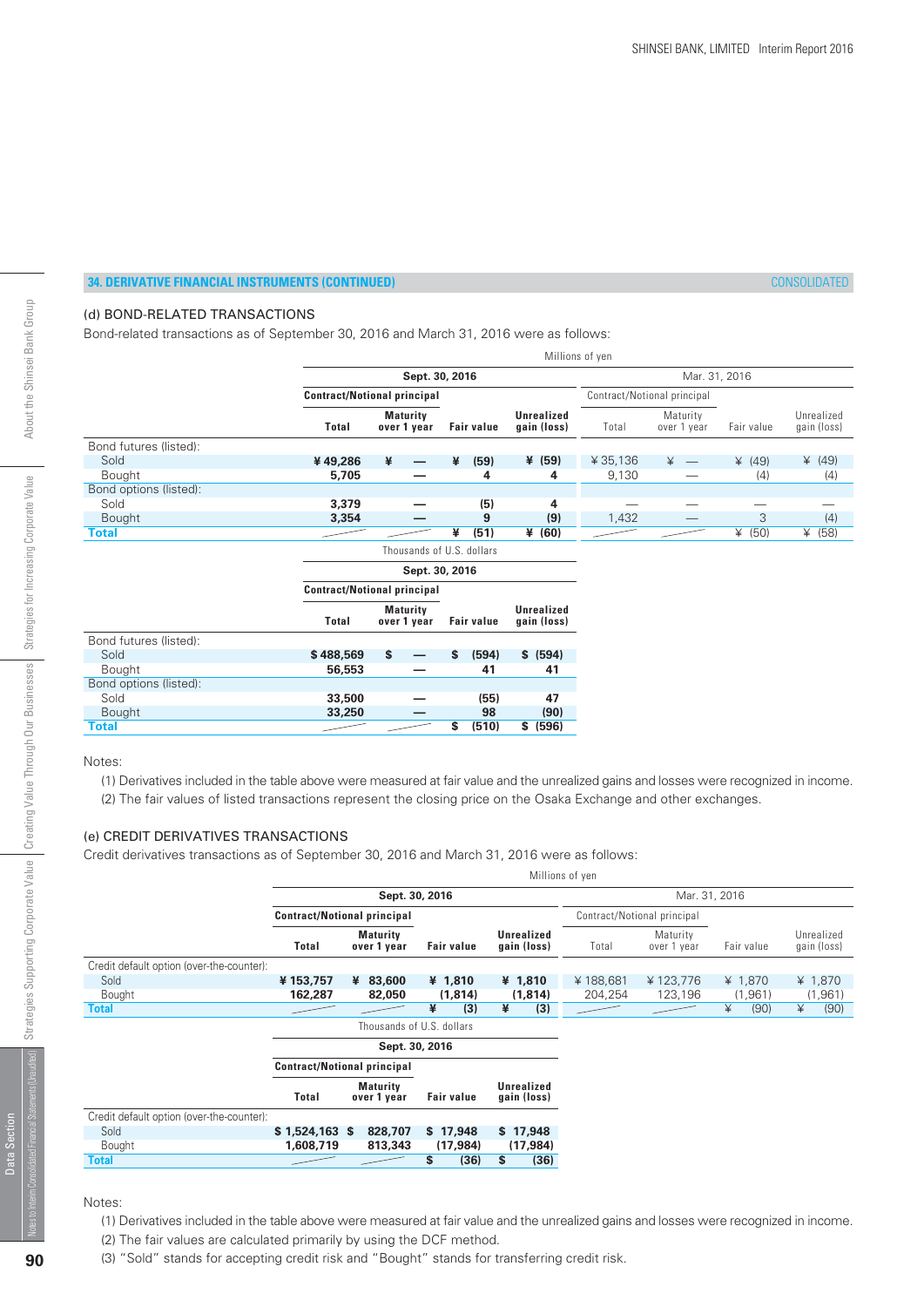# (B) DERIVATIVE TRANSACTIONS TO WHICH HEDGE ACCOUNTING WAS APPLIED

# (a) INTEREST RATE-RELATED TRANSACTIONS

Interest rate-related transactions which are accounted for using the deferral method as of September 30, 2016 and March 31, 2016 were as follows:

|                                |              |                                       | Millions of yen   |          |                                |               |  |
|--------------------------------|--------------|---------------------------------------|-------------------|----------|--------------------------------|---------------|--|
|                                |              | Sept. 30, 2016                        | Mar. 31, 2016     |          |                                |               |  |
|                                |              | <b>Contract/Notional</b><br>principal |                   |          | Contract/Notional<br>principal |               |  |
|                                | <b>Total</b> | <b>Maturity</b><br>over 1 year        | <b>Fair value</b> | Total    | Maturity<br>over 1 year        | Fair value    |  |
| Interest rate swaps:           |              |                                       |                   |          |                                |               |  |
| Receive fixed and pay floating | ¥492,400     | ¥482,400                              | 7,116<br>¥        | ¥466,400 | ¥456,400                       | 7,833<br>¥    |  |
| Receive floating and pay fixed | 233,845      | 208,590                               | (21, 328)         | 238,183  | 216,085                        | (20, 698)     |  |
| <b>Total</b>                   |              |                                       | ¥ (14,211)        |          |                                | ¥ $(12, 864)$ |  |
|                                |              | Thousands of U.S. dollars             |                   |          |                                |               |  |
|                                |              | Sept. 30, 2016                        |                   |          |                                |               |  |
|                                |              | <b>Contract/Notional</b><br>principal |                   |          |                                |               |  |
|                                | <b>Total</b> | <b>Maturity</b><br>over 1 year        | <b>Fair value</b> |          |                                |               |  |
| Interest rate swaps:           |              |                                       |                   |          |                                |               |  |
| Receive fixed and pay floating |              | \$4,881,047 \$4,781,919               | 70,545<br>S.      |          |                                |               |  |
| Receive floating and pay fixed | 2,318,058    | 2,067,709                             | (211, 422)        |          |                                |               |  |
| <b>Total</b>                   |              |                                       | \$(140, 877)      |          |                                |               |  |

Notes:

- (2) Interest rate swaps are primarily accounted for using deferral method in accordance with Industry Audit Committee Report No.24 of the JICPA.
- (3) The fair values are calculated primarily by using the DCF method.

 <sup>(1)</sup> Most of the hedged items are interest-bearing assets and liabilities such as loans and bills discounted, available-for-sale securities (bonds) and deposits, including negotiable certificate of deposit.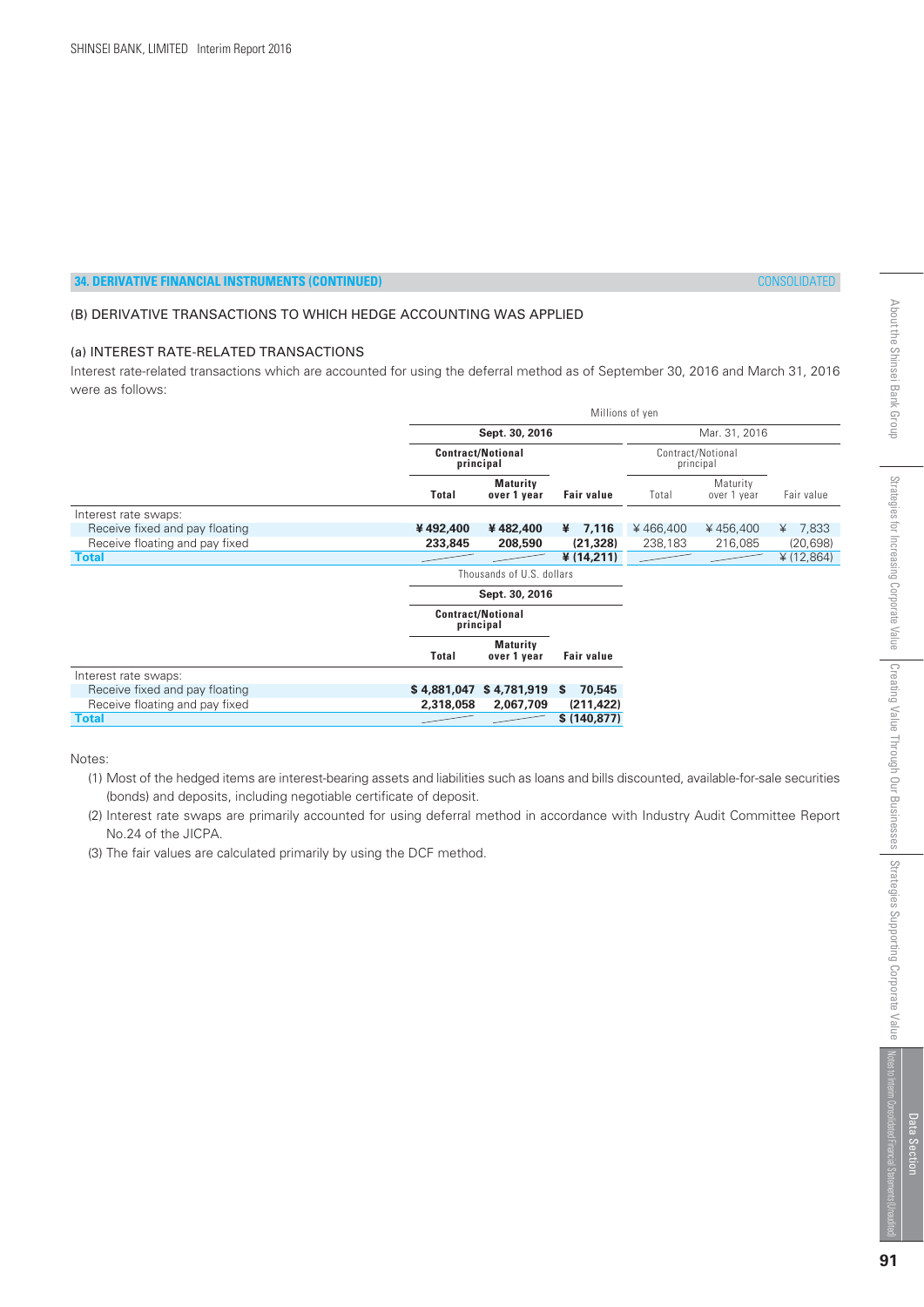Interest rate swaps which meet specific matching criteria as of September 30, 2016 and March 31, 2016 were as follows:

|                                | Millions of yen                       |                                       |                                |          |                         |            |  |  |  |
|--------------------------------|---------------------------------------|---------------------------------------|--------------------------------|----------|-------------------------|------------|--|--|--|
|                                |                                       | Sept. 30, 2016                        | Mar. 31, 2016                  |          |                         |            |  |  |  |
|                                | <b>Contract/Notional</b><br>principal |                                       | Contract/Notional<br>principal |          |                         |            |  |  |  |
|                                | <b>Total</b>                          | <b>Maturity</b><br>over 1 year        | <b>Fair value</b>              | Total    | Maturity<br>over 1 year | Fair value |  |  |  |
| Interest rate swaps:           |                                       |                                       |                                |          |                         |            |  |  |  |
| Receive floating and pay fixed | ¥19,550                               | ¥16,350                               | ¥                              | ¥ 22,275 | ¥ 18,150                | ¥          |  |  |  |
|                                | Thousands of U.S. dollars             |                                       |                                |          |                         |            |  |  |  |
|                                |                                       | Sept. 30, 2016                        |                                |          |                         |            |  |  |  |
|                                |                                       | <b>Contract/Notional</b><br>principal |                                |          |                         |            |  |  |  |
|                                | Total                                 | <b>Maturity</b><br>over 1 year        | <b>Fair value</b>              |          |                         |            |  |  |  |
| Interest rate swaps:           |                                       |                                       |                                |          |                         |            |  |  |  |
| Receive floating and pay fixed | \$193,795                             | \$162,074                             | \$<br>–                        |          |                         |            |  |  |  |

#### Notes:

- (1) The hedged item is borrowed money.
- (2) Interest rate swaps which meet specific matching criteria are accounted for as component of hedged borrowed money. Therefore, the fair value of those interest rate swaps is included in the fair value of borrowed money in fair value information shown in Note 33 "FINANCIAL INSTRUMENTS AND RELATED DISCLOSURES."

# (b) CURRENCY-RELATED TRANSACTIONS

Currency-related transactions which are accounted for using the deferral method as of September 30, 2016 and March 31, 2016 were as follows:

|                | Millions of yen |                                       |                   |                                |                         |            |  |  |
|----------------|-----------------|---------------------------------------|-------------------|--------------------------------|-------------------------|------------|--|--|
|                | Sept. 30, 2016  | Mar. 31, 2016                         |                   |                                |                         |            |  |  |
|                |                 | <b>Contract/Notional</b><br>principal |                   | Contract/Notional<br>principal |                         |            |  |  |
|                | <b>Total</b>    | <b>Maturity</b><br>over 1 year        | <b>Fair value</b> | Total                          | Maturity<br>over 1 year | Fair value |  |  |
| Currency swaps | ¥154,788        | ¥124.524                              | ¥31,167           | ¥158,314                       | ¥130,418                | ¥12,238    |  |  |
|                |                 | Thousands of U.S. dollars             |                   |                                |                         |            |  |  |
|                |                 | Sept. 30, 2016                        |                   |                                |                         |            |  |  |
|                |                 | <b>Contract/Notional</b><br>principal |                   |                                |                         |            |  |  |
|                | <b>Total</b>    | <b>Maturity</b><br>over 1 year        | <b>Fair value</b> |                                |                         |            |  |  |
| Currency swaps |                 | \$1,534,379 \$1,234,379               | \$308,953         |                                |                         |            |  |  |

Notes:

- (1) Most of the hedged items are foreign currency denominated loans and bills discounted, securities, deposits, and foreign exchanges.
- (2) Currency swap transactions are primarily accounted for using deferral method in accordance with Industry Audit Committee Report No.25 of the JICPA.
- (3) The fair values are calculated primarily by using the DCF method.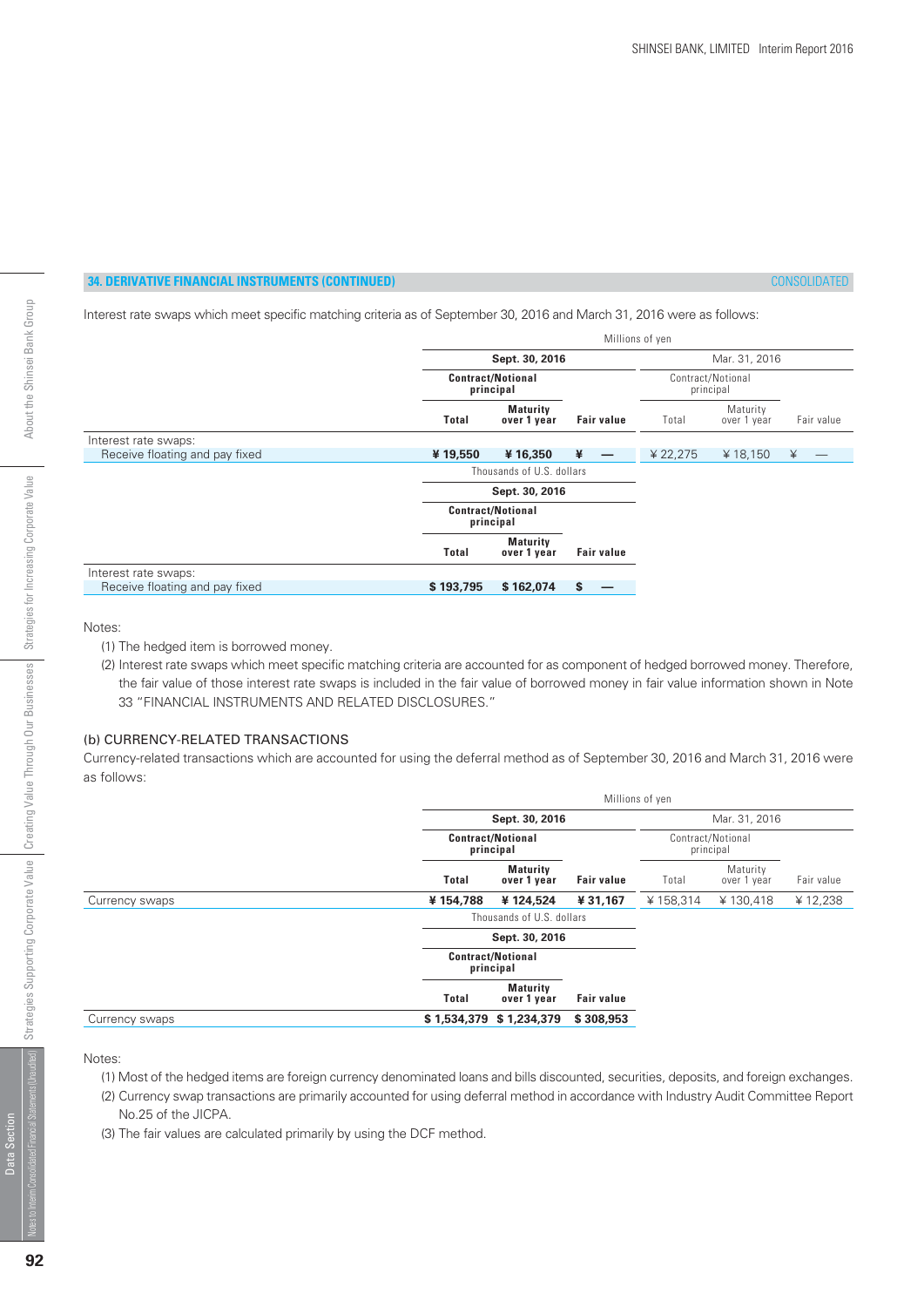# INTERIM NONCONSOLIDATED BALANCE SHEETS (UNAUDITED) Shinsei Bank, Limited

As of September 30, 2016 and March 31, 2016

|                                                            | Millions of yen | Thousands of<br>U.S. dollars (Note) |                |
|------------------------------------------------------------|-----------------|-------------------------------------|----------------|
|                                                            | Sept. 30, 2016  | Mar. 31, 2016                       | Sept. 30, 2016 |
| <b>ASSETS</b>                                              |                 |                                     |                |
| Cash and due from banks                                    | ¥1,304,513      | ¥1,049,396                          | \$12,931,335   |
| Other monetary claims purchased                            | 132,359         | 192,146                             | 1,312,052      |
| Trading assets                                             | 294,991         | 311,832                             | 2,924,187      |
| Monetary assets held in trust                              | 115,307         | 151,647                             | 1,143,014      |
| Securities                                                 | 1,402,766       | 1,603,809                           | 13,905,298     |
| Loans and bills discounted                                 | 4,337,797       | 4,300,152                           | 42,999,579     |
| Foreign exchanges                                          | 25,697          | 17,024                              | 254,737        |
| Other assets                                               | 228,994         | 205,762                             | 2,269,965      |
| Premises and equipment                                     | 16,852          | 17,813                              | 167,057        |
| Intangible assets                                          | 15,624          | 13,572                              | 154,884        |
| Prepaid pension cost                                       | 2,413           | 1,073                               | 23,928         |
| Deferred issuance expenses for debentures                  | 1               | 3                                   | 18             |
| Customers' liabilities for acceptances and guarantees      | 24,276          | 21,730                              | 240,651        |
| Reserve for credit losses                                  | (27, 788)       | (28, 282)                           | (275, 457)     |
| <b>Total assets</b>                                        | ¥7,873,809      | ¥7,857,682                          | \$78,051,248   |
|                                                            |                 |                                     |                |
| <b>LIABILITIES AND EQUITY</b>                              |                 |                                     |                |
| <b>Liabilities:</b>                                        |                 |                                     |                |
| Deposits, including negotiable certificates of deposit     | ¥ 5,917,482     | ¥ 5,965,769                         | \$58,658,633   |
| Debentures                                                 | 11,199          | 16,740                              | 111,013        |
| Call money                                                 | 22,400          | 40,000                              | 222,046        |
| Payables under repurchase agreements                       | 45,955          | 23,779                              | 455,544        |
| Payables under securities lending transactions             | 205,794         | 116,409                             | 2,039,992      |
| <b>Trading liabilities</b>                                 | 274,613         | 291,356                             | 2,722,183      |
| Borrowed money                                             | 342,839         | 374,827                             | 3,398,486      |
| Foreign exchanges                                          | 63              | 75                                  | 628            |
| Corporate bonds                                            | 47,600          | 57,619                              | 471,848        |
| Other liabilities                                          | 184,758         | 162,635                             | 1,831,469      |
| Accrued employees' bonuses                                 | 2,347           | 4,511                               | 23,266         |
| Reserve for reimbursement of debentures                    | 3,081           | 2,903                               | 30,550         |
| Deferred tax liabilities                                   | 2,099           | 2,873                               | 20,816         |
| Acceptances and quarantees                                 | 24,276          | 21,730                              | 240,651        |
| <b>Total liabilities</b>                                   | 7,084,512       | 7,081,231                           | 70,227,125     |
| Equity:                                                    |                 |                                     |                |
| Common stock                                               | 512,204         | 512,204                             | 5,077,365      |
| Capital surplus                                            | 79,465          | 79,465                              | 787,727        |
| Stock acquisition rights                                   | 534             | 512                                 | 5,297          |
| Retained earnings:                                         |                 |                                     |                |
| Legal reserve                                              | 14,220          | 13,689                              | 140,964        |
| Unappropriated retained earnings                           | 271,457         | 250,526                             | 2,690,898      |
| Unrealized gain (loss) on available-for-sale securities    | 8,050           | 10,777                              | 79,806         |
| Deferred gain (loss) on derivatives under hedge accounting | (14, 077)       | (18, 166)                           | (139, 546)     |
| Treasury stock, at cost                                    | (82, 558)       | (72, 559)                           | (818, 388)     |
| <b>Total equity</b>                                        | 789,297         | 776,450                             | 7,824,123      |
| <b>Total liabilities and equity</b>                        | ¥7,873,809      | ¥7,857,682                          | \$78.051.248   |

Note: U.S. dollar amounts, presented solely for the readers' convenience, are translated at ¥100.88=U.S.\$1.00, the rate of exchange prevailing on the Tokyo foreign exchange market on September 30, 2016.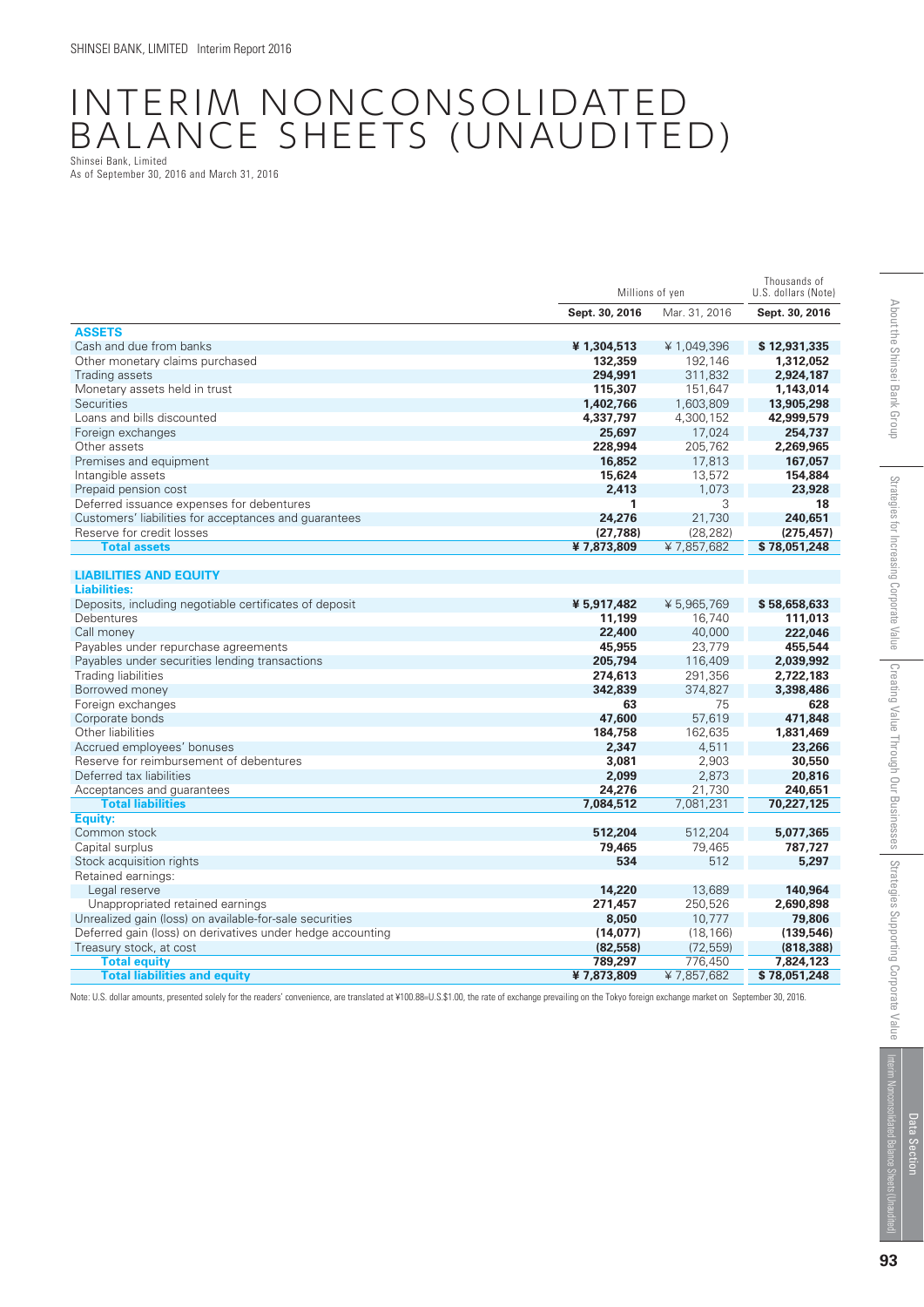# INTERIM NONCONSOLIDATED STATEMENTS OF INCOME (UNAUDITED)

Shinsei Bank, Limited

For the six months ended September 30, 2016 and 2015

|                                                                    | Millions of yen                | Thousands of<br>U.S. dollars (Note) |                                |
|--------------------------------------------------------------------|--------------------------------|-------------------------------------|--------------------------------|
|                                                                    | Sept. 30, 2016<br>$(6$ months) | Sept. 30, 2015<br>(6 months)        | Sept. 30, 2016<br>$(6$ months) |
| Interest income:                                                   |                                |                                     |                                |
| Interest on loans and bills discounted                             | ¥41.700                        | ¥39,719                             | \$413,370                      |
| Interest and dividends on securities                               | 11,068                         | 11.773                              | 109,717                        |
| Interest on deposits with banks                                    | 514                            | 466                                 | 5,103                          |
| Other interest income                                              | 629                            | 880                                 | 6,236                          |
| <b>Total interest income</b>                                       | 53,912                         | 52.839                              | 534,426                        |
| Interest expenses:                                                 |                                |                                     |                                |
| Interest on deposits, including negotiable certificates of deposit | 3,723                          | 3,928                               | 36,915                         |
| Interest and discounts on debentures                               | 6                              | 15                                  | 62                             |
| Interest on other borrowings                                       | 402                            | 1,150                               | 3.987                          |
| Interest on corporate bonds                                        | 597                            | 2.579                               | 5,928                          |
| Other interest expenses                                            | 1,563                          | 587                                 | 15,501                         |
| <b>Total interest expenses</b>                                     | 6,294                          | 8,260                               | 62,393                         |
| <b>Net interest income</b>                                         | 47,618                         | 44.578                              | 472,033                        |
| Fees and commissions income                                        | 9,795                          | 10,613                              | 97,103                         |
| Fees and commissions expenses                                      | 12,889                         | 12,056                              | 127,768                        |
| <b>Net fees and commissions</b>                                    | (3,093)                        | (1, 442)                            | (30, 665)                      |
| <b>Net trading income</b>                                          | 3,727                          | 2.745                               | 36,954                         |
| Other business income (loss), net:                                 |                                |                                     |                                |
| Net gain (loss) on monetary assets held in trust                   | 644                            | 3,191                               | 6,392                          |
| Net gain (loss) on foreign exchanges                               | 2,609                          | 3,879                               | 25,866                         |
| Net gain (loss) on securities                                      | 8,819                          | 1.882                               | 87,429                         |
| Net gain (loss) on other monetary claims purchased                 | 14                             | $\mathbf 0$                         | 142                            |
| Other, net                                                         | (518)                          | 260                                 | (5, 144)                       |
| <b>Net other business income (loss)</b>                            | 11,569                         | 9,213                               | 114,685                        |
| <b>Total revenue</b>                                               | 59,822                         | 55.095                              | 593,007                        |
| General and administrative expenses:                               |                                |                                     |                                |
| Personnel expenses                                                 | 13,761                         | 13,941                              | 136,419                        |
| Premises expenses                                                  | 7.621                          | 5.963                               | 75,552                         |
| Technology and data processing expenses                            | 4.441                          | 4,150                               | 44,024                         |
| Advertising expenses                                               | 3,717                          | 3,334                               | 36,847                         |
| Consumption and property taxes                                     | 2,858                          | 2,551                               | 28,332                         |
| Deposit insurance premium                                          | 1,026                          | 1,038                               | 10,175                         |
| Other general and administrative expenses                          | 6,800                          | 6,728                               | 67,411                         |
| <b>Total general and administrative expenses</b>                   | 40,226                         | 37,709                              | 398,760                        |
| <b>Net business profit</b>                                         | 19,595                         | 17,385                              | 194.247                        |
| Net credit costs (recoveries)                                      | 308                            | (13, 434)                           | 3,063                          |
| Other gains (losses), net                                          | 4,838                          | (4.919)                             | 47.962                         |
| <b>Income (loss) before income taxes</b>                           | 24,125                         | 25,899                              | 239,146                        |
| Income taxes (benefit):                                            |                                |                                     |                                |
| Current                                                            | $\overline{\mathbf{z}}$        | (105)                               | 74                             |
| Deferred                                                           | 1                              | 772                                 | 16                             |
| <b>Net income (loss)</b>                                           | ¥24,115                        | ¥ 25,232                            | \$239.056                      |

 $\overline{1}$ Note: U.S. dollar amounts, presented solely for the readers' convenience, are translated at ¥100.88=U.S.\$1.00, the rate of exchange prevailing on the Tokyo foreign exchange market on September 30, 2016.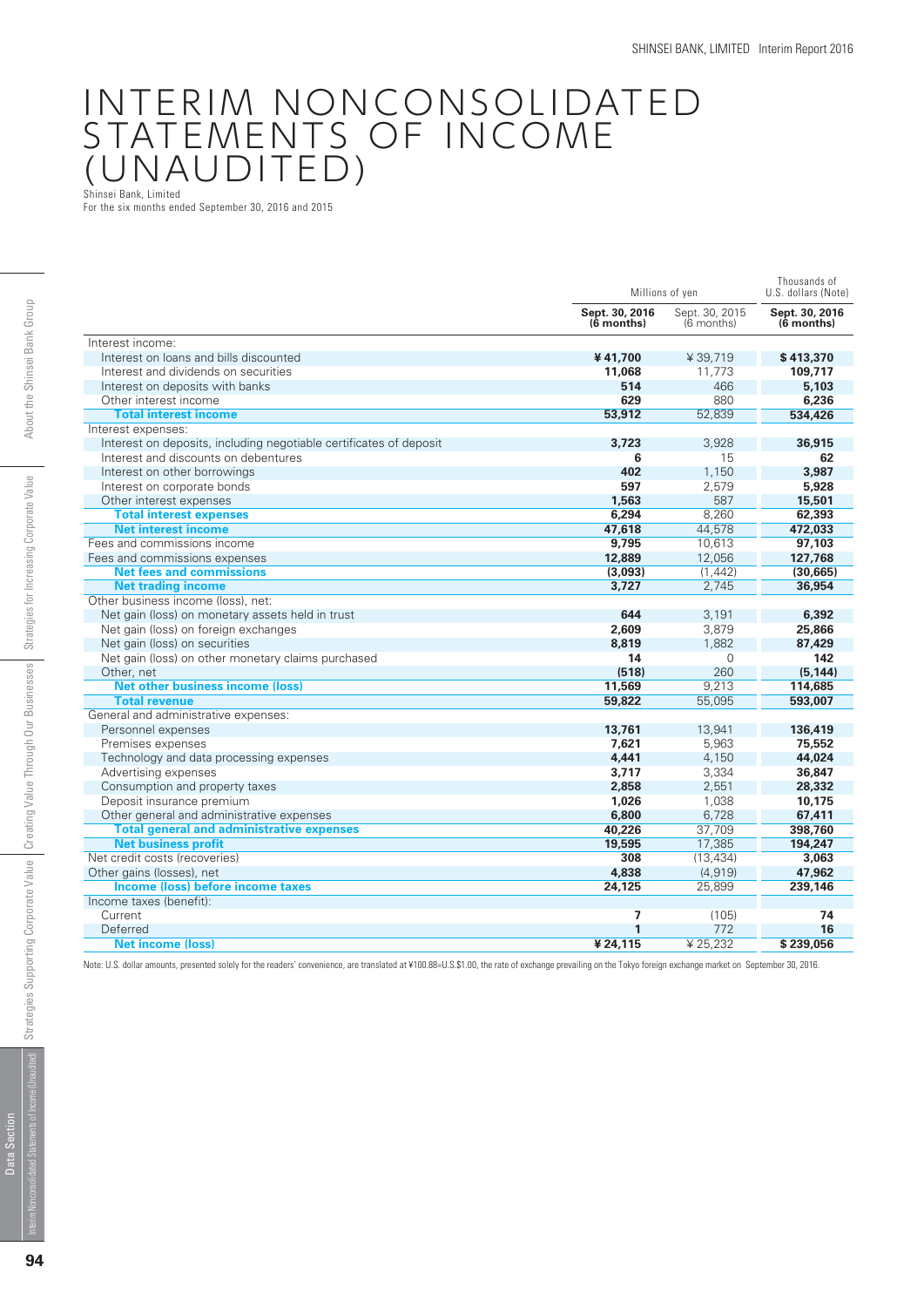### INTERIM NONCONSOLIDATED STATEMENTS OF CHANGES IN EQUITY (UNAUDITED) Shinsei Bank, Limited

For the six months ended September 30, 2016 and 2015

|                                    |              | Millions of yen |                             |               |                                     |                                                                  |                                                                     |                            |              |
|------------------------------------|--------------|-----------------|-----------------------------|---------------|-------------------------------------|------------------------------------------------------------------|---------------------------------------------------------------------|----------------------------|--------------|
|                                    |              |                 |                             |               | Retained earnings                   |                                                                  |                                                                     |                            |              |
|                                    | Common stock | Capital surplus | Stock acquisition<br>rights | Legal reserve | Unappropriated<br>retained earnings | Unrealized gain<br>(loss) on<br>available-for-sale<br>securities | Deferred gain (loss)<br>on derivatives<br>under hedge<br>accounting | Treasury stock,<br>at cost | Total equity |
| <b>BALANCE, April 1, 2016</b>      | ¥512,204     | ¥79,465         | 512<br>¥                    | ¥13,689       | ¥250,526                            | ¥10.777                                                          | ¥ (18.166)                                                          | ¥ (72,559)                 | ¥776.450     |
| <b>Dividends</b>                   |              |                 |                             | 530           | (3, 184)                            |                                                                  |                                                                     |                            | (2,653)      |
| Net income (loss)                  |              |                 |                             |               | 24,115                              |                                                                  |                                                                     |                            | 24,115       |
| Purchase of treasury stock         |              |                 |                             |               |                                     |                                                                  |                                                                     | (9,999)                    | (9,999)      |
| Net change during the period       |              |                 | 21                          |               |                                     | (2,726)                                                          | 4,089                                                               |                            | 1,384        |
| <b>BALANCE, September 30, 2016</b> | ¥512,204     | ¥79,465         | 534<br>¥                    | ¥14,220       | ¥ 271,457                           | 8,050<br>¥                                                       | ¥ (14,077)                                                          | ¥ (82,558)                 | ¥789,297     |

|                                    |              |                 |                             |               | Millions of yen                     |                                                                  |                                                                     |                            |              |
|------------------------------------|--------------|-----------------|-----------------------------|---------------|-------------------------------------|------------------------------------------------------------------|---------------------------------------------------------------------|----------------------------|--------------|
|                                    |              |                 |                             |               | Retained earnings                   |                                                                  |                                                                     |                            |              |
|                                    | Common stock | Capital surplus | Stock acquisition<br>rights | Legal reserve | Unappropriated<br>retained earnings | Unrealized gain<br>(loss) on<br>available-for-sale<br>securities | Deferred gain (loss)<br>on derivatives<br>under hedge<br>accounting | Treasury stock,<br>at cost | Total equity |
| <b>BALANCE, April 1, 2015</b>      | ¥512.204     | ¥79.465         | ¥ 1,211                     | ¥13,158       | ¥ 212.144                           | ¥ $8,502$                                                        | ¥ (17,395)                                                          | ¥ (72,558)                 | ¥736,733     |
| <b>Dividends</b>                   |              |                 |                             | 530           | (3, 184)                            |                                                                  |                                                                     |                            | (2,653)      |
| Net income (loss)                  |              |                 |                             |               | 25,232                              |                                                                  |                                                                     |                            | 25,232       |
| Purchase of treasury stock         |              |                 |                             |               |                                     |                                                                  |                                                                     | (0)                        | (0)          |
| Net change during the period       |              |                 | (698)                       |               |                                     | (2,031)                                                          | 172                                                                 |                            | (2,557)      |
| <b>BALANCE, September 30, 2015</b> | ¥ 512,204    | ¥79.465         | 512<br>¥                    | ¥13.689       | ¥ 234.192                           | ¥ 6.470                                                          | ¥ (17,222)                                                          | ¥ (72,559)                 | ¥756.754     |

|                                    |              | Thousands of U.S. dollars (Note) |                             |               |                                     |                                                                  |                                                                     |                            |              |
|------------------------------------|--------------|----------------------------------|-----------------------------|---------------|-------------------------------------|------------------------------------------------------------------|---------------------------------------------------------------------|----------------------------|--------------|
|                                    |              |                                  |                             |               | Retained earnings                   |                                                                  |                                                                     |                            |              |
|                                    | Common stock | Capital surplus                  | Stock acquisition<br>rights | Legal reserve | Unappropriated<br>retained earnings | Unrealized gain<br>(loss) on<br>available-for-sale<br>securities | Deferred gain (loss)<br>on derivatives<br>under hedae<br>accounting | Treasury stock,<br>at cost | Total equity |
| <b>BALANCE, April 1, 2016</b>      | \$5,077,365  | \$787.727                        | 5,081<br>s                  | 135,702<br>s. | \$2,483,411                         | \$106,835                                                        | \$(180,084)                                                         | \$ (719,262)               | \$7,696,775  |
| <b>Dividends</b>                   |              |                                  |                             | 5,262         | (31,569)                            |                                                                  |                                                                     |                            | (26, 307)    |
| Net income (loss)                  |              |                                  |                             |               | 239,056                             |                                                                  |                                                                     |                            | 239,056      |
| Purchase of treasury stock         |              |                                  |                             |               |                                     |                                                                  |                                                                     | (99, 126)                  | (99, 126)    |
| Net change during the period       |              |                                  | 216                         |               |                                     | (27, 029)                                                        | 40,538                                                              |                            | 13.725       |
| <b>BALANCE, September 30, 2016</b> | \$5,077,365  | \$787,727                        | 5,297<br>S                  | 140,964<br>s  | \$2,690,898                         | \$79,806                                                         | \$ (139, 546)                                                       | \$ (818, 388)              | \$7,824,123  |

Note: U.S. dollar amounts, presented solely for the readers' convenience, are translated at ¥100.88=U.S.\$1.00, the rate of exchange prevailing on the Tokyo foreign exchange market on September 30, 2016.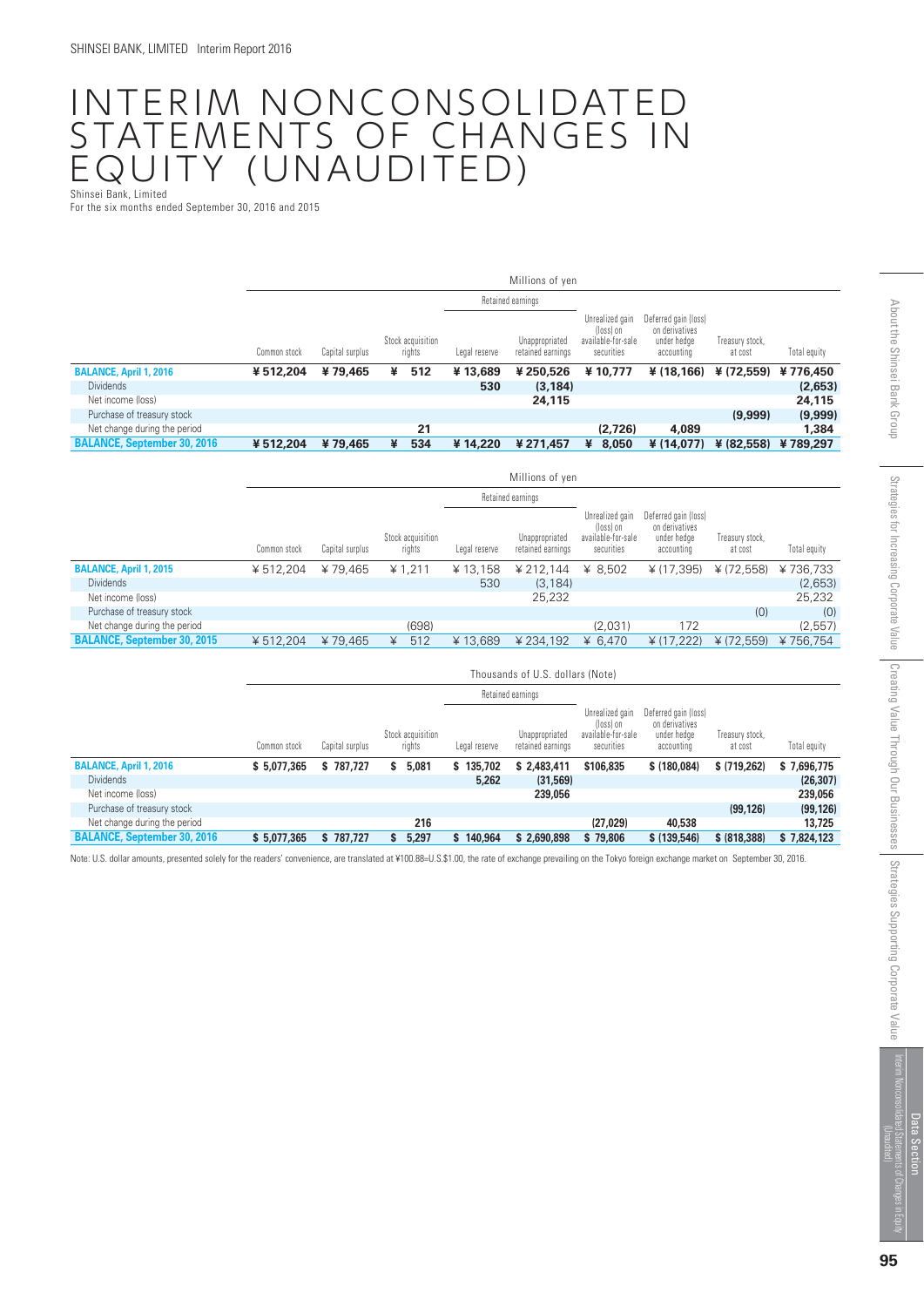## CAPITAL ADEQUACY REQUIREMENT (BASEL ACCORD) PILLAR III (MARKET DISCIPLINE) DISCLOSURE

This chapter describes information that needs to be disclosed in disclosure documents related to the reported business year pursuant to the Financial Services Agency Notice No. 7 of 2014 (Basel Accord - Pillar III: Market Discipline) as the "matters concerning the status of capital adequacy separately prescribed by the Commissioner of the Financial Services Agency" as provided in Article 19-2 (1) (v) (d) of the Ordinance for Enforcement of the Banking Act (Ministry of Finance Ordinance No. 10 of 1982).

"Accord" in this chapter refers to the Financial Services Agency Notice No. 19 of 2006 (Basel Accord - Pillar I: Minimum Capital Ratio).

With regard to the internal controls related to the calculation of the capital adequacy ratio, we received an independent audit by Deloitte Touche Tohmatsu LLC in accordance with "Treatment of Inspection of the Capital Ratio Calculation Framework Based on Agreed-Upon Procedures" (JICPA Industry Committee Report No. 30). The certain procedures performed by the external auditor are not a part of the audit of the financial statements. The certain procedures are agreed with us and the external auditor and are not a validation of appropriateness of the capital ratio itself or opinion on the internal controls related to the capital ratio.

#### **COMPOSITION OF CAPITAL DISCLOSURE (CONSOLIDATED)**

| Shinsei Bank and subsidiaries                                                                                                                                                                         | Millions of yen (except percentages)    |                                                        |
|-------------------------------------------------------------------------------------------------------------------------------------------------------------------------------------------------------|-----------------------------------------|--------------------------------------------------------|
| As of September 30, 2016<br>Items                                                                                                                                                                     | <b>Basel III</b><br>(Domestic Standard) | Amounts excluded<br>under transitional<br>arrangements |
| <b>Core capital: instruments and reserves (1)</b>                                                                                                                                                     |                                         |                                                        |
| Directly issued qualifying common share capital or preferred share capital                                                                                                                            |                                         |                                                        |
| with a compulsory conversion clause plus related capital surplus and retained earnings                                                                                                                | ¥ 798,406                               |                                                        |
| of which: capital and capital surplus                                                                                                                                                                 | 590,990                                 |                                                        |
| of which: retained earnings                                                                                                                                                                           | 289,974                                 |                                                        |
| of which: treasury stock (-)                                                                                                                                                                          | 82,558                                  |                                                        |
| of which: earning to be distributed $(-)$                                                                                                                                                             |                                         |                                                        |
| of which: other than above                                                                                                                                                                            |                                         |                                                        |
| Accumulated other comprehensive income (amount allowed to be included in Core capital)                                                                                                                | (4, 129)                                | ¥ $(1,726)$                                            |
| of which: foreign currency translation adjustment                                                                                                                                                     | (2,978)                                 |                                                        |
| of which: amount related defined benefit                                                                                                                                                              | (1, 150)                                | (1,726)                                                |
| Stock acquisition right to common shares and preferred shares with a compulsory conversion clause<br>Adjusted noncontrolling interests (amount allowed to be included in Core capital)                | 565<br>9                                |                                                        |
| Total of reserves included in Core capital: instruments and reserves                                                                                                                                  | 1,222                                   |                                                        |
| of which: general reserve for loan losses included in Core capital                                                                                                                                    | 1,222                                   |                                                        |
| of which: eligible provision included in Core capital                                                                                                                                                 | —                                       |                                                        |
| Eligible noncumulative perpetual preferred shares subject to transitional arrangements                                                                                                                |                                         |                                                        |
| (amount allowed to be included in Core capital: instruments and reserves)                                                                                                                             |                                         |                                                        |
| Eligible capital instruments subject to transitional arrangements                                                                                                                                     |                                         |                                                        |
| (amount allowed to be included in Core capital: instruments and reserves)                                                                                                                             | 43,791                                  |                                                        |
| Capital instruments issued through measures for capital enhancement by public institutions                                                                                                            |                                         |                                                        |
| (amount allowed to be included in Core capital: instruments and reserves)                                                                                                                             |                                         |                                                        |
| Land revaluation excess after 55% discount                                                                                                                                                            |                                         |                                                        |
| (amount allowed to be included in Core capital: instruments and reserves)                                                                                                                             |                                         |                                                        |
| Noncontrolling interests subject to transitional arrangements                                                                                                                                         |                                         |                                                        |
| (amount allowed to be included in Core capital: instruments and reserves)                                                                                                                             | 2,559                                   |                                                        |
| Core capital: instruments and reserves (A)                                                                                                                                                            | ¥<br>842,424                            |                                                        |
| Core capital: regulatory adjustments (2)                                                                                                                                                              |                                         |                                                        |
| Total amount of intangible assets (excluding those relating to mortgage servicing rights)                                                                                                             | ¥<br>26,297                             | ¥ 11,740                                               |
| of which: goodwill (including those equivalent)                                                                                                                                                       | 16,233                                  |                                                        |
| of which: other intangibles other than goodwill and mortgage servicing rights                                                                                                                         | 10,064                                  | 11,740                                                 |
| Deferred tax assets that rely on future profitability excluding those arising                                                                                                                         |                                         |                                                        |
| from temporary differences (net of related tax liability)                                                                                                                                             | 2,816                                   | 4,225                                                  |
| Shortfall of eligible provisions to expected losses                                                                                                                                                   | 4,783                                   |                                                        |
| Gain on sale of securitization                                                                                                                                                                        | 7,725                                   |                                                        |
| Gains and losses due to changes in own credit risk on fair valued liabilities                                                                                                                         |                                         |                                                        |
| Net defined benefit asset                                                                                                                                                                             | 1.055                                   | 1.583                                                  |
| Investments in own shares (excluding those reported in the net assets section)                                                                                                                        | 6                                       | 9                                                      |
| Reciprocal cross-holdings in common equity                                                                                                                                                            |                                         |                                                        |
| Investments in the capital banking, financial and insurance entities that are outside the scope of                                                                                                    |                                         |                                                        |
| regulatory consolidation ("Other Financial Institutions"), net of eligible short positions, where the<br>bank does not own more than 10% of the issued share capital (amount above the 10% threshold) |                                         |                                                        |
| Amount exceeding the 10% threshold on specific items                                                                                                                                                  |                                         |                                                        |
| of which: significant investments in the common stock of                                                                                                                                              |                                         |                                                        |
| Other Financial Institutions, net of eligible short positions                                                                                                                                         |                                         |                                                        |
| of which: mortgage servicing rights                                                                                                                                                                   |                                         |                                                        |
| of which: deferred tax assets arising from temporary differences (net of related tax liability)                                                                                                       |                                         |                                                        |
| Amount exceeding the 15% threshold on specific items                                                                                                                                                  |                                         |                                                        |
| of which: significant investments in the common stock of                                                                                                                                              |                                         |                                                        |
| Other Financial Institutions, net of eligible short positions                                                                                                                                         |                                         |                                                        |
| of which: mortgage servicing rights                                                                                                                                                                   |                                         |                                                        |
| of which: deferred tax assets arising from temporary differences (net of related tax liability)                                                                                                       |                                         |                                                        |
| Core capital: regulatory adjustments (B)                                                                                                                                                              | 42,685<br>¥                             |                                                        |
| <b>Capital (consolidated)</b>                                                                                                                                                                         |                                         |                                                        |
| Capital (consolidated)((A)-(B))(C)                                                                                                                                                                    | 799,738                                 |                                                        |
| <b>Risk-weighted assets, etc.</b>                                                                                                                                                                     |                                         |                                                        |
| Total amount of credit risk-weighted assets                                                                                                                                                           | ¥5,111,624                              |                                                        |
| of which: total amount included in risk-weighted assets by transitional arrangements                                                                                                                  | 10,839                                  |                                                        |
| of which: intangible assets (excluding those relating to goodwill and mortgage servicing rights)                                                                                                      | 11,740                                  |                                                        |
| of which: deferred tax assets that rely on future profitability excluding those arising from                                                                                                          |                                         |                                                        |
| temporary differences (net of related tax liability)                                                                                                                                                  | 4,225                                   |                                                        |
| of which: net defined benefit asset                                                                                                                                                                   | 1,583                                   |                                                        |
| of which: significant investments in the common stock of                                                                                                                                              |                                         |                                                        |
| Other Financial Institutions (net of eligible short positions)                                                                                                                                        | (6,730)                                 |                                                        |
| of which: other than above                                                                                                                                                                            | 20                                      |                                                        |
| Market risk (derived by multiplying the capital requirement by 12.5)                                                                                                                                  | 192,637                                 |                                                        |
| Operational risk (derived by multiplying the capital requirement by 12.5)<br>Credit risk-weighted assets adjustments                                                                                  | 368,477                                 |                                                        |
| Operational risk adjustments                                                                                                                                                                          | $\equiv$                                |                                                        |
| <b>Total amount of Risk-weighted assets (D)</b>                                                                                                                                                       | ¥5,672,738                              |                                                        |
| <b>Capital ratio (consolidated)</b>                                                                                                                                                                   |                                         |                                                        |
| Capital ratio (consolidated)((C)/(D))                                                                                                                                                                 | 14.09%                                  |                                                        |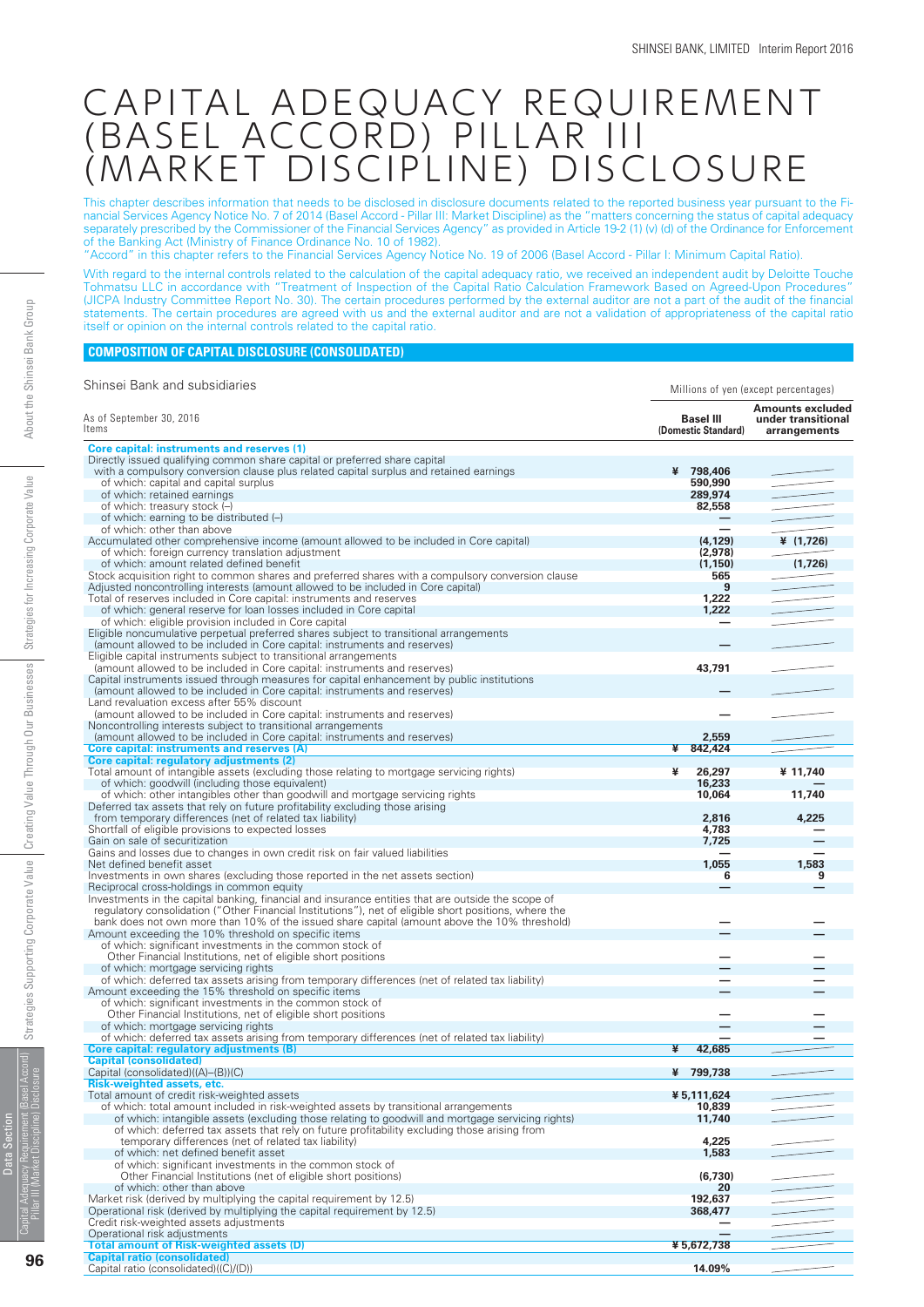#### **COMPOSITION OF CAPITAL DISCLOSURE (CONSOLIDATED) (continued)**

| Shinsei Bank and subsidiaries                                                                                                                                                                         | Millions of yen (except percentages) |                                                        |
|-------------------------------------------------------------------------------------------------------------------------------------------------------------------------------------------------------|--------------------------------------|--------------------------------------------------------|
| As of March 31, 2016<br>ltems                                                                                                                                                                         | Basel III<br>(Domestic Standard)     | Amounts excluded<br>under transitional<br>arrangements |
| Core capital: instruments and reserves (1)                                                                                                                                                            |                                      |                                                        |
| Directly issued qualifying common share capital or preferred share capital                                                                                                                            |                                      |                                                        |
| with a compulsory conversion clause plus related capital surplus and retained earnings                                                                                                                | ¥ 784.169                            |                                                        |
| of which: capital and capital surplus                                                                                                                                                                 | 591,666                              |                                                        |
| of which: retained earnings                                                                                                                                                                           | 267,716                              |                                                        |
| of which: treasury stock (-)<br>of which: earning to be distributed (-)                                                                                                                               | 72,559                               |                                                        |
| of which: other than above                                                                                                                                                                            | 2,653                                |                                                        |
| Accumulated other comprehensive income (amount allowed to be included in Core capital)                                                                                                                | (825)                                | ¥ $(1, 782)$                                           |
| of which: foreign currency translation adjustment                                                                                                                                                     | 362                                  |                                                        |
| of which: amount related defined benefit                                                                                                                                                              | (1, 188)                             | (1,782)                                                |
| Stock acquisition right to common shares and preferred shares with a compulsory conversion clause                                                                                                     | 512                                  |                                                        |
| Adjusted noncontrolling interests (amount allowed to be included in Core capital)                                                                                                                     | 15                                   |                                                        |
| Total of reserves included in Core capital: instruments and reserves                                                                                                                                  | 1,004                                |                                                        |
| of which: general reserve for loan losses included in Core capital                                                                                                                                    | 1,004                                |                                                        |
| of which: eligible provision included in Core capital                                                                                                                                                 |                                      |                                                        |
| Eligible noncumulative perpetual preferred shares subject to transitional arrangements                                                                                                                |                                      |                                                        |
| (amount allowed to be included in Core capital: instruments and reserves)                                                                                                                             |                                      |                                                        |
| Eligible capital instruments subject to transitional arrangements                                                                                                                                     |                                      |                                                        |
| (amount allowed to be included in Core capital: instruments and reserves)                                                                                                                             | 67,691                               |                                                        |
| Capital instruments issued through measures for capital enhancement by public institutions                                                                                                            |                                      |                                                        |
| (amount allowed to be included in Core capital: instruments and reserves)                                                                                                                             |                                      |                                                        |
| Land revaluation excess after 55% discount<br>(amount allowed to be included in Core capital: instruments and reserves)                                                                               |                                      |                                                        |
| Noncontrolling interests subject to transitional arrangements                                                                                                                                         |                                      |                                                        |
| (amount allowed to be included in Core capital: instruments and reserves)                                                                                                                             | 3,429                                |                                                        |
| Core capital: instruments and reserves (A)                                                                                                                                                            | ¥<br>855,998                         |                                                        |
| Core capital: regulatory adjustments (2)                                                                                                                                                              |                                      |                                                        |
| Total amount of intangible assets (excluding those relating to mortgage servicing rights)                                                                                                             | 28,365<br>¥                          | ¥ 11,032                                               |
| of which: goodwill (including those equivalent)                                                                                                                                                       | 18,114                               |                                                        |
| of which: other intangibles other than goodwill and mortgage servicing rights                                                                                                                         | 10,251                               | 11,032                                                 |
| Deferred tax assets that rely on future profitability excluding those arising                                                                                                                         |                                      |                                                        |
| from temporary differences (net of related tax liability)                                                                                                                                             | 2,607                                | 3,910                                                  |
| Shortfall of eligible provisions to expected losses                                                                                                                                                   | 6,552                                |                                                        |
| Gain on sale of securitization                                                                                                                                                                        | 8,289                                |                                                        |
| Gains and losses due to changes in own credit risk on fair valued liabilities                                                                                                                         |                                      |                                                        |
| Net defined benefit asset                                                                                                                                                                             | 662                                  | 993                                                    |
| Investments in own shares (excluding those reported in the net assets section)                                                                                                                        |                                      |                                                        |
| Reciprocal cross-holdings in common equity                                                                                                                                                            |                                      |                                                        |
| Investments in the capital banking, financial and insurance entities that are outside the scope of                                                                                                    |                                      |                                                        |
| regulatory consolidation ("Other Financial Institutions"), net of eligible short positions, where the<br>bank does not own more than 10% of the issued share capital (amount above the 10% threshold) |                                      |                                                        |
| Amount exceeding the 10% threshold on specific items                                                                                                                                                  |                                      |                                                        |
| of which: significant investments in the common stock of                                                                                                                                              |                                      |                                                        |
| Other Financial Institutions, net of eligible short positions                                                                                                                                         |                                      |                                                        |
| of which: mortgage servicing rights                                                                                                                                                                   |                                      |                                                        |
| of which: deferred tax assets arising from temporary differences (net of related tax liability)                                                                                                       |                                      |                                                        |
| Amount exceeding the 15% threshold on specific items                                                                                                                                                  |                                      |                                                        |
| of which: significant investments in the common stock of                                                                                                                                              |                                      |                                                        |
| Other Financial Institutions, net of eligible short positions                                                                                                                                         |                                      |                                                        |
| of which: mortgage servicing rights                                                                                                                                                                   |                                      |                                                        |
| of which: deferred tax assets arising from temporary differences (net of related tax liability)                                                                                                       |                                      |                                                        |
| Core capital: regulatory adjustments (B)                                                                                                                                                              | ¥<br>46,478                          |                                                        |
| <b>Capital (consolidated)</b>                                                                                                                                                                         |                                      |                                                        |
| Capital (consolidated)((A)-(B))(C)                                                                                                                                                                    | ¥ 809,520                            |                                                        |
| <b>Risk-weighted assets, etc.</b>                                                                                                                                                                     |                                      |                                                        |
| Total amount of credit risk-weighted assets                                                                                                                                                           | ¥5,132,237                           |                                                        |
| of which: total amount included in risk-weighted assets by transitional arrangements<br>of which: intangible assets (excluding those relating to goodwill and mortgage servicing rights)              | 6,168                                |                                                        |
| of which: deferred tax assets that rely on future profitability excluding those arising from                                                                                                          | 11,032                               |                                                        |
| temporary differences (net of related tax liability)                                                                                                                                                  | 3,910                                |                                                        |
| of which: net defined benefit asset                                                                                                                                                                   | 993                                  |                                                        |
| of which: significant investments in the common stock of                                                                                                                                              |                                      |                                                        |
| Other Financial Institutions (net of eligible short positions)                                                                                                                                        | (9,768)                              |                                                        |
| of which: other than above                                                                                                                                                                            |                                      |                                                        |
| Market risk (derived by multiplying the capital requirement by 12.5)                                                                                                                                  | 200,054                              |                                                        |
| Operational risk (derived by multiplying the capital requirement by 12.5)                                                                                                                             | 365,887                              |                                                        |
| Credit risk-weighted assets adjustments                                                                                                                                                               |                                      |                                                        |
| Operational risk adjustments                                                                                                                                                                          |                                      |                                                        |
| <b>Total amount of Risk-weighted assets (D)</b>                                                                                                                                                       | ¥5,698,179                           |                                                        |
| <b>Capital ratio (consolidated)</b>                                                                                                                                                                   |                                      |                                                        |
| Capital ratio (consolidated)((C)/(D))                                                                                                                                                                 | 14.20%                               |                                                        |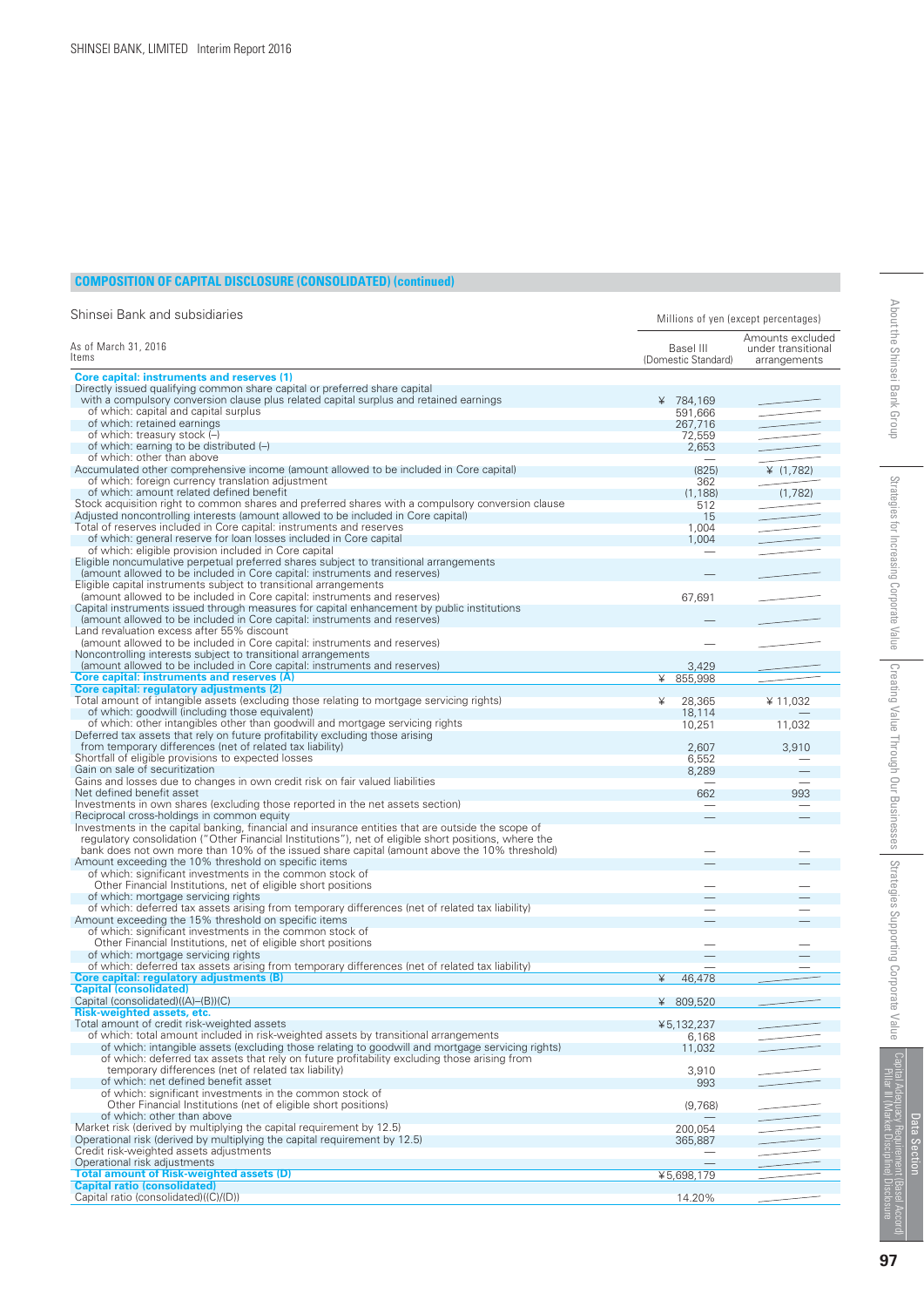#### **COMPOSITION OF CAPITAL DISCLOSURE (CONSOLIDATED) (continued)**

| Shinsei Bank and subsidiaries                                                                                                                     | Millions of yen (except percentages) |                                                        |
|---------------------------------------------------------------------------------------------------------------------------------------------------|--------------------------------------|--------------------------------------------------------|
| As of September 30, 2015<br>Items                                                                                                                 | Basel III<br>(Domestic Standard)     | Amounts excluded<br>under transitional<br>arrangements |
| <b>Core capital: instruments and reserves (1)</b>                                                                                                 |                                      |                                                        |
| Directly issued qualifying common share capital or preferred share capital                                                                        |                                      |                                                        |
| with a compulsory conversion clause plus related capital surplus and retained earnings<br>of which: capital and capital surplus                   | ¥ 763.339                            |                                                        |
| of which: retained earnings                                                                                                                       | 591,666<br>244,231                   |                                                        |
| of which: treasury stock (-)                                                                                                                      | 72,559                               |                                                        |
| of which: earning to be distributed (-)                                                                                                           | $\overline{\phantom{m}}$             |                                                        |
| of which: other than above                                                                                                                        |                                      |                                                        |
| Accumulated other comprehensive income (amount allowed to be included in Core capital)                                                            | 2,369                                | (138)<br>¥                                             |
| of which: foreign currency translation adjustment                                                                                                 | 2,404                                |                                                        |
| of which: amount related defined benefit                                                                                                          | (34)                                 | (138)                                                  |
| Stock acquisition right to common shares and preferred shares with a compulsory conversion clause                                                 | 512                                  |                                                        |
| Adjusted noncontrolling interests (amount allowed to be included in Core capital)                                                                 | 12                                   |                                                        |
| Total of reserves included in Core capital: instruments and reserves<br>of which: general reserve for loan losses included in Core capital        | 4,454                                |                                                        |
| of which: eligible provision included in Core capital                                                                                             | 910<br>3,543                         |                                                        |
| Eligible noncumulative perpetual preferred shares subject to transitional arrangements                                                            |                                      |                                                        |
| (amount allowed to be included in Core capital: instruments and reserves)                                                                         |                                      |                                                        |
| Eligible capital instruments subject to transitional arrangements                                                                                 |                                      |                                                        |
| (amount allowed to be included in Core capital: instruments and reserves)                                                                         | 83,319                               |                                                        |
| Capital instruments issued through measures for capital enhancement by public institutions                                                        |                                      |                                                        |
| (amount allowed to be included in Core capital: instruments and reserves)                                                                         |                                      |                                                        |
| Land revaluation excess after 55% discount                                                                                                        |                                      |                                                        |
| (amount allowed to be included in Core capital: instruments and reserves)                                                                         | -                                    |                                                        |
| Noncontrolling interests subject to transitional arrangements<br>(amount allowed to be included in Core capital: instruments and reserves)        |                                      |                                                        |
| Core capital: instruments and reserves (A)                                                                                                        | 4,028<br>¥<br>858,036                |                                                        |
| Core capital: regulatory adjustments (2)                                                                                                          |                                      |                                                        |
| Total amount of intangible assets (excluding those relating to mortgage servicing rights)                                                         | ¥<br>26,708                          | ¥11.089                                                |
| of which: goodwill (including those equivalent)                                                                                                   | 20,483                               |                                                        |
| of which: other intangibles other than goodwill and mortgage servicing rights                                                                     | 6,224                                | 11,089                                                 |
| Deferred tax assets that rely on future profitability excluding those arising                                                                     |                                      |                                                        |
| from temporary differences (net of related tax liability)                                                                                         | 1,139                                | 4,558                                                  |
| Shortfall of eligible provisions to expected losses                                                                                               |                                      |                                                        |
| Gain on sale of securitization                                                                                                                    | 8,265                                |                                                        |
| Gains and losses due to changes in own credit risk on fair valued liabilities<br>Net defined benefit asset                                        | 494                                  | 1,977                                                  |
| Investments in own shares (excluding those reported in the net assets section)                                                                    | 1                                    | 5                                                      |
| Reciprocal cross-holdings in common equity                                                                                                        |                                      |                                                        |
| Investments in the capital banking, financial and insurance entities that are outside the scope of                                                |                                      |                                                        |
| regulatory consolidation ("Other Financial Institutions"), net of eligible short positions, where the                                             |                                      |                                                        |
| bank does not own more than 10% of the issued share capital (amount above the 10% threshold)                                                      |                                      |                                                        |
| Amount exceeding the 10% threshold on specific items                                                                                              |                                      |                                                        |
| of which: significant investments in the common stock of                                                                                          |                                      |                                                        |
| Other Financial Institutions, net of eligible short positions                                                                                     |                                      |                                                        |
| of which: mortgage servicing rights<br>of which: deferred tax assets arising from temporary differences (net of related tax liability)            |                                      |                                                        |
| Amount exceeding the 15% threshold on specific items                                                                                              |                                      |                                                        |
| of which: significant investments in the common stock of                                                                                          |                                      |                                                        |
| Other Financial Institutions, net of eligible short positions                                                                                     |                                      |                                                        |
| of which: mortgage servicing rights                                                                                                               |                                      |                                                        |
| of which: deferred tax assets arising from temporary differences (net of related tax liability)                                                   |                                      |                                                        |
| Core capital: regulatory adjustments (B)                                                                                                          | ¥<br>36,608                          |                                                        |
| <b>Capital (consolidated)</b>                                                                                                                     |                                      |                                                        |
| Capital (consolidated)((A)-(B))(C)                                                                                                                | ¥ 821.427                            |                                                        |
| <b>Risk-weighted assets, etc.</b><br>Total amount of credit risk-weighted assets                                                                  | ¥5,152,609                           |                                                        |
| of which: total amount included in risk-weighted assets by transitional arrangements                                                              | 3,434                                |                                                        |
| of which: intangible assets (excluding those relating to goodwill and mortgage servicing rights)                                                  | 11,089                               |                                                        |
| of which: deferred tax assets that rely on future profitability excluding those arising from                                                      |                                      |                                                        |
| temporary differences (net of related tax liability)                                                                                              | 4,558                                |                                                        |
| of which: net defined benefit asset                                                                                                               | 1,977                                |                                                        |
| of which: significant investments in the common stock of                                                                                          |                                      |                                                        |
| Other Financial Institutions (net of eligible short positions)                                                                                    | (14, 201)                            |                                                        |
| of which: other than above                                                                                                                        | 10                                   |                                                        |
| Market risk (derived by multiplying the capital requirement by 12.5)<br>Operational risk (derived by multiplying the capital requirement by 12.5) | 244,751                              |                                                        |
| Credit risk-weighted assets adjustments                                                                                                           | 359,105                              |                                                        |
| Operational risk adjustments                                                                                                                      | $\equiv$                             |                                                        |
| <b>Total amount of Risk-weighted assets (D)</b>                                                                                                   | ¥5,756,466                           |                                                        |
| <b>Capital ratio (consolidated)</b>                                                                                                               |                                      |                                                        |
| Capital ratio (consolidated)((C)/(D))                                                                                                             | 14.26%                               |                                                        |

Data Section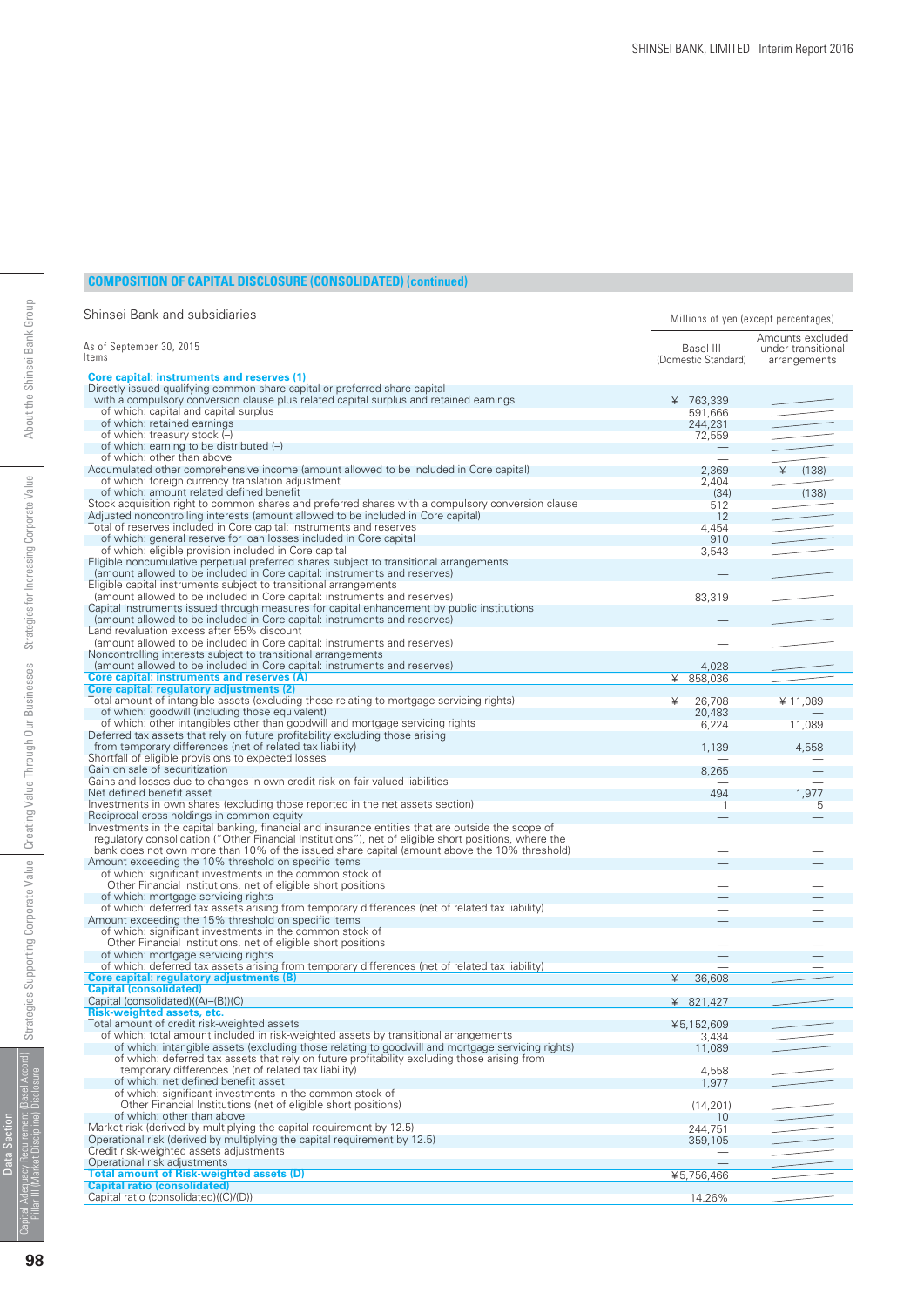#### **COMPOSITION OF CAPITAL DISCLOSURE (NONCONSOLIDATED)**

| Shinsei Bank                                                                                                           |   |                                         | Millions of yen (except percentages)                          |
|------------------------------------------------------------------------------------------------------------------------|---|-----------------------------------------|---------------------------------------------------------------|
| As of September 30, 2016<br>ltems                                                                                      |   | <b>Basel III</b><br>(Domestic Standard) | <b>Amounts excluded</b><br>under transitional<br>arrangements |
| <b>Core capital: instruments and reserves (1)</b>                                                                      |   |                                         |                                                               |
| Directly issued qualifying common share capital or preferred share capital                                             |   |                                         |                                                               |
| with a compulsory conversion clause plus related capital surplus and retained earnings                                 |   | ¥ 794,789                               |                                                               |
| of which: capital and capital surplus                                                                                  |   | 591,670                                 |                                                               |
| of which: retained earnings                                                                                            |   | 285,678                                 |                                                               |
| of which: treasury stock (-)                                                                                           |   | 82,558                                  |                                                               |
| of which: earning to be distributed (-)                                                                                |   |                                         |                                                               |
| of which: other than above                                                                                             |   |                                         |                                                               |
|                                                                                                                        |   | 534                                     |                                                               |
| Stock acquisition right to common shares and preferred shares with a compulsory conversion clause                      |   |                                         |                                                               |
| Total of reserves included in Core capital: instruments and reserves                                                   |   | 246                                     |                                                               |
| of which: general reserve for loan losses included in Core capital                                                     |   | 246                                     |                                                               |
| of which: eligible provision included in Core capital                                                                  |   |                                         |                                                               |
| Eligible noncumulative perpetual preferred shares subject to transitional arrangements                                 |   |                                         |                                                               |
| (amount allowed to be included in Core capital: instruments and reserves)                                              |   |                                         |                                                               |
| Eligible capital instruments subject to transitional arrangements                                                      |   |                                         |                                                               |
| (amount allowed to be included in Core capital: instruments and reserves)                                              |   | 43,791                                  |                                                               |
| Capital instruments issued through measures for capital enhancement by public institutions                             |   |                                         |                                                               |
| (amount allowed to be included in Core capital: instruments and reserves)                                              |   |                                         |                                                               |
| Land revaluation excess after 55% discount (amount allowed to be included in Core capital: instruments and reserves)   |   |                                         |                                                               |
| Core capital: instruments and reserves (A)                                                                             | ¥ | 839,361                                 |                                                               |
| Core capital: regulatory adjustments (2)                                                                               |   |                                         |                                                               |
| Total amount of intangible assets (excluding those relating to mortgage servicing rights)                              | ¥ | 5,365                                   | ¥ 5,782                                                       |
| of which: goodwill (including those equivalent)                                                                        |   | 1.117                                   |                                                               |
| of which: other intangibles other than goodwill and mortgage servicing rights                                          |   | 4,247                                   | 5,782                                                         |
| Deferred tax assets that rely on future profitability excluding those arising                                          |   |                                         |                                                               |
| from temporary differences (net of related tax liability)                                                              |   | 741                                     | 1,111                                                         |
| Shortfall of eligible provisions to expected losses                                                                    |   | 6,119                                   |                                                               |
| Gain on sale of securitization                                                                                         |   | 7,725                                   |                                                               |
| Gains and losses due to changes in own credit risk on fair valued liabilities                                          |   |                                         |                                                               |
|                                                                                                                        |   |                                         |                                                               |
| Prepaid pension cost                                                                                                   |   | 667                                     | 1.001                                                         |
| Investments in own shares (excluding those reported in the net assets section)                                         |   | 6                                       | 9                                                             |
| Reciprocal cross-holdings in common equity                                                                             |   |                                         |                                                               |
| Investments in the capital banking, financial and insurance entities that are outside the scope of                     |   |                                         |                                                               |
| regulatory consolidation ("Other Financial Institutions"), net of eligible short positions, where the                  |   |                                         |                                                               |
| bank does not own more than 10% of the issued share capital (amount above the 10% threshold)                           |   |                                         |                                                               |
| Amount exceeding the 10% threshold on specific items                                                                   |   |                                         |                                                               |
| of which: significant investments in the common stock of Other Financial Institutions, net of eligible short positions |   |                                         |                                                               |
| of which: mortgage servicing rights                                                                                    |   |                                         |                                                               |
| of which: deferred tax assets arising from temporary differences (net of related tax liability)                        |   |                                         |                                                               |
| Amount exceeding the 15% threshold on specific items                                                                   |   |                                         |                                                               |
| of which: significant investments in the common stock of Other Financial Institutions, net of eligible short positions |   |                                         |                                                               |
| of which: mortgage servicing rights                                                                                    |   |                                         |                                                               |
| of which: deferred tax assets arising from temporary differences (net of related tax liability)                        |   |                                         |                                                               |
| Core capital: regulatory adjustments (B)                                                                               | ¥ | 20,625                                  |                                                               |
| <b>Capital (nonconsolidated)</b>                                                                                       |   |                                         |                                                               |
| Capital (nonconsolidated)((A)–(B))(C)                                                                                  | ¥ | 818,735                                 |                                                               |
| <b>Risk-weighted assets, etc.</b>                                                                                      |   |                                         |                                                               |
| Total amount of credit risk-weighted assets                                                                            |   | ¥4,834,188                              |                                                               |
| of which: total amount included in risk-weighted assets by transitional arrangements                                   |   | 1.670                                   |                                                               |
| of which: intangible assets (excluding those relating to goodwill and mortgage servicing rights)                       |   | 5,782                                   |                                                               |
| of which: deferred tax assets that rely on future profitability excluding                                              |   |                                         |                                                               |
|                                                                                                                        |   |                                         |                                                               |
| those arising from temporary differences (net of related tax liability)                                                |   | 1,111                                   |                                                               |
| of which: prepaid pension cost                                                                                         |   | 1,001                                   |                                                               |
| of which: significant investments in the common stock of                                                               |   |                                         |                                                               |
| Other Financial Institutions (net of eligible short positions)                                                         |   | (6.245)                                 |                                                               |
| of which: other than above                                                                                             |   | 20                                      |                                                               |
| Market risk (derived by multiplying the capital requirement by 12.5)                                                   |   | 153,352                                 |                                                               |
| Operational risk (derived by multiplying the capital requirement by 12.5)                                              |   | 194,074                                 |                                                               |
| Credit risk-weighted assets adjustments                                                                                |   |                                         |                                                               |
| Operational risk adjustments                                                                                           |   |                                         |                                                               |
| <b>Total amount of Risk-weighted assets (D)</b>                                                                        |   | ¥5,181,615                              |                                                               |
| <b>Capital ratio (nonconsolidated)</b>                                                                                 |   |                                         |                                                               |
| Capital ratio (nonconsolidated)((C)/(D))                                                                               |   | 15.80%                                  |                                                               |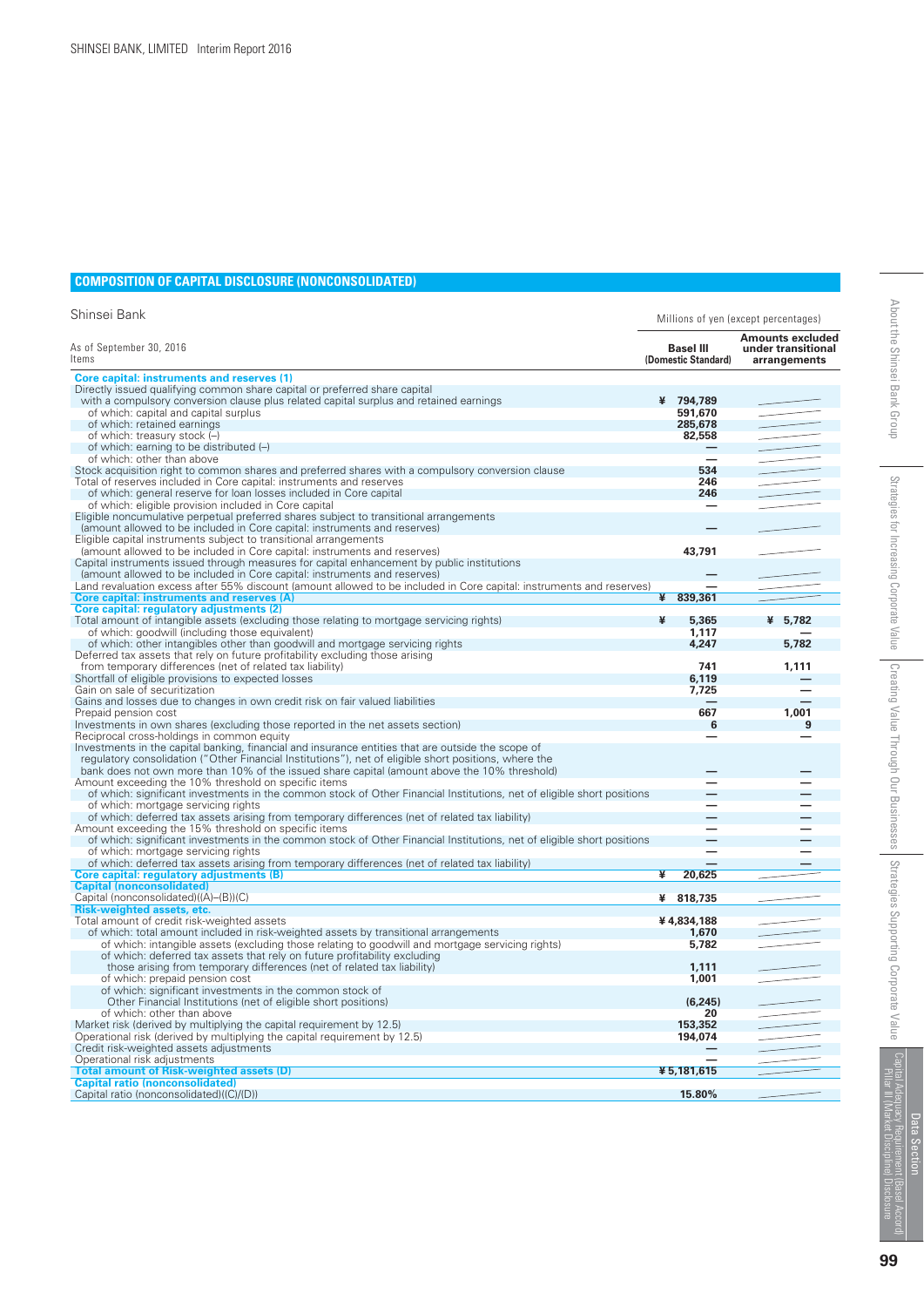#### **COMPOSITION OF CAPITAL DISCLOSURE (NONCONSOLIDATED) (continued)**

| Shinsei Bank                                                                                                           |                                  | Millions of yen (except percentages)                   |  |  |
|------------------------------------------------------------------------------------------------------------------------|----------------------------------|--------------------------------------------------------|--|--|
| As of March 31, 2016<br>Items                                                                                          | Basel III<br>(Domestic Standard) | Amounts excluded<br>under transitional<br>arrangements |  |  |
| <b>Core capital: instruments and reserves (1)</b>                                                                      |                                  |                                                        |  |  |
| Directly issued qualifying common share capital or preferred share capital                                             |                                  |                                                        |  |  |
| with a compulsory conversion clause plus related capital surplus and retained earnings                                 | ¥ 780,673                        |                                                        |  |  |
| of which: capital and capital surplus                                                                                  | 591,670                          |                                                        |  |  |
| of which: retained earnings                                                                                            | 264,216                          |                                                        |  |  |
| of which: treasury stock (-)                                                                                           | 72,559                           |                                                        |  |  |
| of which: earning to be distributed (-)                                                                                | 2.653                            |                                                        |  |  |
| of which: other than above                                                                                             |                                  |                                                        |  |  |
| Stock acquisition right to common shares and preferred shares with a compulsory conversion clause                      | 512                              |                                                        |  |  |
| Total of reserves included in Core capital: instruments and reserves                                                   | 222                              |                                                        |  |  |
| of which: general reserve for loan losses included in Core capital                                                     | 222                              |                                                        |  |  |
| of which: eligible provision included in Core capital                                                                  |                                  |                                                        |  |  |
| Eligible noncumulative perpetual preferred shares subject to transitional arrangements                                 |                                  |                                                        |  |  |
| (amount allowed to be included in Core capital: instruments and reserves)                                              |                                  |                                                        |  |  |
| Eligible capital instruments subject to transitional arrangements                                                      |                                  |                                                        |  |  |
| (amount allowed to be included in Core capital: instruments and reserves)                                              | 67,691                           |                                                        |  |  |
| Capital instruments issued through measures for capital enhancement by public institutions                             |                                  |                                                        |  |  |
| (amount allowed to be included in Core capital: instruments and reserves)                                              |                                  |                                                        |  |  |
| Land revaluation excess after 55% discount (amount allowed to be included in Core capital: instruments and reserves)   |                                  |                                                        |  |  |
| Core capital: instruments and reserves (A)                                                                             | $¥$ 849,100                      |                                                        |  |  |
| Core capital: regulatory adjustments (2)                                                                               |                                  |                                                        |  |  |
| Total amount of intangible assets (excluding those relating to mortgage servicing rights)                              | ¥<br>4,916                       | ¥ $4,838$                                              |  |  |
| of which: goodwill (including those equivalent)                                                                        | 1,200                            |                                                        |  |  |
| of which: other intangibles other than goodwill and mortgage servicing rights                                          | 3,715                            | 4,838                                                  |  |  |
| Deferred tax assets that rely on future profitability excluding those arising                                          |                                  |                                                        |  |  |
| from temporary differences (net of related tax liability)                                                              | 649                              | 973                                                    |  |  |
| Shortfall of eligible provisions to expected losses                                                                    | 8.897                            |                                                        |  |  |
| Gain on sale of securitization                                                                                         | 8,289                            |                                                        |  |  |
| Gains and losses due to changes in own credit risk on fair valued liabilities                                          |                                  |                                                        |  |  |
| Prepaid pension cost                                                                                                   | 296                              | 445                                                    |  |  |
| Investments in own shares (excluding those reported in the net assets section)                                         |                                  |                                                        |  |  |
| Reciprocal cross-holdings in common equity                                                                             |                                  |                                                        |  |  |
| Investments in the capital banking, financial and insurance entities that are outside the scope of                     |                                  |                                                        |  |  |
| regulatory consolidation ("Other Financial Institutions"), net of eligible short positions, where the                  |                                  |                                                        |  |  |
| bank does not own more than 10% of the issued share capital (amount above the 10% threshold)                           |                                  |                                                        |  |  |
| Amount exceeding the 10% threshold on specific items                                                                   |                                  |                                                        |  |  |
| of which: significant investments in the common stock of Other Financial Institutions, net of eligible short positions |                                  |                                                        |  |  |
| of which: mortgage servicing rights                                                                                    |                                  |                                                        |  |  |
| of which: deferred tax assets arising from temporary differences (net of related tax liability)                        |                                  |                                                        |  |  |
| Amount exceeding the 15% threshold on specific items                                                                   |                                  |                                                        |  |  |
| of which: significant investments in the common stock of Other Financial Institutions, net of eligible short positions |                                  |                                                        |  |  |
| of which: mortgage servicing rights                                                                                    |                                  |                                                        |  |  |
| of which: deferred tax assets arising from temporary differences (net of related tax liability)                        | $\overline{\phantom{0}}$         |                                                        |  |  |
| Core capital: regulatory adjustments (B)                                                                               | ¥<br>23,050                      |                                                        |  |  |
| <b>Capital (nonconsolidated)</b>                                                                                       |                                  |                                                        |  |  |
| Capital (nonconsolidated)((A)-(B))(C)                                                                                  | ¥<br>826,050                     |                                                        |  |  |
| Risk-weighted assets, etc.                                                                                             |                                  |                                                        |  |  |
| Total amount of credit risk-weighted assets                                                                            | ¥4,869,145                       |                                                        |  |  |
| of which: total amount included in risk-weighted assets by transitional arrangements                                   | (3, 510)                         |                                                        |  |  |
| of which: intangible assets (excluding those relating to goodwill and mortgage servicing rights)                       | 4,838                            |                                                        |  |  |
| of which: deferred tax assets that rely on future profitability excluding                                              |                                  |                                                        |  |  |
| those arising from temporary differences (net of related tax liability)                                                | 973                              |                                                        |  |  |
| of which: prepaid pension cost                                                                                         | 445                              |                                                        |  |  |
| of which: significant investments in the common stock of                                                               |                                  |                                                        |  |  |
| Other Financial Institutions (net of eligible short positions)                                                         | (9,768)                          |                                                        |  |  |
| of which: other than above                                                                                             |                                  |                                                        |  |  |
| Market risk (derived by multiplying the capital requirement by 12.5)                                                   | 146,913                          |                                                        |  |  |
| Operational risk (derived by multiplying the capital requirement by 12.5)                                              | 192,514                          |                                                        |  |  |
| Credit risk-weighted assets adjustments                                                                                |                                  |                                                        |  |  |
| Operational risk adjustments                                                                                           |                                  |                                                        |  |  |
| <b>Total amount of Risk-weighted assets (D)</b><br><b>Capital ratio (nonconsolidated)</b>                              | ¥5.208.573                       |                                                        |  |  |
| Capital ratio (nonconsolidated)((C)/(D))                                                                               | 15.85%                           |                                                        |  |  |
|                                                                                                                        |                                  |                                                        |  |  |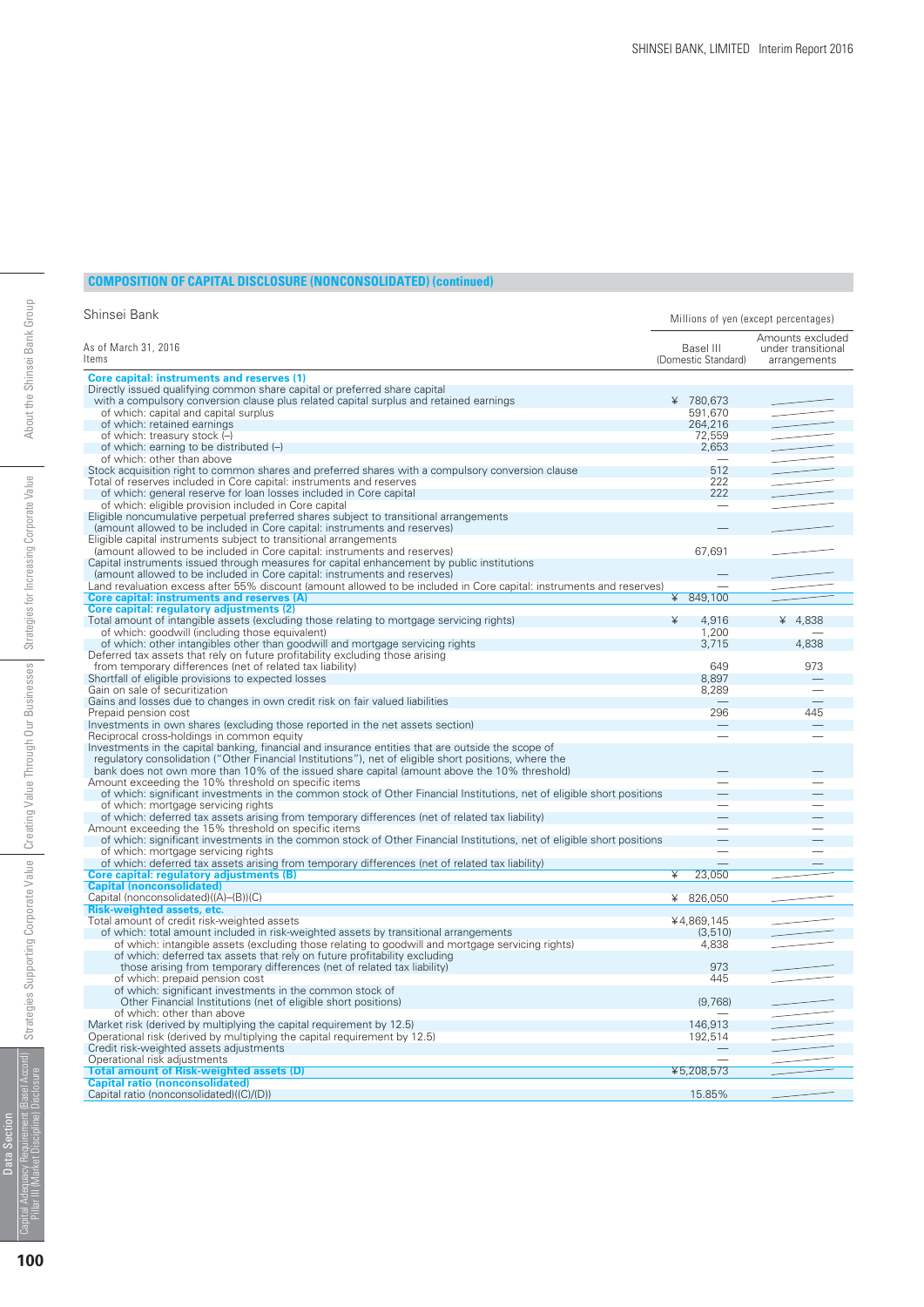#### **COMPOSITION OF CAPITAL DISCLOSURE (NONCONSOLIDATED) (continued)**

| Shinsei Bank                                                                                                                                      |                                  | Millions of yen (except percentages)                   |
|---------------------------------------------------------------------------------------------------------------------------------------------------|----------------------------------|--------------------------------------------------------|
| As of September 30, 2015<br>ltems                                                                                                                 | Basel III<br>(Domestic Standard) | Amounts excluded<br>under transitional<br>arrangements |
| <b>Core capital: instruments and reserves (1)</b>                                                                                                 |                                  |                                                        |
| Directly issued qualifying common share capital or preferred share capital                                                                        |                                  |                                                        |
| with a compulsory conversion clause plus related capital surplus and retained earnings                                                            | ¥ 766,993                        |                                                        |
| of which: capital and capital surplus                                                                                                             | 591,670                          |                                                        |
| of which: retained earnings                                                                                                                       | 247,882                          |                                                        |
| of which: treasury stock (-)                                                                                                                      | 72,559                           |                                                        |
| of which: earning to be distributed (-)                                                                                                           |                                  |                                                        |
| of which: other than above                                                                                                                        | $\overline{\phantom{0}}$         |                                                        |
| Stock acquisition right to common shares and preferred shares with a compulsory conversion clause                                                 | 512                              |                                                        |
| Total of reserves included in Core capital: instruments and reserves                                                                              | 220                              |                                                        |
| of which: general reserve for loan losses included in Core capital                                                                                | 220                              |                                                        |
| of which: eligible provision included in Core capital                                                                                             |                                  |                                                        |
| Eligible noncumulative perpetual preferred shares subject to transitional arrangements                                                            |                                  |                                                        |
| (amount allowed to be included in Core capital: instruments and reserves)<br>Eligible capital instruments subject to transitional arrangements    |                                  |                                                        |
| (amount allowed to be included in Core capital: instruments and reserves)                                                                         | 83,319                           |                                                        |
| Capital instruments issued through measures for capital enhancement by public institutions                                                        |                                  |                                                        |
| (amount allowed to be included in Core capital: instruments and reserves)                                                                         |                                  |                                                        |
| Land revaluation excess after 55% discount (amount allowed to be included in Core capital: instruments and reserves)                              |                                  |                                                        |
| <b>Core capital: instruments and reserves (A)</b>                                                                                                 | 851,047<br>¥                     |                                                        |
| Core capital: regulatory adjustments (2)                                                                                                          |                                  |                                                        |
| Total amount of intangible assets (excluding those relating to mortgage servicing rights)                                                         | 2,332<br>¥                       | ¥ $4,410$                                              |
| of which: goodwill (including those equivalent)                                                                                                   | 660                              |                                                        |
| of which: other intangibles other than goodwill and mortgage servicing rights                                                                     | 1,672                            | 4,410                                                  |
| Deferred tax assets that rely on future profitability excluding those arising                                                                     |                                  |                                                        |
| from temporary differences (net of related tax liability)                                                                                         | 354                              | 1.416                                                  |
| Shortfall of eligible provisions to expected losses                                                                                               | 1.161                            |                                                        |
| Gain on sale of securitization                                                                                                                    | 8,265                            |                                                        |
| Gains and losses due to changes in own credit risk on fair valued liabilities                                                                     |                                  |                                                        |
| Prepaid pension cost                                                                                                                              | 33                               | 132                                                    |
| Investments in own shares (excluding those reported in the net assets section)                                                                    | $\overline{1}$                   | 5                                                      |
| Reciprocal cross-holdings in common equity                                                                                                        |                                  |                                                        |
| Investments in the capital banking, financial and insurance entities that are outside the scope of                                                |                                  |                                                        |
| regulatory consolidation ("Other Financial Institutions"), net of eligible short positions, where the                                             |                                  |                                                        |
| bank does not own more than 10% of the issued share capital (amount above the 10% threshold)                                                      |                                  |                                                        |
| Amount exceeding the 10% threshold on specific items                                                                                              |                                  |                                                        |
| of which: significant investments in the common stock of Other Financial Institutions, net of eligible short positions                            |                                  |                                                        |
| of which: mortgage servicing rights<br>of which: deferred tax assets arising from temporary differences (net of related tax liability)            |                                  |                                                        |
| Amount exceeding the 15% threshold on specific items                                                                                              |                                  |                                                        |
| of which: significant investments in the common stock of Other Financial Institutions, net of eligible short positions                            |                                  |                                                        |
| of which: mortgage servicing rights                                                                                                               |                                  |                                                        |
| of which: deferred tax assets arising from temporary differences (net of related tax liability)                                                   | $\mathcal{L}$                    |                                                        |
| Core capital: regulatory adjustments (B)                                                                                                          | ¥<br>12.147                      |                                                        |
| <b>Capital (nonconsolidated)</b>                                                                                                                  |                                  |                                                        |
| Capital (nonconsolidated)((A)-(B))(C)                                                                                                             | ¥ 838,899                        |                                                        |
| <b>Risk-weighted assets, etc.</b>                                                                                                                 |                                  |                                                        |
| Total amount of credit risk-weighted assets                                                                                                       | ¥4,958,426                       |                                                        |
| of which: total amount included in risk-weighted assets by transitional arrangements                                                              | (8, 141)                         |                                                        |
| of which: intangible assets (excluding those relating to goodwill and mortgage servicing rights)                                                  | 4.410                            |                                                        |
| of which: deferred tax assets that rely on future profitability excluding                                                                         |                                  |                                                        |
| those arising from temporary differences (net of related tax liability)                                                                           | 1.416                            |                                                        |
| of which: prepaid pension cost                                                                                                                    | 132                              |                                                        |
| of which: significant investments in the common stock of                                                                                          |                                  |                                                        |
| Other Financial Institutions (net of eligible short positions)                                                                                    | (14, 112)                        |                                                        |
| of which: other than above                                                                                                                        | 10<br>172,448                    |                                                        |
| Market risk (derived by multiplying the capital requirement by 12.5)<br>Operational risk (derived by multiplying the capital requirement by 12.5) | 184,632                          |                                                        |
| Credit risk-weighted assets adjustments                                                                                                           |                                  |                                                        |
| Operational risk adjustments                                                                                                                      |                                  |                                                        |
| <b>Total amount of Risk-weighted assets (D)</b>                                                                                                   | ¥5,315,507                       |                                                        |
| <b>Capital ratio (nonconsolidated)</b>                                                                                                            |                                  |                                                        |
| Capital ratio (nonconsolidated)((C)/(D))                                                                                                          | 15.78%                           |                                                        |

**101**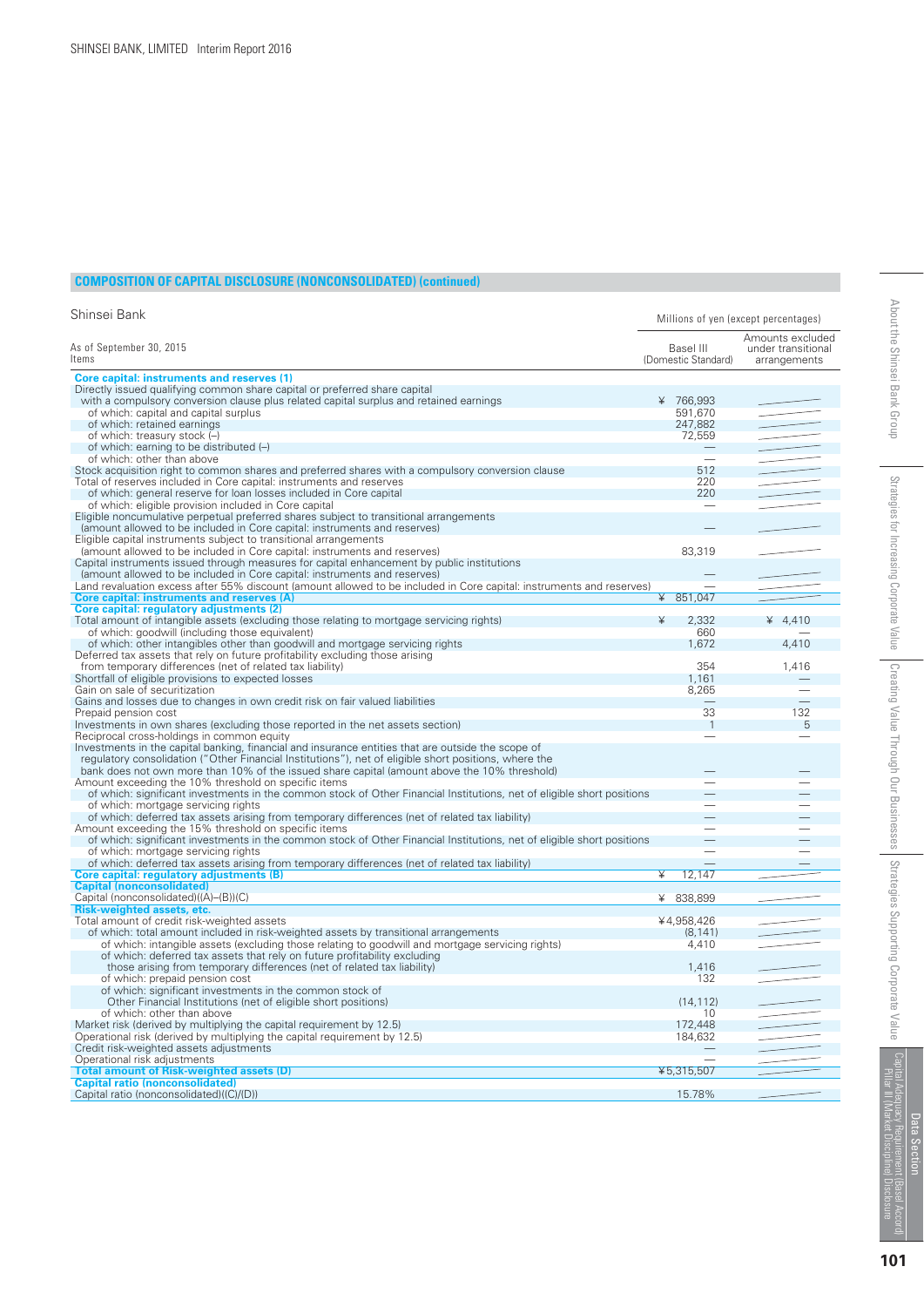Millions of yen

Millions of yen

# About the Shinsei Bank Group

Strategies for Increasing Corporate Value

#### **QUANTITATIVE DISCLOSURE (CONSOLIDATED)**

#### **1. NAMES OF SUBSIDIARIES THAT ARE OUTSIDE THE SCOPE OF REGULATORY CONSOLIDATION WITH LOWER LEVEL OF CAPITAL THAN REQUIRED LEVEL OF ADEQUACY CAPITAL AND AMOUNT OF SHORTAGE**

• There are no companies that are subject to the above.

#### **2. CAPITAL ADEQUACY**

#### (1) AMOUNT OF REQUIRED CAPITAL FOR CREDIT RISK

Portfolios under the Standardized Approach (SA) and the Standardized Approach (SA) and the Standardized Approach (SA)

|                     |                                   | As of September 30, 2016 As of September 30, 2015 |
|---------------------|-----------------------------------|---------------------------------------------------|
|                     | <b>Required capital</b><br>amount | Required capital<br>amount                        |
| Shinsei Bank        | ¥14.142                           | ¥ 11.715                                          |
| <b>Subsidiaries</b> | 4,591                             | 5.618                                             |

Portfolios under the Internal Ratings-Based Approach (IRB)

|                                                        | As of September 30, 2016 As of September 30, 2015 |                            |
|--------------------------------------------------------|---------------------------------------------------|----------------------------|
|                                                        | <b>Required capital</b><br>amount                 | Required capital<br>amount |
| Corporate (Excluding Specialized Lending) <sup>1</sup> | ¥154,256                                          | ¥153,086                   |
| Specialized Lending <sup>2</sup>                       | 78,616                                            | 85,766                     |
| Sovereign                                              | 5,928                                             | 4,529                      |
| <b>Bank</b>                                            | 9,607                                             | 13,020                     |
| Residential mortgages                                  | 14,786                                            | 15,643                     |
| Qualified revolving retails                            | 70.444                                            | 78,138                     |
| Other retails                                          | 151.787                                           | 138,092                    |
| Equity                                                 | 21,676                                            | 21,099                     |
| Regarded (Fund)                                        | 18,806                                            | 21,355                     |
| Securitization                                         | 21,981                                            | 30,032                     |
| Purchase receivables                                   | 23,219                                            | 30,201                     |
| Other assets                                           | 5,239                                             | 5,419                      |
| CVA risk                                               | 9,532                                             | 8,310                      |
| CCP risk                                               | 98                                                | 36                         |
| <b>Total</b>                                           | ¥585,981                                          | ¥604,736                   |

1 "Corporate" includes "Small and Medium-sized Entities."<br>2 "Specialized Lending" refers to a claim whose source of recovery is solely dependent on the cash flow generated from a transaction such as a real estate nonrecour

#### (2) AMOUNT OF REQUIRED CAPITAL FOR EQUITY EXPOSURE UNDER IRB

|                                         |                                   | As of September 30, 2016 As of September 30, 2015 |
|-----------------------------------------|-----------------------------------|---------------------------------------------------|
|                                         | <b>Required capital</b><br>amount | Required capital<br>amount                        |
| Market-Based Approach Simplified Method | ¥ $7.443$                         | ¥ $5.061$                                         |
| PD/LGD Method                           | 4.834                             | 5.711                                             |
| RW100% Applied                          |                                   |                                                   |
| RW250% Applied                          | 9,394                             | 10,326                                            |
| Total                                   | ¥ 21.676                          | ¥21.099                                           |

#### (3) AMOUNT OF REQUIRED CAPITAL FOR REGARDED-METHOD EXPOSURE UNDER IRB

| (3) AMOUNT OF REQUIRED CAPITAL FOR REGARDED-METHOD EXPOSURE UNDER IRB |                                                   | Millions of ven            |
|-----------------------------------------------------------------------|---------------------------------------------------|----------------------------|
|                                                                       | As of September 30, 2016 As of September 30, 2015 |                            |
|                                                                       | <b>Required capital</b><br>amount                 | Required capital<br>amount |
| Look Through                                                          | ¥ 1.989                                           | ¥ 2.807                    |
| <b>Revised Naivete Majority</b>                                       | 11,815                                            | 13,429                     |
| Simplified [400%]                                                     | 859                                               | 966                        |
| Simplified [1,250%]                                                   | 4.142                                             | 4.152                      |
| Total                                                                 | ¥18,806                                           | ¥ 21.355                   |
|                                                                       |                                                   |                            |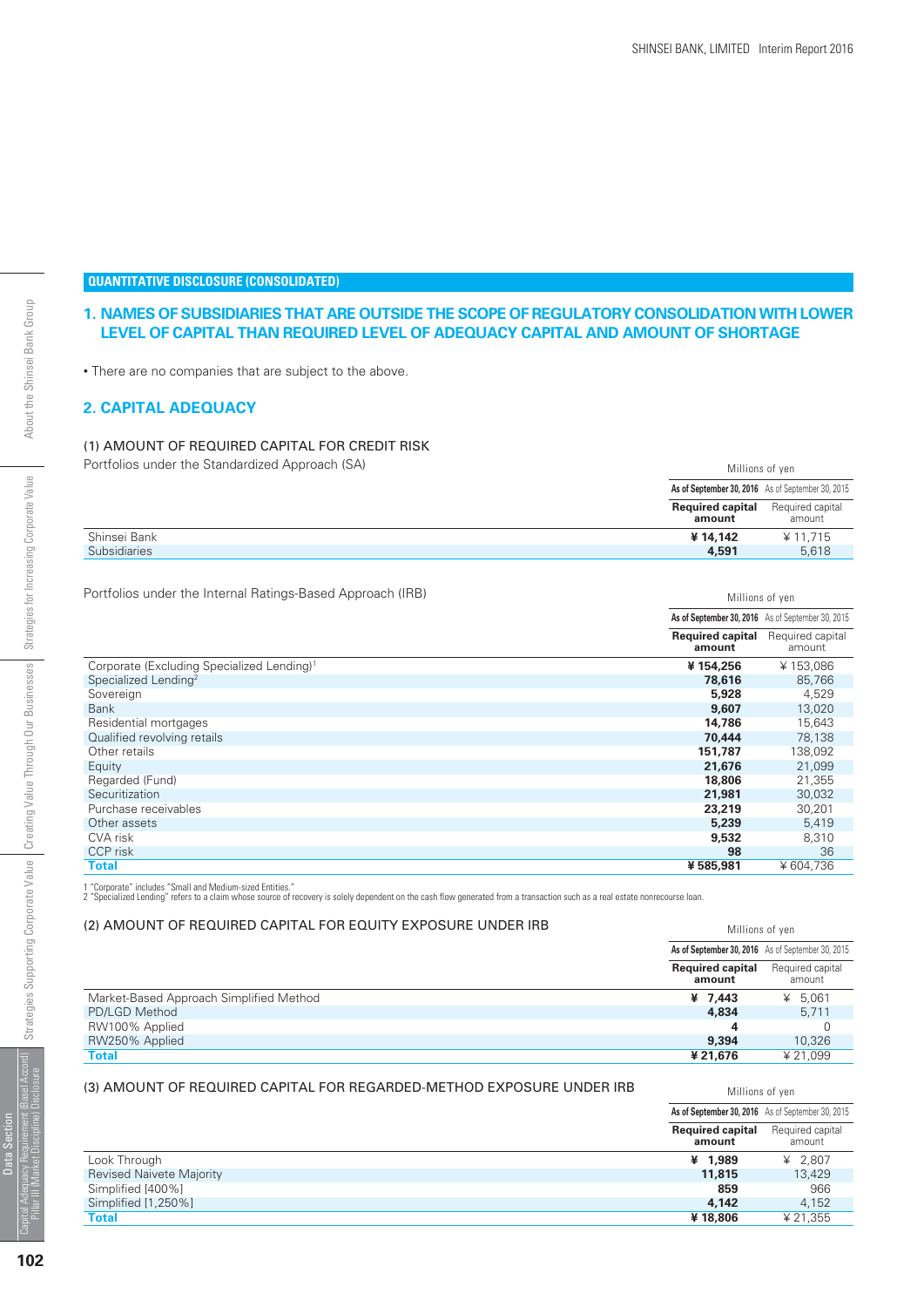Millions of yen

|  | <b>QUANTITATIVE DISCLOSURE (CONSOLIDATED) (continued)</b> |  |
|--|-----------------------------------------------------------|--|
|  |                                                           |  |

#### (4) AMOUNT OF REQUIRED CAPITAL FOR MARKET RISK

|                                                          | AS OT September 30, 2016 AS OT September 30, 2015 |                            |  |
|----------------------------------------------------------|---------------------------------------------------|----------------------------|--|
|                                                          | <b>Required capital</b><br>amount                 | Required capital<br>amount |  |
| The Standardized Approach                                | ¥<br>608                                          | ¥ 1.290                    |  |
| Interest rate risk                                       | 144                                               | 436                        |  |
| Equity position risk                                     |                                                   |                            |  |
| FX risk                                                  | 117                                               | 180                        |  |
| Securitization risk                                      | 345                                               | 670                        |  |
| The Internal Models Approach (IMA) (General Market Risk) | 14,802                                            | 18,290                     |  |
| (5) AMOUNT OF REQUIRED CAPITAL FOR OPERATIONAL RISK      | Millions of yen                                   |                            |  |
|                                                          | As of September 30, 2016 As of September 30, 2015 |                            |  |
|                                                          | <b>Required capital</b>                           | Required capital           |  |

|                                                    | <b>Required capital</b><br>amount                 | Required capital<br>amount |
|----------------------------------------------------|---------------------------------------------------|----------------------------|
| The Standardized Approach                          | ¥ 29.478                                          | ¥ 28.728                   |
| (6) TOTAL REQUIRED CAPITAL (DOMESTIC STANDARD)     | Millions of ven                                   |                            |
|                                                    | As of September 30, 2016 As of September 30, 2015 |                            |
| Total Required Capital (Risk-weighted Assets x 4%) | ¥226,909                                          | ¥230.258                   |

#### **3. CREDIT RISK EXPOSURE (EXCLUDING SECURITIZATION AND REGARDED EXPOSURE)**

#### (1) AMOUNT OF CREDIT RISK EXPOSURE

Geographic, Industries or Maturity **Millions** of yen

|                                   | As of September 30, 2016<br>As of September 30, 2015 |                                                                         |                                                  |          |                          |              |                |                                  |                          |  |
|-----------------------------------|------------------------------------------------------|-------------------------------------------------------------------------|--------------------------------------------------|----------|--------------------------|--------------|----------------|----------------------------------|--------------------------|--|
|                                   |                                                      | <b>Amount of Credit Risk Exposure</b><br>Amount of Credit Risk Exposure |                                                  |          |                          |              |                |                                  |                          |  |
|                                   | <b>Total</b>                                         |                                                                         | Loans, etc. <sup>1</sup> Securities <sup>2</sup> |          | Derivatives <sup>3</sup> | Total        | Loans, $etc.1$ | Securities <sup>2</sup>          | Derivatives <sup>3</sup> |  |
| Manufacturing                     | 325,681 ¥<br>¥                                       |                                                                         | 314,303                                          | ¥<br>70  | ¥ 11,308                 | 346,006<br>¥ | 338,258<br>¥   | 70<br>¥                          | ¥<br>7,677               |  |
| Agriculture                       |                                                      | 554                                                                     | 554                                              |          |                          | 650          | 650            |                                  |                          |  |
| Mining                            |                                                      | 769                                                                     | 764                                              |          | 4                        | 800          | 800            |                                  |                          |  |
| Construction                      |                                                      | 50,963                                                                  | 50,957                                           |          | 6                        | 46,092       | 46,048         | 36                               | 6                        |  |
| Electric power, gas, water supply | 294,616                                              |                                                                         | 281,019                                          | —        | 13,597                   | 242,120      | 234,723        | $\overbrace{\phantom{12322111}}$ | 7,397                    |  |
| Information and communication     |                                                      | 62,532                                                                  | 62,518                                           |          | 14                       | 59,425       | 59,409         | $\overline{\phantom{0}}$         | 16                       |  |
| Transportation                    | 209,102                                              |                                                                         | 203,814                                          | 1,999    | 3,288                    | 205,263      | 200,401        | 1,999                            | 2,863                    |  |
| Wholesale and retail              | 206,278                                              |                                                                         | 189,724                                          | 5,601    | 10,952                   | 199,627      | 193,077        | $\overline{\phantom{0}}$         | 6,549                    |  |
| Finance and insurance             | 1,945,556                                            |                                                                         | 1,858,606                                        | 51,878   | 35,071                   | 1,728,848    | 1,629,099      | 75,199                           | 24,549                   |  |
| Real estate                       | 655,911                                              |                                                                         | 586,476                                          | 63,520   | 5,915                    | 649,707      | 583,878        | 61,759                           | 4,068                    |  |
| Services                          | 500,449                                              |                                                                         | 494,581                                          | 5,489    | 378                      | 465,825      | 463,675        | 1,546                            | 603                      |  |
| Government                        | 567,623                                              |                                                                         | 72,425                                           | 495,198  | —                        | 895,816      | 75,741         | 820,074                          |                          |  |
| Individuals                       | 3,019,358                                            |                                                                         | 3,019,356                                        |          | $\overline{2}$           | 2,728,217    | 2,728,186      |                                  | 30                       |  |
| Others                            |                                                      | 7,414                                                                   | 7,414                                            | $\bf{0}$ | —                        | 10,187       | 10,186         | $\Omega$                         |                          |  |
| <b>Domestic Total</b>             | 7,846,813                                            |                                                                         | 7,142,516                                        | 623,757  | 80,539                   | 7,578,589    | 6,564,139      | 960,685                          | 53,764                   |  |
| Foreign                           | 890,785                                              |                                                                         | 550,885                                          | 258,497  | 81,402                   | 810,663      | 505,001        | 200,902                          | 104,759                  |  |
| <b>Total</b>                      |                                                      |                                                                         | ¥ 8,737,598 ¥ 7,693,401                          | ¥882,254 | ¥161,942                 | ¥8,389,253   | ¥7,069,140     | ¥1,161,588                       | ¥158,524                 |  |
| To 1 year                         | 1,309,927                                            |                                                                         | 1,237,467                                        | 49,271   | 23,188                   | 1,403,515    | 1,222,639      | 158,439                          | 22,437                   |  |
| 1 to 3 years                      | 1,627,653                                            |                                                                         | 1,364,154                                        | 225,994  | 37,504                   | 1,607,229    | 1,437,301      | 137,554                          | 32,374                   |  |
| 3 to 5 years                      | 1,295,813                                            |                                                                         | 917,348                                          | 358,858  | 19,606                   | 1,402,036    | 843,212        | 535,101                          | 23,722                   |  |
| Over 5 years                      | 2,711,853                                            |                                                                         | 2,382,080                                        | 248,130  | 81,642                   | 2,542,969    | 2,132,755      | 330,457                          | 79,756                   |  |
| Undated                           | 1,792,349                                            |                                                                         | 1,792,349                                        | $\bf{0}$ |                          | 1,433,501    | 1,433,231      | 36                               | 234                      |  |
| <b>Total</b>                      |                                                      |                                                                         | ¥ 8,737,598 ¥ 7,693,401                          | ¥882,254 | ¥161,942                 | ¥8,389,253   | ¥7,069,140     | ¥1,161,588                       | ¥158,524                 |  |

1 Excluding purchased receivables. 2 Excluding equity exposures. 3 Credit equivalent amount basis.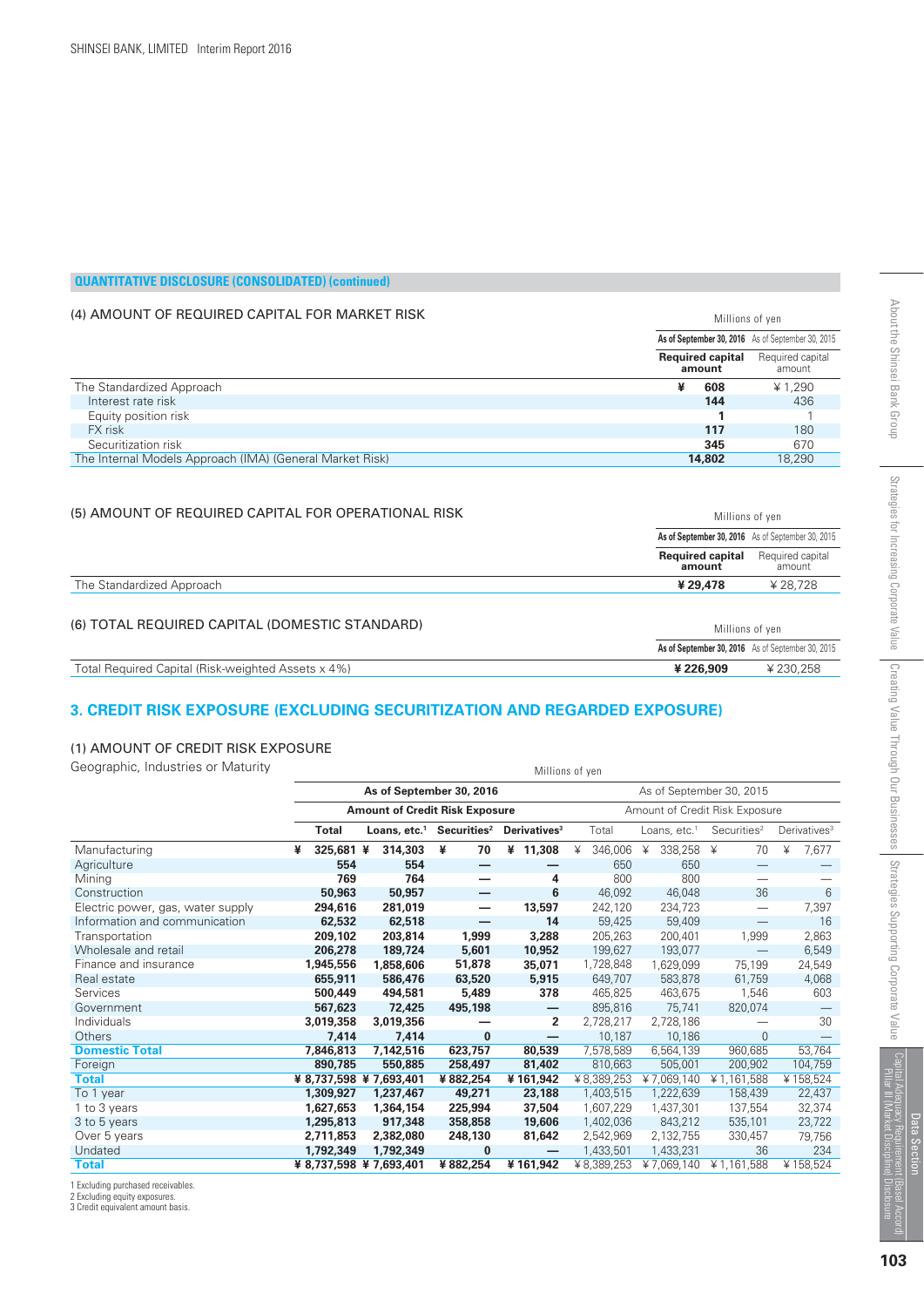#### (2) AMOUNT OF DEFAULT EXPOSURE BEFORE PARTIAL WRITE-OFF

Geographic, Industries

| Geographic, Industries            |   | Millions of yen                                   |   |           |  |  |  |
|-----------------------------------|---|---------------------------------------------------|---|-----------|--|--|--|
|                                   |   | As of September 30, 2016 As of September 30, 2015 |   |           |  |  |  |
|                                   |   | <b>Default Exposure</b> Default Exposure          |   |           |  |  |  |
| Manufacturing                     | ¥ | 2,108                                             | ¥ | 2,639     |  |  |  |
| Agriculture                       |   | 10                                                |   | 15        |  |  |  |
| Mining                            |   |                                                   |   |           |  |  |  |
| Construction                      |   | 1,257                                             |   | 1,766     |  |  |  |
| Electric power, gas, water supply |   |                                                   |   |           |  |  |  |
| Information and communication     |   | 33                                                |   | 537       |  |  |  |
| Transportation                    |   | 1,852                                             |   | 2,892     |  |  |  |
| Wholesale and retail              |   | 3,067                                             |   | 2,775     |  |  |  |
| Finance and insurance             |   | 399                                               |   | 4,278     |  |  |  |
| Real estate                       |   | 30,544                                            |   | 43,014    |  |  |  |
| Services                          |   | 2,442                                             |   | 3,576     |  |  |  |
| Government                        |   |                                                   |   |           |  |  |  |
| Individuals                       |   | 140,832                                           |   | 141,627   |  |  |  |
| Others                            |   | 6,171                                             |   | 6,620     |  |  |  |
| <b>Domestic Total</b>             |   | 188,721                                           |   | 209,743   |  |  |  |
| Foreign                           |   | 32,410                                            |   | 32,721    |  |  |  |
| <b>Total</b>                      |   | ¥ 221,132                                         |   | ¥ 242,465 |  |  |  |

#### (3) AMOUNT OF LOAN LOSS RESERVES (GENERAL, SPECIFIC AND COUNTRY RISK) BEFORE PARTIAL WRITE-OFF

|              | Millions of yen          |   |         |           |                   |                                                                                    |             |
|--------------|--------------------------|---|---------|-----------|-------------------|------------------------------------------------------------------------------------|-------------|
|              | As of September 30, 2016 |   |         |           |                   | As of September 30, 2015                                                           |             |
|              |                          |   |         |           |                   | <b>Start Amount Change Amount End Amount</b> Start Amount Change Amount End Amount |             |
| General      | ¥ 64,543                 |   | ¥ 2.732 |           | ¥ 67,276 ¥ 59,088 | ¥<br>3.780                                                                         | 62.868<br>¥ |
| Specific     | 145,673                  |   | (3,612) | 142,061   | 199.257           | (31, 927)                                                                          | 167,330     |
| Country      |                          |   | (0)     |           |                   |                                                                                    |             |
| <b>Total</b> | ¥210,218                 | ¥ | (879)   | ¥ 209,338 | ¥ 258.347         | $\angle$ (28.147) $\angle$ 230.200                                                 |             |

| Geographic | Millions of yen |                                         |                          |         |          |          |          |                             |  |
|------------|-----------------|-----------------------------------------|--------------------------|---------|----------|----------|----------|-----------------------------|--|
|            |                 | As of September 30, 2016                | As of September 30, 2015 |         |          |          |          |                             |  |
|            |                 | <b>Reserve Amount</b><br>Reserve Amount |                          |         |          |          |          |                             |  |
|            | Total           | General                                 | <b>Specific</b>          | Country | Total    | General  | Specific | Country                     |  |
| Domestic   | ¥174.968        | ¥58,280                                 | ¥116,688                 | ¥ —     | ¥193.907 | ¥ 56.517 | ¥137.389 | $\frac{1}{2}$ $\frac{1}{2}$ |  |
| Foreign    | 34,369          | 8,996                                   | 25,372                   | 0       | 36,292   | 6.350    | 29,940   | $\overline{0}$              |  |
| Total      | ¥209,338        | ¥67.276                                 | ¥142,061                 | ¥<br>0  | ¥230.200 | ¥ 62.868 | ¥167.330 | ¥ 0                         |  |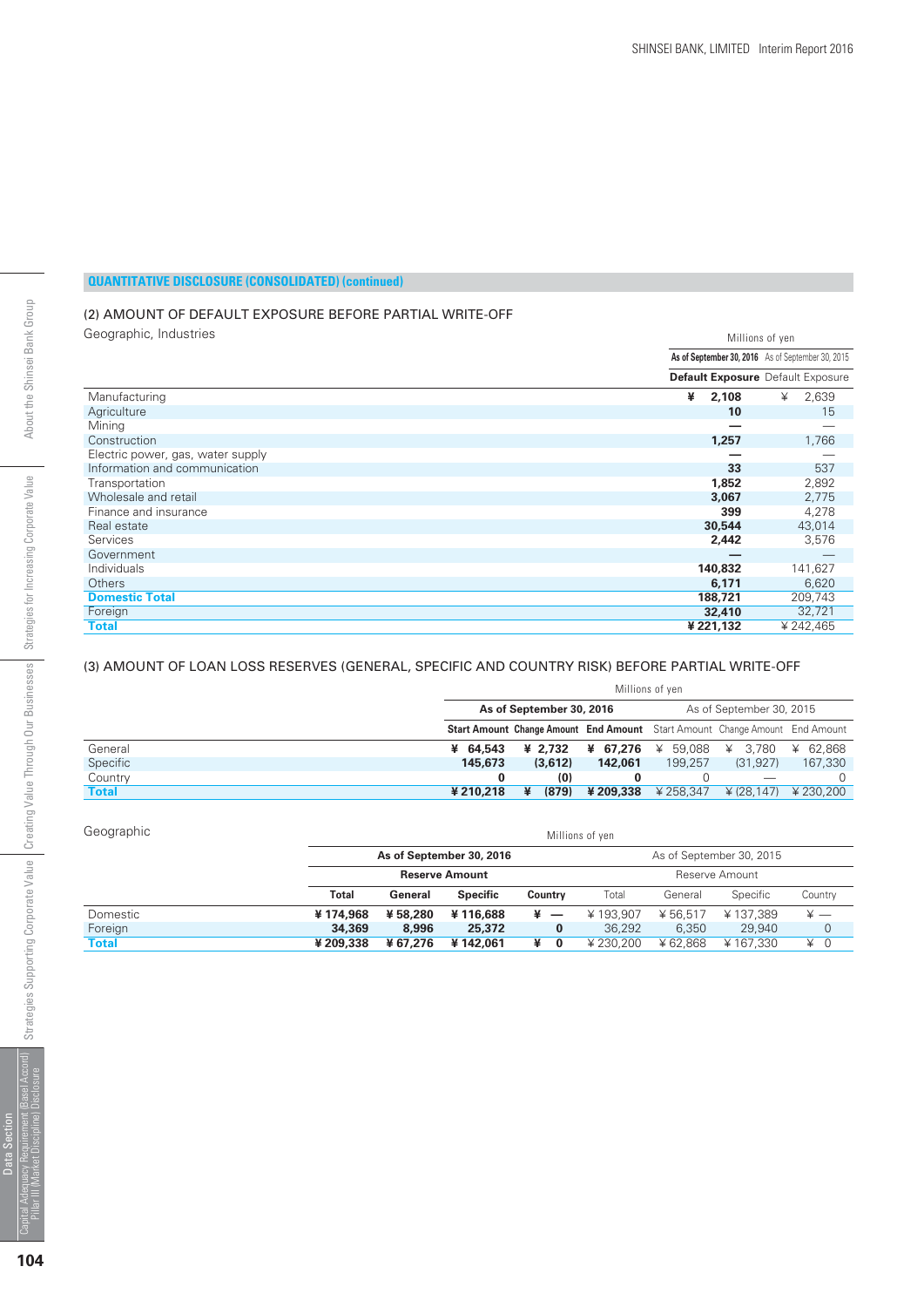| Industries                        |   | Millions of yen                      |                                                   |                |  |  |  |
|-----------------------------------|---|--------------------------------------|---------------------------------------------------|----------------|--|--|--|
|                                   |   |                                      | As of September 30, 2016 As of September 30, 2015 |                |  |  |  |
|                                   |   | <b>Reserve Amount</b> Reserve Amount |                                                   |                |  |  |  |
| Manufacturing                     | ¥ | 4,542                                | ¥                                                 | 4,556          |  |  |  |
| Agriculture                       |   | 15                                   |                                                   | 23             |  |  |  |
| Mining                            |   | 4                                    |                                                   | $\overline{4}$ |  |  |  |
| Construction                      |   | 1,013                                |                                                   | 1,207          |  |  |  |
| Electric power, gas, water supply |   | 690                                  |                                                   | 604            |  |  |  |
| Information and communication     |   | 249                                  |                                                   | 508            |  |  |  |
| Transportation                    |   | 2,935                                |                                                   | 2,375          |  |  |  |
| Wholesale and retail              |   | 3,329                                |                                                   | 3,904          |  |  |  |
| Finance and insurance             |   | 1,285                                |                                                   | 1,636          |  |  |  |
| Real estate                       |   | 4,854                                |                                                   | 25,542         |  |  |  |
| <b>Services</b>                   |   | 5,080                                |                                                   | 6,336          |  |  |  |
| Government                        |   | 44                                   |                                                   | 50             |  |  |  |
| Individuals                       |   | 143,189                              |                                                   | 139,275        |  |  |  |
| Others                            |   | 4,730                                |                                                   | 4,668          |  |  |  |
| Foreign                           |   | 34,369                               |                                                   | 36,292         |  |  |  |
| Non-classified                    |   | 3,001                                |                                                   | 3,214          |  |  |  |
| Total                             |   | ¥ 209,338                            |                                                   | ¥230,200       |  |  |  |

#### (4) AMOUNT OF WRITE-OFFS

Industries

| Industries                        |   | Millions of yen                        |   |                                        |  |  |  |
|-----------------------------------|---|----------------------------------------|---|----------------------------------------|--|--|--|
|                                   |   | Six months ended<br>September 30, 2016 |   | Six months ended<br>September 30, 2015 |  |  |  |
|                                   |   | Amount of<br>write-off                 |   | Amount of<br>write-off                 |  |  |  |
| Manufacturing                     | ¥ | 30                                     | ¥ | 45                                     |  |  |  |
| Agriculture                       |   |                                        |   |                                        |  |  |  |
| Mining                            |   |                                        |   |                                        |  |  |  |
| Construction                      |   | 3                                      |   | 9                                      |  |  |  |
| Electric power, gas, water supply |   |                                        |   |                                        |  |  |  |
| Information and communication     |   |                                        |   | $\mathbf{0}$                           |  |  |  |
| Transportation                    |   | 399                                    |   | 42                                     |  |  |  |
| Wholesale and retail              |   | 50                                     |   | 39                                     |  |  |  |
| Finance and insurance             |   | $\Omega$                               |   |                                        |  |  |  |
| Real estate                       |   | $\bf{0}$                               |   | 10,625                                 |  |  |  |
| Services                          |   | 147                                    |   | 1,142                                  |  |  |  |
| Government                        |   |                                        |   |                                        |  |  |  |
| Individuals                       |   | 13,114                                 |   | 12,448                                 |  |  |  |
| Others                            |   |                                        |   | $\overline{0}$                         |  |  |  |
| Foreign                           |   | 317                                    |   | 55                                     |  |  |  |
| Non-classified                    |   |                                        |   |                                        |  |  |  |
| <b>Total</b>                      |   | ¥14,071                                |   | ¥ 24,412                               |  |  |  |

#### (5) AMOUNT OF EXPOSURES UNDER SA (AFTER CREDIT RISK MITIGATION)

|              | Millions of yen |                          |            |                          |  |  |  |
|--------------|-----------------|--------------------------|------------|--------------------------|--|--|--|
|              |                 | As of September 30, 2016 |            | As of September 30, 2015 |  |  |  |
|              | Rated           | <b>Unrated</b>           | Rated      | Unrated                  |  |  |  |
| $0\%$        | ¥<br>51         | 8,710<br>¥               | 31<br>¥    | 6,698<br>¥               |  |  |  |
| 10%          |                 | _                        |            |                          |  |  |  |
| 20%          | 39,857          | 29                       | 14,957     | 29                       |  |  |  |
| 35%          |                 | 4,926                    |            | 6,954                    |  |  |  |
| 50%          | 103             | 3,872                    | 40,796     | 3,711                    |  |  |  |
| 75%          |                 | 273,650                  |            | 231,463                  |  |  |  |
| 100%         | 422             | 14,775                   | 434        | 26,082                   |  |  |  |
| 150%         |                 | 1,373                    |            | 1,233                    |  |  |  |
| 350%         |                 | _                        |            |                          |  |  |  |
| 1,250%       |                 | -                        |            |                          |  |  |  |
| <b>Total</b> | ¥40.434         | ¥307.338                 | ¥ $56,219$ | ¥ 276,173                |  |  |  |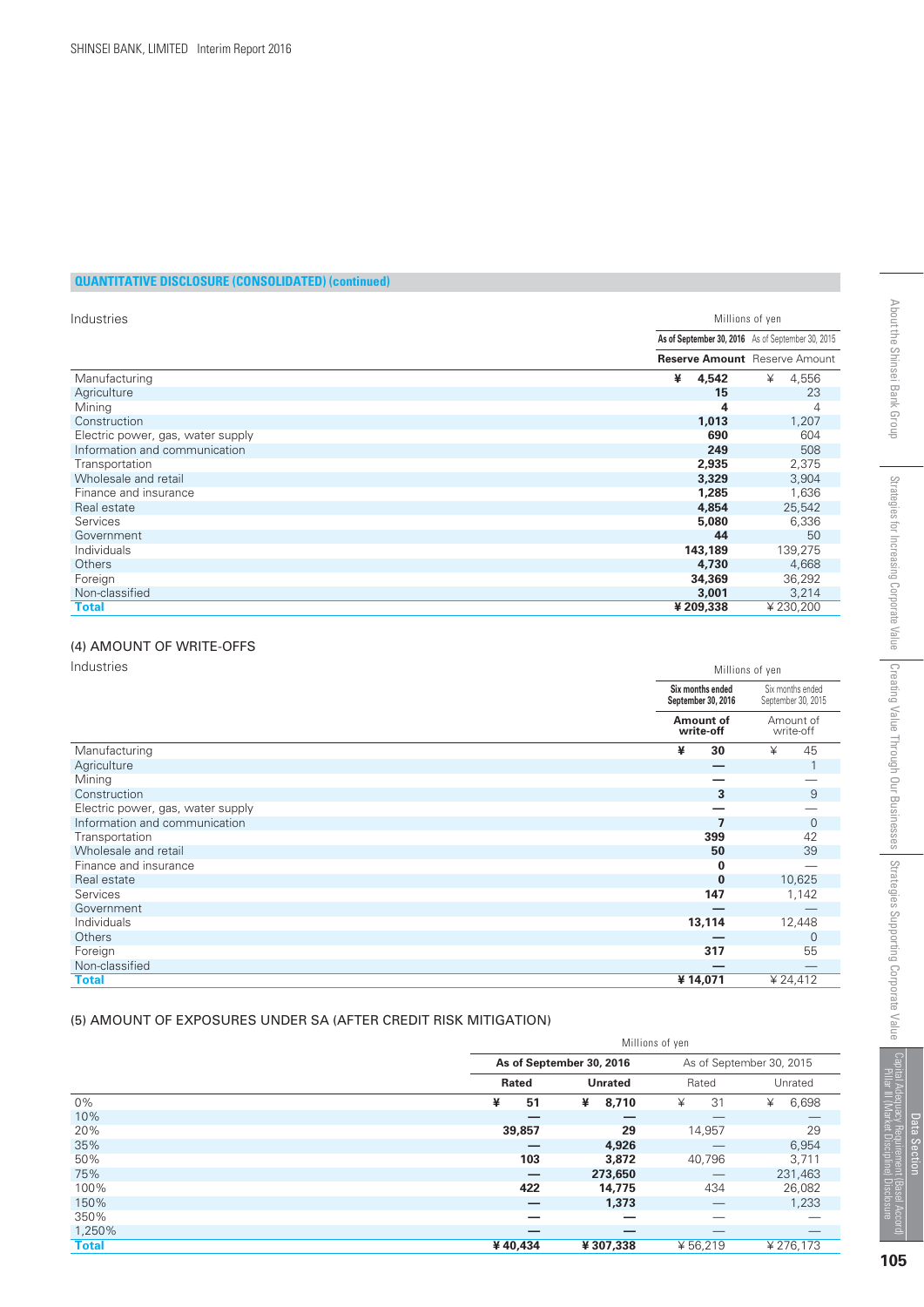Millions of yen

Millions of yen

#### **QUANTITATIVE DISCLOSURE (CONSOLIDATED) (continued)**

#### (6) SPECIALIZED LENDING EXPOSURE UNDER SLOTTING CRITERIA AND EQUITY EXPOSURE UNDER MARKET-BASED SIMPLIFIED METHOD

Specialized lending excluding high-volatility commercial real estate

| Specialized lending excluding high-volatility commercial real estate | Millions of yen              |                                                   |  |  |
|----------------------------------------------------------------------|------------------------------|---------------------------------------------------|--|--|
|                                                                      |                              | As of September 30, 2016 As of September 30, 2015 |  |  |
| Risk weight ratio                                                    | Amount of<br><b>Exposure</b> | Amount of<br>Exposure                             |  |  |
| 50%                                                                  | ¥ 56,358                     | ¥ 27.816                                          |  |  |
| 70%                                                                  | 328,026                      | 349,099                                           |  |  |
| 90%                                                                  | 121,036                      | 139,695                                           |  |  |
| 115%                                                                 | 62,748                       | 44,159                                            |  |  |
| 250%                                                                 | 31,586                       | 54,932                                            |  |  |
| 0% (Default)                                                         | 35,729                       | 48,962                                            |  |  |
| <b>Total</b>                                                         | ¥635,486                     | ¥664.665                                          |  |  |

Specialized lending for high-volatility commercial real estate

|                   |                              | As of September 30, 2016 As of September 30, 2015 |
|-------------------|------------------------------|---------------------------------------------------|
| Risk weight ratio | Amount of<br><b>Exposure</b> | Amount of<br>Exposure                             |
| 70%               | ¥12,515                      | ¥ 4,658                                           |
| 95%               | 18,933                       | 3,382                                             |
| 120%              | 8,469                        | 1,847                                             |
| 140%              | 19,697                       | 9,739                                             |
| 250%              | 14,018                       | 8,286                                             |
| 0% (Default)      |                              |                                                   |
| <b>Total</b>      | ¥73,634                      | ¥ 27,914                                          |

Equity exposure under Market-Based Simplified Method

|                   |                              | As of September 30, 2016 As of September 30, 2015 |
|-------------------|------------------------------|---------------------------------------------------|
| Risk weight ratio | Amount of<br><b>Exposure</b> | Amount of<br>Exposure                             |
| 300%              | ¥ 21.666                     | ¥15,298                                           |
| 400%              | 5,695                        | 5.363                                             |
| <b>Total</b>      | ¥ 27.361                     | ¥ 20.661                                          |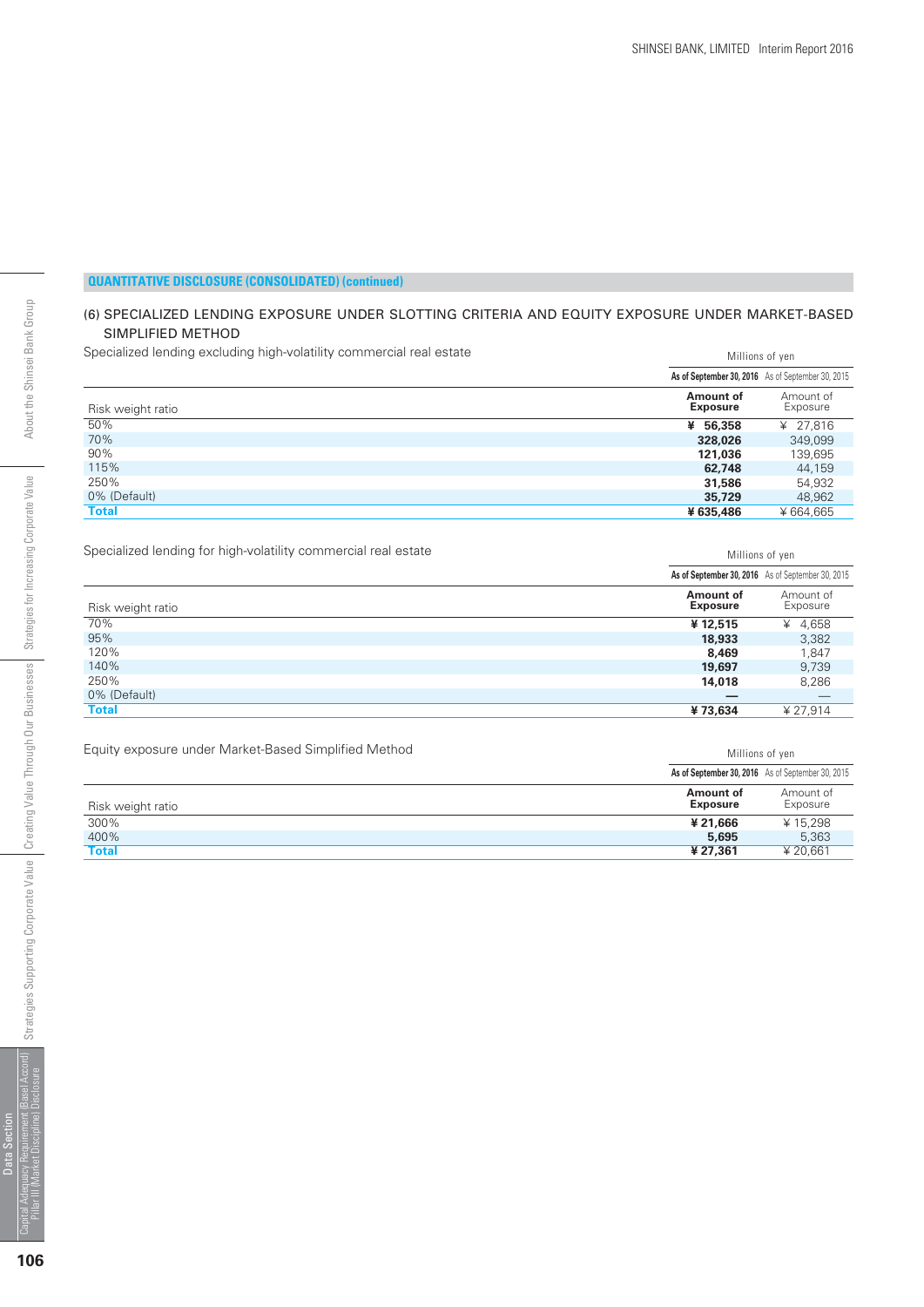#### (7) PORTFOLIOS UNDER IRB EXCLUDING THE AMOUNT OF EXPOSURES UNDER SA (AFTER CREDIT RISK MITIGATION)

• Estimated average PD, LGD, Risk Weight Ratio and Exposure at Default (EAD) (on-balance and off-balance) for Corporate, Sovereign and Bank exposure

| Corporate     | Millions of yen (except percentages) |        |                          |                                                      |                     |           |        |         |                                 |                       |  |
|---------------|--------------------------------------|--------|--------------------------|------------------------------------------------------|---------------------|-----------|--------|---------|---------------------------------|-----------------------|--|
|               |                                      |        | As of September 30, 2016 | As of September 30, 2015                             |                     |           |        |         |                                 |                       |  |
| Credit Rating | PD                                   | LGD    |                          | <b>EAD</b><br>Risk Weight (On-balance) (Off-balance) | <b>EAD</b>          | <b>PD</b> | LGD    |         | EAD<br>Risk Weight (On-balance) | EAD.<br>(Off-balance) |  |
| $0 - 4$       | 0.16%                                | 44.97% | 41.50% ¥                 |                                                      | 1.631.803 ¥ 182.173 | 0.17%     | 44.86% | 42.45%  | 1.512.394<br>¥                  | ¥ 192.017             |  |
| $5 - 6$       | 1.70%                                | 44.10% | 96.10%                   | 555,870                                              | 55,302              | 1.77%     | 44.07% | 97.54%  | 587.169                         | 38,881                |  |
| <b>9A</b>     | $9.87\%$                             | 45.54% | 192.40%                  | 104,592                                              | 2,375               | 10.10%    | 45.17% | 193.78% | 104,280                         | 2,159                 |  |
| Default       | 100.00%                              | 44.43% |                          | 26,984                                               | 839                 | 100.00%   | 44.06% |         | 24,005                          | 1,761                 |  |

| Sovereign     | Millions of yen (except percentages) |        |                          |                  |                                                      |                          |        |         |                                 |                      |  |  |  |
|---------------|--------------------------------------|--------|--------------------------|------------------|------------------------------------------------------|--------------------------|--------|---------|---------------------------------|----------------------|--|--|--|
|               |                                      |        | As of September 30, 2016 |                  |                                                      | As of September 30, 2015 |        |         |                                 |                      |  |  |  |
| Credit Rating | <b>PD</b>                            | LGD    |                          | <b>EAD</b>       | <b>EAD</b><br>Risk Weight (On-balance) (Off-balance) | <b>PD</b>                | LGD    |         | EAD<br>Risk Weight (On-balance) | EAD<br>(Off-balance) |  |  |  |
| $0 - 4$       | $0.00\%$                             | 45.00% |                          | 3.19% ¥2.093.091 | ¥3.012                                               | $0.00\%$                 | 45.00% |         | 2.47% ¥ 2,124,369               | ¥ 1.718              |  |  |  |
| $5 - 6$       | 0.59%                                | 45.00% | 56.95%                   | 3,399            | $\qquad \qquad$                                      | 3.82%                    | 45.00% | 119.40% | 0                               |                      |  |  |  |
| 9A            |                                      |        |                          |                  | —                                                    | 10.10%                   | 45.00% | 206.14% |                                 |                      |  |  |  |
| Default       | 100.00%                              | 45.00% |                          | 11               | $\overline{\phantom{0}}$                             | 100.00%                  | 45.00% |         | 20                              |                      |  |  |  |

| Bank          | Millions of yen (except percentages) |        |                          |            |                                                      |                          |        |         |                                 |                       |  |  |
|---------------|--------------------------------------|--------|--------------------------|------------|------------------------------------------------------|--------------------------|--------|---------|---------------------------------|-----------------------|--|--|
|               |                                      |        | As of September 30, 2016 |            |                                                      | As of September 30, 2015 |        |         |                                 |                       |  |  |
| Credit Rating | <b>PD</b>                            | LGD    |                          | <b>EAD</b> | <b>EAD</b><br>Risk Weight (On-balance) (Off-balance) | <b>PD</b>                | LGD    |         | EAD<br>Risk Weight (On-balance) | EAD.<br>(Off-balance) |  |  |
| $0 - 4$       | $0.07\%$                             | 45.00% | 33.60%                   | ¥167.750   | ¥109.804                                             | $0.11\%$                 | 40.85% | 35.18%  | ¥262.507                        | ¥131.396              |  |  |
| $5 - 6$       | 0.71%                                | 45.00% | 80.54%                   | 13,089     | 1.857                                                | 1.02%                    | 45.00% | 78.42%  | 4.382                           | 572                   |  |  |
| 9Α            | 9.87%                                | 45.00% | 202.27%                  | 2,207      | 246                                                  | 10.10%                   | 45.00% | 203.94% | 3.071                           | 299                   |  |  |
| Default       |                                      |        |                          |            |                                                      |                          |        |         |                                 |                       |  |  |

• Estimated average PD, risk weight ratio and amount of exposure for equity exposure under PD/LGD method

Millions of yen (except percentages)

|                      |           |            | As of September 30, 2016 |         |           |        | As of September 30, 2015 |          |
|----------------------|-----------|------------|--------------------------|---------|-----------|--------|--------------------------|----------|
| <b>Credit Rating</b> | <b>PD</b> | <b>LGD</b> | Risk Weight              | Amount  | <b>PD</b> | LGD    | <b>Risk Weight</b>       | Amount   |
| $0 - 4$              | 0.12%     | 90.00%     | 241.47%                  | ¥18,316 | 0.16%     | 90.00% | 233.52%                  | ¥ 17.283 |
| $5 - 6$              | 1.31%     | 90.00%     | 323.28%                  | 3.776   | 1.01%     | 90.00% | 314.41%                  | 4.848    |
| 9A                   | 9.87%     | $90.00\%$  | 628.51%                  | 88      | 10.10%    | 90.00% | 671.32%                  | 59       |
| <b>Default</b>       | 100.00%   | $90.00\%$  | 1.125.00%                |         | 100.00%   | 90.00% | 1.125.00%                | 327      |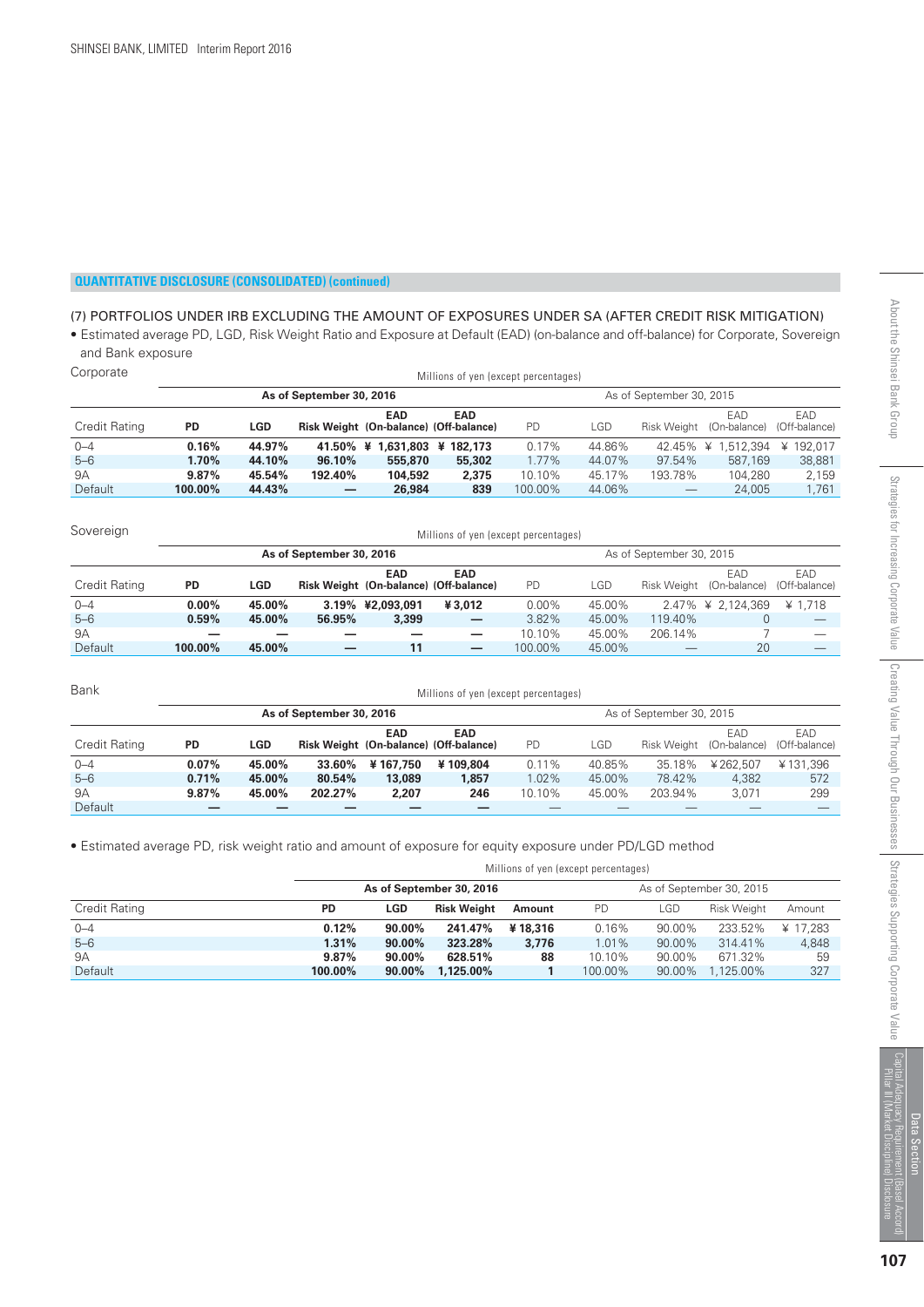Millions of yen

12 months ended September 30, 2015  $*15.690$  34,237 18,546

12 months ender September 30, 2014  $*15.692$  35,668 19,975

 **17,084**

#### **QUANTITATIVE DISCLOSURE (CONSOLIDATED) (continued)**

• Estimated average PD, LGD, risk weight ratio, Exposure at Default (EAD) (on- and off-balance), amount of undrawn commitments and estimated average Credit Conversion Factors (CCF) of undrawn commitments for residential mortgage exposure, qualified revolving retail exposure and other retail exposure

Residential mortgage exposure

|                          |           | Millions of yen (except percentages) |                       |                                   |     |                          |                          |           |        |        |                                          |     |                   |                   |
|--------------------------|-----------|--------------------------------------|-----------------------|-----------------------------------|-----|--------------------------|--------------------------|-----------|--------|--------|------------------------------------------|-----|-------------------|-------------------|
| As of September 30, 2016 |           |                                      |                       |                                   |     |                          |                          |           |        |        | As of September 30, 2015                 |     |                   |                   |
| Pool                     | <b>PD</b> | LGD                                  | <b>Risk</b><br>Weight | EAD<br>(On-balance) (Off-balance) | EAD | <b>Undrawn</b><br>Amount | Commitment<br><b>CCF</b> | <b>PD</b> | LGD    | Risk   | EAD<br>Weight (On-balance) (Off-balance) | EAD | Undrawn<br>Amount | Commitment<br>CCF |
| Normal                   | 0.08%     | 8.29%                                |                       | 10.22% ¥ 1,287,023 ¥ 4,684        |     | $\frac{1}{2}$            | $\overline{\phantom{0}}$ | $0.07\%$  | 8.49%  |        | 11.63% ¥1,190,203 ¥5,516                 |     |                   |                   |
| Need caution             | 66.91%    | 23.59%                               | 80.91%                | 1.767                             | 145 |                          | –                        | 68.18%    | 27.09% | 90.06% | .875                                     | 170 |                   |                   |
| Default                  | 100.00%   | 49.28%                               | 44.63%                | 4,619                             | 67  |                          |                          | 100.00%   | 43.54% | 50.44% | 4.977                                    | 73  |                   |                   |

| Qualified revolving retail exposure |  |
|-------------------------------------|--|
|-------------------------------------|--|

|              | Qualified revolving retail exposure<br>Millions of yen (except percentages) |        |                       |                                   |                                       |                   |                                 |                          |        |         |                                          |                                 |                   |                   |
|--------------|-----------------------------------------------------------------------------|--------|-----------------------|-----------------------------------|---------------------------------------|-------------------|---------------------------------|--------------------------|--------|---------|------------------------------------------|---------------------------------|-------------------|-------------------|
|              |                                                                             |        |                       |                                   | As of September 30, 2016              |                   |                                 | As of September 30, 2015 |        |         |                                          |                                 |                   |                   |
| Pool         | <b>PD</b>                                                                   | LGD    | <b>Risk</b><br>Weight | EAD<br>(On-balance) (Off-balance) | EAD                                   | Undrawn<br>Amount | <b>Commitment</b><br><b>CCF</b> | PD                       | LGD    | Risk    | EAD<br>Weight (On-balance) (Off-balance) | EAD                             | Undrawn<br>Amount | Commitment<br>CCF |
| Normal       | 3.95%                                                                       | 70.53% |                       |                                   | 64.21% ¥282,541 ¥ 107,490 ¥ 2,293,476 |                   | 4.68%                           | 4.69%                    | 70.44% |         | 71.45% ¥ 300.500 ¥ 106.526 ¥ 2.322.363   |                                 |                   | 4.58%             |
| Need caution | 79.33%                                                                      | 77.10% | 116.49%               | 1.716                             |                                       | 2.155             | $0.07\%$                        | 80.63%                   | 76.34% | 111.50% | 2.065                                    |                                 | 2.604             | 0.07%             |
| Default      | 100.00%                                                                     | 75.09% | -                     | 48,638                            | $\overline{\phantom{0}}$              | $\qquad \qquad$   |                                 | $-100.00\%$              | 74.20% |         | 51.239                                   | $\hspace{0.1mm}-\hspace{0.1mm}$ | 12.690            | $0.00\%$          |

| Other retail exposure    |           |        |                       |                                         |       | Millions of yen (except percentages) |                          |         |        |        |                                          |       |                   |                   |
|--------------------------|-----------|--------|-----------------------|-----------------------------------------|-------|--------------------------------------|--------------------------|---------|--------|--------|------------------------------------------|-------|-------------------|-------------------|
| As of September 30, 2016 |           |        |                       |                                         |       |                                      |                          |         |        |        | As of September 30, 2015                 |       |                   |                   |
| Pool                     | <b>PD</b> | LGD    | <b>Risk</b><br>Weight | EAD<br>(On-balance) (Off-balance)       | EAD   | Undrawn<br>Amount                    | Commitment<br><b>CCF</b> | PD      | LGD    | Risk   | FAD<br>Weight (On-balance) (Off-balance) | EAD   | Undrawn<br>Amount | Commitment<br>CCF |
| Normal                   | 2.96%     | 62.41% |                       | 81.25% \; 473.337 \; 580.448 \; 479.502 |       |                                      | 1.87%                    | 2.62%   | 60.64% |        | 77.24% \\$404.951 \\$569.830 \\$42.522   |       |                   | 1.09%             |
| Need caution             | 69.71%    | 50.69% | 97.05%                | 6.741                                   | 2,337 |                                      | $0.00\%$                 | 74.06%  | 51.69% | 90.84% | 6.609                                    | 2.396 |                   | $0.00\%$          |
| Default                  | 100.00%   | 57.48% | 0.82%                 | 94,992                                  | 511   | -                                    | $\overline{\phantom{0}}$ | 100.00% | 56.82% | 0.91%  | 94.571                                   | 537   |                   |                   |

Note: LGD is shown after credit risk mitigation

#### (8) COMPARATIVE RESULTS OF ACTUAL LOSSES AND EXPECTED LOSSES FOR THE LAST THREE YEARS UNDER F-IRB APPROACH

#### Corporate, Sovereign & Bank Millions of yen

Differences ((b) - (a))

|                              |                                       | .                                     |                                       |
|------------------------------|---------------------------------------|---------------------------------------|---------------------------------------|
|                              | 12 months ended<br>September 30, 2016 | 12 months ended<br>September 30, 2015 | 12 months ended<br>September 30, 2014 |
| Results of actual losses (a) | ¥1.623                                | ¥ 2.617                               | 595                                   |
| Expected losses (b)          | 9,340                                 | 10.770                                | 11,768                                |
| Differences ((b) - (a))      | 7.717                                 | 8.153                                 | 11.173                                |

| Retail                       |                                       |
|------------------------------|---------------------------------------|
|                              | 12 months ended<br>September 30, 2016 |
| Results of actual losses (a) | ¥15,718                               |
| Expected losses (b)          | 32.802                                |

The above matrix shows the results of default (downgrade below substandard) losses (increase of reserve, write-offs and loss on sale) for the twelve-month period ended September 30, 2014, 2015 and 2016 for the Bank Group's non-default exposures at the start of the twelve-month period, with expected losses. The exposures for Housing Loans are calculated through the F-IRB approach starting from March 31, 2015.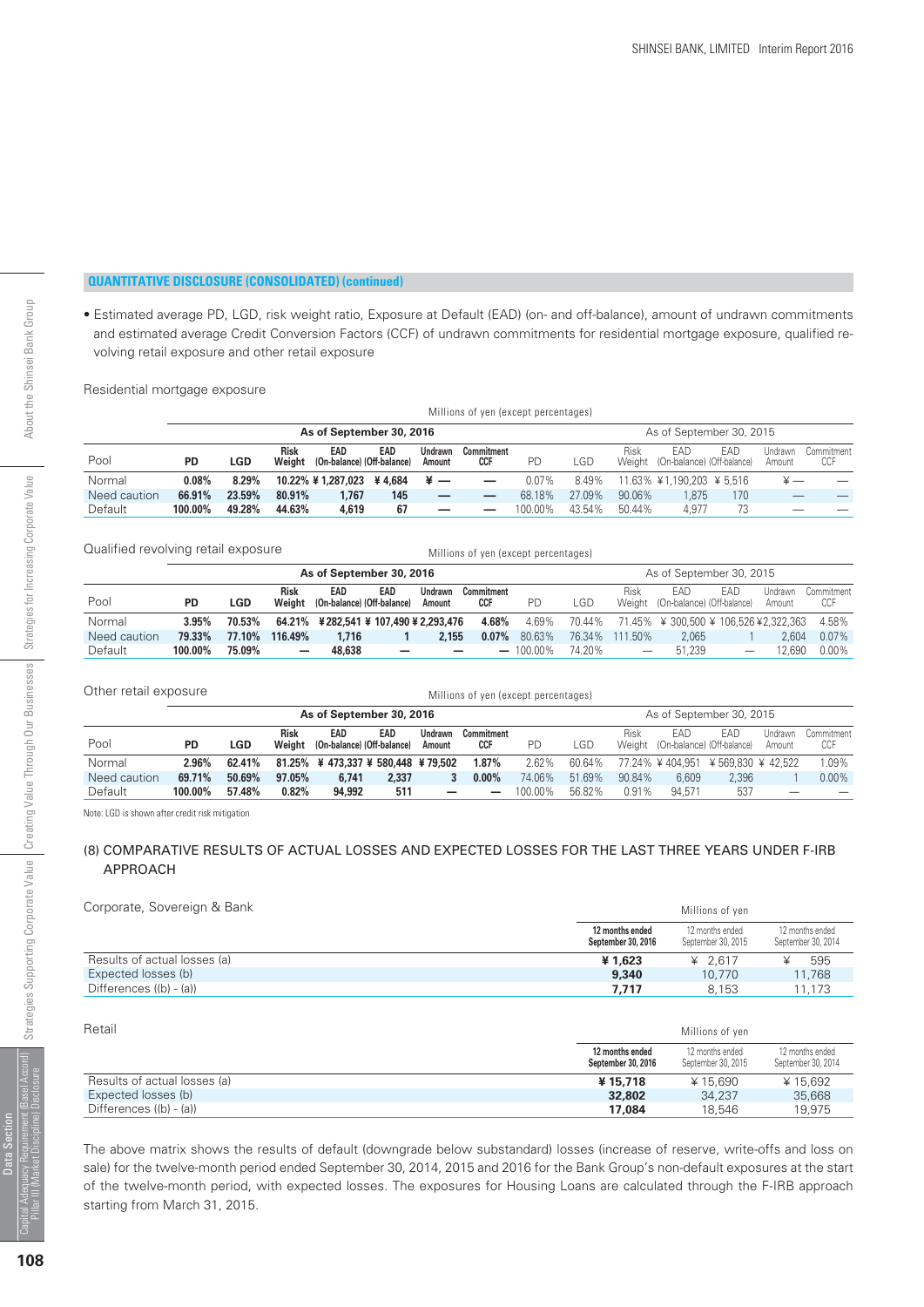#### **4. CREDIT RISK MITIGATION (CRM)**

#### (1) COVERED AMOUNT OF CRM BY COLLATERAL FIRB Millions of yen

|              | As of September 30, 2016                |                                          | As of September 30, 2015         |                                   |
|--------------|-----------------------------------------|------------------------------------------|----------------------------------|-----------------------------------|
|              | <b>Eligible financial</b><br>collateral | Other eligible<br><b>FIRB</b> collateral | Eligible financial<br>collateral | Other eligible<br>FIRB collateral |
| Corporate    | ¥ 2.528                                 | ¥169.899                                 | ¥ 2.938                          | ¥164.857                          |
| Sovereign    |                                         |                                          |                                  |                                   |
| Bank         | _                                       |                                          | 37.274                           |                                   |
| <b>Total</b> | ¥ 2.528                                 | ¥169,899                                 | ¥40.213                          | ¥164,857                          |

#### (2) COVERED AMOUNT OF CRM BY GUARANTEE OR CREDIT DERIVATIVES  $\overline{1}$

| IRR                        |         | Millions of yen                                   |  |  |
|----------------------------|---------|---------------------------------------------------|--|--|
|                            |         | As of September 30, 2016 As of September 30, 2015 |  |  |
| Corporate                  | ¥ 1,782 | ¥ $1,302$                                         |  |  |
| Sovereign                  | 28,867  | 37,612                                            |  |  |
| <b>Bank</b>                |         |                                                   |  |  |
| Residential mortgages      |         |                                                   |  |  |
| Qualified revolving retail |         |                                                   |  |  |
| Other retail               |         | __                                                |  |  |
| <b>Total</b>               | ¥30,649 | ¥38,914                                           |  |  |

#### **5. COUNTERPARTY CREDIT RISK OF DERIVATIVES**

|                                           | Millions of yen |                                                   |
|-------------------------------------------|-----------------|---------------------------------------------------|
|                                           |                 | As of September 30, 2016 As of September 30, 2015 |
| Total amount of gross positive fair value | ¥429,341        | ¥393.872                                          |
| Amount of gross add-on                    | 98,681          | 125,093                                           |
| EAD before CRM                            | 528,023         | 518.965                                           |
| <b>FX-related</b>                         | 185,276         | 169,578                                           |
| Interest-related                          | 312,153         | 295,039                                           |
| Equity-related                            | 14,382          | 31,436                                            |
| Commodity-related                         |                 |                                                   |
| Credit derivatives                        | 16,159          | 22,766                                            |
| <b>Others</b>                             | 51              | 146                                               |
| Amount of net                             | 366,113         | 360.441                                           |
| EAD after net                             | 161.909         | 158.524                                           |
| Amount covered collateral                 |                 |                                                   |
| EAD after CRM                             | 161,909         | 158,524                                           |

Note: Current Exposure Method

#### • Notional amount of credit derivatives which have counterparty risk

| • Notional amount of credit derivatives which have counterparty risk |                       | Millions of ven          |                |                          |
|----------------------------------------------------------------------|-----------------------|--------------------------|----------------|--------------------------|
|                                                                      |                       | As of September 30, 2016 |                | As of September 30, 2015 |
| Notional amount                                                      | <b>Protection-buv</b> | <b>Protection-sell</b>   | Protection-buv | Protection-sell          |
| Single name                                                          | ¥130.927              | ¥106,317                 | ¥187.174       | ¥162.131                 |
| Multi name                                                           | 40,500                | 36,500                   | 52,500         | 46,500                   |

Not applicable for the following items;

#### • Amount covered collateral

• Notional amount of credit derivatives which cover exposures by CRM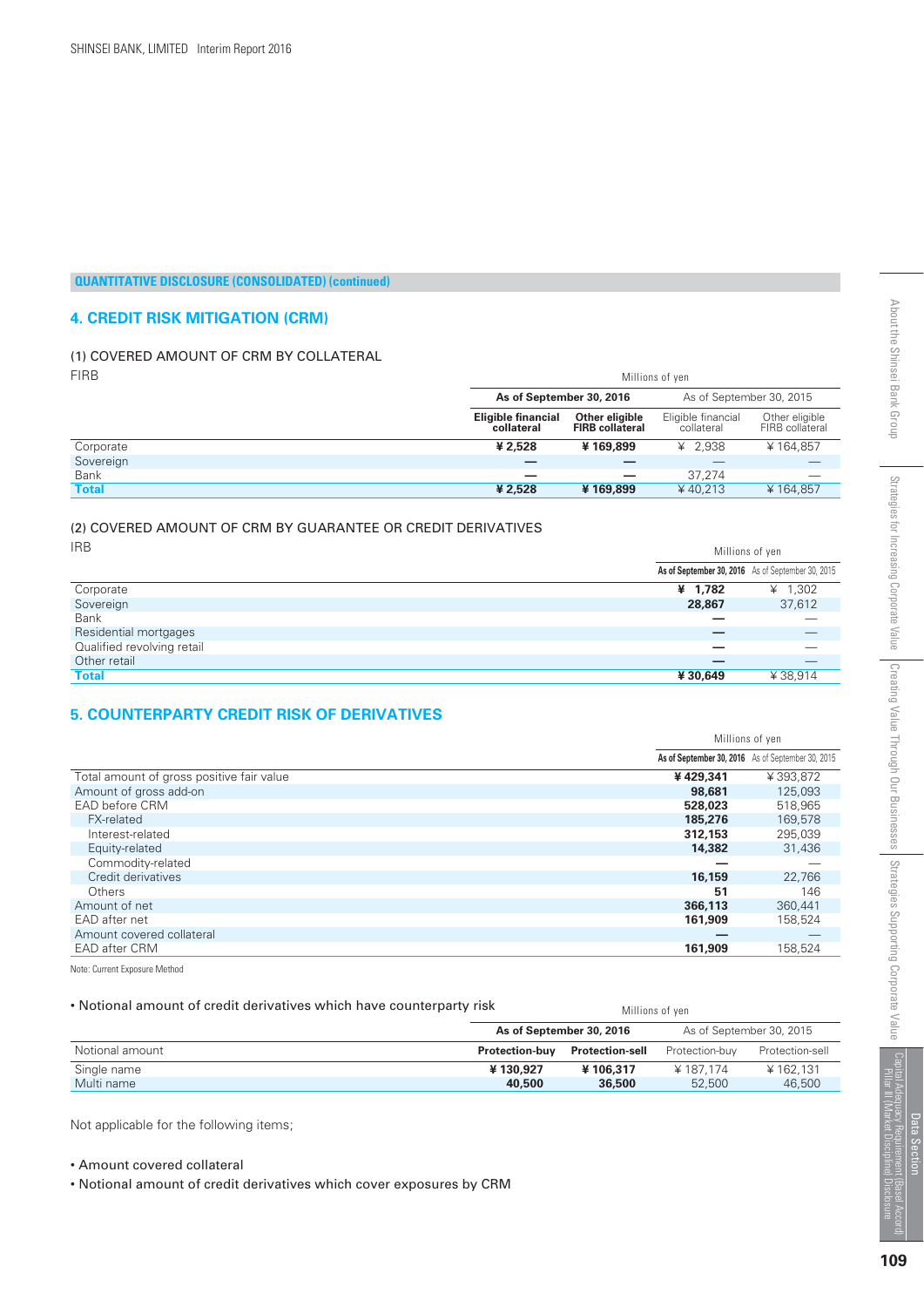#### **6. SECURITIZATION**

#### SECURITIZATION EXPOSURE ORIGINATED BY THE BANK GROUP (CREDIT RISK)

(1) Amount of original assets

Securitization by transfer of assets

|                              | Millions of yen                                   |                              |
|------------------------------|---------------------------------------------------|------------------------------|
|                              | As of September 30, 2016 As of September 30, 2015 |                              |
| Type of original assets      | Amount of<br>original assets                      | Amount of<br>original assets |
| Residential mortgages        | ¥32,821                                           | ¥93.064                      |
| Consumer loans               |                                                   |                              |
| Commercial real estate loans |                                                   |                              |
| Corporate loans              |                                                   |                              |
| Others                       |                                                   |                              |
| <b>Total</b>                 | ¥32,821                                           | ¥93,064                      |

Note: Includes originally securitized assets originated by the Bank Group during the period, even though the Bank Group had no exposure to these particular assets.

(2) Amount of original assets in default or past due 3 months or more Securitization by transfer of assets Millions of yen

|                              | As of September 30, 2016 As of September 30, 2015 |            |
|------------------------------|---------------------------------------------------|------------|
| Type of original assets      | <b>Amount of Default</b> Amount of Default        |            |
| Residential mortgages        | ¥ 356                                             | ¥ 435      |
| Consumer loans               |                                                   |            |
| Commercial real estate loans |                                                   |            |
| Corporate loans              |                                                   |            |
| <b>Others</b>                |                                                   |            |
| <b>Total</b>                 | ¥ 356                                             | - 435<br>¥ |

Note: Includes originally securitized assets originated by the Bank Group during the period, even though the Bank Group had no exposure to these particular assets.

(3) Amount of securitization exposure the Bank Group has by type of original assets

Securitization by transfer of assets

Excluding resecuritization  $\blacksquare$ 

|                              | As of September 30, 2016 As of September 30, 2015 |                       |
|------------------------------|---------------------------------------------------|-----------------------|
| Type of original assets      | Amount of<br><b>Exposure</b>                      | Amount of<br>Exposure |
| Residential mortgages        | ¥ 5.153                                           | ¥49.463               |
| Consumer loans               |                                                   |                       |
| Commercial real estate loans | _                                                 |                       |
| Corporate loans              |                                                   |                       |
| Others                       | _                                                 |                       |
| <b>Total</b>                 | ¥ 5,153                                           | ¥49.463               |

Data Section Capital Adequacy Requirement (Basel Accord)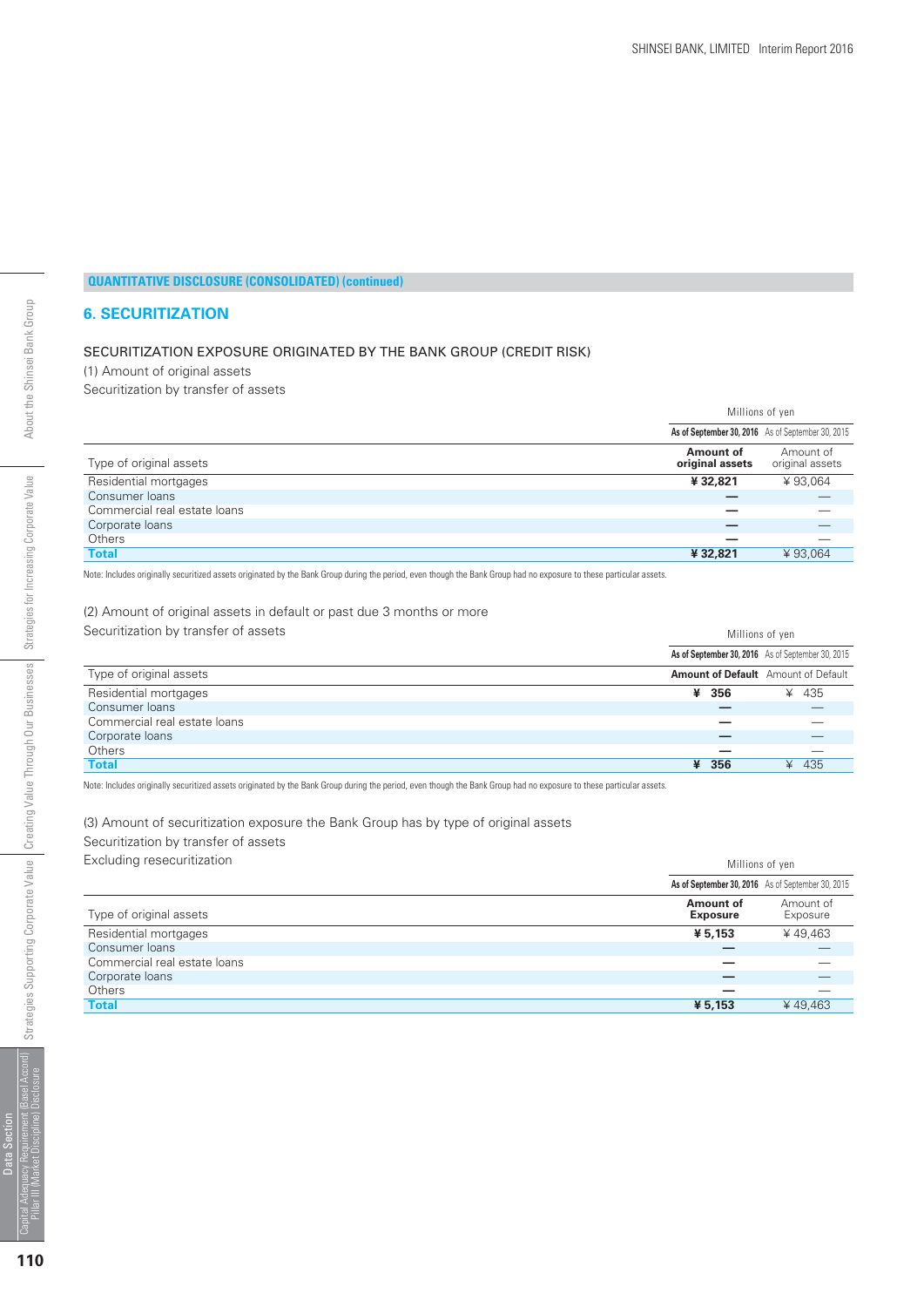| Resecuritization             |                                                   | Millions of yen       |  |  |
|------------------------------|---------------------------------------------------|-----------------------|--|--|
|                              | As of September 30, 2016 As of September 30, 2015 |                       |  |  |
| Type of original assets      | Amount of<br><b>Exposure</b>                      | Amount of<br>Exposure |  |  |
| Residential mortgages        | ¥                                                 | ¥                     |  |  |
| Consumer loans               |                                                   |                       |  |  |
| Commercial real estate loans |                                                   |                       |  |  |
| Corporate loans              |                                                   |                       |  |  |
| Others                       |                                                   |                       |  |  |
| <b>Total</b>                 |                                                   |                       |  |  |

(4) Amount of securitization exposure and required capital the Bank Group has by risk weight ratio

Securitization by transfer of assets

| Excluding resecuritization exposure<br>Band of risk weight ratio | Millions of yen |                            |          |                            |
|------------------------------------------------------------------|-----------------|----------------------------|----------|----------------------------|
|                                                                  |                 | As of September 30, 2016   |          | As of September 30, 2015   |
|                                                                  | Amount          | Reauired<br>capital amount | Amount   | Required<br>capital amount |
| To 12%                                                           | ¥ 2.231         | ¥<br>9                     | ¥ 29.730 | 134<br>¥                   |
| Over 12% to 20%                                                  | 2,072           | 26                         | 14,309   | 210                        |
| Over 20% to 50%                                                  | 781             | 21                         | 5.247    | 172                        |
| Over 50% to 75%                                                  |                 |                            |          |                            |
| Over 75% to 100%                                                 |                 |                            |          |                            |
| Over 100% to 250%                                                |                 |                            | 58       | 6                          |
| Over 250% to 425%                                                | 67              | 17                         | 118      | 34                         |
| Over 425% under 1,250%                                           |                 |                            |          |                            |
| <b>Total</b>                                                     | ¥ 5,153         | ¥<br>75                    | ¥49.463  | 558<br>¥                   |

| Resecuritization exposure | Millions of yen |                            |        |                            |
|---------------------------|-----------------|----------------------------|--------|----------------------------|
|                           |                 | As of September 30, 2016   |        | As of September 30, 2015   |
| Band of risk weight ratio | <b>Amount</b>   | Required<br>capital amount | Amount | Required<br>capital amount |
| To 30%                    | ¥               | ¥                          |        | ¥                          |
| Over 30% to 50%           |                 |                            |        |                            |
| Over 50% to 100%          |                 |                            |        |                            |
| Over 100% to 225%         |                 |                            |        |                            |
| Over 225% to 500%         |                 |                            |        |                            |
| Over 500% under 1,250%    |                 |                            |        |                            |
| <b>Total</b>              |                 | ¥                          |        |                            |

(5) Amount of increase of capital by securitization (to be deducted from capital)

|                              | Millions of yen                                   |         |
|------------------------------|---------------------------------------------------|---------|
|                              | As of September 30, 2016 As of September 30, 2015 |         |
| Type of original assets      | Amount                                            | Amount  |
| Residential mortgages        | ¥7,725                                            | ¥ 8,265 |
| Consumer loans               |                                                   |         |
| Commercial real estate loans |                                                   |         |
| Corporate loans              |                                                   |         |
| Others                       |                                                   |         |
| <b>Total</b>                 | ¥7,725                                            | ¥ 8,265 |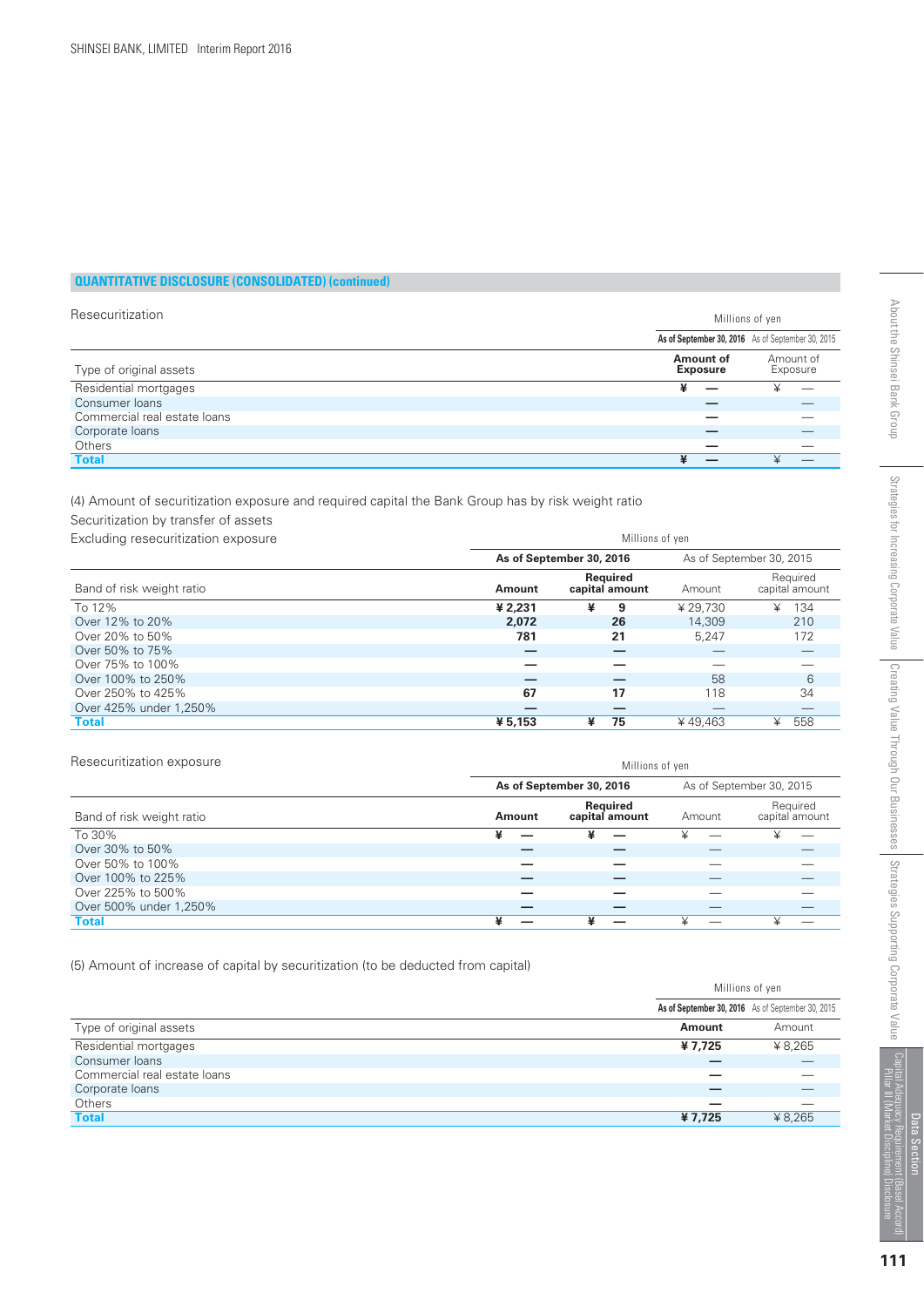(6) Amount of securitization exposure applied risk weight 1,250%

|                              | Millions of yen |                                                   |
|------------------------------|-----------------|---------------------------------------------------|
|                              |                 | As of September 30, 2016 As of September 30, 2015 |
| Type of original assets      | Amount          | Amount                                            |
| Residential mortgages        | ¥1,383          | ¥ 1,916                                           |
| Consumer loans               |                 |                                                   |
| Commercial real estate loans |                 |                                                   |
| Corporate loans              |                 |                                                   |
| Others                       |                 |                                                   |
| <b>Total</b>                 | ¥1,383          | ¥1,916                                            |

Not applicable for the following items;

- Amount of assets held for securitization trade
- Summary of current year's securitization activities
- Amount of recognized gain/loss by original asset type during FY2016
- Securitization exposure subject to early amortization
- Credit risk mitigation for resecuritization exposure

#### SECURITIZATION EXPOSURE IN WHICH THE BANK GROUP INVESTS

(1) Amount of securitization exposure the Bank Group has by type of original asset

Excluding resecuritization exposure **Millions** of yen

|                              | As of September 30, 2016 As of September 30, 2015 |   |                       |
|------------------------------|---------------------------------------------------|---|-----------------------|
| Type of original assets      | Amount of<br><b>Exposure</b>                      |   | Amount of<br>Exposure |
| Residential mortgages        | ¥ 7.854                                           | ¥ |                       |
| Consumer loans               |                                                   |   |                       |
| Commercial real estate loans | 44,781                                            |   | 73.097                |
| Corporate loans              | 26,758                                            |   | 7.924                 |
| Others                       | 14,408                                            |   | 24,478                |
| <b>Total</b>                 | ¥93,801                                           |   | ¥105,500              |

#### Resecuritization exposure matches and the matches of yen all the Millions of yen all the Millions of yen

|                              |                              | As of September 30, 2016 As of September 30, 2015 |
|------------------------------|------------------------------|---------------------------------------------------|
| Type of original assets      | Amount of<br><b>Exposure</b> | Amount of<br>Exposure                             |
| Residential mortgages        |                              |                                                   |
| Consumer loans               |                              |                                                   |
| Commercial real estate loans |                              | 20,000                                            |
| Corporate loans              | 1.687                        | 8,967                                             |
| Others                       |                              |                                                   |
| <b>Total</b>                 | ¥1,687                       | ¥28.967                                           |
|                              |                              |                                                   |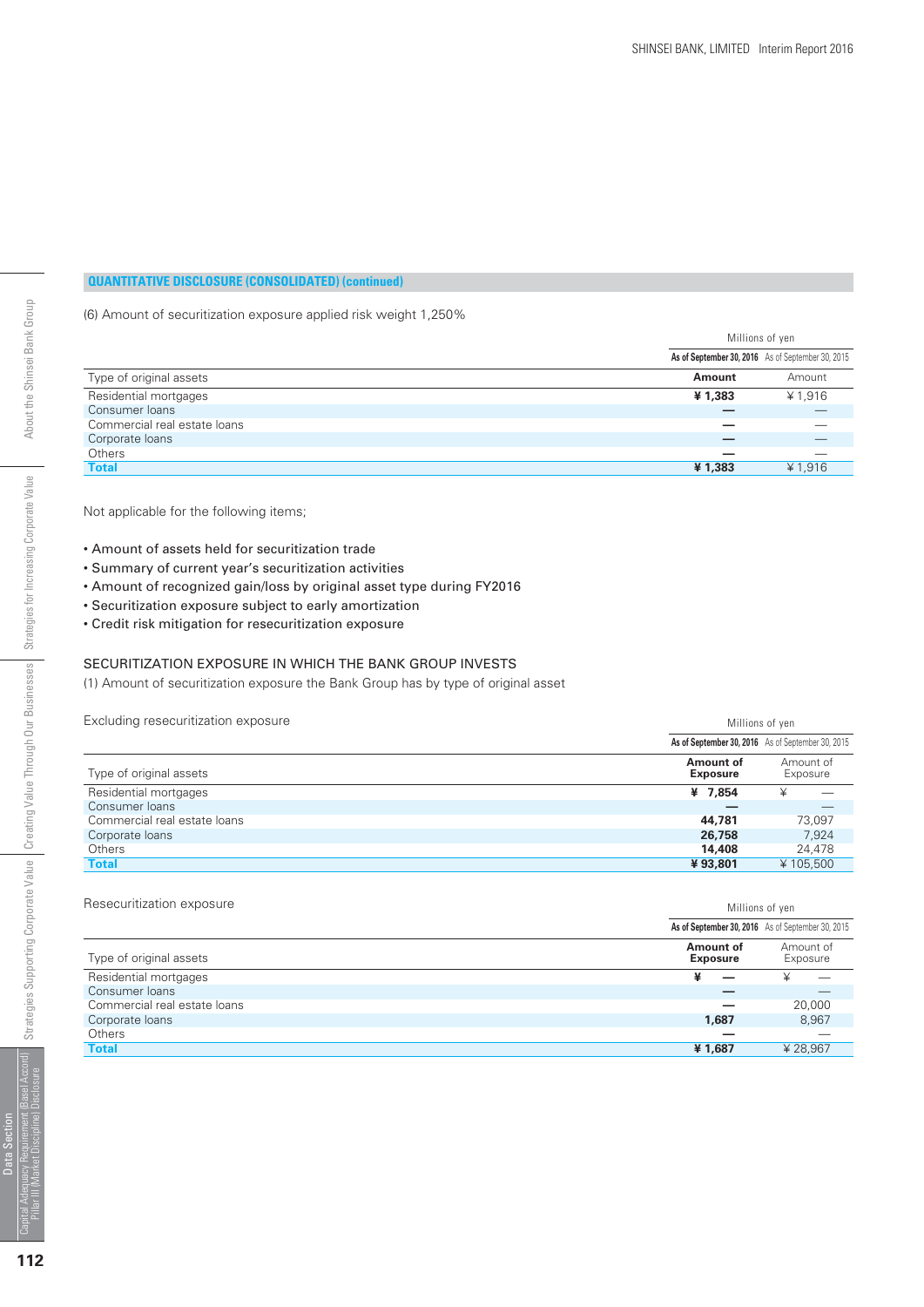(2) Amount of securitization exposure and required capital for the Bank Group has by risk weight ratio

| Excluding resecuritization exposure |         | Millions of ven            |          |                            |  |
|-------------------------------------|---------|----------------------------|----------|----------------------------|--|
|                                     |         | As of September 30, 2016   |          | As of September 30, 2015   |  |
| Band of risk weight ratio           | Amount  | Reauired<br>capital amount | Amount   | Required<br>capital amount |  |
| To 12%                              | ¥48,953 | ¥<br>300                   | ¥ 32,402 | 207<br>¥                   |  |
| Over 12% to 20%                     |         |                            |          |                            |  |
| Over 20% to 50%                     | 3,823   | 138                        | 7.000    | 283                        |  |
| Over 50% to 75%                     |         |                            |          |                            |  |
| Over 75% to 100%                    | 10,000  | 638                        | 9.835    | 649                        |  |
| Over 100% to 250%                   | 6,709   | 1.163                      | 31,761   | 4,218                      |  |
| Over 250% to 425%                   | 6,049   | 1.795                      |          |                            |  |
| Over 425% under 1.250%              | 18,264  | 7.758                      | 24,501   | 10,998                     |  |
| <b>Total</b>                        | ¥93.801 | ¥11,795                    | ¥105.500 | ¥16,358                    |  |

| Resecuritization exposure | Millions of yen |                            |         |                            |
|---------------------------|-----------------|----------------------------|---------|----------------------------|
|                           |                 | As of September 30, 2016   |         | As of September 30, 2015   |
| Band of risk weight ratio | Amount          | Required<br>capital amount | Amount  | Required<br>capital amount |
| To 30%                    | ¥1,687          | ¥<br>28                    | ¥ 8,967 | 152<br>¥                   |
| Over 30% to 50%           |                 |                            |         |                            |
| Over 50% to 100%          |                 |                            | 20,000  | 1,027                      |
| Over 100% to 225%         |                 |                            |         |                            |
| Over 225% to 500%         |                 |                            |         |                            |
| Over 500% under 1,250%    |                 |                            |         |                            |
| <b>Total</b>              | ¥1,687          | ¥<br>28                    | ¥28.967 | ¥ 1.179                    |

(3) Amount of securitization exposure applied risk weight 1,250%

|                              | Millions of yen                                   |         |
|------------------------------|---------------------------------------------------|---------|
|                              | As of September 30, 2016 As of September 30, 2015 |         |
| Type of original assets      | Amount                                            | Amount  |
| Residential mortgages        | ¥ 839                                             | ¥ 1,482 |
| Consumer loans               |                                                   |         |
| Commercial real estate loans |                                                   |         |
| Corporate loans              | $\bf{0}$                                          | 44      |
| Others                       |                                                   |         |
| <b>Total</b>                 | ¥ 839                                             | ¥ 1,527 |

Not applicable for the following items;

• Credit risk mitigation for resecuritization exposure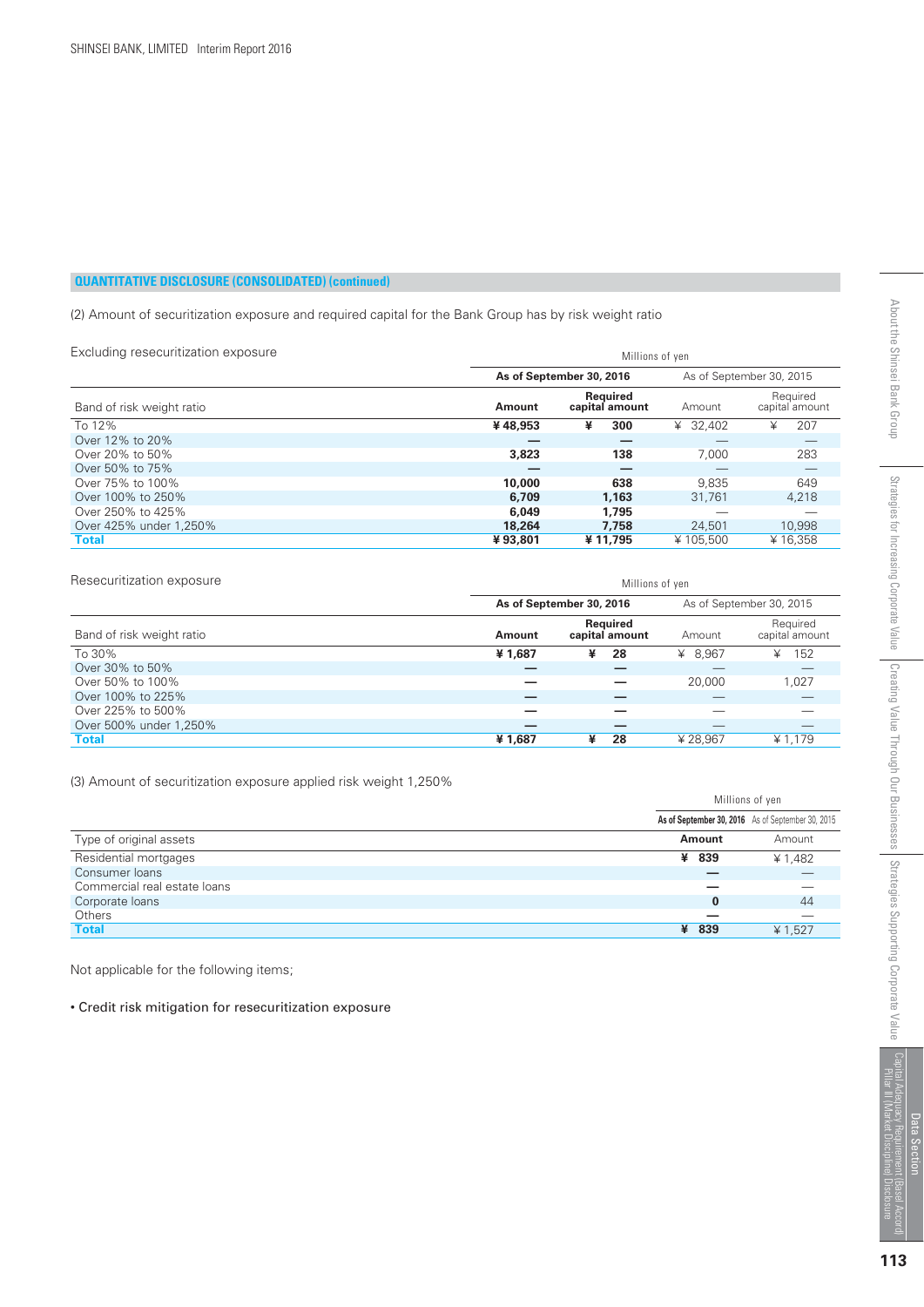#### SECURITIZATION EXPOSURE IN WHICH THE BANK GROUP INVESTS (MARKET RISK)

#### (1) Amount of securitization exposure the Bank Group has by type of original asset Excluding resecuritization exposure Millions of yen

| ີ                            | <b>IVILIIUILU UI YUII</b>    |                                                   |
|------------------------------|------------------------------|---------------------------------------------------|
|                              |                              | As of September 30, 2016 As of September 30, 2015 |
| Type of original assets      | Amount of<br><b>Exposure</b> | Amount of<br>Exposure                             |
| Residential mortgages        | ¥ 8,952                      | ¥ 22.271                                          |
| Consumer loans               | 2,111                        |                                                   |
| Commercial real estate loans |                              |                                                   |
| Corporate loans              |                              |                                                   |
| Others                       |                              |                                                   |
| <b>Total</b>                 | ¥11,064                      | ¥ 22,271                                          |
|                              |                              |                                                   |

Resecuritization exposure matches and the matches of yen all the Millions of yen

|                              |                              | As of September 30, 2016 As of September 30, 2015 |
|------------------------------|------------------------------|---------------------------------------------------|
| Type of original assets      | Amount of<br><b>Exposure</b> | Amount of<br>Exposure                             |
| Residential mortgages        | ¥1,000                       | ¥ 1,552                                           |
| Consumer loans               |                              |                                                   |
| Commercial real estate loans |                              |                                                   |
| Corporate loans              |                              |                                                   |
| <b>Others</b>                | __                           |                                                   |
| <b>Total</b>                 | ¥1,000                       | ¥ 1.552                                           |

(2) Amount of securitization exposure and required capital for the Bank Group has by risk weight ratio Excluding resecuritization exposure

|                           | Millions of yen |                            |          |                            |
|---------------------------|-----------------|----------------------------|----------|----------------------------|
|                           |                 | As of September 30, 2016   |          | As of September 30, 2015   |
| Band of risk weight ratio | <b>Amount</b>   | Required<br>capital amount | Amount   | Required<br>capital amount |
| 1.6%                      | ¥ 8,952         | 143<br>¥                   | ¥18.162  | ¥ 290                      |
| 4%                        |                 |                            |          |                            |
| 8%                        | 2.111           | 168                        | 4.109    | 328                        |
| 28%                       |                 | _                          |          |                            |
| <b>Total</b>              | ¥11.064         | ¥ 312                      | ¥ 22.271 | ¥ 618                      |

#### Resecuritization exposure

|                           | Millions of yen |                                   |         |                            |
|---------------------------|-----------------|-----------------------------------|---------|----------------------------|
|                           |                 | As of September 30, 2016          |         | As of September 30, 2015   |
| Band of risk weight ratio | Amount          | <b>Required</b><br>capital amount | Amount  | Required<br>capital amount |
| 3.2%                      | 972<br>¥        | ¥<br>31                           | ¥ 1.524 | 48<br>¥                    |
| 8%                        | 27              |                                   | 28      |                            |
| 18%                       |                 |                                   |         |                            |
| 52%                       |                 |                                   |         |                            |
| <b>Total</b>              | ¥1,000          | 33<br>¥                           | ¥ 1,552 | 50<br>¥                    |

Not applicable for the following items;

• Amount of securitization exposure targeted for comprehensive risk

• Amount of securitization exposure which should be deducted from capital under the Accord Article 302.5.2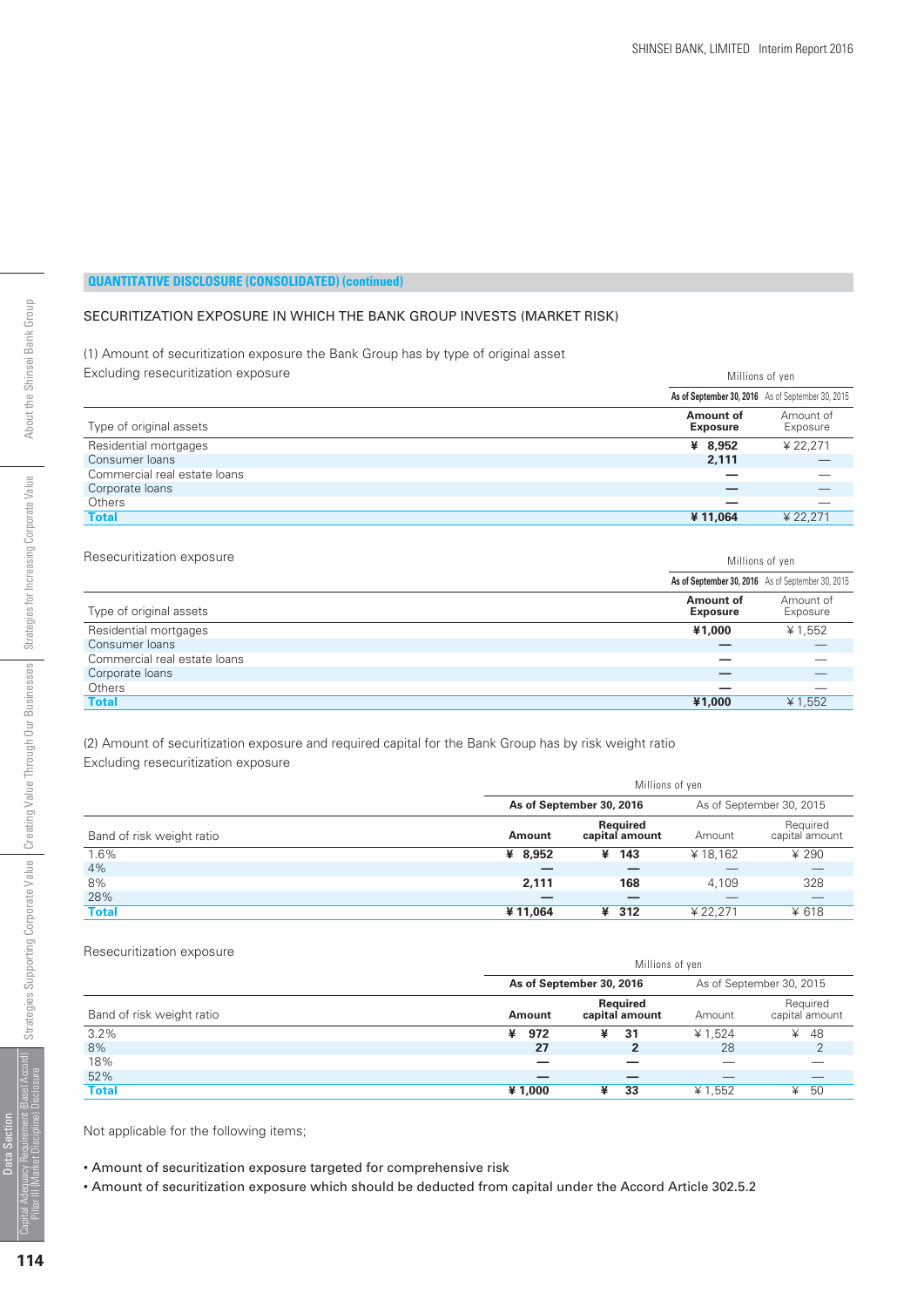#### **7. MARKET RISK (UNDER INTERNAL MODEL APPROACH)**

#### (1) VAR AT THE END OF SEPTEMBER 2016 AND SEPTEMBER 2015 AND THE HIGH, MEAN AND LOW VAR

|                       |         | Millions of yen                                   |
|-----------------------|---------|---------------------------------------------------|
|                       |         | As of September 30, 2016 As of September 30, 2015 |
| VaR at term end       | ¥ 1,741 | ¥ 1,905                                           |
| VaR through this term |         |                                                   |
| High                  | 2,444   | 2,346                                             |
| Mean                  | 1,660   | 1,350                                             |
| LOW                   | 1,177   | 567                                               |

#### (2) STRESSED VAR AT THE END OF SEPTEMBER 2016 AND SEPTEMBER 2015 AND THE HIGH, MEAN AND LOW VAR

|                       | Millions of yen                                   |        |
|-----------------------|---------------------------------------------------|--------|
|                       | As of September 30, 2016 As of September 30, 2015 |        |
| VaR at term end       | ¥3,161                                            | ¥3.755 |
| VaR through this term |                                                   |        |
| High                  | 4,558                                             | 5,219  |
| Mean                  | 3,450                                             | 3,686  |
| Low                   | 2,393                                             | 2,575  |

The trading portfolio experienced no losses that exceeded the specified VaR threshold.

Not applicable for the following items;

• The amount of required capital related to additional risk and comprehensive risk as of the period-end, as well as the maximum, minimum and average values for the amount of required capital for additional risk and comprehensive risk during the disclosure period

#### **8. EQUITY EXPOSURE IN BANKING BOOK**

#### (1) BOOK VALUE AND FAIR VALUE (2) A VALUE MILLION CONTROL AND Millions of yen As of September 30, 2015 **As of September 30, 2016** Market-based approach Listed equity exposure Unlisted equity exposure PD/LGD method Listed equity exposure Unlisted equity exposure ¥ 15,465 5,363 13,975 8,533  **¥ 21,800 5,695 12,033 10,139**

#### (2) GAIN OR LOSS ON SALE OR DEPRECIATION OF EQUITY EXPOSURE MIllions of ven

|                      | Six months ended<br>September 30, 2016 | Six months ended<br>September 30, 2015 |
|----------------------|----------------------------------------|----------------------------------------|
| Gain (loss) on sale  | ¥ 2.853                                | ¥4.544                                 |
| Loss of depreciation | 27                                     | 257                                    |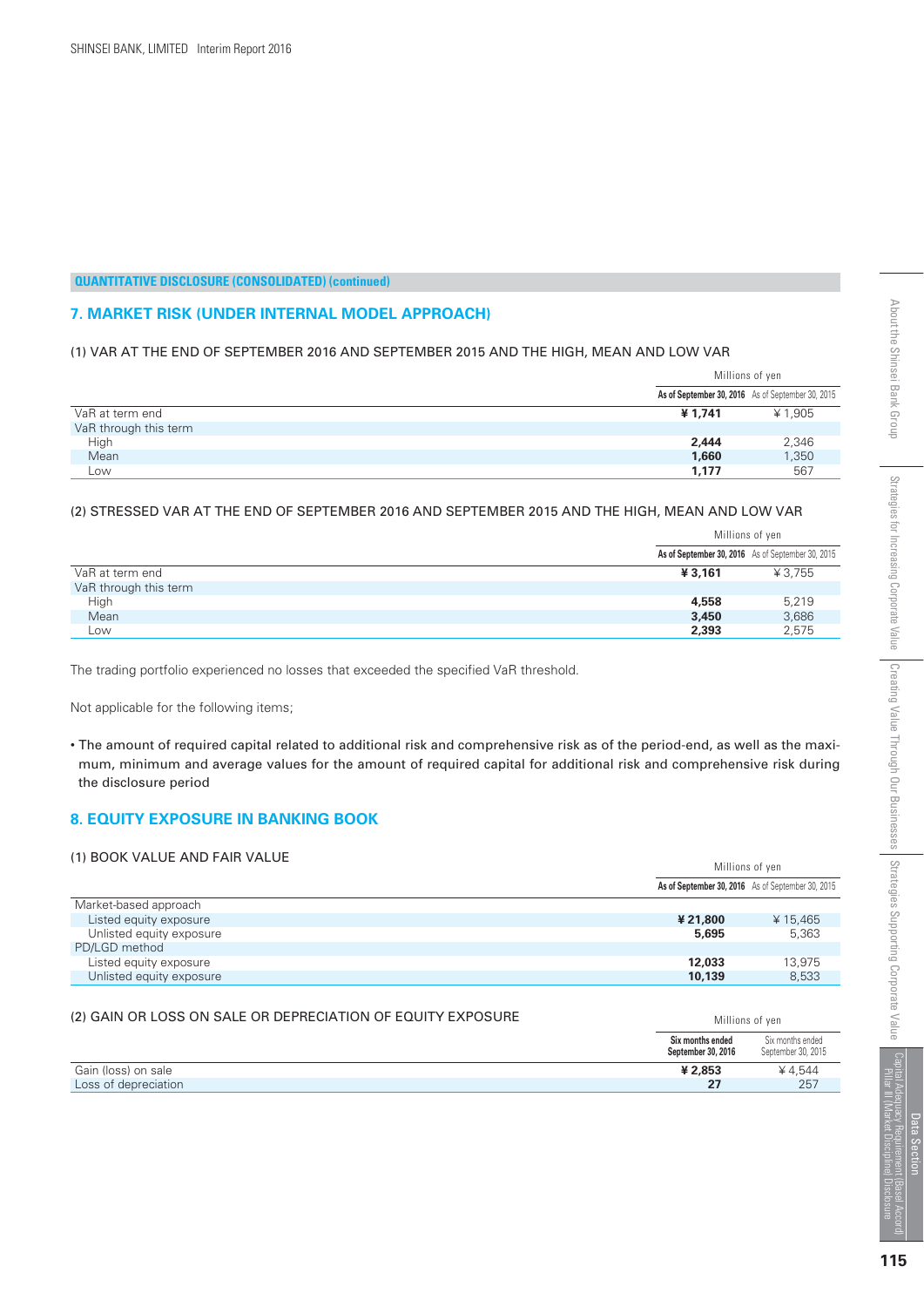#### (3) UNREALIZED GAIN OR LOSS WHICH IS RECOGNIZED ON BALANCE SHEET AND NOT RECOGNIZED ON PROFIT AND LOSS STATEMENT Millions of yen

|                        | <b>TVITTITUTTO UT YUIT</b> |                                                   |
|------------------------|----------------------------|---------------------------------------------------|
|                        |                            | As of September 30, 2016 As of September 30, 2015 |
| Unrealized gain (loss) | ¥10.128                    | ¥ 9,162                                           |

#### (4) AMOUNT FOR EACH PORTFOLIO CLASSIFICATION OF EQUITY EXPOSURE

|                       | Millions of yen |                                                   |
|-----------------------|-----------------|---------------------------------------------------|
|                       |                 | As of September 30, 2016 As of September 30, 2015 |
| Market-based approach | ¥ 27.361        | ¥ 20.661                                          |
| PD/LGD Method         | 22,182          | 22,519                                            |
| RW100% Applied        | 51              |                                                   |
| RW250% Applied        | 44,311          | 48,710                                            |

Not applicable for the following items;

• UNREALIZED GAIN OR LOSS WHICH IS NOT RECOGNIZED BOTH ON BALANCE SHEET AND ON PROFIT AND LOSS STATEMENT

#### **9. AMOUNT OF REGARDED EXPOSURE UNDER THE ACCORD ARTICLE 167**

|                          | Millions of yen |                                                   |
|--------------------------|-----------------|---------------------------------------------------|
|                          |                 | As of September 30, 2016 As of September 30, 2015 |
| Regarded exposure (fund) | ¥46,881         | ¥ 54,005                                          |

#### **10. INTEREST RATE RISK IN THE BANKING BOOK (IRRBB) THE INCREASE/DECREASE IN ECONOMIC VALUE FOR UPWARD/DOWNWARD RATE SHOCKS ACCORDING TO MANAGEMENT'S METHOD FOR IRRBB**

Change in economic values from a 2% interest-rate shock on the banking book:

|              | Billions of yen                                   |          |
|--------------|---------------------------------------------------|----------|
|              | As of September 30, 2016 As of September 30, 2015 |          |
| JPY          | ¥ (74.8)                                          | ¥ (85.6) |
| <b>USD</b>   | (6.1)                                             | (1.8)    |
| Others       | (4.7)                                             | (2.8)    |
| <b>Total</b> | ¥ (85.6)                                          | (90.3)   |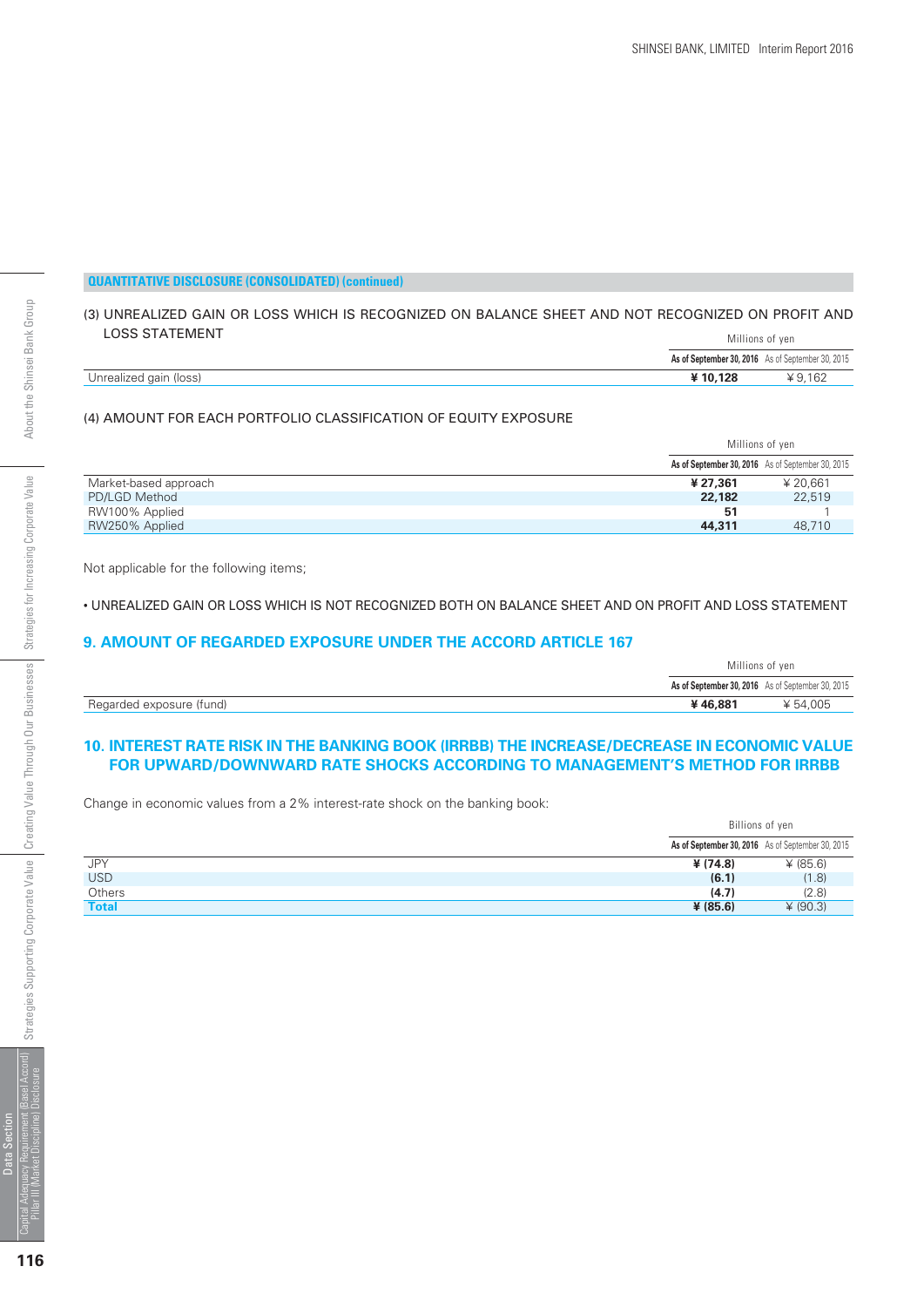#### **QUANTITATIVE DISCLOSURE (NONCONSOLIDATED)**

#### **1. CAPITAL ADEQUACY**

#### (1) AMOUNT OF REQUIRED CAPITAL FOR CREDIT RISK

Portfolios under the Standardized Approach (SA) Millions of yen Required capital amount As of September 30, 2015 **As of September 30, 2016** Shinsei Bank Shinsei Bank Card Loan Lake **Others**  ¥ 11,715 11,300 415 **Required capital amount ¥ 14,142 13,606 536**

Portfolios under the Internal Ratings-Based Approach (IRB)

| Portfolios under the Internal Ratings-Based Approach (IRB) |                                                   | Millions of yen            |  |  |  |
|------------------------------------------------------------|---------------------------------------------------|----------------------------|--|--|--|
|                                                            | As of September 30, 2016 As of September 30, 2015 |                            |  |  |  |
|                                                            | <b>Required capital</b><br>amount                 | Required capital<br>amount |  |  |  |
| Corporate (Excluding Specialized Lending) <sup>1</sup>     | ¥130,601                                          | ¥130,476                   |  |  |  |
| Specialized Lending <sup>2</sup>                           | 73,418                                            | 82,532                     |  |  |  |
| Sovereign                                                  | 5,903                                             | 4,499                      |  |  |  |
| <b>Bank</b>                                                | 9,084                                             | 12,897                     |  |  |  |
| Residential mortgages                                      | 13,844                                            | 14,481                     |  |  |  |
| Qualified revolving retails                                |                                                   |                            |  |  |  |
| Other retails                                              | 5                                                 | 3                          |  |  |  |
| Equity                                                     | 128,875                                           | 129,790                    |  |  |  |
| Regarded (Fund)                                            | 13,908                                            | 15,847                     |  |  |  |
| Securitization                                             | 23,003                                            | 31,398                     |  |  |  |
| Purchase receivables                                       | 23.177                                            | 30,103                     |  |  |  |
| Other assets                                               | 2,212                                             | 2,105                      |  |  |  |
| CVA risk                                                   | 9,291                                             | 8,220                      |  |  |  |
| CCP risk                                                   | 98                                                | 36                         |  |  |  |
| <b>Total</b>                                               | ¥433,424                                          | ¥462,392                   |  |  |  |

1 "Corporate" includes "Small and Medium-sized Entities."<br>2 "Specialized Lending" refers to a claim whose source of recovery is solely dependent on the cash flow generated from a transaction such as a real estate nonrecour

#### (2) AMOUNT OF REQUIRED CAPITAL FOR EQUITY EXPOSURE UNDER IRB

|                                         |                                   | As of September 30, 2016 As of September 30, 2015 |
|-----------------------------------------|-----------------------------------|---------------------------------------------------|
|                                         | <b>Required capital</b><br>amount | Required capital<br>amount                        |
| Market-Based Approach Simplified Method | ¥ 10,573                          | ¥ $7,755$                                         |
| PD/LGD Method                           | 118,297                           | 122,035                                           |
| RW100% Applied                          |                                   |                                                   |
| RW250% Applied                          |                                   |                                                   |
| Total                                   | ¥128,875                          | ¥129.790                                          |

#### (3) AMOUNT OF REQUIRED CAPITAL FOR REGARDED-METHOD EXPOSURE UNDER IRB

|                                 | As of September 30, 2016 As of September 30, 2015 |                            |
|---------------------------------|---------------------------------------------------|----------------------------|
|                                 | <b>Required capital</b><br>amount                 | Required capital<br>amount |
| Look Through                    | ¥ $2.052$                                         | ¥ $2.974$                  |
| <b>Revised Naivete Majority</b> | 6,364                                             | 6.541                      |
| Simplified [400%]               | 1,349                                             | 2,179                      |
| Simplified [1,250%]             | 4.141                                             | 4,152                      |
| <b>Total</b>                    | ¥13,908                                           | ¥15.847                    |

Millions of yen

Millions of yen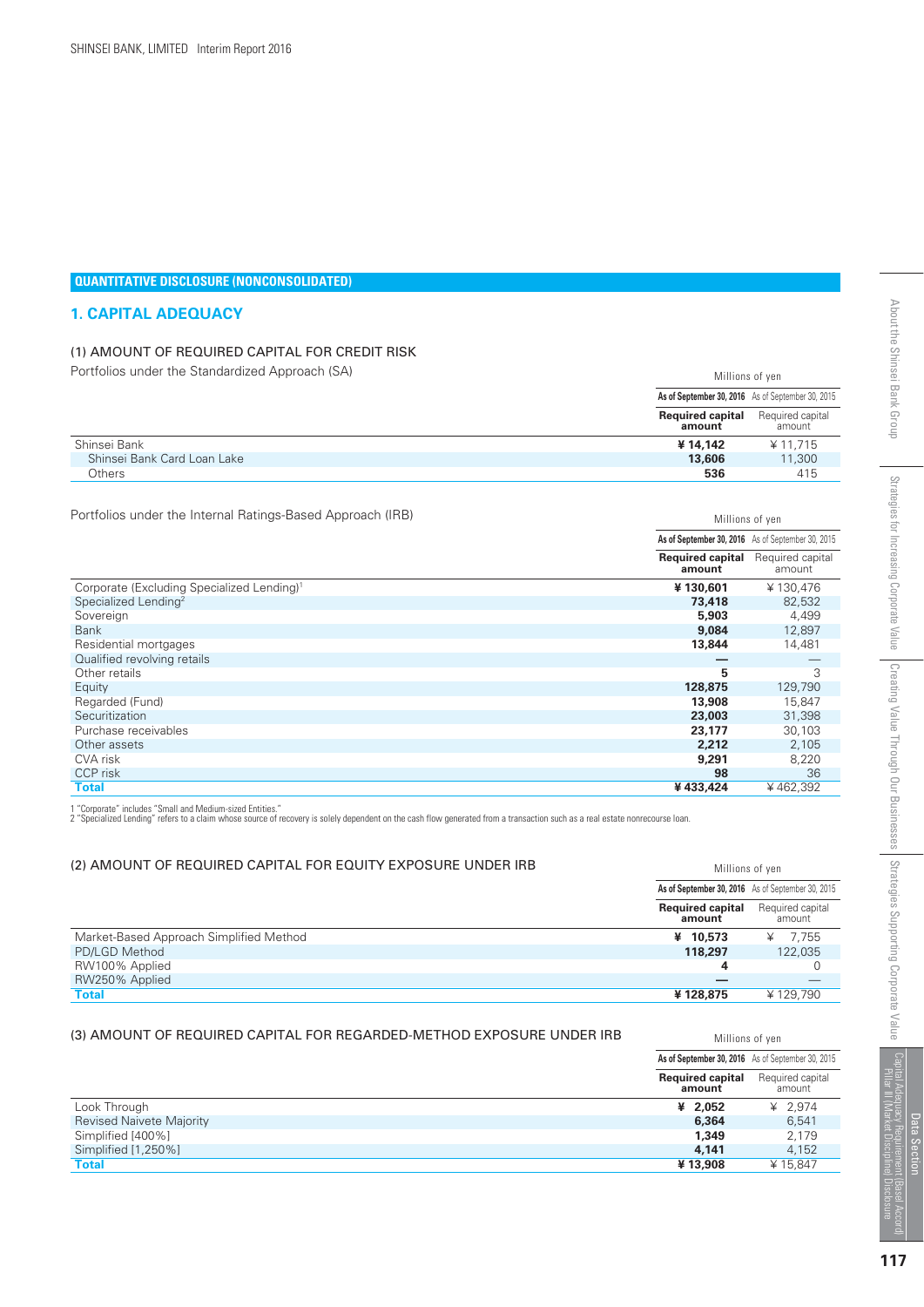Millions of yen

#### **QUANTITATIVE DISCLOSURE (NONCONSOLIDATED) (continued)**

#### (4) AMOUNT OF REQUIRED CAPITAL FOR MARKET RISK

|                                                          | As of September 30, 2016 As of September 30, 2015<br><b>Required capital</b><br>amount |         |   |                            |
|----------------------------------------------------------|----------------------------------------------------------------------------------------|---------|---|----------------------------|
|                                                          |                                                                                        |         |   | Required capital<br>amount |
| The Standardized Approach                                | ¥                                                                                      | 208     | ¥ | 320                        |
| Interest rate risk                                       |                                                                                        | 105     |   | 181                        |
| Equity position risk                                     |                                                                                        |         |   |                            |
| FX risk                                                  |                                                                                        | 101     |   | 137                        |
| Securitization risk                                      |                                                                                        |         |   |                            |
| The Internal Models Approach (IMA) (General Market Risk) |                                                                                        | ¥12.059 |   | ¥13.474                    |

#### (5) AMOUNT OF REQUIRED CAPITAL FOR OPERATIONAL RISK

| (5) AMOUNT OF REQUIRED CAPITAL FOR OPERATIONAL RISK | Millions of yen                   |                                                   |
|-----------------------------------------------------|-----------------------------------|---------------------------------------------------|
|                                                     |                                   | As of September 30, 2016 As of September 30, 2015 |
|                                                     | <b>Required capital</b><br>amount | Required capital<br>amount                        |
| The Standardized Approach                           | ¥15,525                           | ¥ 14,770                                          |
| (6) TOTAL REQUIRED CAPITAL (DOMESTIC STANDARD)      | Millions of yen                   |                                                   |
|                                                     |                                   | As of September 30, 2016 As of September 30, 2015 |
| Total Required Capital (Risk-weighted Assets x 4%)  | ¥ 207,264                         | ¥212.620                                          |

#### **2. CREDIT RISK EXPOSURE (EXCLUDING SECURITIZATION AND REGARDED EXPOSURE)**

#### (1) AMOUNT OF CREDIT RISK EXPOSURE

Geographic, Industries or Maturity Millions of yen

|       | <b>IVIIIIIUII</b> S UI YEII                          |                                                                                                                                                                                                                                                                                                 |                   |                                                                   |                          |                                 |                                    |
|-------|------------------------------------------------------|-------------------------------------------------------------------------------------------------------------------------------------------------------------------------------------------------------------------------------------------------------------------------------------------------|-------------------|-------------------------------------------------------------------|--------------------------|---------------------------------|------------------------------------|
|       | As of September 30, 2016<br>As of September 30, 2015 |                                                                                                                                                                                                                                                                                                 |                   |                                                                   |                          |                                 |                                    |
|       |                                                      |                                                                                                                                                                                                                                                                                                 |                   | Amount of Credit Risk Exposure                                    |                          |                                 |                                    |
| Total | Loans, etc. <sup>1</sup>                             | Securities <sup>2</sup>                                                                                                                                                                                                                                                                         |                   | Total                                                             | Loans, etc. <sup>1</sup> |                                 | Derivatives <sup>3</sup>           |
| ¥     | 251,865                                              | 70<br>¥                                                                                                                                                                                                                                                                                         | ¥ 11,308          | 282,806<br>¥                                                      | ¥                        | ¥<br>70                         | ¥<br>7,677                         |
|       | 219                                                  |                                                                                                                                                                                                                                                                                                 |                   | 140                                                               | 140                      |                                 |                                    |
|       | 370                                                  |                                                                                                                                                                                                                                                                                                 | 4                 | 340                                                               | 340                      |                                 |                                    |
|       | 14,520                                               | —                                                                                                                                                                                                                                                                                               | 6                 | 7,919                                                             | 7,912                    | $\hspace{0.1mm}-\hspace{0.1mm}$ | 6                                  |
|       | 276,231                                              | $\overline{\phantom{0}}$                                                                                                                                                                                                                                                                        | 13,597            | 241,055                                                           | 233,658                  |                                 | 7,397                              |
|       | 47,721                                               | —                                                                                                                                                                                                                                                                                               | 14                | 41,211                                                            | 41,195                   | $\mathcal{L}_{\mathcal{A}}$     | 16                                 |
|       | 172,431                                              | 1,999                                                                                                                                                                                                                                                                                           | 3,288             | 173,375                                                           | 168,512                  | 1,999                           | 2,863                              |
|       | 114,947                                              | 5,601                                                                                                                                                                                                                                                                                           | 10,952            | 121,413                                                           | 114,863                  | $\qquad \qquad -$               | 6,549                              |
|       | 1,934,920                                            | 55,307                                                                                                                                                                                                                                                                                          | 33,592            | 1,843,098                                                         | 1,733,184                | 85,044                          | 24,870                             |
|       | 579,736                                              | 63,520                                                                                                                                                                                                                                                                                          | 5,915             | 643,694                                                           | 577,865                  | 61,759                          | 4,068                              |
|       | 384,892                                              | 5,489                                                                                                                                                                                                                                                                                           | 445               | 361,394                                                           | 358,937                  | 1,438                           | 1,018                              |
|       | 62,614                                               | 495,198                                                                                                                                                                                                                                                                                         | $\qquad \qquad -$ | 885,476                                                           | 65,402                   | 820,074                         |                                    |
|       | 1,534,923                                            |                                                                                                                                                                                                                                                                                                 | $\overline{2}$    | 1,395,788                                                         | 1,395,757                |                                 | 30                                 |
|       | 1,047                                                |                                                                                                                                                                                                                                                                                                 |                   | 28                                                                | 28                       |                                 |                                    |
|       | 5,376,442                                            | 627,185                                                                                                                                                                                                                                                                                         | 79,128            | 5,997,745                                                         | 4,972,860                | 970,385                         | 54,499                             |
|       | 514,074                                              | 274,226                                                                                                                                                                                                                                                                                         | 79,748            | 792,217                                                           | 470,503                  | 219.631                         | 102,082                            |
|       |                                                      | ¥901,412                                                                                                                                                                                                                                                                                        | ¥158,876          | ¥6,789,963                                                        | ¥5,443,363               | ¥1,190,017                      | ¥156,582                           |
|       | 1,101,831                                            | 52,700                                                                                                                                                                                                                                                                                          | 24,311            | 1,319,419                                                         | 1,128,087                | 168,284                         | 23,048                             |
|       | 968,657                                              | 241,723                                                                                                                                                                                                                                                                                         | 35,887            | 1,165,090                                                         | 995,622                  | 137,554                         | 31,913                             |
|       | 660,893                                              | 358,858                                                                                                                                                                                                                                                                                         | 19,068            | 1,159,688                                                         | 583,964                  | 553,721                         | 22,001                             |
|       | 1,806,698                                            | 248,130                                                                                                                                                                                                                                                                                         | 79,609            | 2,060,771                                                         | 1,651,102                | 330,457                         | 79,212                             |
|       | 1,352,435                                            |                                                                                                                                                                                                                                                                                                 |                   | 1,084,992                                                         | 1,084,585                |                                 | 406                                |
|       |                                                      | ¥901,412                                                                                                                                                                                                                                                                                        | ¥158,876          | ¥6,789,963                                                        | ¥5,443,363               | ¥1,190,017                      | ¥156,582                           |
|       |                                                      | 263,243 ¥<br>219<br>375<br>14,526<br>289,828<br>47,735<br>177,719<br>131,501<br>2,023,819<br>649,172<br>390,828<br>557,812<br>1,534,925<br>1,047<br>6,082,756<br>868,049<br>¥ 6,950,805 ¥ 5,890,516<br>1,178,843<br>1,246,268<br>1,038,820<br>2,134,438<br>1,352,435<br>¥ 6,950,805 ¥ 5,890,516 |                   | <b>Amount of Credit Risk Exposure</b><br>Derivatives <sup>3</sup> |                          |                                 | Securities <sup>2</sup><br>275,058 |

1 Excluding purchased receivables. 2 Excluding equity exposures. 3 Credit equivalent amount basis.

Yaer<br>Yaer

Data Section Capital Adequacy Requirement (Basel Accord)

Data Section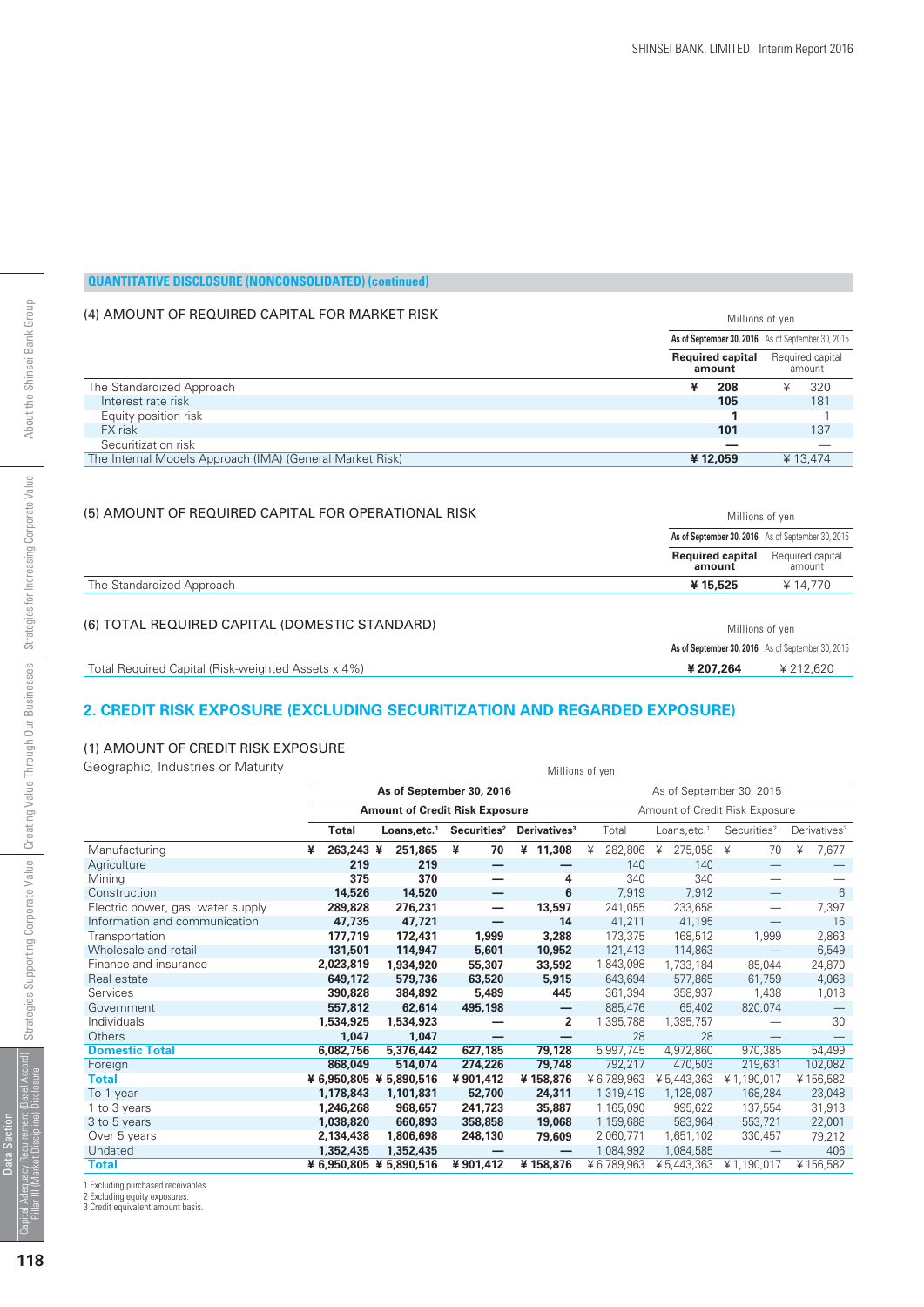#### (2) AMOUNT OF DEFAULT EXPOSURE BEFORE PARTIAL WRITE-OFF

Geographic, Industries

| Geographic, Industries<br>Millions of yen |                                                   |           |
|-------------------------------------------|---------------------------------------------------|-----------|
|                                           | As of September 30, 2016 As of September 30, 2015 |           |
|                                           | <b>Default Exposure</b> Default Exposure          |           |
| Manufacturing                             | ¥ 1,267                                           | ¥ $1,385$ |
| Agriculture                               |                                                   |           |
| Mining                                    |                                                   |           |
| Construction                              | 19                                                |           |
| Electric power, gas, water supply         |                                                   |           |
| Information and communication             | 32                                                | 533       |
| Transportation                            | 1,476                                             | 1,490     |
| Wholesale and retail                      | 1,333                                             | 1,598     |
| Finance and insurance                     | 394                                               | 4,258     |
| Real estate                               | 30,376                                            | 42,526    |
| Services                                  | 896                                               | 1,250     |
| Government                                |                                                   |           |
| Individuals                               | 4,969                                             | 5,590     |
| Others                                    |                                                   |           |
| <b>Domestic Total</b>                     | 40,767                                            | 58,633    |
| Foreign                                   | 29,630                                            | 31,165    |
| <b>Total</b>                              | ¥70,398                                           | ¥89,799   |

#### (3) AMOUNT OF LOAN LOSS RESERVES (GENERAL, SPECIFIC AND COUNTRY RISK) BEFORE PARTIAL WRITE-OFF

|              | Millions of yen |                          |          |                          |                                                                                    |          |  |  |  |
|--------------|-----------------|--------------------------|----------|--------------------------|------------------------------------------------------------------------------------|----------|--|--|--|
|              |                 | As of September 30, 2016 |          | As of September 30, 2015 |                                                                                    |          |  |  |  |
|              |                 |                          |          |                          | <b>Start Amount Change Amount End Amount</b> Start Amount Change Amount End Amount |          |  |  |  |
| General      | ¥ 21.654        | (587)<br>¥               | ¥ 21.067 | $¥$ 19.161               | 1.443<br>¥                                                                         | ¥ 20.604 |  |  |  |
| Specific     | 40,675          | (4,690)                  | 35,984   | 97.801                   | (37,007)                                                                           | 60.794   |  |  |  |
| Country      | 0               | (0)                      |          |                          |                                                                                    |          |  |  |  |
| <b>Total</b> | ¥62,330         | ¥ (5.278)                | ¥ 57.051 | ¥ 116.963                | ¥ (35.564)                                                                         | ¥81.399  |  |  |  |

| Geographic   |          | Millions of yen          |                 |                               |         |                          |          |             |  |  |  |
|--------------|----------|--------------------------|-----------------|-------------------------------|---------|--------------------------|----------|-------------|--|--|--|
|              |          | As of September 30, 2016 |                 |                               |         | As of September 30, 2015 |          |             |  |  |  |
|              | Total    | General                  | <b>Specific</b> | Country                       | Total   | General                  | Specific | Countrv     |  |  |  |
| Domestic     | ¥ 23,792 | ¥12,807                  | ¥10,985         | ¥<br>$\overline{\phantom{0}}$ | ¥45.791 | ¥14.938                  | ¥30.853  |             |  |  |  |
| Foreign      | 33,259   | 8,259                    | 24,998          | 0                             | 35,608  | 5.666                    | 29,940   | $\mathbf 0$ |  |  |  |
| <b>Total</b> | ¥57.051  | ¥21.067                  | ¥35,984         | ¥<br>$\bf{0}$                 | ¥81.399 | ¥ 20.604                 | ¥60.794  | 0<br>¥      |  |  |  |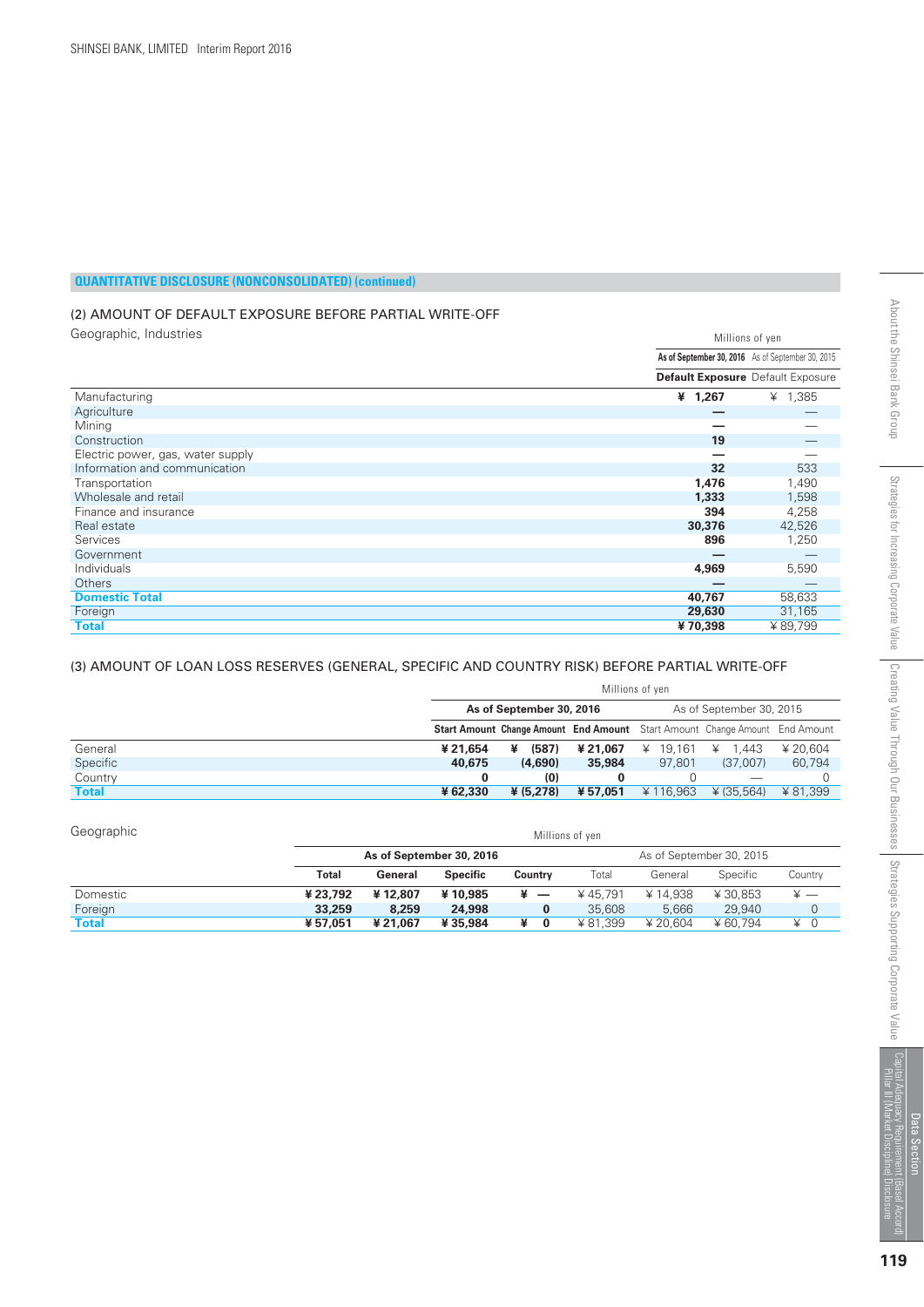| Industries                        | Millions of yen                                   |                |  |  |
|-----------------------------------|---------------------------------------------------|----------------|--|--|
|                                   | As of September 30, 2016 As of September 30, 2015 |                |  |  |
|                                   | <b>Reserve Amount</b> Reserve Amount              |                |  |  |
| Manufacturing                     | ¥ $2,606$                                         | ¥ 2,209        |  |  |
| Agriculture                       |                                                   | 0              |  |  |
| Mining                            | $\overline{2}$                                    | $\overline{2}$ |  |  |
| Construction                      | 61                                                | 30             |  |  |
| Electric power, gas, water supply | 666                                               | 598            |  |  |
| Information and communication     | 151                                               | 378            |  |  |
| Transportation                    | 2,167                                             | 1,698          |  |  |
| Wholesale and retail              | 1,752                                             | 2,106          |  |  |
| Finance and insurance             | 1,978                                             | 2,425          |  |  |
| Real estate                       | 4,635                                             | 24,966         |  |  |
| <b>Services</b>                   | 2,272                                             | 2,953          |  |  |
| Government                        |                                                   |                |  |  |
| <b>Individuals</b>                | 3,589                                             | 4,510          |  |  |
| <b>Others</b>                     | 3,907                                             | 3,908          |  |  |
| Foreign                           | 33,259                                            | 35,608         |  |  |
| Non-classified                    |                                                   |                |  |  |
| Total                             | ¥57,051                                           | ¥81,399        |  |  |

#### (4) AMOUNT OF WRITE-OFFS

Industries

| Industries                        | Millions of yen |                                        |                                        |        |  |
|-----------------------------------|-----------------|----------------------------------------|----------------------------------------|--------|--|
|                                   |                 | Six months ended<br>September 30, 2016 | Six months ended<br>September 30, 2015 |        |  |
|                                   |                 | Amount of<br>write-off                 | Amount of<br>write-off                 |        |  |
| Manufacturing                     | ¥               |                                        | ¥                                      |        |  |
| Agriculture                       |                 |                                        |                                        |        |  |
| Mining                            |                 |                                        |                                        |        |  |
| Construction                      |                 |                                        |                                        |        |  |
| Electric power, gas, water supply |                 |                                        |                                        |        |  |
| Information and communication     |                 |                                        |                                        |        |  |
| Transportation                    |                 | 399                                    |                                        | 3      |  |
| Wholesale and retail              |                 |                                        |                                        | 11     |  |
| Finance and insurance             |                 |                                        |                                        |        |  |
| Real estate                       |                 |                                        |                                        | 10,621 |  |
| Services                          |                 | 45                                     |                                        | 0      |  |
| Government                        |                 |                                        |                                        |        |  |
| Individuals                       |                 | 14                                     |                                        | 295    |  |
| Others                            |                 |                                        |                                        |        |  |
| Foreign                           |                 | 317                                    |                                        | 55     |  |
| Non-classified                    |                 |                                        |                                        |        |  |
| <b>Total</b>                      | ¥               | 776                                    | ¥10,986                                |        |  |

#### (5) AMOUNT OF EXPOSURES UNDER SA (AFTER CREDIT RISK MITIGATION)

|              |       | Millions of yen          |       |                          |
|--------------|-------|--------------------------|-------|--------------------------|
|              |       | As of September 30, 2016 |       | As of September 30, 2015 |
|              | Rated | <b>Unrated</b>           | Rated | Unrated                  |
| 0%           | ¥     | ¥                        | ¥     | ¥                        |
| 10%          |       | _                        |       |                          |
| 20%          |       |                          |       |                          |
| 35%          |       | 4,926                    |       | 6,954                    |
| 50%          |       | $\bf{0}$                 |       | 15                       |
| 75%          |       | 233,294                  |       | 191,962                  |
| 100%         |       | 91                       |       |                          |
| 150%         |       | _                        |       | 22                       |
| 350%         | -     | _                        |       |                          |
| 1,250%       | _     | _                        |       | –                        |
| <b>Total</b> | ¥     | ¥238,313                 | ¥     | ¥198,954                 |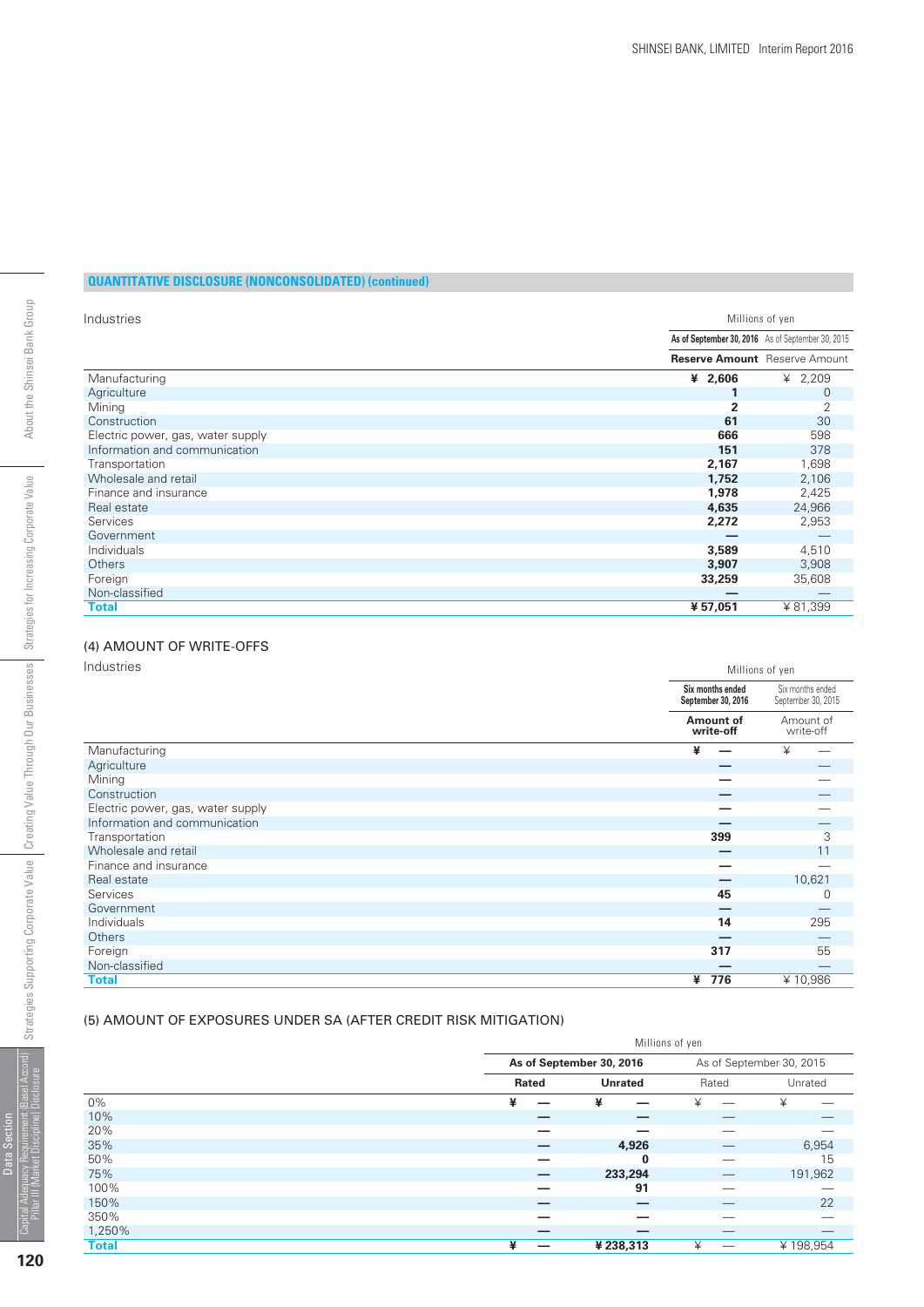#### (6) SPECIALIZED LENDING EXPOSURE UNDER SLOTTING CRITERIA AND EQUITY EXPOSURE UNDER MARKET-BASED SIMPLIFIED METHOD

Specialized lending excluding high-volatility commercial real estate

| Specialized lending excluding high-volatility commercial real estate | Millions of yen                                   |                       |  |  |  |
|----------------------------------------------------------------------|---------------------------------------------------|-----------------------|--|--|--|
|                                                                      | As of September 30, 2016 As of September 30, 2015 |                       |  |  |  |
| Risk weight ratio                                                    | Amount of<br><b>Exposure</b>                      | Amount of<br>Exposure |  |  |  |
| 50%                                                                  | ¥ 54.095                                          | ¥ 27.816              |  |  |  |
| 70%                                                                  | 328,026                                           | 346,404               |  |  |  |
| 90%                                                                  | 121,036                                           | 139,695               |  |  |  |
| 115%                                                                 | 62,748                                            | 44.159                |  |  |  |
| 250%                                                                 | 14.112                                            | 45.549                |  |  |  |
| 0% (Default)                                                         | 35,729                                            | 48.314                |  |  |  |
| Total                                                                | ¥615.748                                          | ¥651.939              |  |  |  |

Specialized lending for high-volatility commercial real estate

| Specialized lending for high-volatility commercial real estate | Millions of yen              |                                                   |  |  |  |
|----------------------------------------------------------------|------------------------------|---------------------------------------------------|--|--|--|
|                                                                |                              | As of September 30, 2016 As of September 30, 2015 |  |  |  |
| Risk weight ratio                                              | Amount of<br><b>Exposure</b> | Amount of<br>Exposure                             |  |  |  |
| 70%                                                            | ¥12.515                      | ¥ 4,658                                           |  |  |  |
| 95%                                                            | 18,933                       | 3,382                                             |  |  |  |
| 120%                                                           | 8,469                        | 1,847                                             |  |  |  |
| 140%                                                           | 19,697                       | 9,739                                             |  |  |  |
| 250%                                                           | 14,018                       | 8,286                                             |  |  |  |
| 0% (Default)                                                   |                              | $\overbrace{\hspace{25mm}}^{}$                    |  |  |  |
| Total                                                          | ¥73.634                      | ¥ 27.914                                          |  |  |  |

Equity exposure under Market-Based Simplified Method

| Equity exposure under Market-Based Simplified Method | Millions of yen                                   |                       |  |  |  |
|------------------------------------------------------|---------------------------------------------------|-----------------------|--|--|--|
|                                                      | As of September 30, 2016 As of September 30, 2015 |                       |  |  |  |
| Risk weight ratio                                    | Amount of<br><b>Exposure</b>                      | Amount of<br>Exposure |  |  |  |
| 300%                                                 | ¥ 20.563                                          | ¥13.440               |  |  |  |
| 400%                                                 | 15,750                                            | 12.783                |  |  |  |
| Total                                                | ¥36,313                                           | ¥ 26.223              |  |  |  |

#### (7) PORTFOLIOS UNDER IRB EXCLUDING THE AMOUNT OF EXPOSURES UNDER SA (AFTER CREDIT RISK MITIGATION)

• Estimated average PD, LGD, Risk Weight Ratio and Exposure at Default (EAD) (on-balance and off-balance) for Corporate, Sovereign and Bank exposure

| Corporate |
|-----------|
|-----------|

| Corporate      | Millions of yen (except percentages) |        |                          |                                                      |            |                          |        |         |                                 |                       |  |
|----------------|--------------------------------------|--------|--------------------------|------------------------------------------------------|------------|--------------------------|--------|---------|---------------------------------|-----------------------|--|
|                |                                      |        | As of September 30, 2016 |                                                      |            | As of September 30, 2015 |        |         |                                 |                       |  |
| Credit Rating  | <b>PD</b>                            | LGD    |                          | <b>EAD</b><br>Risk Weight (On-balance) (Off-balance) | <b>EAD</b> | <b>PD</b>                | LGD    |         | EAD<br>Risk Weight (On-balance) | EAD.<br>(Off-balance) |  |
| $0 - 4$        | 0.17%                                | 44.96% |                          | 42.63% ¥ 1.627.719 ¥ 184.361                         |            | 0.17%                    | 44.86% |         | 43.45% ¥ 1,495,922              | ¥ 192.744             |  |
| $5 - 6$        | 1.56%                                | 43.96% | 95.17%                   | 475,095                                              | 55,219     | 1.56%                    | 43.96% | 95.51%  | 521.113                         | 38,866                |  |
| <b>9A</b>      | 9.87%                                | 46.08% | 188.88%                  | 51,389                                               | 2,375      | 10.10%                   | 45.34% | 188.35% | 51.563                          | 2,159                 |  |
| <b>Default</b> | 100.00%                              | 43.89% |                          | 13,256                                               | 839        | 100.00%                  | 43.43% |         | 14.495                          | 852                   |  |

| Sovereign                | Millions of yen (except percentages) |            |        |                                                      |                          |                          |        |             |                     |                       |  |
|--------------------------|--------------------------------------|------------|--------|------------------------------------------------------|--------------------------|--------------------------|--------|-------------|---------------------|-----------------------|--|
| As of September 30, 2016 |                                      |            |        |                                                      |                          | As of September 30, 2015 |        |             |                     |                       |  |
| Credit Rating            | <b>PD</b>                            | <b>LGD</b> |        | <b>EAD</b><br>Risk Weight (On-balance) (Off-balance) | <b>EAD</b>               | <b>PD</b>                | LGD    | Risk Weight | EAD<br>(On-balance) | EAD.<br>(Off-balance) |  |
| $0 - 4$                  | $0.00\%$                             | 45.00%     |        | $3.20\% \div 2.079.727$                              | ¥ 3.012                  | $0.00\%$                 | 45.00% |             | 2.47% ¥ 2.106.074   | ¥ 1.718               |  |
| $5 - 6$                  | 0.59%                                | 45.00%     | 56.95% | 3,399                                                | $\qquad \qquad -$        | 3.82%                    | 45.00% | 119.40%     |                     |                       |  |
| <b>9A</b>                |                                      |            |        |                                                      |                          | 10.10%                   | 45.00% | 206.14%     |                     |                       |  |
| <b>Default</b>           | 100.00%                              | 45.00%     |        | 11                                                   | $\overline{\phantom{0}}$ | 100.00%                  | 45.00% |             | 20                  |                       |  |

Data Section Capital Adequacy Requirement (Basel Accord)

al Adequacy Hequirer<br>Ilar III (Market Discip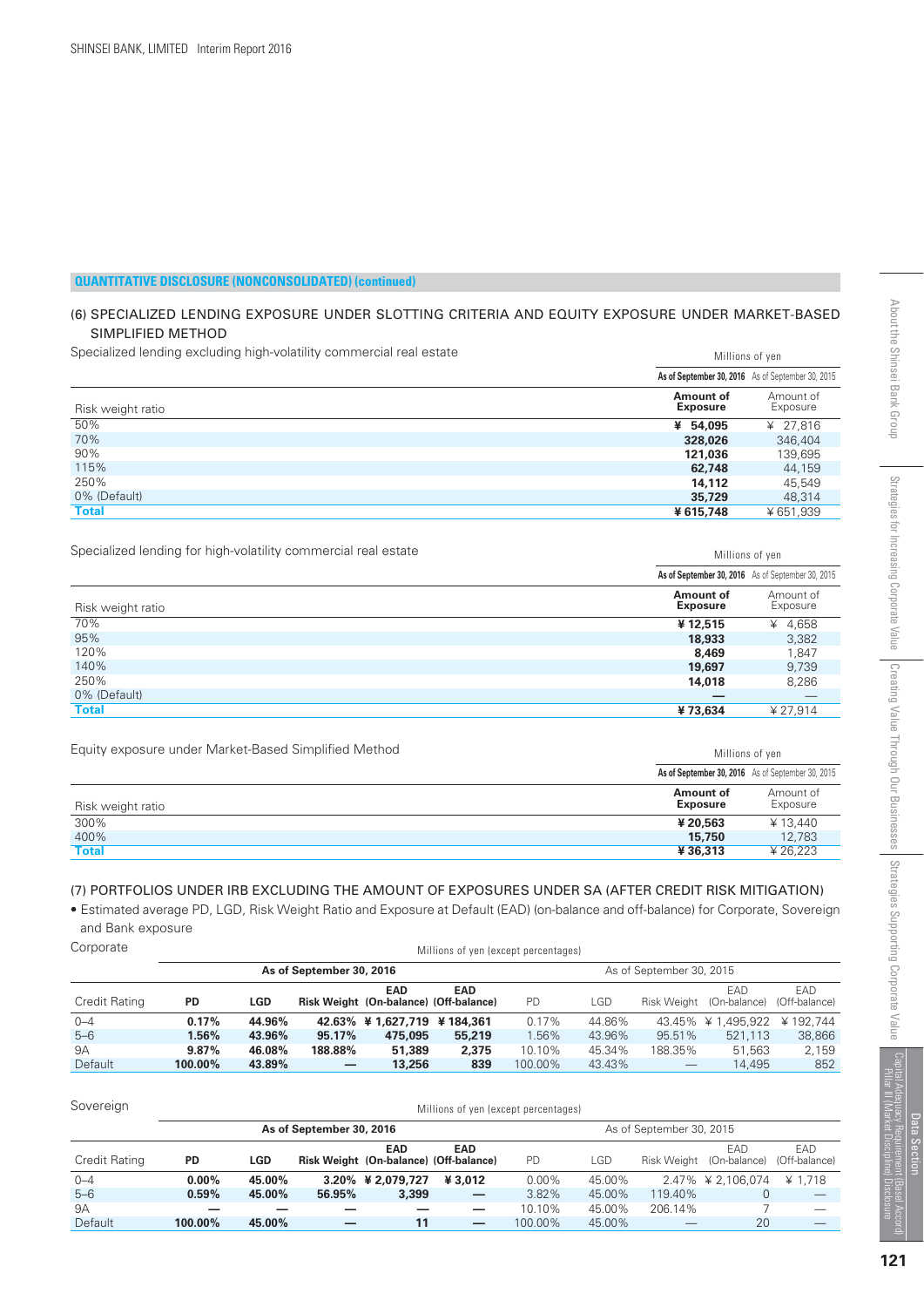| Bank          | Millions of yen (except percentages) |        |         |                                                      |            |                          |        |             |                     |                       |
|---------------|--------------------------------------|--------|---------|------------------------------------------------------|------------|--------------------------|--------|-------------|---------------------|-----------------------|
|               | As of September 30, 2016             |        |         |                                                      |            | As of September 30, 2015 |        |             |                     |                       |
| Credit Rating | <b>PD</b>                            | LGD    |         | <b>EAD</b><br>Risk Weight (On-balance) (Off-balance) | <b>EAD</b> | <b>PD</b>                | LGD    | Risk Weight | EAD<br>(On-balance) | EAD.<br>(Off-balance) |
| $0 - 4$       | 0.08%                                | 45.00% | 37.46%  | ¥119,483                                             | ¥114.082   | $0.11\%$                 | 40.61% | 37.37%      | ¥235,618            | ¥136.106              |
| $5 - 6$       | 0.71%                                | 45.00% | 80.56%  | 12,805                                               | 1,857      | 0.87%                    | 45.00% | 76.22%      | 2.702               | 572                   |
| <b>9A</b>     | 9.87%                                | 45.00% | 202.41% | 2.193                                                | 246        | 10.10%                   | 45.00% | 203.94%     | 2.969               | 299                   |
| Default       |                                      |        |         |                                                      |            |                          |        |             |                     |                       |

• Estimated average PD, risk weight ratio and amount of exposure for equity exposure under PD/LGD method

| Millions of yen (except percentages) |                          |                          |                    |          |         |            |                    |          |
|--------------------------------------|--------------------------|--------------------------|--------------------|----------|---------|------------|--------------------|----------|
|                                      | As of September 30, 2016 | As of September 30, 2015 |                    |          |         |            |                    |          |
| Credit Rating                        | <b>PD</b>                | <b>LGD</b>               | <b>Risk Weight</b> | Amount   | PD      | <b>LGD</b> | <b>Risk Weight</b> | Amount   |
| $0 - 4$                              | 0.28%                    | $90.00\%$                | 300.89%            | ¥396,602 | 0.30%   | 90.00%     | 301.48%            | ¥408.877 |
| $5 - 6$                              | 1.10%                    | 90.00%                   | 329.09%            | 7.899    | 0.93%   | 90.00%     | 321.30%            | 9.008    |
| <b>9A</b>                            | 9.87%                    | 90.00%                   | 886.26%            | 19,819   | 10.10%  | 90.00%     | 893.75%            | 19.819   |
| Default                              | 100.00%                  | $90.00\%$                | 1.125.00%          |          | 100.00% | 90.00%     | 1.125.00%          | 26       |

• Estimated average PD, LGD, risk weight ratio, Exposure at Default (EAD) (on- and off-balance), amount of undrawn commitments and estimated average Credit Conversion Factors (CCF) of undrawn commitments for residential mortgage exposure, qualified revolving retail exposure and other retail exposure

Residential mortgage exposure

|              |           | Millions of yen (except percentages) |                       |                                   |     |                   |                          |           |                          |        |                                          |     |                   |                   |
|--------------|-----------|--------------------------------------|-----------------------|-----------------------------------|-----|-------------------|--------------------------|-----------|--------------------------|--------|------------------------------------------|-----|-------------------|-------------------|
|              |           | As of September 30, 2016             |                       |                                   |     |                   |                          |           | As of September 30, 2015 |        |                                          |     |                   |                   |
| Pool         | <b>PD</b> | <b>LGD</b>                           | <b>Risk</b><br>Weight | EAD<br>(On-balance) (Off-balance) | EAD | Undrawn<br>Amount | <b>Commitment</b><br>CCF | <b>PD</b> | LGD                      | Risk   | EAD<br>Weight (On-balance) (Off-balance) | EAD | Undrawn<br>Amount | Commitment<br>CCF |
| Normal       | 0.27%     | 18.07%                               |                       | 9.68% ¥ 1,282,869 ¥ —             |     |                   |                          | $0.27\%$  | 19.72%                   |        | $10.90\%$ ¥1.184.890 ¥ —                 |     |                   |                   |
| Need caution | 64.97%    | 21.60%                               | 82.94%                | 1.764                             |     |                   |                          | 65.95%    | 25.12%                   | 94.20% | .870                                     |     |                   |                   |
| Default      | 100.00%   | 48.84%                               | 47.21%                | 4,430                             |     |                   |                          | 100.00%   | 42.71%                   | 53.18% | 4.790                                    |     |                   |                   |

| Other retail exposure<br>Millions of yen (except percentages) |           |        |                       |  |     |                                   |                   |                          |           |        |                |     |                                   |                          |                   |
|---------------------------------------------------------------|-----------|--------|-----------------------|--|-----|-----------------------------------|-------------------|--------------------------|-----------|--------|----------------|-----|-----------------------------------|--------------------------|-------------------|
|                                                               |           |        |                       |  |     | As of September 30, 2016          |                   |                          |           |        |                |     | As of September 30, 2015          |                          |                   |
| Pool                                                          | <b>PD</b> | LGD    | <b>Risk</b><br>Weight |  | EAD | EAD<br>(On-balance) (Off-balance) | Undrawn<br>Amount | Commitment<br><b>CCF</b> | <b>PD</b> | LGD    | Risk<br>Weight | EAD | EAD<br>(On-balance) (Off-balance) | <b>Undrawn</b><br>Amount | Commitment<br>CCF |
| Normal                                                        | 0.46%     | 18.04% | $12.51\%$ ¥           |  |     | $432 + -$                         |                   |                          | $0.37\%$  | 17 89% | 11 07% ¥       | 379 | ¥                                 |                          |                   |
| Need caution                                                  |           |        |                       |  |     |                                   |                   |                          |           |        |                |     |                                   |                          |                   |
| Default                                                       |           |        |                       |  |     |                                   |                   |                          |           |        |                |     |                                   |                          |                   |

Note: LGD is shown after credit risk mitigation

#### (8) COMPARATIVE RESULTS OF ACTUAL LOSSES AND EXPECTED LOSSES FOR THE LAST THREE YEARS UNDER F-IRB APPROACH

Corporate, Sovereign & Bank Millions of yen

|                              | 12 months ended<br>September 30, 2016 | 12 months ended<br>September 30, 2015 | 12 months ended<br>September 30, 2014 |
|------------------------------|---------------------------------------|---------------------------------------|---------------------------------------|
| Results of actual losses (a) | ¥1.488                                | ¥ 1.808                               | 537                                   |
| Expected losses (b)          | 6,975                                 | 8.666                                 | 10.437                                |
| Differences ((b) - (a))      | 5.487                                 | 6.858                                 | 9.900                                 |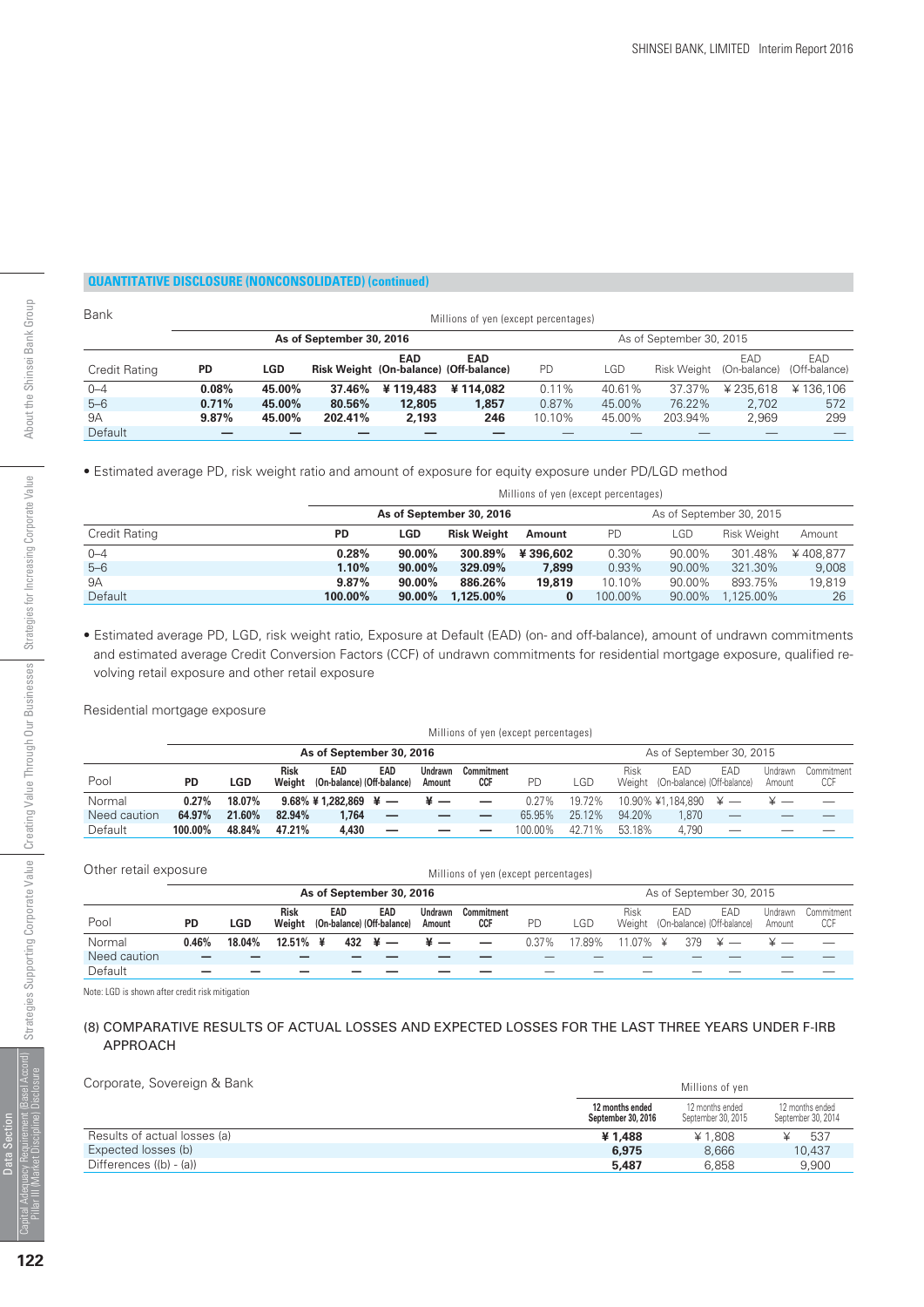| Retail                       |                                       | Millions of yen                       |                                       |
|------------------------------|---------------------------------------|---------------------------------------|---------------------------------------|
|                              | 12 months ended<br>September 30, 2016 | 12 months ended<br>September 30, 2015 | 12 months ended<br>September 30, 2014 |
| Results of actual losses (a) | ¥ 224                                 | $\angle 245$                          |                                       |
| Expected losses (b)          | 1.111                                 | 1.291                                 |                                       |
| Differences $((b) - (a))$    | 886                                   | 1.046                                 |                                       |

The above matrix shows the results of default (downgrade below substandard) losses (increase of reserve, write-offs and loss on sale) for the twelve-month period ended September 30, 2014, 2015 and 2016 for the Bank's non-default exposures at the start of the twelvemonth period, with expected losses. The exposures for Housing Loans are calculated through the F-IRB approach starting from March 31, 2015.

#### **3. CREDIT RISK MITIGATION (CRM)**

#### (1) COVERED AMOUNT OF CRM BY COLLATERAL

| <b>FIRB</b>  | Millions of yen                         |                                          |                                  |                                   |  |  |  |
|--------------|-----------------------------------------|------------------------------------------|----------------------------------|-----------------------------------|--|--|--|
|              | As of September 30, 2016                |                                          | As of September 30, 2015         |                                   |  |  |  |
|              | <b>Eligible financial</b><br>collateral | Other eligible<br><b>FIRB</b> collateral | Eligible financial<br>collateral | Other eligible<br>FIRB collateral |  |  |  |
| Corporate    | ¥ 2.528                                 | ¥171.011                                 | ¥ 2.938                          | ¥164,857                          |  |  |  |
| Sovereign    |                                         |                                          |                                  |                                   |  |  |  |
| <b>Bank</b>  | _                                       | $\overline{\phantom{0}}$                 | 37.274                           |                                   |  |  |  |
| <b>Total</b> | ¥ 2,528                                 | ¥171.011                                 | ¥40.213                          | ¥164,857                          |  |  |  |

#### (2) COVERED AMOUNT OF CRM BY GUARANTEE OR CREDIT DERIVATIVES IRB

| IRD                        | Millions of yen |                                                   |  |  |  |
|----------------------------|-----------------|---------------------------------------------------|--|--|--|
|                            |                 | As of September 30, 2016 As of September 30, 2015 |  |  |  |
| Corporate                  | ¥ 1,782         | 1,302<br>¥                                        |  |  |  |
| Sovereign                  | 28,867          | 37,612                                            |  |  |  |
| <b>Bank</b>                |                 |                                                   |  |  |  |
| Residential mortgages      |                 |                                                   |  |  |  |
| Qualified revolving retail |                 |                                                   |  |  |  |
| Other retail               | -               |                                                   |  |  |  |
| <b>Total</b>               | ¥30,649         | 38,914<br>¥                                       |  |  |  |

#### **4. COUNTERPARTY CREDIT RISK OF DERIVATIVES**

|                                           |          | Millions of yen                                   |
|-------------------------------------------|----------|---------------------------------------------------|
|                                           |          | As of September 30, 2016 As of September 30, 2015 |
| Total amount of gross positive fair value | ¥435,960 | ¥393.859                                          |
| Amount of gross add-on                    | 97,359   | 125,077                                           |
| EAD before CRM                            | 533,319  | 518,936                                           |
| <b>FX-related</b>                         | 186,790  | 170.572                                           |
| Interest-related                          | 310,090  | 294,580                                           |
| Equity-related                            | 14,326   | 22,708                                            |
| Commodity-related                         |          |                                                   |
| Credit derivatives                        | 22,059   | 30,928                                            |
| Others                                    | 51       | 146                                               |
| Amount of net                             | 374,443  | 362,354                                           |
| EAD after net                             | 158,876  | 156,582                                           |
| Amount covered collateral                 |          |                                                   |
| <b>EAD after CRM</b>                      | 158,876  | 156.582                                           |

Note: Current Exposure Method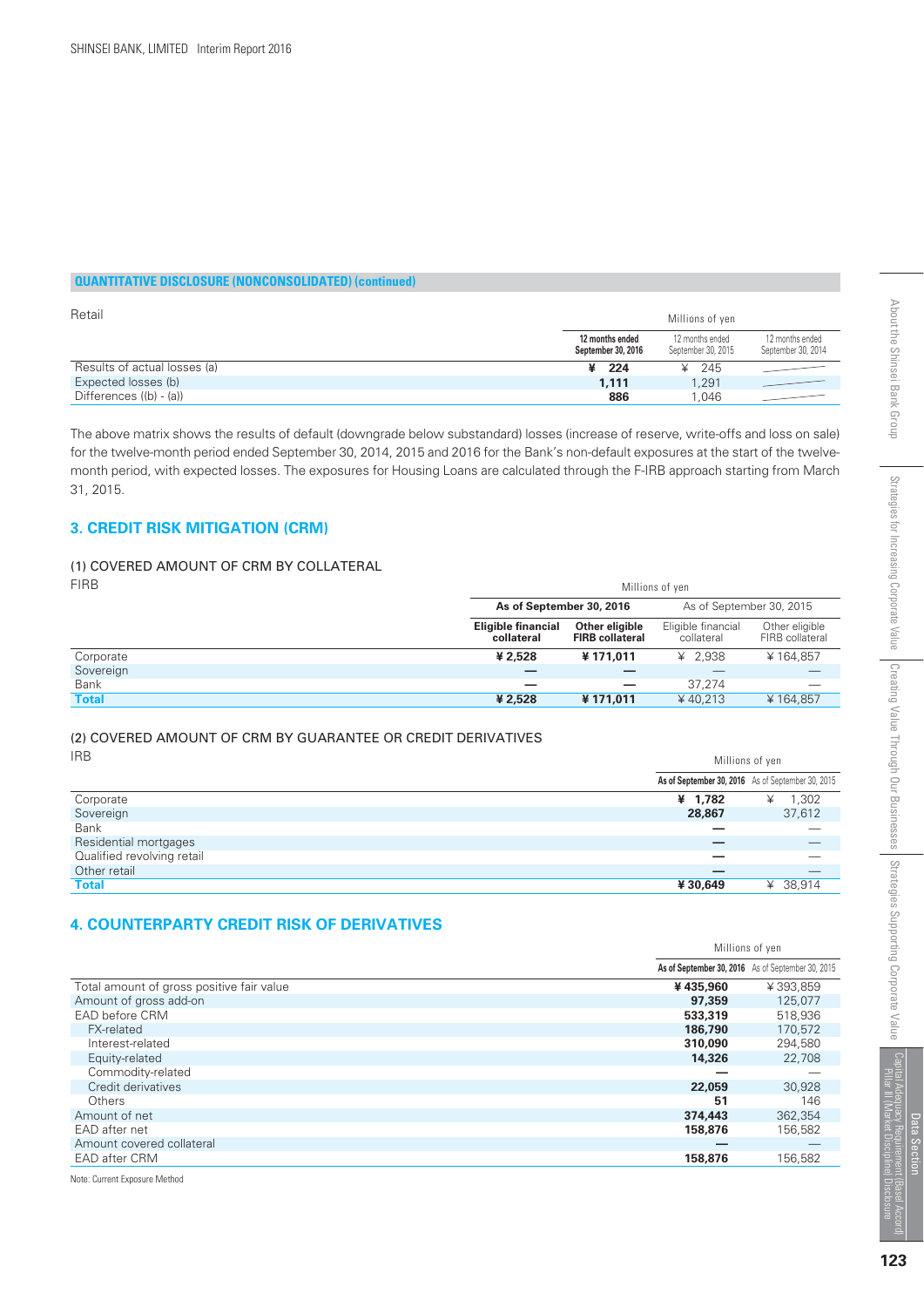#### • Notional amount of credit derivatives which have counterparty risk

| • Notional amount of credit derivatives which have counterparty risk |                       | Millions of yen          |                          |                 |  |
|----------------------------------------------------------------------|-----------------------|--------------------------|--------------------------|-----------------|--|
|                                                                      |                       | As of September 30, 2016 | As of September 30, 2015 |                 |  |
| Notional amount                                                      | <b>Protection-buv</b> | <b>Protection-sell</b>   | Protection-buv           | Protection-sell |  |
| Single name                                                          | ¥119,487              | ¥110.957                 | ¥180.834                 | ¥169.771        |  |
| Multi name                                                           | 38,500                | 38,500                   | 49,500                   | 49,500          |  |

Not applicable for the following items;

• Amount covered collateral

• Notional amount of credit derivatives which cover exposures by CRM

#### **5. SECURITIZATION**

#### SECURITIZATION EXPOSURE ORIGINATED BY THE BANK (CREDIT RISK)

(1) Amount of original assets

Securitization by transfer of assets

|                              |                                                   | Millions of yen              |
|------------------------------|---------------------------------------------------|------------------------------|
|                              | As of September 30, 2016 As of September 30, 2015 |                              |
| Type of original assets      | Amount of<br>original assets                      | Amount of<br>original assets |
| Residential mortgages        | ¥ 32,821                                          | ¥ 93,064                     |
| Consumer loans               |                                                   |                              |
| Commercial real estate loans |                                                   |                              |
| Corporate loans              |                                                   |                              |
| Others                       | 119,474                                           | 156,766                      |
| <b>Total</b>                 | ¥152,296                                          | ¥249,831                     |

Note: Includes originally securitized assets originated by the Bank during the period, even though the Bank had no exposure to these particular assets.

#### (2) Amount of original assets in default or past due 3 months or more Securitization by transfer of assets **Millions** of yen

| As of September 30, 2016 As of September 30, 2015<br>Type of original assets<br>Amount of Default Amount of Default<br>Residential mortgages<br>435<br>¥ 356<br>Consumer loans<br>Commercial real estate loans<br>Corporate loans<br>Others<br><b>Total</b><br>435<br>356 | <b>IVIIIIIUIIS UI VEII</b> |
|---------------------------------------------------------------------------------------------------------------------------------------------------------------------------------------------------------------------------------------------------------------------------|----------------------------|
|                                                                                                                                                                                                                                                                           |                            |
|                                                                                                                                                                                                                                                                           |                            |
|                                                                                                                                                                                                                                                                           |                            |
|                                                                                                                                                                                                                                                                           |                            |
|                                                                                                                                                                                                                                                                           |                            |
|                                                                                                                                                                                                                                                                           |                            |
|                                                                                                                                                                                                                                                                           |                            |
|                                                                                                                                                                                                                                                                           |                            |

Note: Includes originally securitized assets originated by the Bank during the period, even though the Bank had no exposure to these particular assets.

(3) Amount of securitization exposure the Bank has by type of original assets

Securitization by transfer of assets

| Excluding resecuritization   | Millions of yen              |                                                   |  |  |  |
|------------------------------|------------------------------|---------------------------------------------------|--|--|--|
|                              |                              | As of September 30, 2016 As of September 30, 2015 |  |  |  |
| Type of original assets      | Amount of<br><b>Exposure</b> | Amount of<br>Exposure                             |  |  |  |
| Residential mortgages        | 5.153<br>¥                   | ¥ 49.463                                          |  |  |  |
| Consumer loans               |                              |                                                   |  |  |  |
| Commercial real estate loans |                              |                                                   |  |  |  |
| Corporate loans              |                              |                                                   |  |  |  |
| Others                       | 100,256                      | 132,593                                           |  |  |  |
| <b>Total</b>                 | ¥105.410                     | ¥182.057                                          |  |  |  |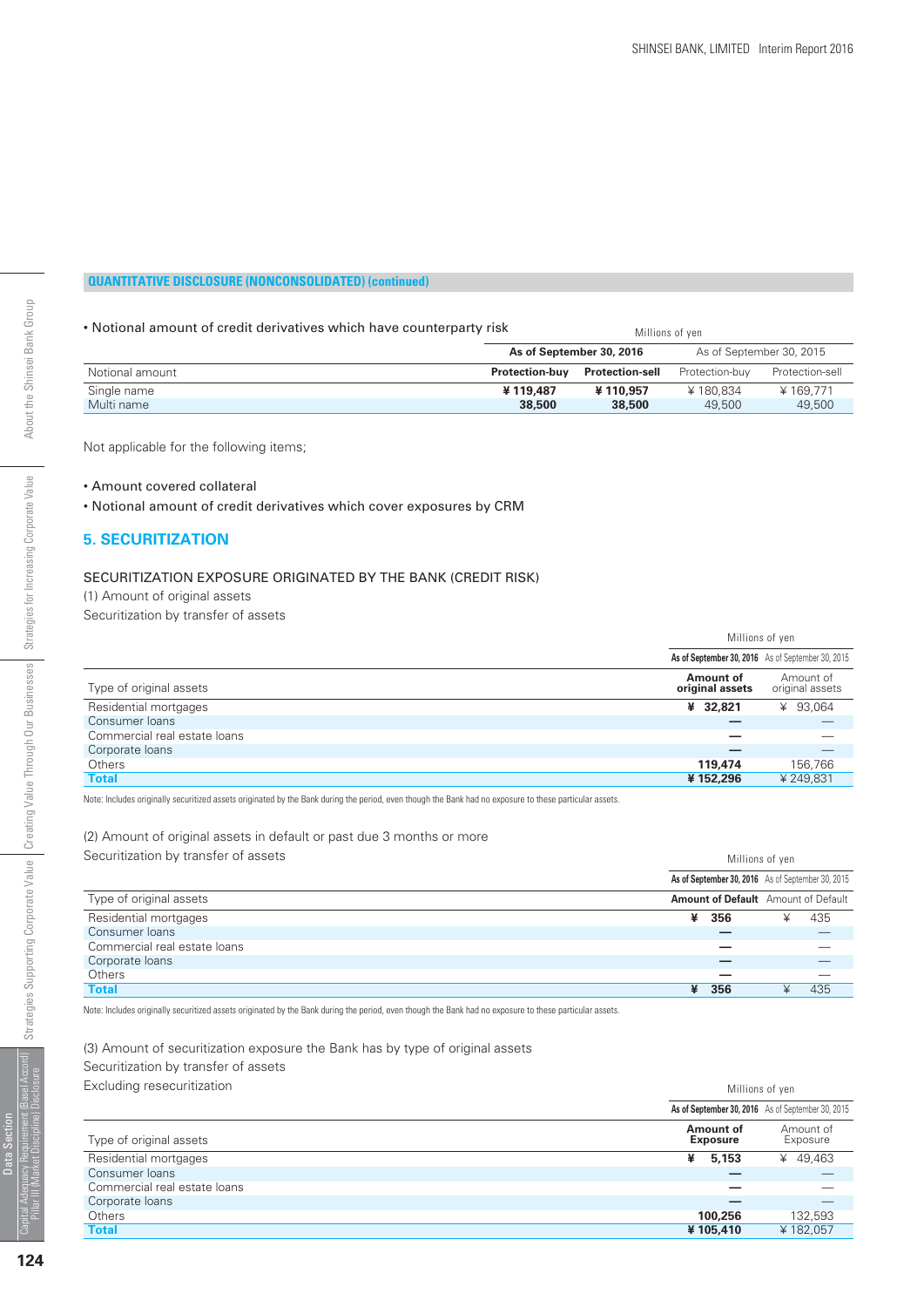| Resecuritization exposure    | Millions of yen                                       |  |
|------------------------------|-------------------------------------------------------|--|
|                              | As of September 30, 2016 As of September 30, 2015     |  |
| Type of original assets      | Amount of<br>Amount of<br><b>Exposure</b><br>Exposure |  |
| Residential mortgages        | ¥<br>¥                                                |  |
| Consumer loans               |                                                       |  |
| Commercial real estate loans |                                                       |  |
| Corporate loans              |                                                       |  |
| Others                       |                                                       |  |
| <b>Total</b>                 |                                                       |  |

(4) Amount of securitization exposure and required capital the Bank has by risk weight ratio

Securitization by transfer of assets

| Excluding resecuritization exposure | Millions of yen |                                   |          |                            |
|-------------------------------------|-----------------|-----------------------------------|----------|----------------------------|
|                                     |                 | As of September 30, 2016          |          | As of September 30, 2015   |
| Band of risk weight ratio           | Amount          | <b>Required</b><br>capital amount | Amount   | Required<br>capital amount |
| To 12%                              | ¥102,231        | ¥1.027                            | ¥159.824 | ¥ 1,457                    |
| Over 12% to 20%                     | 2,328           | 31                                | 16,809   | 253                        |
| Over 20% to 50%                     | 781             | 21                                | 5.247    | 172                        |
| Over 50% to 75%                     |                 |                                   |          |                            |
| Over 75% to 100%                    |                 |                                   |          |                            |
| Over 100% to 250%                   |                 |                                   | 58       | 6                          |
| Over 250% to 425%                   | 67              | 17                                | 118      | 34                         |
| Over 425% under 1,250%              |                 |                                   |          |                            |
| <b>Total</b>                        | ¥105,410        | ¥1,097                            | ¥182,057 | ¥ 1,924                    |

| Resecuritization exposure | Millions of yen |                            |        |                            |
|---------------------------|-----------------|----------------------------|--------|----------------------------|
|                           |                 | As of September 30, 2016   |        | As of September 30, 2015   |
| Band of risk weight ratio | Amount          | Required<br>capital amount | Amount | Required<br>capital amount |
| To 30%                    | ¥               | ¥                          |        | ¥                          |
| Over 30% to 50%           |                 |                            |        |                            |
| Over 50% to 100%          |                 |                            |        |                            |
| Over 100% to 225%         |                 |                            |        |                            |
| Over 225% to 500%         |                 |                            |        |                            |
| Over 500% under 1,250%    |                 |                            |        |                            |
| <b>Total</b>              |                 | ¥                          |        |                            |

(5) Amount of increase of capital by securitization (to be deducted from capital)

|                              | Millions of yen                                   |         |
|------------------------------|---------------------------------------------------|---------|
|                              | As of September 30, 2016 As of September 30, 2015 |         |
| Type of original assets      | Amount                                            | Amount  |
| Residential mortgages        | ¥7,725                                            | ¥ 8,265 |
| Consumer loans               |                                                   |         |
| Commercial real estate loans |                                                   |         |
| Corporate loans              |                                                   |         |
| Others                       |                                                   |         |
| <b>Total</b>                 | ¥7,725                                            | ¥ 8,265 |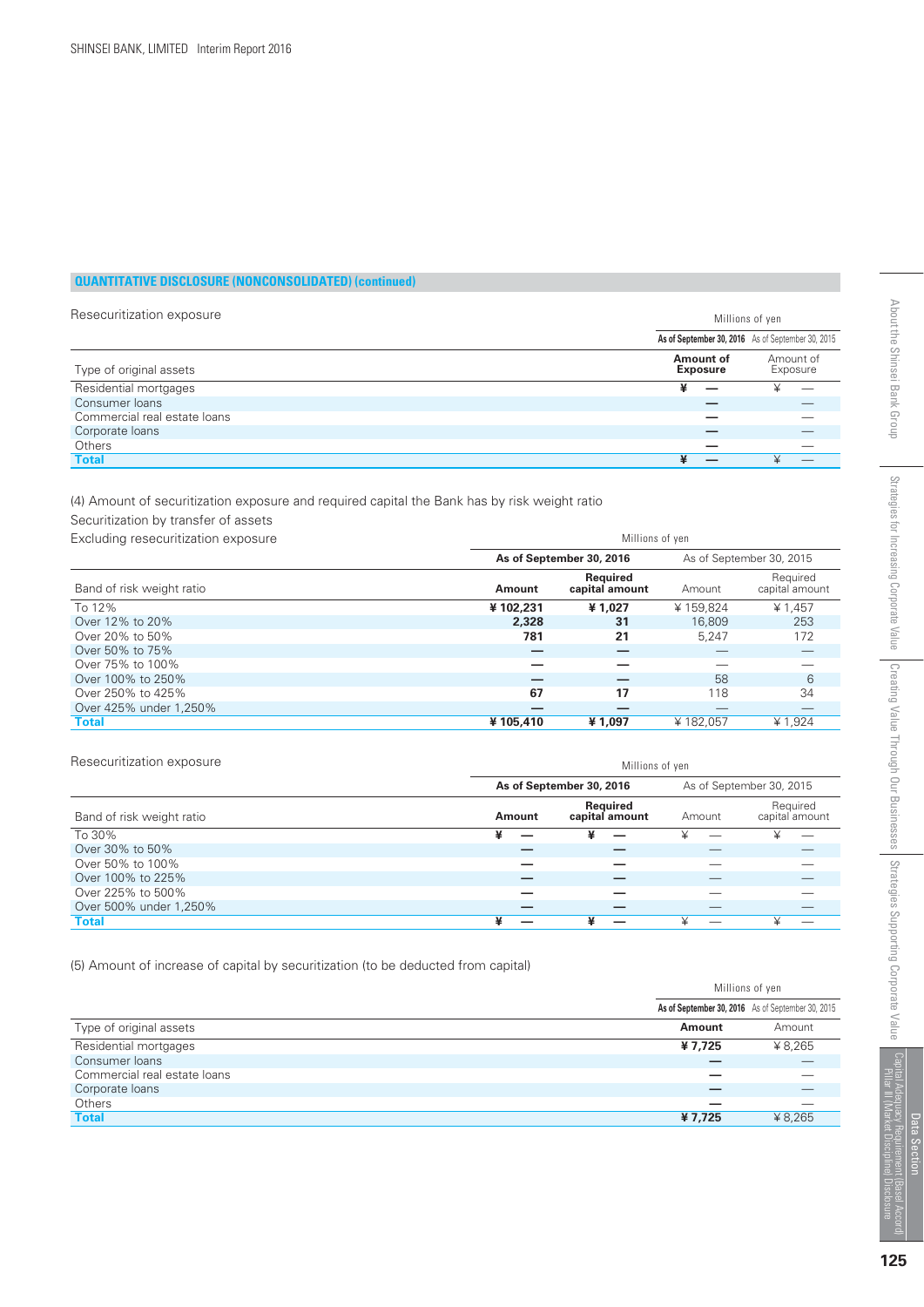(6) Amount of securitization exposure applied risk weight 1,250%

| As of September 30, 2016 As of September 30, 2015<br>Type of original assets<br>Amount<br><b>Amount</b><br>Residential mortgages<br>¥ 1,916<br>¥1.383<br>Consumer loans<br>Commercial real estate loans<br>Corporate loans<br>Others<br><b>Total</b><br>¥ 1,916<br>¥1,383 | Millions of yen |  |
|---------------------------------------------------------------------------------------------------------------------------------------------------------------------------------------------------------------------------------------------------------------------------|-----------------|--|
|                                                                                                                                                                                                                                                                           |                 |  |
|                                                                                                                                                                                                                                                                           |                 |  |
|                                                                                                                                                                                                                                                                           |                 |  |
|                                                                                                                                                                                                                                                                           |                 |  |
|                                                                                                                                                                                                                                                                           |                 |  |
|                                                                                                                                                                                                                                                                           |                 |  |
|                                                                                                                                                                                                                                                                           |                 |  |
|                                                                                                                                                                                                                                                                           |                 |  |

Not applicable for the following items;

- Amount of assets held for securitization trade
- Summary of current year's securitization activities
- Amount of recognized gain/loss by original asset type during FY2016
- Securitization exposure subject to early amortization
- Credit risk mitigation for resecuritization exposure

#### SECURITIZATION EXPOSURE IN WHICH THE BANK INVESTS

(1) Amount of securitization exposure the Bank has by type of original asset

Excluding resecuritization exposure Millions of yen

|                              |                              | As of September 30, 2016 As of September 30, 2015 |
|------------------------------|------------------------------|---------------------------------------------------|
| Type of original assets      | Amount of<br><b>Exposure</b> | Amount of<br>Exposure                             |
| Residential mortgages        | ¥ 7.854                      | ¥                                                 |
| Consumer loans               |                              |                                                   |
| Commercial real estate loans | 44,781                       | 73.097                                            |
| Corporate loans              | 26,758                       | 7.924                                             |
| Others                       | 14,408                       | 24,478                                            |
| <b>Total</b>                 | ¥93.801                      | ¥105,500                                          |

#### Resecuritization exposure exposure and the second state of the second state of the Millions of yen

|                              |                              | As of September 30, 2016 As of September 30, 2015 |
|------------------------------|------------------------------|---------------------------------------------------|
| Type of original assets      | Amount of<br><b>Exposure</b> | Amount of<br>Exposure                             |
| Residential mortgages        | ¥                            |                                                   |
| Consumer loans               |                              |                                                   |
| Commercial real estate loans |                              | 20,000                                            |
| Corporate loans              | 1.687                        | 8,967                                             |
| <b>Others</b>                | _                            |                                                   |
| <b>Total</b>                 | ¥1,687                       | ¥28,967                                           |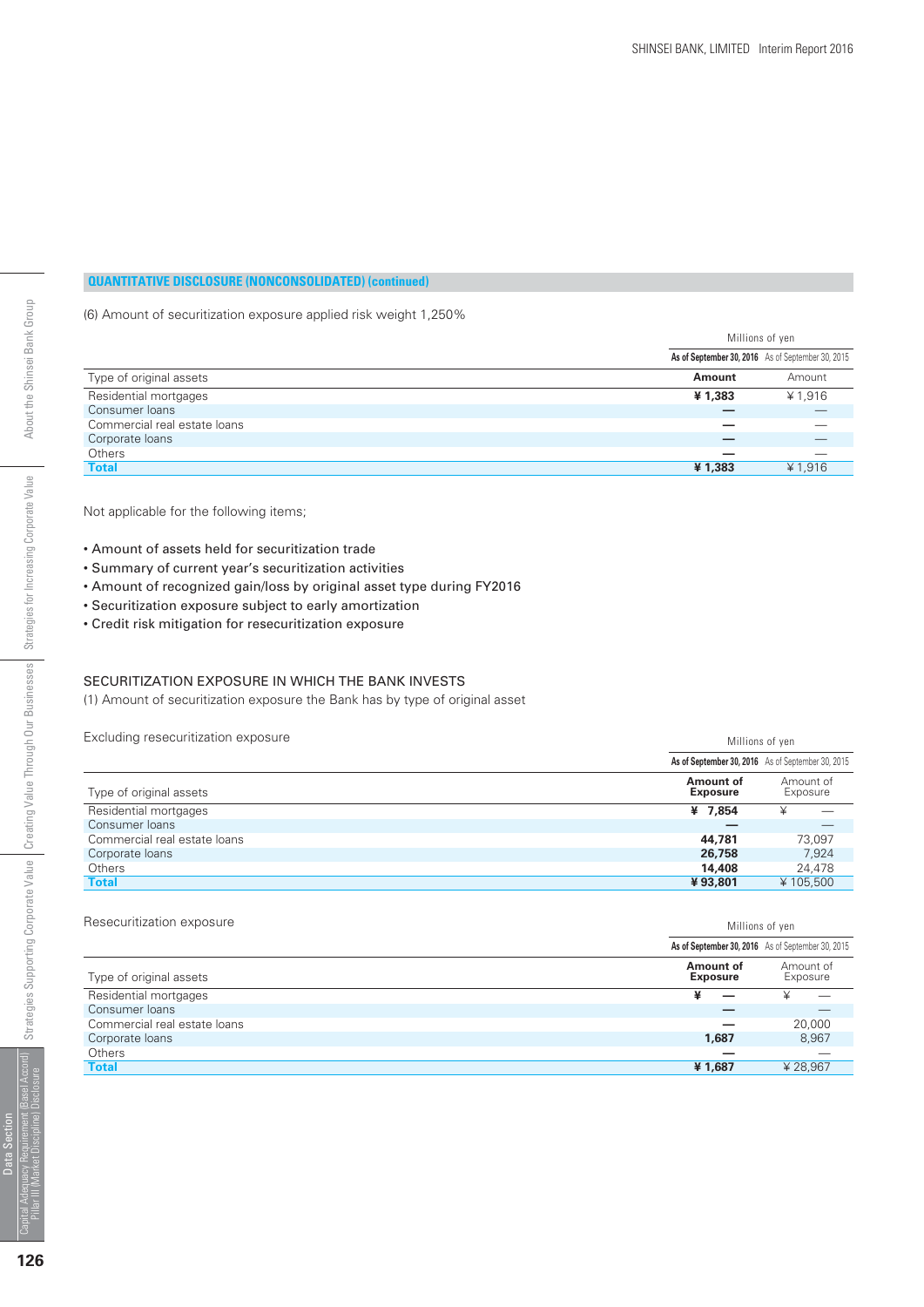(2) Amount of securitization exposure and required capital for the Bank by risk weight ratio

| Excluding resecuritization exposure | Millions of yen |                            |          |                            |
|-------------------------------------|-----------------|----------------------------|----------|----------------------------|
|                                     |                 | As of September 30, 2016   |          | As of September 30, 2015   |
| Band of risk weight ratio           | Amount          | Reauired<br>capital amount | Amount   | Required<br>capital amount |
| To 12%                              | ¥48,953         | 300<br>¥                   | ¥ 32,402 | 207<br>¥                   |
| Over 12% to 20%                     |                 |                            |          |                            |
| Over 20% to 50%                     | 3,823           | 138                        | 7.000    | 283                        |
| Over 50% to 75%                     |                 | –                          |          |                            |
| Over 75% to 100%                    | 10,000          | 638                        | 9.835    | 649                        |
| Over 100% to 250%                   | 6,709           | 1.163                      | 31.761   | 4,218                      |
| Over 250% to 425%                   | 6,049           | 1.795                      |          |                            |
| Over 425% under 1.250%              | 18,264          | 7.758                      | 24,501   | 10,998                     |
| <b>Total</b>                        | ¥93,801         | ¥11,795                    | ¥105.500 | ¥16.358                    |

| Resecuritization exposure |        | Millions of yen            |         |                            |  |
|---------------------------|--------|----------------------------|---------|----------------------------|--|
|                           |        | As of September 30, 2016   |         | As of September 30, 2015   |  |
| Band of risk weight ratio | Amount | Required<br>capital amount | Amount  | Required<br>capital amount |  |
| To 30%                    | ¥1,687 | ¥<br>28                    | ¥ 8.967 | 152<br>¥                   |  |
| Over 30% to 50%           |        |                            |         |                            |  |
| Over 50% to 100%          |        |                            | 20,000  | 1,027                      |  |
| Over 100% to 225%         | _      |                            |         |                            |  |
| Over 225% to 500%         |        |                            |         |                            |  |
| Over 500% under 1,250%    |        |                            |         |                            |  |
| <b>Total</b>              | ¥1,687 | ¥<br>28                    | ¥28.967 | ¥ 1,179                    |  |

(3) Amount of securitization exposure applied risk weight 1,250%

|                              | Millions of yen                                   |         |
|------------------------------|---------------------------------------------------|---------|
|                              | As of September 30, 2016 As of September 30, 2015 |         |
| Type of original assets      | Amount                                            | Amount  |
| Residential mortgages        | ¥ 839                                             | ¥ 1,482 |
| Consumer loans               |                                                   |         |
| Commercial real estate loans |                                                   |         |
| Corporate loans              | $\bf{0}$                                          | 44      |
| Others                       |                                                   |         |
| <b>Total</b>                 | ¥ 839                                             | ¥ 1,527 |

Not applicable for the following items;

• Credit risk mitigation for resecuritization exposure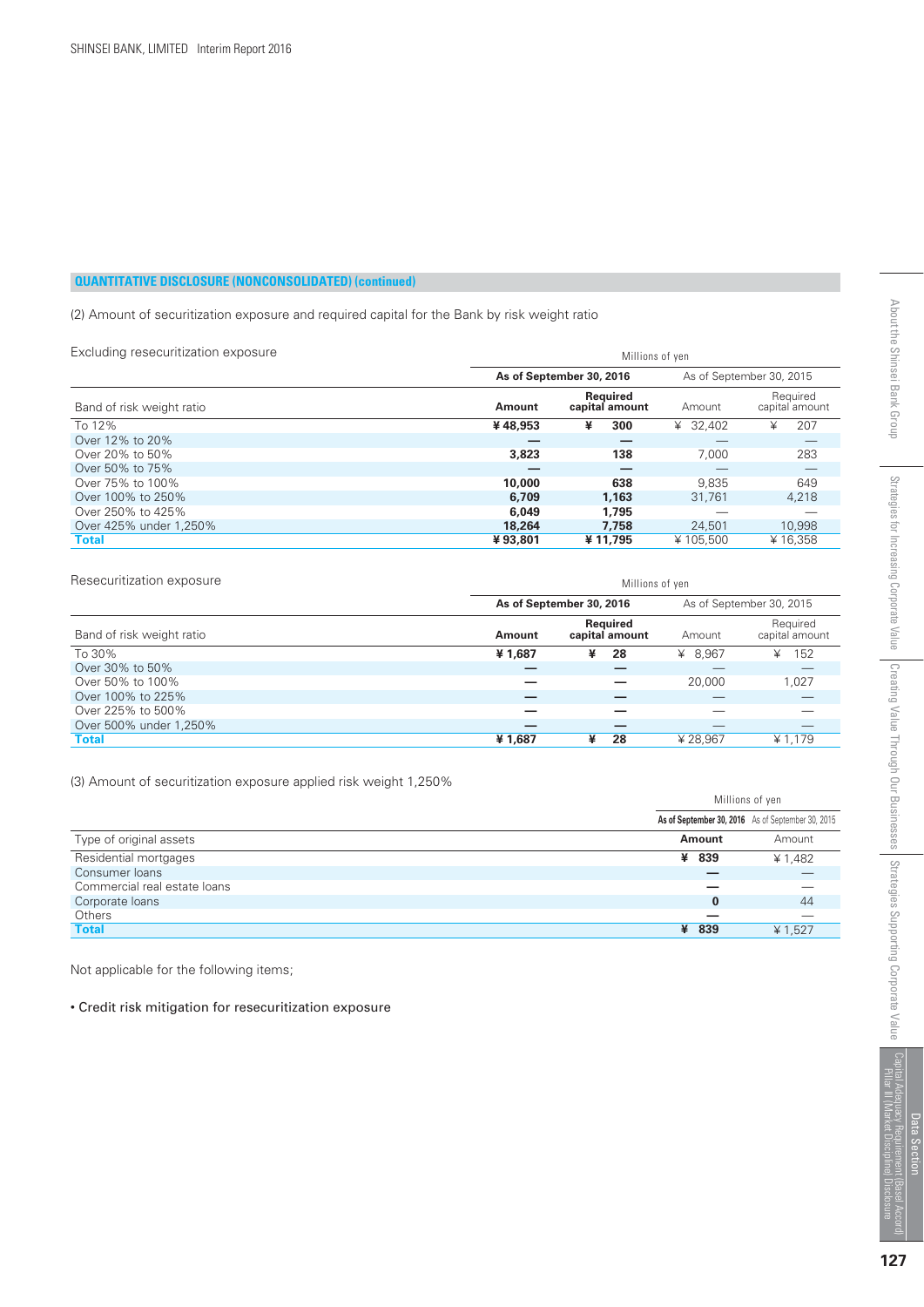#### **6. MARKET RISK (UNDER INTERNAL MODEL APPROACH)**

#### (1) VAR AT THE END OF SEPTEMBER 2016 AND SEPTEMBER 2015 AND THE HIGH, MEAN AND LOW VAR

|                       | Millions of yen |                                                   |
|-----------------------|-----------------|---------------------------------------------------|
|                       |                 | As of September 30, 2016 As of September 30, 2015 |
| VaR at term end       | ¥ 1,502         | ¥1,288                                            |
| VaR through this term |                 |                                                   |
| High                  | 1,998           | 1,761                                             |
| Mean                  | 1,225           | 954                                               |
| Low                   | 745             | 470                                               |

#### (2) STRESSED VAR AT THE END OF SEPTEMBER 2016 AND SEPTEMBER 2015 AND THE HIGH, MEAN AND LOW VAR

|                       | Millions of yen                                   |         |
|-----------------------|---------------------------------------------------|---------|
|                       | As of September 30, 2016 As of September 30, 2015 |         |
| VaR at term end       | ¥ 2.780                                           | ¥ 2,513 |
| VaR through this term |                                                   |         |
| High                  | 3,885                                             | 4,286   |
| Mean                  | 2,744                                             | 2,791   |
| Low                   | 1,694                                             | 1.607   |

The trading portfolio experienced no losses that exceeded the specified VaR threshold

Not applicable for the following items;

• The amount of required capital related to additional risk and comprehensive risk as of the period-end, as well as the maximum, minimum and average values for the amount of required capital for additional risk and comprehensive risk during the disclosure period

#### **7. EQUITY EXPOSURE IN BANKING BOOK**

| (1) BOOK VALUE AND FAIR VALUE |          | Millions of yen                                   |  |
|-------------------------------|----------|---------------------------------------------------|--|
|                               |          | As of September 30, 2016 As of September 30, 2015 |  |
| Market-based approach         |          |                                                   |  |
| Listed equity exposure        | ¥ 20,696 | ¥ $13,607$                                        |  |
| Unlisted equity exposure      | 15,750   | 12.783                                            |  |
| PD/LGD method                 |          |                                                   |  |
| Listed equity exposure        | 10,402   | 10.623                                            |  |
| Unlisted equity exposure      | 413,910  | 427,103                                           |  |
|                               |          |                                                   |  |

#### (2) GAIN OR LOSS ON SALE OR DEPRECIATION OF EQUITY EXPOSURE Millions of ven

|                      | Six months ended<br>September 30, 2016 | Six months ended<br>September 30, 2015 |
|----------------------|----------------------------------------|----------------------------------------|
| Gain (loss) on sale  | ¥1.727                                 | 420                                    |
| Loss of depreciation | _                                      | 235                                    |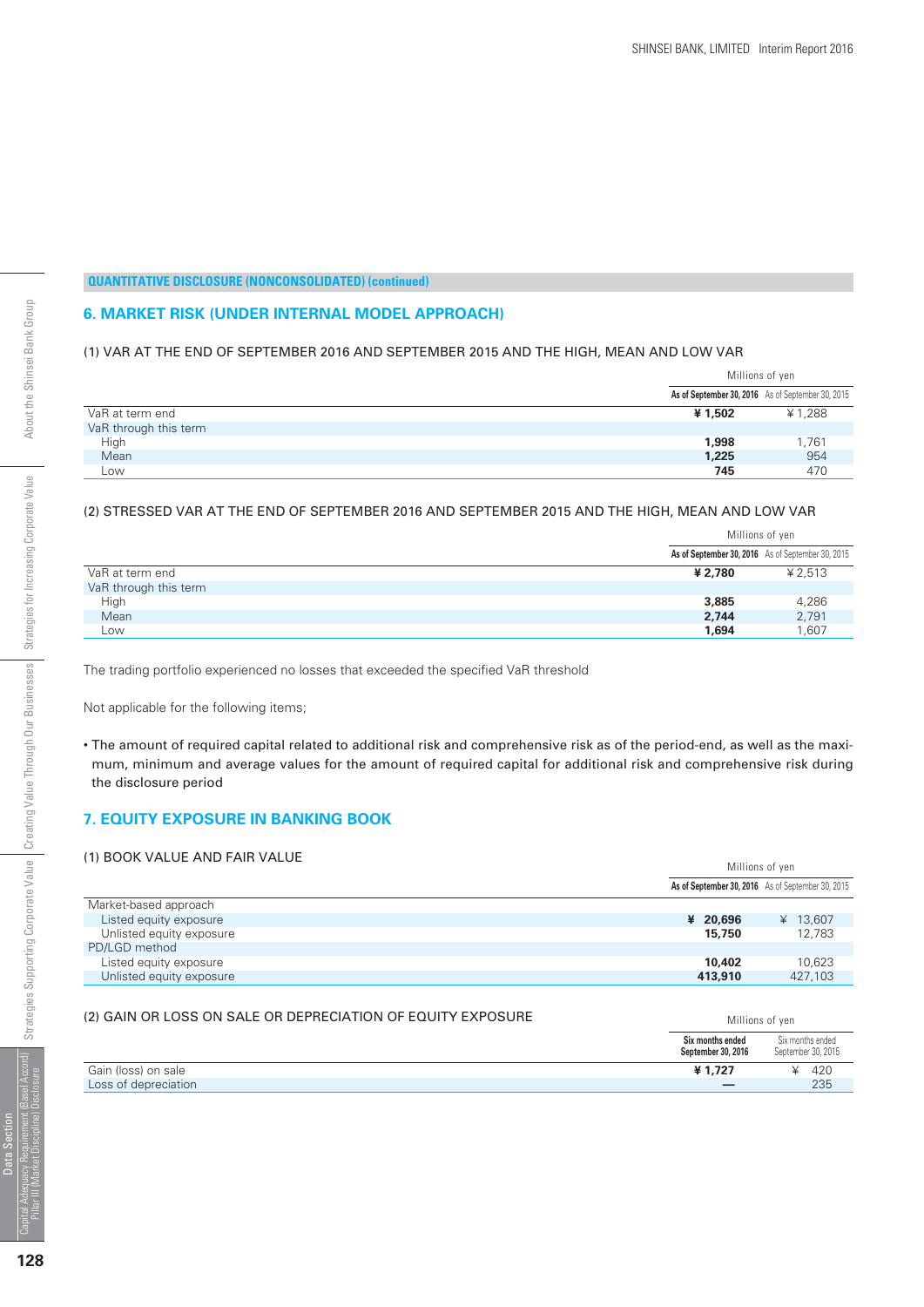#### (3) UNREALIZED GAIN OR LOSS WHICH IS RECOGNIZED ON BALANCE SHEET AND NOT RECOGNIZED ON PROFIT AND LOSS STATEMENT Millions of yen

|                        |                                                   | IVIIIIUII JUL VUIL |  |
|------------------------|---------------------------------------------------|--------------------|--|
|                        | As of September 30, 2016 As of September 30, 2015 |                    |  |
| Unrealized gain (loss) | ¥7.552                                            | ¥ 5,803            |  |

#### (4) AMOUNT FOR EACH PORTFOLIO CLASSIFICATION OF EQUITY EXPOSURE

|                       | Millions of yen |                                                   |
|-----------------------|-----------------|---------------------------------------------------|
|                       |                 | As of September 30, 2016 As of September 30, 2015 |
| Market-based approach | 436.313         | ¥ 26.223                                          |
| PD/LGD Method         | 424,322         | 437,732                                           |
| RW100% Applied        | -51             |                                                   |
| RW250% Applied        |                 |                                                   |

Not applicable for the following items;

• UNREALIZED GAIN OR LOSS WHICH IS NOT RECOGNIZED BOTH ON BALANCE SHEET AND ON PROFIT AND LOSS STATEMENT

#### **8. AMOUNT OF REGARDED EXPOSURE UNDER THE ACCORD ARTICLE 167**

|                          | Millions of yen |                                                   |
|--------------------------|-----------------|---------------------------------------------------|
|                          |                 | As of September 30, 2016 As of September 30, 2015 |
| Regarded exposure (fund) | ¥32,439         | ¥ 37.929                                          |

#### **9. INTEREST RATE RISK IN THE BANKING BOOK (IRRBB) THE INCREASE/DECREASE IN ECONOMIC VALUE FOR UPWARD/DOWNWARD RATE SHOCKS ACCORDING TO MANAGEMENT'S METHOD FOR IRRBB**

Change in economic values from a 2% interest-rate shock on the banking book:

|              | Billions of yen |                                                   |
|--------------|-----------------|---------------------------------------------------|
|              |                 | As of September 30, 2016 As of September 30, 2015 |
| JPY          | ¥ (31.5)        | ¥ (39.6)                                          |
| <b>USD</b>   | (6.1)           | (1.8)                                             |
| Others       | (4.7)           | (2.8)                                             |
| <b>Total</b> | ¥ (42.4)        | $*(44.4)$                                         |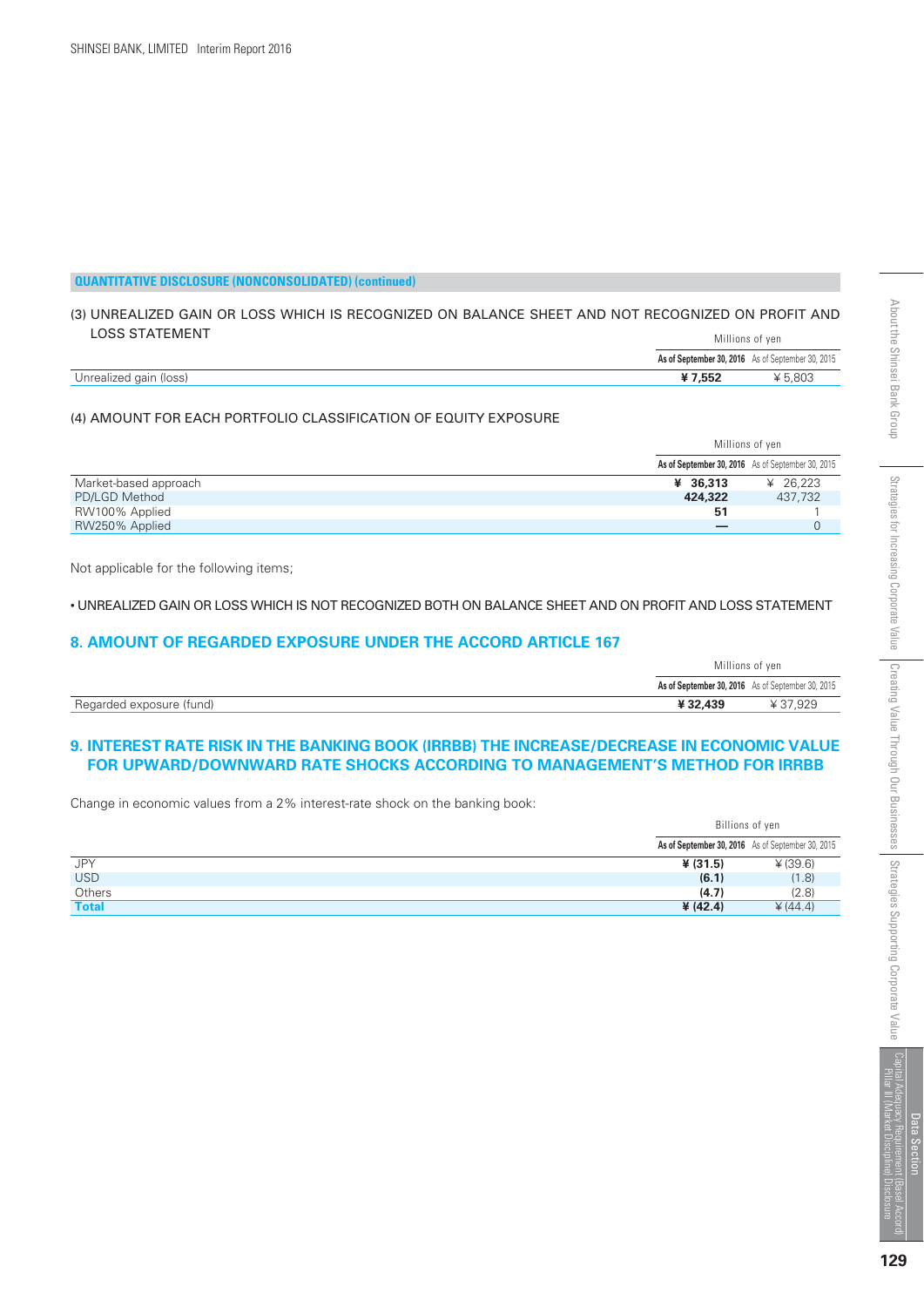# CORPORATE INFORMATION

#### **SHINSEI BANK GROUP AS OF SEPTEMBER 30, 2016**

As of September 30, 2016, the Shinsei Bank Group consisted of Shinsei Bank, Limited, 253 subsidiaries (comprising 155 consolidated companies including APLUS FINANCIAL Co., Ltd., Showa Leasing Co., Ltd., Shinsei Financial Co., Ltd. and Shinsei Principal Investments Ltd. and 98 unconsolidated subsidiaries) and 21 affiliated companies (20 affiliated companies accounted for using the equity method, such as Jih Sun Financial Holding Co., Ltd. and 1 affiliate accounted for not applying the equity method). The Shinsei Bank Group provides a wide variety of financial products and services to domestic institutional and individual customers through the "Institutional Business," the "Global Markets Business," and the "Individual Business."

|                       | <b>Institutional Business</b>  | Head Office and domestic branch offices<br>Major subsidiaries: . Showa Leasing Co., Ltd.<br>.Shinsei Trust & Banking Co., Ltd.<br>·Shinsei Principal Investments Ltd. |
|-----------------------|--------------------------------|-----------------------------------------------------------------------------------------------------------------------------------------------------------------------|
| Shinsei Bank, Limited | <b>Global Markets Business</b> | Head Office and domestic branch offices<br>Major subsidiaries: • Shinsei Securities Co., Ltd.<br>•Shinsei Investment Management Co., Ltd.                             |
|                       | <b>Individual Business</b>     | Head Office and domestic branches<br>Major subsidiaries: . Shinsei Financial Co., Ltd.<br>•Shinsei Personal Loan Co., Ltd.<br>• APLUS FINANCIAL Co., Ltd.             |

#### **MAJOR SUBSIDIARIES AND AFFILIATES**

| Name                                    | Location       | Main business                                                       |
|-----------------------------------------|----------------|---------------------------------------------------------------------|
| <b>Major Domestic Subsidiaries</b>      |                |                                                                     |
| Showa Leasing Co., Ltd.                 | Tokyo, Japan   | Leasing $1$                                                         |
| Shinsei Trust & Banking Co., Ltd.       | Tokyo, Japan   | Trust banking <sup>1</sup>                                          |
| Shinsei Securities Co., Ltd.            | Tokyo, Japan   | Securities <sup>2</sup>                                             |
| Shinsei Investment Management Co., Ltd. | Tokyo, Japan   | Investment trust and discretionary investment advising <sup>2</sup> |
| Shinsei Principal Investments Ltd.      | Tokyo, Japan   | Financial instruments business <sup>1</sup>                         |
| Shinsei Corporate Investment Limited    | Tokyo, Japan   | Investment <sup>1</sup>                                             |
| Shinsei Investment & Finance Limited    | Tokyo, Japan   | Investment and finance <sup>1</sup>                                 |
| Shinsei Servicing & Consulting Limited  | Tokyo, Japan   | Servicing business <sup>1</sup>                                     |
| Shinsei Property Finance Co., Ltd.      | Tokyo, Japan   | Real estate collateral finance <sup>3</sup>                         |
| APLUS FINANCIAL Co., Ltd.               | Osaka, Japan   | Holding company <sup>3</sup>                                        |
| APLUS Co., Ltd.                         | Osaka, Japan   | Installment credit <sup>3</sup>                                     |
| APLUS Personal Loan Co., Ltd.           | Osaka, Japan   | Finance <sup>3</sup>                                                |
| Zen-Nichi Shinpan Co., Ltd.             | Okayama, Japan | Installment credit <sup>3</sup>                                     |
| Shinsei Financial Co., Ltd.             | Tokyo, Japan   | Finance <sup>3</sup>                                                |
| Shinsei Personal Loan Co., Ltd.         | Tokyo, Japan   | Financing for individuals and small businesses <sup>3</sup>         |
|                                         |                |                                                                     |

#### **Major Overseas Subsidiaries**

| Shinsei International Limited | London, UK                      | Securities <sup>2</sup>                                             |
|-------------------------------|---------------------------------|---------------------------------------------------------------------|
| OJBC Co. Ltd.                 | Tortola, British Virgin Islands | Financial holding company <sup>3</sup>                              |
| Nippon Wealth Limited         | Kowloon, Hong Kong              | Investment trust and discretionary investment advising <sup>3</sup> |

#### **Major Affiliates Accounted for Using the Equity Method**

| Jih Sun Financial Holding Co., Ltd.                                                        | Taipei, Taiwan | Financial holding company <sup>1</sup> |  |
|--------------------------------------------------------------------------------------------|----------------|----------------------------------------|--|
| 1 Institutional Business 2 Global Markets Business 3 Individual Business 4 Corporate/Other |                |                                        |  |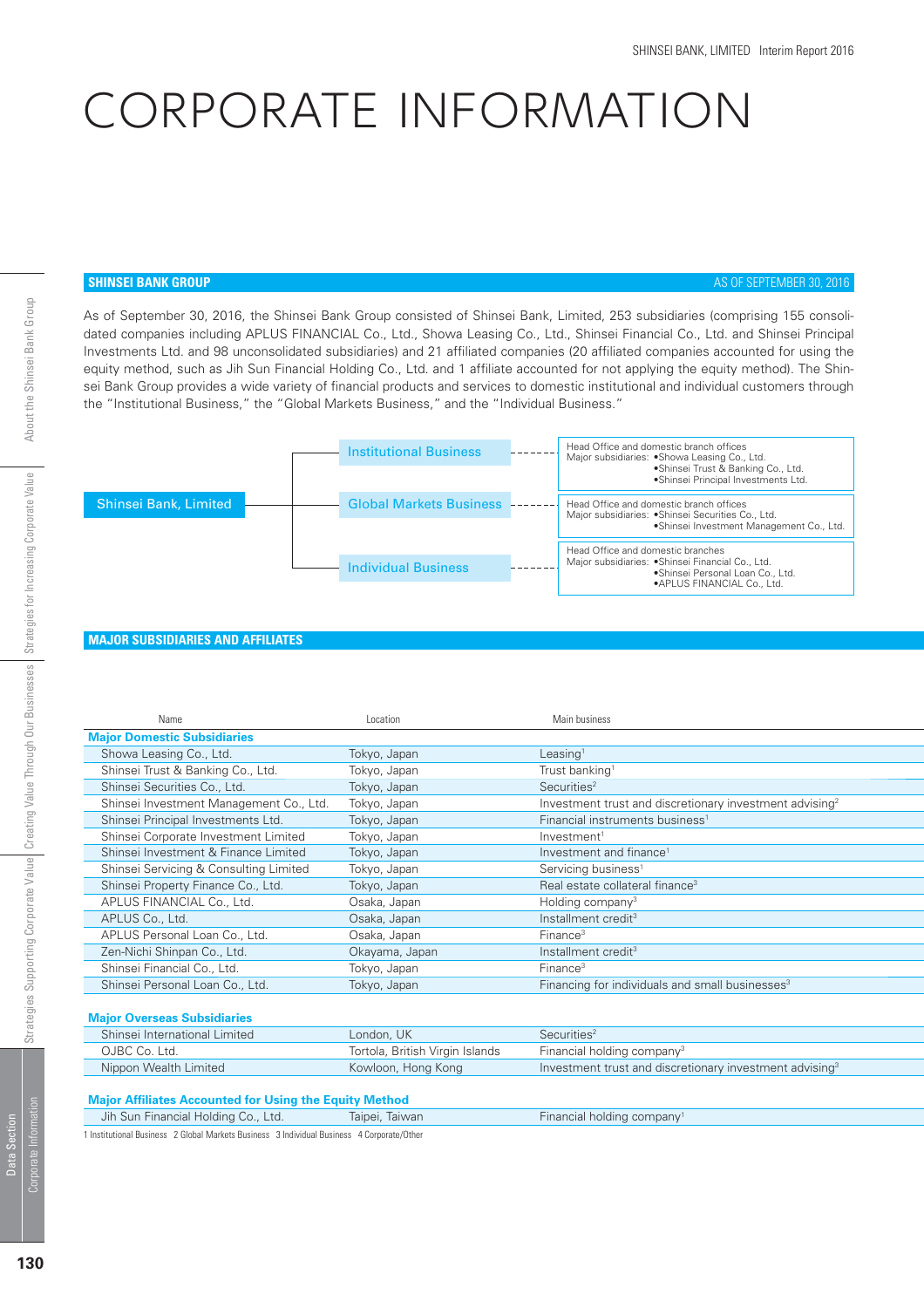# **EMPLOYEES**

|                          | Six months ended<br>September 30, 2015 | FY2015            | Six months ended<br>September 30, 2016 |
|--------------------------|----------------------------------------|-------------------|----------------------------------------|
| <b>Consolidated</b>      |                                        |                   |                                        |
| Number of Employees      | 5,375                                  | 5,356             | 5,433                                  |
| <b>Nonconsolidated</b>   |                                        |                   |                                        |
| Number of Employees      | 2.218                                  | 2.210             | 2,254                                  |
| Male                     | 1.276                                  | 1.272             | 1.294                                  |
| Female                   | 942                                    | 938               | 960                                    |
| Average age              | 40 years 2 months                      | 40 years 7 months | 40 years 6 months                      |
| Average years of service | 11 years 3 months                      | years 7 months    | 11 years 7 months                      |
| Average monthly salary   | ¥479 thousand                          | ¥489 thousand     | ¥481 thousand                          |

"Average monthly salary" includes overtime wages but excludes annual bonus.

#### AS OF SEPTEMBER 30, 2016

Equity stake held by Shinsei Bank and consolidated subsidiaries (%)

|             | Capital<br>(in millions) | Established | Acquired                 |        | Equity stake<br>held by Shinsei Bank | Equity stake held by<br>consolidated subsidiaries of<br>Shinsei Bank |
|-------------|--------------------------|-------------|--------------------------|--------|--------------------------------------|----------------------------------------------------------------------|
|             |                          |             |                          |        |                                      |                                                                      |
|             | ¥ 29,360                 | 1969.4      | 2005.3                   | 98.4%  | 98.4%                                | $-$ %                                                                |
|             | 5,000                    | 1996.11     |                          | 100.0  | 100.0                                | $\overbrace{\phantom{123221111}}$                                    |
|             | 8,750                    | 1997.8      |                          | 100.0  | 100.0                                |                                                                      |
|             | 495                      | 2001.12     |                          | 100.0  | 100.0                                |                                                                      |
|             | 100                      | 2006.4      | 2012.12                  | 100.0  | 100.0                                |                                                                      |
|             | 50                       | 2012.11     |                          | 100.0  |                                      | 100.0                                                                |
|             | 100                      | 1993.1      | 2000.9                   | 100.0  |                                      | 100.0                                                                |
|             | 500                      | 2001.10     |                          | 100.0  |                                      | 100.0                                                                |
|             | 2,750                    | 1959.5      | 2002.3                   | 100.0  | 100.0                                |                                                                      |
|             | 15,000                   | 1956.10     | 2004.9                   | 95.0   | 2.9                                  | 92.0                                                                 |
|             | 15,000                   | 2009.4      |                          | 100.0  |                                      | 100.0                                                                |
|             | 1,000                    | 2009.4      | $\overline{\phantom{0}}$ | 100.0  |                                      | 100.0                                                                |
|             | 1,000                    | 1957.4      | 2006.3                   | 100.0  |                                      | 100.0                                                                |
|             | 100                      | 1991.6      | 2008.9                   | 100.0  | 100.0                                |                                                                      |
|             | 100                      | 1954.12     | 2007.12                  | 100.0  |                                      | 100.0                                                                |
|             |                          |             |                          |        |                                      |                                                                      |
| £           | 3                        | 2004.9      |                          | 100.0% | 100.0%                               | $-$ %                                                                |
| \$          | 36                       | 2013.6      |                          | 50.0   | 50.0                                 | $\hspace{0.1mm}-\hspace{0.1mm}$                                      |
| HK\$        | 286                      | 2013.8      |                          | 100.0  |                                      | 100.0                                                                |
|             |                          |             |                          |        |                                      |                                                                      |
| NT\$ 35,423 |                          | 2002.2      | 2006.7                   | 35.4   |                                      | 35.4                                                                 |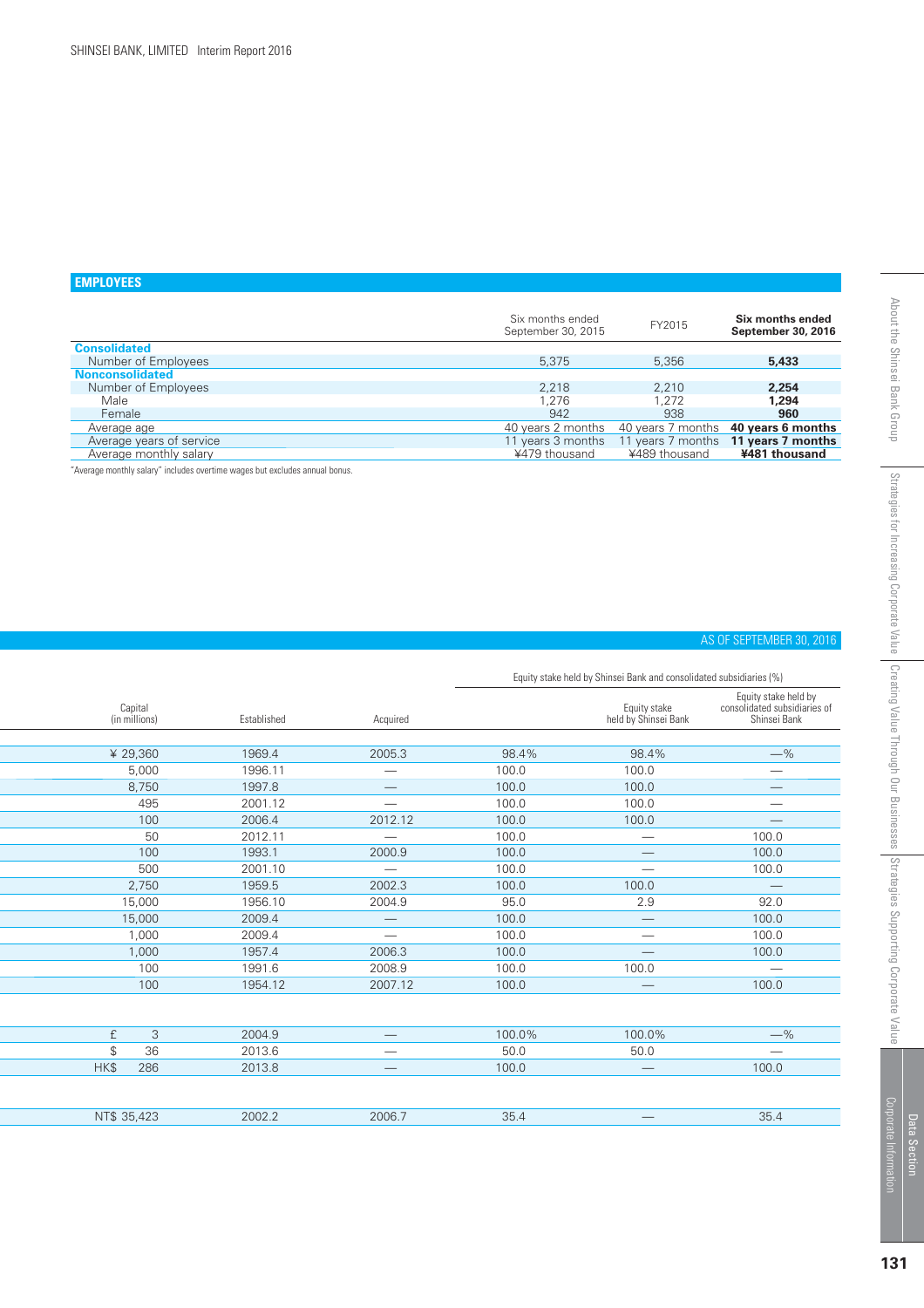# **NETWORK AS OF NOVEMBER 30, 2016**

| DOMESTIC OUTLETS:                                         | AS OF NOVEMBER 30, 2016          |
|-----------------------------------------------------------|----------------------------------|
| 35 outlets (28 branches including head office, 7 annexes) |                                  |
| <b>Hokkaido</b>                                           | <b>Hokuriku</b>                  |
| Sapporo Branch                                            | Kanazawa Branch                  |
| <b>Tohoku</b>                                             | Tokai                            |
| Sendai Branch                                             | Nagoya Branch                    |
| <b>Kanto (Excluding Tokyo)</b>                            | Sakae Financial Center           |
| Omiya Branch                                              | <b>Kinki</b>                     |
| Ikebukuro Branch-Kawaguchi Annex                          | Kyoto Branch                     |
| Kashiwa Branch                                            | Osaka Branch                     |
| Tsudanuma Branch                                          | Umeda Branch                     |
| Yokohama Branch                                           | Umeda Branch-Hankyu Umeda Annex  |
| Head Office-Tama-plaza Annex                              | Umeda Branch-Senri Chuo Annex    |
| Fujisawa Branch                                           | Umeda Branch-Takatsuki Annex     |
| <b>Tokyo</b>                                              | Namba Branch                     |
| <b>Head Office</b>                                        | Namba Branch-Sakai Higashi Annex |
| Tokyo Branch                                              | Kobe Branch                      |
| Ginza Branch                                              | Chugoku                          |
| Ikebukuro Branch                                          | Hiroshima Branch                 |
| Ueno Branch                                               | <b>Shikoku</b>                   |
| Kichijoji Branch                                          | Takamatsu Branch                 |
| Shinjuku Branch                                           | Kyushu                           |
| Shibuya Branch                                            | Fukuoka Branch                   |
| Futakotamagawa Branch                                     |                                  |
| Hachioji Branch                                           |                                  |

| SHINSEI BANK CARD LOAN-LAKE UNSTAFFED BRANCHES:                | AS OF NOVEMBER 30, 2016 |
|----------------------------------------------------------------|-------------------------|
| Shinsei Bank Card Loan—Lake unstaffed branches                 | 763 locations           |
|                                                                |                         |
| PARTNER TRAIN STATION, CONVENIENCE STORE AND SUPERMARKET ATMS: | AS OF NOVEMBER 30, 2016 |
| Seven Bank, Ltd. ATMs                                          | 21,392 locations        |
| E-net ATMs                                                     | 13,539 locations        |
| Lawson ATM Networks ATMs                                       | 11,634 locations        |
| <b>AEON Bank ATMs</b>                                          | 5,009 locations         |
| <b>VIEW ALTTE ATMS</b>                                         | 311 locations           |

Patsat ATMs 105 locations

Machida Branch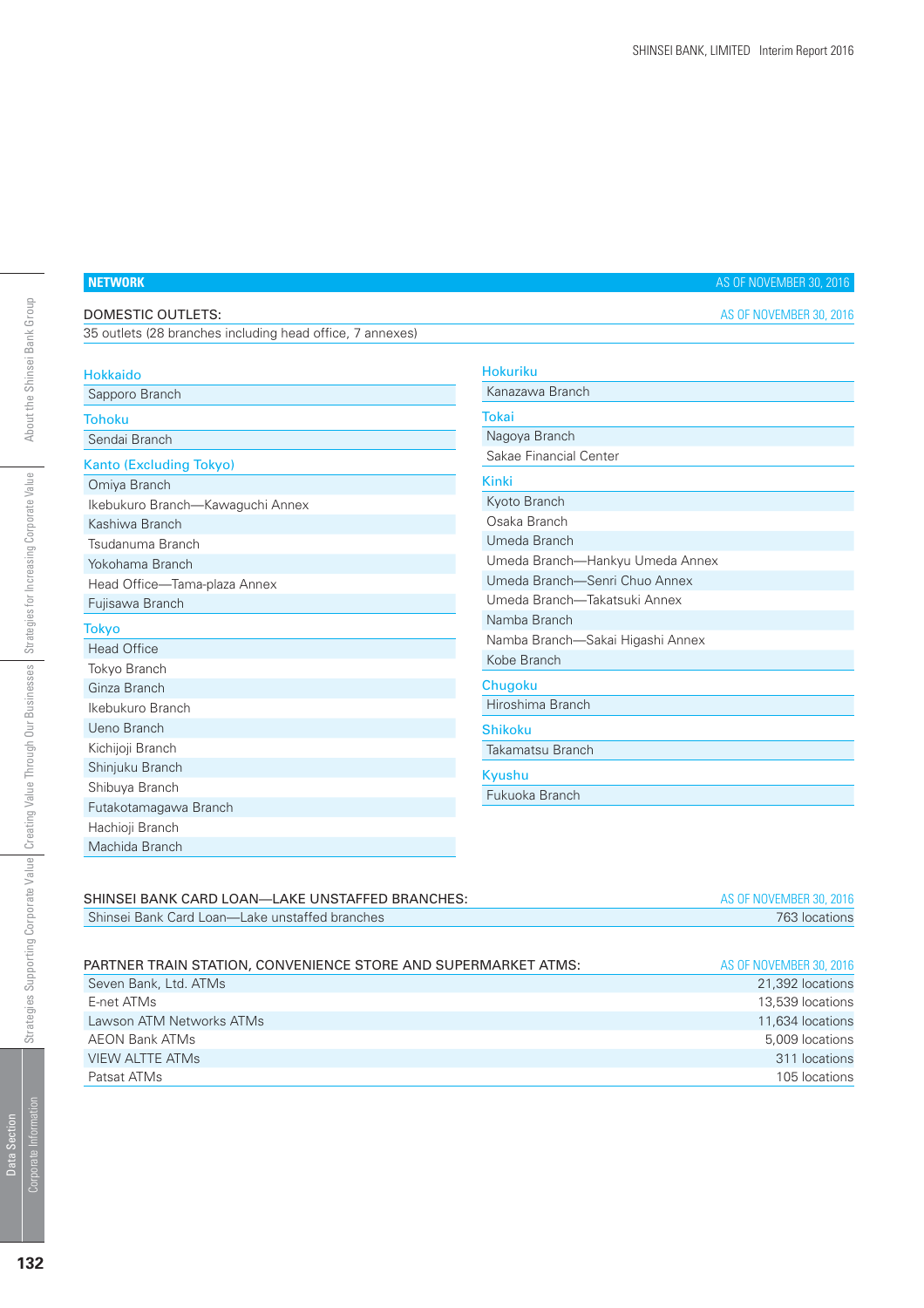#### **STOCK INFORMATION** AS OF SEPTEMBER 30, 2016

## **Shares Outstanding and Capital**

|                      | 1,000 shares, millions of yen |            |         |         |                 |         |                                                                                                                                                                                            |
|----------------------|-------------------------------|------------|---------|---------|-----------------|---------|--------------------------------------------------------------------------------------------------------------------------------------------------------------------------------------------|
|                      | Shares outstanding            |            | Capital |         | Capital surplus |         |                                                                                                                                                                                            |
| Date                 | Change                        | Balance    | Change  | Balance | Change          | Balance | <b>Notes</b>                                                                                                                                                                               |
| July 29, 2003        | (1,358,537)                   | 2,033,0651 |         | 451,296 |                 | 18,558  | 2-for-1 reverse share split for common shares<br>Post reverse split common shares outstanding<br>1.358.537 thousand shares                                                                 |
| July 31, 2006        | (99, 966)                     | 1,933,0981 |         | 451,296 |                 | 18,558  | Use of call feature for<br>Series 3 Class-B preferred shares<br>Issuance of 200.033 thousand common shares<br>Retirement of Series 3 Class-B preferred shares<br>-300,000 thousand shares  |
| November<br>16, 2006 | (85,000)                      | 1,848,0981 |         | 451,296 |                 | 18,558  | Cancellation of treasury shares (common)<br>-85,000 thousand shares                                                                                                                        |
| August 1,<br>2007    | (100,000)                     | 1,748,0981 |         | 451,296 |                 | 18.558  | Mandatory acquisition of<br>Series 3 Class-B preferred shares<br>Issuance of 200,000 thousand common shares<br>Retirement of Series 3 Class-B preferred shares<br>-300,000 thousand shares |
| February 4,<br>2008  | 117.647                       | 1.865.746  | 25,000  | 476,296 | 25,000          | 43.558  | Third party allocation of shares (common shares)<br>Subscription price ¥425, par value ¥212.5                                                                                              |
| March 31,<br>2008    | 194,600                       | 2,060,346  |         | 476,296 |                 | 43,558  | Use of call feature for<br>Series 2 Class-A preferred shares<br>Issuance of 269,128 thousand common shares<br>Retirement of Series 2 Class-A preferred shares<br>-74,528 thousand shares   |
| March 15,<br>2011    | 690,000                       | 2,750,346  | 35,907  | 512,204 | 35,907          | 79.465  | New shares issued through International Offering<br>(common shares)<br>Subscription price ¥108, par value ¥52.04                                                                           |

1 Figures include number of preferred shares outstanding

| Rank            | Shareholders                                         | Thousands of<br>Common Shares | $\%$   |
|-----------------|------------------------------------------------------|-------------------------------|--------|
| 1               | SATURN IV SUB LP (JPMCB 380111)                      | 323,680                       | 11.76  |
| $\overline{2}$  | Deposit Insurance Corporation of Japan               | 269.128                       | 9.78   |
| 3               | THE RESOLUTION AND COLLECTION CORPORATION            | 200,000                       | 7.27   |
| 4               | SHINSEI BANK, LIMITED                                | 161,993                       | 5.88   |
| 5               | THE MASTER TRUST BANK OF JAPAN, LTD. (TRUST ACCOUNT) | 113,557                       | 4.12   |
| 6               | SATURN JAPAN III SUB C.V. (JPMCB 380113)             | 110,449                       | 4.01   |
|                 | J. CHRISTOPHER FLOWERS                               | 76.753                        | 2.79   |
| 8               | JP MORGAN CHASE BANK 380055                          | 73.039                        | 2.65   |
| 9               | JAPAN TRUSTEE SERVICE BANK, LTD. (TRUST ACCOUNT)     | 72,548                        | 2.63   |
| 10 <sup>1</sup> | JAPAN TRUSTEE SERVICE BANK, LTD. (TRUST ACCOUNT 9)   | 60.091                        | 2.18   |
| 11              | STATE STREET BANK AND TRUST COMPANY 505225           | 58,693                        | 2.13   |
|                 | Total (includes treasury shares)                     | 2.750.346                     | 100.00 |
|                 |                                                      |                               |        |

Notes: 1 As of September 30, 2016, a group of investors, including affiliates of J.C. Flowers & Co. LLC., holds 553,663,517 common<br>Shares or 21.39% of Shinsei Bank's outstanding common shares, excluding treasury shares.<br>2

#### **Largest Shareholders Largest Shareholders**



Notes: 1 "Japanese Financial Institutions and Insurance Companies" includes the Resolution and Collection Corporation.

2 "Other Japanese Corporations" includes the Deposit Insurance Corporation. 3 "Japanese Individuals and Other" includes treasury shares.

Strategies for Increasing Corporate Value

Strategies for Increasing Corporate Value | Creating Value Through Our Businesses | Strategies Supporting Corporate Value

About the Shinsei Bank Group

| AS OF DECEMBER 1, 201 |  |
|-----------------------|--|
|-----------------------|--|

| <b>ERATINGS INFORMATION</b>                   |                     | AS OF DECEMBER 1, 2016 |
|-----------------------------------------------|---------------------|------------------------|
|                                               |                     |                        |
|                                               | Long-Term (Outlook) | Short-Term             |
| Moody's                                       | Baa2 (Stable)       | Prime-2                |
| Standard and Poor's (S&P)                     | BBB+ (Stable)       | $A-2$                  |
| Japan Credit Rating Agency (JCR)              | BBB+ (Stable)       | $J-2$                  |
| Rating and Investment Information, Inc. (R&I) | BBB+ (Positive)     | $a-2$                  |